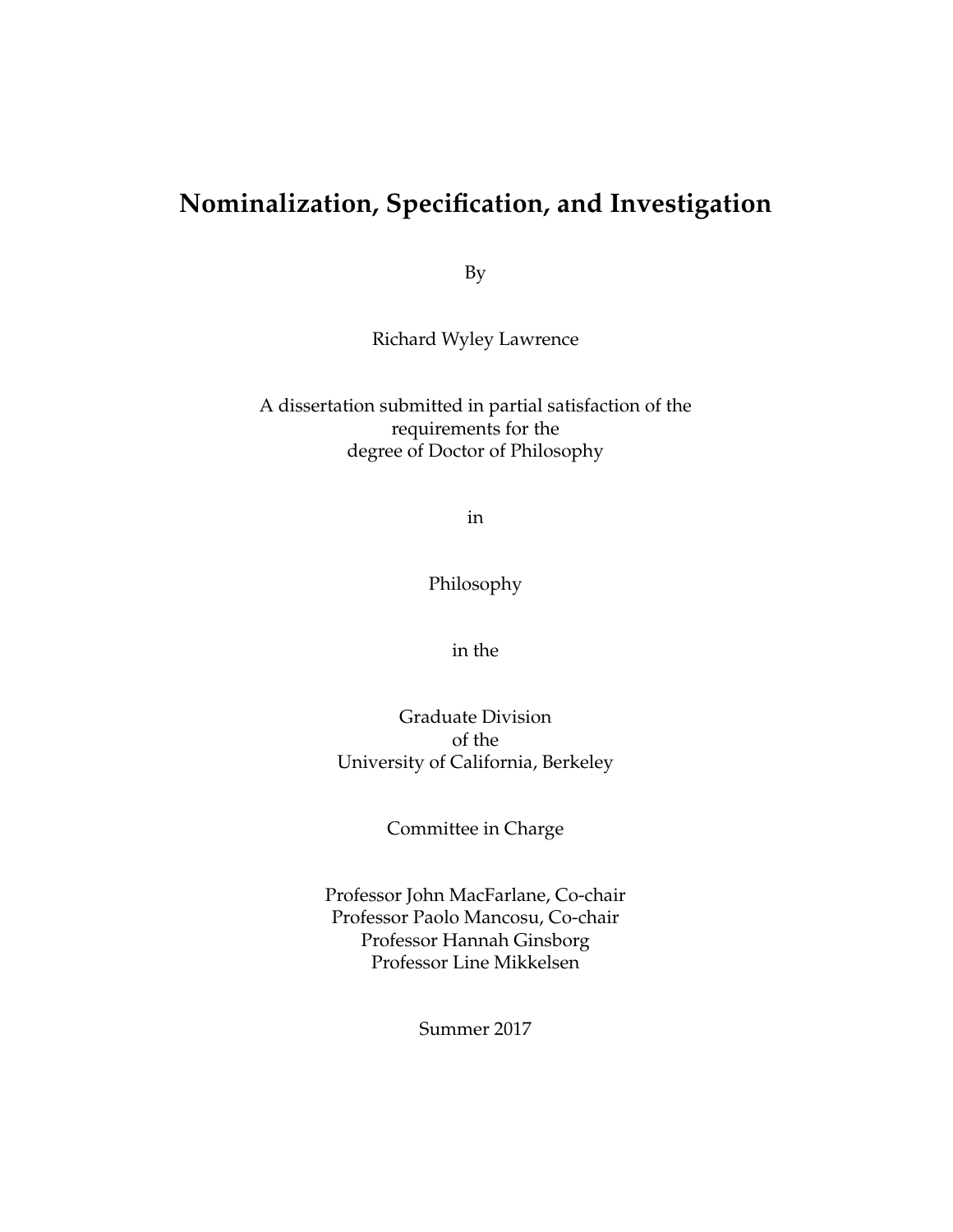# **Nominalization, Specification, and Investigation**

This dissertation, in its entirety, is the original work of the author.

Copyright

Richard Wyley Lawrence

2017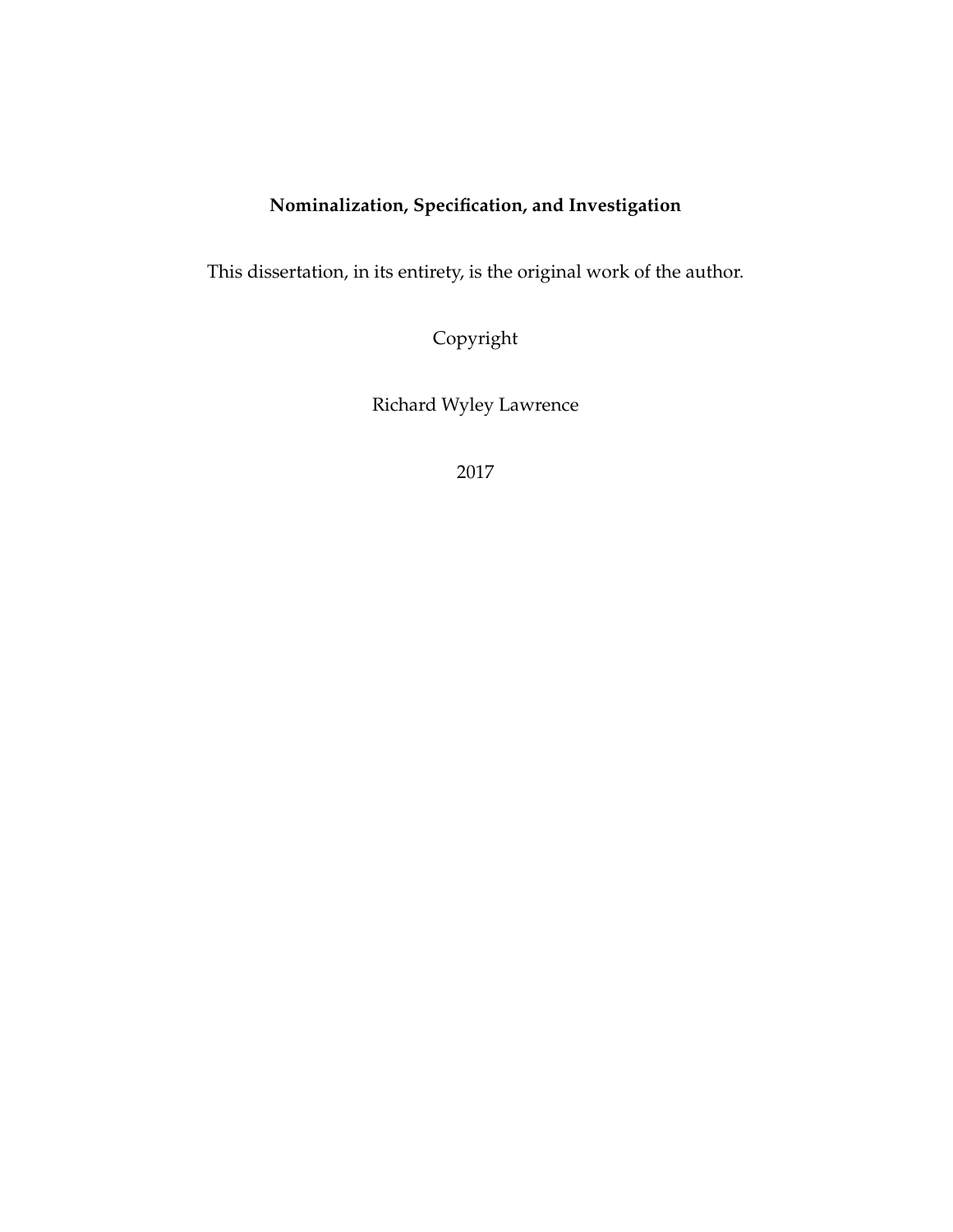# Abstract

## Nominalization, Specification, and Investigation

by

Richard Wyley Lawrence

Doctor of Philosophy in Philosophy University of California, Berkeley Professor John MacFarlane, co-chair Professor Paolo Mancosu, co-chair

What does it mean for something to be an *object*, in the broad sense in which numbers, persons, physical substances, and reasons all play the role of objects in our language and thought? I argue for an epistemological answer to this question in this dissertation. These things are objects simply in the sense that they are answers to questions: they are the sort of thing we search for and specify during investigation or inquiry. They share this epistemological role, but do not necessarily belong to any common ontological category.

I argue for this conclusion by developing the concept of an *investigation*, and describing the meaning of nouns like 'number' in terms of investigations. An investigation is an activity structured by a particular question. For example, consider an elementary algebra problem: what is the number *x* such that  $x^2 - 6x + 9 = 0$ ? Beginning from this question, one carries out an investigation by searching for and giving its answer: *x* = 3. On the view I develop, nouns like 'number' signify the *kind* of question an investigation addresses, since they express the range of its possible answers. 'Number' corresponds to a 'how many?' question; 'person' corresponds to 'who?'; 'substance' to one sense of 'what?'; 'reason' to one sense of 'why?'; and so on.

I make use of this idea, which has its roots in Aristotle's *Categories*, to solve a puzzle about what these nouns mean. As Frege pointed out in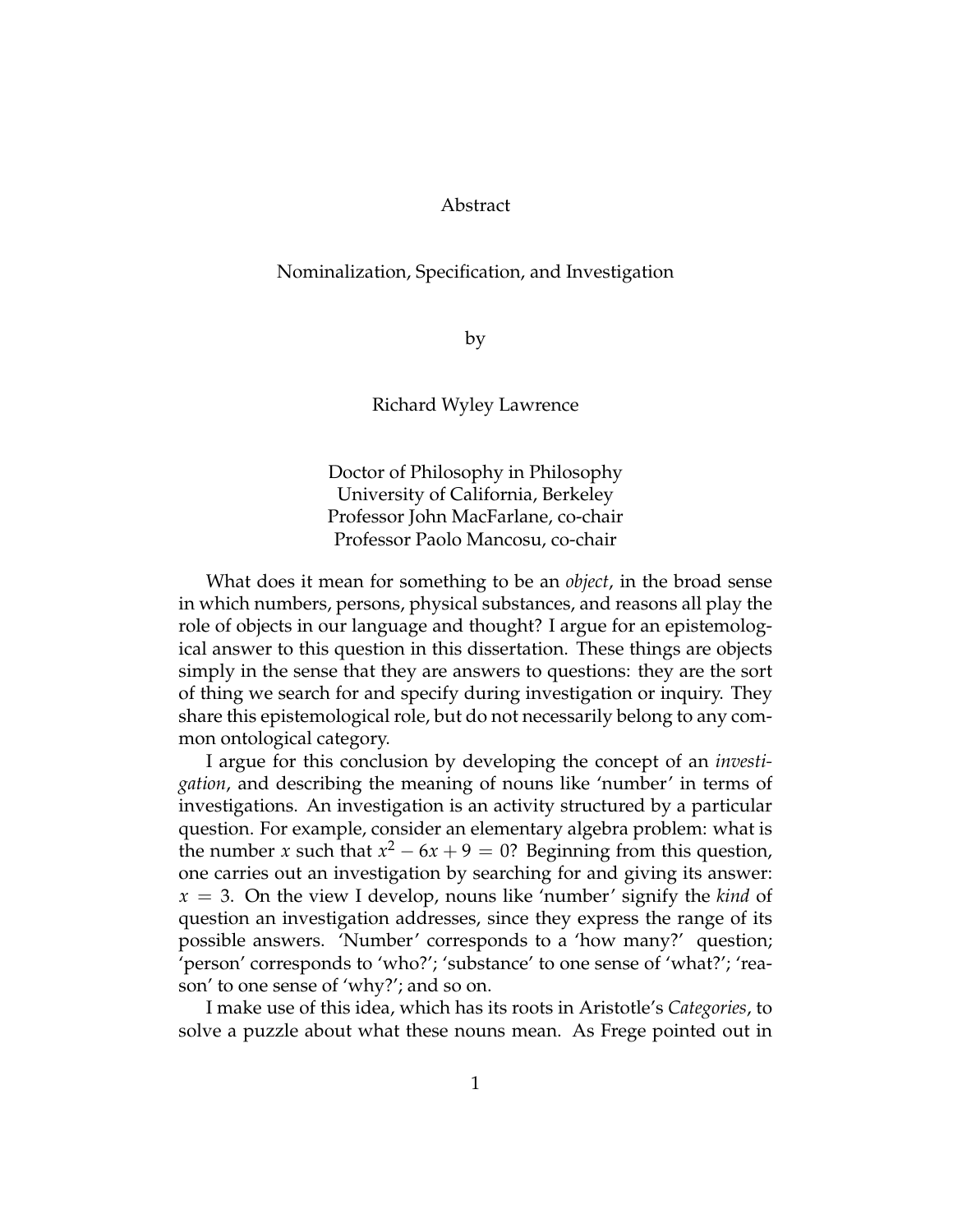<span id="page-3-0"></span>the *Foundations of Arithmetic*, it seems to be impossible for

(1) The number of Jupiter's moons is four.

<span id="page-3-1"></span>to be true while

(2) Jupiter has four moons.

is false, or vice versa. These sentences are just two different ways of expressing the same thought. But on a standard analysis, it is puzzling how that can be so. Every contentful expression in [\(1\)](#page-3-0) has an analogue in [\(2\),](#page-3-1) except for the noun 'number'. If the thought is the same whether or not it is expressed using 'number', what does that noun contribute? Is the concept it expresses wholly empty? That can't be right: 'number' is a meaningful expression, and its presence in [\(1\)](#page-3-0) seems to make that sentence *about* numbers, in addition to Jupiter and its moons. So why doesn't it make a difference to the truth conditions of the sentence?

The equivalence between these two sentences is famous, but it is hardly a unique example. To say that Galileo discovered Jupiter's moons is just to say that the *person* who discovered them was Galileo. Likewise, to say that Jupiter spins rapidly because it is gaseous is just to say that the *reason* it spins rapidly is that it is gaseous. So the same puzzle that arises for 'number' also arises for 'person', 'reason', and other nouns of philosophical interest. If they are significant, what contribution do they make?

Because the problem is general, I pursue a general solution. The sentences which introduce the nouns in these examples are known as *specificational* sentences, because the second part specifies what the first part describes. In [\(1\),](#page-3-0) for example, 'four' specifies the number of Jupiter's moons. I argue that we should analyze specificational sentences as pairing questions with their answers. At a semantic level, a sentence like [\(1\)](#page-3-0) is analogous to a short dialogue: "How many moons does Jupiter have? Four." This analysis is empirically well supported, and it unifies the theoretical insights behind other approaches. Most importantly, it solves the puzzle. According to this analysis, [\(1\)](#page-3-0) asserts no more or less than the answer it gives, which could also be given by [\(2\);](#page-3-1) that is why they are equivalent. But it differs from [\(2\)](#page-3-1) by explicitly marking this assertion as an answer to the 'how many?' question expressed by 'the number of Jupiter's moons'. That is why the two sentences address different subject matters and have different uses.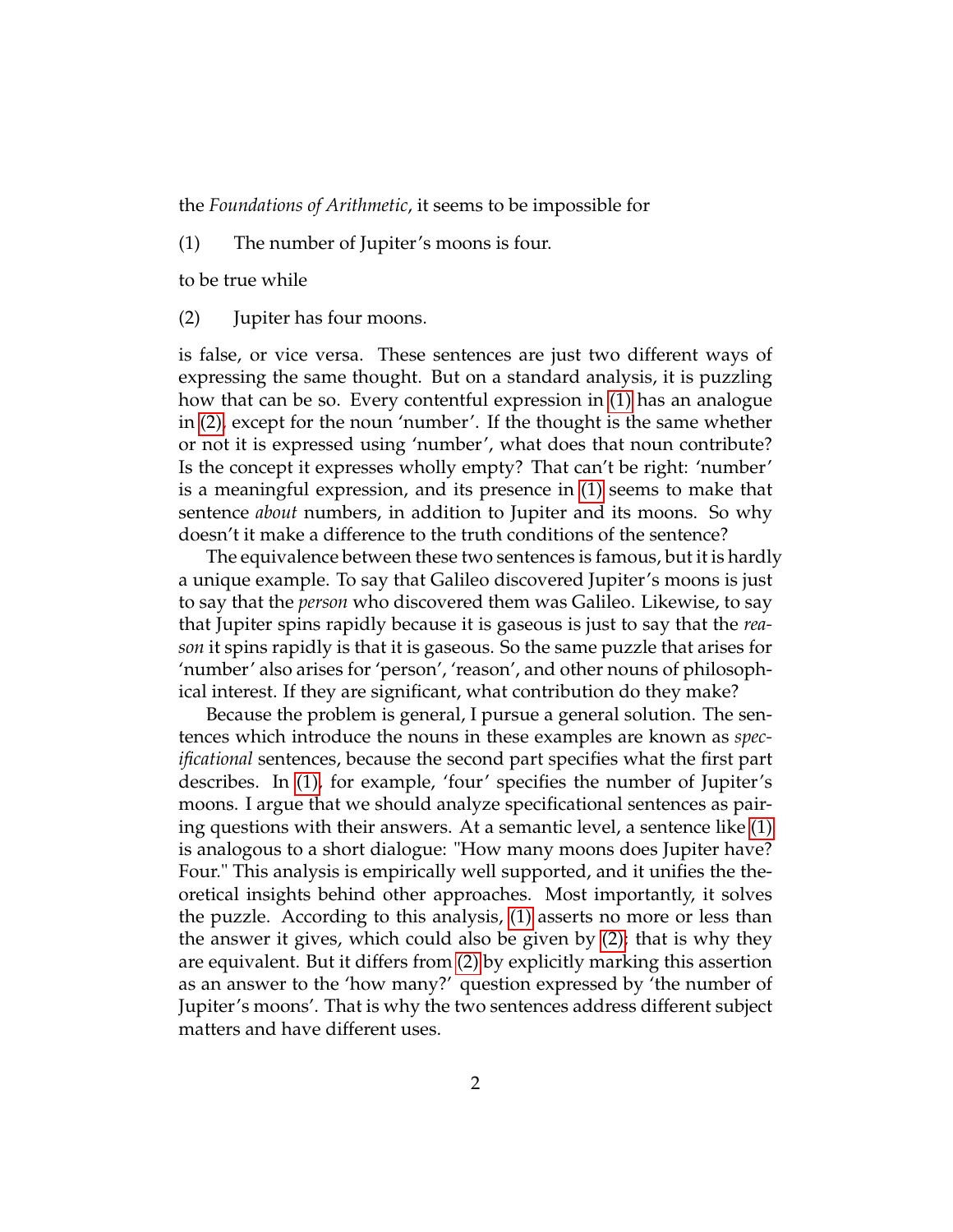In order to formulate this analysis in a contemporary logical framework, I apply the concept of an investigation in the setting of gametheoretical semantics for first-order logic. I argue that quantifier moves in semantic games consist of investigations. A straightforward first-order representation of the truth conditions of specificational sentences then suffices to explicate the question-answer analysis. In the semantic games which characterize the truth conditions of a specificational sentence, players carry out investigations structured by the question expressed in the first part of the sentence. When they can conclude those investigations by giving the answer expressed in the second part, the sentence is true.

The game semantics characterizes objects by their role in investigations: objects are whatever players can search for and specify as values for quantified variables in the investigations that constitute quantifier moves in the game. This semantics thus captures the sense in which objects are answers to questions. I use this account to offer a new interpretation of Frege's claim that numbers are objects. His claim is not about the syntax of number words in natural language, but about the epistemological role of numbers: numbers are the sort of thing we can search for and specify in scientific investigations, as sentences like [\(1\)](#page-3-0) reveal.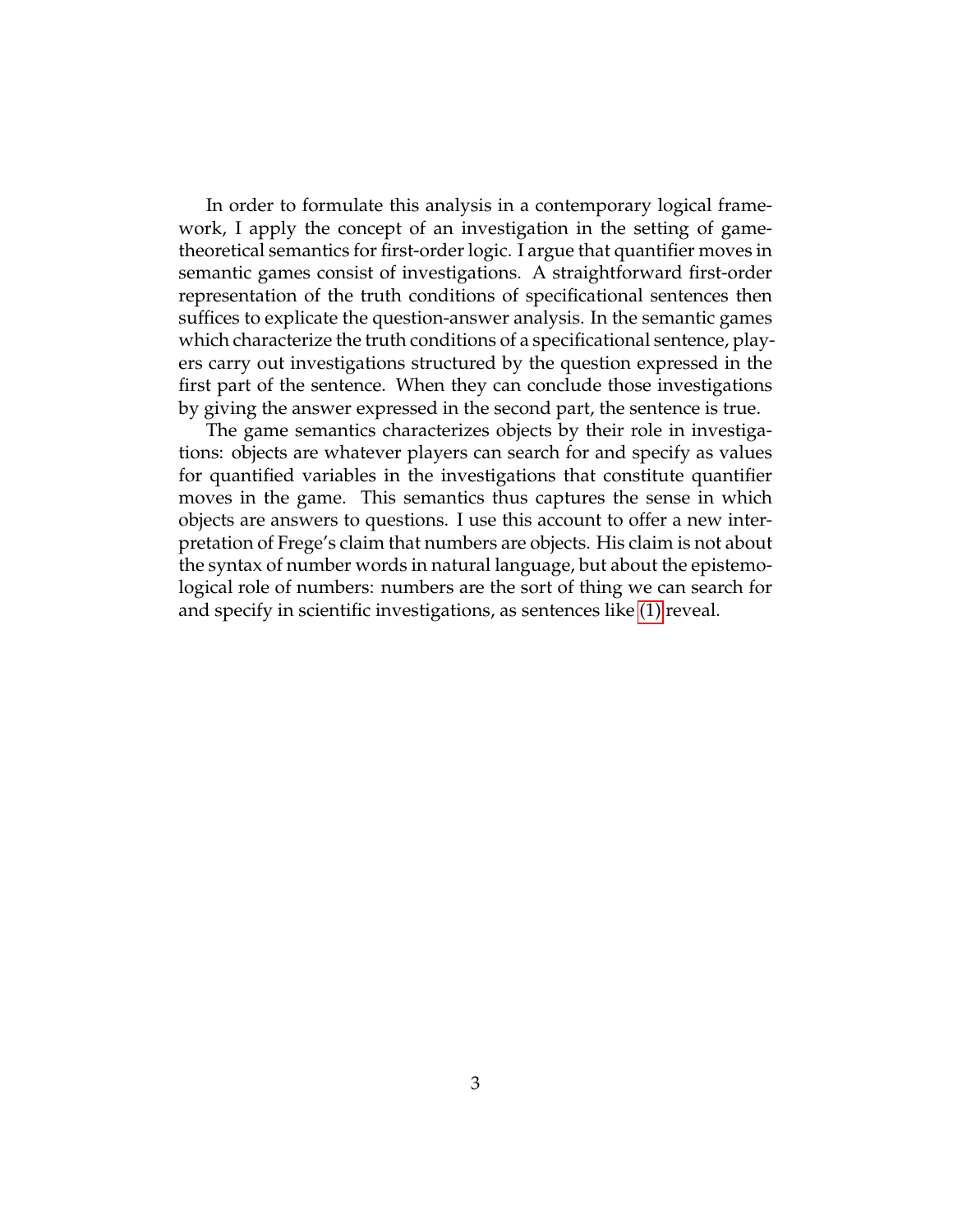The substantive form belongs originally only to things, the adjective form to qualities, the verb form to events. But, of course, language could not in its judgments always begin with the thing, and annex qualities and action to this as the subject; it had to make the qualities in themselves and action in itself also object of its reflection. Hence it severed their connection with things, gave *them* a substantive form... Almost invariably we find a tendency to make the newly acquired syntactic dignity of words convertible with a new metaphysical dignity acquired by their matter. . . . Language creates for us a mythology, from which, of course, in the use of language we can never wholly set ourselves free without becoming pedantically precise, but against the influence of which on the moulding of our thoughts we ought to be carefully on our guard.

— Hermann Lotze [\(1887,](#page-231-0) pp. 629–630)

If I want to speak of a concept, language, with an almost irresistible force, compels me to use an inappropriate expression which obscures—I might almost say falsifies—the thought. . . .We cannot avoid words like 'the concept', but where we use them we must always bear their inappropriateness in mind.

— Gottlob Frege [\(1891/1997a,](#page-230-0) p. 174)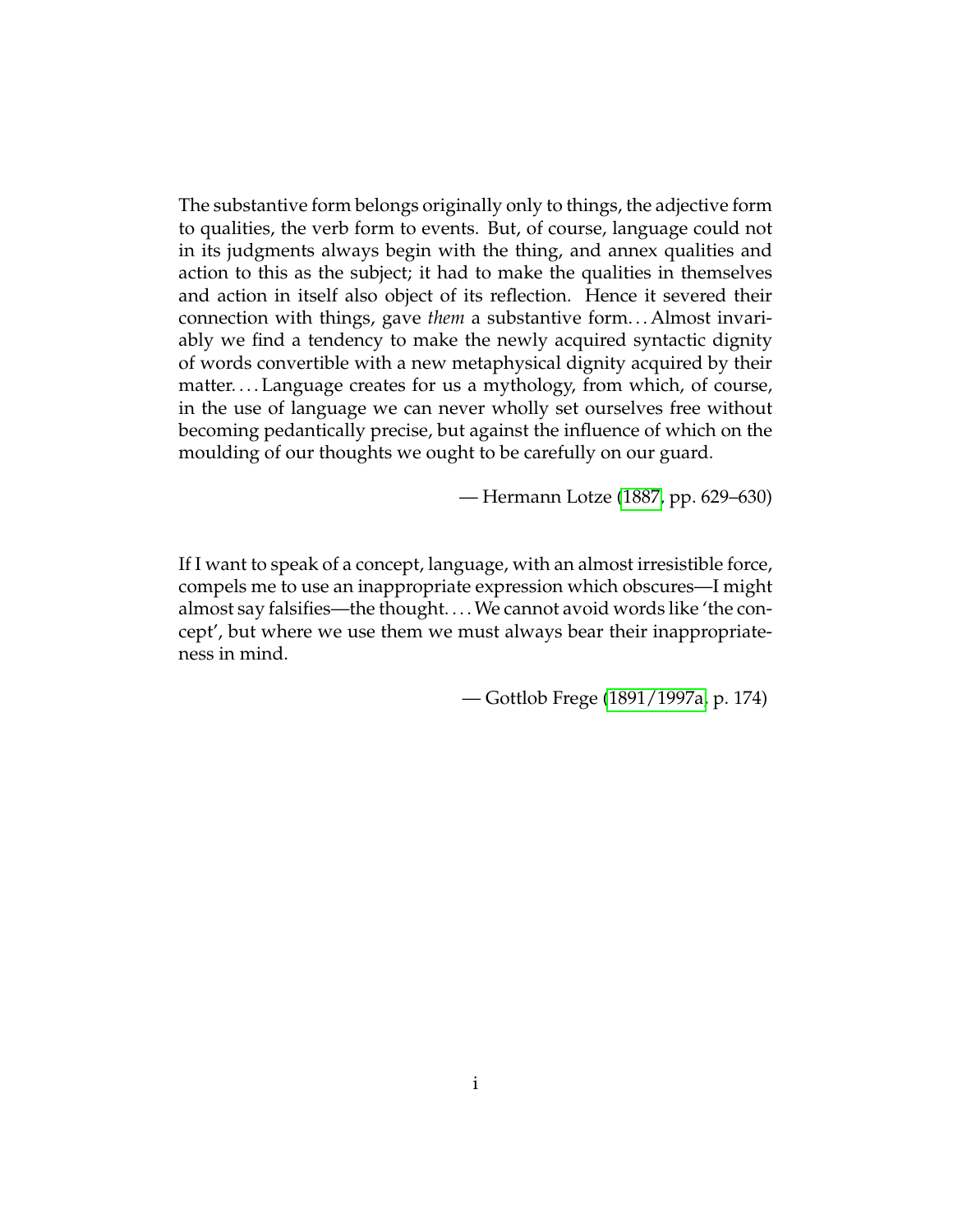# <span id="page-6-0"></span>**Acknowledgments**

This dissertation has been a long time in the making, and I am indebted to many people for their conversation, feedback, encouragement, and support.

I must thank first and foremost my advisors, who have had an enormous influence on the dissertation. Their feedback and advice shaped its overall narrative, the contents of particular chapters, and the details of its arguments. The rough edges that remain are, of course, my own. (I must also thank them for their patience where my own inability, or authorial stubbornness, have left their comments unaddressed.) Hannah Ginsborg's interest and encouragement during the early stages of the project helped make it as ambitious as it is, and my conversations with her kept me focused throughout on the philosophical issues at the heart of the matter. Line Mikkelsen's expertise and guidance through the linguistic literature was immensely helpful as I worked out my study of specificational sentences in Part I. Paolo Mancosu's knowledge of the history of logic and mathematics had a strong influence on the chapters in Part II, and my discussions with him have helped me conceive how the project will develop into further research. And John MacFarlane, whose incisive comments have sharpened my thinking since my first day of graduate school, was unfailingly attentive to both my biggest ideas and the smallest details of my work at every stage. Over the years, each of my advisors has supported me in too many other ways to list here, and I will never forget the warmth, generosity, faith, and pride they have shown toward me as I brought this project to fruition.

Many other Philosophy faculty at Berkeley, especially Timothy Clarke, Klaus Corcilius, Michael Martin, Hans Sluga, and Seth Yalcin, deserve my thanks for their words of encouragement and the conversations that they had with me about my work. I also received valuable comments from faculty members at other institutions, including Ivano Caponigro,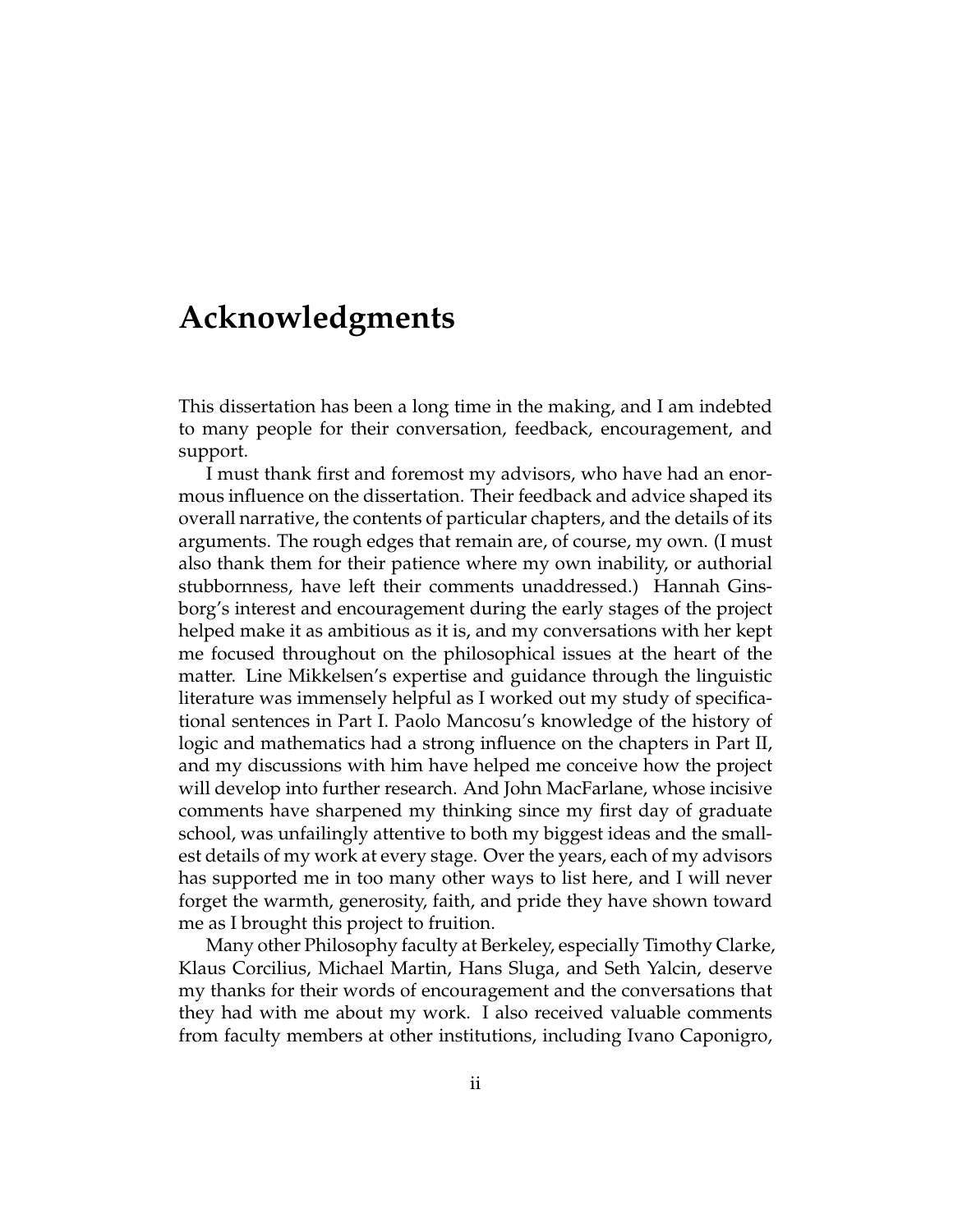Robert May, and Gila Sher. I am grateful to Janet Groome and David Lynaugh for relieving me of a thousand administrative tasks, for patiently enduring my constant presence in their office, and for providing me with sweets and conversation whenever I needed a break. And I will always be grateful for the time and financial support I have received from the Department and the University as a whole, which enabled me to pursue this project and see it through.

Before I came to graduate school, Thomas Ricketts told me that most of my education would come from my fellow graduate students. He was right, and I couldn't have made a better choice in coming to Berkeley. My fellow graduate students have been my friends, my support network, and the first sounding board for all of my ideas. I am especially grateful to the following students for their comments on my writing and the conversations they had with me about my work, though I am sure that this list is incomplete: Austin Andrews, Eugene Chislenko, Lindsay Crawford, Caitlin Dolan, Peter Epstein, Melissa Fusco, Nick Gooding, Jim Hutchinson, Ethan Jerzak, Jeff Kaplan, Alex Kerr, Arc Kocurek, Katie Mantoan, Luke Misenheimer, Ethan Nowak, Emily Perry, Kirsten Pickering, Michael Rieppel, Rachel Rudolph, Pia Schneider, Janum Sethi, Umrao Sethi, Justin Vlasits, and James Walsh.

Of these, Michael Rieppel deserves special mention. Mike and I discovered early on in my graduate career that our philosophical interests and outlook were closely aligned. In the years since, we have enjoyed many, many conversations about philosophy, particularly over beers at the Heart and Dagger. He has read and commented on more of this dissertation than anyone apart from my advisors, and it is possible that his influence on my thinking exceeds even theirs; I only hope that my conversation has been half as useful to him as his was to me. Mike is also responsible for introducing me to the circle of friends who have been my closest and most trusted companions during graduate school, including Anna Bailey, Bill Campbell, and Lindsay Crawford. Their friendship has sustained me all throughout the years I've spent writing this dissertation, and I would never have completed it without their encouragement and commiseration—not to mention their cooking, their wine and whiskey, their songs, and their adventures.

I also owe much to my family for their patience and love as I made my way through graduate school. I rarely faced the dreaded question from them of when I would finish—or what would happen if I didn't.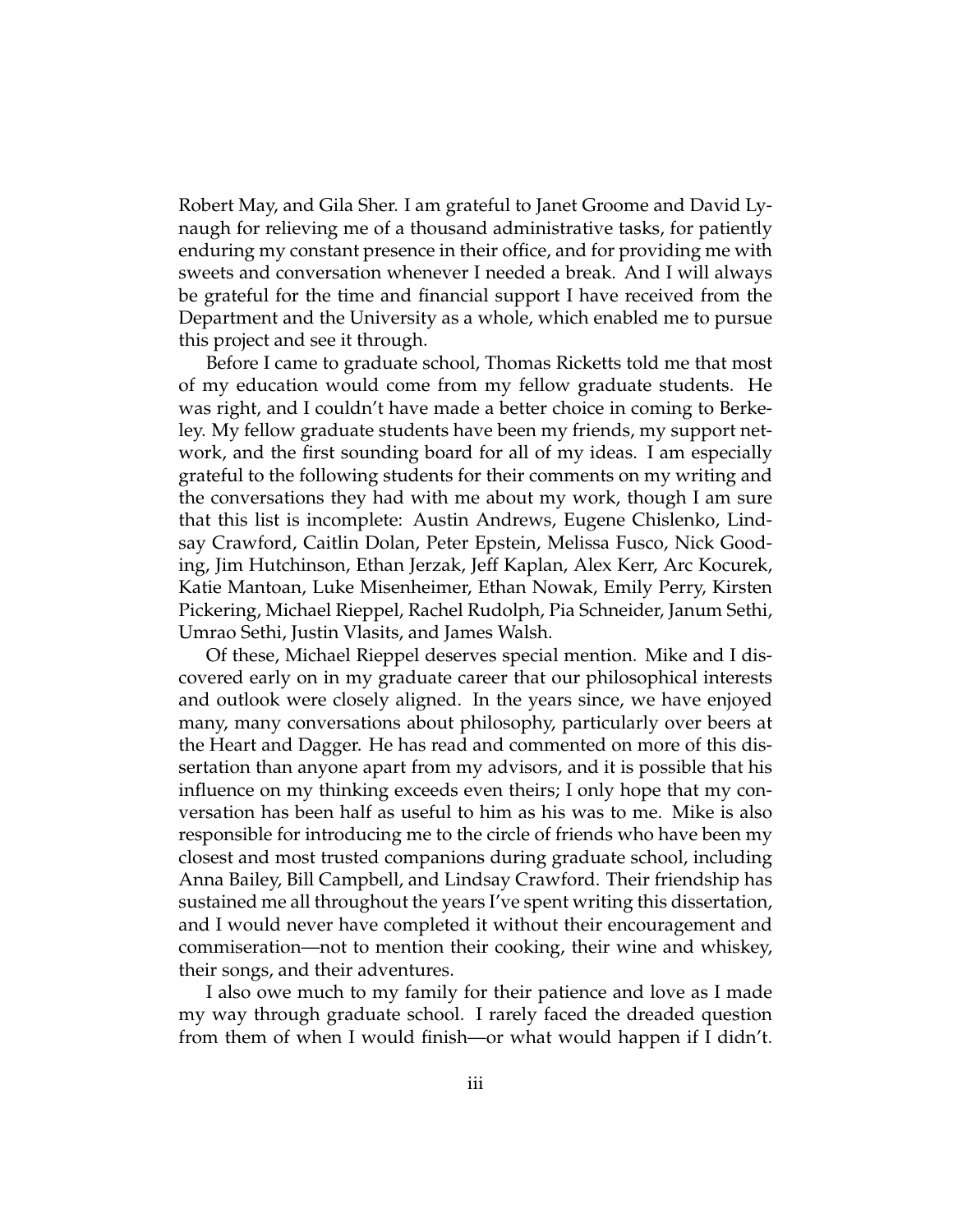I am especially grateful to my sister Kendra and her husband Robby, who allowed me to stay in their beautiful home in the Oakland hills for a month during the summer of 2016. Most of the final chapter of this dissertation was written over the course of that month. My stay there provided the seclusion and atmosphere that I needed to work out how I should finally conclude the project. That was an otherwise difficult period for me, and staying in their home was the most welcome retreat I can imagine; without them, I am not sure whether I would have reached the conclusion I did, or any conclusion at all.

Finally, I am grateful to Jillian Budd, without whom I would never have started this great adventure, and never would have believed I could finish it. No other person has done more to support me in the years since I began. Now that I have finished, it is time to begin again.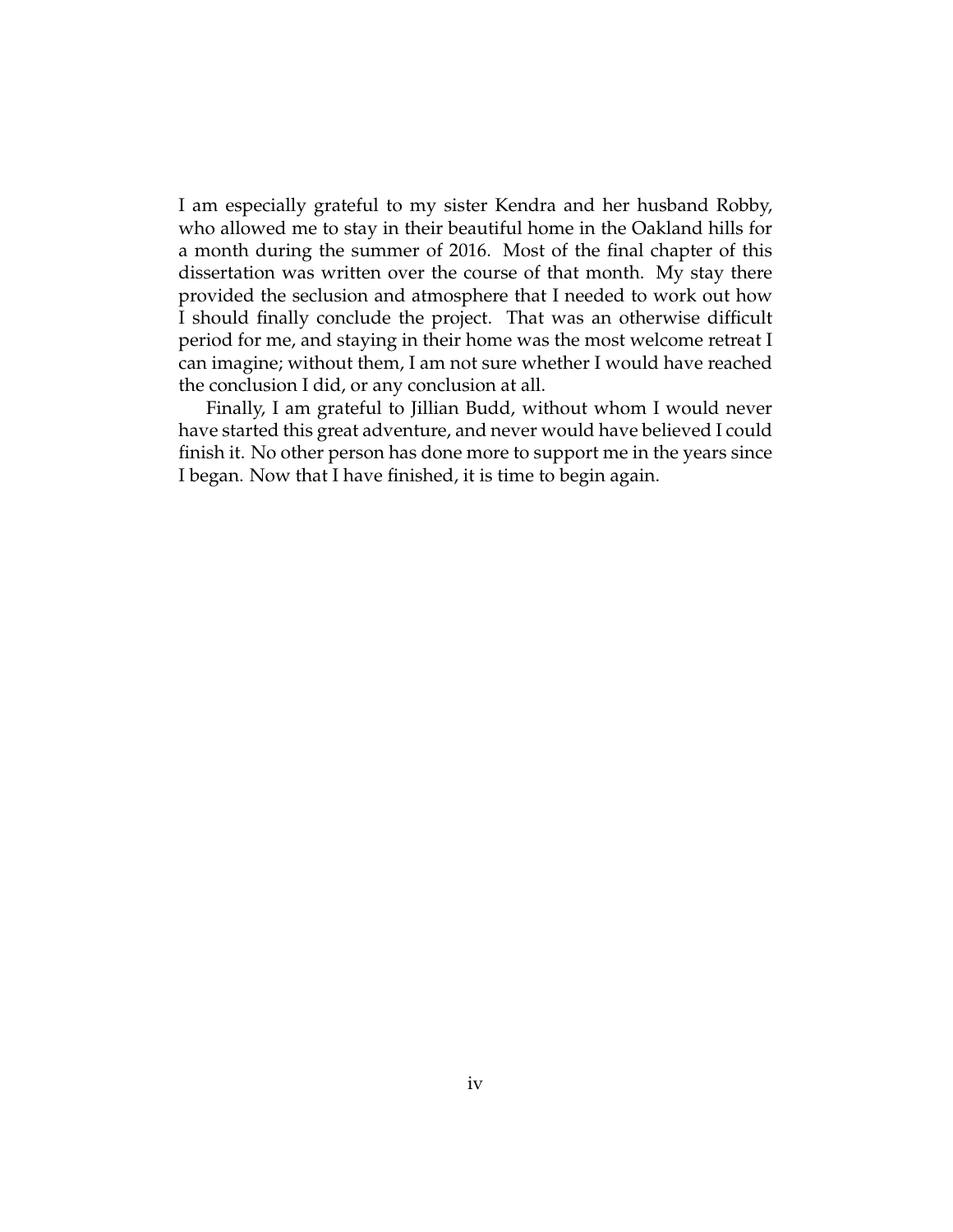# **Contents**

<span id="page-9-0"></span>

|                | Acknowledgments<br>ii                                                               |                |  |  |  |
|----------------|-------------------------------------------------------------------------------------|----------------|--|--|--|
|                | Contents                                                                            | $\mathbf{v}$   |  |  |  |
| $\bf{I}$       | <b>Nominalization and Specification</b>                                             | 1              |  |  |  |
| 1              | Numbers, questions, and (some) nouns                                                | $\mathbf{2}$   |  |  |  |
|                | Statements of numbers as focus constructions<br>1.1                                 | $\overline{4}$ |  |  |  |
|                | 1.2                                                                                 | 8              |  |  |  |
|                | Nouns corresponding to questions<br>1.3                                             | 18             |  |  |  |
|                | The plan $\dots \dots \dots \dots \dots \dots \dots \dots \dots \dots \dots$<br>1.4 | 32             |  |  |  |
| 2 <sub>2</sub> | Specification                                                                       |                |  |  |  |
|                | Ambiguities in pseudo-cleft sentences<br>2.1                                        | 35             |  |  |  |
|                | Other types of specificational sentences<br>2.2                                     | 49             |  |  |  |
| 3              | Semantic analyses of specification                                                  | 64             |  |  |  |
|                | The inversion analysis $\dots \dots \dots \dots \dots \dots \dots$<br>3.1           | 66             |  |  |  |
|                | The equative analysis $\dots \dots \dots \dots \dots \dots \dots \dots$<br>3.2      | 74             |  |  |  |
|                | The question-answer analysis $\dots \dots \dots \dots \dots \dots$<br>3.3           | 88             |  |  |  |
|                | II Investigation                                                                    | 114            |  |  |  |
| 4              | Investigation                                                                       | 115            |  |  |  |
|                | The structure of investigations 118<br>4.1                                          |                |  |  |  |
|                | 4.2                                                                                 |                |  |  |  |
|                | 4.3                                                                                 |                |  |  |  |
|                |                                                                                     |                |  |  |  |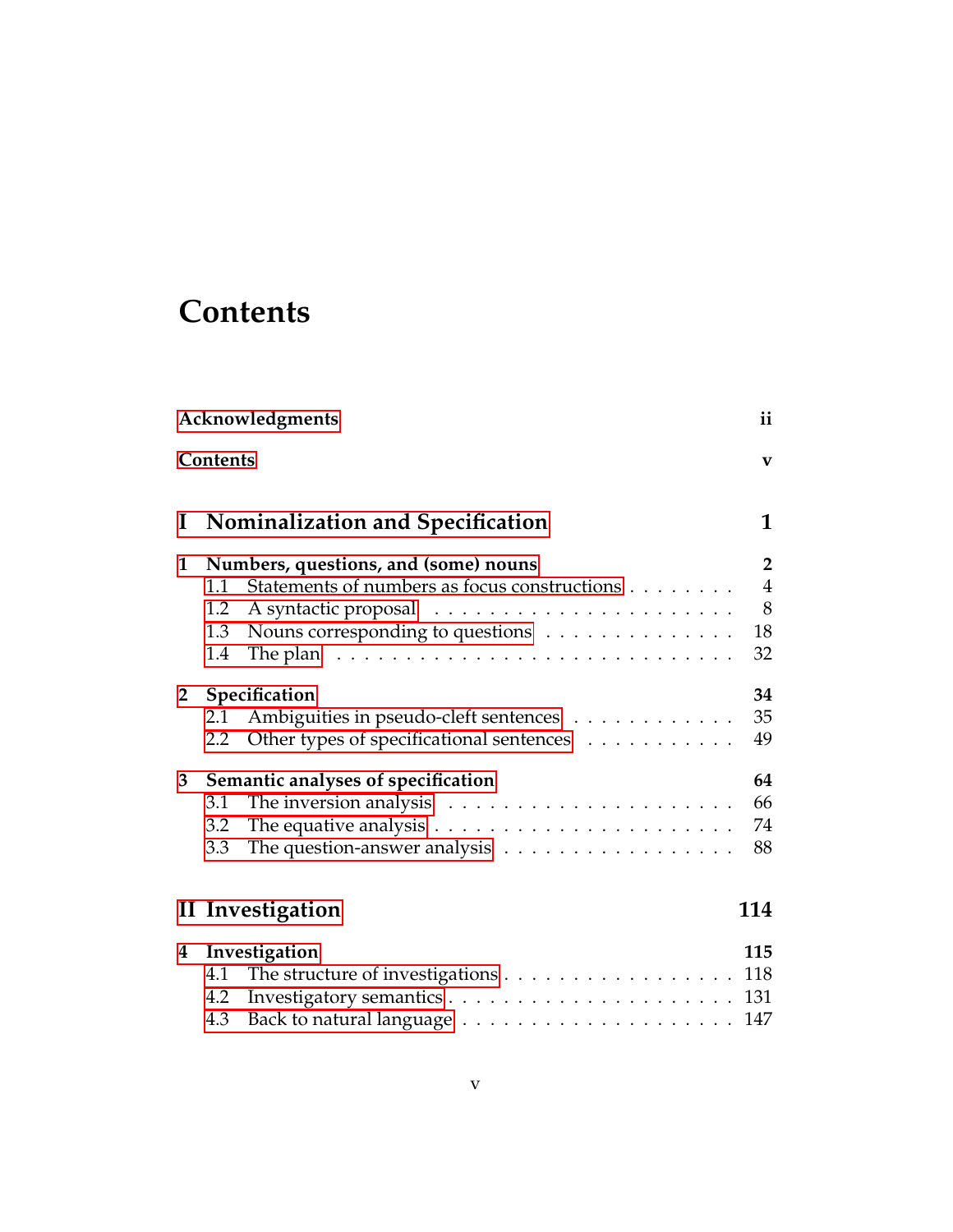# **CONTENTS**

| 5 Numbers, again<br>155 |                                                              |     |
|-------------------------|--------------------------------------------------------------|-----|
|                         | 5.1 Frege's understanding of objects and concepts 160        |     |
|                         | 5.2 The investigatory conception of concepts and objects 185 |     |
|                         | 5.3 Platonism and the independence of objects 209            |     |
|                         | <b>Bibliography</b>                                          | 219 |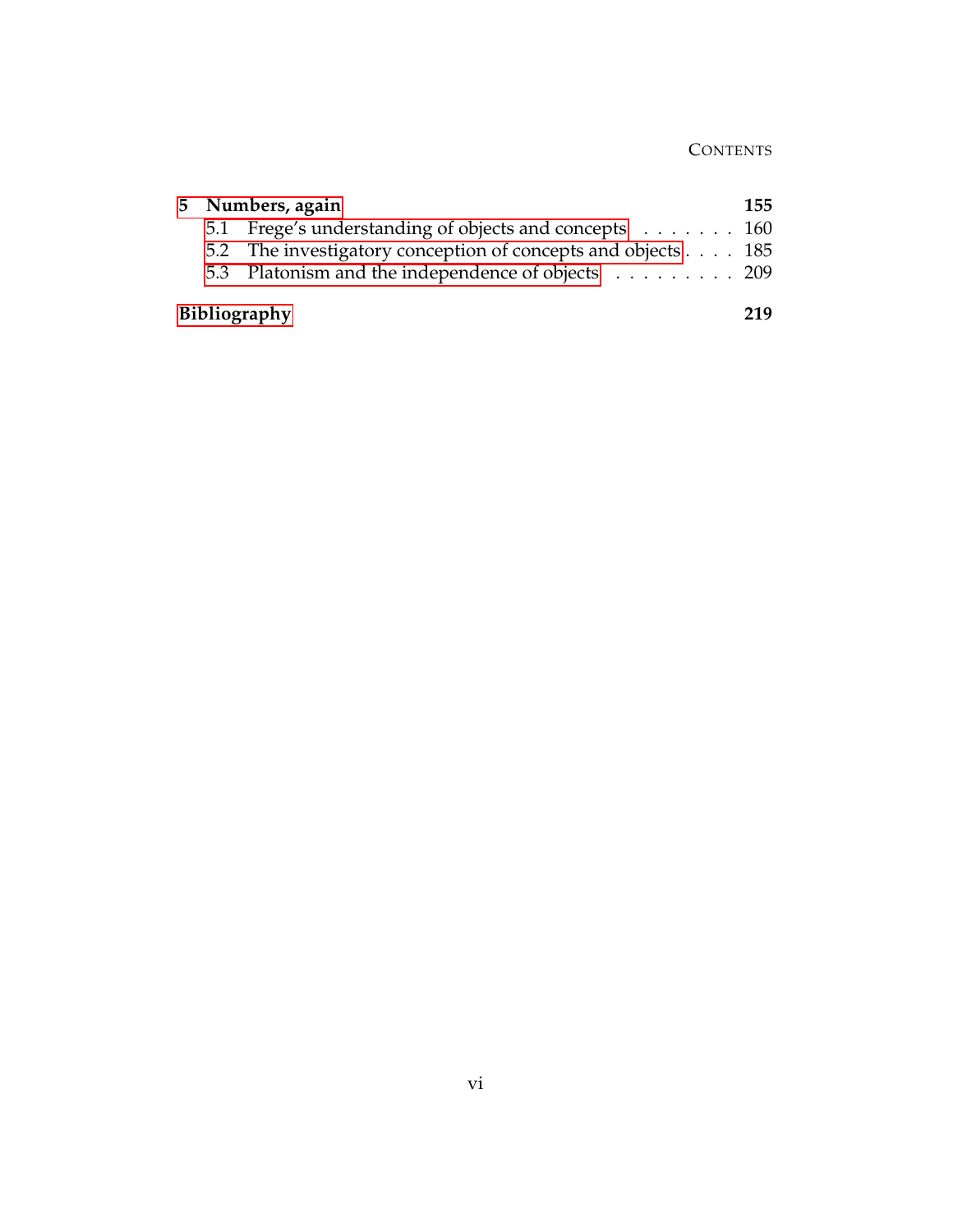# <span id="page-11-0"></span>**Part I Nominalization and Specification**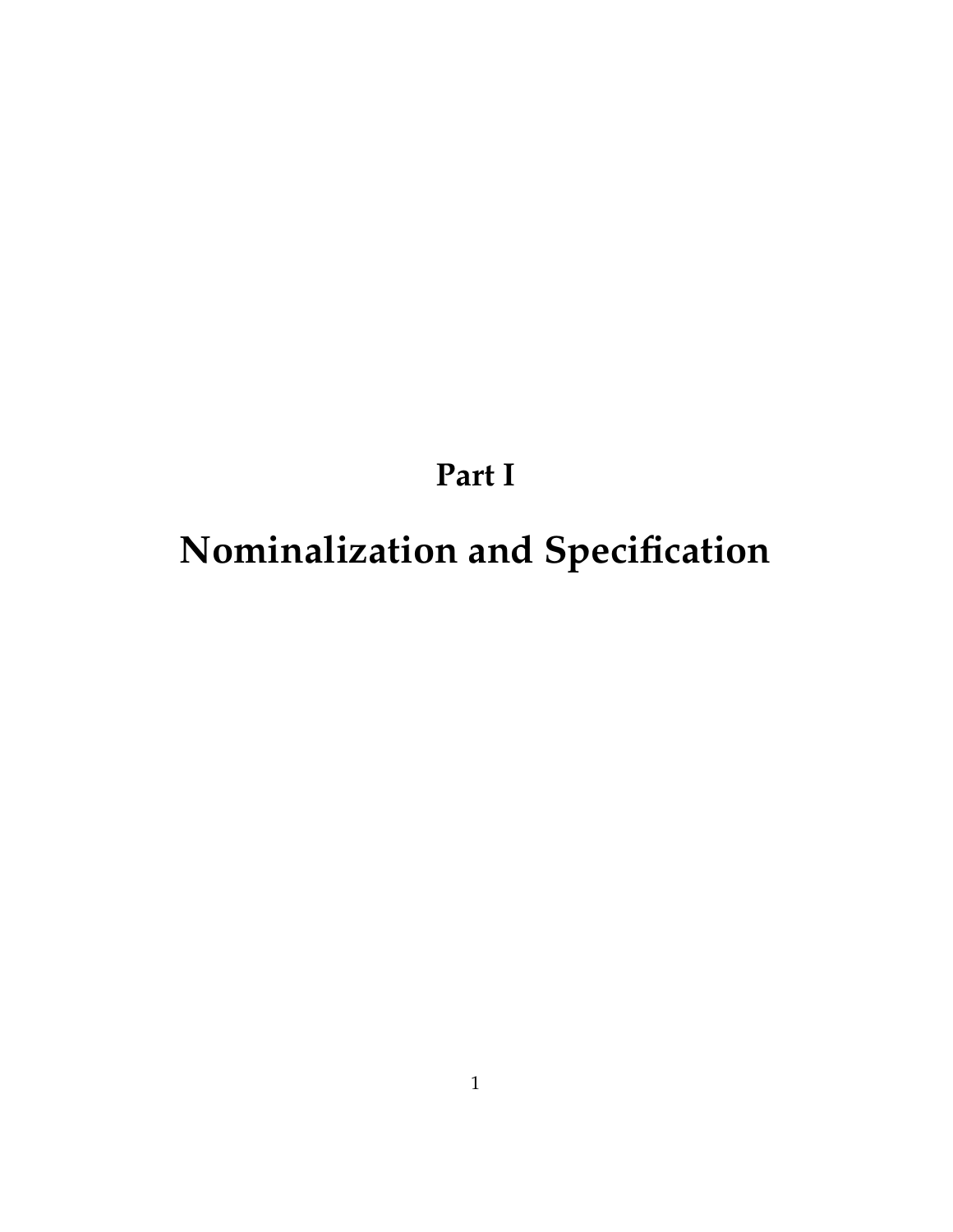# <span id="page-12-0"></span>**Chapter 1**

# **Numbers, questions, and (some) nouns**

<span id="page-12-3"></span>Frege thought that sentences like the following should be analyzed as identity statements:

(1) The number of moons of Jupiter is four.

He took both 'the number of moons of Jupiter' and 'four' as proper names, and 'is' as the sign of identity. His motivation for doing so seems to have been primarily mathematical. Frege was convinced that the numbers must in some sense be self-subsistent objects if arithmetic is to be a genuine science.<sup>[1](#page-12-1)</sup> Thus, our words for numbers must be like other words that stand for objects: names or singular terms. There are some reasons to be suspicious of the identity analysis, though, that I want to examine here.

<span id="page-12-4"></span>The first, as Frege had observed already, is that number words are also used in attributive constructions. In modern syntactic terms, they are *determiners*. For example:

(2) Jupiter has four moons.

In this sentence, the words one can substitute for 'four' while preserving well-formedness are not names or singular terms, but words like 'the', 'some', 'most', 'its' or 'those'.[2](#page-12-2) This should make us suspicious that 'four'

<span id="page-12-2"></span><span id="page-12-1"></span><sup>&</sup>lt;sup>1</sup>See Frege [\(1884/1980,](#page-230-1) § 57).

<sup>&</sup>lt;sup>2</sup>Of course, one may also substitute adjectives, like 'bright' or 'beautiful', in this position. I treat number words in attributive position as determiners, rather than adjectives, because this is one way of accommodating Frege's insight that "the content of a statement of number is an assertion about a concept" in modern terminology (Frege,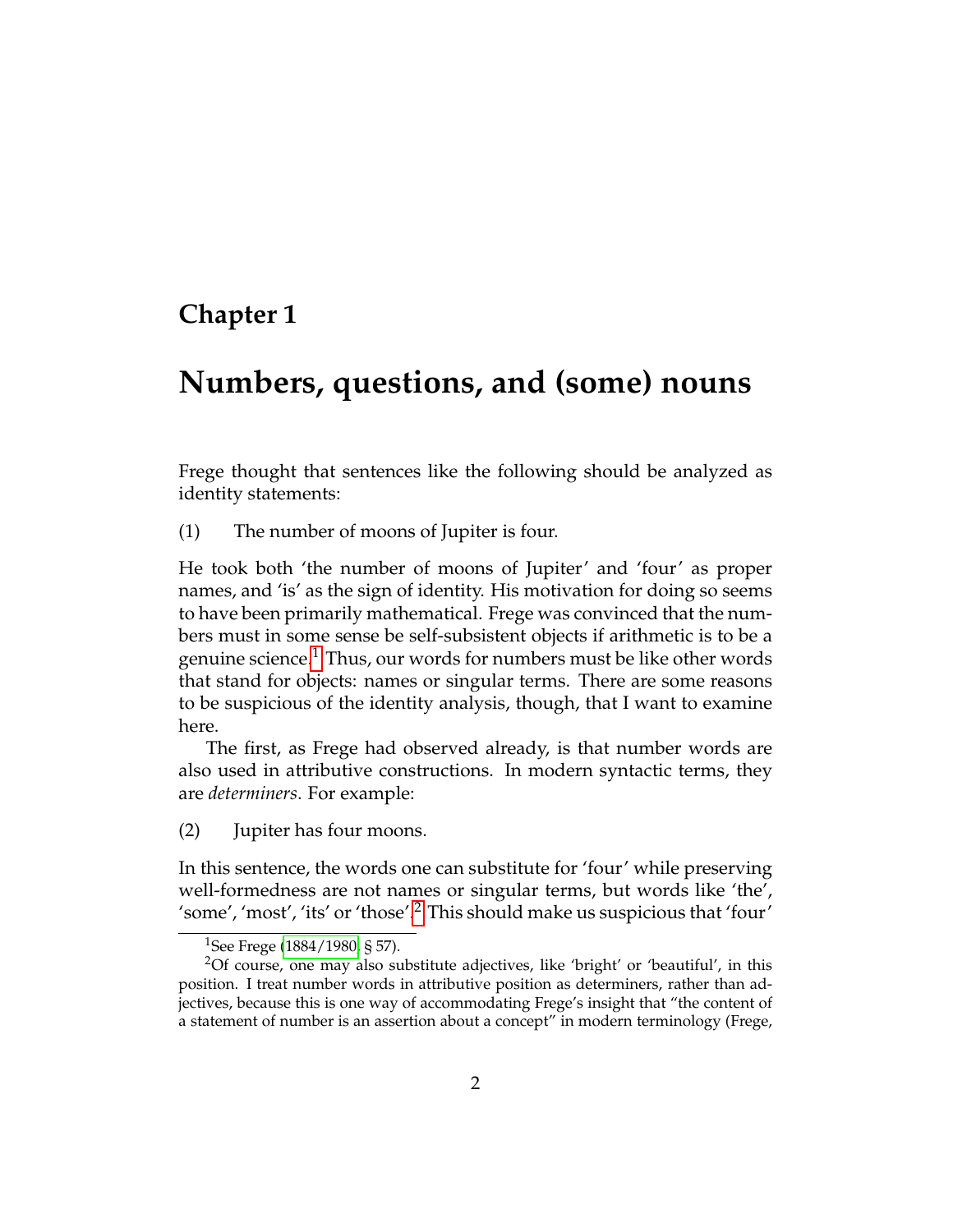as it occurs in [\(1\)](#page-12-3) is a singular term, since substituting one singular term for another usually preserves well-formedness. Furthermore, [\(1\)](#page-12-3) and [\(2\)](#page-12-4) seem to have the same truth conditions; it is difficult to see how one could be true while the other was false. This makes it unlikely that 'four' is simply ambiguous between a singular term use and a determiner use. Positing that 'four' is ambiguous would leave the close semantic relationship between these two sentences unexplained.

Another cause for suspicion is the fact that the definite description in [\(1\)](#page-12-3) doesn't have the relationship to the corresponding indefinite description that we would expect. Normally one can exchange the definite article for the indefinite:

- <span id="page-13-6"></span><span id="page-13-1"></span><span id="page-13-0"></span>(3) a. The composer of *Tannhäuser* is Wagner.
	- b. A composer of *Tannhäuser* is Wagner.

<span id="page-13-8"></span>Both of these sentences are grammatical, and [\(3-b\)](#page-13-0) says much the same as [\(3-a\).](#page-13-1) The difference is that [\(3-b\)](#page-13-0) does not presuppose that *Tannhäuser* has a unique composer, whereas [\(3-a\)](#page-13-1) does. By contrast,

(4) ?A number of moons of Jupiter is four.

is not even clearly grammatical, and if it is, it's not clear what it says or how its meaning is related to  $(1)$ .<sup>[3](#page-13-2)</sup>

Finally, there is some evidence that the definite description in [\(1\)](#page-12-3) might be more like a question than a singular term. Definite descriptions are usually ambiguous between an *acquaintance* reading and an *indirect question* reading when they occur as the direct object of 'knows'. For example, [\(5-a\)](#page-13-3) is ambiguous between the two readings [\(5-b\)](#page-13-4) and [\(5-c\):](#page-13-5)

- <span id="page-13-5"></span><span id="page-13-4"></span><span id="page-13-3"></span>(5) a. Ralph knows the teacher.
	- b. Ralph knows who the teacher is. (indirect question)
	- c. Ralph is acquainted with the teacher. (acquaintance)

But when a definite description headed by 'the number' occurs as the object of 'knows', the indirect question reading is strongly preferred.

<span id="page-13-7"></span>(6) a. Frege knows the number of sections in the *Grundlagen*.

[<sup>1884/1980,</sup>](#page-230-1) § 46).

<span id="page-13-2"></span> $3$ This observation, and the example in [\(3\),](#page-13-6) are due to Hofweber [\(2007\)](#page-231-1). I discuss Hofweber's view further below.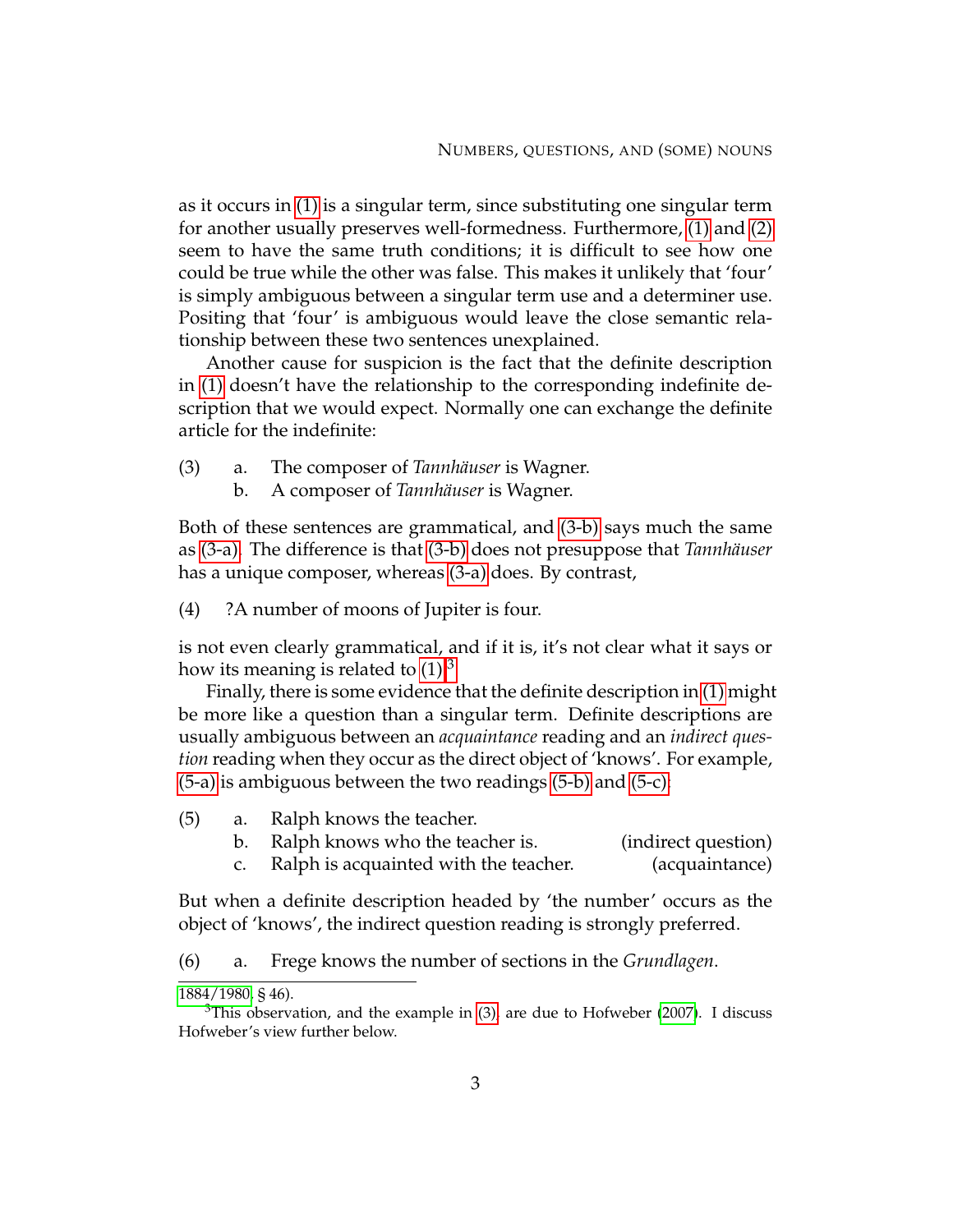- <span id="page-14-1"></span>b. Frege knows how many sections are in the *Grundlagen*.
- c. ?Frege is acquainted with the number of sections in the *Grundlagen*.

It is much more natural to read [\(6-a\)](#page-13-7) as synonymous with [\(6-b\)](#page-14-1) than as saying that Frege is acquainted with the number 109. To my ear, the acquaintance reading is not even clearly possible. Even if it is, we need an explanation of why the ambiguity is so lopsided in the case of 'the number'. Why is the indirect question reading so strongly preferred? If definite descriptions headed by 'the number' are not semantically singular terms, it would explain our preference for the indirect question reading of [\(6-a\).](#page-13-7) This is another cause for suspicion about the identity analysis of [\(1\).](#page-12-3)

I think the suspicions are right: [\(1\)](#page-12-3) is not an identity sentence, at least not in the sense that it should be thought of as an identity sign flanked by two semantically singular terms. The apparent definite description 'the number of moons of Jupiter' should be interpreted more like an indirect question than a singular term which refers to an object. Likewise, 'four' should be interpreted more like an answer to that question. This means it also needn't be construed as a singular term, since pronounced answers to questions can come from many parts of speech.

This claim about [\(1\),](#page-12-3) if it is correct, has interesting consequences for the philosophy of mathematics. I am more interested here, however, in generalizing the lessons of this example to other sentences, about things other than numbers. I will argue that 'number' is part of a special class of nouns, nouns which have an important relationship to questions. It is this fact that accounts for the suspicious behavior of 'the number of moons of Jupiter' in the examples above. I will characterize this class of nouns, and say more about what they mean, in the following chapters. Here, I focus mainly on bringing the puzzle posed by these nouns more clearly into view.

# <span id="page-14-0"></span>1.1 STATEMENTS OF NUMBERS AS FOCUS CONSTRUCTIONS

Thomas Hofweber (Hofweber, [2007,](#page-231-1) [2005\)](#page-231-2) has also recently taken issue with Frege's analysis of [\(1\),](#page-12-3) and developed an alternative analysis. In response to some of the suspicions I pointed to above, he proposes that [\(1\)](#page-12-3) is not an identity statement, but a *focus construction*. It is merely a syntac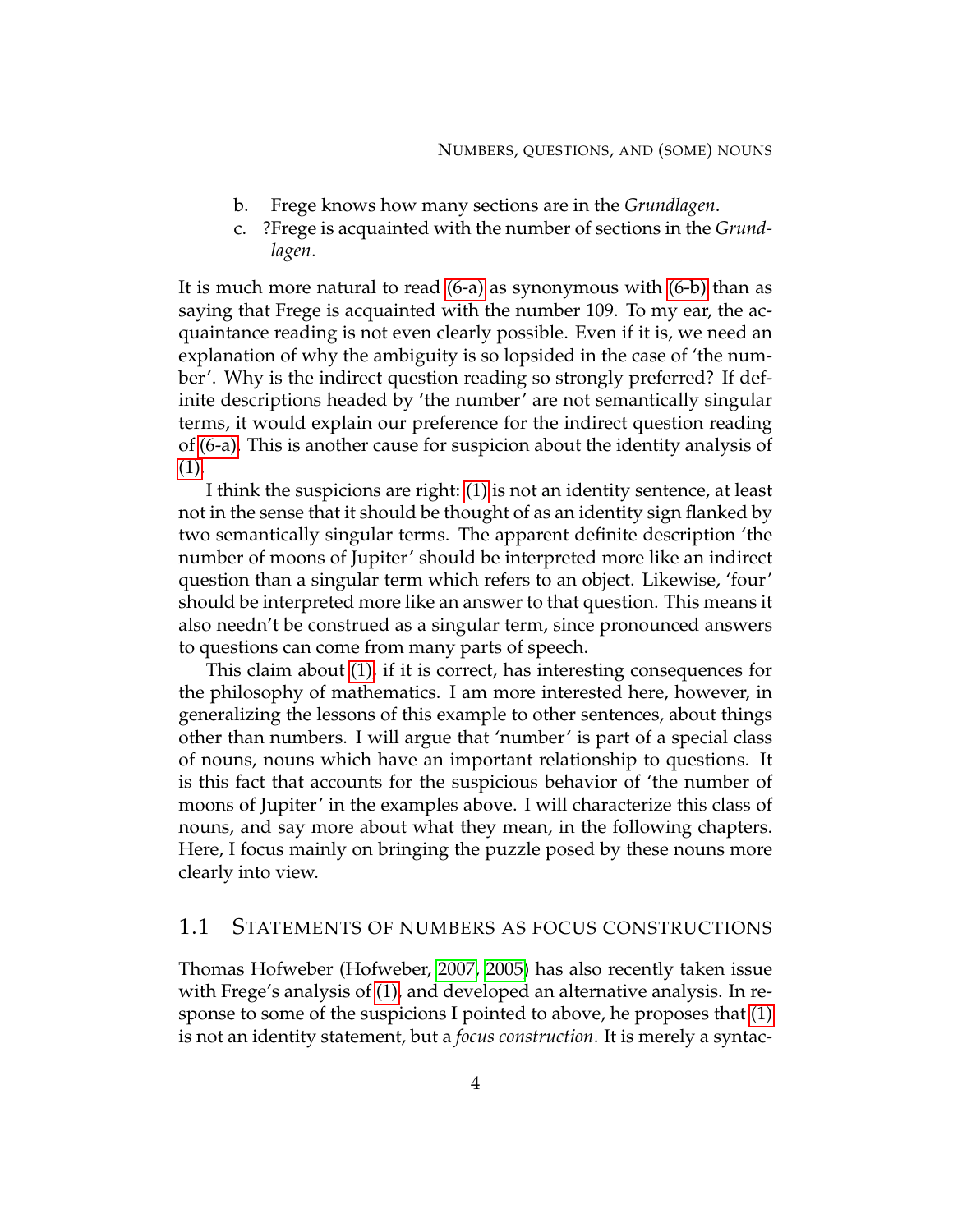tic variant of sentence [\(2\).](#page-12-4) The syntactic variation communicates stress or focus on the 'how many' aspect of what is communicated, but [\(1\)](#page-12-3) and [\(2\)](#page-12-4) are semantically equivalent, and communicate the same information. To support this claim, Hofweber makes some very illuminating observations. I agree that these observations motivate a different analysis of [\(1\).](#page-12-3) But as we will see in the next section, I don't think Hofweber's proposal that [\(1\)](#page-12-3) is a focus construction is quite right. The problem is that it does not account for the role of 'number' in sentences like [\(1\).](#page-12-3)

Hofweber's argument deals with the use of number words like 'four' in ordinary, non-arithmetical language. $4$  As we have seen, there are two such uses. Number words sometimes occur syntactically as determiners, as in [\(2\),](#page-12-4) and sometimes as singular terms, as in [\(1\).](#page-12-3) Hofweber argues that the latter uses are not *semantically* singular terms, as Frege thought. We should not semantically construe such uses as identity statements.

Hofweber cites a family of substitution problems, like those I explained above, as evidence that sentences like [\(1\)](#page-12-3) are not identity statements containing semantically singular terms. Specifically, he appeals to the oddness of substituting the indefinite article for the definite article in number-descriptions, like in [\(4\).](#page-13-8) He also points out that one cannot substitute a number-description for a number word in its determiner use. If we try to substitute 'the number of moons of Jupiter' for 'four' in [\(2\),](#page-12-4) the resulting sentence is not grammatical:

(7) \*Jupiter has the number of moons of Jupiter moons.

This is odd, if we assume that 'the number of moons of Jupiter' and 'four' are always co-referring singular terms, for we should be able to substitute one for the other in extensional contexts like [\(2\).](#page-12-4) It's not odd, of course, if 'four' is ambiguous between a determiner use and a singular term use, since there's no reason to expect that 'the number of moons of Jupiter' could be substituted for the determiner uses of 'four'. But as I pointed out above, positing that 'four' is ambiguous leaves the felt equivalence of [\(2\)](#page-12-4) and [\(1\)](#page-12-3) unexplained.

Hofweber concludes from this evidence that [\(1\)](#page-12-3) should not be read as an identity statement. Instead he claims that, in their ordinary usage,

<span id="page-15-0"></span><sup>&</sup>lt;sup>4</sup>The use of number words in arithmetical discourse is somewhat different. Though Hofweber also has an account of arithmetical discourse, articulated in Hofweber [\(2005\)](#page-231-2), it is outside the scope of my interests in this chapter.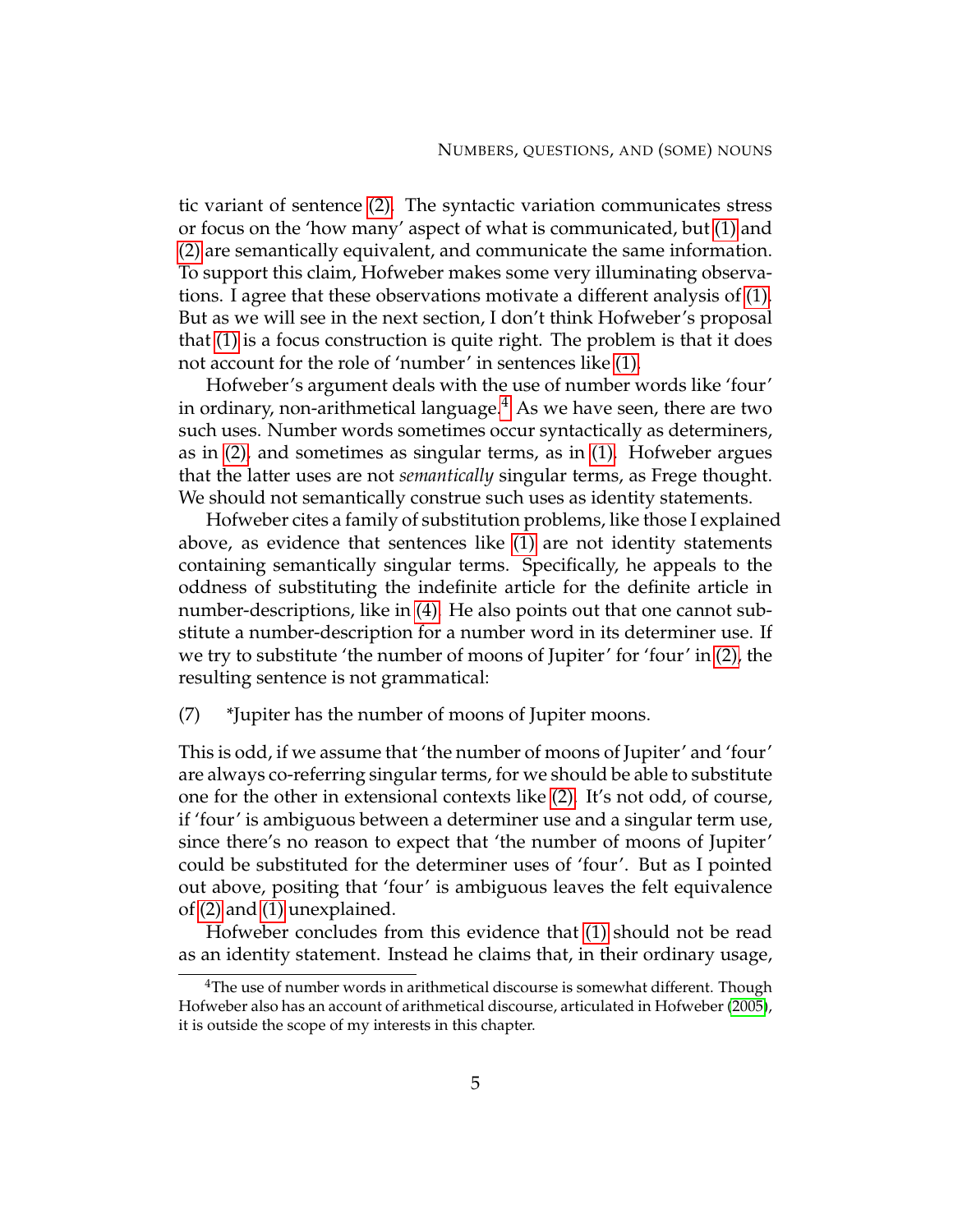statements of number like [\(1\)](#page-12-3) are best understood as focus constructions. The central idea of his proposal is that the relationship between [\(2\)](#page-12-4) and [\(1\)](#page-12-3) is much like the relationship between [\(8-a\)](#page-16-0) and [\(8-b\),](#page-16-1) or between [\(9-a\)](#page-16-2) and [\(9-b\):](#page-16-3)

- <span id="page-16-1"></span><span id="page-16-0"></span>(8) a. Johan likes soccer.
	- b. It is soccer that Johan likes.
- <span id="page-16-3"></span><span id="page-16-2"></span>(9) a. Mary entered quietly.
	- b. Quietly is how Mary entered.

The distinction here is between *neutral* sentences, like [\(8-a\)](#page-16-0) and [\(9-a\),](#page-16-2) and *focused* sentences, like [\(8-b\)](#page-16-1) and [\(9-b\).](#page-16-3) Intuitively, a focused sentence places stress or emphasis on some part of what's said, where the neutral sentence does not. The idea is that [\(1\)](#page-12-3) is a focused variant of the neutral sentence [\(2\).](#page-12-4)

Hofweber argues that these focus constructions are truth-conditionally equivalent to their neutral variants.<sup>[5](#page-16-4)</sup> For how could it be true that Johan likes soccer, but false that it is soccer that Johan likes? Or true that Mary entered quietly, but false that quietly is how she entered? Or true that Jupiter has four moons, but false that the number of moons of Jupiter is four? In each case, the focused sentence communicates just the same information as its neutral variant; it just does so in a different way. So the neutral and focused versions of these sentences are semantically equivalent. How, then, should we account for the differences between them?

Hofweber's answer is that the neutral and focused versions of a sentence have different communicative uses, which accounts for the differences in syntax. The most important communicative difference is that neutral sentences can be used to answer more questions than their focused variants. For example, [\(8-a\)](#page-16-0) can be an answer either to 'Who likes soccer?' or 'What does Johan like?', while [\(8-b\)](#page-16-1) is only an appropriate answer to the latter. The second sentence exhibits a focus on some *aspect* of the information being communicated. When that aspect of the information is not in question, or when some other aspect of the information was asked for, this focus is communicatively inappropriate. Hofweber

<span id="page-16-4"></span><sup>5</sup>Hofweber points out that this is not true in general. Focus can affect truth conditions. But it doesn't seem to in the examples above, including the case of numbers. Indeed, it is the felt equivalence of [\(2\)](#page-12-4) and [\(1\)](#page-12-3) that Hofweber thinks needs to be explained.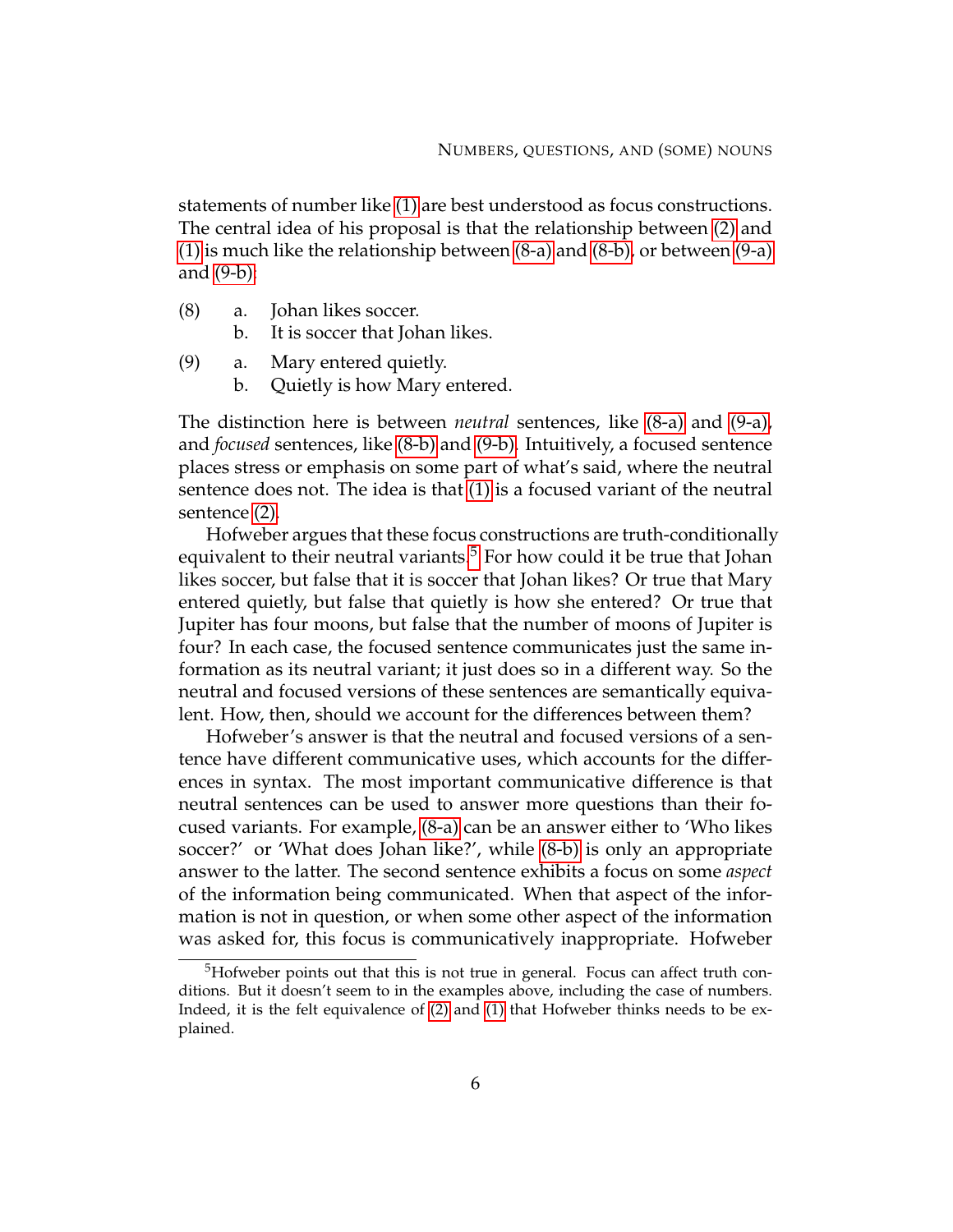claims that [\(1\)](#page-12-3) communicates the same information as [\(2\),](#page-12-4) but focuses on the 'how many' aspect of that information. Both [\(1\)](#page-12-3) and [\(2\)](#page-12-4) can answer a question like 'How many moons does Jupiter have?'. But due to its focus, [\(1\)](#page-12-3) is not an appropriate answer to other questions, like 'Which planet has four moons?'.

Part of what makes this account plausible is the parallel between *structural* focus constructions, like [\(8-b\)](#page-16-1) and [\(9-b\),](#page-16-3) and *tonal* focus constructions, where focus is achieved through intonation. For example, a tonally focused variant of [\(8-a\)](#page-16-0) would be:

(10) Johan likes SOCCER.

where the capital letters indicate a stress that is pronounced. It is hard to deny that such tonal focus constructions have the same truth conditions as their neutral counterparts.<sup>[6](#page-17-0)</sup> On the other hand, the communicative import of tonal focus constructions is evident from everyday conversation. Why, then, do we also have structural focus constructions, like [\(8-b\)](#page-16-1) and [\(9-b\)?](#page-16-3) Because not all language is pronounced. We have a communicative need for focus constructions even in settings where we can't use words with different intonations. In such settings, we impart focus through syntax rather than intonation.

This helps explain why the significant differences in syntax between structural focus constructions and their neutral counterparts does not prevent them from having the same truth conditions. In structural focus constructions, the syntax has a communicative role over and above its usual role as the starting point of semantic interpretation, so it is not necessarily a good guide to the semantic structure of the sentence at the sub-sentential level. In particular, if [\(1\)](#page-12-3) is a focus construction, 'four' there might still have the semantic role of a determiner, extracted away from the noun that it modifies ('moons') for the sake of focus. In the same way, 'quietly' in [\(9-b\)](#page-16-3) has been extracted away from the verb it modifies ('entered'), but it remains semantically an adverb modifying that verb. In this case, there is little temptation to treat 'quietly' as a singular term or anything other than an adverb. Hofweber thinks there should be equally little temptation to treat 'four' as a singular term in [\(1\).](#page-12-3)

When we treat 'four' as a determiner rather than a singular term, and explain [\(1\)](#page-12-3) as a focus construction rather than an identity statement, the

<span id="page-17-0"></span> $<sup>6</sup>$ Again, this is not quite true in general, but the exceptions need not concern us here.</sup>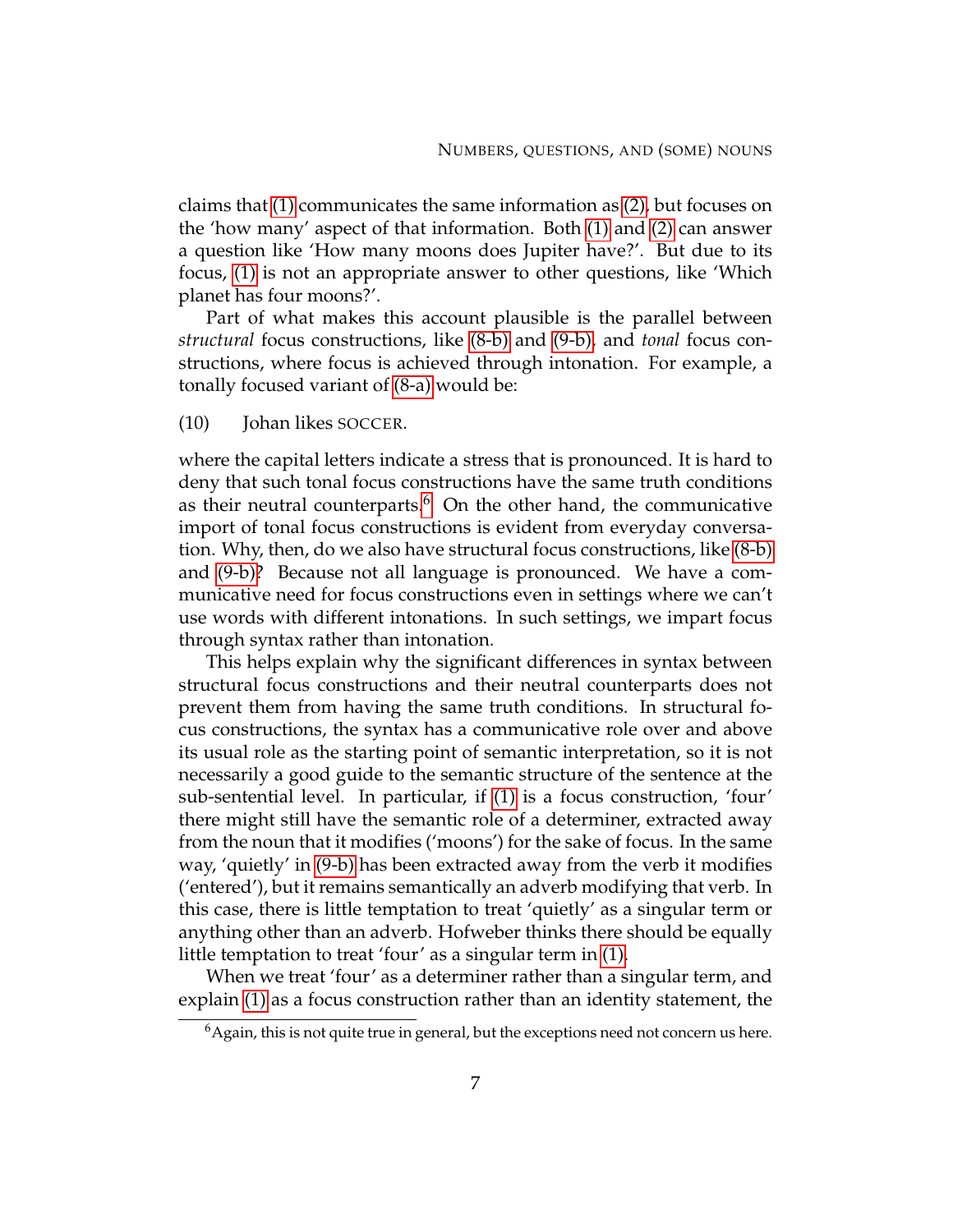substitution problems dissolve, because they are based on the assumption that both 'four' and 'the number of moons of Jupiter' are semantically singular terms. This is a good reason to think Frege's analysis is wrong, and that we can better account for the semantics of [\(1\)](#page-12-3) by treating it as a merely syntactic variant of [\(2\).](#page-12-4) The syntactic difference is communicatively important, but for just this reason, the syntax of [\(1\)](#page-12-3) is a misleading guide to its semantics.

# <span id="page-18-0"></span>1.2 A SYNTACTIC PROPOSAL

I agree with Hofweber's assessment that [\(1\)](#page-12-3) should not be construed as an identity statement. And I think Hofweber is right to draw attention to the truth-conditional equivalence of [\(1\)](#page-12-3) and [\(2\),](#page-12-4) as well as their different communicative roles. I think Hofweber's observation that [\(2\)](#page-12-4) can answer a wider range of questions than [\(1\)](#page-12-3) is particularly important. In fact, I think it is the key to understanding the semantic role of 'the number of moons of Jupiter' in [\(1\).](#page-12-3)

In this section, I want to raise a problem for Hofweber's view. The problem is this: what is the role of 'number' in [\(1\)?](#page-12-3) Attempting to solve this problem will show us that we cannot view [\(1\)](#page-12-3) as *merely* a syntactic or structural variant of [\(2\).](#page-12-4) This means that Hofweber's claim that [\(1\)](#page-12-3) is a focus construction is not quite right. But our attempt to make it work will lay the foundations for a different account, one which gives us a clearer picture of the role of 'number' and a family of other nouns.

## *1.2.1 Whence 'the number'?*

Hofweber's analysis of the singular term uses of number words as focus constructions explains both the felt equivalence of [\(2\)](#page-12-4) and [\(1\)](#page-12-3) and the reason we have such constructions: they serve an important communicative function. Still, I think the analysis does not address one important question. If non-arithmetical uses of number words like [\(1\)](#page-12-3) are merely focus constructions, why do they contain apparently contentful words that do not appear in their unfocused counterparts? Specifically, why do they contain the expression 'the number'? The problem here is that 'the number' seems to contribute some important content to such statements. This is not true of Hofweber's other examples of focus constructions, like [\(8-b\)](#page-16-1) or [\(9-b\),](#page-16-3) where the words which appear in the focus construction but not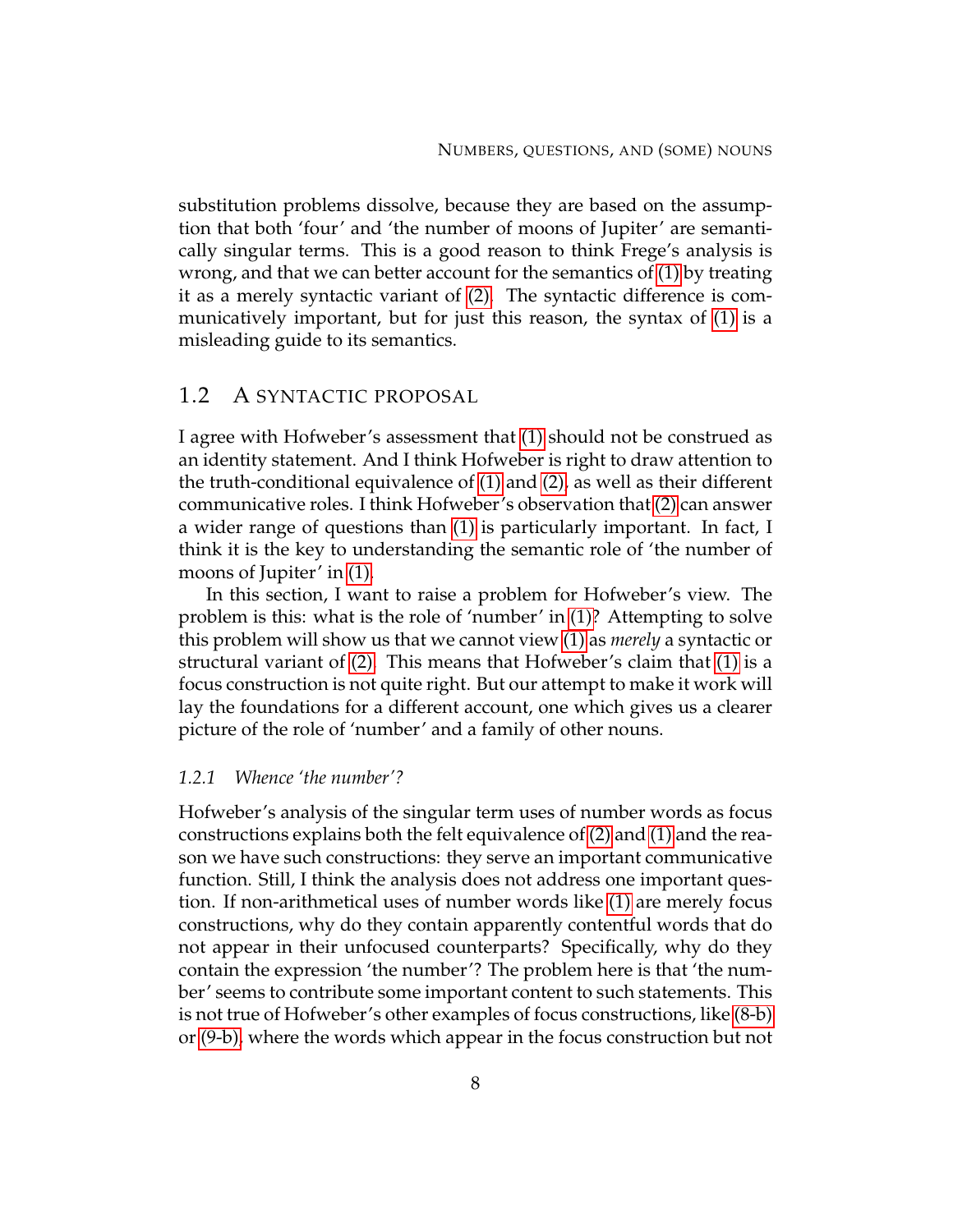the neutral sentence do not seem to introduce any new concepts. We need a way of accounting for the fact that [\(1\)](#page-12-3) and [\(2\)](#page-12-4) are equivalent, *despite* the fact that [\(1\)](#page-12-3) employs the concept of number, while [\(2\)](#page-12-4) apparently does not. Otherwise, there is room to doubt that [\(1\)](#page-12-3) is merely a syntactic variant of [\(2\).](#page-12-4)

One way to see the problem here is to compare Hofweber's proposal to a suggestion of Frege's. Hofweber intends his proposal to be a development of Frege's idea that we may 'recarve' the content of a sentence in a way that uses different concepts. Frege says, for example, that [\(11-b\)](#page-19-0) is a 'recarved' version of  $(11-a)^7$  $(11-a)^7$ :

- <span id="page-19-3"></span><span id="page-19-1"></span><span id="page-19-0"></span>(11) a. Line *a* is parallel to line *b*.
	- b. The direction of line *a* is the direction of line *b*.

[\(11-b\)](#page-19-0) employs the concept of *direction*, where [\(11-a\)](#page-19-1) does not, but the two sentences have the same truth conditions. Frege's idea is that the truth conditions of the sentence are prior to its analysis into individual terms and incomplete expressions, and we have some choice in the concepts we use to express these truth conditions. Thus we can, as it were, shift some of the content expressed by 'parallel' in [\(11-a\)](#page-19-1) over to the concept expressed by 'direction' in [\(11-b\),](#page-19-0) in order to make use of the concept of identity in the latter, without changing the truth conditions. This 'recarving' metaphor is suggestive, but Frege does not develop it further in the *Grundlagen*.

If we could further articulate what it is to 'recarve' the content of a sentence, we would have an explanation of why the concept of number occurs in [\(1\)](#page-12-3) but not [\(2\),](#page-12-4) despite their equivalence. Hofweber's idea is that 'recarving' is structural focus. Thus, seeing [\(1\)](#page-12-3) as a focused version of [\(2\)](#page-12-4) spells out Frege's recarving metaphor, so it provides such an explanation. The problem is that Hofweber argues for his proposal by assimilating [\(1\)](#page-12-3) to examples of focus constructions which do *not* introduce new concepts into the sentence, and it is difficult to see how we could extend his proposal to cases like [\(11\).](#page-19-3) (What aspect of the information communicated by [\(11-a\)](#page-19-1) does [\(11-b\)](#page-19-0) focus on?) Thus the focus construction proposal provides little insight into the sense in which recarving can introduce a new concept while holding truth conditions fixed. For that reason, it cannot fully account for the relationship of [\(1\)](#page-12-3) to [\(2\).](#page-12-4)

<span id="page-19-2"></span><sup>&</sup>lt;sup>7</sup>See Frege [\(1884/1980,](#page-230-1) § 64).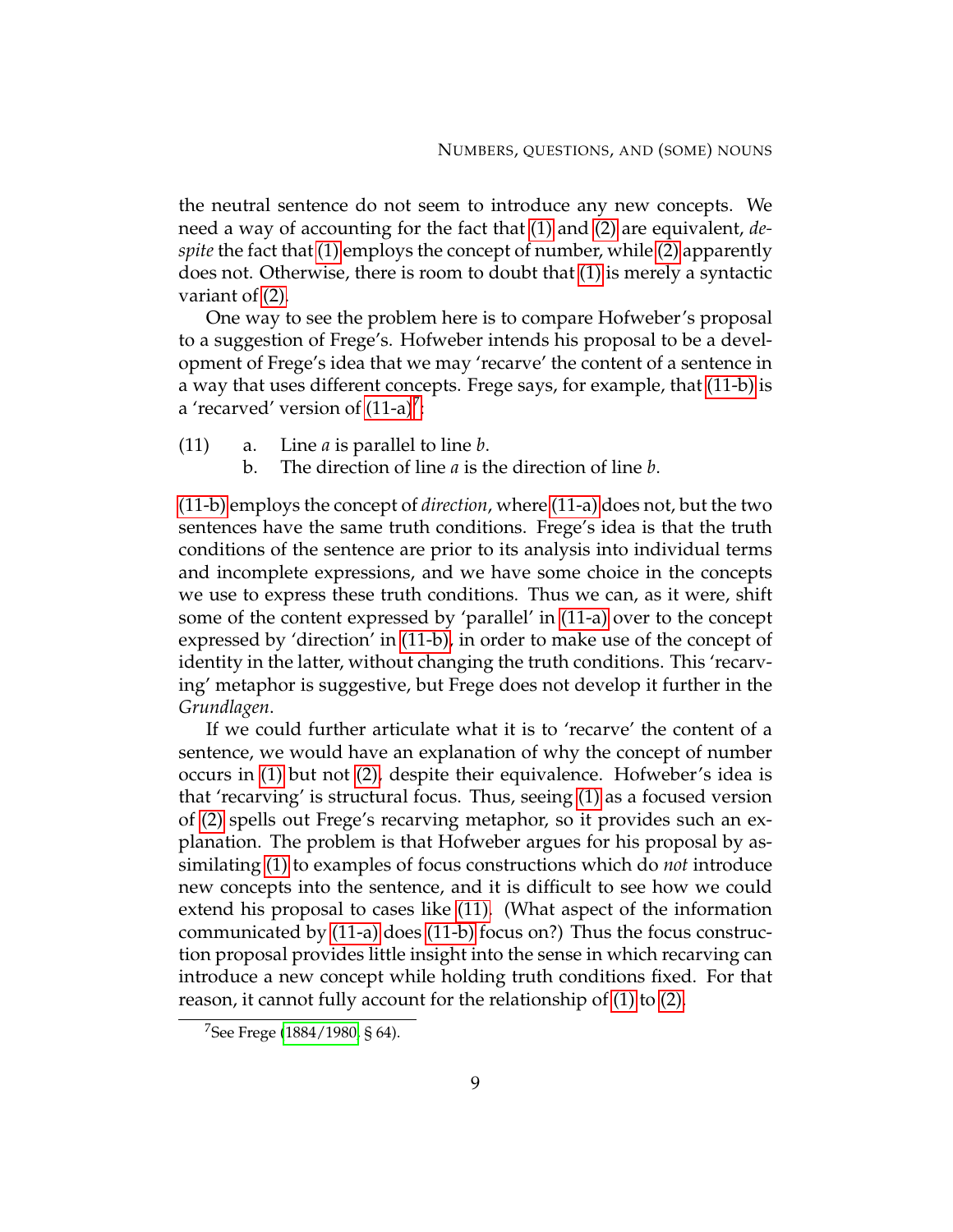As an answer to this problem, I would like to make a proposal on Hofweber's behalf. When we use a structural focus construction like [\(8-b\),](#page-16-1) we typically have (at least) two communicative goals: to give the information that Johan likes soccer, and to stress the part or aspect of this information that answers the question of what Johan likes. To achieve these goals, we must typically use an expression that satisfies two constraints: it must be a grammatical sentence, and it must have a structural focus. The extra words are required in order to simultaneously satisfy these constraints, but they carry no independent semantic content.

Could the same be true of [\(1\)?](#page-12-3) This sentence has several words that do not appear in [\(2\):](#page-12-4) 'the', 'number', 'of', and 'is'. Can these be understood as merely required to meet the demands of grammaticality while achieving focus? In particular, can 'number' be understood this way? Let us see how one might spell out such a proposal. I will call this the *syntactic proposal* about 'number'.

### *1.2.2 The syntactic proposal about 'number'*

We have seen that one common way of achieving structural focus is by extraction: movement of the word or phrase which contributes the information the speaker wants to focus on into a privileged position. In [\(8-b\)](#page-16-1) and [\(9-b\),](#page-16-3) this is a position at or near the grammatical subject of the sentence. According to the syntactic proposal about 'number', a parallel phenomenon is involved in [\(1\).](#page-12-3) The typical communicative role of this sentence, we are granting, is as a focus construction, which communicates the same information as [\(2\)](#page-12-4) but additionally has a structural focus on the 'how many' aspect of that information. This focus effect is achieved by extracting the part of the sentence that carries the 'how many' information—namely, the determiner 'four'—to a privileged position. In this case, the privileged position is at the end of the sentence, but we could also put it in subject position without too much awkwardness:

## <span id="page-20-0"></span>(12) Four is the number of moons of Jupiter.

But extracting 'four' is not as simple a syntactic operation as extracting a direct object (as in [\(8-b\)\)](#page-16-1) or an adverb (as in [\(9-b\)\)](#page-16-3). We cannot, as it were, simply move it to the front of the sentence, and replace it with a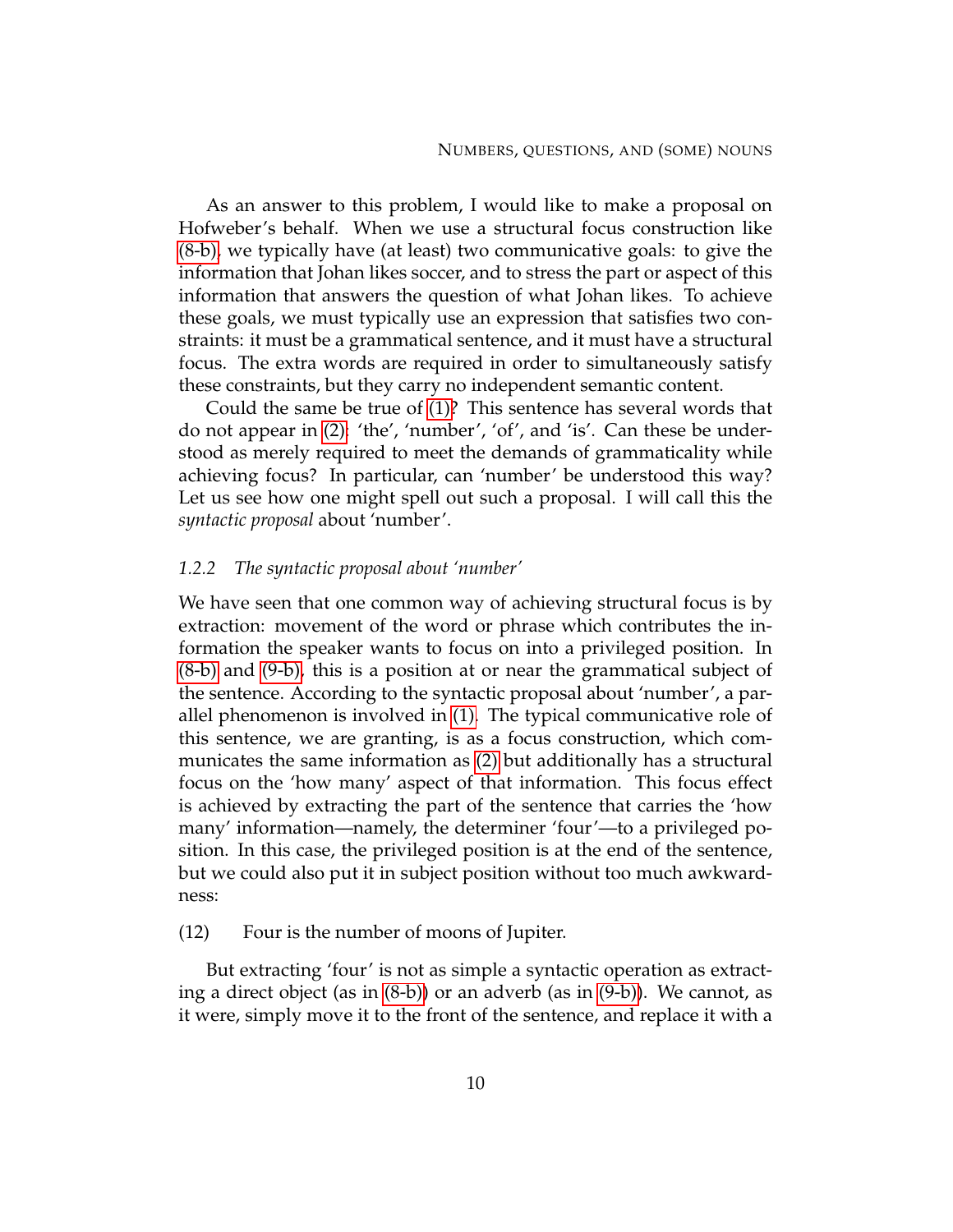cross-referencing word like 'that' or 'how', while preserving grammaticality:

<span id="page-21-1"></span><span id="page-21-0"></span> $(13)$  a. \*Four is Jupiter has ... moons. b. \*Four is ... Jupiter has moons.

There is evidently no way to fill in the blank in [\(13-a\)](#page-21-0) or [\(13-b\)](#page-21-1) that would yield a grammatical sentence. We can come close if we follow the model of [\(9-b\),](#page-16-3) and notice that a question and its focused answer employ the same question word:

- <span id="page-21-4"></span>(14) *How* did Mary enter?
- [\(9-b\)](#page-16-3) Quietly is *how* Mary entered.

A direct analogy with [\(9-b\)](#page-16-3) is [\(15-a\),](#page-21-2) but it is ungrammatical. Grammaticality is restored if we also move 'moons' to complement the question word, as in  $(15-b)$ :

- <span id="page-21-2"></span>(15) *How many* moons does Jupiter have?
	- a. \*Four is *how many* Jupiter has moons.
	- b. Four is *how many moons* Jupiter has.

<span id="page-21-3"></span>This is the first observation that the syntactic proposal about 'number' draws on: extracting number determiners to a privileged position requires both moving their complements ('moons') and introducing a new construction, such as a question word. Let's call this new construction the *focus-forming* expression. The focus-forming expression in [\(15-b\)](#page-21-3) is the question word 'how many'.

Of course, [\(15-b\)](#page-21-3) is not yet a sentence containing 'number'. We have not yet arrived at a syntactic explanation for the occurrence of 'number' in [\(2\).](#page-12-4) To get there, we need a second observation about [\(14\),](#page-21-4) namely, that we can form structurally-focused answers using other types of focusforming expressions besides the question word 'how'. We can also form a structurally-focused answer using the determiner 'the' as part of the focus-forming expression, rather than the question word 'how':

- <span id="page-21-5"></span>[\(14\)](#page-21-4) How did Mary enter?
- (16) Quietly is *the way* Mary entered. (or: *The way* Mary entered is quietly.)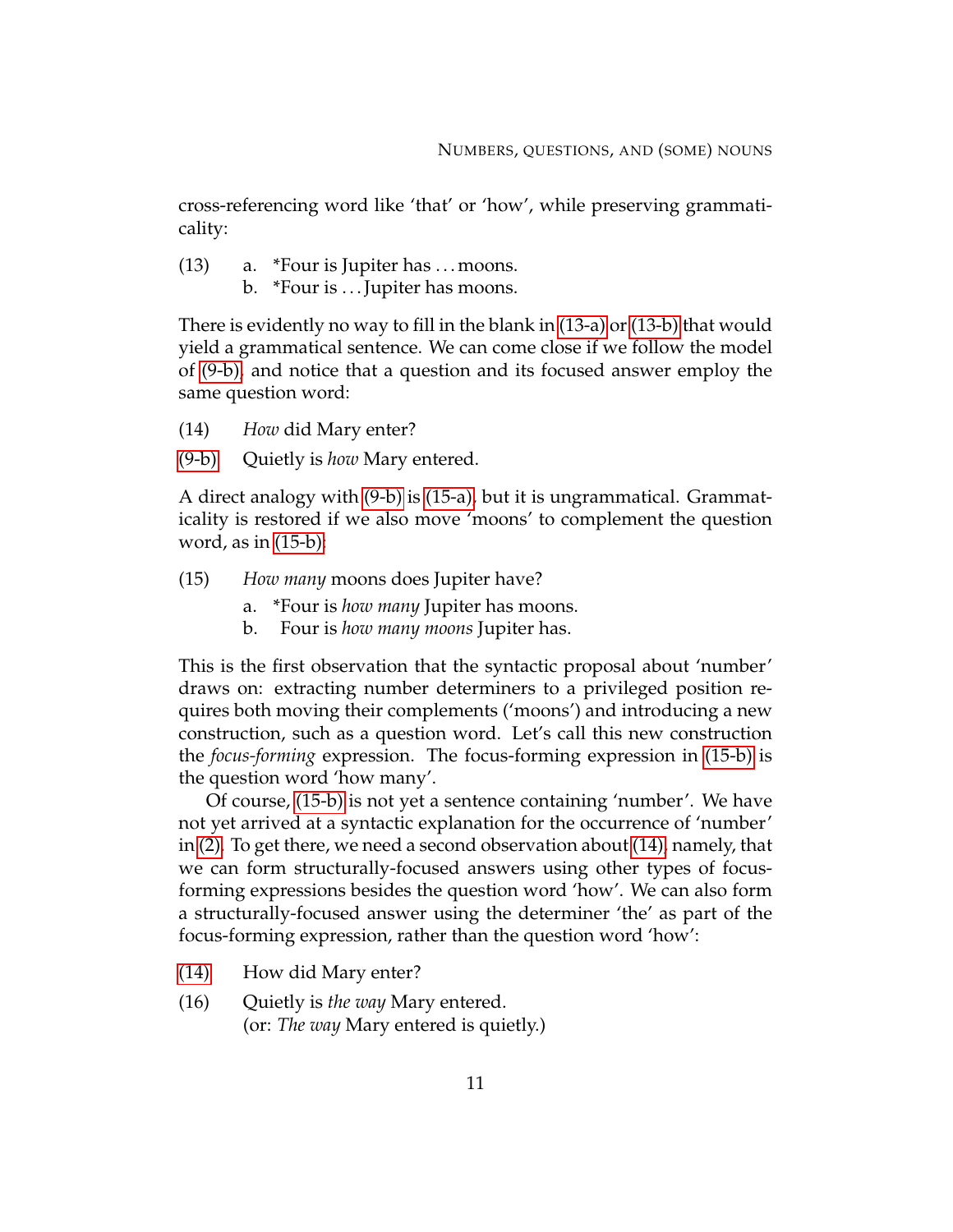Why would we do this? Why not just stick to 'how' as a focus-forming expression when giving an answer to [\(14\)?](#page-21-4) One answer is that, as a strategy for achieving structural focus, this approach is more flexible than 'how'. A variety of determiners can be used in focus-forming expressions, not just 'the':

<span id="page-22-0"></span> $(17)$  Quietly is  $\{a/one/th$ e first...} way Mary entered.

The sentences in this family have different, but related, communicative uses. You might wish to tell me that Mary entered quietly, and additionally to imply that relative noiselessness was the only salient feature of her entering. You can do this with [\(16\).](#page-21-5) But you might also want to avoid that implication; in that case, a sentence in the [\(17\)](#page-22-0) family is more appropriate.

Using a determiner in a focus-forming expression also has important consequences for the subsequent discourse. Depending on how our conversation about Mary develops, you might also wish to highlight the similarity between how Mary entered and how Sean entered, for which you'd use [\(18-a\).](#page-22-1) Or you might wish to contrast how Mary entered with how Sean entered, in which case you'd use a sentence like [\(18-b\).](#page-22-2)

- <span id="page-22-2"></span><span id="page-22-1"></span>(18) a. Sean entered in {that/the same} way, too.
	- b. Sean entered in {a different/another} way.

And so on. The point is that being able to employ different determiners in your answers to questions like [\(14\)](#page-21-4) can be quite useful. Different determiners can impart or avoid certain immediate implications, as well as enable certain types of anaphora later in the discourse.

The flexibility of using determiners in focus-forming expressions, as opposed to question words, carries a small price. Using a determiner in a focus-forming expression requires introducing a new word into the sentence. In the cases above, that word is 'way'. This word is required for grammaticality, as a complement to the determiner. But that seems to be its only purpose. We don't use [\(16\)](#page-21-5) instead of [\(9-b\)](#page-16-3) because we wish to talk about something other than how Mary entered. 'Way' is just a dummy noun here. We use it for the effects its determiner has on communication, not because we want to talk about a new family of objects, the ways. Thus, it is plausible that it occurs in [\(16\)](#page-21-5) merely as a syntactic side-effect of the structural focus construction, not as a word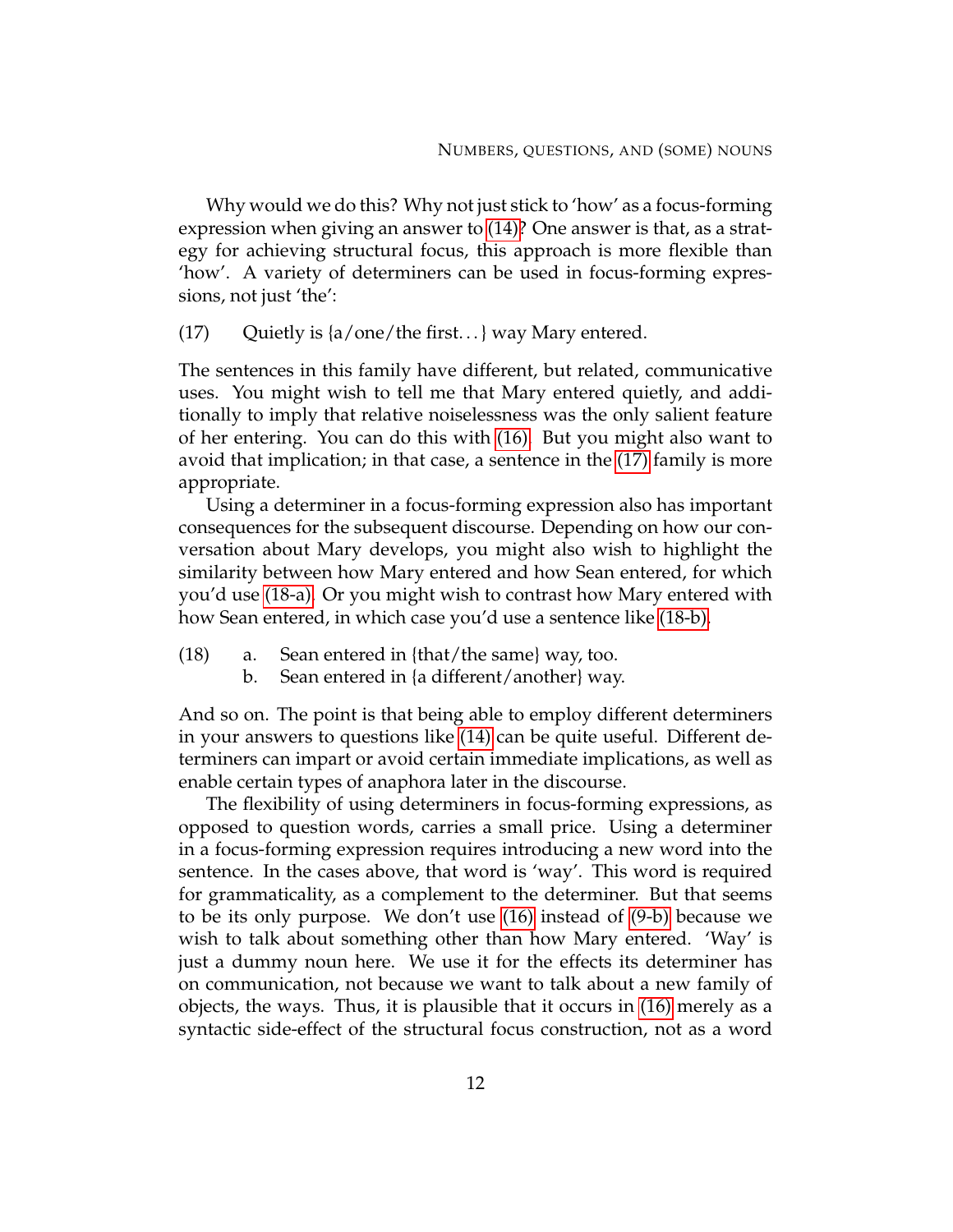which makes a semantic contribution.

The idea of the syntactic proposal about 'number' is that 'number' plays a similar role in [\(1\)](#page-12-3) that 'way' plays in [\(16\)](#page-21-5) and [\(17\).](#page-22-0) It provides a dummy noun phrase, an appropriate syntactic complement for a determiner in a focus-forming expression. We use the determiner with 'number' as a focus-forming expression, as opposed to the question phrase 'how many', because of its relationship to a family of determiners which enable more flexible communication. Specifically, sentences using 'number' as part of a focus-forming expression imply weaker sentences, are implied by stronger sentences, and enable contrasting sentences and discourse anaphora. It is more difficult to achieve such effects using 'how many' as a focus-forming expression.

To see this more clearly, consider the conversation that might develop when someone asks:

(19) How many moons orbit each planet?

Here are two ways you might answer this question in the case of Jupiter:

- <span id="page-23-7"></span><span id="page-23-6"></span>(20) a. Four is how many moons orbit Jupiter.
	- b. Four is the number of moons orbiting Jupiter.

Notice, however, that the latter answer is more flexible, in much the same way as [\(16\).](#page-21-5) It is implied by stronger sentences like [\(21-a\),](#page-23-0) implies weaker sentences like [\(21-b\),](#page-23-1) has contrasts like [\(21-c\)](#page-23-2) and enables discourse anaphora as in [\(21-d\)](#page-23-3) and [\(21-e\):](#page-23-4)

- <span id="page-23-2"></span><span id="page-23-1"></span><span id="page-23-0"></span>(21) a. Four is the number of moons orbiting each planet.
	- b. Four is {a/one} number of moons orbiting a planet.
	- c. Two is {another/a different} number of moons orbiting a planet.
	- d. Venus has that same number of moons, too.
	- e. Saturn has at least that number of moons.

<span id="page-23-4"></span><span id="page-23-3"></span>It is difficult to make the natural relationships between such sentences felt if you are limited to using 'how many' instead of using 'number' with a determiner in the subsequent discourse:

- <span id="page-23-5"></span>(22) a. Four is how many moons orbit each planet.
	- b. Four is {\*one/\*a} how many moons orbit a planet.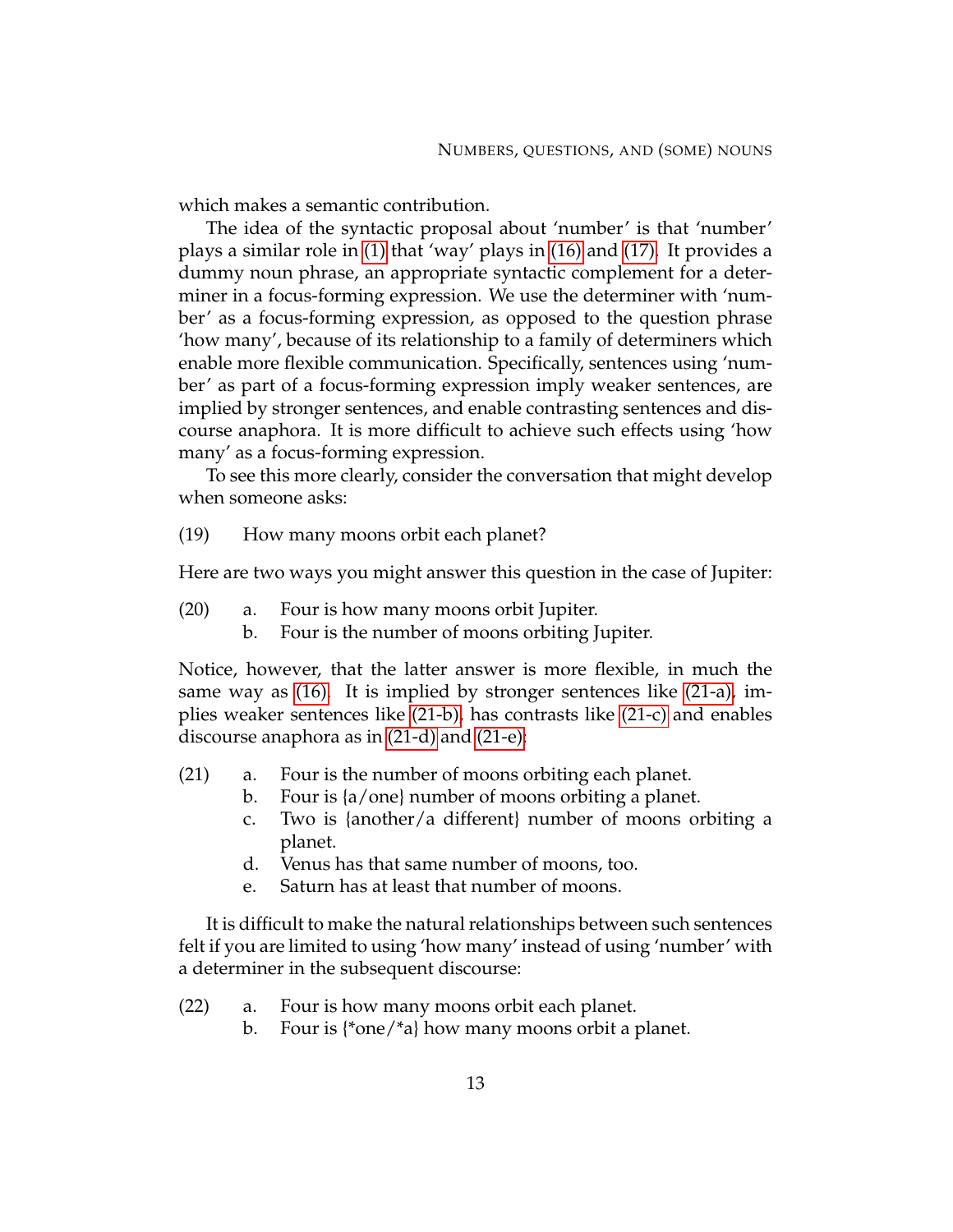- <span id="page-24-0"></span>c. Two is {\*another/\*a different} how many moons orbiting a planet.
- d. Venus has {\*that same} how many moons, too.
- e. Saturn has {\*at least that} how many moons.

<span id="page-24-3"></span><span id="page-24-2"></span>In particular, there doesn't seem to be a weaker sentence [\(22-b\)](#page-23-5) implied by [\(20-a\)](#page-23-6) in the way that [\(21-b\)](#page-23-1) is implied by [\(20-b\).](#page-23-7) Nor does there seem to be a contrasting sentence  $(22-c).$ <sup>[8](#page-24-1)</sup>

Thus, we can tentatively conclude that [\(20-b\)](#page-23-7) is more flexible than [\(20-a\).](#page-23-6) In a conversation where one can choose either sentence as a way of focusing on the 'how many' aspect of the information communicated, using [\(20-b\)](#page-23-7) seems to allow the conversation to develop in ways that [\(20-a\)](#page-23-6) does not.

To summarize the syntactic proposal about 'number', then: 'number' is a dummy noun phrase, much like 'way'. It is introduced into focus constructions like [\(1\)](#page-12-3) because extracting a number determiner to a privileged position requires moving the noun phrase it modifies and introducing a focus-forming expression. There are at least two options for the focus-forming expression: a question word like 'how many', or a determiner-noun combination. The latter option is communicatively more flexible because of the relationships between different determiners, but using a determiner requires a noun phrase complement. In the case of [\(1\),](#page-12-3) 'number' is that complement. It is introduced to meet the demands of grammaticality when a determiner is chosen over a question word as the means of achieving structural focus.

<span id="page-24-1"></span> $8$ Actually, things are not quite this simple. In some cases, there are workarounds that allow one to achieve similar effects on communication when 'how many' is the focus-forming expression. For example, the intended meaning of [\(22-d\)](#page-24-2) can be grammatically expressed as "Venus has (exactly) *that* many moons, too" or "Venus has *just as many* moons", while the intent of [\(22-e\)](#page-24-3) might be expressed as "Venus has *at least that many* moons". These workarounds exploit the parallels between 'the same number' and '(exactly) that many', and 'at least that number' and 'at least that many' to achieve the same effect as the focused sentences using 'number'. This works because 'that many moons' can serve as an anaphor whose antecedent is 'how many moons' in [\(20-a\).](#page-23-6) But this strategy won't help in the cases of the weaker and contrasting sentences [\(22-b\)](#page-23-5) and [\(22-c\),](#page-24-0) because there are no parallel expressions with 'many' that do the work of 'a number', 'one number', 'another number' and 'a different number'. This shows that there is still an expressive advantage gained by using 'the number' as a focus-forming expression.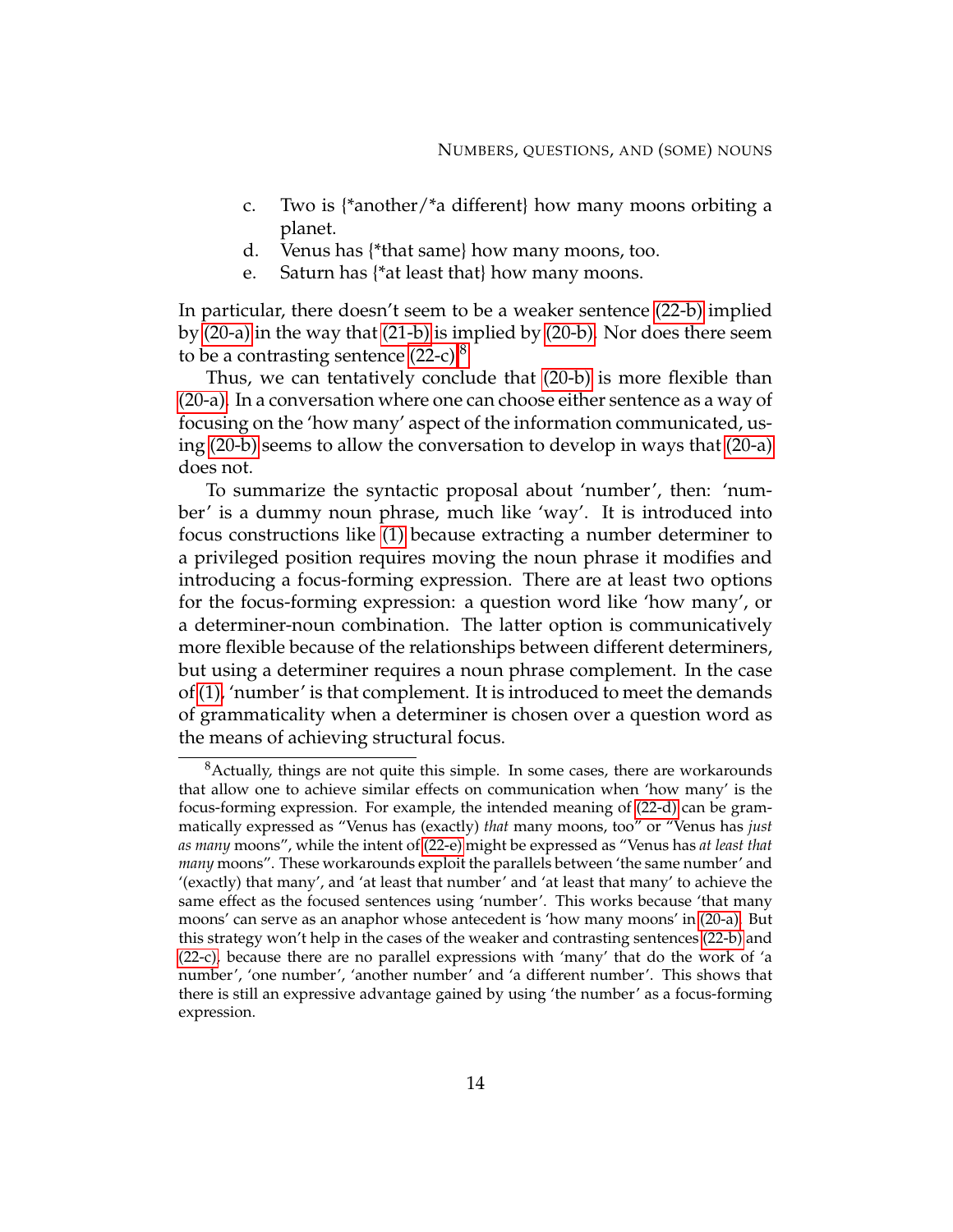#### *1.2.3 A problem with the syntactic proposal*

I think the syntactic proposal about 'number', sketchy though it may be, provides an illuminating view of the role of 'number'. If it is right, it provides a solution to the problem I raised above, that we have no account of how [\(1\)](#page-12-3) can be equivalent to [\(2\)](#page-12-4) given that [\(1\)](#page-12-3) introduces the concept of number. The solution is deflationary: 'number' only appears to introduce a new concept; in fact, it is semantically idle, serving only to help achieve focus by syntactic means. Thus, there is no disanalogy between [\(1\)](#page-12-3) and more straightforward cases of focus constructions like [\(8-b\)](#page-16-1) and [\(9-b\):](#page-16-3) none of these sentences introduces a concept absent from its neutral counterpart. So there is no reason to doubt that [\(1\)](#page-12-3) is a structural focus construction after all.

Nevertheless, I think there is a problem with the syntactic proposal. The problem is this: even if 'number' occurs in [\(1\)](#page-12-3) and related sentences merely for the sake of grammaticality, this does not show it is semantically idle. There is an important semantic difference between focused sentences which use 'number' as part of the focus-forming expression and sentences which don't.

The syntactic proposal says that 'number' is introduced into [\(1\)](#page-12-3) to preserve grammaticality in the face of two factors: the extraction of the number word 'four' to a privileged syntactic position, and the use of a determiner rather than a question word in the focus-forming expression. It claims that 'number' is just a dummy noun like 'way', which makes no semantic contribution to focus constructions like [\(1\).](#page-12-3) Against this claim, we can make two observations. First, 'number' is not intersubstitutable with 'way', as we might expect if both are just dummy nouns. Second, 'number' is sensitive to the semantic properties of the extracted determiner. These observations suggest that 'number' has important semantic features that the syntactic proposal overlooks.

According to the syntactic proposal, there are at least two 'dummy' nouns in English, 'number' and 'way'. If these are just dummy nouns, which serve only the grammatical purpose of providing a complement to words like 'the' or 'that', it seems we should be able to use one wherever we can use the other. This is clearly not so, however:

- (23) a. #Four is the way of moons Jupiter has.
	- b. #Quietly is the number Mary entered.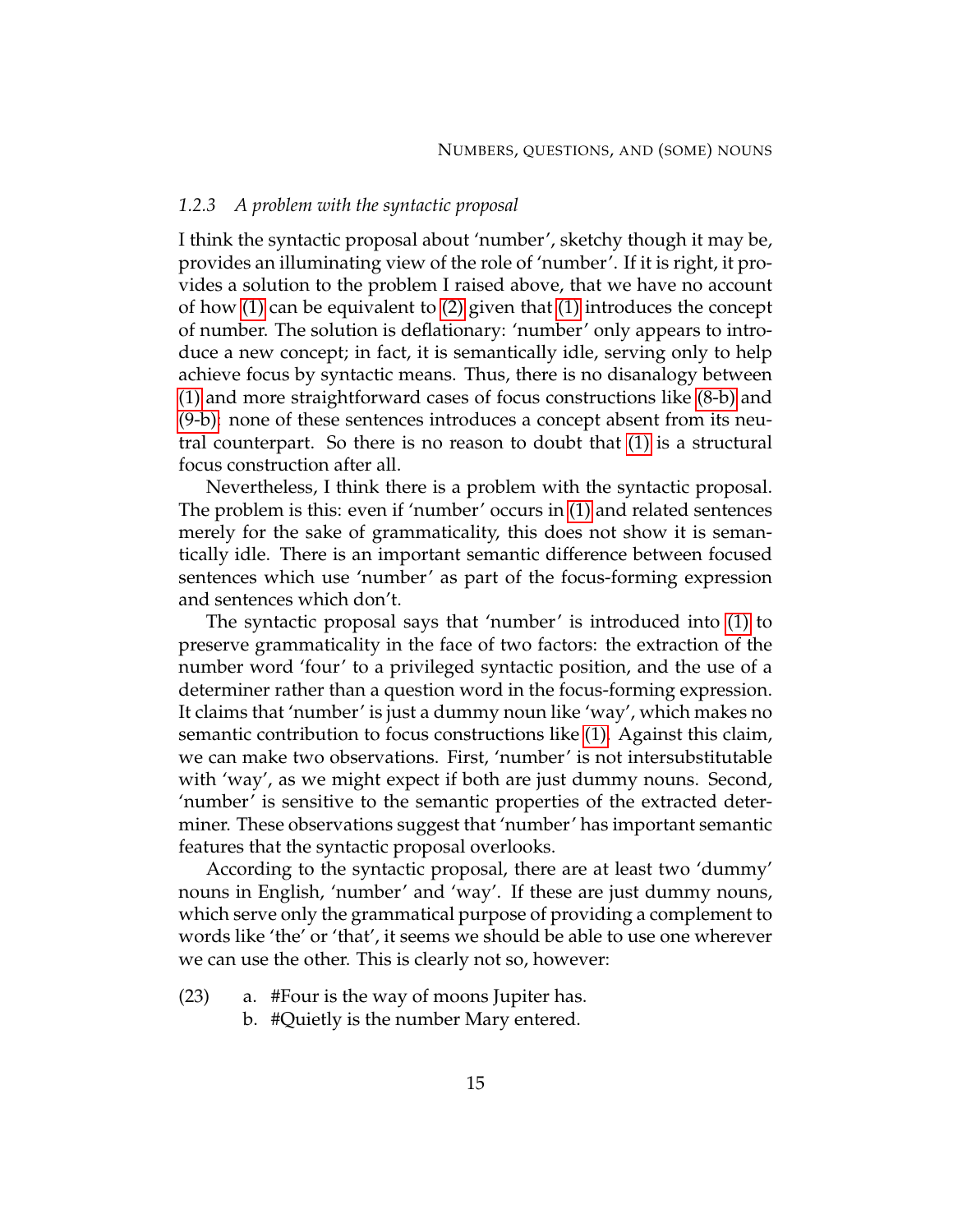These sentences, it seems, are syntactically well-formed but semantically bad. It is not clear why this should be so, if both 'number' and 'way' are merely uninterpreted bits of syntax. Intuitively, the problem with these sentences is that there is some kind of semantic disagreement between the focused expression and the noun in the focus-forming expression: four is not a *way* you can have moons, and quietly is not a *number* you can enter. This suggests that 'number' and 'way' have semantic features which can agree or disagree with the semantic features of extracted expressions.

This conclusion is further supported by a second observation. 'Number' cannot be used as part of a focus-forming expression when the extracted determiner is not a number word. We can see this as follows. In [\(2\),](#page-12-4) 'four' is a determiner modifying 'moons'. There is a family of related sentences that have other determiners in the place of 'four':

- (24) a. Jupiter has some moons.
	- b. Jupiter has a few moons.
	- c. Jupiter has many moons.
	- d. Jupiter has every moon.
	- e. Jupiter has a moon.
	- f. Jupiter has the moon.
	- g. Jupiter has that moon.

These sentences are all perfectly grammatical, and can be used to communicate information in a variety of contexts. But notice what happens if we try to extract the determiner, in a way analogous to [\(1\),](#page-12-3) for the sake of focus:

- (25) a. Some is {?how many/\*the number of} moons Jupiter has.
	- b. A few is {?how many/\*the number of} moons Jupiter has.
	- c. Many is {?how many/?the number of} moons Jupiter has.
	- d. A is {\*how many/\*the number of} moons Jupiter has.
	- e. Every is {\*how many/\*the number of} moon Jupiter has.
	- f. The is {\*how many/\*the number of} moon Jupiter has.
	- g. That is {\*how many/\*the number of} moon Jupiter has.

In most of these cases, both 'how many' and 'the number of' fail as focusforming expressions. 'How many' seems to work best, though still somewhat awkwardly, as a focus-forming construction when 'some', 'many'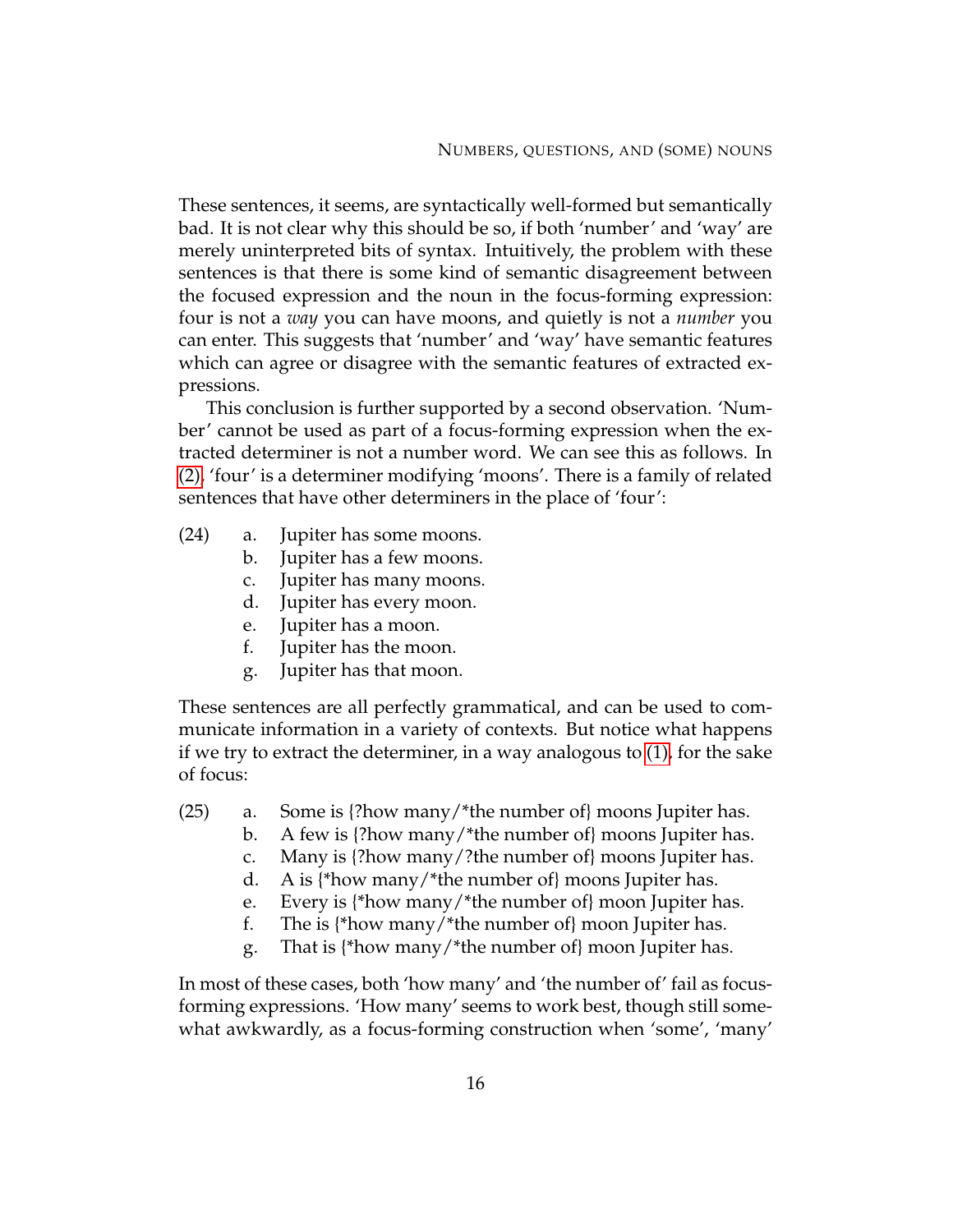or 'a few' is the extracted determiner. (This is unsurprising, given the intuitive semantic relationship between these determiners and number words. Like number words, they express quantities, though not definite quantities.) But 'the number of' seems to be even more selective than 'how many'. I do not see any way of rendering any of these examples clearly grammatical when 'the number of' is employed as a focusforming expression. 'The number of' seems to be appropriate *only* when the extracted determiner is a number word.

If that is right, 'number' is sensitive to the semantic features of the extracted determiner, and not merely the syntax. 'Number' distinguishes between number determiners and other determiners, and the only plausible way of drawing this distinction is along semantic lines: number determiners *express definite quantity*, and other determiners do not. If the use of 'number' in focus-forming expressions is sensitive to this semantic distinction, it means that 'number' has some semantic features. And similar considerations show that 'way' has semantic features, too. $9$  These semantic features explain why 'number' is not intersubstitutable with 'way', and why it can only be used in a focus-forming expression when the focused determiner expresses a definite quantity.

Thus, we cannot plausibly maintain that 'number' is simply an uninterpreted piece of syntax. Unfortunately, this leaves us with the question of exactly what its semantic contribution is. Without an answer to this question, we still lack an explanation of why [\(2\)](#page-12-4) and [\(1\)](#page-12-3) are truthconditionally equivalent. Because [\(1\)](#page-12-3) uses 'number' while [\(2\)](#page-12-4) does not, and because 'number' is not merely a dummy noun, we do not seem to have grounds to claim that [\(1\)](#page-12-3) is *merely* a structurally-focused variant of [\(2\).](#page-12-4) So we need a different approach to understanding the relationship between  $(2)$  and  $(1)$ .

<span id="page-27-0"></span> $9$ For example, consider what happens if 'the way' is used to focus on 'occasionally' in "Mary entered occasionally". Though 'quietly' and 'occasionally' are syntactically both adverbs, "Occasionally is the way Mary entered" makes no sense, presumably because 'occasionally' does not express anything about the *manner* of Mary's action. Like 'number', 'way' is sensitive to such semantic distinctions among adverbs when used as a focus-forming expression.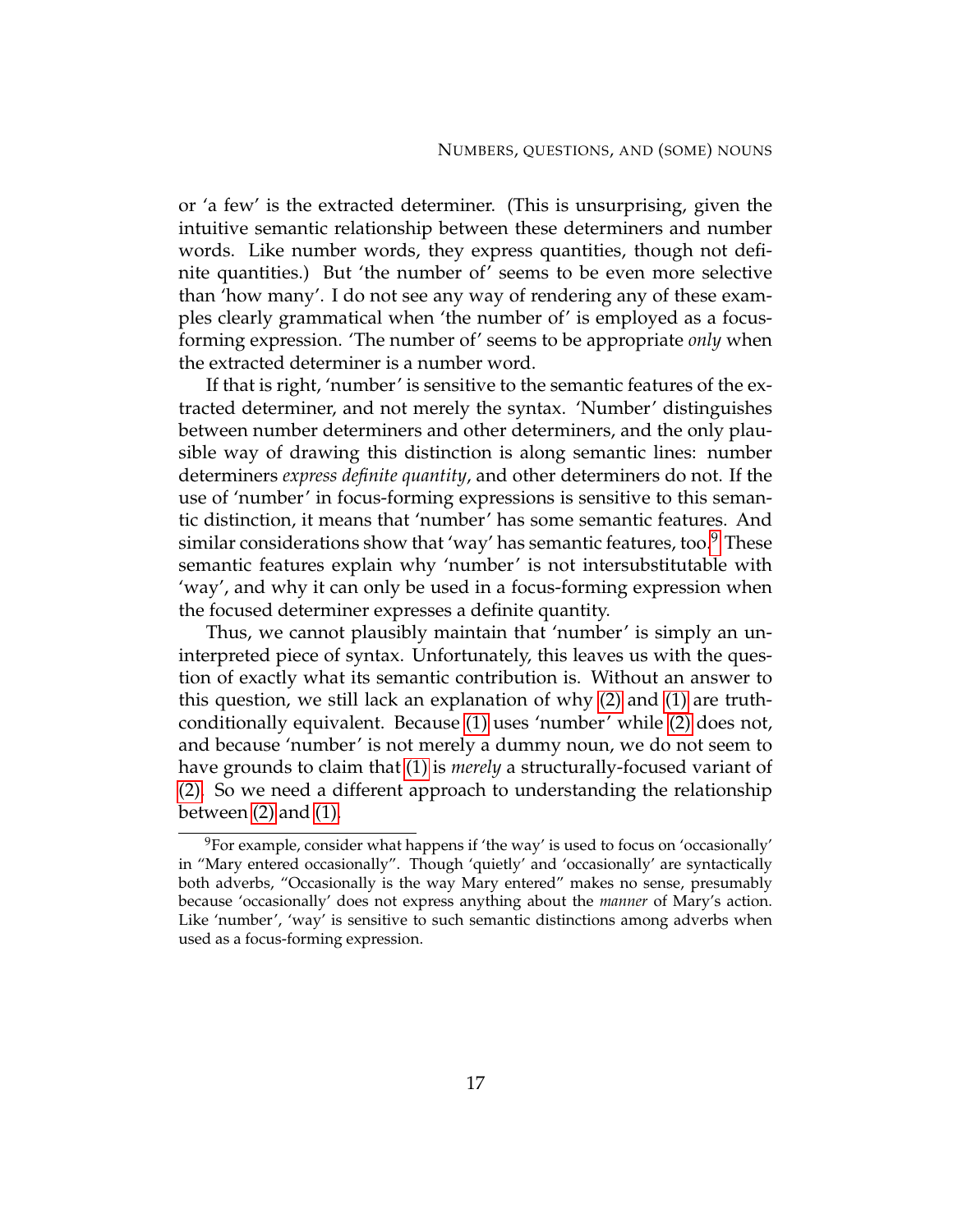# <span id="page-28-0"></span>1.3 NOUNS CORRESPONDING TO QUESTIONS

In light of these problems, I do not see any plausible way of maintaining Hofweber's proposal that [\(1\)](#page-12-3) is a focus construction. In this section, I'd like to say where I think we went wrong, and lay out a different proposal for understanding [\(1\)](#page-12-3) and the role that 'number' plays within it.

In spelling out the syntactic proposal about 'number', we made two crucial observations, which I think still hold good. First, we observed that there are two strategies for achieving structural focus: by using either a question word or a determiner-noun pair as a focus-forming expression. Second, we compared these two strategies, and observed that while using a determiner-noun pair did not seem to alter the *subject matter* of a focus construction, it did alter its *communicative import*. A focus construction like [\(16\),](#page-21-5) which uses a determiner-noun pair, says the same thing as a question-based focus construction like [\(9-b\),](#page-16-3) but it has a different effect on the subsequent discourse.

We went wrong in concluding from these observations that nouns used in focus-forming expressions, like 'number' and 'way', were just dummy nouns, syntactically required in focus constructions but making no interesting semantic contribution. As we have just seen, this conclusion was too hasty; it is unlikely that 'number' occurs in sentences like [\(1\)](#page-12-3) for purely syntactic reasons. In fact, this conclusion was only attractive because we were attempting to see how [\(1\)](#page-12-3) could be a structurallyfocused variant of [\(2\).](#page-12-4) Intuitively, both 'number' and 'way' *do* mean something, and they mean quite different things. Thus, we should put aside the focus construction proposal, and ask more directly: what do these nouns mean?

#### *1.3.1 Other question words and nouns*

The observations which supported the syntactic proposal about 'number' are really instances of a more general pattern. To understand the role of 'number' and other nouns, it will be helpful to have this pattern more fully in view.

Nearly every question word has the same relationship to some other noun as 'how many' has to 'number', or 'how' has to 'way'. The relationship is this: a given use of a question in an indicative sentence can be replaced by a definite description employing a noun corresponding to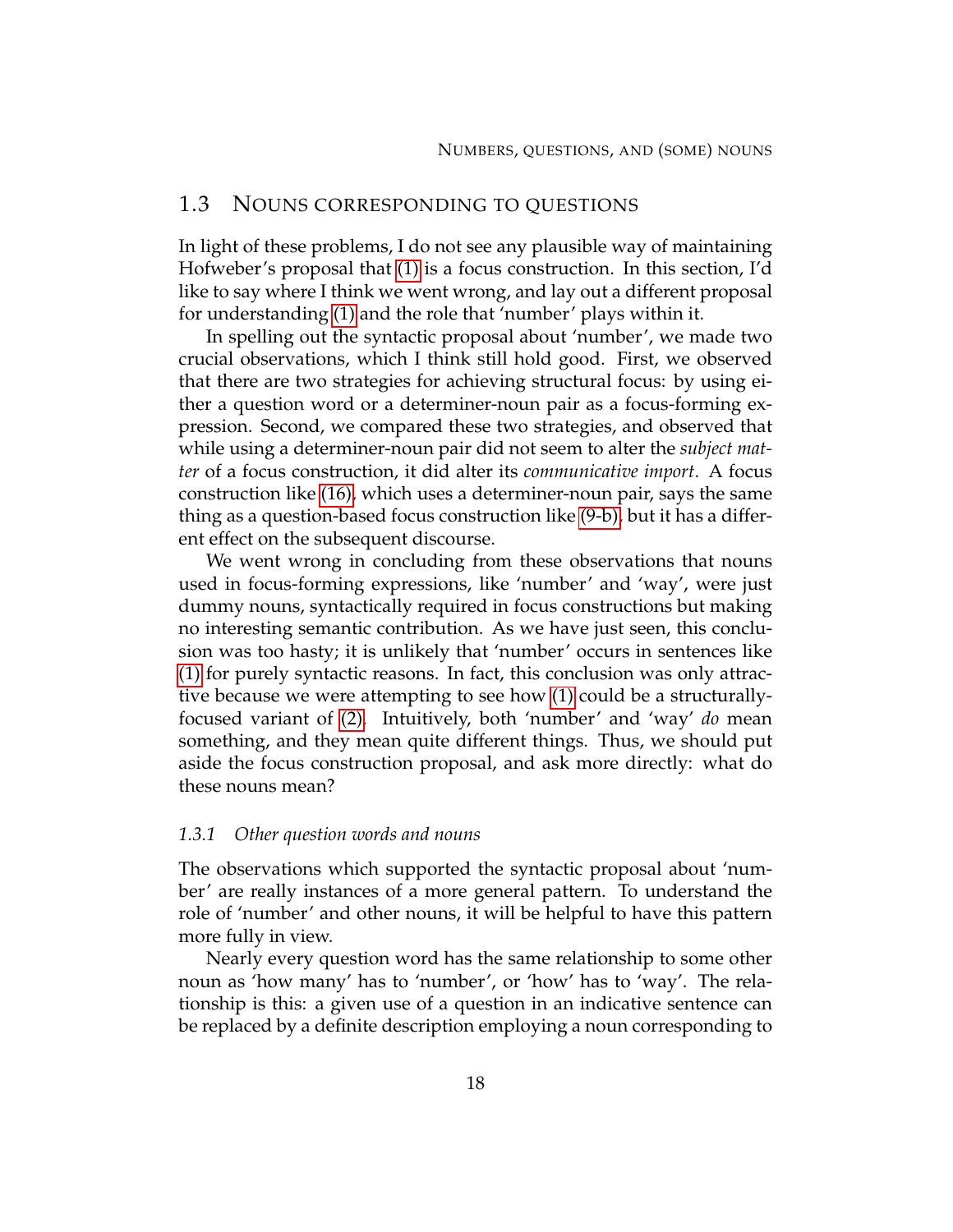that question, and the resulting sentence is felt to be truth-conditionally equivalent to the original. These question-noun relationships are sum-marized in Table [1.1.](#page-29-0)<sup>[10](#page-29-1)</sup> Examples of sentences which have two equivalent versions, one using a question word and one using a corresponding noun, are provided in [\(26\)–](#page-29-2)[\(33\).](#page-29-3)

Table 1.1: Relationships between question words and nouns

<span id="page-29-0"></span>

|          | <b>Question word</b> Corresponding Nouns |
|----------|------------------------------------------|
| how      | way                                      |
| how many | number                                   |
| how much | quantity, amount                         |
| when     | time, moment, day, year                  |
| where    | place, location position                 |
| why      | reason, cause, explanation               |
| who      | person                                   |
| what     | thing                                    |

<span id="page-29-6"></span><span id="page-29-4"></span><span id="page-29-2"></span>

| (26) | a.<br>b. | Quietly is how Mary entered.<br>$(=(9-b))$<br>Quietly is the way Mary entered.<br>$(=(16))$                    |  |
|------|----------|----------------------------------------------------------------------------------------------------------------|--|
| (27) | a.<br>b. | $(=(15-b))$<br>Four is how many moons Jupiter has.<br>Four is the number of moons Jupiter has.<br>$(=(12))$    |  |
| (28) | a.<br>b. | One cup is how much milk is needed.<br>One cup is the amount of milk needed.                                   |  |
| (29) | a.<br>b. | Ten p.m. is when I go to bed.<br>Ten p.m. is the time I go to bed.                                             |  |
| (30) | a.<br>b. | Charlotte went back to where she first saw the spy.<br>Charlotte went back to the place she first saw the spy. |  |
| (31) | a.<br>b. | We'll never know why Oscar fled the country.<br>We'll never know the reason Oscar fled the country.            |  |
| (32) | a.<br>b. | Who Oedipus married was, tragically, his mother.<br>The person Oedipus married was, tragically, his mother.    |  |

<span id="page-29-11"></span><span id="page-29-10"></span><span id="page-29-9"></span><span id="page-29-8"></span><span id="page-29-7"></span><span id="page-29-5"></span><span id="page-29-3"></span><span id="page-29-1"></span> $10$ There are two question words which appear to be exceptions to this pattern: 'which' and 'whether'. Thus, they do not appear in Table [1.1](#page-29-0) or the examples in [\(26\)–](#page-29-2) [\(33\).](#page-29-3) These two question words are rather special; I will have more to say about them in Chapter [4.](#page-125-0)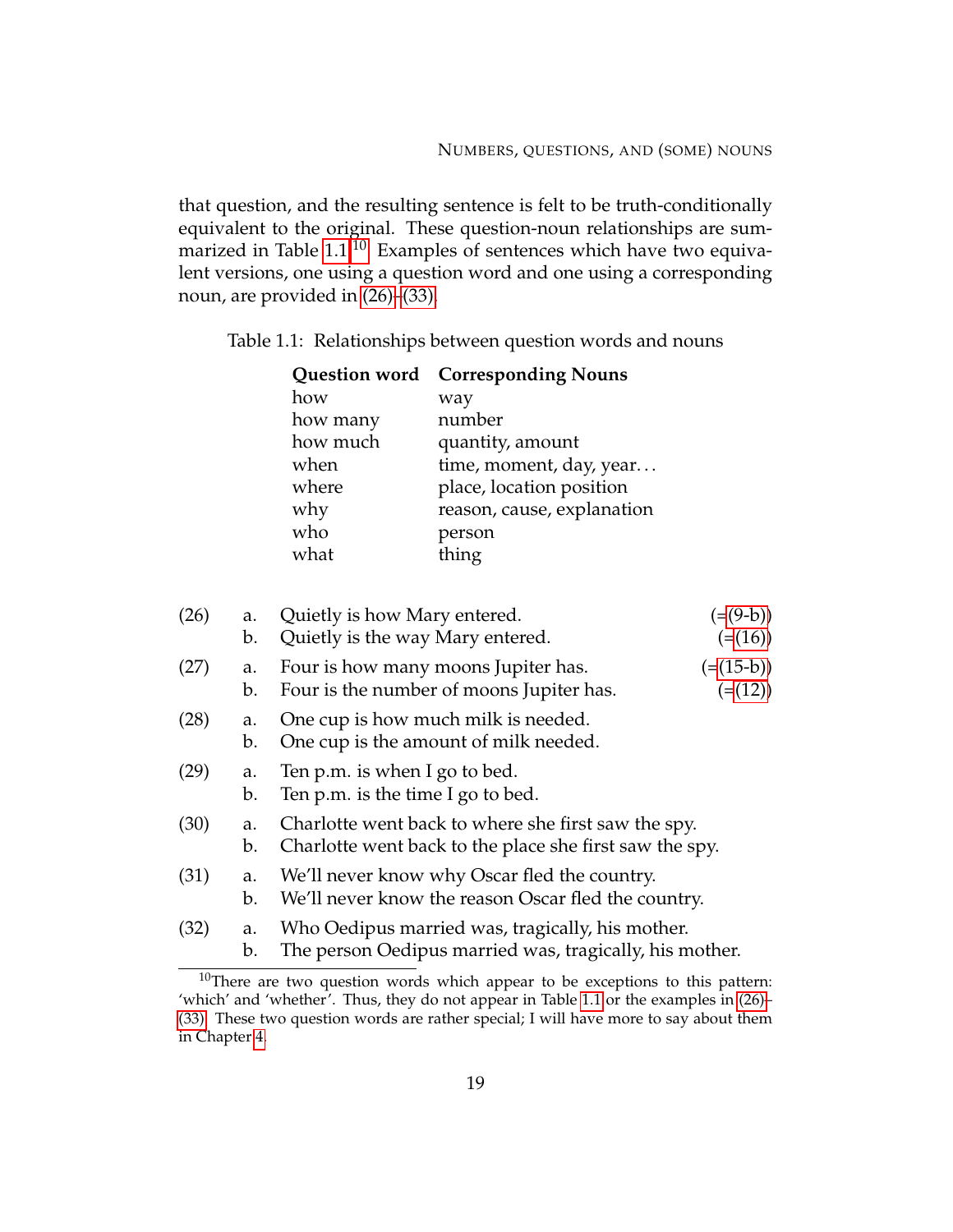- (33) a. What Harry most desired was his dinner.
	- b. The thing Harry most desired was his dinner.

Some terminology will be useful for characterizing the relationship we see here. *Question words* are the words (and phrases) which appear in the left hand column of Table [1.1;](#page-29-0) their *corresponding nouns* appear in the right hand column. For example, 'why' is a question word, and 'reason' one of its corresponding nouns. The relationship between question words and their corresponding nouns shows itself primarily in complete phrases. A *question* is a complete phrase headed by a question word, such as 'how Mary entered' in [\(26-a\),](#page-29-4) or 'why Oscar fled the country' in [\(31-a\).](#page-29-5)<sup>[11](#page-30-0)</sup> A *question-replacing description* is likewise a complete phrase, headed by 'the' plus a noun phrase headed by a corresponding noun, such as 'the way Mary entered' in [\(26-b\)](#page-29-6) or 'the reason Oscar fled the country' in [\(31-b\).](#page-29-7) Each of the examples in [\(26\)](#page-29-2)[–\(33\)](#page-29-3) contains two versions of an indicative sentence. The *question version* contains a question. In the *description version*, a question-replacing description replaces the question. Specifically, the question is replaced by a description formed using a noun corresponding to the question word which heads the question.

Several features of this question word-noun relationship seem noteworthy here. First of all, the examples are far from exhaustive. The questions and descriptions in [\(26\)–](#page-29-2)[\(33\)](#page-29-3) occur in different environments, and in sentences which differ in their overall surface syntax. So far as I can see, it would not be difficult to multiply these examples; a description can be substituted for a question in many syntactic environments.

Second of all, it seems to me that in each example, the two versions of the sentence are truth-conditionally equivalent. I do not know how it could be true that one cup is how much milk is needed, but false that one cup is the amount of milk needed, or true that we'll never know why Oscar fled but false that we'll never know the reason he fled. Nor could I suppose that ten p.m. is when I go to be bed without supposing that ten p.m. is the time I go to bed. And so on. Substituting the question with an appropriate description seems to yield a completely equivalent sentence, at least as far as truth conditions are concerned.

<span id="page-30-0"></span> $11$ Note that questions differ from relative clauses, which are also headed by question words in English.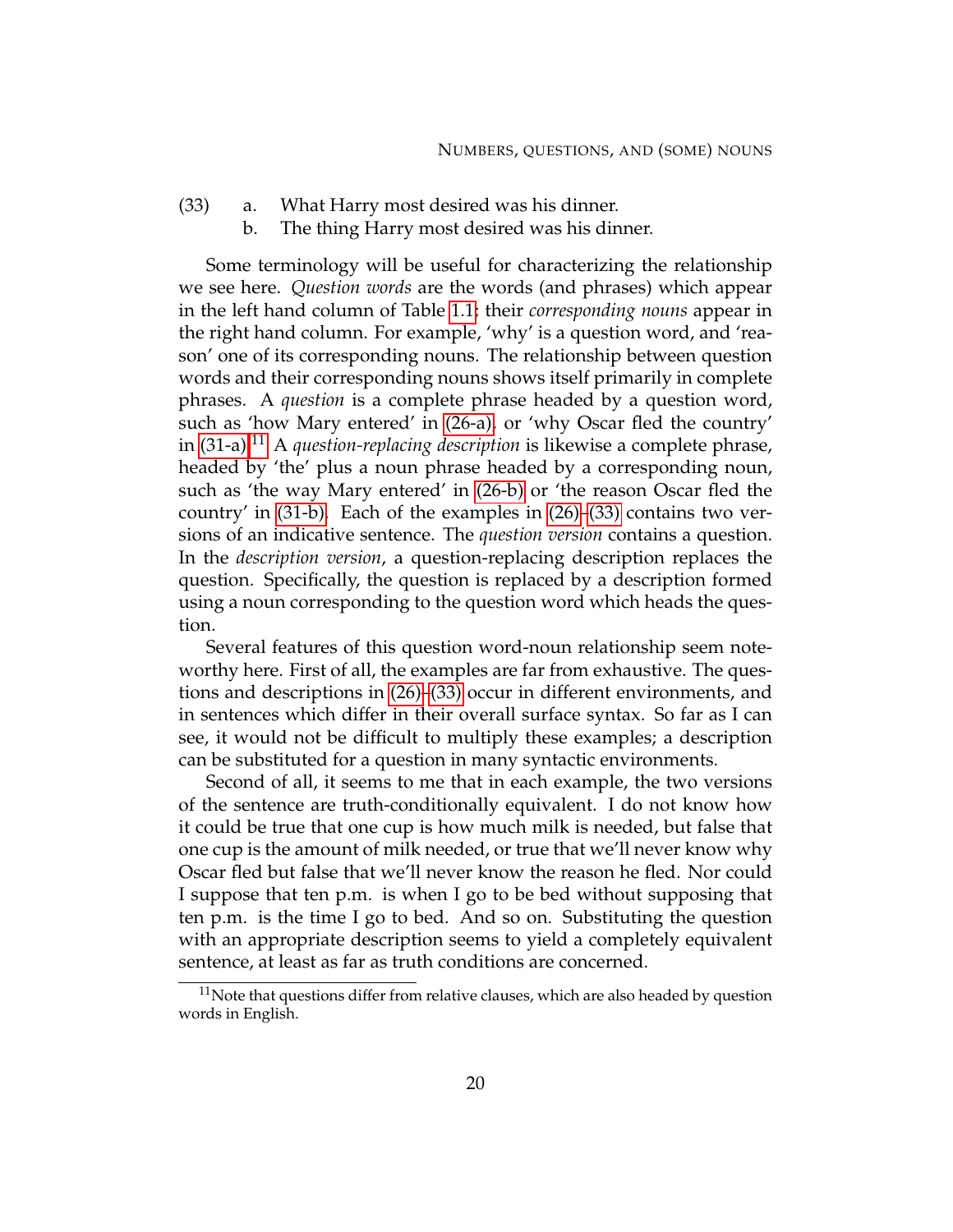These observations generalize the observations we made earlier. They suggest that the relationship between questions and question-replacing descriptions is a productive phenomenon.<sup>[12](#page-31-0)</sup> Question words are systematically correlated with certain nouns, and replacing a question with an appropriate description does not affect the truth conditions of the containing sentence. This relationship seems to hold for many different question words and nouns, across many containing sentences. It is not an isolated or limited phenomenon, and it is unlikely to be a coincidence.

In particular, the relation between questions and descriptions is not limited to sentences which can be construed as focus constructions. Neither sentence in [\(30\)](#page-29-8) or [\(31\),](#page-29-9) for example, appears to be a focus construction. These sentences do not limit the questions they can answer as narrowly as focus constructions, nor do they seem to have neutral variants. [\(30-b\),](#page-29-10) for example, can answer both "Who went back to where she first saw the spy?" and "Where did Charlotte go?". Thus, these sentences do not seem to stress any particular aspect of the information they convey, either through syntax or intonation. Even if some of the sentences in [\(26\)–](#page-29-2)[\(33\)](#page-29-3) should be regarded as focus constructions, the notion of a focus construction is not general enough to account for all instances of the relationship between question words and nouns. We cannot hold that the nouns in Table [1.1](#page-29-0) are merely 'dummy' nouns which serve only to help achieve structural focus, because there are cases where they do not serve this purpose. This is another strike against the syntactic proposal about 'number'.

To sum up: we have discovered a class of nouns which have an important relationship to question words. Questions can be replaced by descriptions formed using these nouns in a wide variety of sentences. This is the same relationship we earlier characterized in terms of two different strategies for achieving structural focus, but it now appears to extend more widely than sentences which can be construed as focus constructions. The nouns in this family include 'number' and 'way', but these are only two examples among many. There is at least one such noun corresponding to every question word in Table [1.1;](#page-29-0) some question words have several corresponding nouns.

<span id="page-31-0"></span> $12$ Schlenker [\(2003\)](#page-232-0) argues that definite descriptions can be productively interpreted as questions, using evidence from French.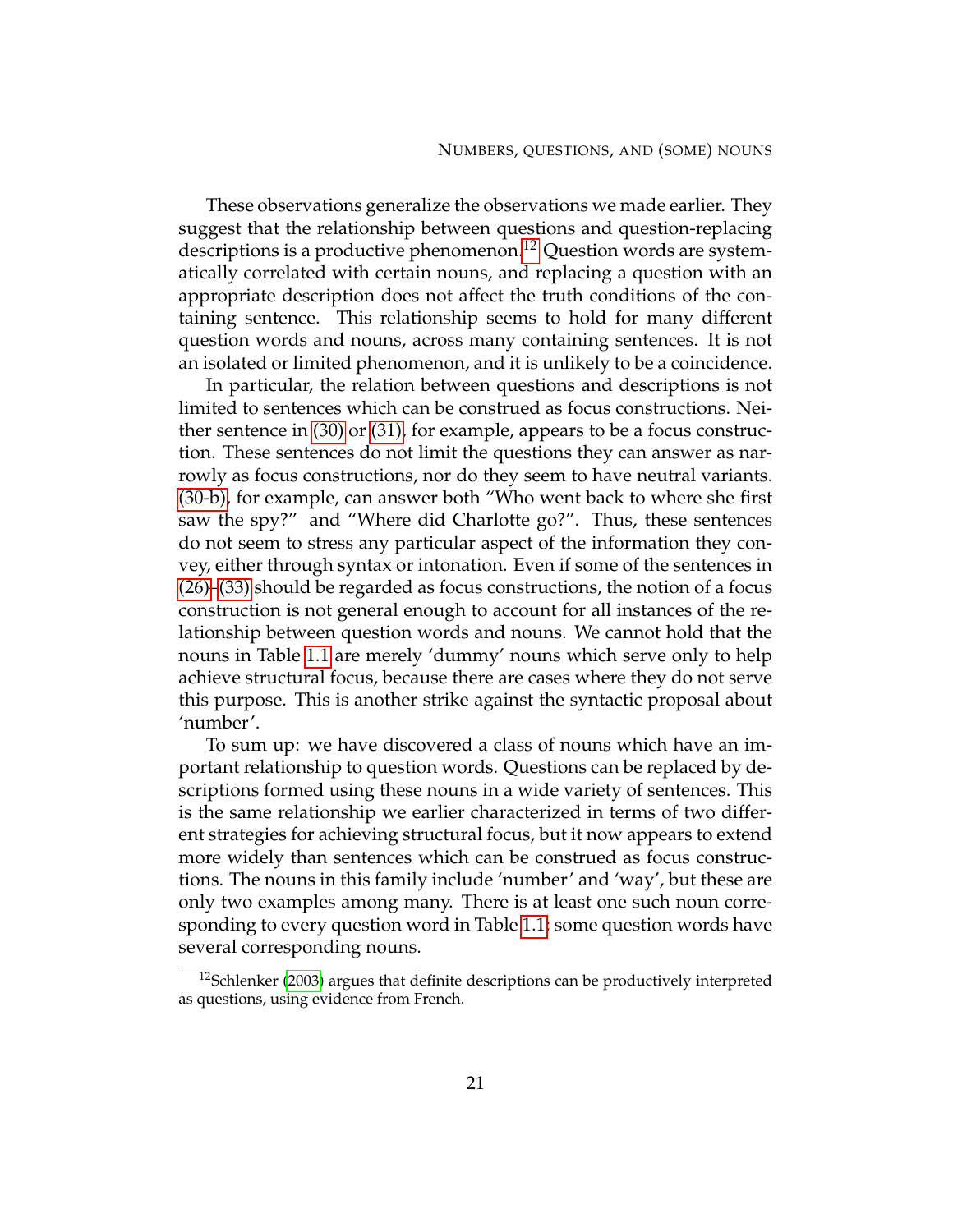### *1.3.2 Do nouns corresponding to questions denote objects?*

With the relationship between question words and their corresponding nouns more fully in view, we can now return to the question I raised at the beginning of this section: what do 'number' and 'way' mean? More generally, if we take it that 'number' and 'way' are part of the family of nouns which correspond to question words, what do the nouns in this family mean?

Our usual model for understanding the semantics of nouns says that nouns denote classes of objects. 'Horse' denotes the (class of) horses, 'potato' the (class of) potatoes, and 'silicate' the (class of) silicates. Does it make sense to say the same thing about the nouns in Table [1.1?](#page-29-0) Should we say that 'way' denotes the (class of) ways, 'amount' (the class) of amounts, 'time' the (class of) times, and so on?

We have already seen some intuitive reasons why doing so is unattractive. In motivating the syntactic proposal about 'number', for example, we noted that we do not seem to use 'way' because we wish to talk about a class of objects, the ways. This led us to conclude that 'way' was a dummy noun, at least as it appears in sentences like [\(16\).](#page-21-5) Though this conclusion was incorrect, our willingness to draw it does point to a contrast between nouns like 'way' and nouns like 'horse'.

Part of the point of saying that nouns denote classes of objects is to indicate their contribution to the subject matter of clauses where they appear. It seems obvious that there are such things as horses, and that we use the word 'horse' to talk about them. By saying that 'horse' denotes the class of horses, we indicate what sentences containing 'horse' are about, and which objects we must look to when determining if they are true. But nouns corresponding to questions seem to differ from 'horse' in just this respect. It is not so clear that sentences containing 'way', for example, are about ways, or that we must 'look to the ways' to determine if they are true. At any rate, it is not clear that we talk about them or look to them *in the same sense* as we talk about or look to horses. So we might doubt that these two kinds of noun should be given the same treatment by a semantic model for our language.

Another consideration against the usual model comes from grammar. Individual ways, amounts, times and so on are often not specified by expressions that should be treated as singular terms. Instead, they are often specified by expressions from other parts of speech, such as the adverb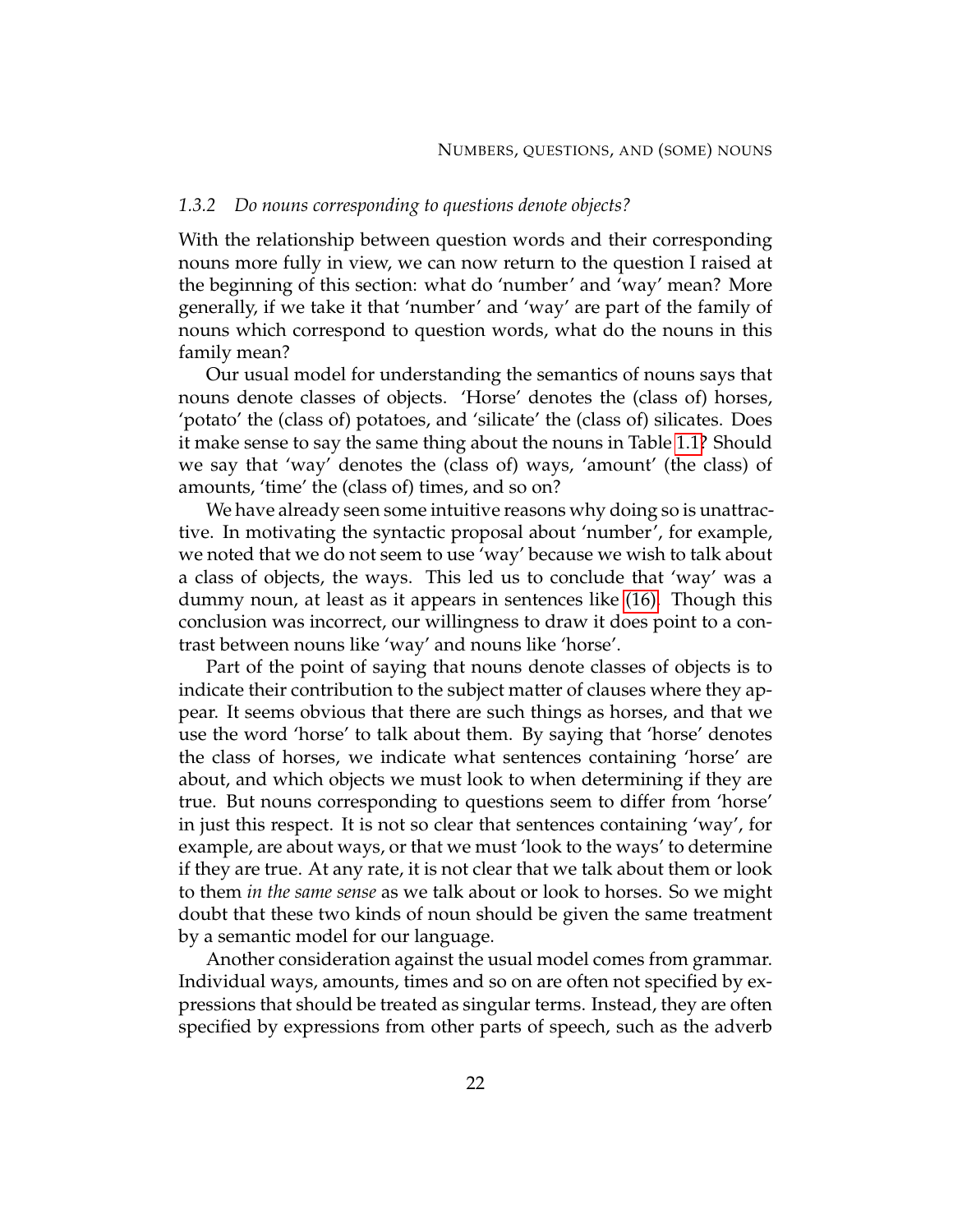'quietly' in [\(16\).](#page-21-5) Individual horses and potatoes, by contrast, are typically specified using expressions which are clear examples of singular terms, such as names or deictic demonstratives. I shall return to this point in Section [1.3.3.](#page-35-0)

These intuitive considerations are not strong enough to show that the usual model does not apply to the nouns in Table [1.1,](#page-29-0) though. For one thing, they do not hold equally well for all the nouns that appear there. It is just as obvious that there are persons as that there are horses, for example, and that we use 'person' to talk about them and proper names to specify them. For another, we might simply deny that part of the point of saying a noun denotes a class of objects is to capture our intuitions about their relation to subject matter. Perhaps the notion of 'object' which is most useful for semantic theorizing has nothing to do with subject matter, and as far as *that* sense of 'object' goes, ordinary nouns and nouns corresponding to questions denote objects in exactly the same sense.

Still, applying the usual model to nouns corresponding to questions will not help us to understand their special features. The puzzle presented by these nouns is that they can appear in the description version of a sentence, and not in the question version, without preventing the two versions from being truth-conditionally equivalent. These nouns appear to make a semantic contribution, but not a contribution that can't be had in their absence. The usual model won't capture this puzzling feature of these nouns, even for nouns like 'person' to which it uncontroversially applies, precisely because it applies equally well to nouns that *don't* have this feature.

To see this, consider again the sentences in [\(32\):](#page-29-11)

- <span id="page-33-1"></span><span id="page-33-0"></span>[\(32\)](#page-29-11) a. Who Oedipus married was, tragically, his mother.
	- b. The person Oedipus married was, tragically, his mother.

Suppose we follow the usual model, and grant that 'person' denotes the (class of) persons, and that both 'Who Oedipus married' in [\(33-a\)](#page-33-0) and 'The person Oedipus married' in [\(33-b\)](#page-33-1) are semantically singular terms which refer to a certain person. Even granting this, a version of the problem I raised for Hofweber's account remains: why should it be obvious that [\(33-a\)](#page-33-0) and [\(33-b\)](#page-33-1) are equivalent—and hence that these singular terms co-refer—given that the latter employs 'person' and the former does not?

Observing that 'person' denotes the class of persons does not resolve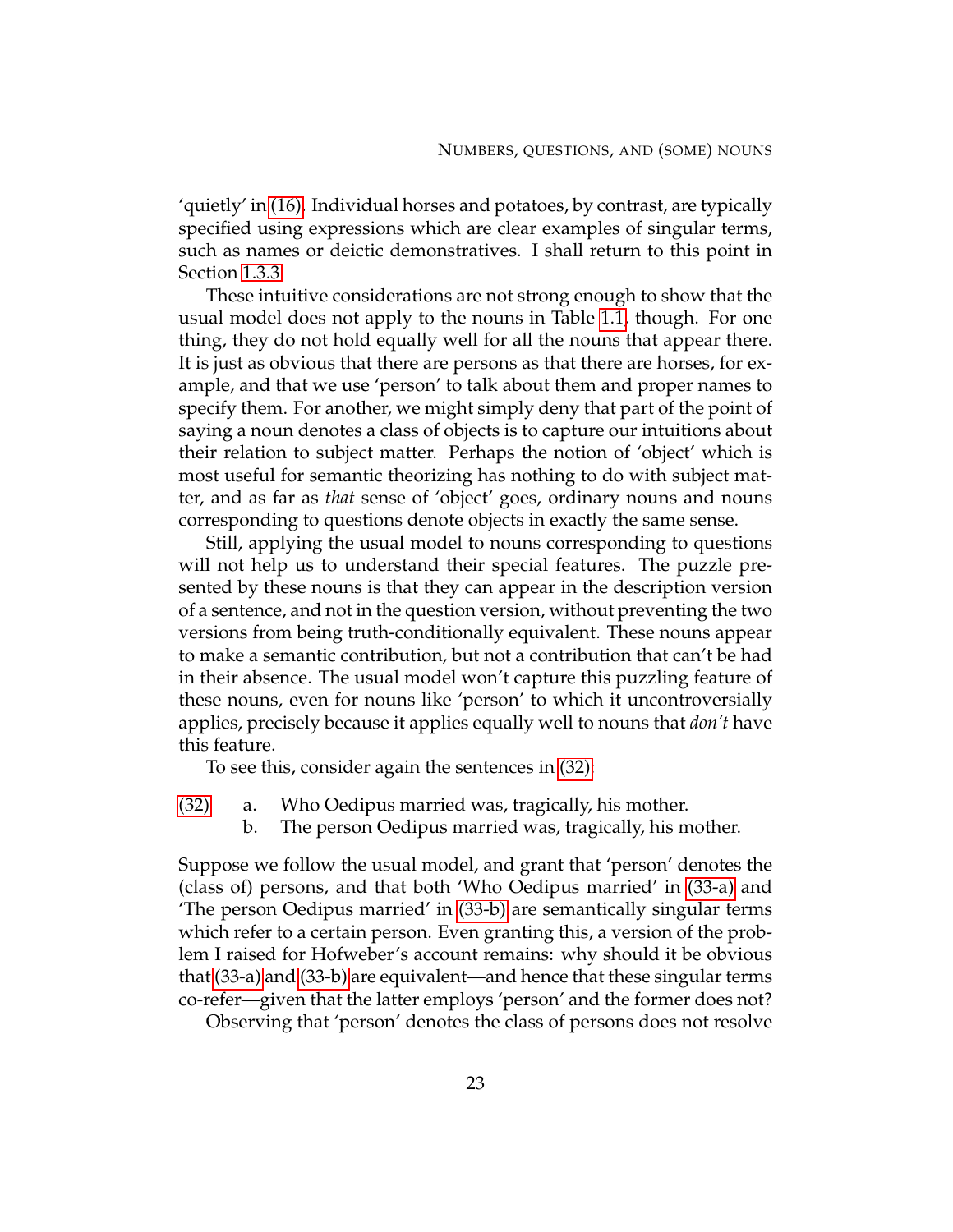this problem. In fact, it makes it more acute, because saying that 'person' denotes the class of persons assimilates our semantic explanation of [\(33-b\)](#page-33-1) to our explanations of sentences where another noun occurs in the place of 'person':

- <span id="page-34-1"></span><span id="page-34-0"></span>(34) a. The *queen* Oedipus married was, tragically, his mother.
	- b. The *woman* Oedipus married was, tragically, his mother.
	- c. The *relative* Oedipus married was, tragically, his mother.
	- d. The *Greek* Oedipus married was, tragically, his mother.
	- e. ...

A typical semantic explanation of sentence [\(34-a\)](#page-34-0) would compositionally derive a statement of its truth conditions from, among other things, a clause that says 'queen' denotes the class of queens. This explanation could be carried over to any of the other sentences in the family in [\(34\)](#page-34-1) simply by replacing this clause with a clause for another noun. Likewise, it could be carried over to [\(33-b\)](#page-33-1) simply by replacing the clause for 'queen' with a clause that says 'person' denotes the class of persons.

The trouble is that none of the sentences in [\(34\)](#page-34-1) is equivalent to [\(33-a\),](#page-33-0) and any reasonable explanation of their semantics will predict this. Each of the sentences in [\(34\)](#page-34-1) could be false while [\(33-a\)](#page-33-0) is true. Intuitively, the reason in each case is that the italicized noun restricts which objects the description 'the NOUN Oedipus married' might refer to, while 'who Oedipus married' is not similarly restricted: it might have been true of someone that she was *who* Oedipus married, yet false that she was a queen, a woman, a relative, or a Greek. This restricting effect of nouns will typically be represented in a semantic theory in the way that clauses for nouns compose in larger expressions.[13](#page-34-2) But 'person' differs from 'queen', 'woman', 'relative' and so on precisely in that it does not impose a similar restriction in this context, or any other context where a question-replacing description can occupy the same position as a 'who' question. Thus, saying that 'person' denotes the class of persons just as 'queen' denotes the class of queens makes the need for an explanation of

<span id="page-34-2"></span><sup>13</sup>For example, the denotation of the expression *queen Oedipus married* might be derived by intersecting the denotation of *queen*—that is, the class of queens—with the denotation of *Oedipus married t*. By taking the intersection with the class of queens, the theory ensures that candidates for the reference of *The queen Oedipus married* are restricted to queens.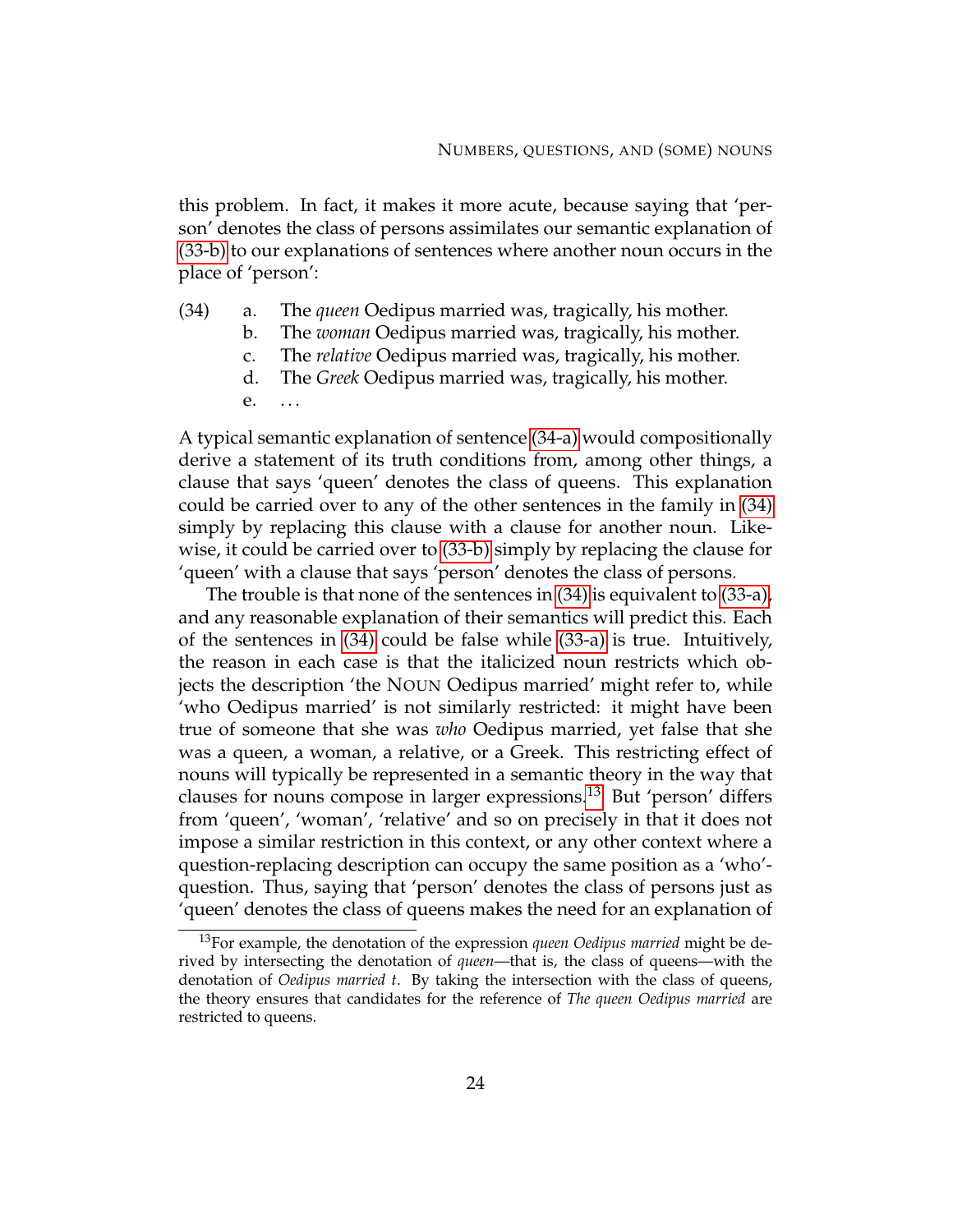this difference all the more pressing.

One might object here that the difference between 'person' and other nouns like 'queen' is not really so stark, because 'person'-descriptions are not always equivalent to 'who'-questions. Consider, for example, your exclamation to the guilty-looking dog in a kitchen where trash has been strewn about: "I see who got in the garbage!" It would be a little strange to say instead: "I see the person that got in the garbage!" Thus, it may seem, even 'person' introduces more restrictions than 'who', and so 'who ...' and 'the person ...' are not equivalent. I reply that such cases clearly involve derivative uses of 'who'. 'Who'-questions can *by default* be replaced by 'person'-descriptions, though particular contextual or pragmatic factors can sometimes undermine this relationship, like the familiar relationship we have with non-human pets. At any rate, it seems clear that 'who' bears a *much* closer semantic relationship to 'person' than to any other noun. This is the phenomenon that needs to be explained, and assimilating 'person' to other nouns won't help explain it.

The conclusion is not that we cannot apply our usual model for the semantics of nouns to the nouns in Table [1.1.](#page-29-0) I am only claiming that if we apply it, we will not have made any progress toward understanding the special features of these nouns. When a question is replaced by a description headed by an appropriate corresponding noun, the resulting sentence is truth-conditionally equivalent; when the same question is replaced by a description headed by an ordinary noun, it is not. Since all the usual model says about nouns is that they denote classes of objects, it provides no resources for explaining this difference.

So we still have not solved our puzzle. I leave it open, for now, whether and in what sense the usual model can be applied to nouns corresponding to questions. My point is simply that the usual model cannot explain the relationship of question words and their corresponding nouns on its own, so we have to look elsewhere if we want to understand this relationship.

## <span id="page-35-0"></span>*1.3.3 Meanings via questions*

We don't yet have an account of what the nouns in Table [1.1](#page-29-0) mean, or an explanation of why the question and description versions of a sentence are truth-conditionally equivalent. Nor do we know how far this class of nouns extends, or why our language has them at all. I will investigate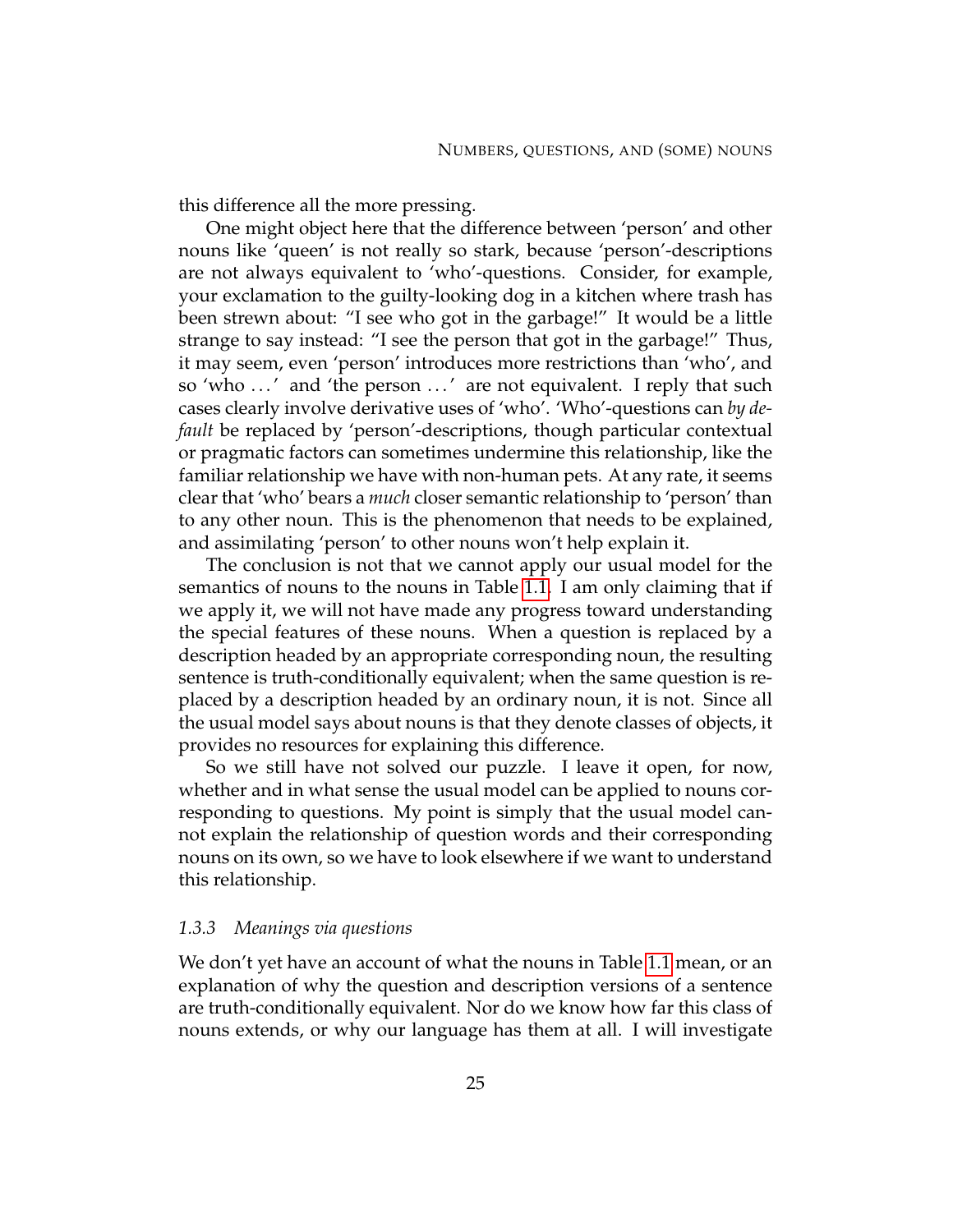these issues in subsequent chapters. Here, I want to conclude by making a few suggestions about where that investigation should begin. We have seen that these nouns are related to question words. Perhaps we can get a grip on what they mean by looking further at how questions work.

Questions have answers, and we ask them in order to receive answers. Of course, sometimes things turn out badly: a question can be confused, or have no answer, or have no good answer so far as anyone knows. But these exceptions prove the rule. Questions are asked in *expectation* of getting an answer. In the normal case, an answer can be supplied, though perhaps only after some investigation or thought.

The remarkable thing about questions is that one need not already know the answer to a question to ask it. An answer supplies *more information* about a certain topic than the question it answers. One way to put this is to say that, whereas a question raises an issue, an answer resolves it. Another is to say that a question admits of a *range* of answers. To ask a question, you do not need to know what its specific answer is, but you do need to know what would count as an acceptable answer, or what in general the range of answers is like. That is, you must be able to distinguish between expressions which provide an answer and expressions which don't.

This is where things get interesting. How do you recognize what counts as an answer to a question you've asked? As far as surface-level syntax is concerned, answers to questions can be expressions from many parts of speech. To see this, we can look at how questions are answered in discourse. Here are some examples:

- <span id="page-36-10"></span><span id="page-36-1"></span><span id="page-36-0"></span>(35) a. How many moons does Jupiter have?
	- b. Four.
- <span id="page-36-3"></span><span id="page-36-2"></span>(36) a. How did Mary enter?
	- b. Quietly.
- <span id="page-36-5"></span><span id="page-36-4"></span>(37) a. What does Harry want most?
	- b. His dinner.
- <span id="page-36-8"></span><span id="page-36-6"></span>(38) a. Where did you leave your bicycle?
	- b. At the park.
- <span id="page-36-11"></span><span id="page-36-9"></span><span id="page-36-7"></span>(39) a. When are we meeting?
	- b. At noon.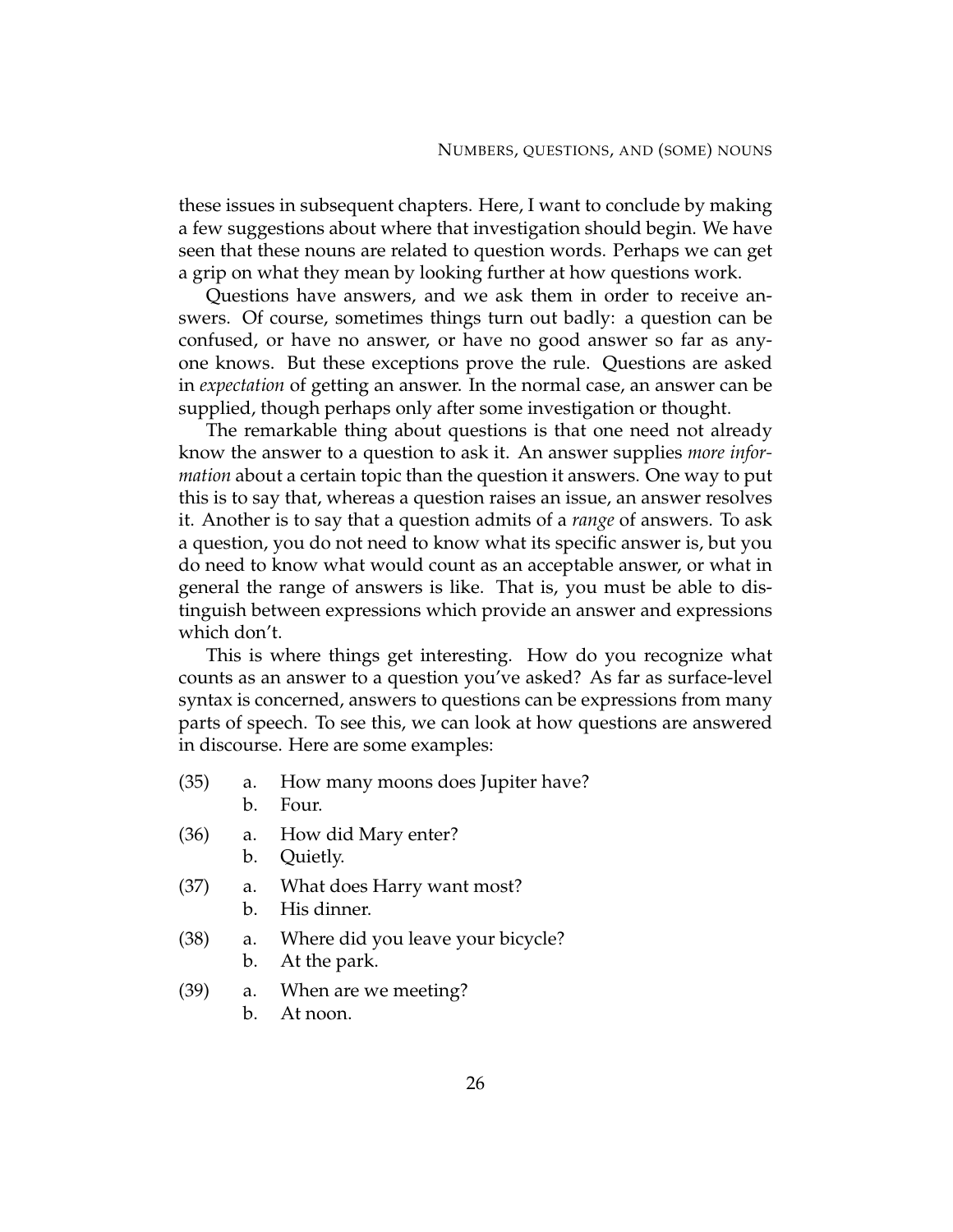Here, [\(35-a\)](#page-36-0) is answered by a determiner in [\(35-b\),](#page-36-1) [\(36-a\)](#page-36-2) is answered by an adverb in [\(36-b\),](#page-36-3) [\(37-a\)](#page-36-4) is answered by a singular noun phrase in [\(37-b\),](#page-36-5) and [\(38-a\)](#page-36-6) and [\(39-a\)](#page-36-7) are both answered by prepositional phrases in [\(38-b\)](#page-36-8) and [\(39-b\),](#page-36-9) respectively. The discourse participant who supplies an answer to a question does not generally need to do so using any particular part of speech.

In some sense, of course, the answer to a question must be a complete sentence, because to answer a question is to assert something—to say something true or false. The most proper answer to [\(39-a\),](#page-36-7) for example, is something like, "We are meeting at noon." Only sentences are asserted; when subsentential expressions are used to make an assertion, as in the examples in [\(35\)](#page-36-10)[–\(39\),](#page-36-11) we may think of the rest of the sentence as being elided. But this should not distract us from the fact that certain parts of those sentences are more relevant than others in answering the question. They are generally the parts which supply more information than the question itself does, which is why they must be pronounced rather than elided.

What the examples in [\(35\)–](#page-36-10)[\(39\)](#page-36-11) show is that an expression cannot be recognized as an answer to a question by its syntax alone. There is no general syntactic category of 'answers to questions'. Nor is there much hope of recognizing the answers to a *particular* question by their syntax. Consider, for example, that both [\(38-b\)](#page-36-8) and [\(39-b\)](#page-36-9) are prepositional phrases headed by 'at', yet [\(39-b\)](#page-36-9) cannot answer [\(38-a\),](#page-36-6) and [\(38-b\)](#page-36-8) cannot answer [\(39-a\):](#page-36-7) 'at the park' does not specify *when* we can meet, and 'at noon' does not specify *where* we can meet. Although perhaps we could reject some expressions as appropriate answers to a question just by their syntax, syntax will not in general be enough. Recognizing when an answer to a question has been given likely requires being able to make semantic distinctions between candidate answers.

The questions in [\(35\)–](#page-36-10)[\(39\)](#page-36-11) are all uttered in the interrogative mood, but there are also indicative sentences that pair questions with their answers. These are known to linguists as *specificational* sentences. Specifi-cational sentences are a species of copular sentence.<sup>[14](#page-37-0)</sup> Like other copular sentences, specificational sentences have two significant parts: a pre-

<span id="page-37-0"></span> $14$ The terminology here is due to Higgins [\(1979\)](#page-231-0). For a discussion of the taxonomy of copular sentences and different issues surrounding their semantics, see Mikkelsen [\(2011\)](#page-232-0).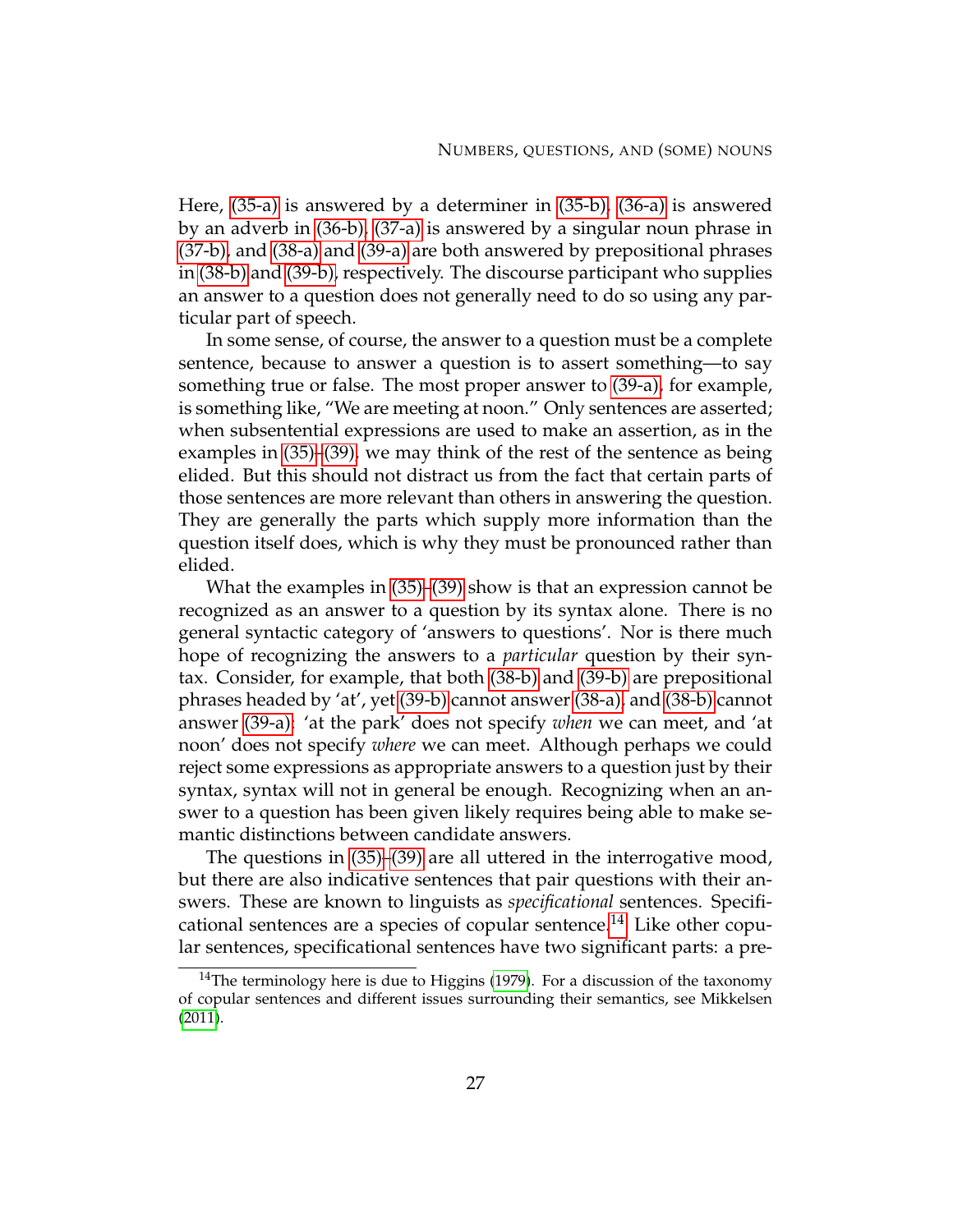copular element, and a post-copular element. The distinguishing semantic feature of specificational sentences is that one of these elements *specifies* what is asked for by the other.

<span id="page-38-0"></span>Pseudo-clefts provide one important example of a kind of specificational sentence. Their form is by now familiar:

- (40) a. How many moons Jupiter has is four.
	- b. How Mary entered was quietly.
	- c. What Harry wants most is his dinner.
	- d. Where you left your bicycle is at the park.
	- e. When we are meeting is at noon.

In a pseudo-cleft sentence, the pre-copular element is like a question, and the post-copular element supplies its answer, as the parallel between the sentences in [\(40\)](#page-38-0) and the question-answer pairs in [\(35\)–](#page-36-10)[\(39\)](#page-36-11) shows. As we saw with answers to questions in discourse, the post-copular element in a pseudo-cleft sentence is not restricted to any given part of speech. Determiners, adverbs, singular terms, and prepositional phrases can all occupy the post-copular position. And as with questions in discourse, the part of speech of the post-copular element does not determine whether it is an appropriate answer to the question in the pre-copular element:

- <span id="page-38-2"></span>(41) a. #Where you left your bicycle is at noon.
	- b. #When we are meeting is at the park.

These sentences are syntactically well-formed but semantically bad, precisely because the post-copular phrase cannot specify the information the pre-copular phrase asks for.

The sentences in [\(40\),](#page-38-0) of course, are much like those we were looking at above, such as the sentences in [\(26\)–](#page-29-0)[\(33\).](#page-29-1) The questions in their precopular phrases can be replaced by question-replacing descriptions. The result is a new set of specificational sentences:

- <span id="page-38-3"></span><span id="page-38-1"></span>(42) a. The number of moons Jupiter has is four.
	- b. The way Mary entered was quietly.
	- c. The thing Harry wants most is his dinner.
	- d. The place you left your bicycle is at the park.
	- e. The time we are meeting is at noon.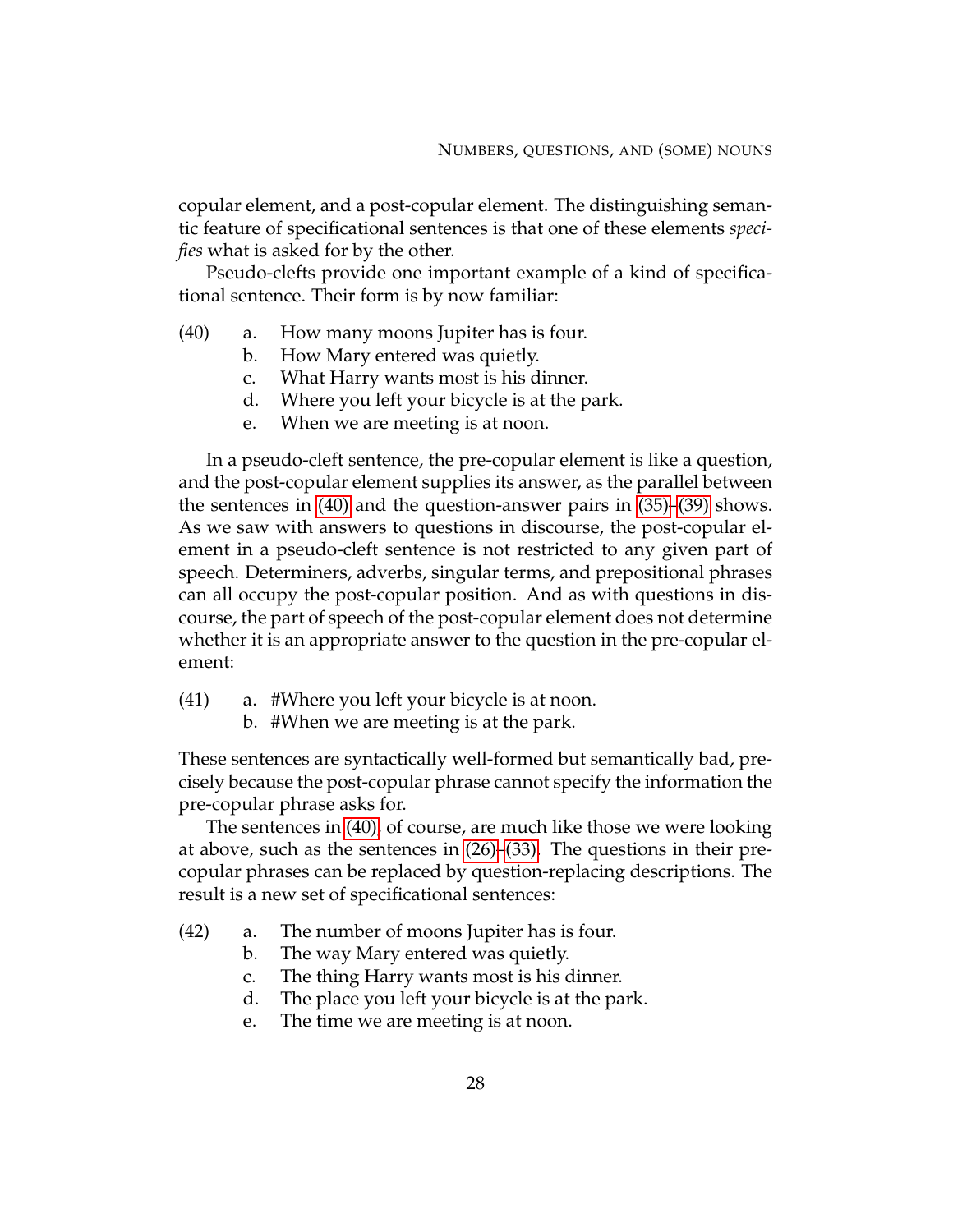Notice that in each case, when replacing the question, we must choose an appropriate corresponding noun to head the question-replacing description. In [\(42-e\),](#page-38-1) for example, only 'time' works as a noun corresponding to 'when', not 'day', 'year' or 'interval'.[15](#page-39-0)

Here, then, is my suggestion. Question-replacing descriptions are more like questions than like singular terms or names. Let's hypothesize that a question and a description which can replace it both express the same *issue*, which can be resolved by an answer in discourse. A speaker can use a specificational sentence to say that a specific answer resolves that issue. As we have seen, answers to questions may come from many parts of speech. For this reason, construing the pre- and post-copular elements in a specificational sentence as expressing issues and their answers, respectively, does not require us to construe either as a singular term.

If we adopt the suggestion that question-replacing descriptions express issues, a natural account of nouns corresponding to question words also becomes available. To use a question, a speaker does not need to know its answer. Similarly, to use a question-replacing description, she does not need to know the answer to the issue it expresses. But in both cases, she does need to have some grasp of the range of answers, and this grasp requires her to make semantic distinctions between answers and non-answers. The role of nouns corresponding to questions is to make these semantic distinctions explicit. They indicate what range of expressions will count as answers to a question or as resolving an issue.

For example, consider again the sentences in [\(23\):](#page-25-0)

- [\(23\)](#page-25-0) a. #Four is the way of moons Jupiter has.
	- b. #Quietly is the number Mary entered.

We observed above that these sentences, just like those in [\(41\),](#page-38-2) are syntac-

<span id="page-39-0"></span><sup>&</sup>lt;sup>15</sup>Higgins had already argued that sentences like "The number of planets is nine", and so presumably also [\(42-a\),](#page-38-3) are specificational sentences rather than identity statements in Higgins [\(1979,](#page-231-0) pp. 215–218). Since this chapter was originally written, Higgins' point has become much more widely appreciated in the philosophical literature, in part due to interest in Hofweber's proposal about [\(42-a\).](#page-38-3) See, for example, Brogaard [\(2007\)](#page-229-0), Moltmann [\(2013\)](#page-232-1), Jackson [\(2013\)](#page-231-1), Felka [\(2014\)](#page-230-0), Hofweber [\(2014\)](#page-231-2), Knowles [\(2015\)](#page-231-3), Felka [\(2016\)](#page-230-1). Below, I propose an alternative analysis which is similar to those of Moltmann [\(2013\)](#page-232-1) and Felka [\(2016\)](#page-230-1) in holding [\(42-a\)](#page-38-3) to be a specificational sentence, and in adopting a question-answer analysis of such sentences.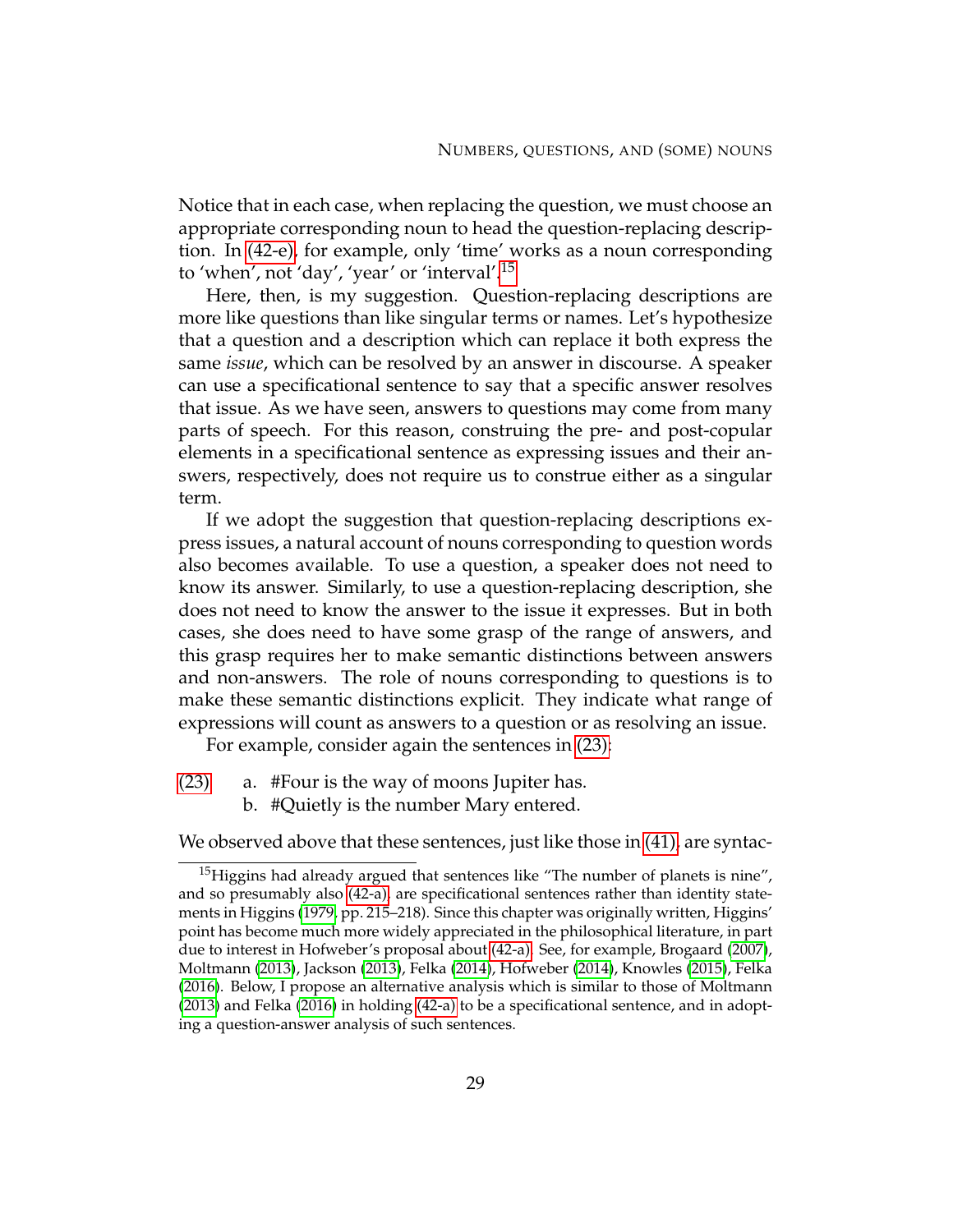tically well-formed but semantically bad. Intuitively, this is because four is not a *way* you can have moons, and quietly is not a *number* you can enter. My suggestion is that this intuition can be cashed out as follows: 'quietly' cannot provide an answer in the range of expected answers that 'number' allows, and 'four' cannot provide an answer in the range of expected answers that 'way' allows.

We can see why it is important to be able to express distinctions among ranges of possible answers by considering that some questions admit different ranges of answers, depending on the context. Some expressions, even those that can answer questions expressed by the same question word, may or may not count as expressing an answer to a particular question in a discourse, or resolving a particular issue. We use multiple nouns corresponding to a single question word to help us draw more precise boundaries between answers and non-answers than the question word itself does. To see this, consider three ways of answering a 'when' question:

- <span id="page-40-1"></span><span id="page-40-0"></span>(43) When did you start your dissertation in earnest?
	- a. The *year* I started my dissertation in earnest was 2013.
	- b. The *semester* I started my dissertation in earnest was last spring.
	- c. The *month* I started my dissertation in earnest was April of last year.

In each of these responses, the speaker could have used a 'when'-question instead of a question-replacing description. But by using a description, she expresses her understanding of the issue that the questioner has raised with [\(43\).](#page-40-0) With [\(43-a\),](#page-40-1) for example, she expresses that she takes the issue to have answers in the range allowed by 'year', such as '2013'. Expressing her understanding this way serves at least one important communicative purpose: it helps her coordinate with the questioner on the issue. If his understanding does not agree with hers, he can rephrase: "Ah, no, I meant to ask, which *semester*...". This is one way that using a noun in a question-replacing description can have an expressive advantage over using a question word in a question.

Finally, I think these suggestions also point the way toward explanations of the data which motivated an alternative analysis of [\(1\):](#page-12-0)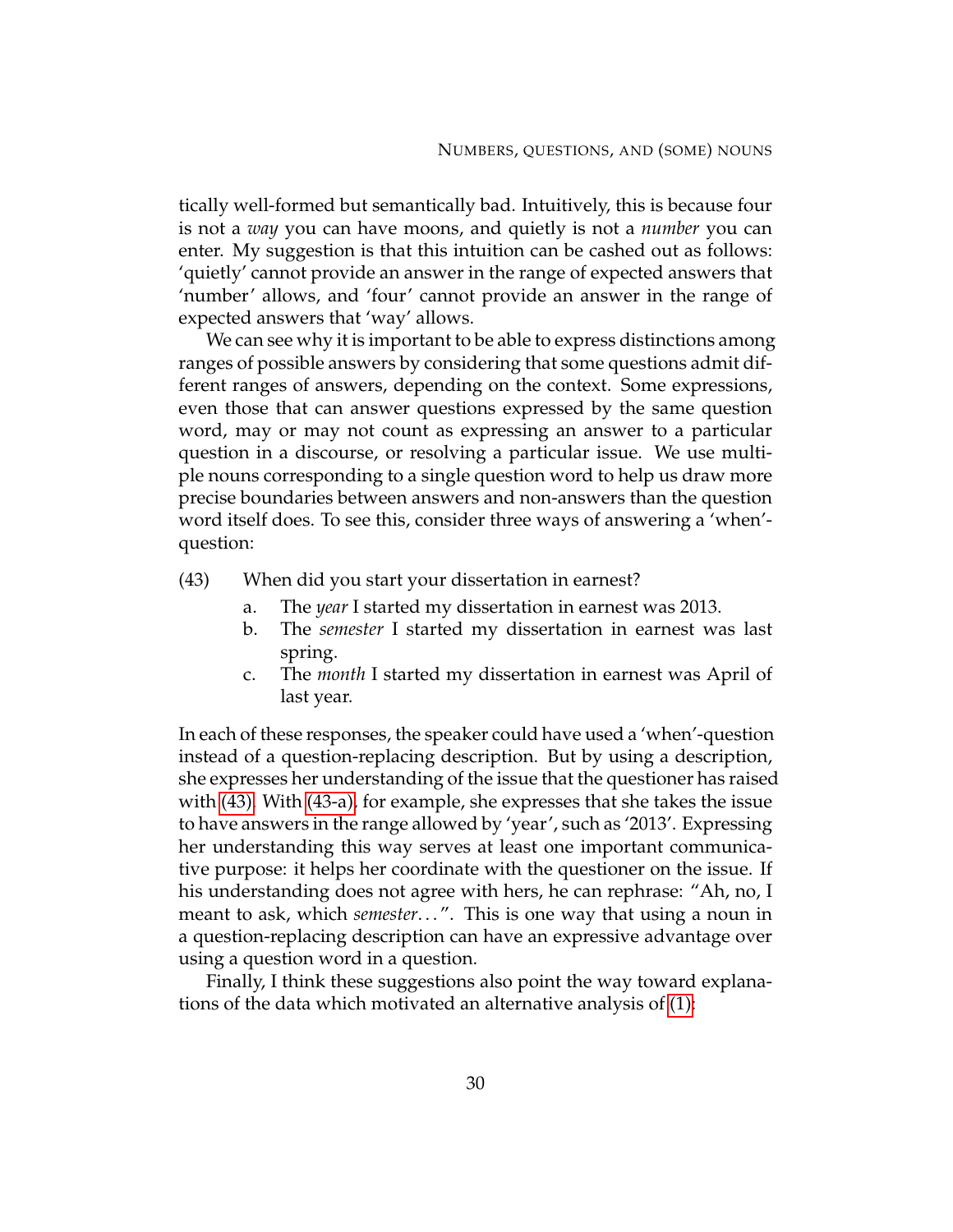- 1. 'How many'-questions only admit of one correct answer, so exchanging the definite article for the indefinite in a 'how many' replacing description, as in [\(4\),](#page-13-0) results in a mismatch of presuppositions. 'Number' indicates that a 'how many' issue is being addressed, so only one answer is possible, but 'a' indicates that more than one answer is possible. The indefinite article can be substituted for the definite in question-replacing descriptions when the corresponding question does not presuppose that only one answer is possible.
- 2. When embedded under 'knows', the question reading of a questionreplacing description is much more natural than an acquaintance reading, because a question-replacing description expresses an issue, rather than denoting an individual with which one might be acquainted. (When a question-replacing description can also be used to refer to an individual, such as 'the person...', the preference for the question reading disappears.)
- 3. We should not expect to be able to substitute a question-replacing description for an answer, even in extensional contexts, any more than we would expect to be able to substitute a question for its answer. Questions and their answers are generally of different syntactic and semantic types. The specificational sentences which connect them should not be understood as identities that license substituting an issue-denoting expression for an answer, so it's no surprise that 'the number of moons of Jupiter' cannot be substituted for 'four', as seen in [\(7\).](#page-15-0)
- 4. Specificational sentences like [\(1\)](#page-12-0) can be used to answer fewer questions than neutral sentences like [\(2\),](#page-12-1) not because they are structurally focused, but because they contain statements of the particular issue they address. They say that a particular answer is the answer to a particular issue. It is incongruous to use a sentence which specifies an answer to one issue to answer a different issue.

Thus, it seems a view of the sort sketched above provides many of the advantages of the focus construction view, without the negative consequences that follow from treating nouns corresponding to question words as having purely syntactic occurrence.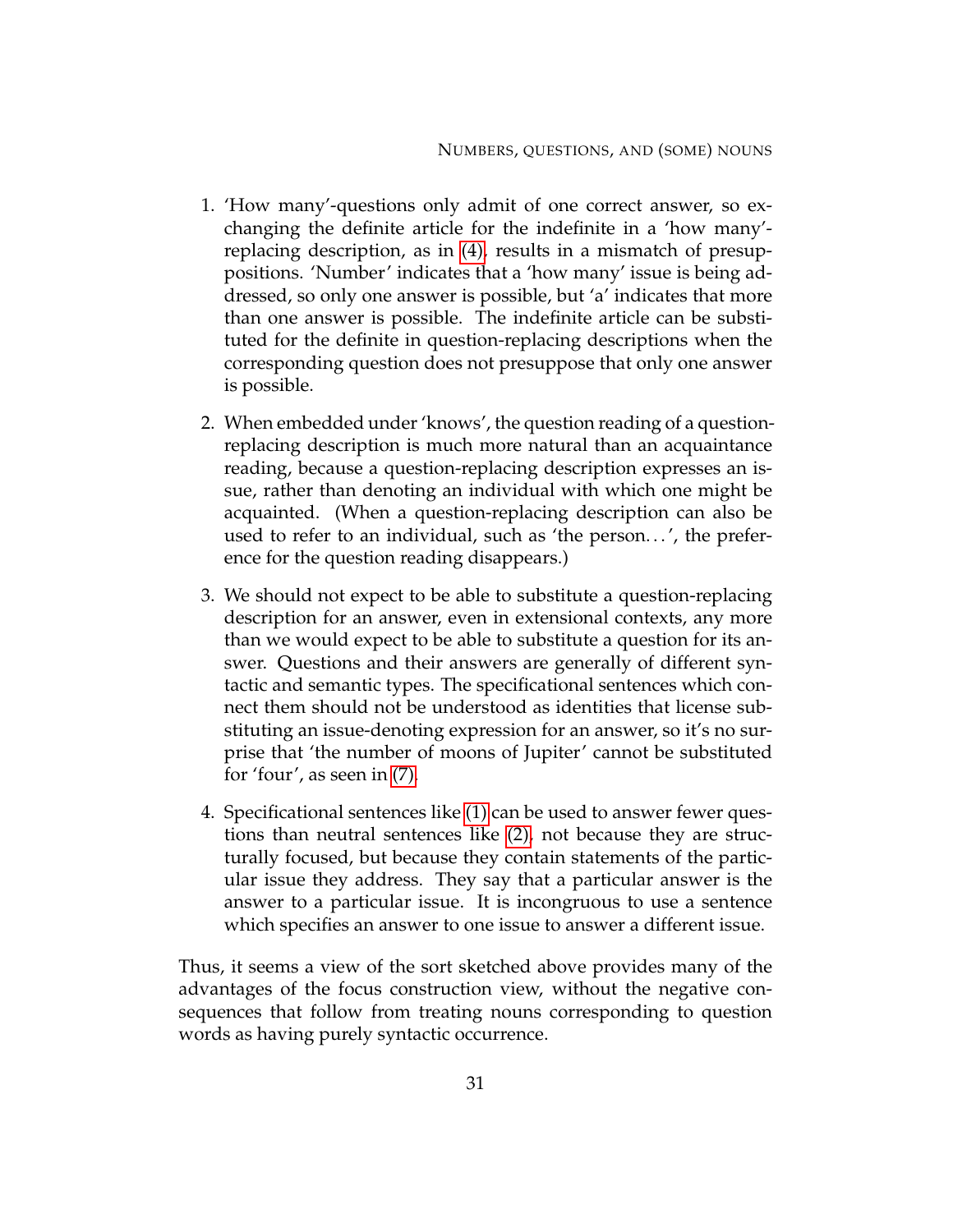The syntactic proposal about 'number', then, did not lead us entirely astray. It gave us the idea that nouns like 'number' have an important relationship to questions, and that there may be expressive or communicative reasons to use descriptions containing these nouns rather than questions. Once we drop the problematic assumption that nouns corresponding to questions occur for purely syntactic reasons, the way is clear for developing an account of their meanings based on their relationship to questions.

There is obviously much more to be said to develop these thoughts, and to show that such an account can solve the problems with which I began. But I hope I have made it plausible that such an account has good prospects.

# 1.4 THE PLAN

In this chapter, I argued that we should not take Frege's analysis of statements of number at face value. Given some of the problems we looked at, it is not obvious that sentences like

[\(1\)](#page-12-0) The number of moons of Jupiter is four.

should be analyzed as statements of identity, that is, as an identity sign flanked by two semantically singular terms.

I made two suggestions about how we might give statements of number an alternative analysis. First, I suggested that we should think of statements of number as part of the class of *specificational* sentences. The copula in these sentences separates expressions which behave like a question and its answer. I observed that 'the number of moons of Jupiter' belongs to the class of *question-replacing descriptions*. These descriptions can be productively interpreted like questions across many contexts, and in some contexts (such as under 'know' or 'tell') this interpretation is strongly preferred. But in general, neither a question nor its answer need be construed as a semantically singular term. Thus, we might doubt that 'the number of moons of Jupiter' and 'four' need to be construed as semantically singular terms in [\(1\),](#page-12-0) contrary to Frege's view.

Of course, if we accept that descriptions like 'the number of moons of Jupiter' should be treated semantically like questions, another issue arises: why does our language have these question-replacing descrip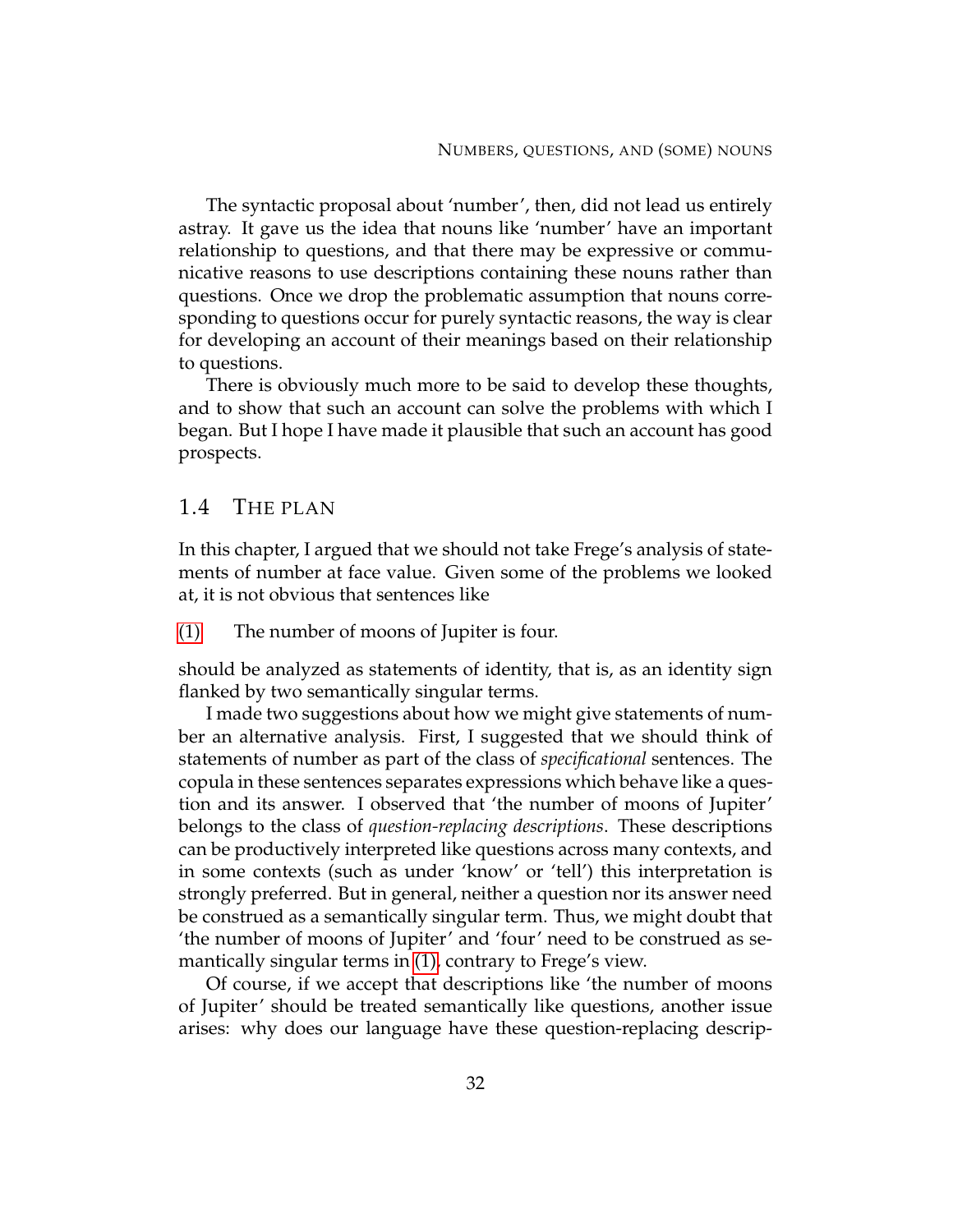tions at all? Why don't we simply use the questions themselves? My second suggestion was that there may be a communicative or *expressive* advantage to using question-replacing descriptions in place of questions. Factoring the sense of a question word into a determiner and a corresponding noun makes it possible to use other determiners and nouns in their places, both of which may be communicatively advantageous. Being able to use other determiners allows a speaker more fine-grained control over the effects of her question on the discourse, such as avoiding presuppositions or enabling certain kinds of anaphora. Being able to use other nouns allows a speaker to be more explicit about what kind of answer she is looking for, and to coordinate with others about how to understand an issue.

So far, these suggestions do not add up to a concrete proposal for semantic analysis of sentences like [\(1\).](#page-12-0) My goal in the next few chapters is to develop these two suggestions into a more precise account of the semantics of specificational sentences and the various kinds of expressions that appear within them, and the role that these expressions play in our broader linguistic practice. I will be particularly concerned with nominalizations, such as 'the number of moons of Jupiter' or 'the reason Oscar fled', which can appear as the pre-copular phrase in a specificational sentence, and which are often of significant philosophical interest.

I will then leverage the account in those chapters to answer some of the outstanding questions from the present one: do nominalizations like 'the number of moons of Jupiter' denote objects, or not? And is [\(1\)](#page-12-0) an identity statement? It will turn out that there *is* a sense in which I think 'the number of moons of Jupiter' stands for an object, and [\(1\)](#page-12-0) is an identity statement. But I will try to develop a sense for these claims which is compatible with the observations and suggestions I have made here, and different from the platonism that has often been attributed to Frege.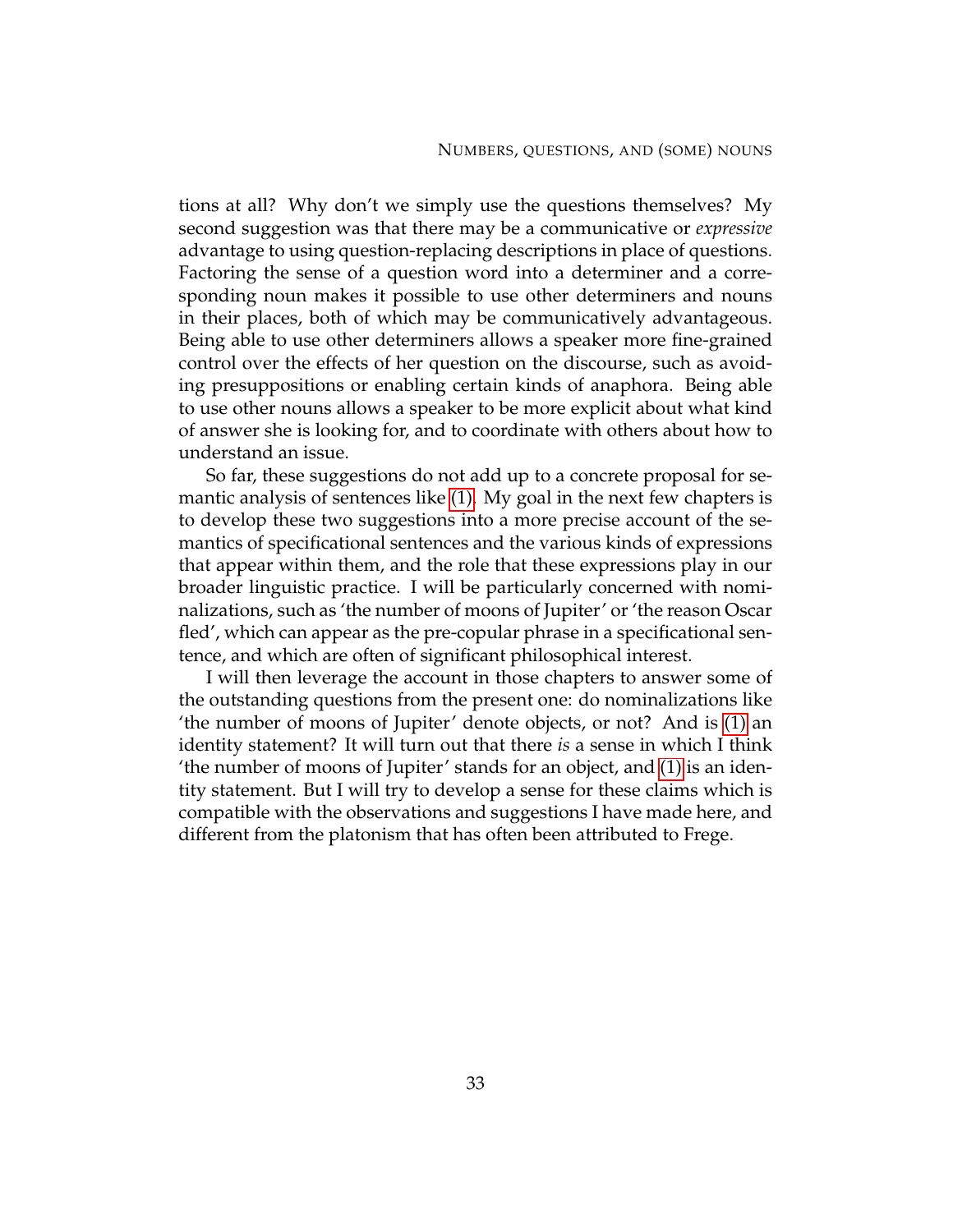# **Chapter 2**

# **Specification**

<span id="page-44-2"></span>Specificational sentences are a class of copular sentence. This class includes sentences like:

- <span id="page-44-1"></span><span id="page-44-0"></span>(1) a. What Caesar wants is his ball.
	- b. The thing Caesar wants is his ball.

One type of specificational sentence consists of pseudo-clefts like [\(1-a\),](#page-44-0) which have an explicit question in the subject position. Another type consists of sentences like [\(1-b\),](#page-44-1) which have descriptions in the subject position. Not all copular sentences are specificational, though. For example,

- (2) a. What Caesar wants is red and squishy.
	- b. The thing Caesar wants is red and squishy.

are predicational, rather than specificational.

My goal in this chapter is to get clear on what specification is. What makes the sentences in [\(1\)](#page-44-2) cases of specification, as opposed to predication, or something else? I will argue in Section [2.1](#page-45-0) that specification is at least partly a semantic or interpretive phenomenon: it is a way of interpreting a copular sentence, a particular kind of meaning that copular sentences can have.

<span id="page-44-3"></span>My argument that specification should be considered a semantic phenomenon is simple. There are certain well-formed sentences that have multiple interpretations or readings, only one of which is specificational. One such sentence is this example, from Higgins [\(1979,](#page-231-0) p. 7):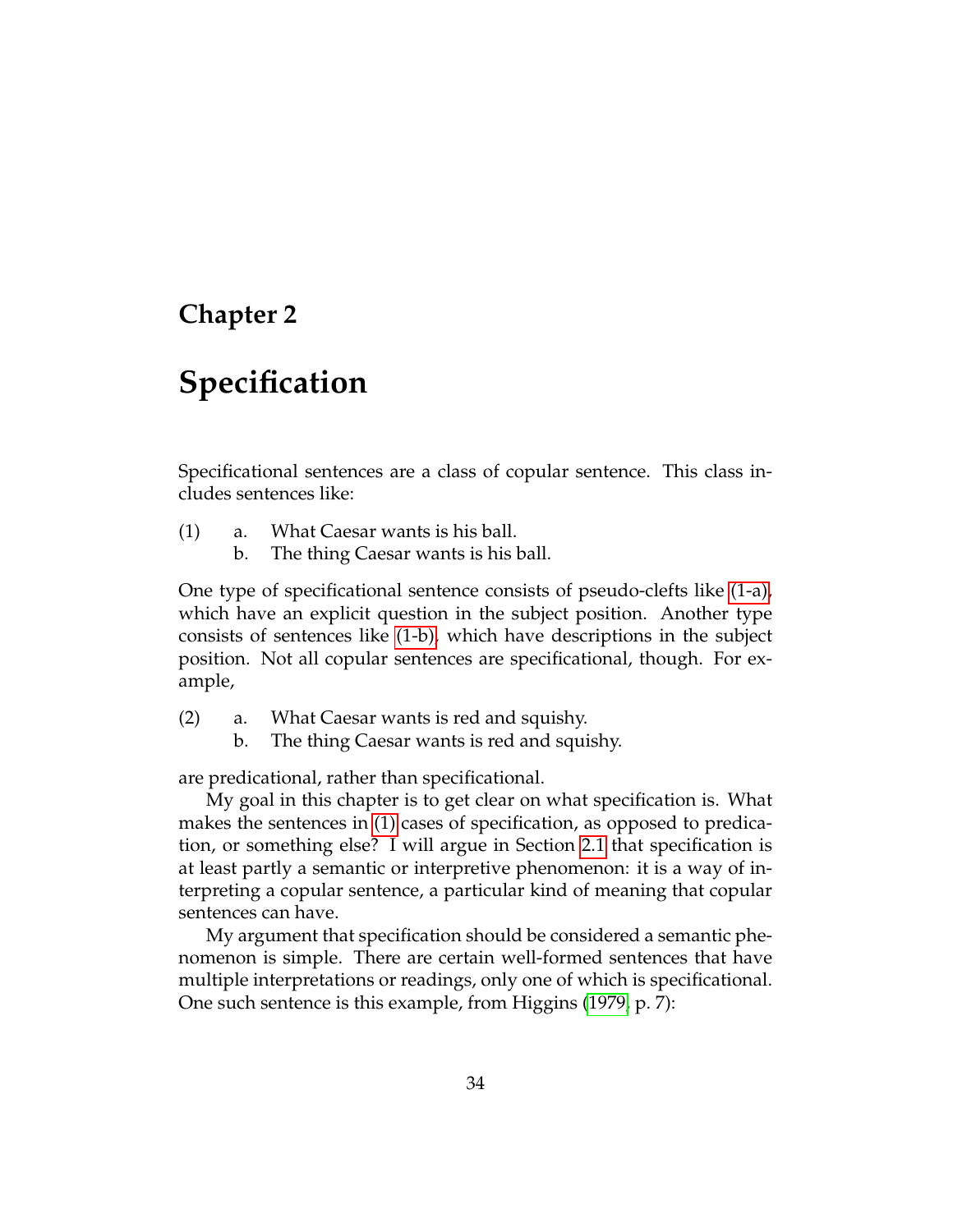#### (3) What John is is enviable.

On a specificational reading, this sentence specifies one of John's qualities: it says that John is enviable. On a predicational reading, it says that John's position or role is enviable. If John is vice president, for example, it says that being vice president is enviable, but it does not imply that John himself is enviable. This shows that one cannot in general determine whether a sentence counts as specificational just by looking at its syntax or grammar. Instead, whether a sentence is specificational is a matter of how it is interpreted in context. Thus, characterizing the specificational reading is a task for semantic theory.

This argument, which I discuss in more detail in Section [2.1,](#page-45-0) appeals only to the existence of pseudo-cleft sentences which are ambiguous between a specificational reading and a predicational reading to show that specification is a semantic phenomenon. But this conclusion is only really interesting because there are many other kinds of sentences which have a specificational reading, and because there are other readings for copular sentences besides the specificational and predicational ones. The latter part of the chapter lays the foundations for a systematic semantic account of specification, one which makes sense of its relationship to the other readings, and which accounts for the wide variety of sentences that have a specificational reading. I survey the other readings in Section [2.1.3,](#page-56-0) and the other types of specificational sentences in Section [2.2.](#page-59-0) These surveys provide the data which show that the question-answer analysis is a more illuminating model of the specificational reading than two existing alternatives, as I argue in Chapter [3.](#page-74-0) It also points the way to an account of the epistemological and communicative role of specificational sentences, which I will develop in Chapter [4.](#page-125-0)

# <span id="page-45-0"></span>2.1 AMBIGUITIES IN PSEUDO-CLEFT SENTENCES

I introduced the idea of a specificational sentence in the last chapter by looking at pseudo-cleft sentences, such as those in [\(40\).](#page-38-0) But while some pseudo-cleft sentences are paradigmatic examples of specificational sentences, not every pseudo-cleft sentence has a specificational reading. Since at least Higgins [\(1979\)](#page-231-0), linguists have recognized a distinction between *specificational* and *predicational* readings for pseudo-cleft sentences, and observed that some sentences are ambiguous between the two. It is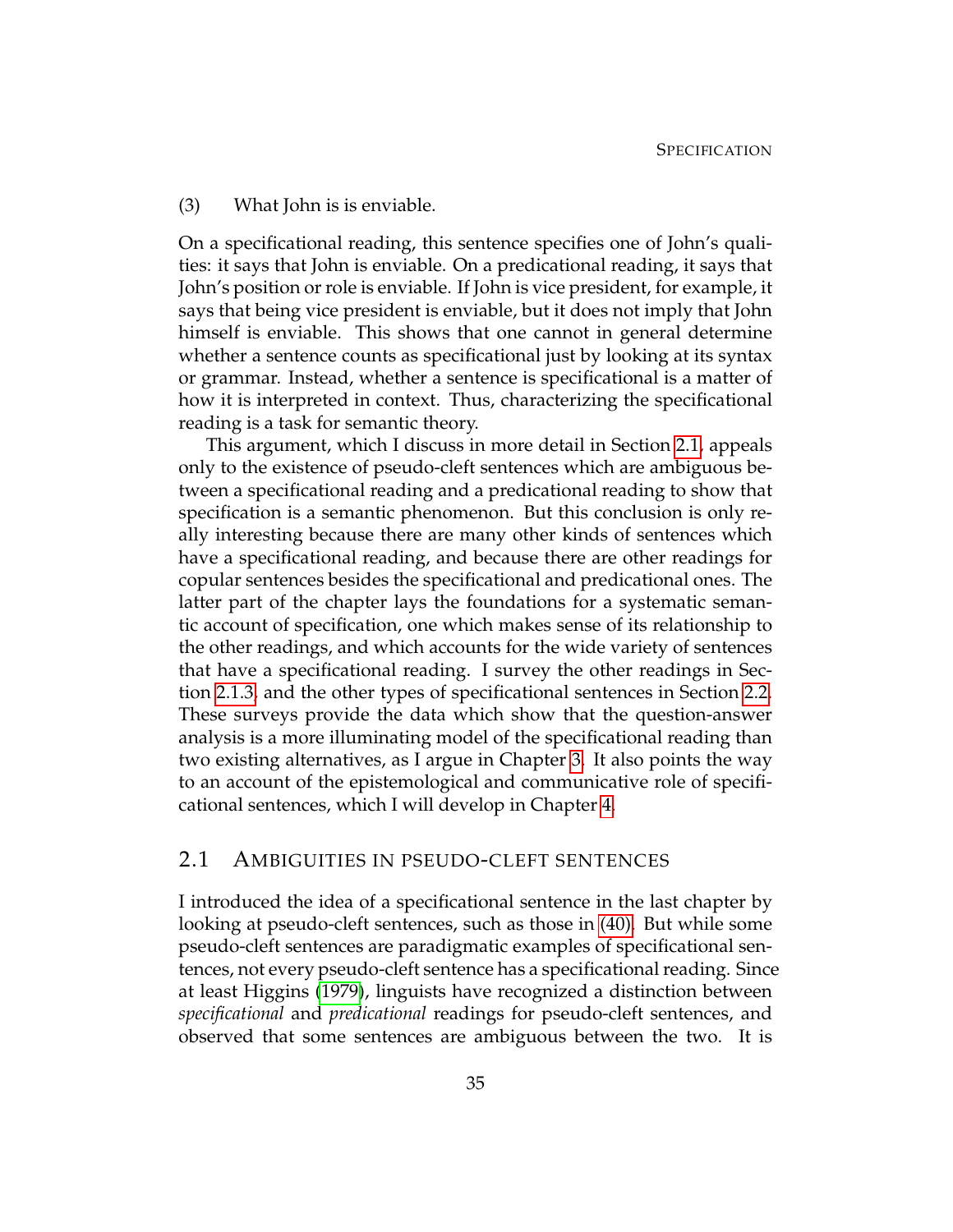worth looking at these different interpretations in order to see what distinguishes the specificational interpretation.

<span id="page-46-0"></span>The following pair of pseudo-clefts illustrates the distinction between the specificational and predicational readings:

<span id="page-46-1"></span>

| (4)<br>What I bought for mother was some flowers. | (specificational) |
|---------------------------------------------------|-------------------|
|---------------------------------------------------|-------------------|

(5) What I bought for mother was expensive. (predicational)

These sentences are unambiguous; each has only the reading indicated. Sentence [\(4\)](#page-46-0) is a specificational sentence: it specifies that what I bought for mother was flowers. Sentence [\(5\),](#page-46-1) on the other hand, does not specify what I bought for mother, but rather describes it as being expensive. It predicates expense of what I bought for mother, whatever that was; but it does not say which thing or things I bought.

My main goal in this section is to show that some pseudo-clefts are ambiguous between these two readings. To that end, I provide some tests that help distinguish the two readings, which will also be useful later on. I then argue that the existence of pseudo-clefts which are ambiguous between these readings shows that whether or not a sentence is specificational is not a matter of its grammar, but of how it is interpreted. This shows that specification is a semantic phenomenon: saying what it is for a sentence to have a specificational interpretation, and what that interpretation consists in, falls within the domain of semantic explanation. At the end of this section, I will introduce two other readings for pseudo-clefts, the equative reading and the issue-predicational reading. These are not crucial for my main line of argument here, but they help strengthen it. They will also help reveal the virtues (and vices) of some semantic analyses of specification in Chapter [3.](#page-74-0)

#### *2.1.1 Two intuitive tests*

The difference between the specificational and predicational readings of a copular sentence has to do with how the pre-copular phrase relates to the post-copular phrase. For the sake of brevity, I will call the pre-copular phrase the *subject* and the post-copular phrase the *complement*. In a predicational sentence, the complement describes or is true of the subject; in a specificational sentence, the complement specifies the subject. But what is the difference between 'describing' and 'specifying'? There are two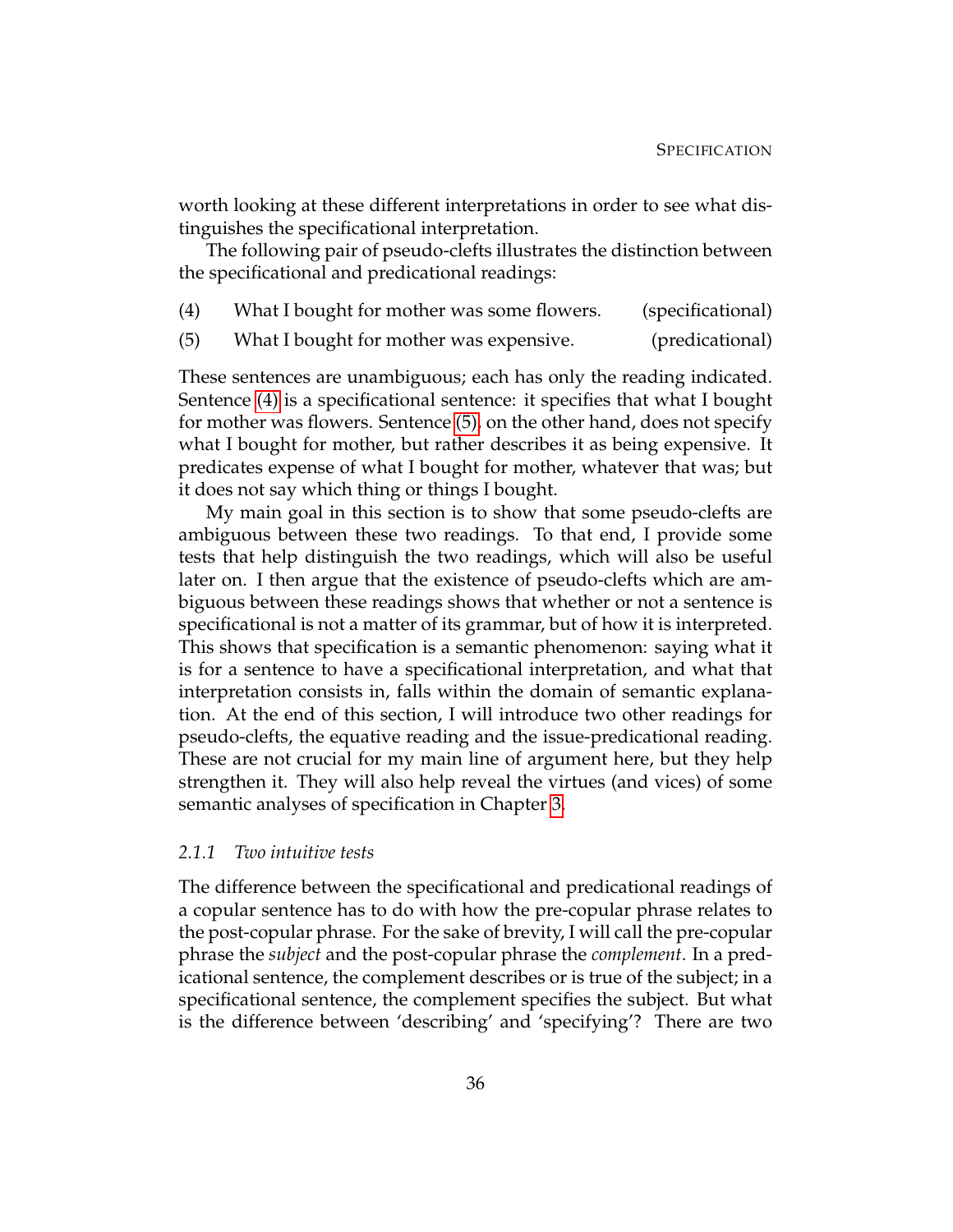ways of bringing out this difference that I will rely on here, the list analogy and the directness test. These give us some intuitive tests for whether a sentence has a specificational reading.

In formulating these tests, I am drawing on discussion in Higgins [\(1979,](#page-231-0) Ch. 1 and 5), Mikkelsen [\(2005\)](#page-232-2), and den Dikken, Meinunger, and Wilder [\(2000\)](#page-229-1). The reader should keep in mind that these tests are meant to be intuitive. They can help English speakers who already intuitively understand the difference between specification and predication to disentangle these two readings in particular cases, and bring the distinction more sharply into focus. But they will not always yield unambiguous results, and they are not intended to unexceptionably track the theoretical distinction. They are instead a ladder to be thrown away once a theoretical account of specification is available.

With that caveat, here are the tests:

**The list analogy.** Sentences with a specificational reading often seem to work like lists, where the subject gives the heading of the list, and the complement gives the item or items on the list. When expressed in sentences, lists are often introduced by a colon. To get the specificational reading of a sentence like [\(4\),](#page-46-0) it can help to think of it as a one-item list, and imagine a colon appearing after the copula:

<span id="page-47-0"></span>(6) What I bought for mother was: some flowers.

<span id="page-47-1"></span>There is a clear parallel here between the specificational sentence [\(6\)](#page-47-0) and sentences which give multi-item lists:

(7) What I bought for mother was: some flowers, a card, and an extraordinary broach.

Indeed, for my purposes here, lists like [\(7\)](#page-47-1) are clear cases of specificational sentences, with or without the colon.

In contrast to specificational sentences, predicational sentences like [\(5\)](#page-46-1) do not work like lists, as shown by the fact that inserting a colon is ungrammatical:

(8) \*What I bought for mother was: expensive.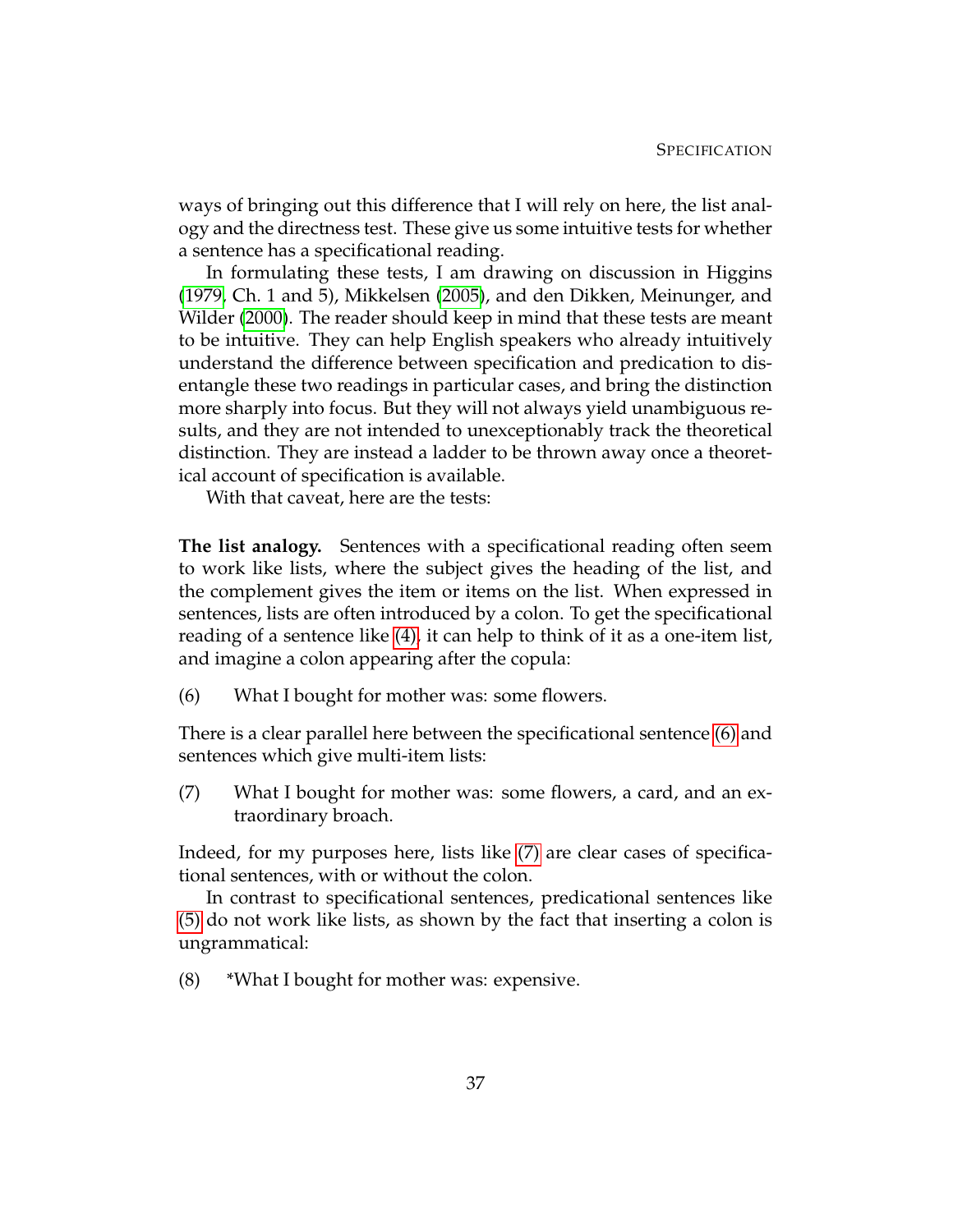The problem here seems to be that 'expensive' does not say what or which things go under the heading of 'what I bought for mother'. What belongs on this list is left open by [\(5\).](#page-46-1) Instead, the role of the complement is to say something about *whatever* belongs on that list, namely, that it cost rather a lot.

**The directness test.** Another way to think of the contrast between the specificational and predicational readings is to consider the contrast between direct and indirect answers to questions. With respect to the right question, a specificational sentence gives a direct answer, while a predicational sentence gives only an indirect one.

<span id="page-48-0"></span>When a speaker asks a question, a *direct* answer is an assertion made in response that is fully cooperative and provides some information about the issue expressed by the question. For example, in response to

(9) What did you buy for mother?

paradigmatically direct answers would be:

- <span id="page-48-2"></span><span id="page-48-1"></span>(10) a. Some flowers.
	- b. I bought some flowers for mother.
	- c. One thing I bought was some flowers.

Indirect answers, by contrast, do not provide information directly relevant to answering a question. Clear cases of indirect answers to [\(9\)](#page-48-0) are:

- <span id="page-48-3"></span>(11) a. I didn't buy anything for mother yet.
	- b. I'm not telling you.
	- c. I'm not saying, but it was expensive.

None of these sentences directly answers [\(9\).](#page-48-0) The first rejects a presupposition of the question. The second and third are pragmatically uncooperative: though they do not reject the question, they do not provide information that helps answer it. In the last case, the speaker provides some information that may or may not help the audience *infer* what she bought for mother (namely, that what she bought was expensive), depending on what other knowledge they have. But what she says leaves that question just as open as if she had not given this information, so her answer still counts as indirect.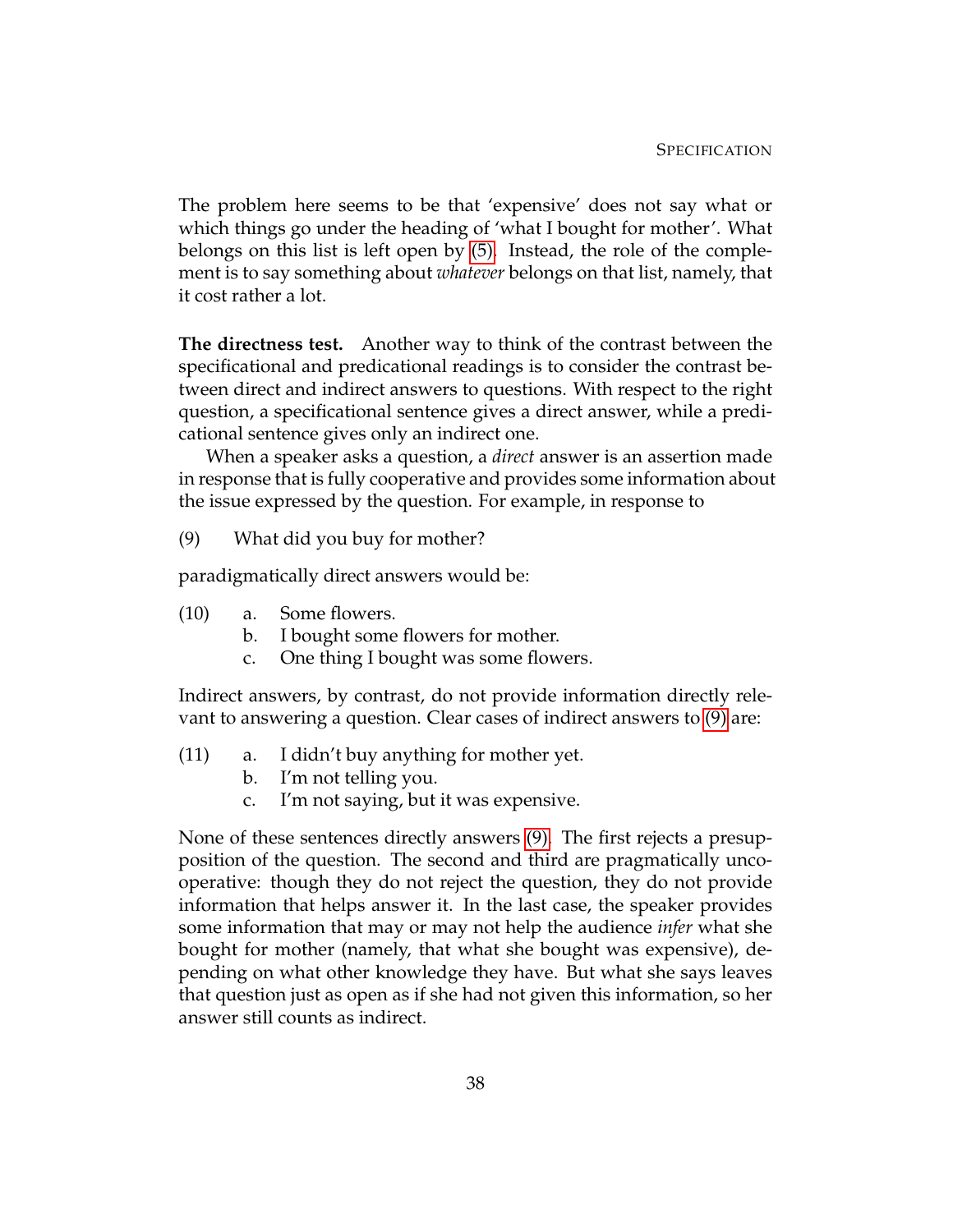Which question should we look at to determine if a sentence directly answers it, and therefore has a specificational reading? In the case of a pseudo-cleft, this is easy: the relevant question appears explicitly as its subject. The relevant question for [\(4\)](#page-46-0) and [\(5\)](#page-46-1) can be expressed by [\(9\),](#page-48-0) for example (after adjusting the indexical 'I'). With respect to this question, the specificational sentence [\(4\)](#page-46-0) is a direct answer, very much like [\(10-b\)](#page-48-1) or [\(10-c\),](#page-48-2) while the predicational sentence [\(5\)](#page-46-1) is an indirect answer, akin to [\(11-c\):](#page-48-3)

- [\(9\)](#page-48-0) What did you buy for mother?
- [\(4\)](#page-46-0) What I bought for mother was some flowers. (specificational, direct)
- [\(5\)](#page-46-1) What I bought for mother was expensive. (predicational, indirect)

This holds true generally: a specificational pseudo-cleft provides a direct answer to the question that appears as its subject; a predicational pseudocleft provides at best an indirect answer.

We will shortly see examples of specificational sentences where the subject is not an explicit question. In these cases, finding a question which reveals the sentence to have a specificational rather than predicational reading is a more subtle matter, because there are some questions which admit predicational sentences as direct answers. I shall describe how to find such a question in more detail below.

The list analogy and the directness test give us two ways to show that a sentence has a specificational reading, and to distinguish that reading from a predicational one. They make use of different grammatical devices to bring out the specificational reading, and in this sense they are complementary. At the same time, it seems clear that they reveal the same phenomenon. Higgins' terminology is helpful here: questions and list headings both express *constraints*. Directly answering a question, or placing an item on a list, are ways of *saying what satisfies* such a constraint. A specificational pseudo-cleft says what or which things satisfy a constraint. A predicational pseudo-cleft describes or says something about whatever satisfies the constraint expressed by its subject, but it does not specify what satisfies that constraint.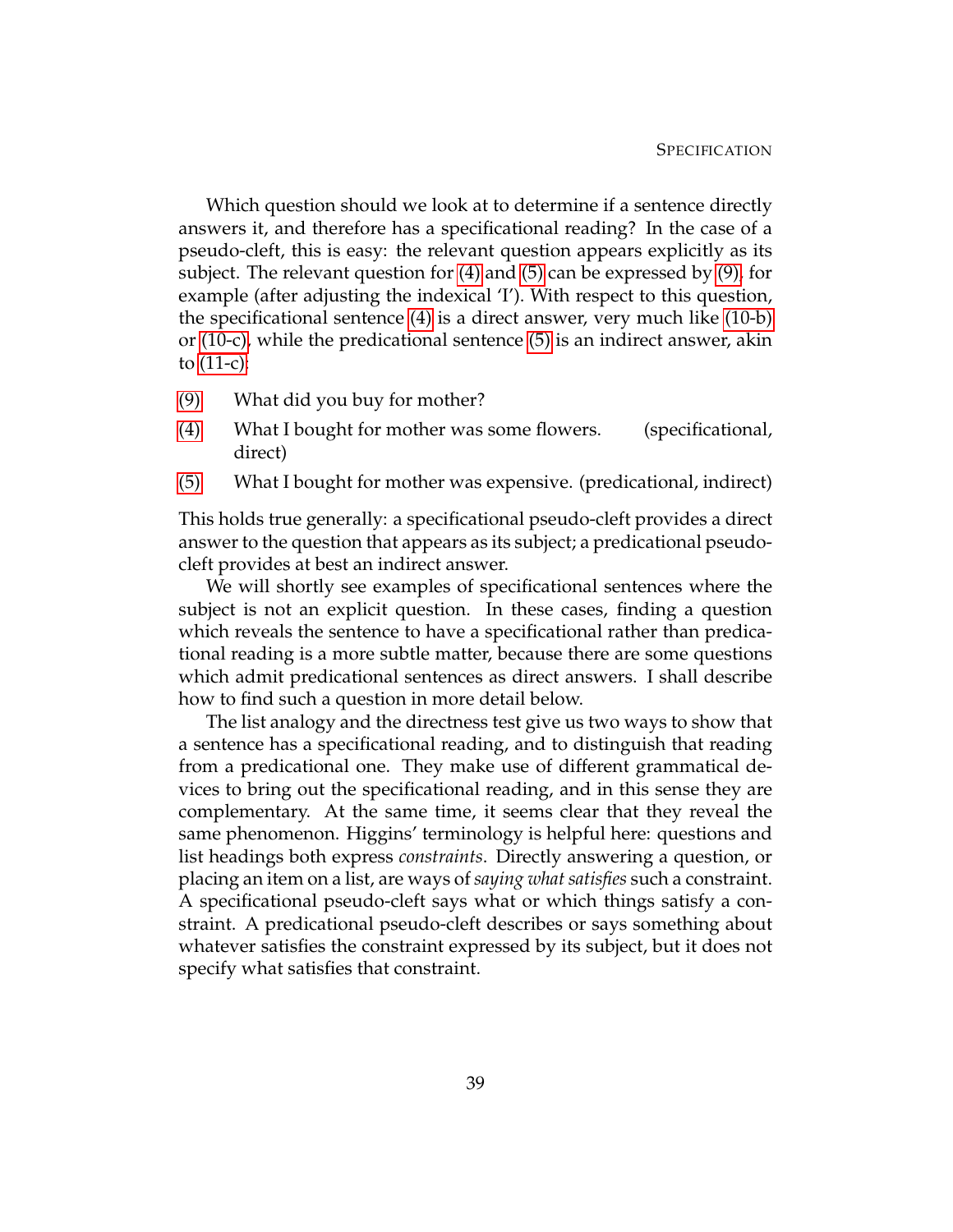#### *2.1.2 An ambiguity between specification and predication*

With these tests in hand, we are now in a good position to see that some pseudo-clefts are ambiguous between the specificational and predicational readings. Consider again Higgins' example [\(3\):](#page-44-3)

[\(3\)](#page-44-3) What John is is enviable.

Let's look at the directness test first. The relevant question is:

(12) What is John?

This question is ambiguous between several readings. On one reading, it is asking for John's qualities. In that case, it could be directly answered by sentences like the following.

#### $(13)$  John is...

- <span id="page-50-0"></span>a. tall and rich.
- b. a good friend.
- c. enviable.

On this understanding of the question, [\(3\)](#page-44-3) directly answers it, and so counts as a specificational sentence.

In another context, the question [\(12\)](#page-50-0) might be interpreted as asking for John's position or role; in that case it can be answered by sentences like:

 $(14)$  John is...

- a. the vice president.
- b. the night watchman.
- c. the first chair violinist.

Understood this way, the question is *not* directly answered by [\(3\).](#page-44-3) An assertion of [\(3\)](#page-44-3) in response to this question is an indirect answer, and has the predicational reading. It says that, whatever position John has, that position is enviable; but it does not say which position this is.

The list analogy confirms these results. Thought of as the heading of a list, the subject phrase 'what John is' is ambiguous in just the same way as the question [\(12\).](#page-50-0) When the subject is thought of in the first way, as the heading of a list of John's qualities, then 'enviable' potentially belongs on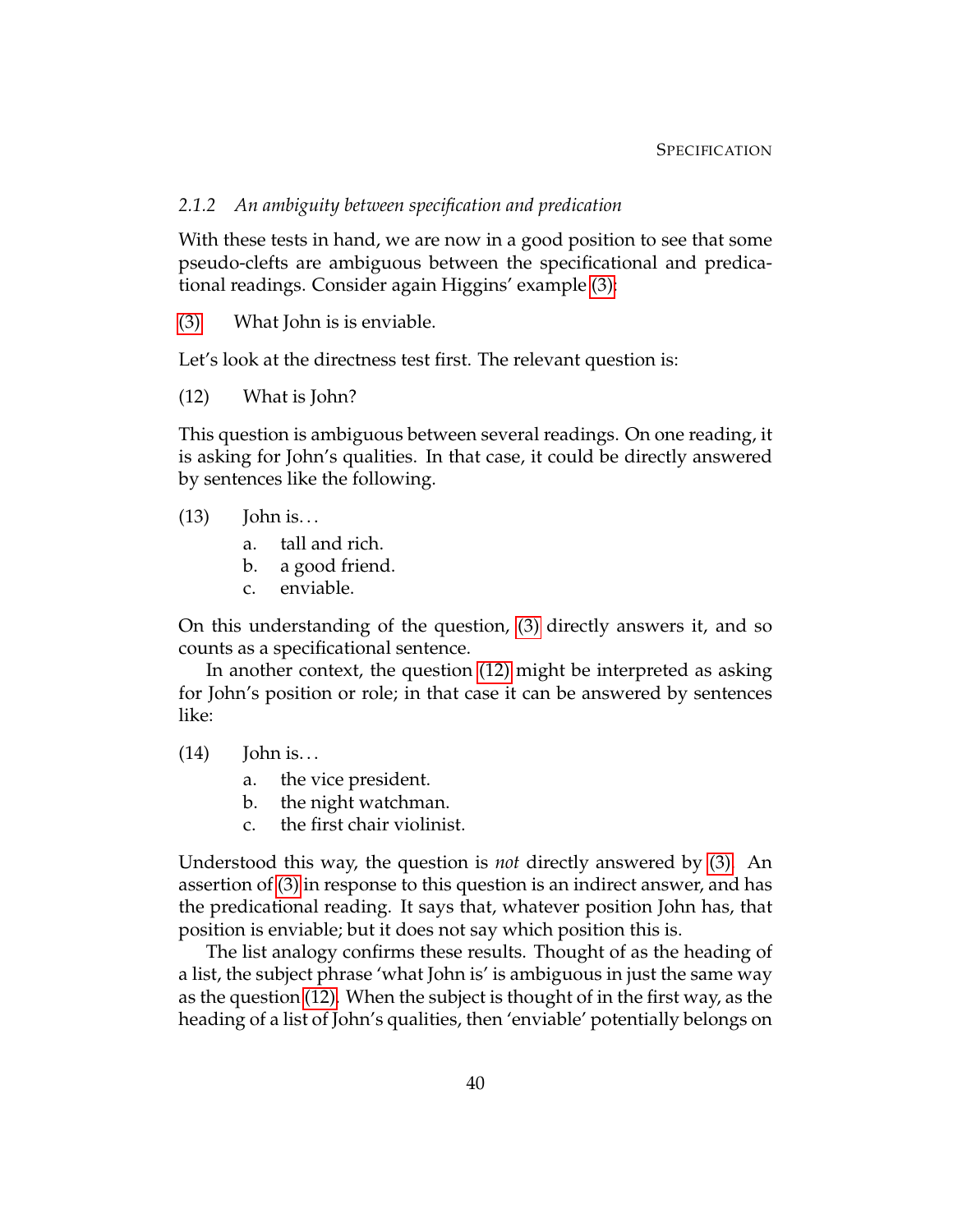the list, and inserting a colon in [\(3\)](#page-44-3) is appropriate:

(15) What John is is: enviable.

But when the subject is thought of in the second way, as the heading of a list of roles or positions which John might have, [\(3\)](#page-44-3) can only be interpreted as describing this position as enviable, in which case inserting the colon is inappropriate.

It's easiest to see the ambiguity in pseudo-clefts which have 'what' questions as the subject and an adjective for a complement, like [\(3\).](#page-44-3) But these are not the only examples. Higgins also gave some examples of ambiguous 'what' pseudo-clefts which have a noun phrase as the com-plement. Sentence [\(16\)](#page-51-0) has this feature $^{\rm 1:}$  $^{\rm 1:}$  $^{\rm 1:}$ 

<span id="page-51-0"></span>(16) What we saw in the park was a Labrador and a Poodle.

The list analogy is helpful with this example. In [\(16\),](#page-51-0) the specificational reading lists two dogs we saw in the park: it says we saw at least one Labrador, and at least one Poodle, in the park. The predicational reading says that we saw a dog in the park which was both a Labrador and a Poodle. It says we saw a cross-bred Labradoodle in the park.

<span id="page-51-2"></span>There are also ambiguous pseudo-clefts where the subject employs a question word other than 'what':

- <span id="page-51-4"></span>(17) Where John's going is the pits.
- (18) How John got hurt was an accident.

On the specificational reading, [\(17\)](#page-51-2) says John is going to the pits; it specifies the place John is traveling to. On the (slangy) predicational reading, the sentence says that the place John is going is depressing or bor-ing, though it leaves open which place that is.<sup>[2](#page-51-3)</sup> Likewise, the specificational reading of [\(18\)](#page-51-4) specifies the cause of John's injury, namely, an ac-

<span id="page-51-3"></span><span id="page-51-1"></span><sup>&</sup>lt;sup>1</sup>This example is a modified version of one from Higgins [\(1979,](#page-231-0) p. 11).

 $2$ If the metaphorical character of the predicational reading in this example seems worrisome, here is another example: "Where John's going is the best restaurant in town." On the specificational reading, when the interpreter understands which restaurant is meant, the sentence specifies John's destination. On the predicational reading, it says that some restaurant—whichever one John is going to—is the best in town. The two readings are easier to pry apart in [\(17\),](#page-51-2) so I will rely on that example below, but 'where' pseudo-clefts can be ambiguous even when no metaphor is present.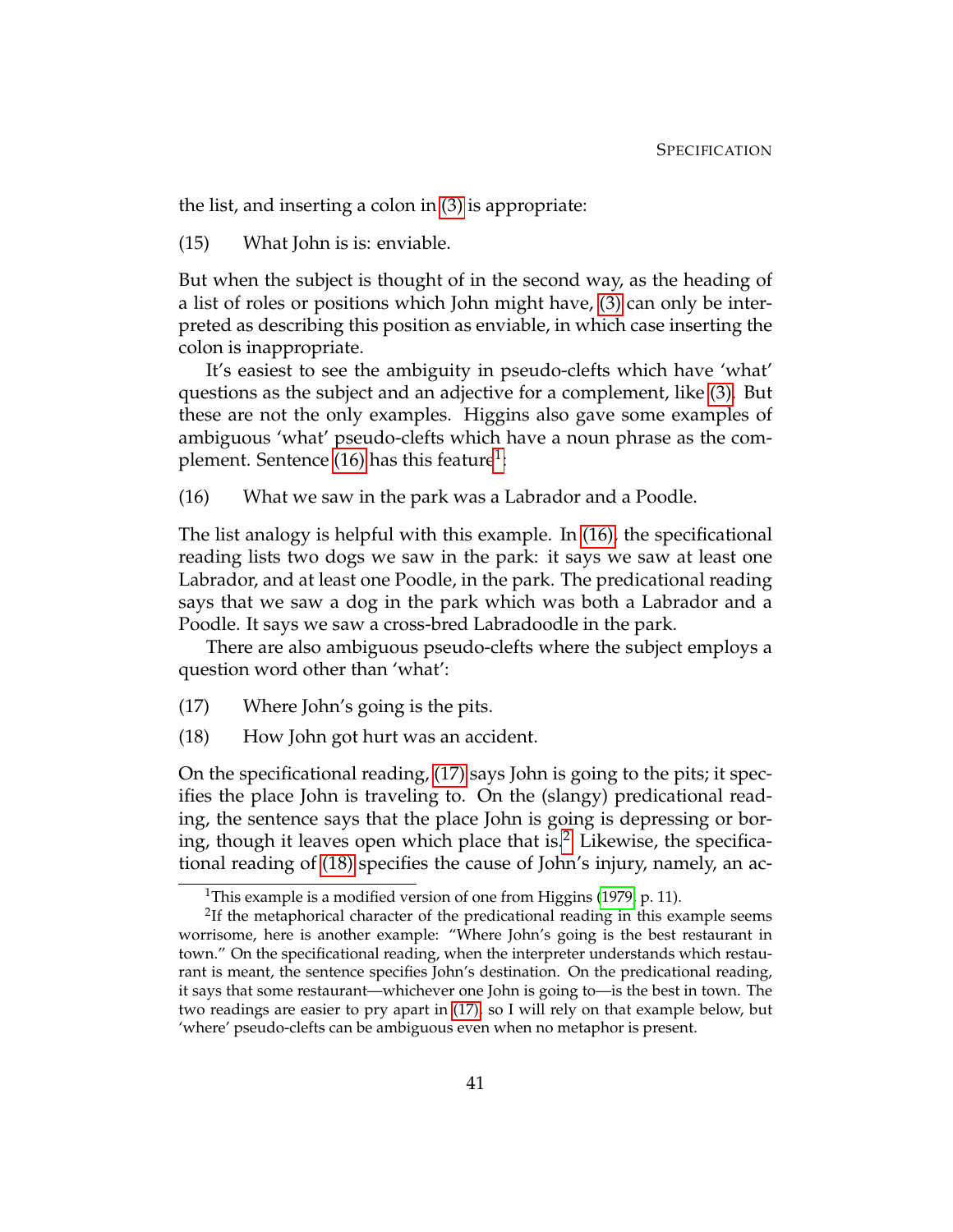cident. The predicational reading says that John's injury was not caused intentionally. As with 'what' pseudo-clefts, the different readings can be brought out by the intuitive tests, though I leave this to the reader.

<span id="page-52-0"></span>The ambiguity exhibited by sentences like [\(3\)](#page-44-3) or [\(18\)](#page-51-4) should be distinguished from a simpler kind of ambiguity, of the sort in [\(19\):](#page-52-0)

(19) Where I went first was the bank.

In this sentence, the lexical ambiguity of 'bank' does not give rise to different kinds of readings for the whole sentence. The ambiguity is *localized* to the complement. That is, neither reading for the complement forces a different interpretation of the subject, or a different interpretation of the relationship of the complement to the subject. The natural readings of this sentence are both specificational: they differ only in whether they specify my destination to be a financial institution or a spot down by the river.

The examples above are not like this. [\(16\),](#page-51-0) [\(17\)](#page-51-2) and [\(18\)](#page-51-4) have ambiguous complements, but the ambiguity 'infects' the whole clause: interpreting the complement one way or the other also requires interpreting its relationship to the subject differently.<sup>[3](#page-52-1)</sup> This observation is in line with what I suggested above: specification and predication appear to be different ways of relating the complement to the subject when interpreting a whole copular clause. In this sense, the ambiguity is *structural* rather than merely lexical. Specification, like predication, is a way of interpreting a whole sentence, not just a way of interpreting one of its parts.

This brings me to the main claim of this section: specification is a semantic phenomenon, something that requires an explanation within the domain of semantic theory. I think a simple argument is enough to establish this claim in the sense I intend it. The task of semantic theory is to systematically describe and explain the different ways sentences can be interpreted. Since there are sentences, such as [\(3\),](#page-44-3) [\(16\),](#page-51-0) [\(17\),](#page-51-2) and [\(18\),](#page-51-4) that admit of both specificational and predicational interpretations, it is clear

<span id="page-52-1"></span> ${}^{3}\text{In}$  [\(3\),](#page-44-3) the ambiguity seems more localized to the subject, but I think this is not the best way to describe the case. To see this, consider the following schema: *x* envies *y* because *y* is *F*. When a sentence of this form is true, both *y* and *F* might be said to be 'enviable', but in different senses. On the specificational reading of [\(3\),](#page-44-3) the subject plays the role of *y* in this schema, while on the predicational reading, it plays the role of *F*. The two interpretations of the subject are thus of different types; if the interpretation of 'enviable' is held constant, its relation to the subject must vary.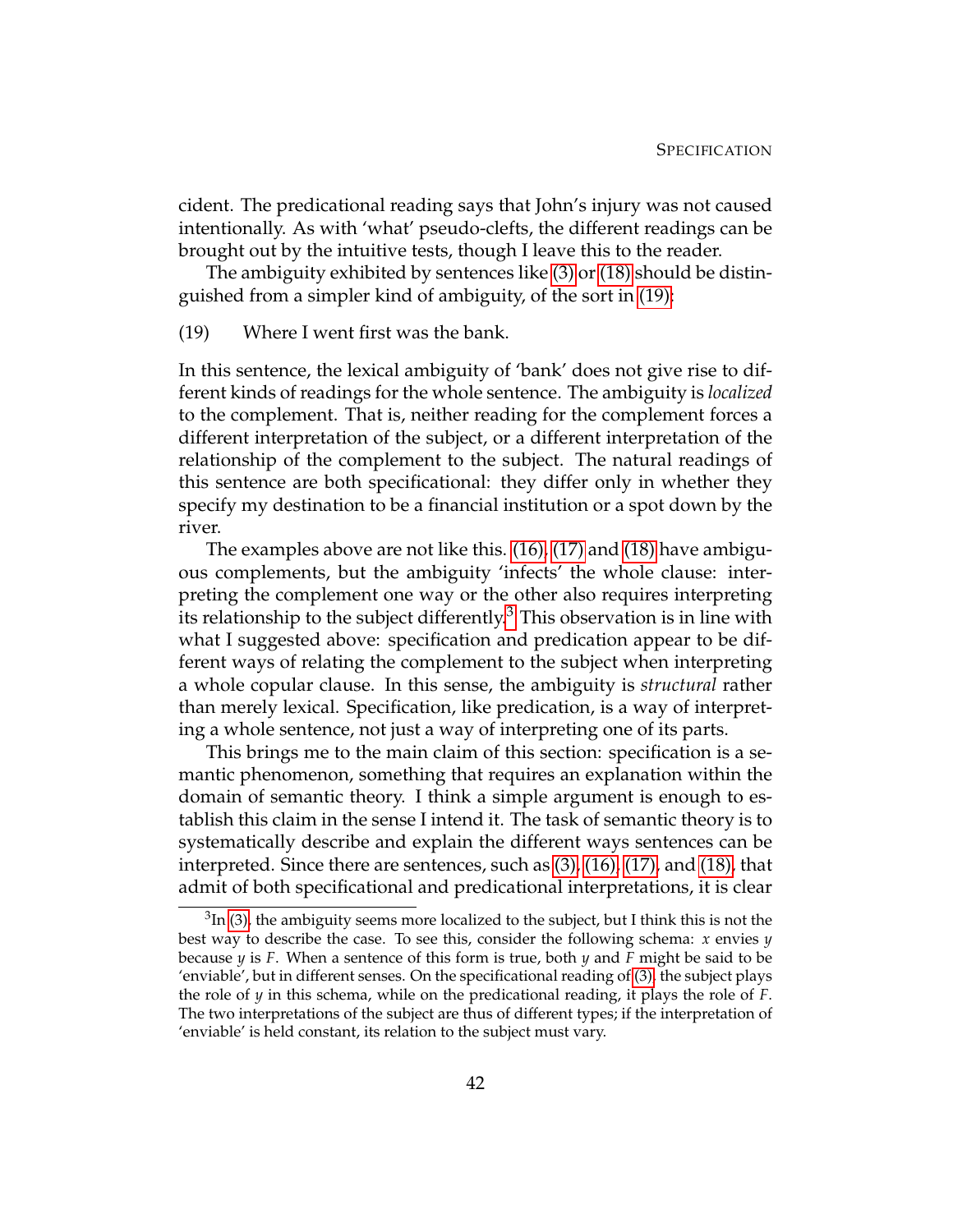that specification is one way of interpreting a sentence, but not the only way. Thus, it falls to semantic theory to describe the specificational reading, and explain how it differs from other ways of interpreting a copular sentence.

This may seem too quick. How do we know that there is not some other, non-semantic explanation of the ambiguity between specification and predication? Perhaps, for example, the ambiguity can be explained in purely syntactic terms. To make this plausible, consider a parallel sort of ambiguity in English: quantifier scope ambiguity. A sentence like

<span id="page-53-0"></span>(20) Some dog is loved by every boy.

is ambiguous between two readings, on which the universal and existential quantifiers take different relative scopes:

- $(21)$   $(\forall x : Bx)(\exists y : Dy)(xLy)$ (Every boy loves some dog or other.)
- $(22)$   $(\exists y : Dy)(\forall x : Bx)(xLy)$ (There is some particular dog which every boy loves.)

Like the ambiguity between specification and predication, such scope ambiguity is structural, not merely lexical. The ambiguity is not localized to any particular expression; rather, it concerns how two different expressions in the sentence are interpreted relative to one another in the whole clause.

It is typically assumed that quantifier scope ambiguity can be explained in purely syntactic terms. Such an explanation makes two important claims. First, it posits two different parses, or 'logical forms', for the sentence in [\(20\).](#page-53-0) These logical forms are distinct syntactic structures, licensed by different syntactic rules in the grammar of English, but pronounced and written in the same way. The structures will differ at least with respect to the relative scopes of the quantifiers. Second, it assumes that the semantic component of the grammar interprets logical forms, rather than the pronounced form of the sentence. Quantifier scope ambiguity thus arises in a sentence like [\(20\)](#page-53-0) because there are two different starting points for interpreting it, not because there are two ways of interpreting the same starting point. The semantic ambiguity traces back to a syntactic ambiguity, a difference in logical form. So quantifier scope ambiguity is a syntactic, rather than semantic, phenomenon.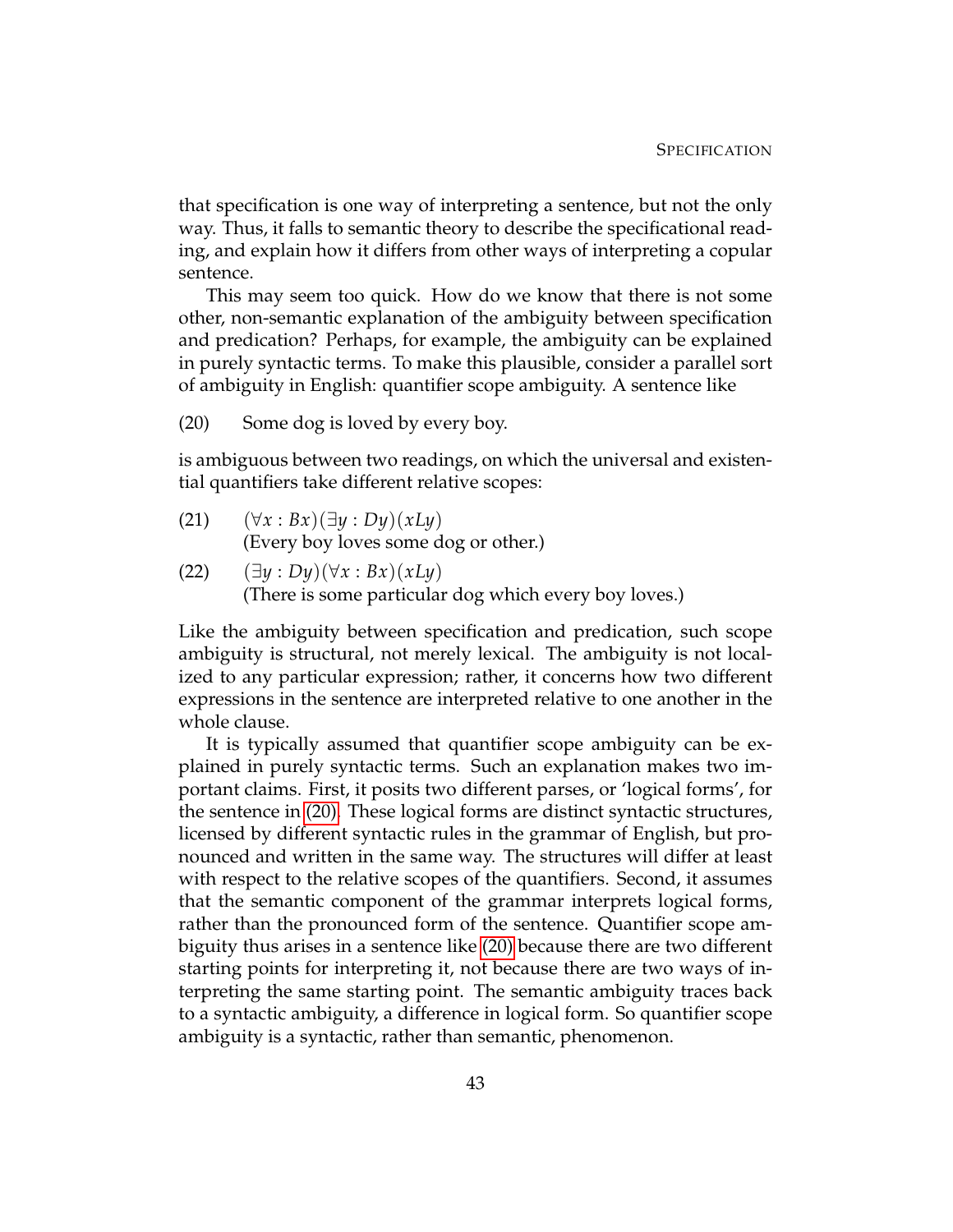This standard picture motivates an objection to my argument that specification is a semantic phenomenon. Couldn't there be a similar explanation of the ambiguity between specification and predication? Such an explanation would claim there are distinct logical forms for the specificational and predicational readings of sentences that exhibit the ambiguity, licensed by different syntactic principles in the grammar of English. Second, it would assume that these logical forms are the starting points of semantic interpretation. Thus, the ambiguity between specification and predication in sentences like [\(17\)](#page-51-2) or [\(18\)](#page-51-4) would again trace back to a syntactic ambiguity between different logical forms. If such an explanation were right, it would show that specification could be distinguished from predication in purely syntactic terms. In that case, we might not need any particular semantic account of what it is to interpret a sentence specificationally; we might only need to apply general semantic principles to distinctly specificational logical forms.

I do not mean to rule out an explanation of specification which involves distinct logical forms for sentences ambiguous between the specificational and predicational readings. But I do think any such explanation is unlikely to count as 'purely syntactic' in a way that threatens my claim that specification is a semantic phenomenon. The problem with the objection is that it assumes all ambiguities in logical form have a purely syntactic explanation, and can be derived just from rules governing the syntactic categories of English expressions, without appealing essentially to facts about how these expressions are interpreted. Such an explanation of the specification-predication ambiguity seems unlikely, given facts we have already reviewed.

<span id="page-54-0"></span>To see this, consider that the syntactic category of the complement does not predict whether a pseudo-cleft exhibits the structural ambiguity between specification and predication.

<span id="page-54-2"></span><span id="page-54-1"></span>

| (23) | a.            | Where John is going is the pits. (specification/predication) |                             |
|------|---------------|--------------------------------------------------------------|-----------------------------|
|      | b.            | Where John is going is the bank.                             | (lexical only)              |
|      | $C_{\bullet}$ | Where John is going is the park.                             | (no ambiguity)              |
| (24) |               | a. What John is is enviable.                                 | (specification/predication) |
|      | $b_{1}$       | What John is is slow.                                        | (lexical only)              |
|      |               | c. What John is is angry.                                    | (no ambiguity)              |
|      |               |                                                              |                             |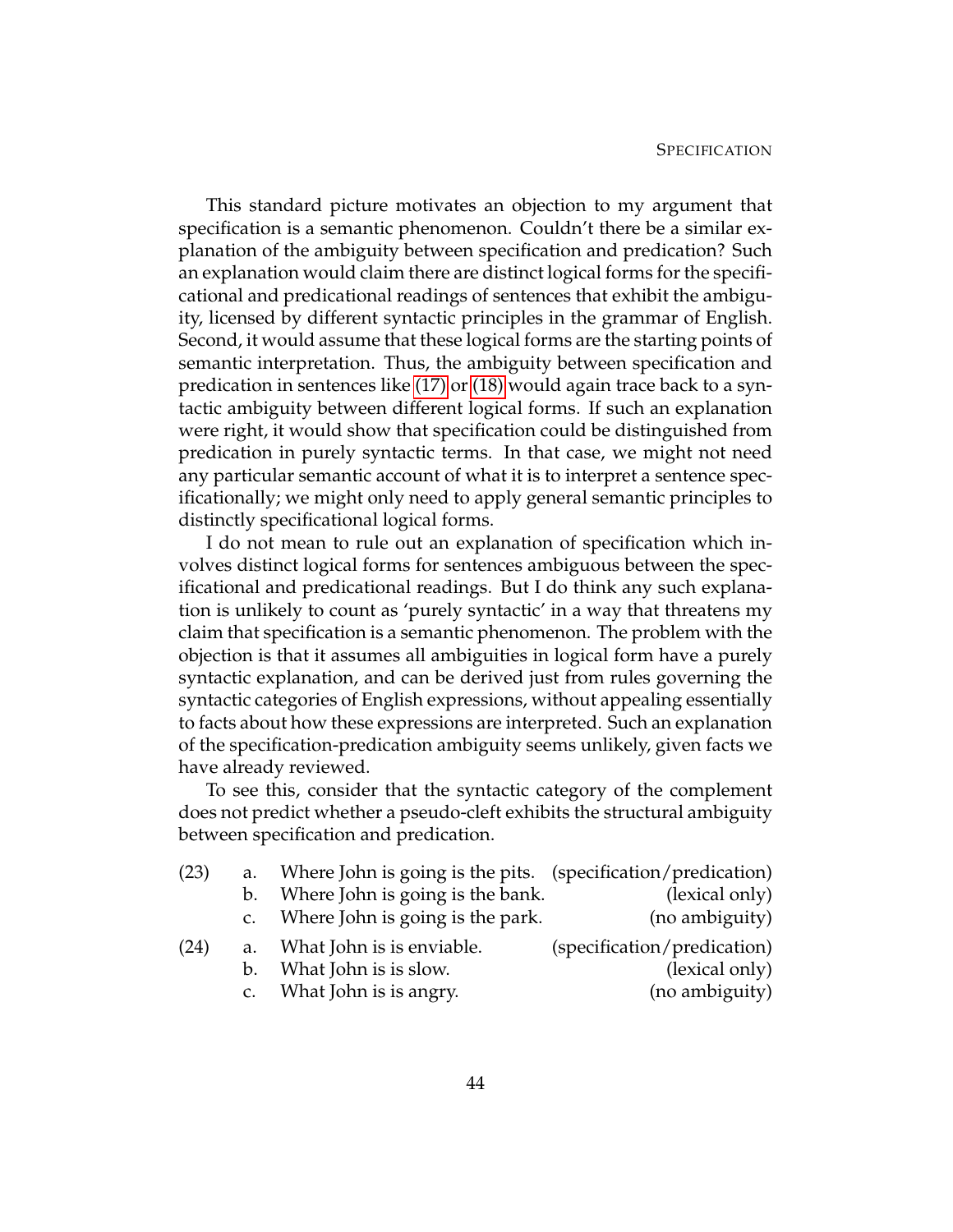In the examples in [\(23\)](#page-54-0) and [\(24\),](#page-54-1) the first sentence exhibits the structural ambiguity between specification and predication. The second exhibits a simple lexical ambiguity, but no structural ambiguity. The third exhibits no ambiguity at all. But in each case, the three sentences differ only at the final word.

These examples illustrate an important difference between quantifier scope ambiguity and the ambiguity between specification and predication. Quantifier scope ambiguity is isolated to sentences containing words in a particular syntactic category. This makes it possible to formulate syntactic rules (such as 'quantifier raising' rules) that apply to all and only the expressions in that category, which allows licensing multiple logical forms for sentences containing quantifiers, without overgenerating logical forms for sentences that don't.

But as [\(23\)](#page-54-0) and [\(24\)](#page-54-1) show, the ambiguity between specification and predication arises in pseudo-clefts with complements in different syntactic categories (namely, NPs in [\(23\)](#page-54-0) and APs in [\(24\)\)](#page-54-1), and only for some expressions within those categories. A purely syntactic explanation of the ambiguity between specification and predication would need to license distinct logical forms for the first sentence in each example without overgenerating distinct logical forms for the other two. Doing so requires that the syntactic rules distinguish the first sentence from the other two just based on the syntactic categories governing the final word. But what purely syntactic criterion could simultaneously distinguish 'pits' from 'bank' and 'park', and 'enviable' from 'slow' and 'angry'? It seems unlikely that we could justify rules that make such a distinction solely by appealing to syntactic facts.

Instead, the most plausible justification for distinguishing the first sentence from the other two in [\(23\)](#page-54-0) and [\(24\)](#page-54-1) would appeal to semantic facts, such as that 'the pits' can be *interpreted* both as specifying a place or as a predicate true of places, while 'the park' can only be interpreted as specifying a place. But if semantic facts like these are part of the reason for assigning such sentences two different logical forms, then positing distinct logical forms does not yield a purely syntactic explanation of the ambiguity between specification and predication. Rather, the fact that some sentences are ambiguous between the specificational and predicational interpretations is prior: the semantic ambiguity explains our identification of distinct logical forms, not the other way around. Insofar as we posit different logical forms for these sentences in order to represent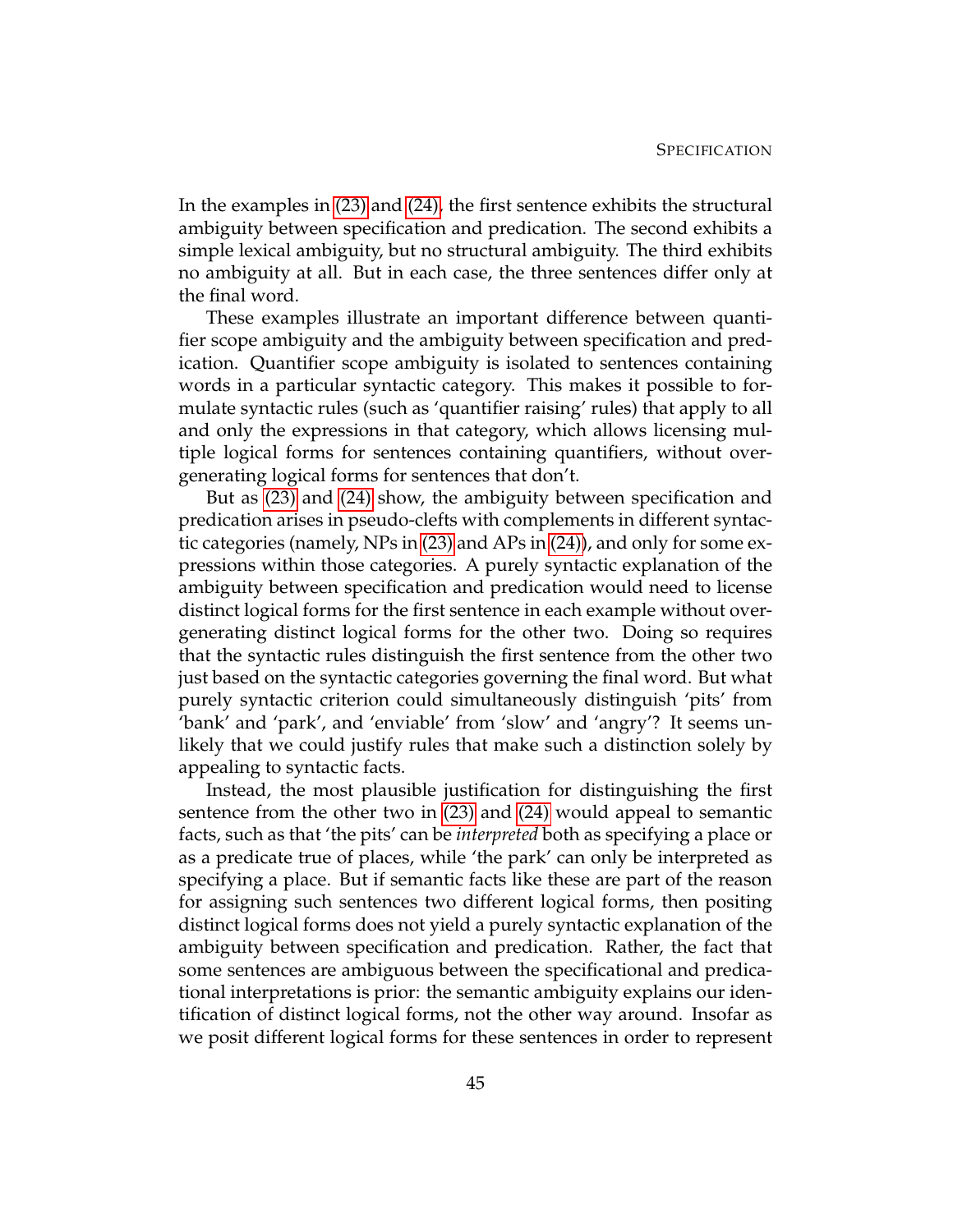the semantic ambiguity, we give up on the idea that ambiguities in logical form can be explained purely by appealing to syntactic principles. And since we most likely must appeal to semantic facts to justify licensing distinct logical forms for sentences like [\(23-a\),](#page-54-2) there is room for an independent semantic description of what it is to interpret such sentences specificationally, rather than predicationally. That is the project I am pursuing here.

All this is not to say that specificational sentences do not have interesting syntactic, grammatical, or other non-semantic properties. In fact, they do. Many of these properties have been studied by linguists, and there is ongoing debate about the proper syntactic analysis of specifica-tional pseudo-clefts.<sup>[4](#page-56-1)</sup> In claiming that specification is a semantic phenomenon, I am not claiming that these investigations are ungrounded or uninteresting. I am only claiming that syntactic features do not *exhaust* what it is to be a specificational sentence. The ambiguity between specification and predication which I have examined in this section shows that specification is a way of interpreting the relation between the subject and the complement in a copular sentence, not merely a unique syntactic construct. Thus, whatever the best account of the syntax of specificational sentences turns out to be, the way we interpret them should also be described and characterized by semantic theory.

# <span id="page-56-0"></span>*2.1.3 Two other readings for pseudo-cleft sentences*

Recognizing sentences like [\(3\)](#page-44-3) as ambiguous between the specificational and predicational readings suffices to make the point that specification is a semantic phenomenon. The point may be strengthened, however, by noting that the specificational and predicational readings do not exhaust the possible interpretations of pseudo-clefts, or copular sentences more generally. This underscores the point that the specificational reading is just one reading among many, and hence that it belongs in the domain of semantic explanation. It thus helps motivate a systematic semantic

<span id="page-56-1"></span> $4A$  Apart from Higgins [\(1979\)](#page-231-0), the syntax of specificational pseudo-clefts has been discussed by Ross [\(1972\)](#page-232-3), Moro [\(1997\)](#page-232-4), Heycock and Kroch [\(1999\)](#page-231-4), den Dikken, Meinunger, and Wilder [\(2000\)](#page-229-1), Schlenker [\(2003\)](#page-232-5), Mikkelsen [\(2005\)](#page-232-2), Romero [\(2005\)](#page-232-6), and many others. Most of this discussion revolves around the so-called *connectivity problem*, the fact that constructions such as negative polarity items and reflexive pronouns are unexpectedly licensed in the complement position of a specificational sentence.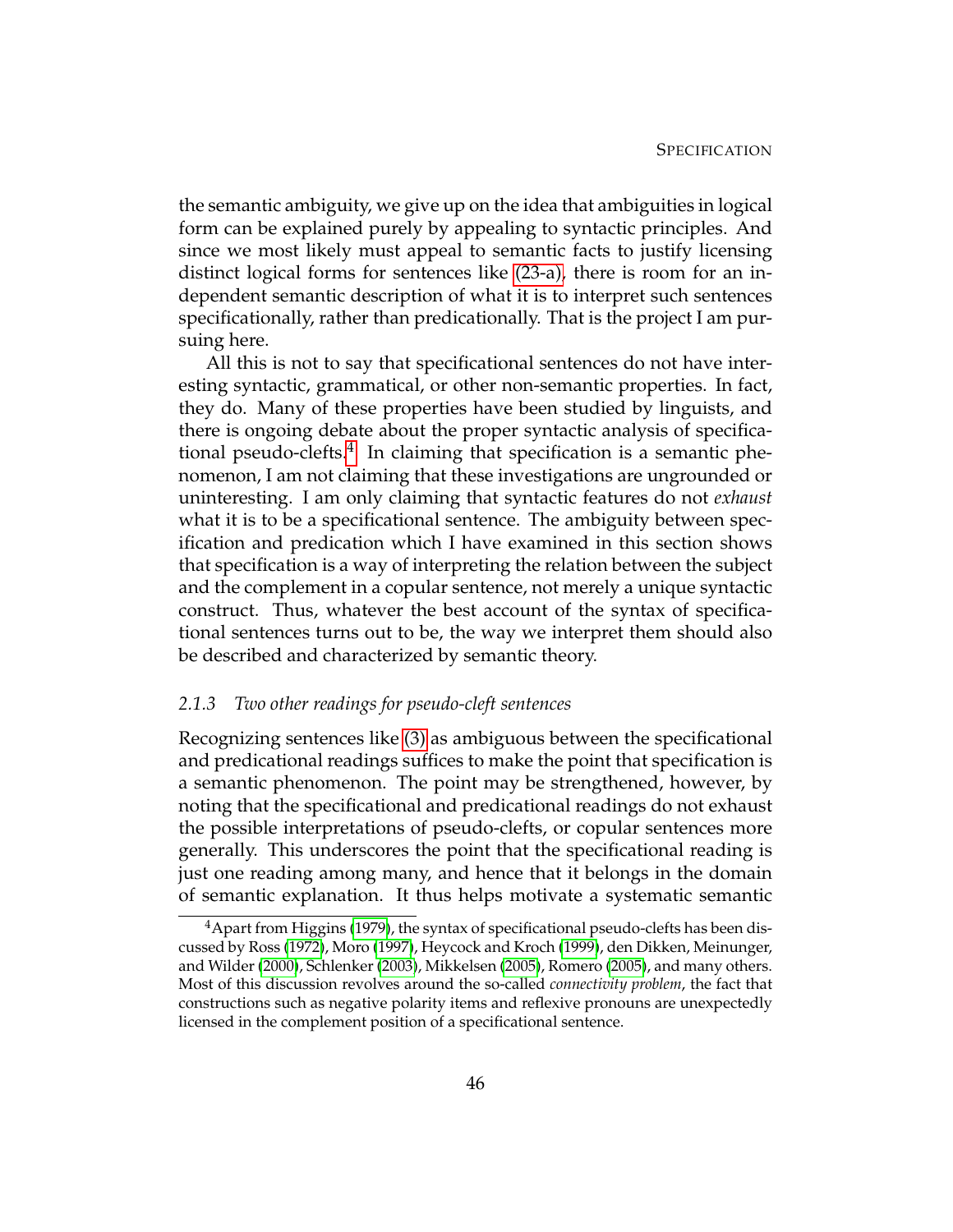analysis. The existence of other readings for copular sentences raises the question of how all these interpretations are related, and whether they can be described by a unified semantic account.

<span id="page-57-0"></span>I would like to call attention to two additional readings here, because they will be important later on. One is an *equative* or 'generalized identity' reading. A paradigmatic example might be:

# (25) What I did yesterday is what you'll do tomorrow.

In this sentence, the relationship of the complement to the subject does not appear to be the same as in the predicational or specificational readings. Rather, the sentence appears to equate two constraints. It says that whatever satisfies 'what I did yesterday' will also satisfy 'what you'll do tomorrow', and vice versa. But the sentence leaves open exactly what sort of action satisfies these constraints, as our intuitive tests show: in most contexts, it would be strange to write 'what you'll do tomorrow' on a list of things I did yesterday; and [\(25\)](#page-57-0) does not seem like a direct answer to "What did you do yesterday?" Thus this sentence does not quite seem specificational—though it could be in a context where what you'll do tomorrow is commonly known. On the other hand, the sentence does not exhibit the semantic asymmetry of a predicational sentence: it does not seem right to say that the complement describes or is true of what the subject denotes, any more than the other way around. Thus the sentence does not seem predicational.

Linguists debate how the equative reading relates to the specificational and predicational readings. Indeed, one possible semantic analysis of specificational sentences is that they are a species of equatives. I think there is something right about this analysis, and I will discuss it further in Chapter [3,](#page-74-0) after I have presented some additional kinds of specificational sentences in Section [2.2.](#page-59-0) For now, I will assume that the equative reading is *not* distinct from the specificational reading, mostly to ease exposition, although I will qualify this claim later.

<span id="page-57-1"></span>Another reading that will play a role in my argument is one that I call *issue-predicational*. I have not seen this reading discussed elsewhere in the literature. A typical example is:

(26) What I bought for mother is not a question I'm willing to discuss.

This sentence is predicational, in that the complement is predicated of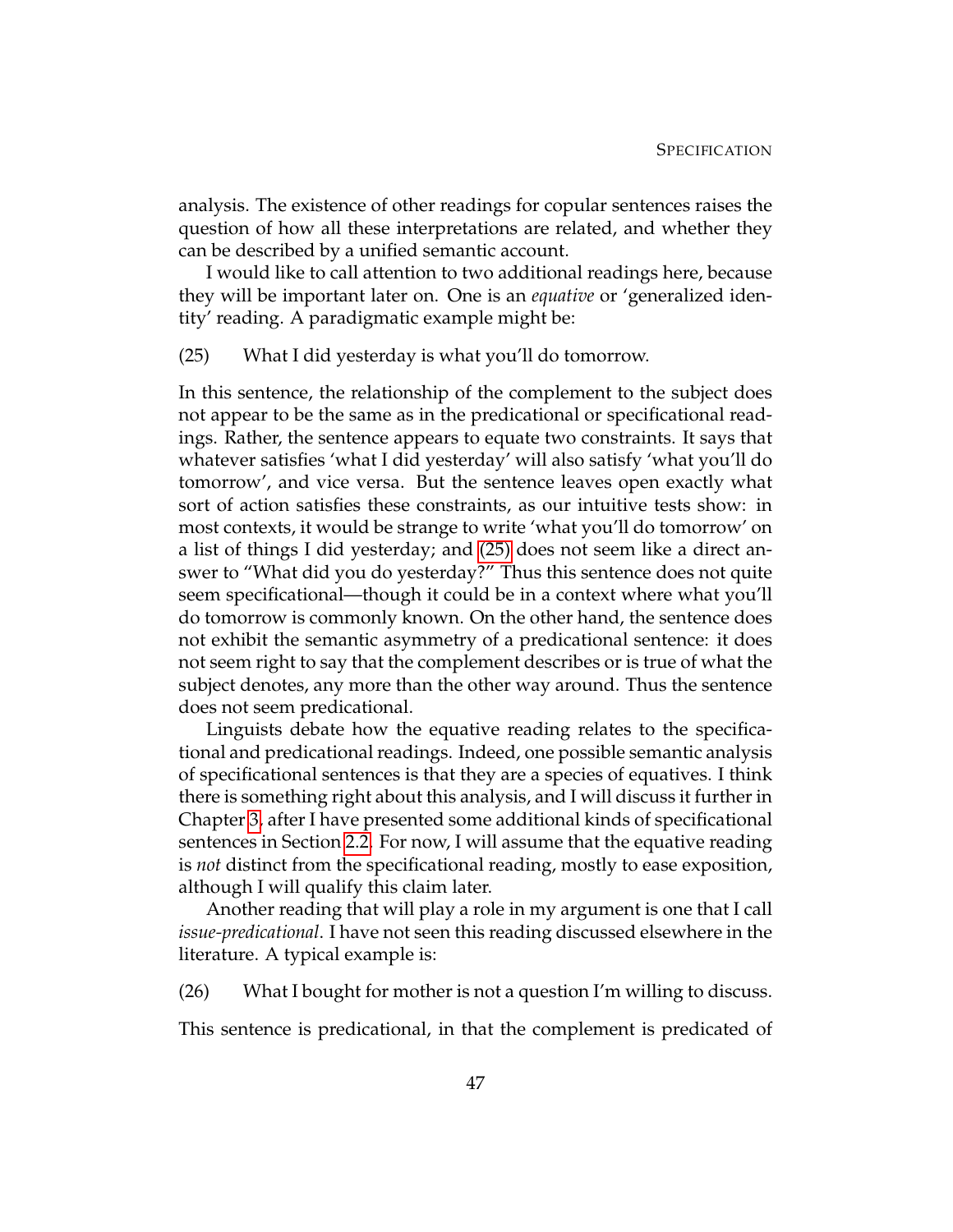what the subject denotes. But it differs from predicational sentences like [\(5\)](#page-46-1) in that the subject denotes a question or issue, rather than something I bought for mother. Suppose that what I bought for mother was some flowers. In that case, [\(26\)](#page-57-1) does not imply that

(27) #Some flowers is not a question I'm willing to discuss.

whereas the predicational sentence [\(5\)](#page-46-1) *does* imply that

(28) Some flowers are expensive.

This indicates that the subject 'what I bought for mother' is interpreted differently on the predicational and issue-predicational readings.

<span id="page-58-0"></span>A few sentences are ambiguous between the specificational, predicational and issue-predicational readings simultaneously. An example is:

(29) What John is is superfluous.

The ambiguity can be brought out via three different paraphrases:

<span id="page-58-1"></span>

| (30) | a. John is superfluous.                                       | (specificational) |
|------|---------------------------------------------------------------|-------------------|
|      | b. John's position is superfluous.                            | (predicational)   |
|      | c. The question of what John is is superfluous. (issue-pred.) |                   |
|      |                                                               |                   |

The ambiguity between the specificational and predicational readings of [\(29\)](#page-58-0) is parallel to the ambiguity of [\(3\),](#page-44-3) which I discussed above. But unlike [\(3\),](#page-44-3) [\(29\)](#page-58-0) also has an issue-predicational reading, as shown by the paraphrase in [\(30-c\).](#page-58-1) One might use [\(29\)](#page-58-0) to say that the *question* of what John is is superfluous, and so we should talk about something else.

To sum up: we have found that the specificational reading is but one possible reading among several for pseudo-cleft sentences, which shows that whether a sentence is specificational is a matter of how it is interpreted. On the specificational interpretation, a sentence says what or which thing satisfies a constraint. The distinction between the specificational and predicational readings is particularly important, and I have discussed two intuitive tests, the list analogy and the directness test, to help make this distinction clear. In the next section, I will extend this distinction to some other copular sentences by applying these tests. The equative and issue-predicational readings will not be important for that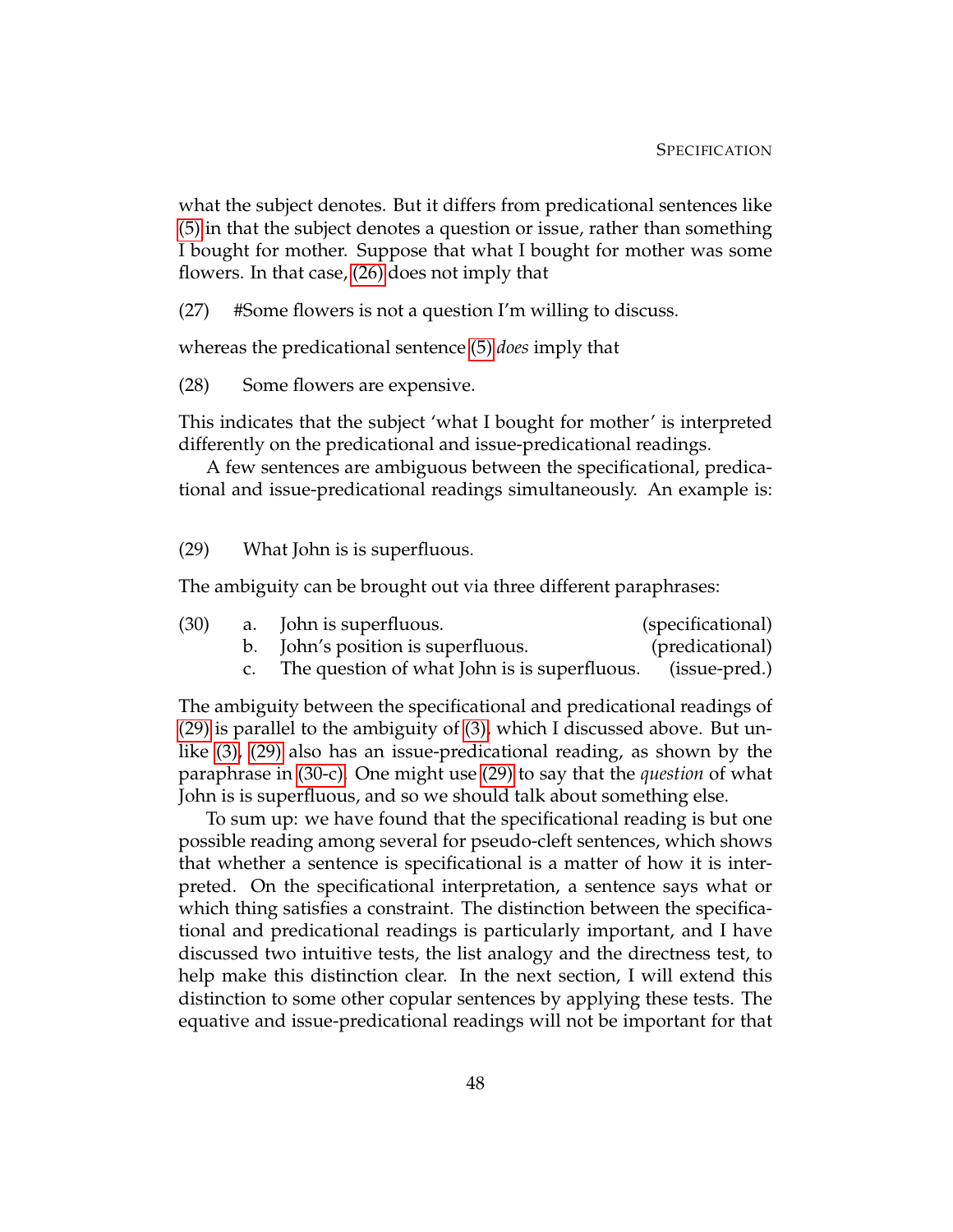discussion, but they will re-appear later on, because I aim to provide a semantic analysis for specificational sentences that makes sense of its relationship to each of these other readings.

# <span id="page-59-0"></span>2.2 OTHER TYPES OF SPECIFICATIONAL SENTENCES

Now that we have a better grip on the specificational reading in the paradigm case of pseudo-clefts, I would like to survey a wider range of specificational sentences. This survey will help us see how far an account of specification must extend, and what a successful theory must explain. I will argue in Chapter [3](#page-74-0) that a particular theory, the question-answer analysis, best makes sense of these data.

The variation among specificational sentences that interests me most here concerns the subject phrase. In specificational pseudo-clefts, the pre-copular phrase is an explicit question, an expression headed by a *wh*-word. But linguists have recognized specificational sentences with other types of subjects for basically as long as they have recognized the category of specificational sentences. For example, Higgins [\(1979,](#page-231-0) p. 11) claimed that

(31) Nixon's peace plan is a bomb.

has an unfortunate specificational reading, on which the complement specifies or gives the content of Nixon's peace plan.<sup>[5](#page-59-1)</sup> This sentence has a possessive description rather than an explicit question in the subject position. Subsequent work has also recognized other kinds of expressions, such as anaphoric pronouns, as able to occupy the subject position of a specificational sentence. My primary goal in this section is to survey the variety of expressions that can give rise to a sentence with a specificational reading when they occupy this position.

#### *2.2.1 Descriptions*

Let's focus on descriptions first. By 'description', I mean any noun phrase headed by a determiner—what linguists now call a *determiner phrase*('DP'). Which descriptions can occupy the subject position of a specificational

<span id="page-59-1"></span> $5$ The sentence also has a slangy predicational reading, on which what is said is that Nixon's peace plan is disastrous.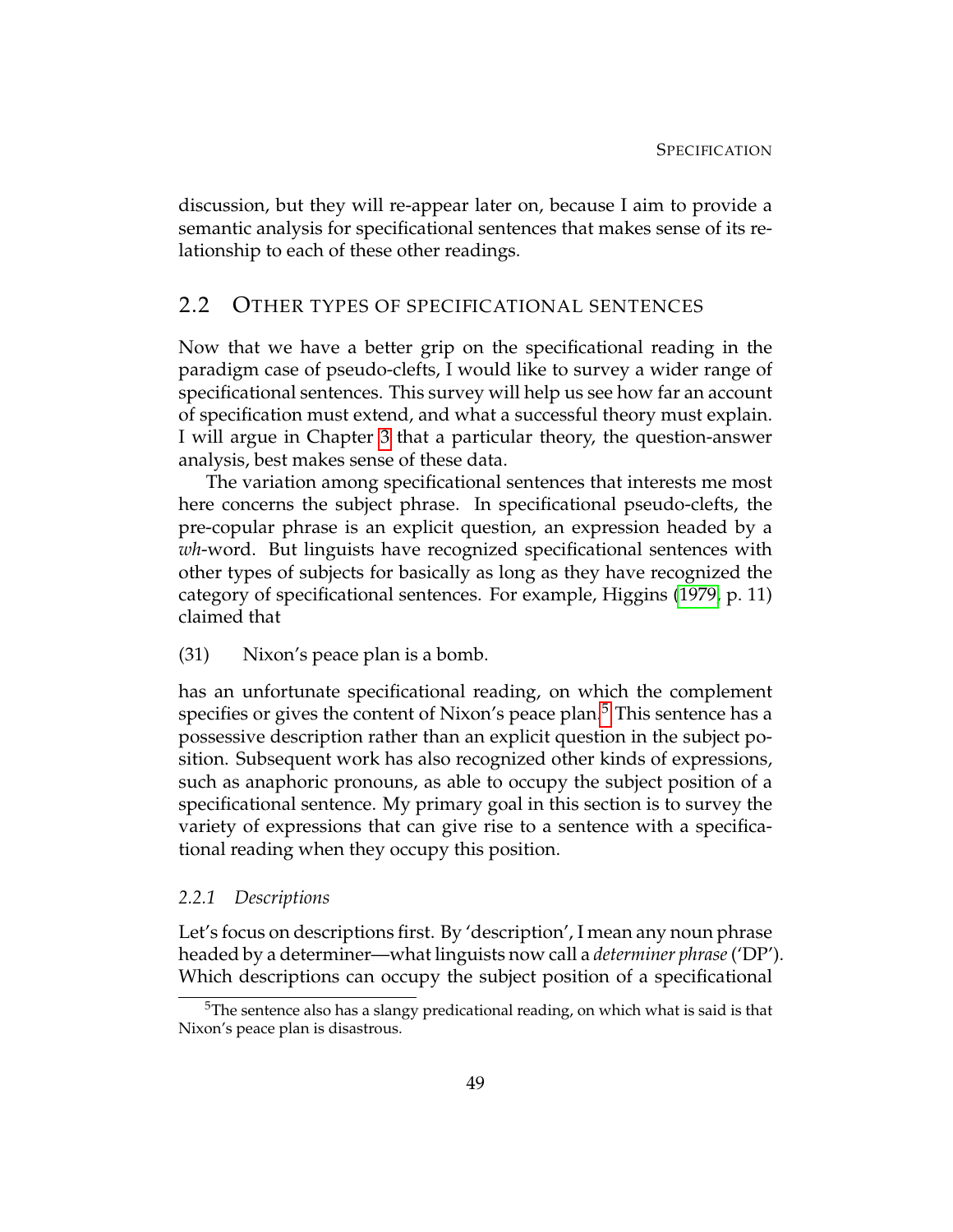sentence? There are quite a variety. We already saw one class of descriptions that can do so in Chapter [1:](#page-12-2) the question-replacing descriptions, definite descriptions in which the head noun is a noun corresponding to a question word.<sup>[6](#page-60-0)</sup> But these are a relatively small family. In fact, definite descriptions seem generally able to occupy the subject position in a specificational sentence. Here are some examples:

- <span id="page-60-6"></span><span id="page-60-4"></span><span id="page-60-3"></span><span id="page-60-2"></span><span id="page-60-1"></span>(32) a. The youngest student is Elizabeth.
	- b. The claim he made was that he was innocent.
	- c. The height of the building is 100 feet.
	- d. The marital status she uses for tax purposes is single.
	- e. The top priority is getting re-elected.

<span id="page-60-7"></span>It should be clear that each of the sentences in [\(32\)](#page-60-1) has only a specificational reading. In each case, inserting a colon between the copula and the complement would be appropriate. Thus these sentences have a specificational reading, according to the list analogy. And in each case, the complement phrase either cannot function semantically as a predicate (as in  $(32-a)$ ,  $(32-b)$  and  $(32-c)<sup>7</sup>$  $(32-c)<sup>7</sup>$  $(32-c)<sup>7</sup>$ ), or it cannot sensibly be predicated of what the subject would denote in a predicational sentence (as in [\(32-d\)](#page-60-6) or [\(32-e\)\)](#page-60-7), so the predicational reading is unavailable. I do not see any other potential readings for these sentences.

As I noted above, the directness test can only be applied to these sentences if we can find a question for which the specificational reading would give a direct answer, while the predicational reading would give an indirect answer. As a first pass, we can say that a suitable question can be formed by prefixing the subject with 'what is' (adjusting for tense and number as necessary). For example, [\(32-b\)](#page-60-3) can be seen to be specificational because it directly answers

(33) What was the claim he made?

<span id="page-60-5"></span><span id="page-60-0"></span><sup>&</sup>lt;sup>6</sup>These nouns are listed in Table [1.1.](#page-29-2)

 $^{7}$ If it seems unclear that in the case of [\(32-c\),](#page-60-4) '100 feet' cannot function semantically as a predicate, ask yourself what it would mean for '100 feet' to be *true of* an object. The related expression '100 feet *tall*' is semantically a predicate, but when this predicate is the complement of [\(32-c\),](#page-60-4) I hear the sentence as having a (necessarily false) predicational reading, not a (possibly true) specificational one.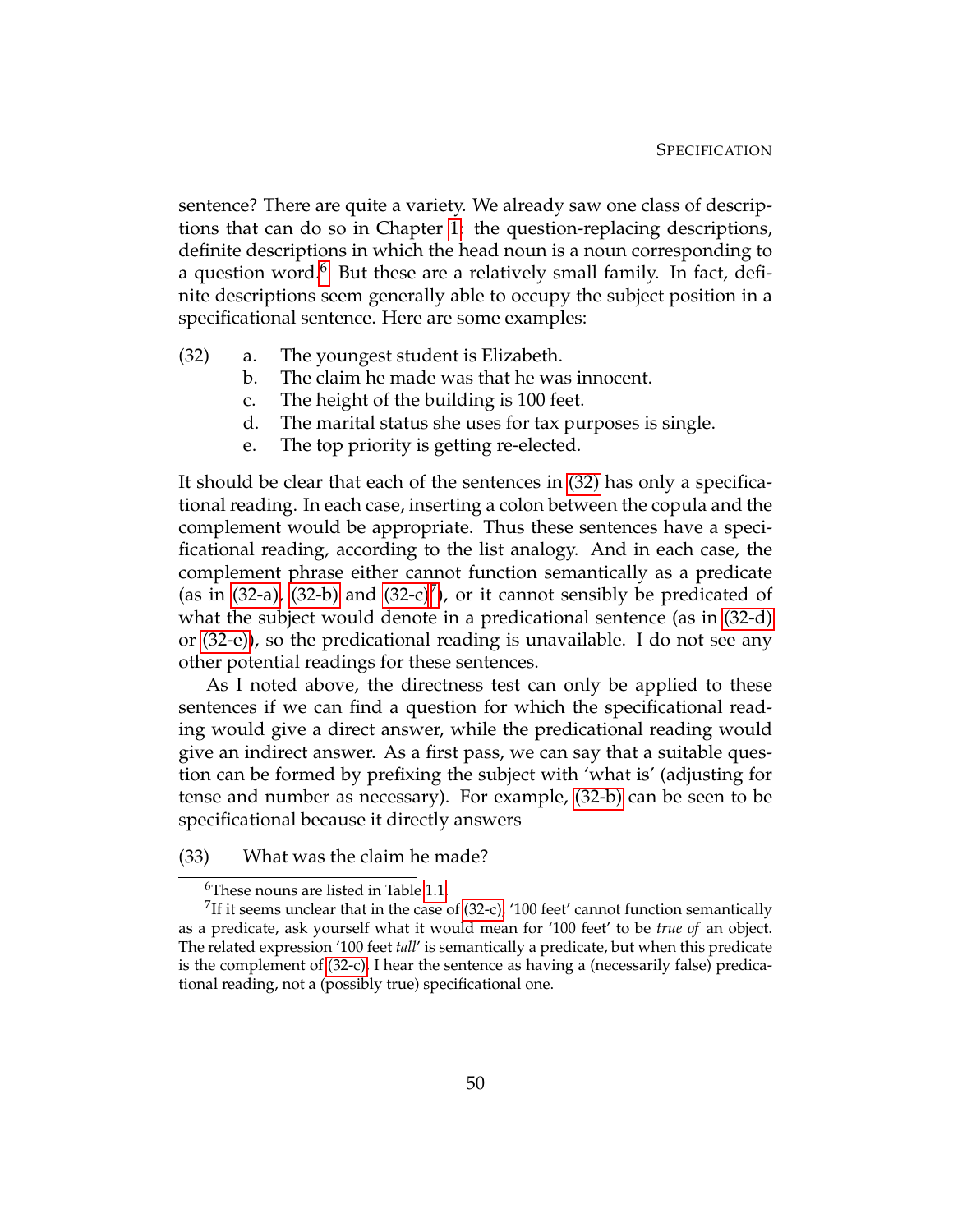This way of forming a suitable question will not work in all cases, however. For one thing, a 'what' question is unsuitable for bringing out the specificational reading of a sentence whose complement refers to a person, such as [\(32-a\).](#page-60-2) Consider the relationship of this sentence to the following question:

# <span id="page-61-0"></span>(34) What is the youngest student?

<span id="page-61-1"></span>[\(32-a\)](#page-60-2) does not seem like an appropriate answer to this question at all, much less a direct answer. Instead, this question can be directly answered by sentences like

- (35) The youngest student is. . .
	- a. very attentive.
	- b. older than the teacher.
	- c. Danish.

which are clearly predicational, rather than specificational. Rather than [\(34\),](#page-61-0) the question which shows [\(32-a\)](#page-60-2) to have a specificational reading is:

# (36) Who is the youngest student?

because [\(32-a\)](#page-60-2) directly answers it, while predications like those in [\(35\)](#page-61-1) do not. Thus, when the complement of a copular sentence refers to a person, the 'who is. . . ' question formed from its subject should be used in the directness test.

<span id="page-61-2"></span>The ambiguity of 'what' can also obscure the specificational reading of sentences where the complement does not refer to a person. Consider, for example,

(37) What is the number of moons of Jupiter?

<span id="page-61-3"></span>Usually, this question should be answered by a specificational sentence like

(38) The number of moons of Jupiter is four.

<span id="page-61-4"></span>But in some contexts, it is more appropriate to answer [\(37\)](#page-61-2) with a sentence which is most naturally interpreted predicationally, like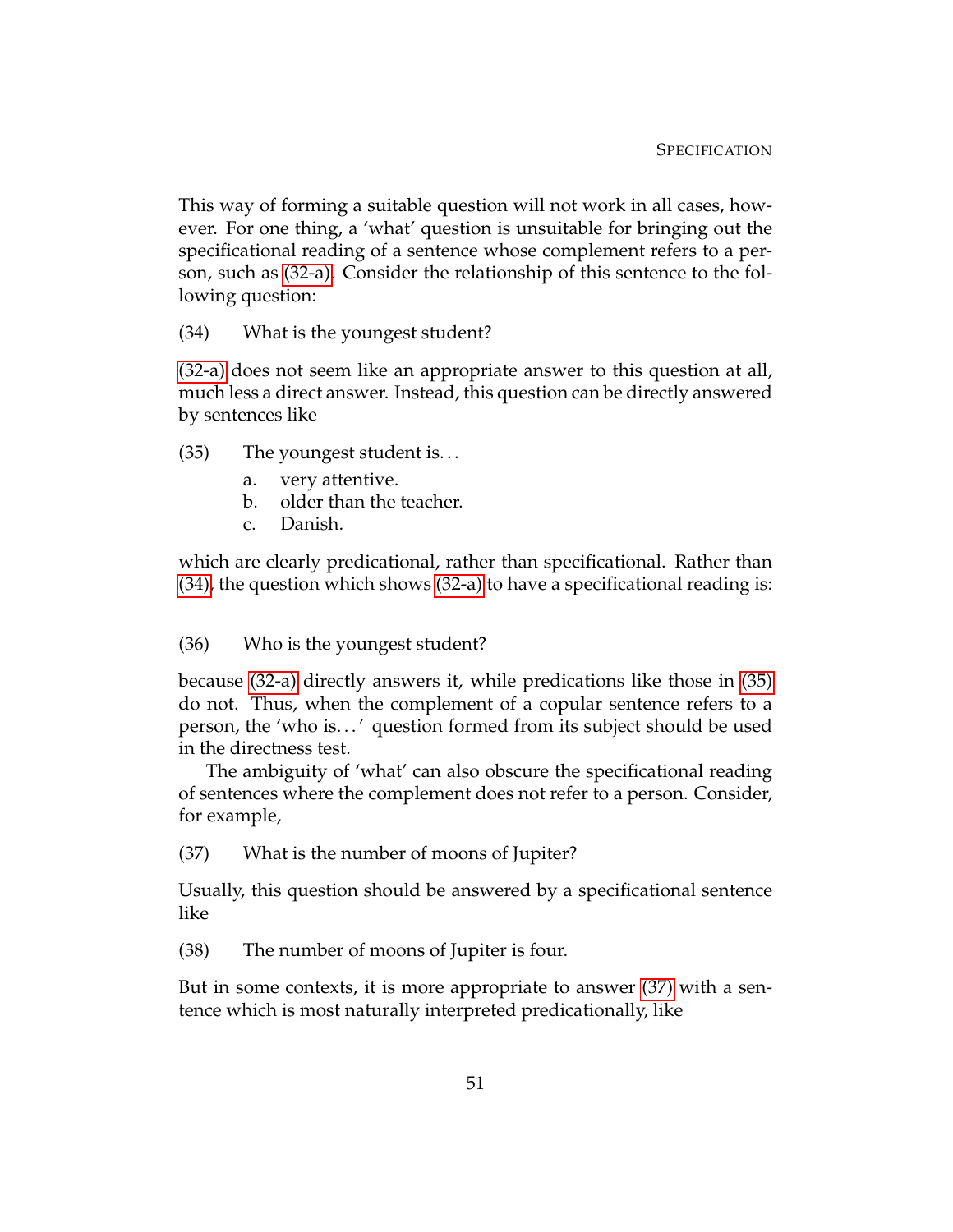(39) The number of moons of Jupiter is even.

For example, this answer is appropriate when the questioner introduces her question [\(37\)](#page-61-2) by saying: "Some numbers are odd, and some numbers are even." This shows that passing the 'what is. . . ?' version of the directness test is not always sufficient to show that a sentence has a specificational reading; we must also observe that the sentence has no predicational reading. This may not be possible in many cases when the subject is a description.

<span id="page-62-0"></span>To avoid this problem, when a copular sentence has a description as its subject, it is frequently helpful to use a 'which' question instead. To form this question, use the schema

(40) Which *N* is *S*?

<span id="page-62-1"></span>where *S* is the full subject of the sentence to be tested, and *N* is the head noun of that subject. Such 'which' questions cannot be answered by predicational sentences of the form

(41) *S* is *P*.

(where *S* is held constant between [\(40\)](#page-62-0) and [\(41\)\)](#page-62-1), so if the copular sentence in question answers the 'which' question directly, it is generally clear that it has a specificational reading. For example,

- (42) Which student is the youngest student?
- (43) Which number is the number of moons of Jupiter?

can be used to test  $(32-a)$  and  $(38)$  $(38)$  $(38)$ , respectively.<sup>8</sup>

Keeping these refinements of the directness test in mind, we can see that other forms of definite noun phrase, including possessives, plurals,

<span id="page-62-2"></span> ${}^{8}$ The reason this works is that 'which', unlike 'what', always has to be paired with a noun; this forces a reading of the question on which its answers have the form '*S* is . . . ' where the gap must be filled by an expression denoting the same kind of thing as *S* itself, thus ruling out predicational answers. Thus, the same result can be achieved with 'what' if we pair it with the same noun *N* as in [\(40\):](#page-62-0) "What *N* is *S*?" will also rule out predicational answers. The problem is just that an *unadorned* 'what' can also introduce a variable over the predicate in a predicational sentence, as in [\(37\)](#page-61-2) and [\(39\).](#page-61-4) For more on the relationship between 'which' and the other *wh*-words, see Chapter [4.](#page-125-0)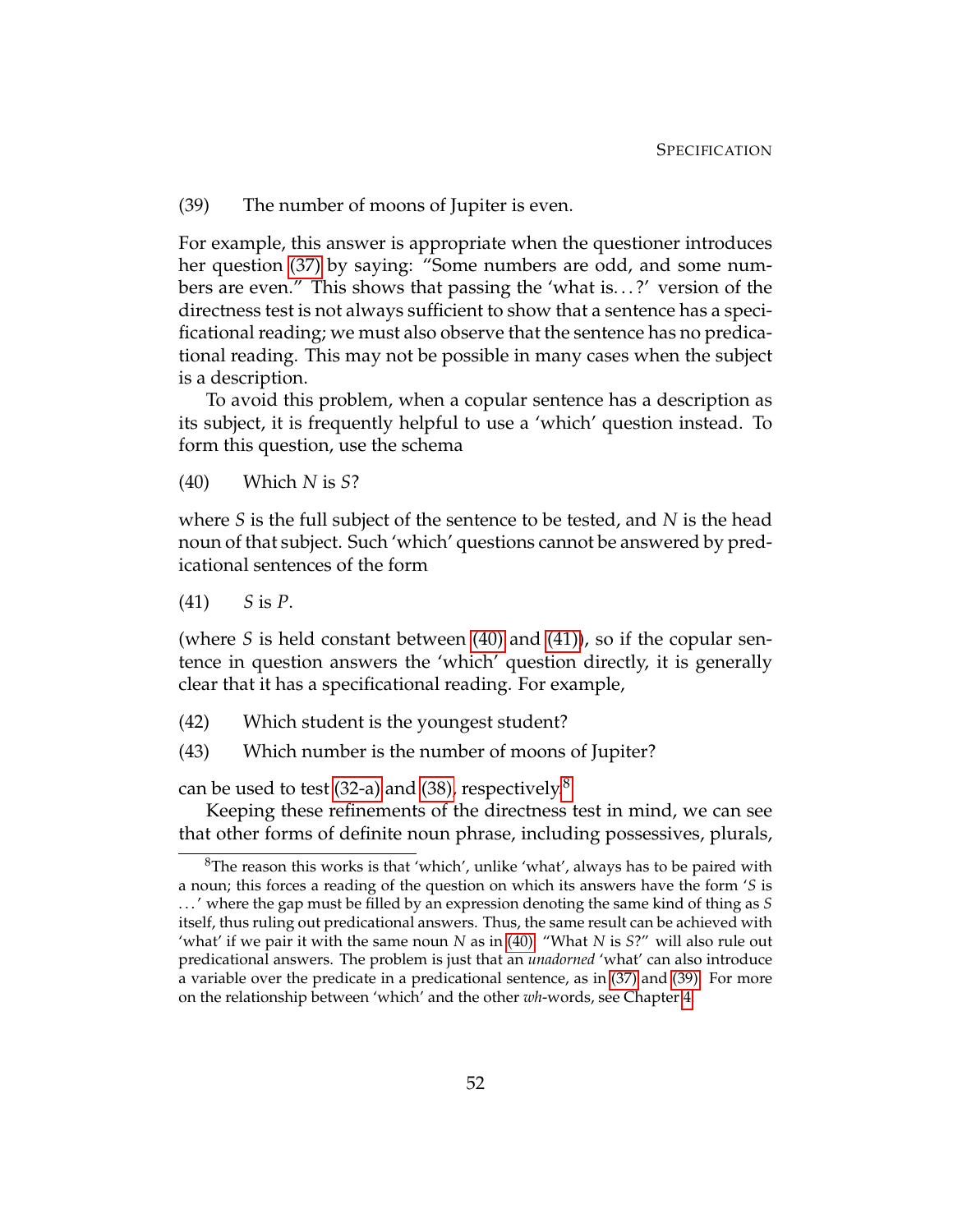<span id="page-63-0"></span>and universal quantifications, may also occupy the subject position of a specificational sentence:

- (44) a. My youngest daughter is Elizabeth.
	- b. Every inmate's claim was that he was innocent.
	- c. (There is a new building on the waterfront.) Its height is 100 feet.
	- d. Your marital status is single, at least for tax purposes.
	- e. Their top priorities are getting re-elected, winning a majority in the House, and passing banking reform.

<span id="page-63-1"></span>But definiteness is not a requirement. Indefinite descriptions can occupy this position as well:

- <span id="page-63-3"></span><span id="page-63-2"></span>(45) a. One place to get a nice Chianti is the trattoria on Columbus.
	- b. A book that rewards careful study is Plato's *Republic*.
	- c. A few good routes to campus are Telegraph, Euclid, and College.
	- d. Some of my best students were Gareth, Valeria, and Angela.
	- e. Some great subjects to start with are mathematics and biology.

Again, in the examples in [\(44\)](#page-63-0) and [\(45\),](#page-63-1) the predicational reading does not seem to be available, either because the complement cannot function semantically as a predicate, or because interpreting it as a predicate applying to the subject is non-sensical. Nor are there other readings. The preferred reading of each sentence is the specificational one, which may be confirmed using both the list analogy and the directness test.

Note that in cases where an indefinite descriptions is the subject, the 'which' version of the directness test is not applicable. This is because asking a 'which' question of the form in [\(40\)](#page-62-0) seems to require a description with a definite determiner in the place of *S*. Consider the 'which' question for [\(45-a\),](#page-63-2) for example:

(46) \*Which place is one place to get a nice Chianti?

This question, if not ungrammatical, is at least extremely odd. For the sentences in [\(45\),](#page-63-1) however, the 'what' version of the directness test is sufficient.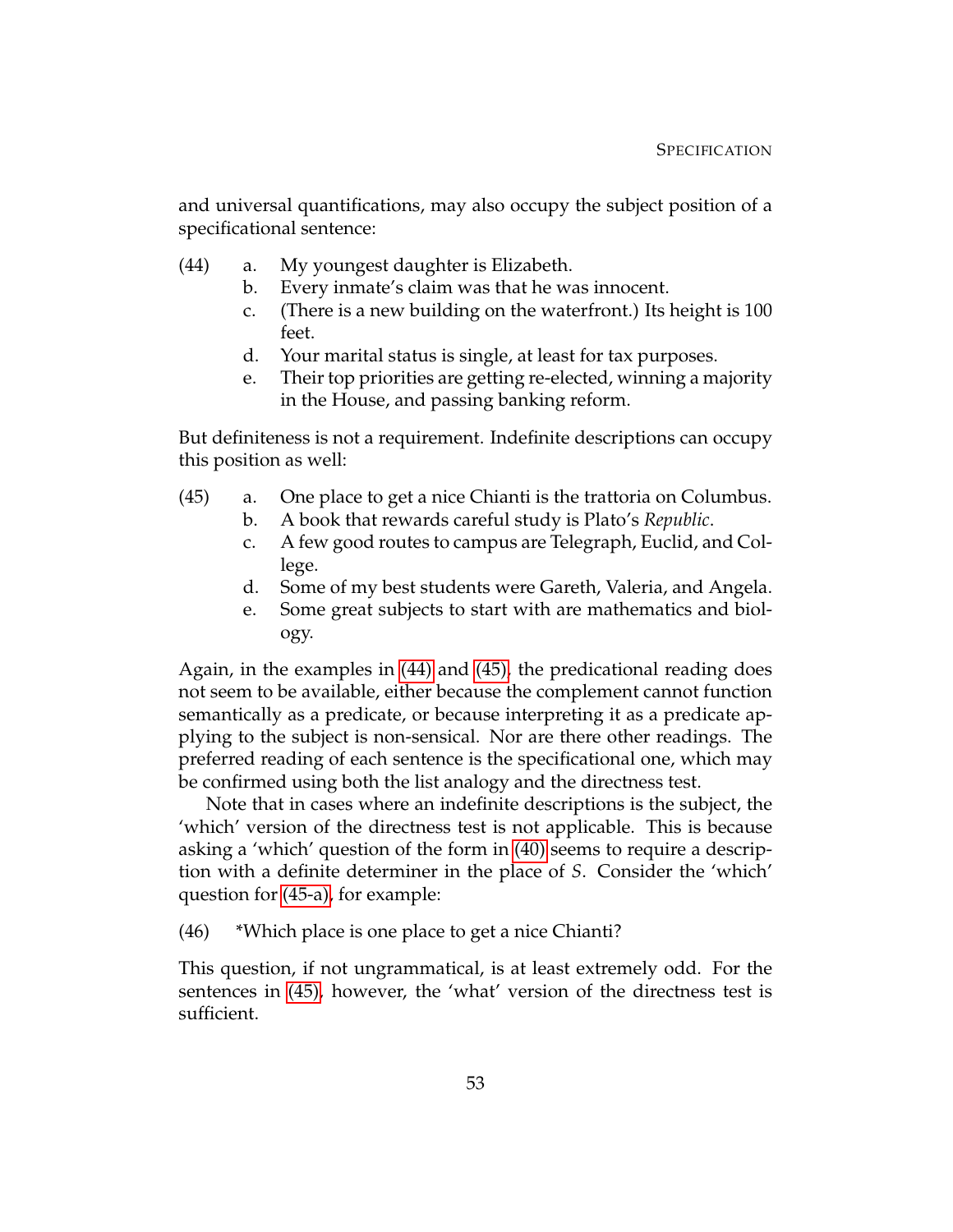There seem to be few restrictions on the sort of description that can serve in the subject position of a specificational sentence. In the examples above, the descriptions employ determiners and nouns of several types. The determiners can be definite or indefinite, and singular or plural; and they may be articles ('the' or 'a'), possessives ('my', 'your', 'its'), or even quantifiers ('one', 'every', 'some', 'a few'). The head nouns can be abstract ('height', 'marital status') or concrete ('book'), and the whole noun phrase can be simple ('height') or complex ('place to get a nice Chianti').

I have been unable to find examples of descriptions that can never give rise to a specificational reading when they appear in the subject position of a copular sentence. It is true that some descriptions make it more difficult to get this interpretation than others. One class of descriptions which are difficult to interpret this way is simple, concrete indefinites, like 'a dog'. In the subject position of a non-predicational copular sentence, they tend to sound like awkward Yoda-speak:

<span id="page-64-1"></span>(47) ??\*A dog is Caesar.

Notably, this awkwardness does not attach to more complex indefinites, even when the head noun is concrete, as [\(45-b\)](#page-63-3) shows. But even these simple indefinites seem to give rise to specificational sentences when appropriately contextualized:

- <span id="page-64-3"></span><span id="page-64-2"></span><span id="page-64-0"></span>(48) a. I want to adopt a pet, but I don't know what kind of animal I want. What have you got available?
	- b. ?Well, a dog is Caesar. He's very gentle and would make a great pet. (A cat we've got is Francisco, and a rabbit is Horace, but they're both a bit more ornery.)

Given the context in [\(48-a\),](#page-64-0) the use of [\(47\)](#page-64-1) in [\(48-b\)](#page-64-2) sounds mostly felicitous to me, though somewhat strained. Its acceptability seems to depend on hearing the speaker as using 'a dog' to contrast the option of adopting Caesar with that of adopting another kind of animal. I do not have a good explanation for why these simple indefinites are so hard to get a specificational reading from, especially given that complex indefinites seem to work just fine. But if examples like [\(48\)](#page-64-3) are sometimes felicitous, it seems like even simple concrete indefinites can in principle serve as the subject phrase of a specificational sentence.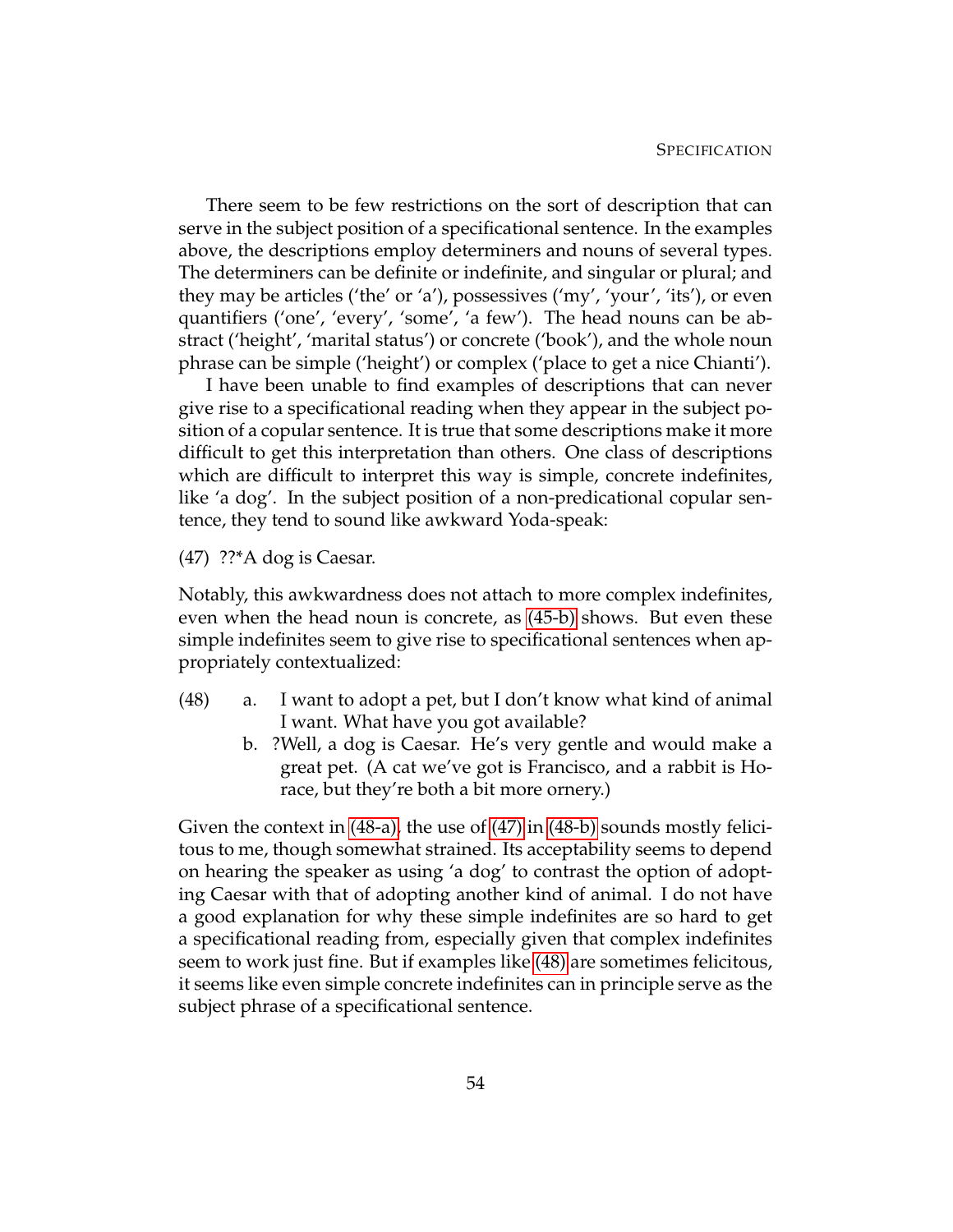Descriptions headed by strongly quantificational determiners, such as 'both' or 'few', are also often difficult to interpret specificationally:

(49) a.??\*Both authors are George. b.??\*Few votes are 'nay'.

Other theorists, like Mikkelsen [\(2005,](#page-232-2) Cf. pp. 112–113), seem to think that such descriptions can never be specificational subjects. Still, like [\(47\),](#page-64-1) descriptions like these seem mostly felicitous to me as specificational subjects when appropriately contextualized:

- <span id="page-65-2"></span><span id="page-65-0"></span>(50) a. I've been getting two sorts of anonymous letters. In one sort, the author writes beautiful, flowing prose. In the other sort, the author's thoughts are barely coherent and quite disconnected. I recently found out who the authors of these mysterious letters were. I expected them to be different, but as it turns out, both authors are George.
	- b. It appears that the budget will be nearly-unanimously approved. The roll-call is still ongoing; but so far, most of the votes have been 'aye', with a handful of legislators abstaining. Few votes have been 'nay'.

<span id="page-65-1"></span>I suggest we interpret these examples as follows. When strongly quantificational determiners are felicitously used in the subject of a specificational sentence, they can be thought of as quantifying over 'potential specifications'. To see what I mean by this, consider the analogy with the case of predication. In predicational sentences with a quantificational noun phrase in the subject, of the form

 $(51)$  *QF* is<sub>pred</sub> *G* 

the quantifier *Q* may be thought of as quantifying over potential predications; it 'summarizes' how many of the potential predications of *F*s as being *G* are true. For example, someone who says

(52) Most e-mails are not worth reading.

is saying something true just in case most of the potential predications in which '*x* is not worth reading' is predicated of an email are true.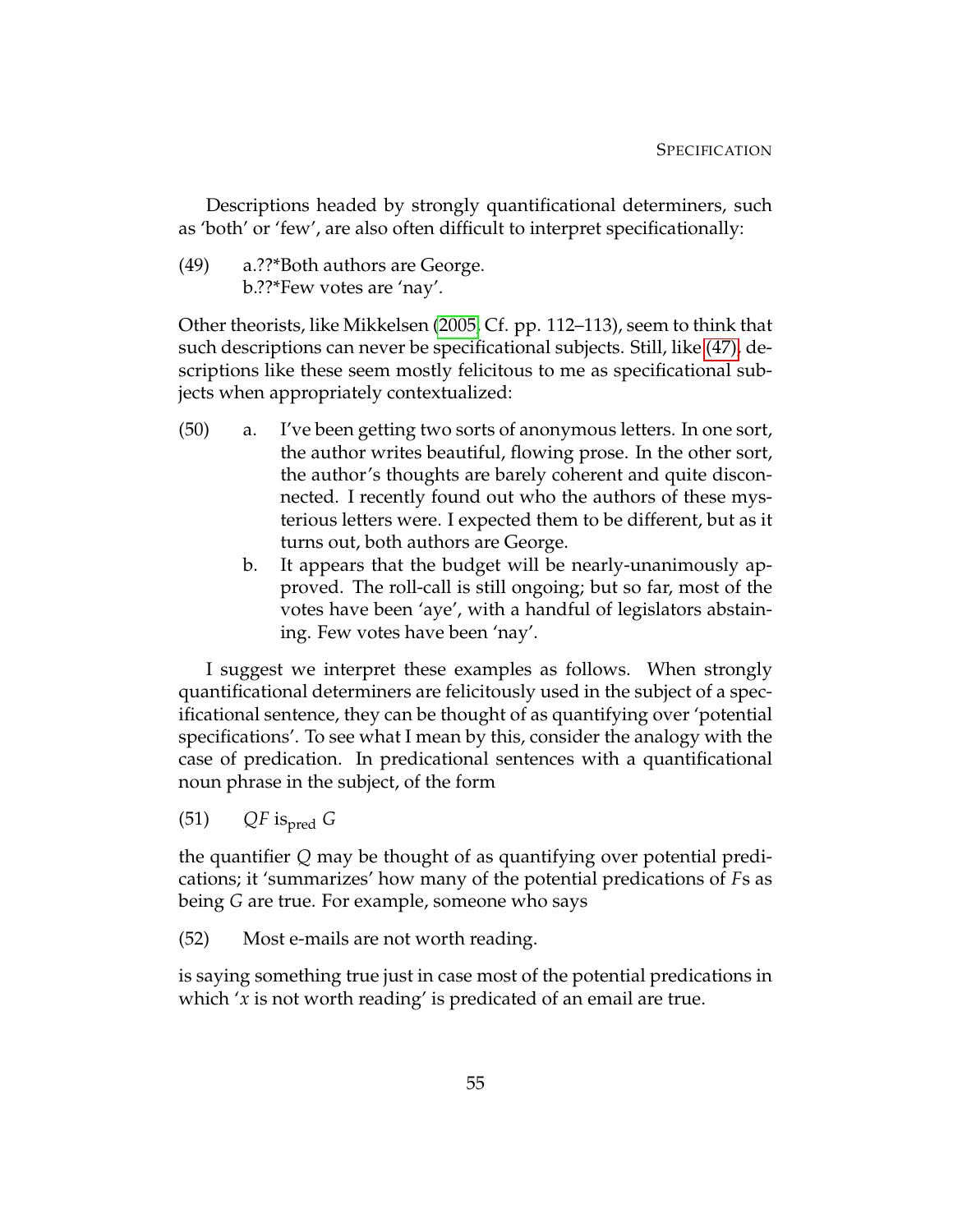I am suggesting that we use the notion of a 'potential specification' to extend the concept of specification to sentences with quantificational determiners in the subject in an analogous way. To see why this is helpful, notice that the speaker in [\(50-a\)](#page-65-0) could also have said:

(53) The author of the first kind of letters was George, and the author of the second kind was George, too.

Here it is clear that both of the embedded copular clauses are specificational. Likewise, the speaker in [\(50-b\)](#page-65-1) is describing a situation that could potentially be described like:

(54) The vote by legislator 1 was 'aye', and the vote by legislator 2 was 'aye', ... the vote by legislator  $n$  was 'nay', ...

where few of the embedded clauses have 'nay' in the complement. Again, it is clear that these embedded clauses are specificational. The speaker of [\(50-a\)](#page-65-0) or [\(50-b\)](#page-65-1) is, in effect, 'summarizing' these alternative descriptions: she is saying that both ways of specifying the authors will specify them to be George, or that few ways of specifying the votes of individual legislators will specify them to be 'nay'.

By extending the notion of specification in this way, we are able to make sense of the felt distinction between quantified specifications, like those in [\(50\),](#page-65-2) and quantified predications, like these:

- (55) a. Both authors are famous.
	- b. Few votes are cast on Sundays.

The fact that the examples in [\(50\)](#page-65-2) are possible indicates that we need to keep track of this distinction, even if quantified specifications are comparatively rare.

In the absence of other candidate counterexamples, I tentatively conclude that *all* descriptions are capable of occupying the subject position in a specificational sentence, at least if we admit 'quantified specifications' as a type of specificational sentence. If we don't, more work is required to demarcate those descriptions which can be specificational subjects from those which cannot. Our observations here suggest that drawing that line will involve distinguishing quantificational and non-quantificational determiners, and perhaps certain kinds of indefinites from others. But on the basis of examples like those in [\(48\)](#page-64-3) and [\(50\),](#page-65-2) I will assume for now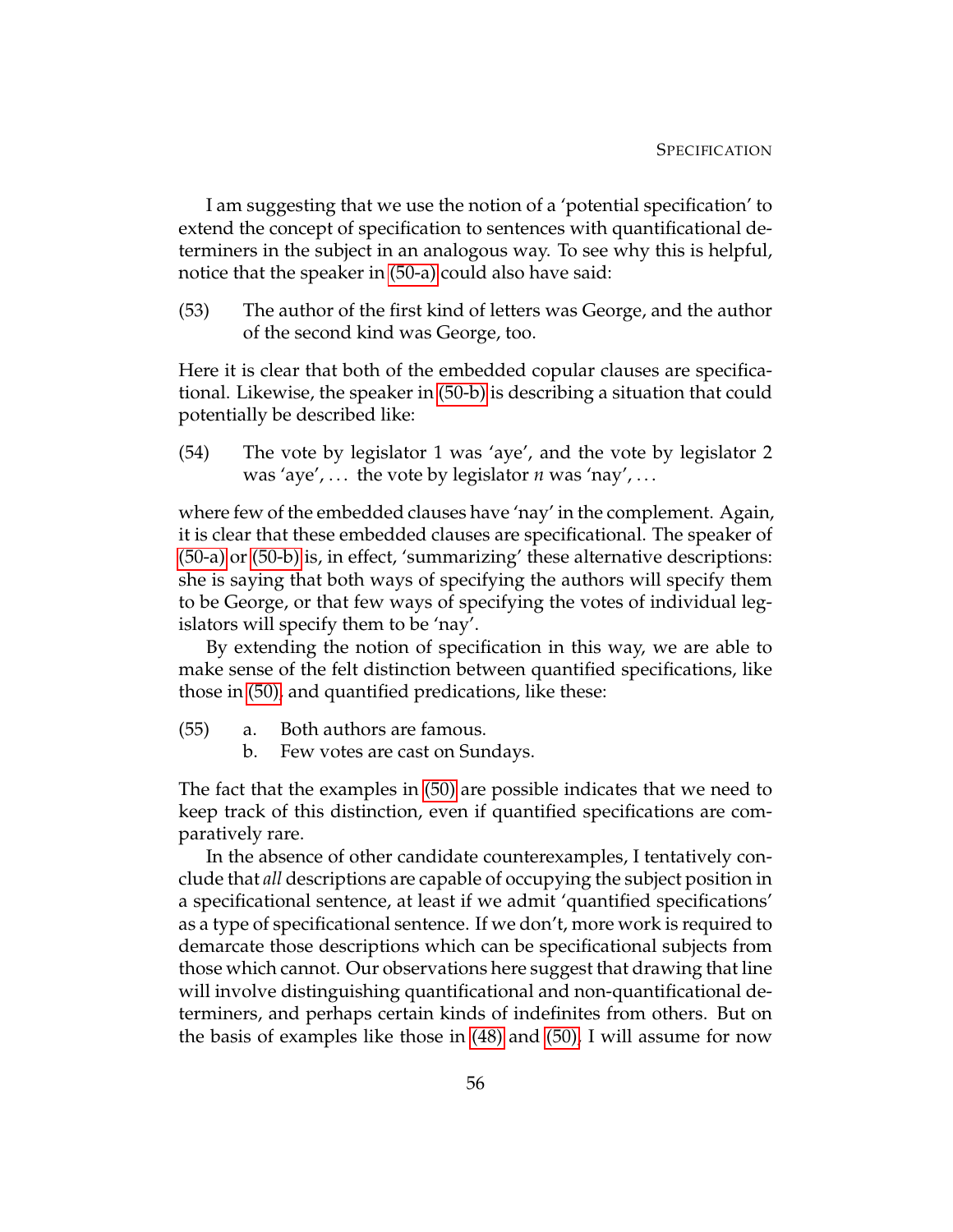that all descriptions can be specificational subjects, and there is no pressing need to make such a distinction.

#### *2.2.2 Anaphora*

Anaphoric pronouns form another important class of expression that can serve in the subject position of a specificational sentence. For example, [\(56-b\)](#page-67-0) has a specificational reading, and the anaphoric pronoun 'it' as its subject:

- <span id="page-67-1"></span><span id="page-67-0"></span>(56) a. How far away is Sacramento?
	- b. It is about 80 miles.

The list analogy confirms this reading; a colon would be appropriate after the copula in [\(56-b\).](#page-67-0) But in this case, the directness test is more useful. It is clear that [\(56-b\)](#page-67-0) directly answers the question asked in [\(56-a\),](#page-67-1) in a way that, say,

<span id="page-67-2"></span>(57) It is too far to drive tonight.

does not. (Sentence [\(57\)](#page-67-2) is predicational, rather than specificational.) Given the context provided by [\(56-a\),](#page-67-1) [\(56-b\)](#page-67-0) clearly means something similar to

(58) The distance to Sacramento is about 80 miles.

which belongs to the same class as the specificational sentences in [\(32\).](#page-60-1)

It may not seem obvious that the 'it' in [\(56-b\)](#page-67-0) is an anaphor. There are two alternative hypotheses that initially appear plausible. One is that pronouns in the subject position of specificational sentences are simply semantically vacuous. This seems credible because 'About 80 miles' (without the initial 'it is') gives exactly the same answer to [\(56-a\)](#page-67-1) as [\(56-b\).](#page-67-0) In that case, 'it' would not denote anything at all in [\(56-b\).](#page-67-0) The other hypothesis is that these pronouns are instead cataphors, which inherit their denotation from complement phrase, rather than the preceding question. In that case, 'it' in [\(56-b\)](#page-67-0) would refer to the distance specified by 'about 80 miles'.

<span id="page-67-3"></span>These alternative hypotheses are unlikely, however, given some facts about agreement.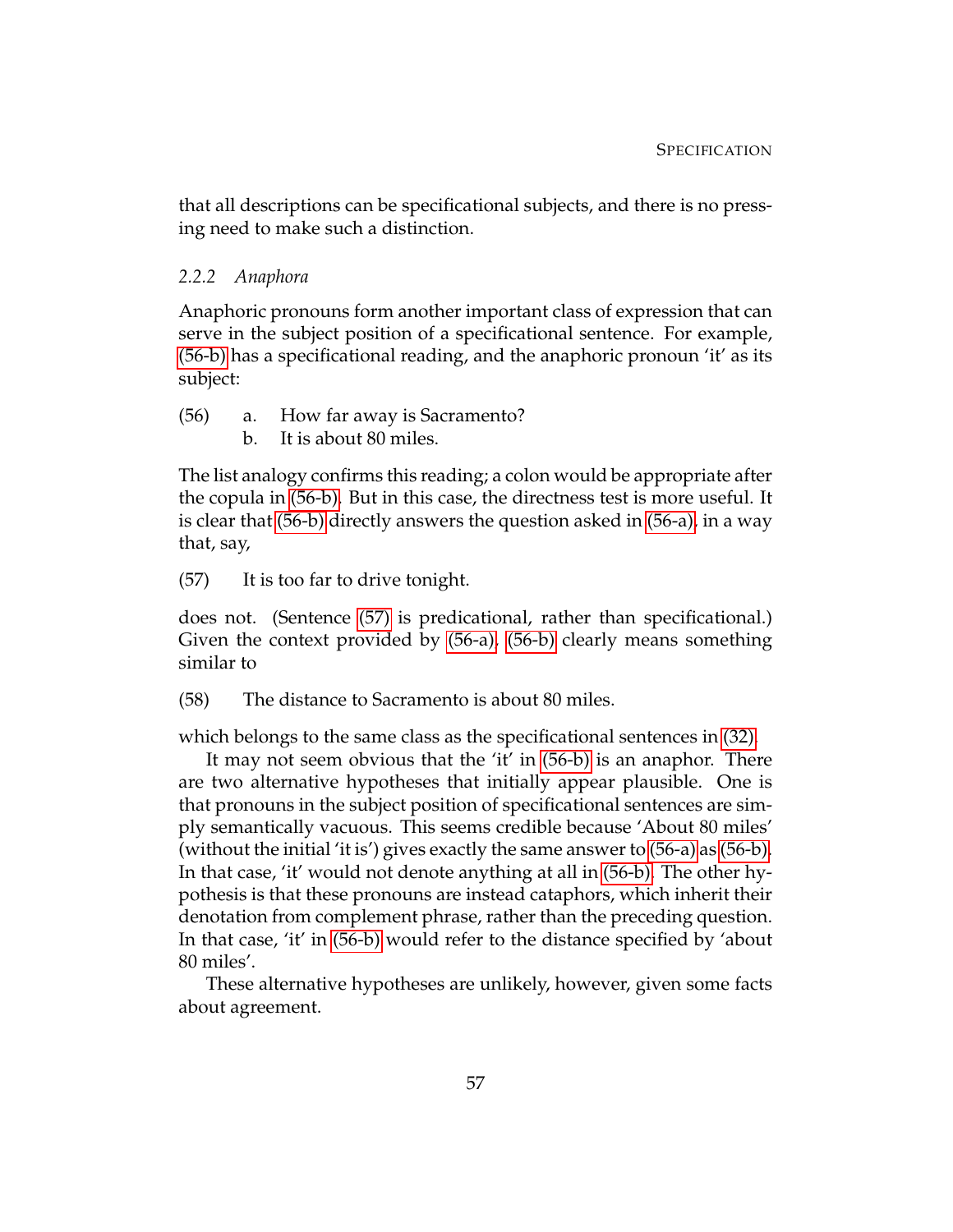- <span id="page-68-2"></span>(59) Who is at the door?
	- a. It is Samantha and Dave.
	- b. \*They are Samantha and Dave.
- <span id="page-68-1"></span>(60) Which guests were the last two to leave?
	- a. ??It was Samantha and Dave.
	- b. They were Samantha and Dave.
- <span id="page-68-3"></span><span id="page-68-0"></span>(61) Who is the lead in *North by Northwest*?
	- a. It is Cary Grant.
	- b. ?He is Cary Grant.

<span id="page-68-4"></span>Each of the answers given to the questions in [\(59\)–](#page-67-3)[\(61\)](#page-68-0) is a specificational sentence with a pronoun in the pre-copular position. What's important here is that this pronoun seems to be required to agree with the presuppositions of the preceding question, rather than with any features of the complement, which gives the answer. In [\(59\),](#page-67-3) the question does not presuppose that the answer should be plural, and answering with the singular 'it' is grammatical, while answering with the plural 'they' is not. The opposite pattern occurs in [\(60\),](#page-68-1) where the question *does* presuppose that the answer should be plural, even though the complement ('Samantha and Dave') is the same. In [\(61\),](#page-68-0) 'it' is preferable to 'he', especially when the question is not interpreted as presupposing that the lead is male. If the pronoun was a cataphor referring to Cary Grant, 'it' would be ungrammatical, and 'he' would be required.

The fact that agreement is required at all, and that examples like [\(56-b\)](#page-67-0) can be paraphrased using a meaningful definite description for a subject, makes it unlikely that the pronouns in the subject positions of these specificational sentences are completely vacuous. On the other hand, since they are required to agree with the features of the antecedent question, rather than with the features of the subsequent answer, these pronouns are properly regarded as anaphora rather than cataphora.

The range of anaphoric pronouns that may serve as the subject of a specificational sentence is somewhat unclear. In English, the neuter pronouns 'it' and 'they' clearly work as specificational subjects, as shown by examples like [\(59-a\)](#page-68-2) and [\(60-b\).](#page-68-3) But it is not clear whether the gendered pronouns 'he' and 'she' can do the same. The issue here is whether we should classify sentences like [\(61-b\),](#page-68-4) where a gendered pronoun appears before the copula and a name or other non-predicate is the complement,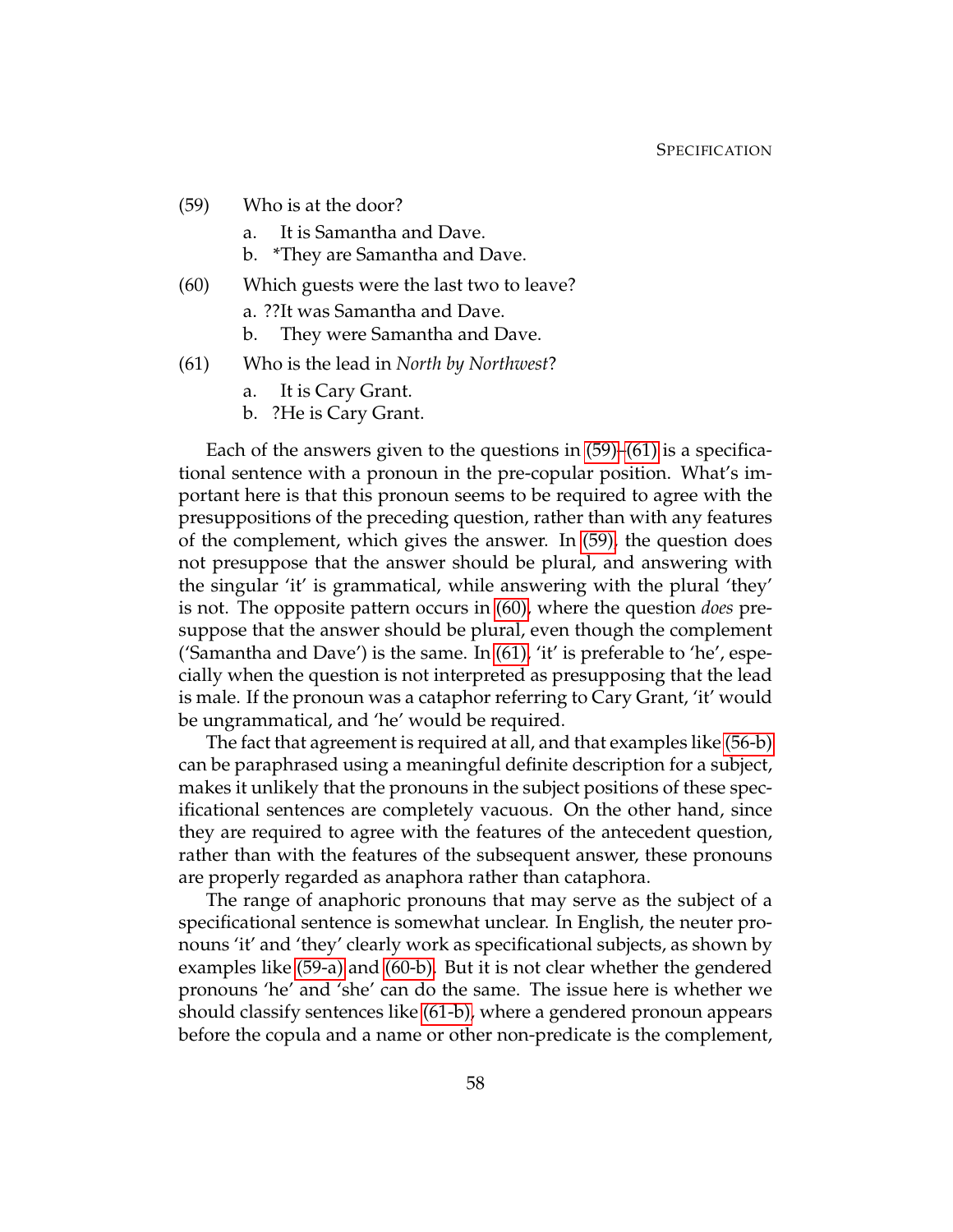as having a specificational reading. Although such sentences are not predicational, they do not unequivocally pass the tests I have been using to bring out the specificational reading. In addition, such sentences have a good claim to be identity statements or equatives; so our judgment about these cases depends on how the class of specificational sentences relates to the class of equatives. I discuss this issue further below.

Anaphoric uses of 'this' and 'that' are also pretty clearly acceptable as the subject of a specificational clause:

(62) There was only one thing left to do, and {this/that} was to call the doctor.

Here, either demonstrative seems acceptable to me (though 'that' is clearly preferable), and is most naturally read as anaphoric on 'one thing left to do'. The list analogy reveals the second conjunct to be specificational. Moreover, either version of the sentence may be paraphrased as

(63) The only thing left to do was to call the doctor.

and this sentence is a specificational sentence of the same type as those in [\(32\).](#page-60-1)

Non-anaphoric uses of demonstratives, however, are another unclear case. In his original taxonomy, Higgins classified sentences like

(64) That is Francis.

as 'identificational' when the demonstrative is used deictically. According to Higgins, identificational sentences are distinct from both specificational sentences and identity statements or equatives (Higgins, [1979,](#page-231-0) Ch. 5). Whether identificational sentences form a distinct class of copular sentence, or whether they should be subsumed into some other class, is debated; see the discussion in Mikkelsen [\(2011\)](#page-232-0).

#### *2.2.3 Other types of subject*

<span id="page-69-0"></span>There are a few other sorts of expression which may be able to serve as specificational subjects. Certain abstract nouns can appear as the subject of a specificational sentence:

(65) a. Piety is being loved by all the gods.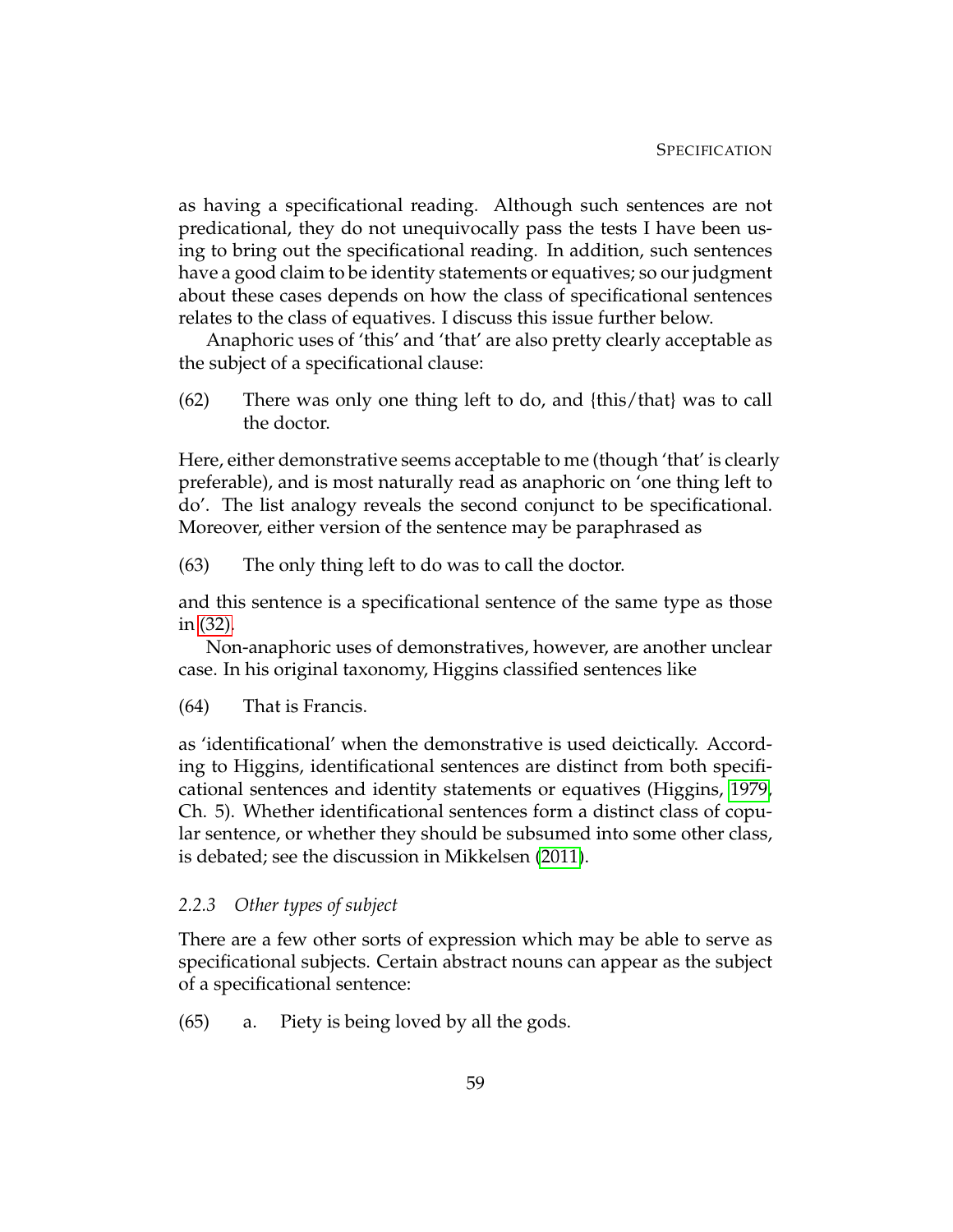- b. Validity is never having true premises and a false conclusion simultaneously.
- <span id="page-70-1"></span>c. Racism is actions, practices or beliefs that consider different races to be inherently inferior to others.<sup>[9](#page-70-0)</sup>

Similarly, infinitives and gerunds can also take the subject position:

- (66) a. To be wise is to know what is good.
	- b. Having courage is knowing what to fear.

The intuitive tests render fairly clear verdicts here. The list analogy predicts that the examples in [\(65\)](#page-69-0) and [\(66\)](#page-70-1) all have a specificational reading. A colon would be appropriate in these sentences, as would adding further items to the list, as in

- (67) Piety is: being loved by all the gods, making timely sacrifices, and praying twice daily.
- (68) To be wise is: to know what is good, and to act in accordance with that knowledge.

Likewise, each could serve as a direct answer to a corresponding 'what is. . . ?' question, and it is reasonably clear that on this interpretation, the questions do not permit predicational sentences as answers, though I will not try to argue that here.

As with sentences with gendered pronouns for subjects, however, sentences like those in [\(65\)](#page-69-0) and [\(66\)](#page-70-1) have a good claim to be equatives, or 'generalized identities'. So a more considered judgment about these sentences must be postponed until after the discussion of equatives in Chapter [3.](#page-74-0)

Still, these examples raise an interesting point. Neither abstract nouns nor infinitives and gerunds count as descriptions in the sense used above, since they do not have the form of a noun phrase headed by a separate determiner. The feature that these expressions share with questions and many descriptions, however, is that they are *nominalizations*. They are expressions which can syntactically occupy the same kinds of positions as proper names, but which are derived from expressions in other syntactic categories, such as adjectives or verbs. (One such position, of course, is

<span id="page-70-0"></span><sup>&</sup>lt;sup>9</sup>A longer version of this sentence began the Wikipedia article on racism (accessed at <https://en.wikipedia.org/wiki/Racism> on May 16, 2014).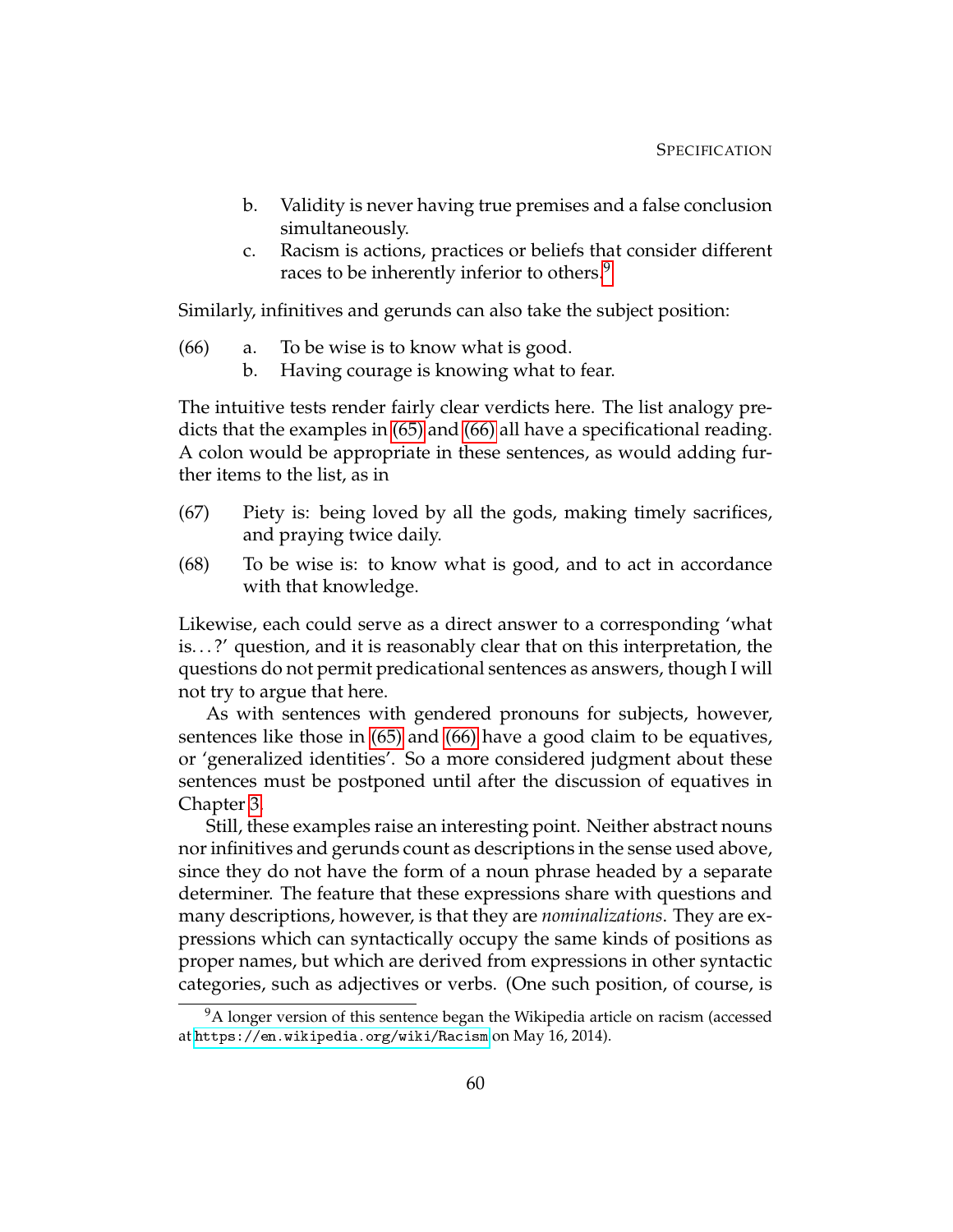the subject position of a copular sentence.) In some cases, English has a special form for the nominalization of another expression, as 'justice' is the nominalized form of the adjective 'just'. But we also have productive devices for nominalizing: verbs are nominalized by forming their infinitives or gerunds; adjectives and concrete nouns are commonly nominalized with suffices like -ity, -hood, -ness, and -ism.

If we take the category of nominalizations to encompass all the examples of specificational subjects we have looked at so far, we can ask: can expressions which are *not* nominalizations serve as specificational subjects?

The answer appears to be negative. I have been unable to find examples of well-formed copular sentences which clearly have a specificational reading, but which have anything other than nominalizations in the subject position, such as adjectives, adverbs, or conjugated verbs:

- $(69)$  a. Blue is ...
	- b. Dreary is  $\dots$
	- c. Older than me is ...
- $(70)$  a. Quietly is ...
	- b. At noon in Paris is ...
	- c. Forevermore is . . .
- (71) a.  $*$ Run is ...
	- b. \*Will consider is . . .
	- c. \*Had felt worse is . . .

There seems to be no way of supplying a complement in these examples that will yield a specificational sentence.[10](#page-71-0) In some cases, a well-formed copular sentence is possible, but it will only have a reading which is not

<span id="page-71-0"></span> $10$ In conversation, John MacFarlane has suggested that examples like "Quietly is without making a sound" or "Biweekly is every two weeks" are specificational sentences with adverbial subjects. These examples do not seem clearly grammatical to me; but insofar as they are, I read them as akin to, or elliptical for, sentences like " 'Quietly' means *without making a sound*", in which the adverb appears quoted. Since quoting an adverb forms a nominal expression, it seems to me that reading such sentences specificationally still somehow requires nominalizing the adverb. Thus, if they do indeed have a specificational reading, they won't be counterexamples to my claim that specificational subjects are nominalizations. For a fascinating meditation on some further themes in this general direction, see Sellars [\(1985\)](#page-232-7).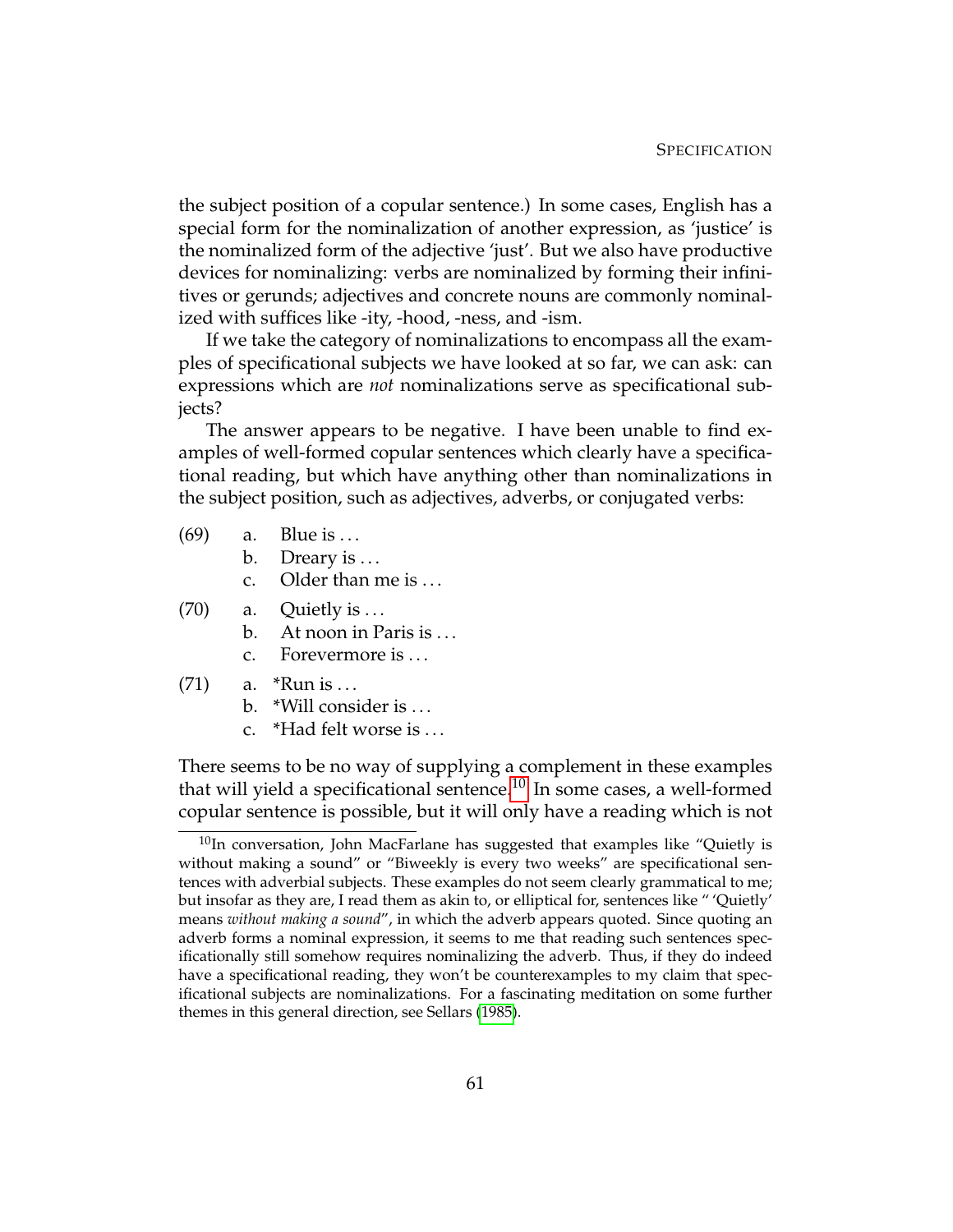clearly specificational, such as the predicational reading, or a 'pure' equative reading:

- (72) Blue is a color.
- (73) Honest is honest.

Interestingly, proper names also do not seem to permit specification. There are no clearly specificational sentences of the form:

(74) a. Ralph and Amelia are . . . b. Cicero is  $\dots$ 

though there are predicational and equative sentences of this form:

- (75) a. Ralph and Amelia are at the dance.
	- b. Cicero is Tully.

This observation permits me to summarize the conclusion of this section: *nominalizations can serve as specificational subjects; other expressions cannot*. I have not, of course, offered a theory of what 'nominalizations' are. Still, this choice of terminology is appropriate, because our intuitive concept of nominalization lines up fairly neatly with the observations we have made about which expressions can serve as specificational subjects. Nominalizations include questions in the pre-copular position of pseudo-clefts; all descriptions; and at least some anaphora, abstract nouns, infinitives, and gerunds. They exclude adjectives, adverbs, conjugated verbs, proper names, and a host of expressions in other syntactic categories.

Thus, although there are a great variety of nominalizations, it seems like there is still an interesting distinction between expressions which can, and expressions which cannot, serve as the subject of a specificational sentence. By contrast, I have found no interesting distinctions between the kinds of expression which can and cannot serve as the *complement*. The examples above reveal a great variety of expressions in this position. There are isolated examples of expressions which cannot work there, such as bare articles like 'a', or particles like 'of'. But I have no suggestions for how to categorize specificational complements more systematically. In a sense, this is not surprising, given the intuitive tests: specificational complements encompass anything we might care to make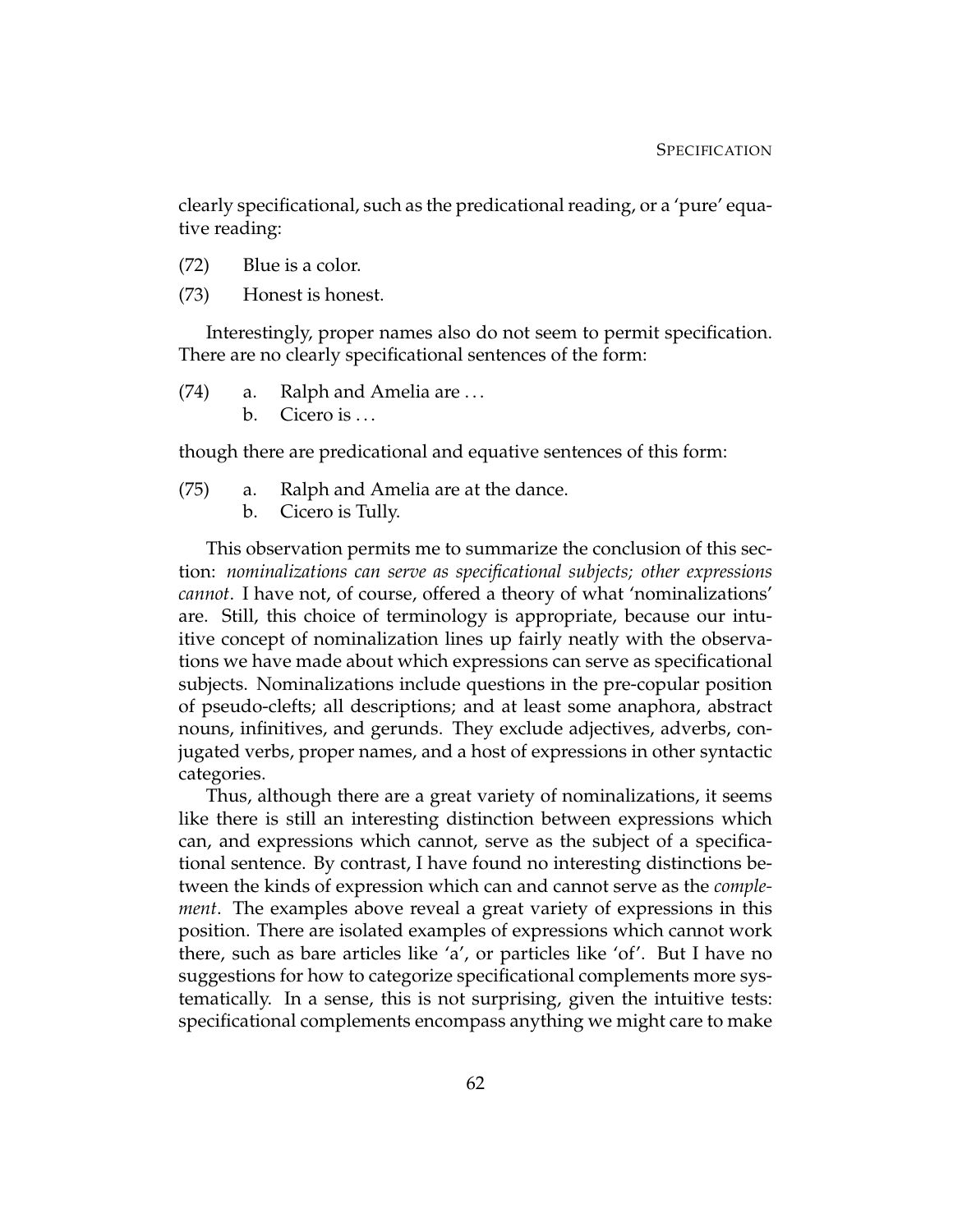a list of, or answer a question with; and that is a very wide category indeed.

This concludes my survey of the variety of specificational sentences. I turn now to developing and defending a semantic analysis which makes sense of these data.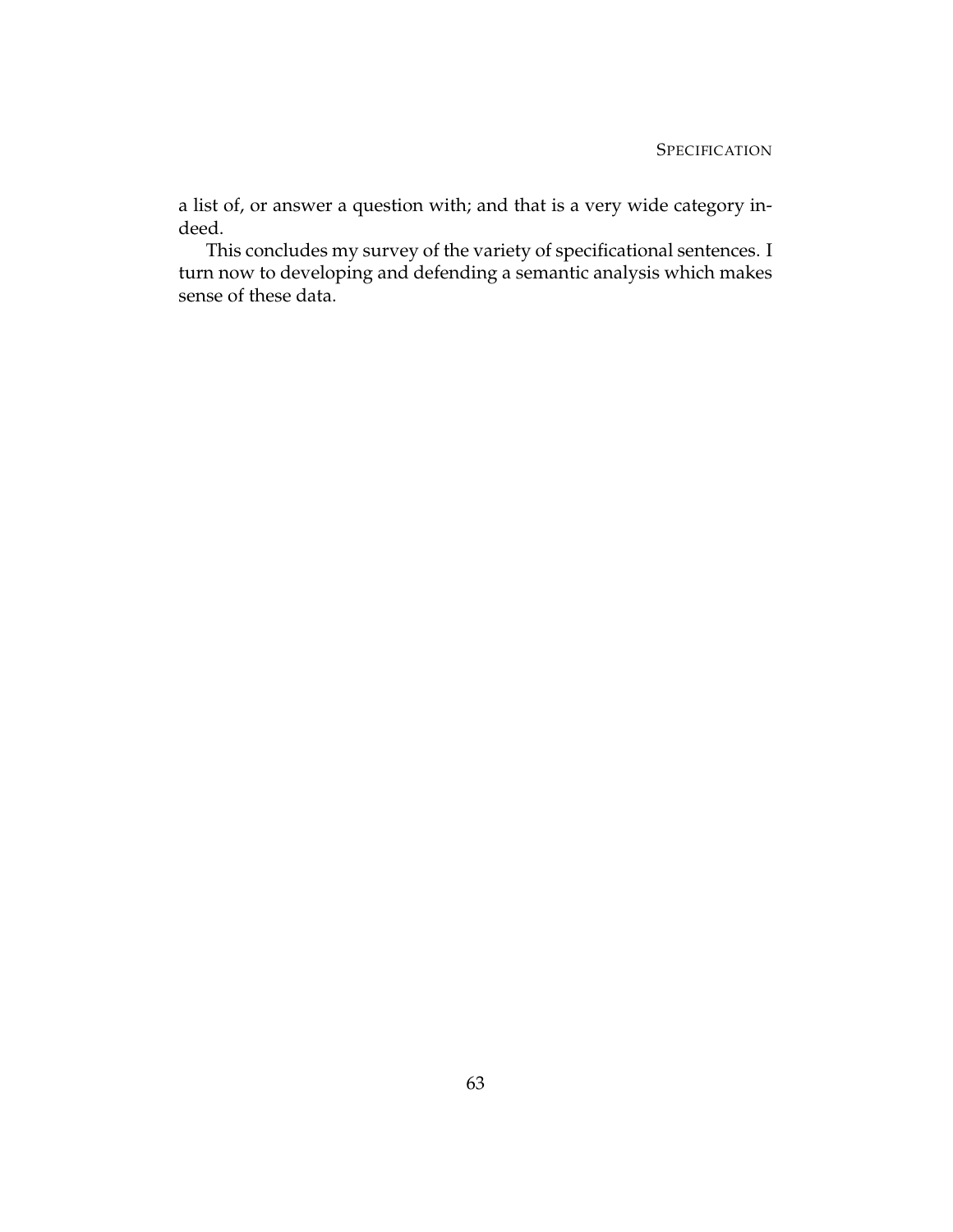## **Chapter 3**

# **Semantic analyses of specification**

We are now in a position to evaluate some existing semantic analyses of specificational sentences. There are three prominent proposals in the literature about the semantics of specificational sentences: the inversion analysis, the equative analysis, and the question-answer analysis. I will assess each of these analyses in this chapter on intuitive, empirical, and theoretical grounds, arguing that the question-answer analysis provides the best prospects for a philosophical understanding of specification.

To assess each analysis, I will rely on criteria that have emerged from the survey of specificational sentences in Chapter [2.](#page-44-0) The criterion I consider most important is how well each analysis captures the pre-theoretical characterization of specification discussed in Section [2.1:](#page-45-0) namely, that the subject of a specificational sentence *expresses a constraint*, while its complement *says what satisfies* that constraint. This characterization of specification is brought out by the list analogy and the directness test. It tells us what unifies specificational sentences at a semantic level, despite the significant syntactic variation in both their subject and complement positions. And it distinguishes the specificational interpretation of a sentence from other readings it may have, such as a predicational or issue-predicational reading. Any semantic analysis of specification should thus try to represent this characterization in theoretical terms.

To do so, a successful analysis must capture two different ideas. First of all, it should capture the asymmetry in meaning between the subject and complement of a specificational sentence. This is an asymmetry of semantic function, or *role*: it is the difference between 'expressing' a constraint and 'saying what satisfies' it. On the other hand, a successful analysis should also capture a certain symmetry in the meaning of the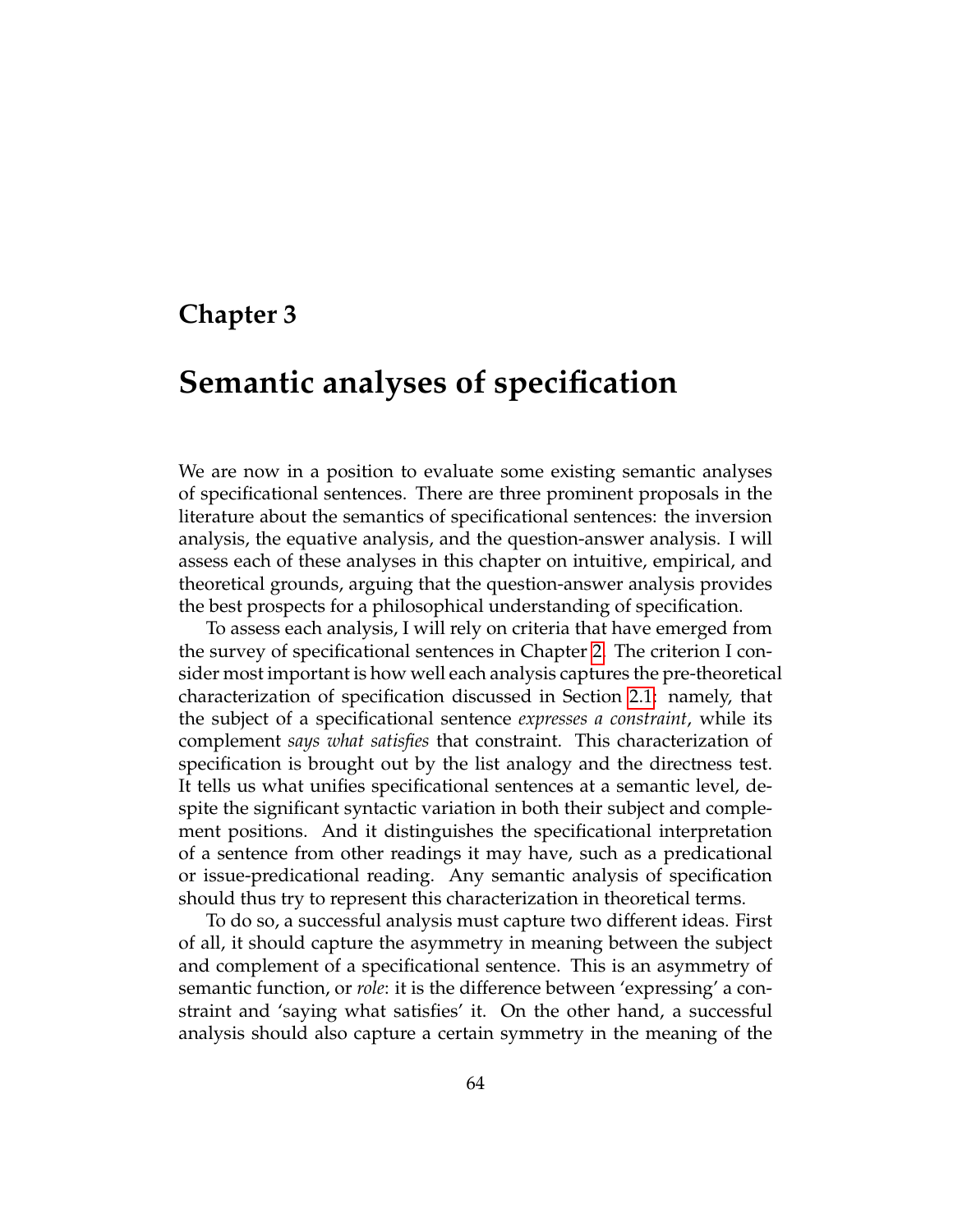subject and the complement, namely, the fact that they are concerned with the *same* constraint. The subject and complement are in this sense 'about the same thing'; their meaning is connected by sharing the same *subject matter*, though they play different roles with respect to that subject matter.

The idea that specificational sentences involve both an asymmetry of role and a symmetry of subject matter is recognized throughout the literature, though it has not been expressed in consistent terminology. Akmajian, for example, says that the subject of a specificational sentence "contains what is essentially a semantic variable, a semantic 'gap' that must be 'filled' or specified by the [complement]" (Akmajian, [1970,](#page-229-0) p. 19). Higgins [\(1979\)](#page-231-0), Mikkelsen [\(2005,](#page-232-0) [2011\)](#page-232-1) echo this terminology of 'introducing a variable' and 'specifying a value'. Higgins also says that a specificational sentence "functions rather like a list", where the subject "constitutes the heading" of the list, and the complement is an item on it (Higgins, [1979,](#page-231-0) p. 8). And Heycock and Kroch say that the subject "has the same denotation as" the complement, but differs in "information packaging", with the subject being less informative than the complement (Heycock & Kroch, [1999,](#page-231-1) pp. 388,394). Each of these ways of speaking posits something shared by the subject and complement (a variable, a gap, a list, a denotation), as well as something that differs between them.

I shall continue to say that the subject and complement share a subject matter, but differ in semantic role. Compared to the other choices, this terminology seems less theoretically-loaded as well as more general. But whatever terminology we use, the challenge for any analysis of specification is to represent both what is common, and what differs, between the meanings of the subject and the complement. What makes this difficult is the wide variety of expressions found in specificational sentences. A successful analysis must work for all the syntactic and semantic types we have found in both the subject and the complement positions.

Each of the three prominent analyses goes some way toward capturing the intuitive characterization, but also faces some problems. I will argue that the inversion analysis neatly captures the asymmetry of role, but fails to capture the symmetry of subject matter, in specificational sentences. The equative analysis, on the other hand, easily captures the symmetry of subject matter, but fails to capture the asymmetry of role. These two analyses thus have complementary virtues and vices; each captures an aspect of the intuitive characterization that the other does not.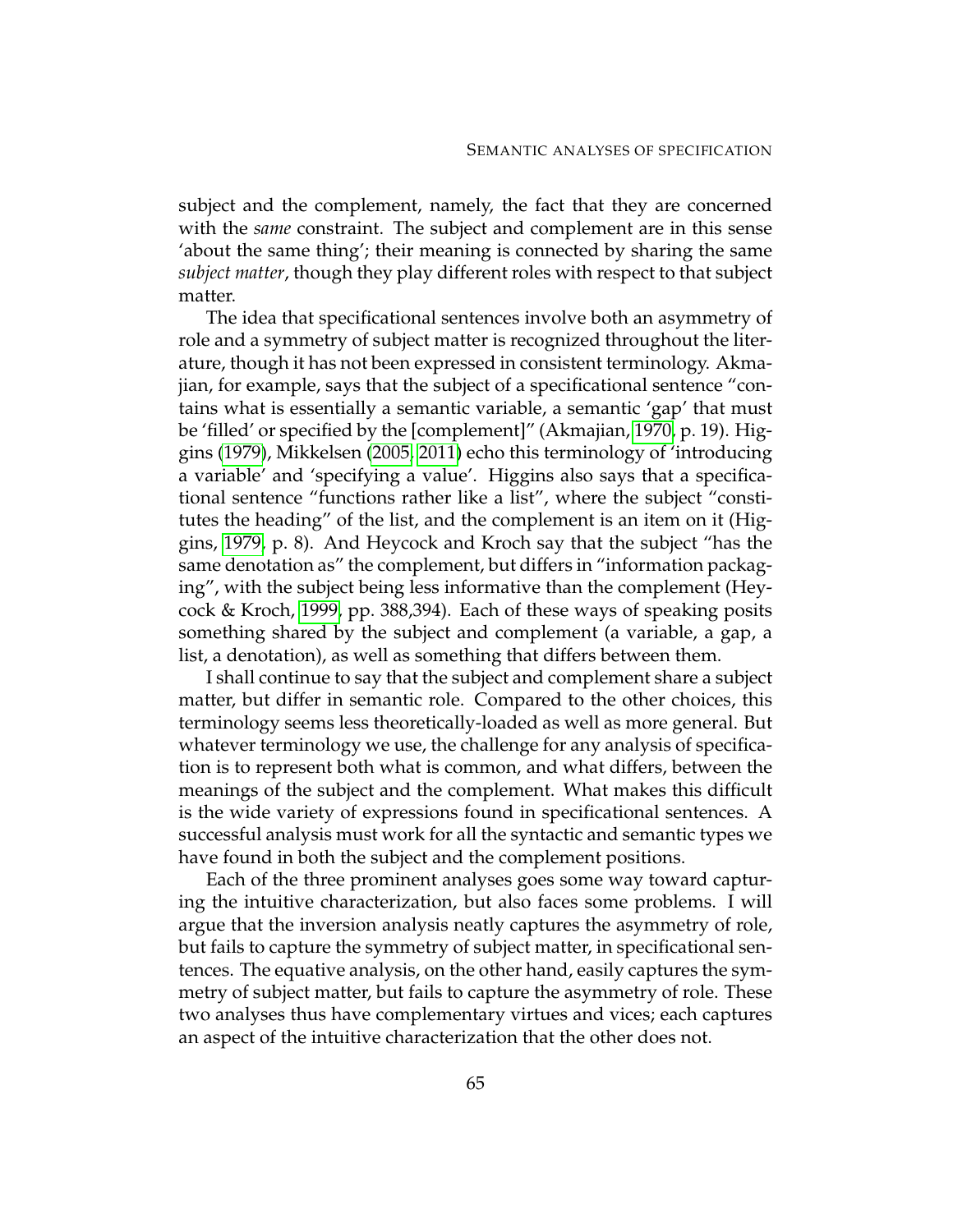This argument points toward the question-answer analysis as a perspicuous way of unifying the virtues of the other two into a single account. Compared to either inversion or equation, questions and answers provide a clearer model of how two expressions can share the same subject matter while differing in semantic role.

The question-answer analysis has recently been challenged on empirical grounds, however. I will argue that it survives this challenge, so it is the best contender for a satisfactory view.

To be clear, I am not claiming that the inversion and equative analyses are empirically inadequate, or that they cannot be made adequate. They probably can. Rather, I am claiming that evolving either of them toward a satisfactory account will involve making it more like a version of the question-answer analysis, because only the question-answer analysis currently has the resources to capture both the symmetry of subject matter and asymmetry of role in specificational sentences.

## 3.1 THE INVERSION ANALYSIS

The inversion analysis proposes that specificational sentences are *inverted predications*. They are predicational copular sentences in which the predicative expression occupies the grammatical subject position, rather than the complement position. This idea has mostly been pursued as a syntactic hypothesis, in literature that starts with Williams  $(1983).<sup>1</sup>$  $(1983).<sup>1</sup>$  $(1983).<sup>1</sup>$  $(1983).<sup>1</sup>$  Here, I focus on a semantic proposal which supports and complements this syntactic hypothesis, defended by Mikkelsen [\(2005\)](#page-232-0). According to this proposal, the subject of a specificational sentence functions *semantically* as a predicate. That is, in a specificational sentence, the subject purports to describe, or be true of, the complement.

Two important ideas motivate the inversion analysis. The first is that we can understand the semantic roles of the expressions in the subject and complement positions of a specificational sentence by examining the roles they play in non-specificational copular sentences. For example, sentence [\(1-a\)](#page-77-0) is specificational, like the examples in [\(32\).](#page-60-0) But it is reasonable to expect that 'the lead in *North by Northwest*' and 'Cary Grant' make the same contributions in [\(1-a\)](#page-77-0) as they make in [\(1-b\),](#page-77-1) which is not speci-

<span id="page-76-0"></span><sup>&</sup>lt;sup>1</sup>See citations in Mikkelsen [\(2005,](#page-232-0) Ch. 1) and Heycock and Kroch [\(1999\)](#page-231-1) for other work in this line.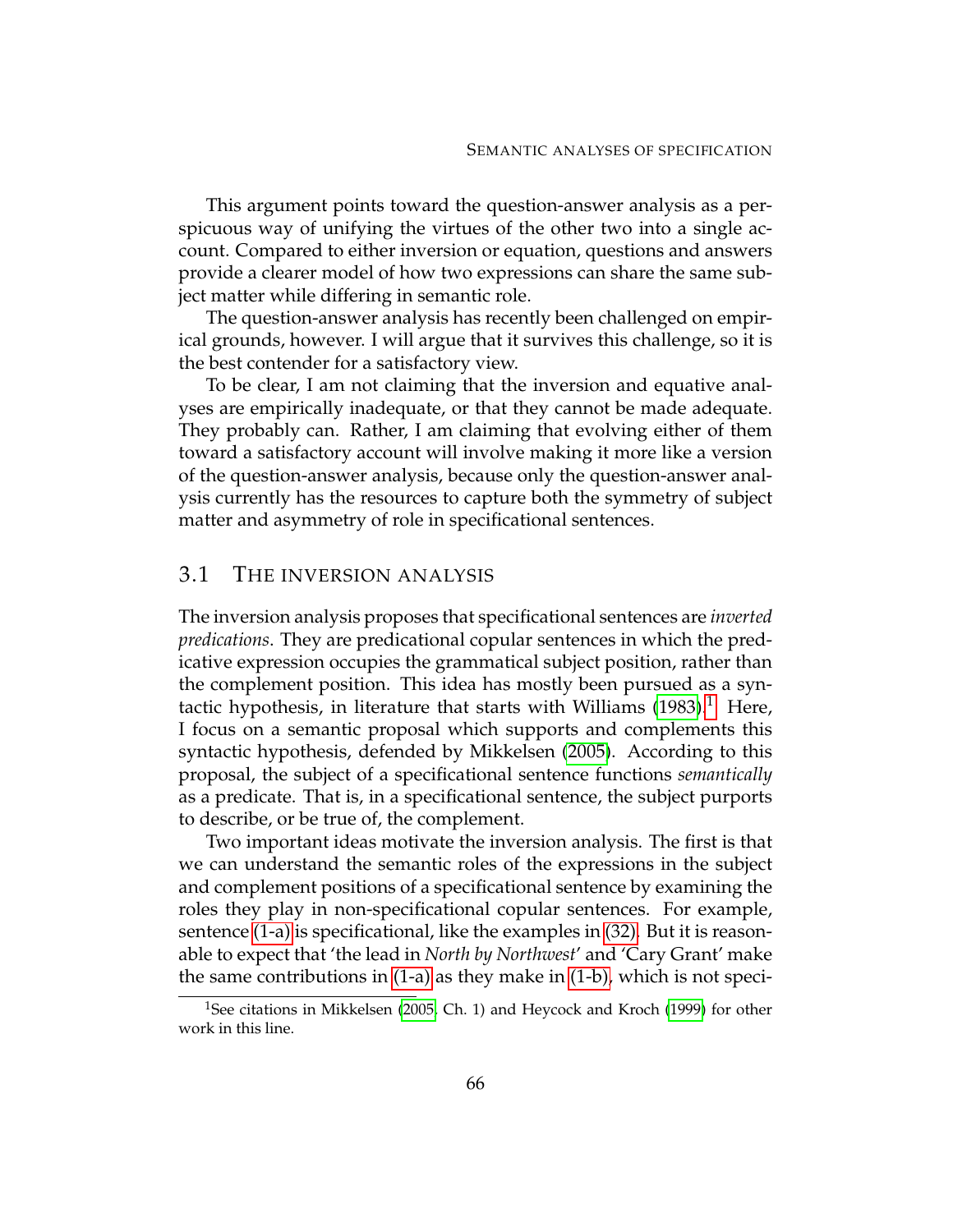ficational. The inversion analysis thus hopes to understand the semantic roles of these expressions in [\(1-a\)](#page-77-0) in terms of the roles they play in [\(1-b\).](#page-77-1)

<span id="page-77-1"></span><span id="page-77-0"></span>(1) a. The lead in *North by Northwest* is Cary Grant. (specificational) b. Cary Grant is the lead in *North by Northwest*. (non-spec.)

The second motivating idea is that definite descriptions in the complement position of copular sentences can function semantically as predicates. This idea dates back at least to Strawson [\(1950\)](#page-232-2), and is formalized by Partee [\(1987\)](#page-232-3). In type-theoretic terms, the idea is that the type of the subject in a sentence like [\(1-b\)](#page-77-1) is *e*, while the type of the complement is  $\langle e, t \rangle$ . Most significantly, this means that the complement is not a singular term, and that the sentence need not be analyzed as an identity statement.<sup>[2](#page-77-2)</sup>

By putting this idea together with the first, we arrive at the following proposal. In a specificational sentence like [\(1-a\),](#page-77-0) where a definite description appears as the subject and a proper name occurs as the complement, these expressions retain the types they have in predicational sentences like [\(1-b\),](#page-77-1) despite appearing on the other side of the copula. The definite description in this sentence has type  $\langle e, t \rangle$ , while the proper name has type *e*. That is, in a specificational sentence, the subject functions semantically as a predicate of the complement—an inversion of the relationship observed in predicational sentences. This proposal is summarized in Table [3.1.](#page-77-3)

Table 3.1: The inversion analysis of specification

<span id="page-77-3"></span>

|                                      | Subject Complement     |
|--------------------------------------|------------------------|
| Predication e                        | $\langle e, t \rangle$ |
| Specification $\langle e, t \rangle$ |                        |

<span id="page-77-2"></span><sup>&</sup>lt;sup>2</sup>A variety of empirical tests support the claim that definite descriptions can function as predicates in the complement position of a copular sentence. According to these tests, definite descriptions in this position pattern with clear cases of predicates, such as adjectives, rather than with paradigmatically *e*-type expressions, such as proper names. For example, post-copular definite descriptions can be coordinated with adjectives and other predicates, while names cannot: consider "He is tall, handsome, and {the lead actor/\*Cary Grant}." For a more extensive discussion of these tests for predicativity, see Rieppel [\(2013b\)](#page-232-4).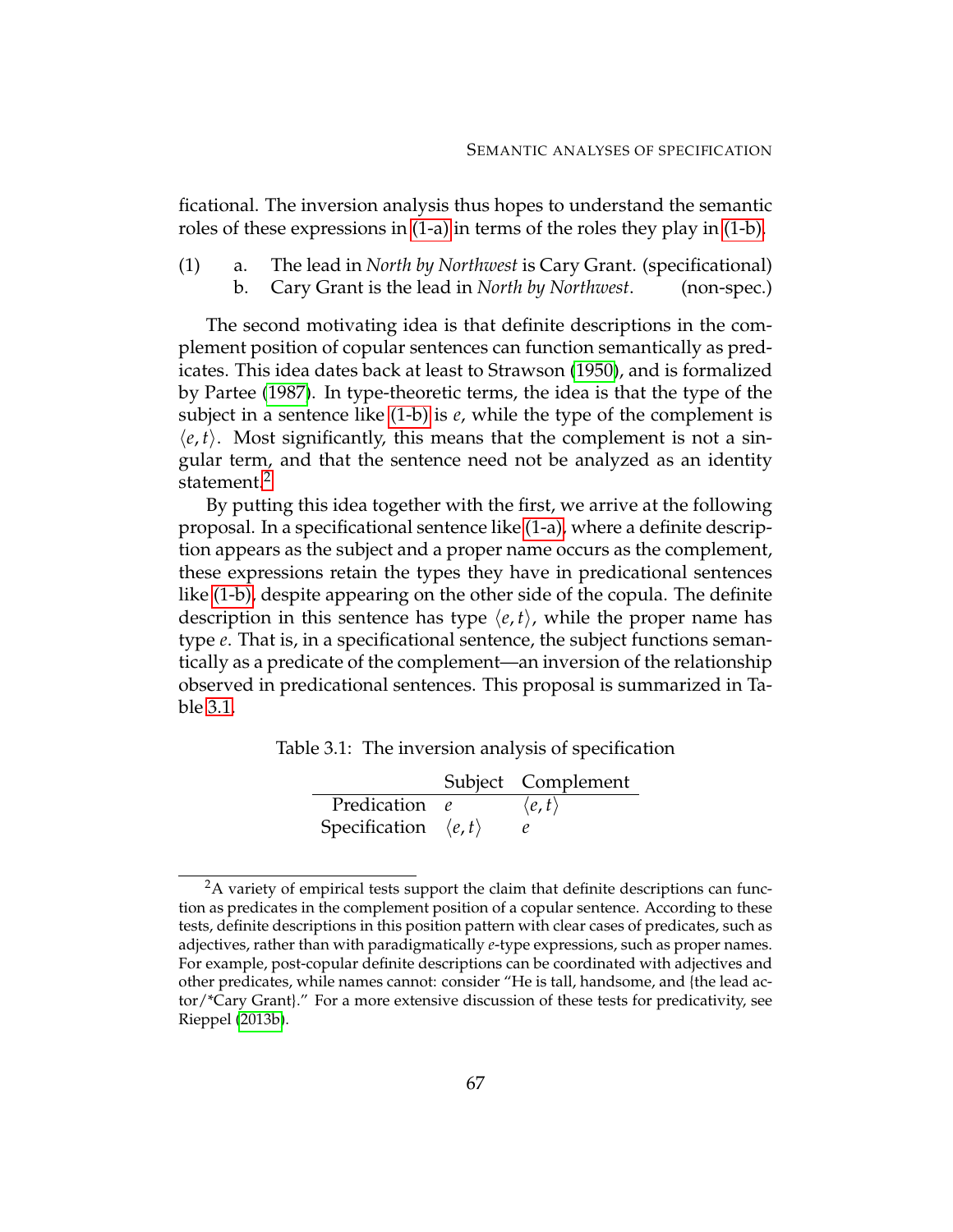*3.1.1 Support for the inversion analysis: pronominalization of specificational subjects*

How does the inversion analysis make it plausible that a definite description in the subject of a specificational sentence has type  $\langle e, t \rangle$ , rather than type *e*? Mikkelsen [\(2005\)](#page-232-0) argues directly for this claim using pronominalization data. She observes that there is a systematic difference in the way definite descriptions pronominalize in specificational and predicational clauses. In English, the difference appears with descriptions that can refer to humans. When such a description appears as the subject of a predicational clause, it must pronominalize with a gendered pronoun, such as 'he' or 'she'<sup>[3](#page-78-0)</sup>:

- <span id="page-78-1"></span>(2) a. The tallest girl in the class is Swedish, isn't  $\{she/*(it)*that\}$ ?
	- b. As for the tallest girl in the class, {she/\*it/\*that} is Swedish.
	- c. What nationality is the tallest girl in the class? {She/\*It/\*That} is Swedish.

<span id="page-78-3"></span>But when the same description appears as the subject of a specificational clause, it can pronominalize with neutral anaphors, such as 'it' and 'that':

- (3) a. The tallest girl in the class is Molly, isn't {it/?she}?
	- b. As for the tallest girl in the class, {it/that/?she} is Molly.
	- c. Who is the tallest girl in the class? {It/That/?She} is Molly.

Mikkelsen argues that this contrast in the way descriptions pronominalize in these positions points to a difference in the semantic type of the subject expression in specificational and predicational clauses. She points out that 'it' and 'that' cannot be used to pronominalize *e*-type expressions which refer to humans, such as proper names:

- <span id="page-78-2"></span>(4) a. Cary Grant is tall, isn't {he/\*it/\*that}?
	- b. As for Cary Grant, {he/\*it/\*that} is tall.

The pronominalization facts for predicational clauses in [\(2\)](#page-78-1) parallel those for proper names in [\(4\).](#page-78-2) Thus, they are consistent with treating descriptions in the subject of a predicational clause as having type *e*. But this

<span id="page-78-0"></span> $3$ The examples in [\(2\)](#page-78-1) and [\(3\)](#page-78-3) appear in Mikkelsen [\(2005,](#page-232-0) Ch. 5).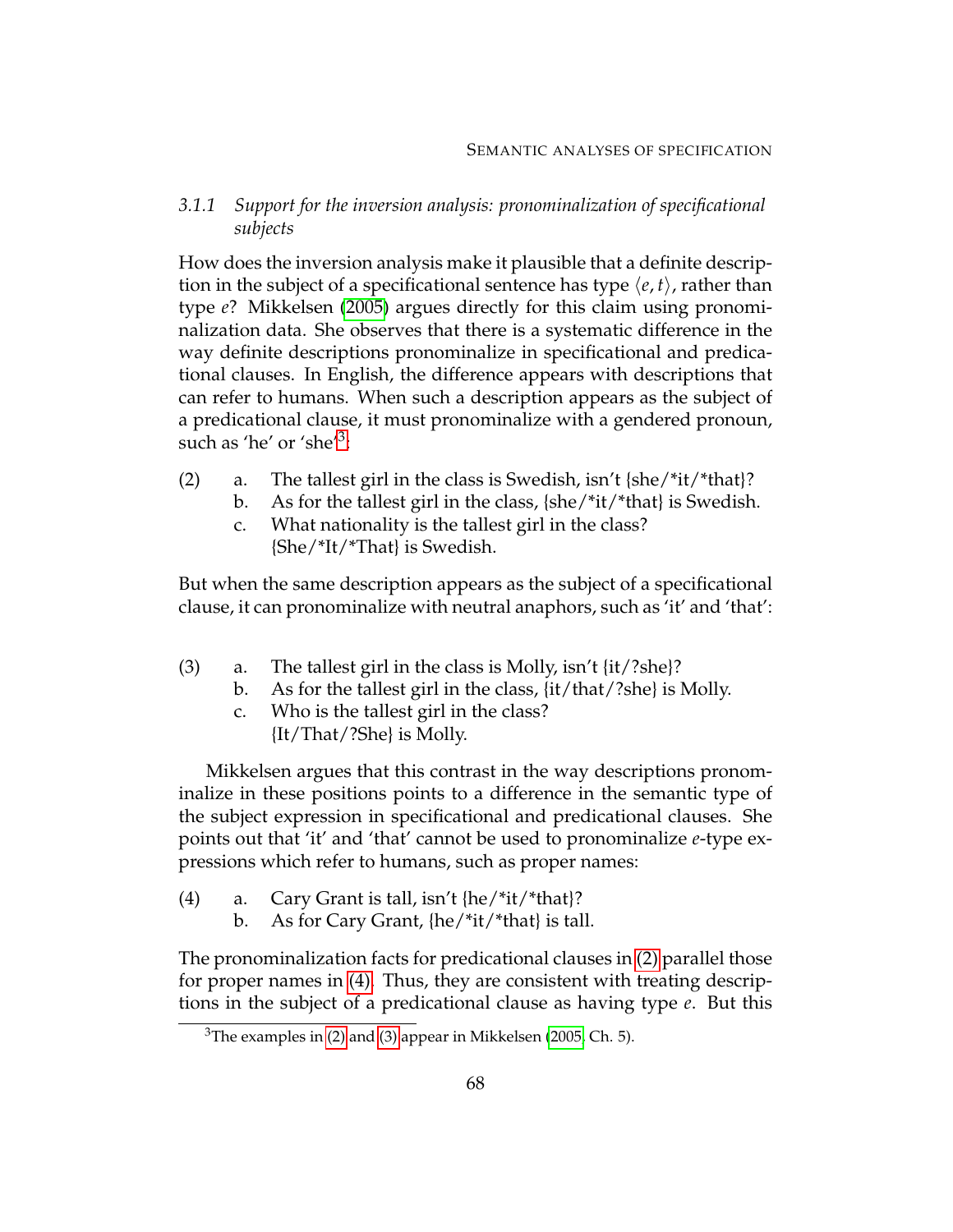implies that such descriptions must *not* have type *e* when they appear as they subject of a specificational clause. If they did, they would obligatorily pronominalize with gendered pronouns, since neutral anaphors cannot be used to pronominalize expressions which refer to humans. In fact, however, a gendered pronoun is not obligatory; such descriptions can pronominalize with neutral anaphors, as the examples in [\(3\)](#page-78-3) show.

On the other hand, neutral anaphors can be used to pronominalize  $\langle e, t \rangle$ -type expressions:

(5) Cary Grant is tall. {It/That} is a good thing to be in Hollywood, if you want to work as a leading man.

Thus, the pronominalization facts illustrated in [\(3\)](#page-78-3) are consistent with the hypothesis that the subject of a specificational sentence is of type  $\langle e, t \rangle$ , but not the hypothesis that it is of type *e*, as the inversion analysis pre-dicts.<sup>[4](#page-79-0)</sup>

#### *3.1.2 Assessing the inversion analysis*

So the inversion analysis appears to be motivated by independentlyplausible ideas, as well as supported by some empirical data. How well does it capture the characterization of specification which emerged from our earlier discussion? Can the inversion analysis explain the sense in which specificational sentences exhibit both a symmetry of subject matter and an asymmetry of semantic role?

The inversion analysis does a fair job of representing the asymmetry of semantic role between the subject and complement of a specificational sentence. The contrast between the roles of 'expressing a constraint' and 'saying what satisfies it' is encoded in the theory as the contrast between

<span id="page-79-0"></span><sup>&</sup>lt;sup>4</sup>As noted, we can only contrast how the subjects of specificational and predicational sentences pronominalize using English descriptions that can refer to a human. This is because English only uses gendered pronouns to pronominalize humandenoting expressions. But Mikkelsen also shows that in Danish, which has grammatical gender, the contrast extends to descriptions which refer to inanimate objects. In Danish, such descriptions also pronominalize like  $\langle e, t \rangle$ -type expressions rather than like *e*-type expressions when they appear as the subject of a specificational clause. This indicates that the contrast is robust and not a mere fluke of how English pronominalizes humandenoting descriptions. For more detailed discussion of the data, see Mikkelsen, [2005,](#page-232-0) § 5.3.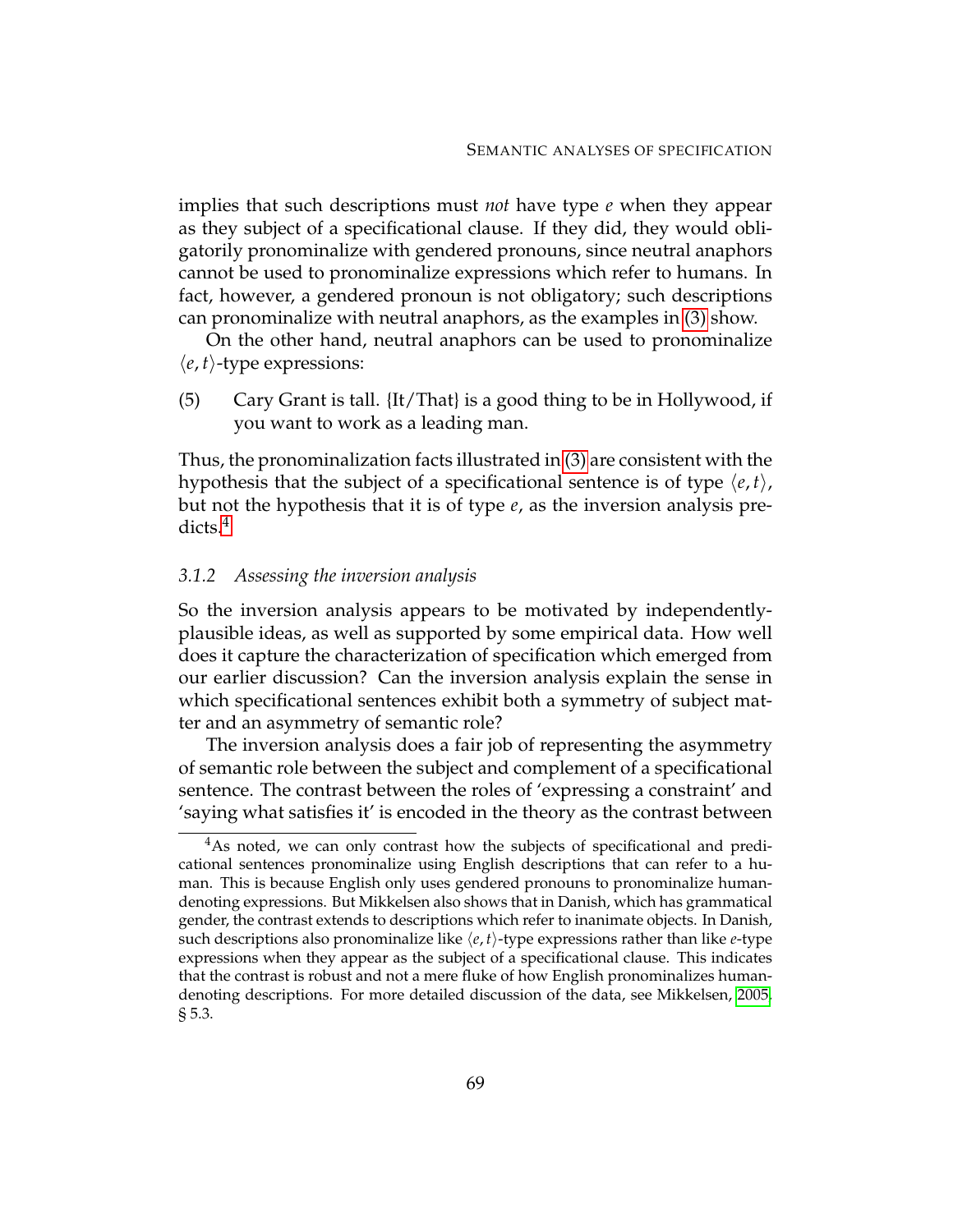$\langle e, t \rangle$ -type subjects and *e*-type complements. This is a natural way of representing the asymmetry. In general, a semantic type system is meant to encode differences of semantic role, such as the difference between referential, predicative, and quantificational expressions. Moreover, type  $\langle e, t \rangle$  is a natural choice for a type representing 'constraints' on values denoted by expressions of type *e*. An object satisfies a constraint when the constraint is *true of* it, and does not satisfy it otherwise. This idea has a fruitful history in logic and computer science.

Still, this representation of the asymmetry looks somewhat limited in scope, given the variety of specificational sentences that we surveyed in Section [2.2.](#page-59-0) First of all, it's not clear how well it extends to specificational sentences where the complement is not of type *e*, like

- (6) a. The claim he made was that he was innocent.
	- b. The top priority is getting re-elected.

The natural way to deal with such examples is to generalize the inversion analysis along the lines in Table [3.2:](#page-80-0) for any type *α*, in a specificational sentence whose complement has type  $\alpha$ , the subject has type  $\langle \alpha, t \rangle$ . This extends the idea that the subject expresses a constraint, while the complement says what satisfies it, to higher-type complements.

Table 3.2: An inversion analysis for higher-type complements

<span id="page-80-0"></span>Subject Complement Specification  $\langle α, t \rangle$  *α* 

This proposal has a technical cost. It requires at least as many types for definite descriptions as there are types for complements in specificational sentences. For example, consider a version of [\(4\)](#page-46-0) that has a definite description for a subject:

(7) The thing I bought for mother was some flowers.

On the standard analysis, the complement 'some flowers' is a generalized quantifier, with type  $\langle \langle e, t \rangle, t \rangle$ . Thus, according to Table [3.2,](#page-80-0) the definite description in the subject needs to have type  $\langle \langle e, t \rangle, t \rangle$ , *t*). Though definite descriptions are generally recognized to take on at least three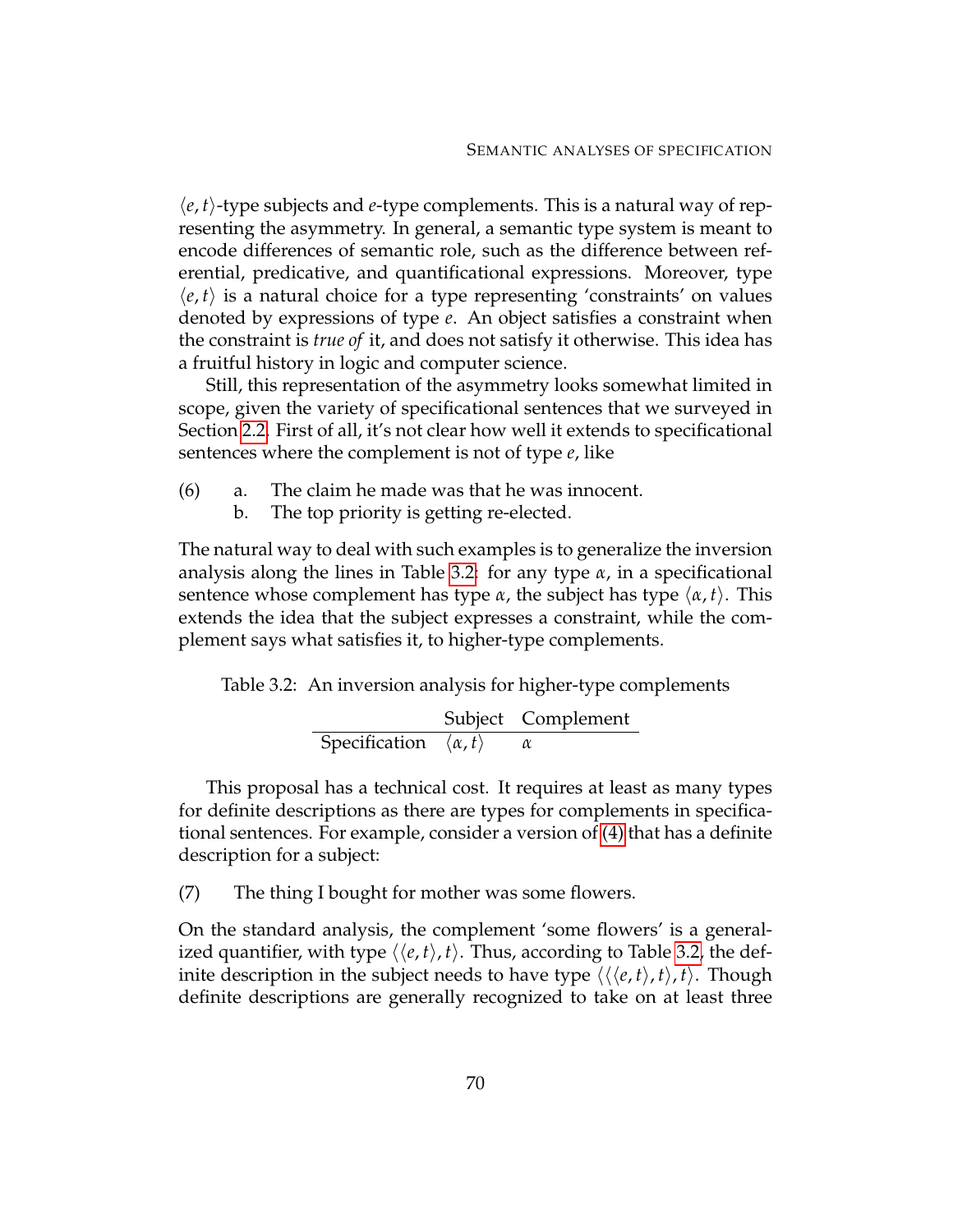different types, this is not among them.<sup>[5](#page-81-0)</sup> So this proposal implies that higher-type definite descriptions would be needed in specificational sentences. Admitting such higher-type descriptions would likely require constraining their availability elsewhere in semantic theory, and it is not clear how easy this would be to accomplish.

Another issue with generalizing the inversion analysis this way arises for specificational sentences with  $\langle e, t \rangle$ -type complements. According to the generalized inversion analysis, such sentences would have a subject of type  $\langle \langle e, t \rangle, t \rangle$ . This assignment of types, however, collides with the standard analysis of sentences containing generalized quantifiers in subject position.

- <span id="page-81-3"></span><span id="page-81-2"></span><span id="page-81-1"></span>(8) a. Most students are smart.
	- b. What Amelia is is smart.

If we accept both the standard analysis of generalized quantifiers and the inversion analysis, then both of the sentences in [\(8\)](#page-81-1) have a subject of type  $\langle \langle e, t \rangle, t \rangle$  and complement of type  $\langle e, t \rangle$ . Yet [\(8-b\)](#page-81-2) is specificational, while [\(8-a\)](#page-81-3) is not. The inversion analysis thus fails to distinguish specificational and non-specificational sentences in this case.

Even if we leave these technical issues aside, the inversion analysis faces some empirical problems. Perhaps the most pressing problem is that inverting a predicational sentence does not always yield a specificational sentence. Consider an adjective like 'handsome', as used in a sentence like [\(9-a\).](#page-81-4) This sentence is an ordinary predicational sentence, with a subject of type *e* and complement of type  $\langle e, t \rangle$ . But inverting this sentence around the copula, as in [\(9-b\),](#page-81-5) does not yield a specificational sentence.

- <span id="page-81-5"></span><span id="page-81-4"></span>(9) a. Cary Grant is handsome.
	- b. \*Handsome is Cary Grant.

Note that the problem here is not simply that adjectives are syntactically barred from the subject position of copular sentences:

- (10) a. Handsome is what I want to be.
	- b. Honest is honest.

<span id="page-81-6"></span><span id="page-81-0"></span><sup>&</sup>lt;sup>5</sup>Following Partee [\(1987\)](#page-232-3), the standard types are *e*,  $\langle e, t \rangle$ , and  $\langle \langle e, t \rangle, t \rangle$ .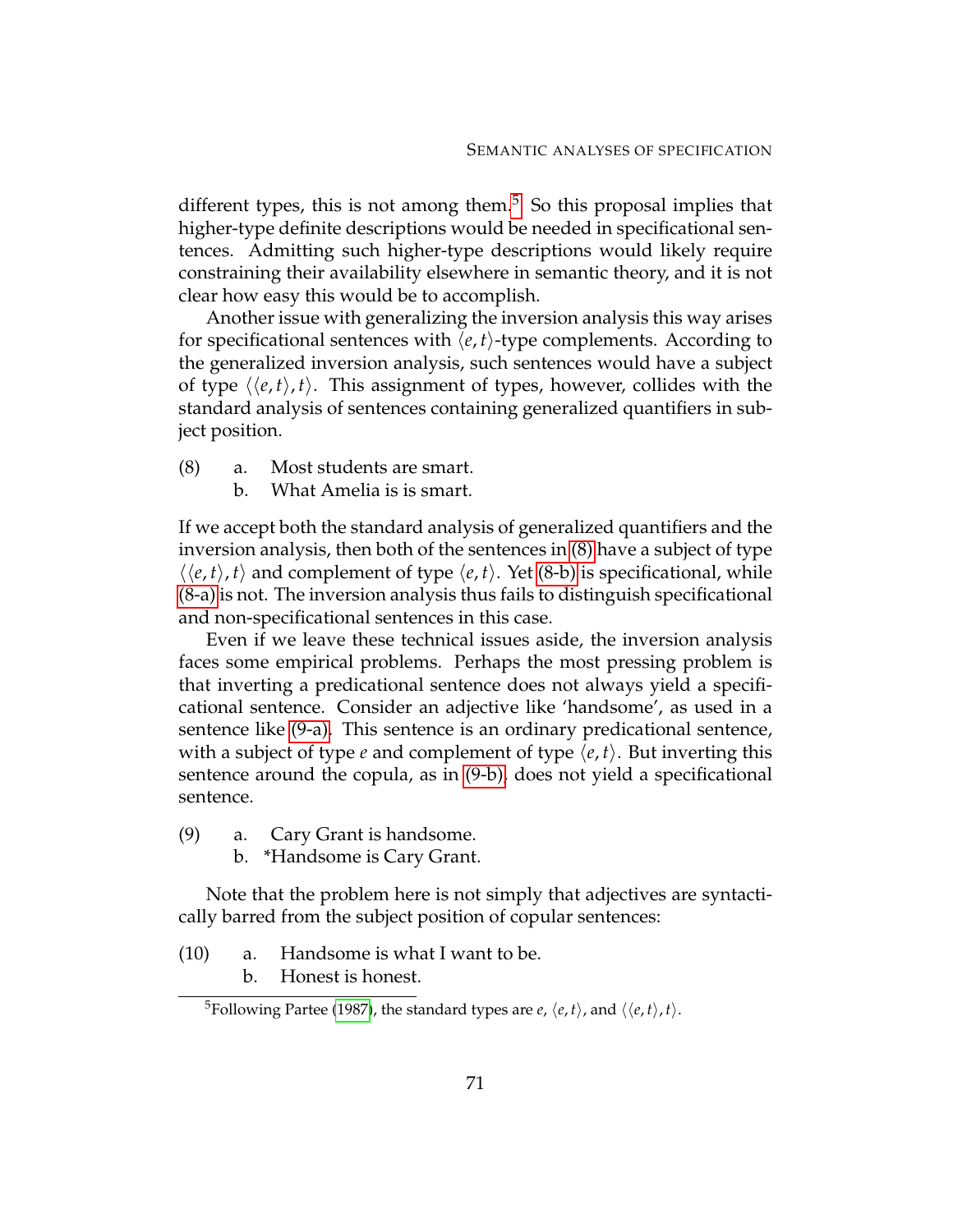c. Happy is the man that findeth wisdom. $<sup>6</sup>$  $<sup>6</sup>$  $<sup>6</sup>$ </sup>

The problem with [\(9-b\)](#page-81-5) instead seems to be that 'Cary Grant' cannot be the complement of a sentence which has such an adjective as its subject. Since proper names can be specificational complements in general, the problem must be that adjectives like 'handsome' cannot be specificational subjects, at least not when paired with a complement that is a proper name.<sup>[7](#page-82-1)</sup>

This point is in line with our earlier observation that adjectives, conjugated verb phrases, and other non-nominalizations cannot serve as the subject of a specificational sentence. Under the inversion analysis, it is not clear why this should be so, since many such expressions are standardly analyzed as predicates of individuals. Thus, even if we grant the inversion analysis' proposal that specificational sentences are inverted predications, that cannot be the whole story. There's something special about nominalizations that allows them to serve as specificational subjects, while adjectives and other  $\langle e, t \rangle$ -type expressions cannot.<sup>[8](#page-82-2)</sup>

<span id="page-82-3"></span>The inversion analysis also has trouble accounting for the fact that specificational sentences support some substitution inferences. Consider the inference in [\(11\):](#page-82-3)

(11) Ms. Pruett praised the tallest girl in the class. The tallest girl in the class is Molly. So, Ms. Pruett praised Molly.

This looks like a good substitution inference, with a specificational sentence as its second premise. The problem is that the inversion analysis can't on its own explain *why* this inference is good, rather than fallacious: according to the inversion analysis, 'the tallest girl in the class' as it appears in the second premise is a predicate, not a singular term. Thus, according to the inversion analysis, the inference has a logical form like:

<span id="page-82-0"></span><sup>6</sup>Proverbs 3:13, King James Bible.

<span id="page-82-2"></span><span id="page-82-1"></span><sup>&</sup>lt;sup>7</sup>Similar observations are made by Heycock and Kroch [\(1999\)](#page-231-1).

<sup>&</sup>lt;sup>8</sup>Mikkelsen herself recognizes a parallel gap here; she says "a necessary, but not sufficient, condition for a DP to be the subject of a specificational clause is that the DP can...occur in type  $\langle e, t \rangle$ " (Mikkelsen, [2005,](#page-232-0) p. 108). But so far as I can see, she does not offer an explanation of why some  $\langle e, t \rangle$ -type expressions cannot be specificational subjects, whether they are DPs or not.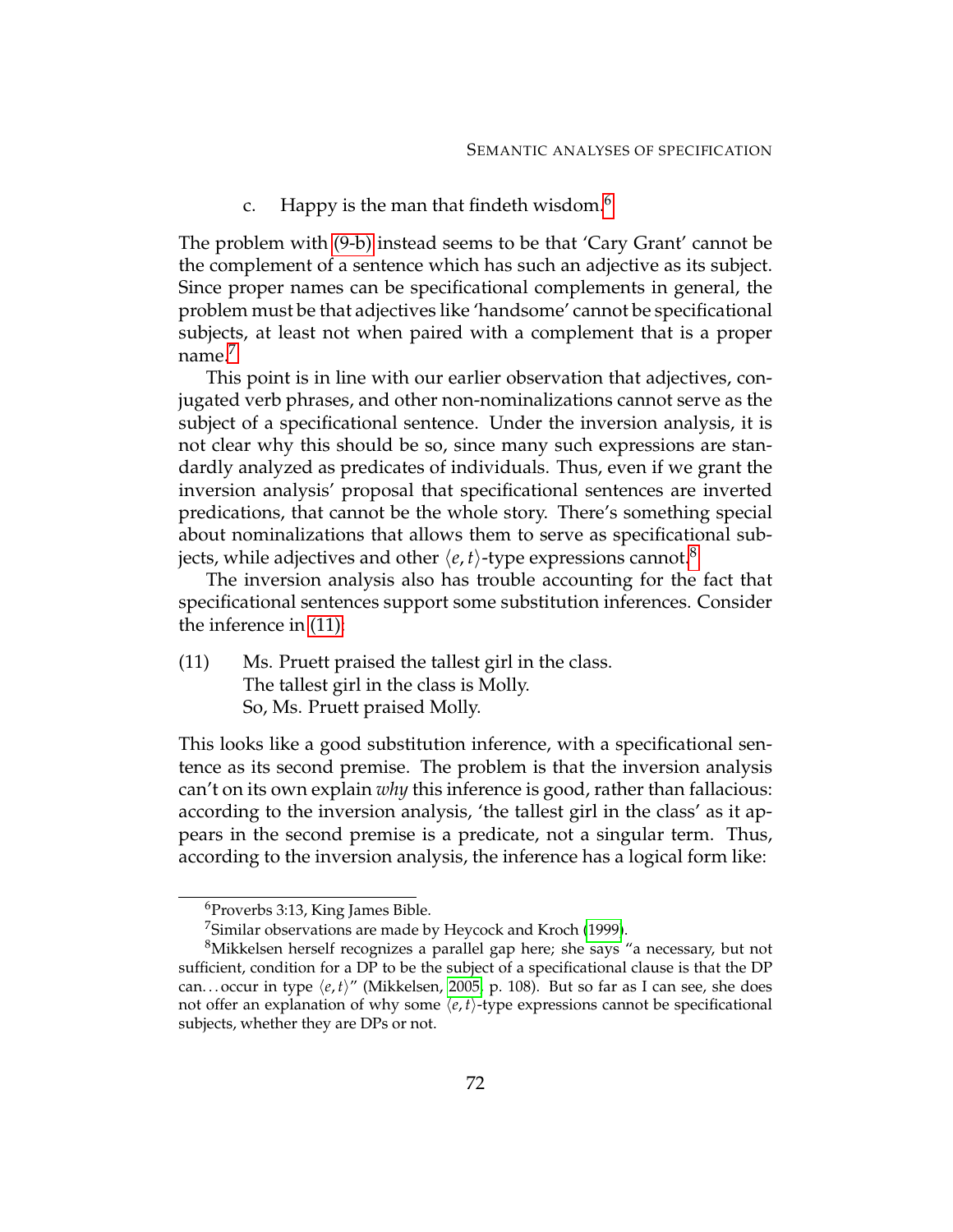(12) 
$$
S(p, t)
$$
  
\n
$$
T(m)
$$
  
\nSo,  $S(p, m)$ 

which is clearly invalid as it stands. To validate the inference, the inversion analysis needs some other principle that connects the denotation of 'the tallest girl in the class' when it occurs as a predicate in the second premise with its occurrence as a singular term in the first premise.<sup>[9](#page-83-0)</sup>

These last two problems are symptoms of a more general one. Although the inversion analysis captures the asymmetry of role in the subject and complement of a specificational sentence, it has little to say about their symmetry of subject matter. From my perspective here, this is the most serious problem with the inversion analysis.

There is a clear and intuitive sense in which a name and a definite description can be 'about the same thing'. This fact explains why the second premise in [\(11\)](#page-82-3) supports the substitution inference: substituting 'Molly' for 'the tallest girl in the class' is legitimate because the specificational premise guarantees that these expressions are about the same thing. On the other hand, it is equally clear and intuitive that a name and an adjective cannot be 'about the same thing' in this same sense. This seems like the reason why [\(9-b\)](#page-81-5) does *not* work as a specificational sentence, despite the fact that adjectives can be subjects, and proper names can be complements, of copular clauses in general. The fact that the inversion analysis has trouble accounting for these examples suggests that it does not sufficiently distinguish when a subject and complement expression can be 'about the same thing', and when they cannot. That is, it does not adequately represent the symmetry of subject matter in specificational sentences.

<span id="page-83-1"></span>Actually, we have already seen a similar problem in example [\(23\)](#page-25-0) of Chapter [1,](#page-12-0) repeated here as [\(13\).](#page-83-1) We observed there that 'number' and 'way' are not interchangeable:

(13) a. #Four is the way of moons Jupiter has.

<span id="page-83-0"></span> $^{9}$ In this case, an appropriate type-shifting principle can probably do the job. But Mikkelsen [\(2005\)](#page-232-0) proposes no such principle, so it is hard to tell whether the inversion analysis can use type-shifting to account for such inferences in general, including inferences where the specificational premise has a higher-type complement. I discuss one such case below, in connection with the equative analysis; see example [\(31\).](#page-91-0)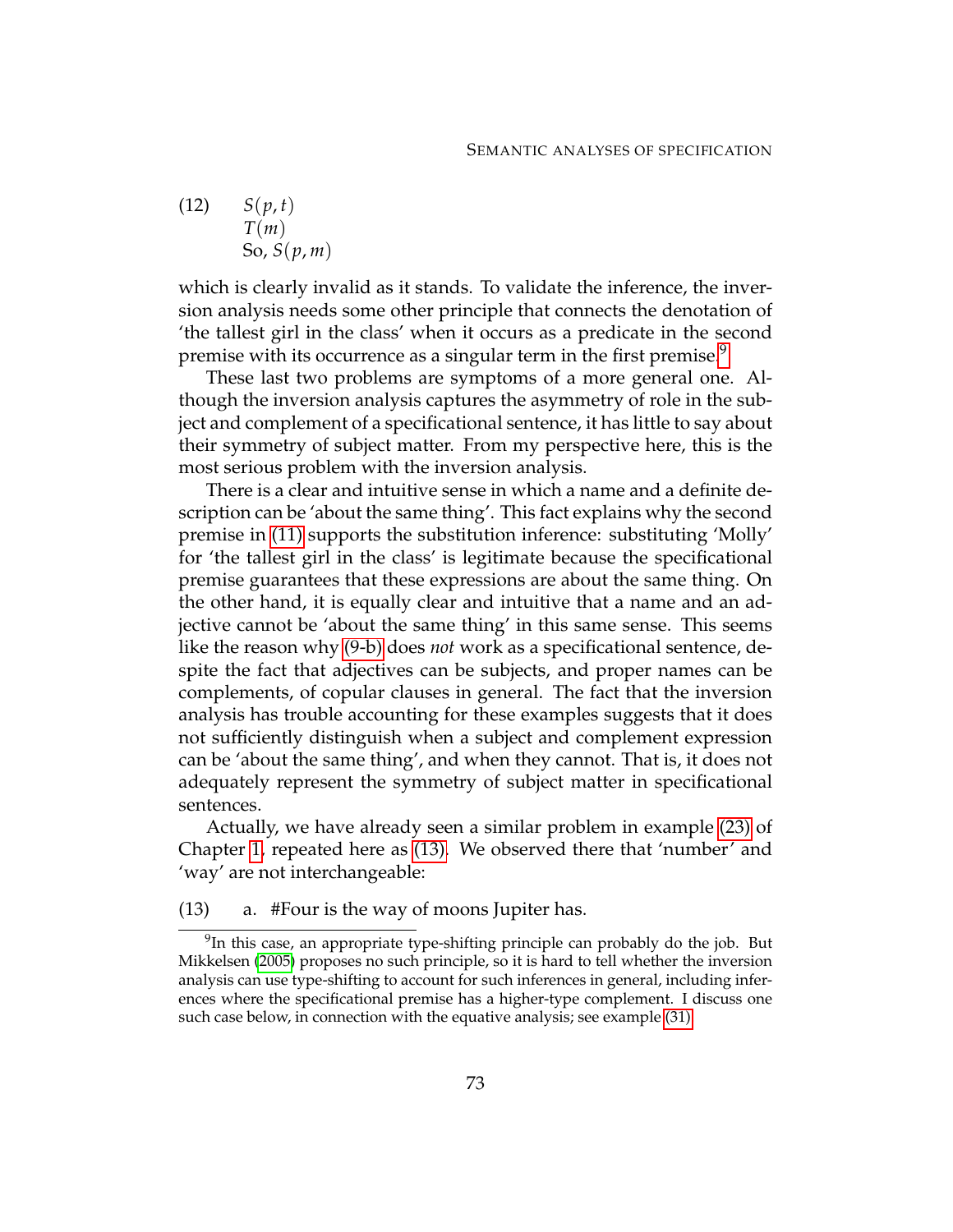<span id="page-84-1"></span>b. #Quietly is the number Mary entered.

<span id="page-84-0"></span>Consider a version of [\(13-b\),](#page-84-0) inverted to form a clear case of an (attempted) specificational sentence. The result is still semantically unacceptable:

(14) #The number Mary entered was quietly.

By contrast,

(15) The way Mary entered was quietly.

is a perfectly fine specificational sentence. But there is no reason to suspect that 'the *number* Mary entered' is a defective specificational subject, while 'the *way* Mary entered' is not. Rather, in the language of this chapter, the problem in [\(14\)](#page-84-1) is that 'quietly' cannot say what satisfies any constraint that 'the number Mary entered' could express. These two expressions cannot share a subject matter.

Again, I am not claiming that the inversion analysis cannot respond to these difficulties. But I think they do show that the analysis needs to be extended, and they indicate that the extension should be toward representing the symmetry of subject matter in the subject and complement of specificational sentences. This is a point on which the equative analysis fares better, so let's consider that next.

## 3.2 THE EQUATIVE ANALYSIS

<span id="page-84-2"></span>The original proponent of an equative analysis was Frege. Frege, of course, held that sentences like

(16) The number of moons of Jupiter is four.

are identity statements. In such sentences, the copula expresses the identity relation, and both the subject and the complement are singular terms.

As we have seen, there are some reasons to doubt Frege's analysis. In general, specificational sentences can have complements which are not singular terms. Once we recognize that [\(16\)](#page-84-2) is a specificational sentence, and that 'four' is not a singular term in many of the other contexts where it appears, it's natural to suppose that 'four' does not occur as a singular term in [\(16\)](#page-84-2) either. This sentence is a specificational sentence, but it may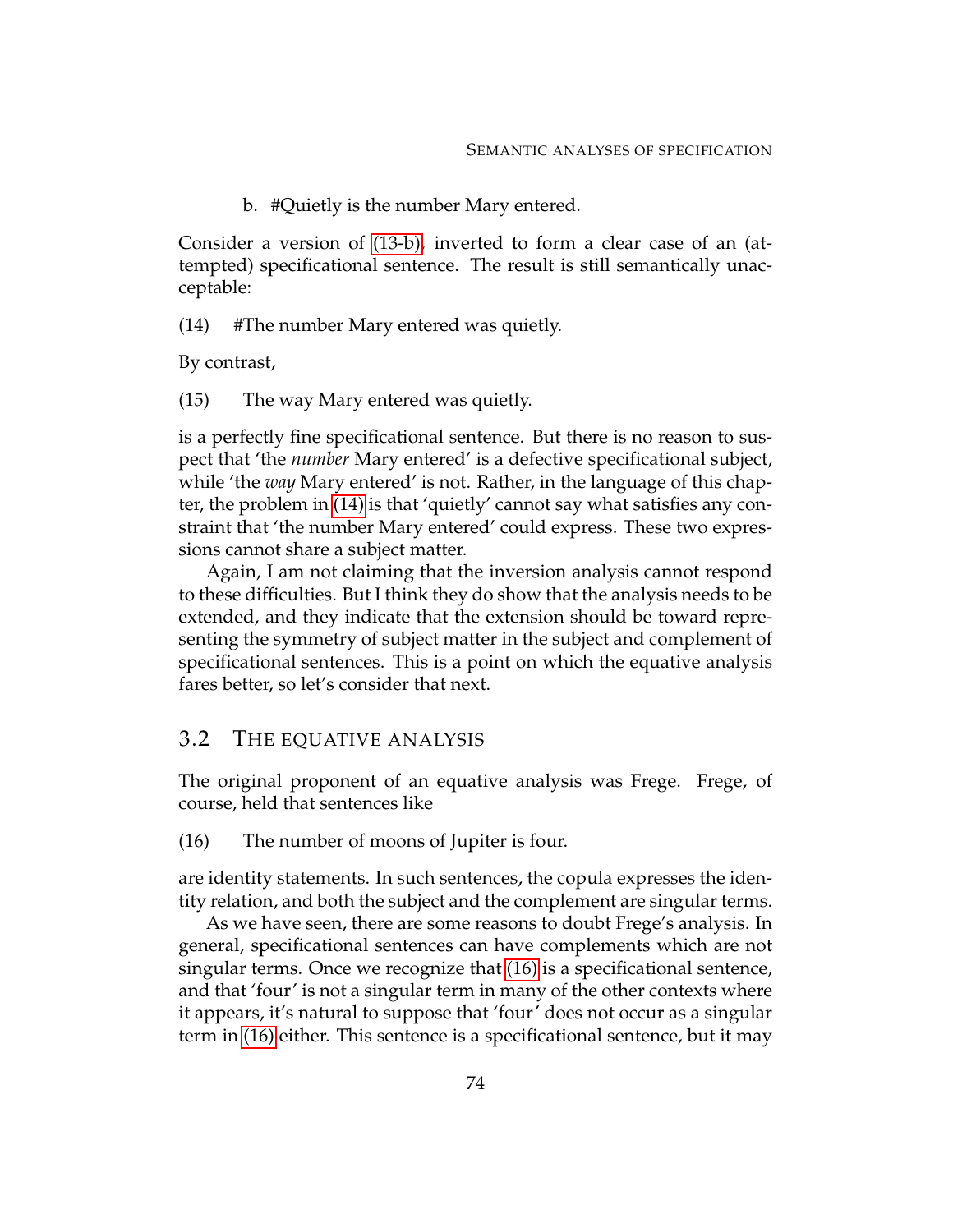not be an identity statement, because it may have a higher-type complement. At any rate, it is obvious that Frege's analysis of [\(16\)](#page-84-2) will not extend to clear cases of specificational sentences with higher-type complements: he takes the identity relation to be distinctive of objects, and the sign of identity to only appropriately occur between singular terms.<sup>[10](#page-85-0)</sup>

There are two possible responses to this problem. One response holds that specifications with higher-type complements undermine Frege's original thought, and show that a completely different analysis of specification is needed. Another response tries to hang on to Frege's idea that specifications somehow 'identify' their subject and complement, by generalizing it to account for specifications with higher-type complements. The equative analysis is a version of the second response.

For a proponent of the equative analysis, specificational sentences are one species of equatives. Recall from Section [2.1.3](#page-56-0) that equatives are copular sentences that state 'generalized identities'. So according to the equative analysis, a specificational sentence *equates* the denotations of its subject and its complement, even when neither is a singular term. In type-theoretic terms, this implies that for any type *α*, when the subject of a specificational sentence has type *α*, the complement must have type *α* too. This proposal is summarized in Table [3.3.](#page-85-1)

#### <span id="page-85-1"></span>Table 3.3: The equative analysis

Subject Complement Specification *α α*

Recent versions of the equative analysis appear in Heycock and Kroch [\(1999\)](#page-231-1) and Heller [\(2005\)](#page-231-2). I will focus on the version defended by Heycock and Kroch, because their proposal specifically addresses specificational sentences with higher-type complements. Heller's proposal is also quite interesting, and I will have more to say about it later. But because she focuses on specificational sentences with *e*-type complements, her proposal suffers from the same lack of generality as Frege's.

<span id="page-85-0"></span><sup>10</sup>Frege says, for example: "the relation of equality (*Gleicheit*) by which I understand complete coincidence, identity, can only be thought of as holding for objects, not concepts" (Frege, [1891/1997a,](#page-230-0) p. 175).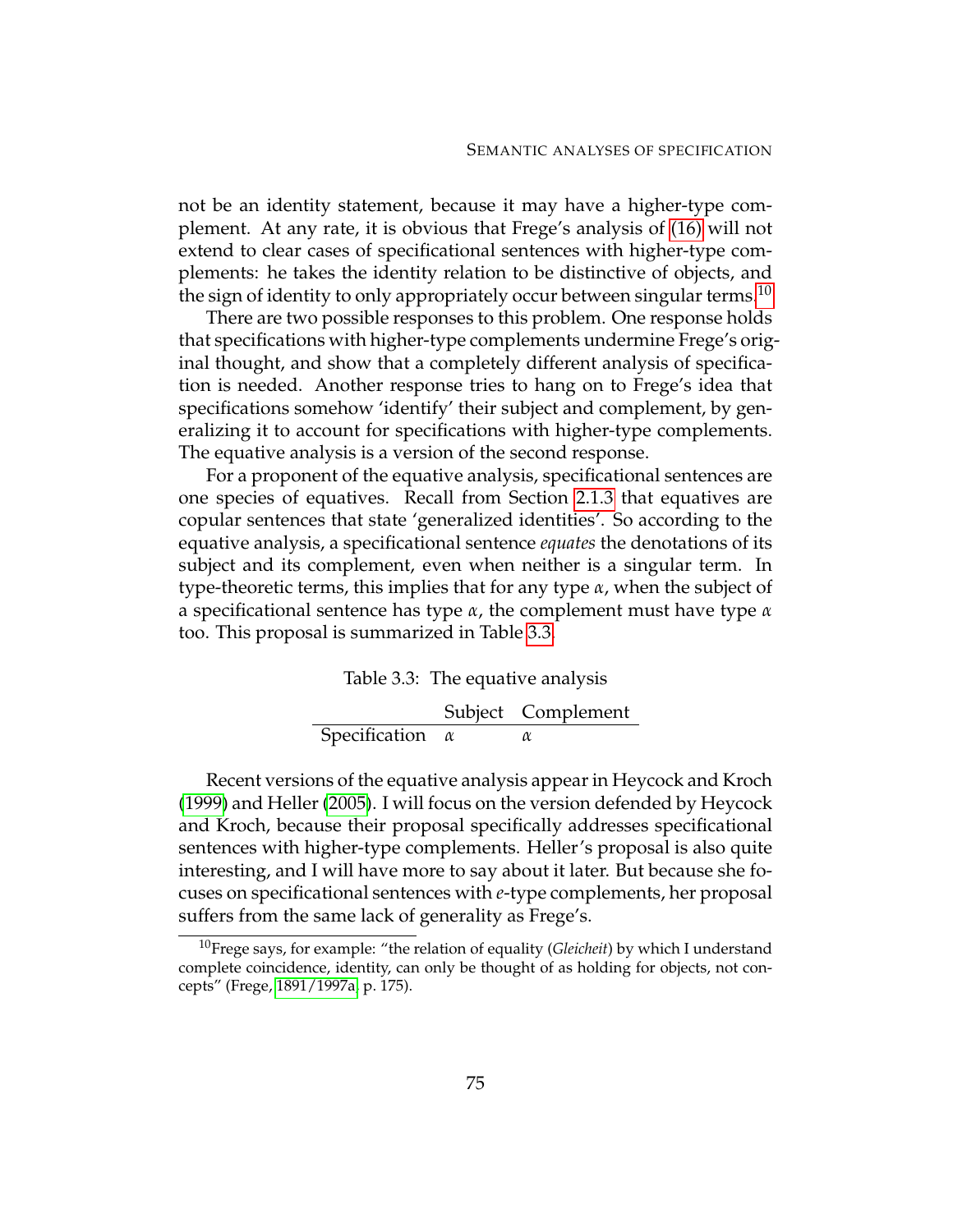## *3.2.1 Support for the equative analysis: pure equatives and connectivity effects*

<span id="page-86-1"></span>Heycock and Kroch motivate their version of the equative analysis by observing that English contains 'true equatives' like those in the following examples.<sup>[11](#page-86-0)</sup>

- (17) a. Your attitude toward Jones is my attitude toward Davies.
	- b. Your opinion of Edinburgh is my opinion of Philadelphia.
- <span id="page-86-2"></span>(18) a. When it comes down to it, honest is honest.
	- b. In the end, long is long.
	- c. You can dress is up if you like, but in the end being dishonest is just being dishonest.

The sentences in [\(17\)](#page-86-1) help show that equatives are not plausibly interpreted as a species of predicational sentences, even when the subject and complement are different. In these examples, neither expression is 'more referential' or 'more predicative' than the other, and neither is predicated of the other. The same is true of the tautologous (embedded) equatives in [\(18\).](#page-86-2) These examples show that there are clear cases of equatives with higher-type expressions, such as adjectives, on both sides of the copula. Heycock and Kroch conclude from these examples that we need a category of equatives which includes sentences with higher-type complements. So the only question is whether specificational sentences are among them.

<span id="page-86-3"></span>To show that specificational sentences are indeed equatives, they appeal to the following examples (Heycock & Kroch, [1999,](#page-231-1) pp. 379–380):

- (19) John is the one thing I have always wanted a man to be (that is, he's honest).
- <span id="page-86-6"></span><span id="page-86-5"></span><span id="page-86-4"></span>(20) a. The one thing I have always wanted a man to be is honest.
	- b. \*The one thing I have always wanted a man to be is John.

Sentence [\(19\)](#page-86-3) shows that 'the one thing I have always wanted a man to be' is most naturally read as predicative, or type  $\langle e, t \rangle$ . But when this

<span id="page-86-0"></span><sup>&</sup>lt;sup>11</sup>These examples are from Heycock and Kroch [\(1999,](#page-231-1) pp. 373–374). See also examples [\(25\)](#page-57-0) and [\(10\)](#page-81-6) in Chapter [2,](#page-44-0) which are plausible cases of equatives.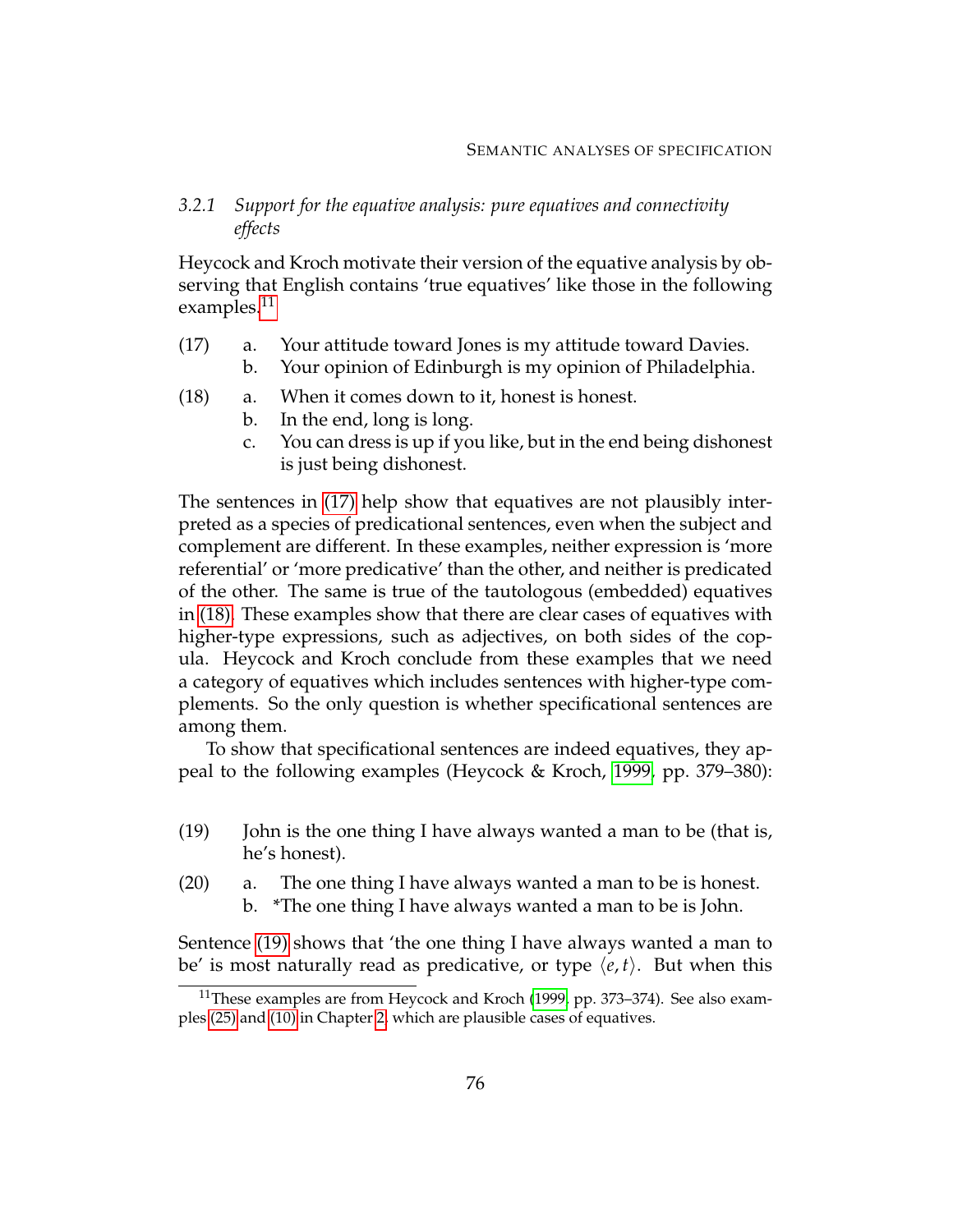predicative phrase is used as the subject of a specificational sentence, it only allows other predicative expressions as complements. This is shown by the contrast between sentences [\(20-a\)](#page-86-4) and [\(20-b\):](#page-86-5) an  $\langle e, t \rangle$ -type complement like 'honest' is grammatical, but an *e*-type complement like 'John' is not. The pattern in [\(20\)](#page-86-6) therefore suggests that the subject and complement of a specificational sentence must have the same type, as the equative analysis predicts.<sup>[12](#page-87-0)</sup>

Once we take the subject and complement to have the same semantic type, an equative analysis of specificational sentences seems like the only viable option. For example, a sentence like [\(20-a\)](#page-86-4) is naturally read as saying that 'the one thing I have always wanted a man to be' and 'honest' denote the same property. That is, it seems best interpreted as equating the denotations of its subject and complement. Other possible relations between same-type denotations (such as non-identity or a generalized quantifier) do not seem to fit the meaning of the sentence.

Here are the details of how Heycock and Kroch implement their equative analysis. They focus on specificational pseudo-clefts, and assume that these sentences have an equative syntax. They also assume that the subject of such a sentence is a free relative, and claim that this free relative has the form of a definite description  $\iota y[f(y)]$ , where the type of the variable *y* "ranges over all the semantic types that free relatives can denote" (Heycock & Kroch, [1999,](#page-231-1) p. 383). They define the *ι* operator as follows (Heycock & Kroch, [1999,](#page-231-1) p. 383):

(21)  $\iota y[f(y)]$  denotes *a* iff  $f(a)$  (and *a* uniquely satisfies *f*)

I am abstracting here from Heycock and Kroch's initial formulation of the uniqueness condition, which they eventually remove in favor of thinking of uniqueness as a pragmatic presupposition.

<span id="page-87-2"></span><span id="page-87-1"></span>Thus, according to their analysis, in a specificational pseudo-cleft like

(22) What Mary did was run the marathon.

the subject is a free relative with the form

<span id="page-87-0"></span> $12$ Note that the inversion analysis predicts the opposite pattern in this case. If specificational sentences are inverted predications, then [\(20-b\)](#page-86-5) should be grammatical rather than [\(20-a\).](#page-86-4)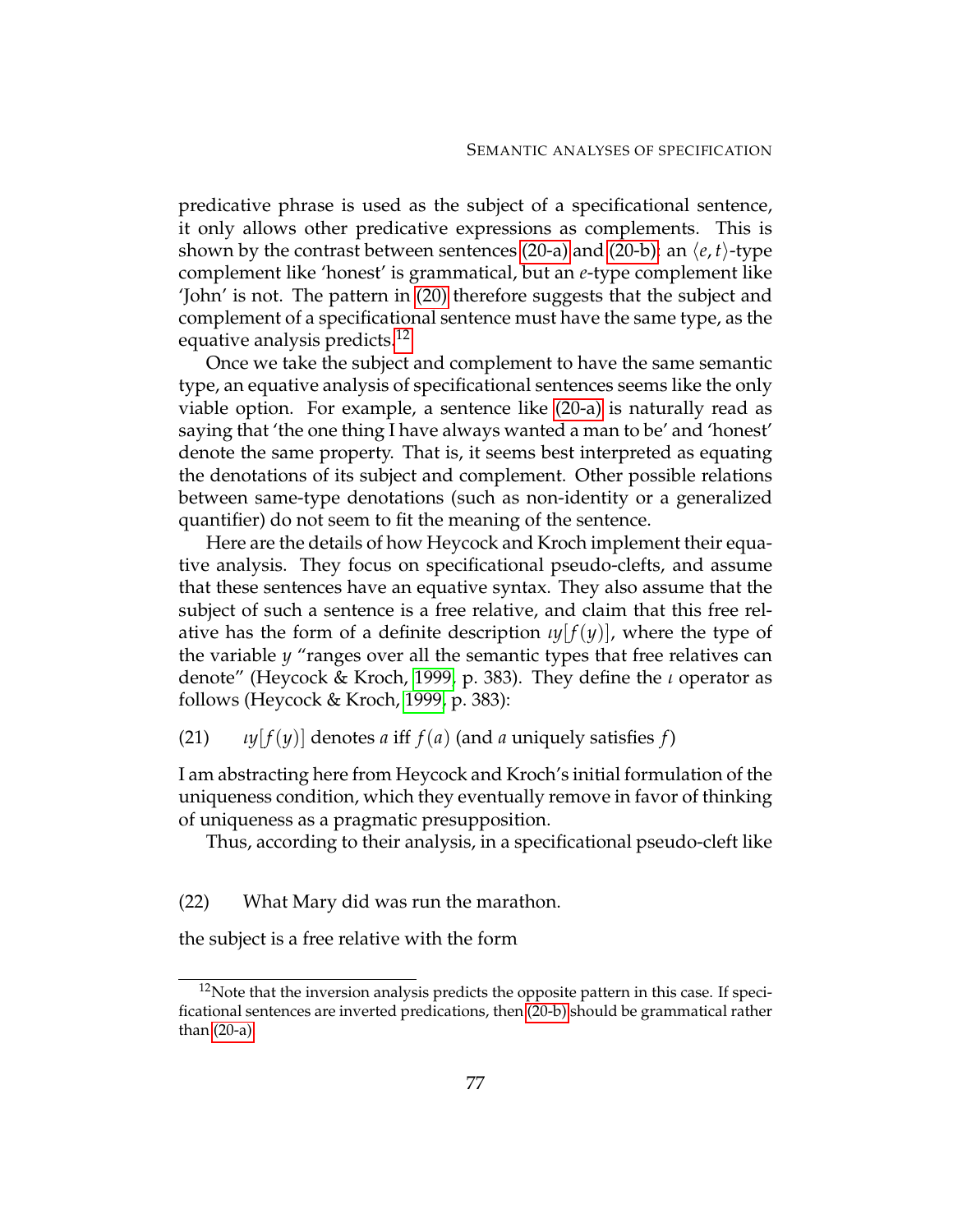(23) *ιy*[Mary did *y*]

*y* here has type  $\langle e, t \rangle$ ; it is a predicate of Mary. 'Did' constrains *y* to be an action in the past, which I will simply represent as '*y*-ed'. So writing [\(23\)](#page-87-1) in the form need to apply the definition of *ι*, we have

(24)  $\iota y[\lambda x.[\text{Mary } x\text{-ed}](y)]$ 

<span id="page-88-1"></span>The whole sentence then has a form that is more perspicuously represented as:

(25)  $\iota y[\lambda x.[\text{Mary } x\text{-ed}](y)] = \text{run the marathon}$ 

where 'run the marathon' has type  $\langle e, t \rangle$ , and '=' is a (polymorphic) sign of equation.<sup>[13](#page-88-0)</sup>

An equative sentence like [\(25\)](#page-88-1) is true just in case the two expressions in the equation have the same denotation. We can thus compute its truth conditions by computing the denotation conditions for the subject, given a denotation for the complement. Suppose that the complement 'run the marathon' denotes the property of running the marathon. Call this property *rm* for short, keeping in mind that since 'run the marathon' has type  $\langle e, t \rangle$ , *rm* is a function from individuals to truth values. So [\(25\)](#page-88-1) is true just in case the subject phrase *also* denotes *rm*.

We can now apply the definition of the *ι* operator to reduce this as follows:

| (26) | the subject denotes rm, iff                           |                         |  |
|------|-------------------------------------------------------|-------------------------|--|
|      | $\lambda x$ . [Mary x-ed](rm) (and rm is unique), iff | (by def. of $\iota$ )   |  |
|      | Mary rm-ed (and rm is unique)                         | (by $\beta$ -reduction) |  |

So the sentence is true just in case Mary performed the action of running the marathon in the past—that is, if she ran the marathon. It presupposes that running the marathon is *all* she did in the relevant context.

Notice that by applying the definition of *ι* in this way, we effectively transform the pseudo-cleft [\(22\)](#page-87-2) into a simpler sentence, one that would

<span id="page-88-0"></span> $13$ Heycock and Kroch treat equative syntax as a type of small clause, and argue that it is independent of the copula (Heycock & Kroch, [1999,](#page-231-1) §3.4). On their analysis, we should not think of the  $\prime$ =' sign in [\(25\)](#page-88-1) as expressed by the copula in [\(22\);](#page-87-2) rather, the equation is implicit in the clause type, and the copula is semantically vacuous. Again, this detail is not important for my purposes here.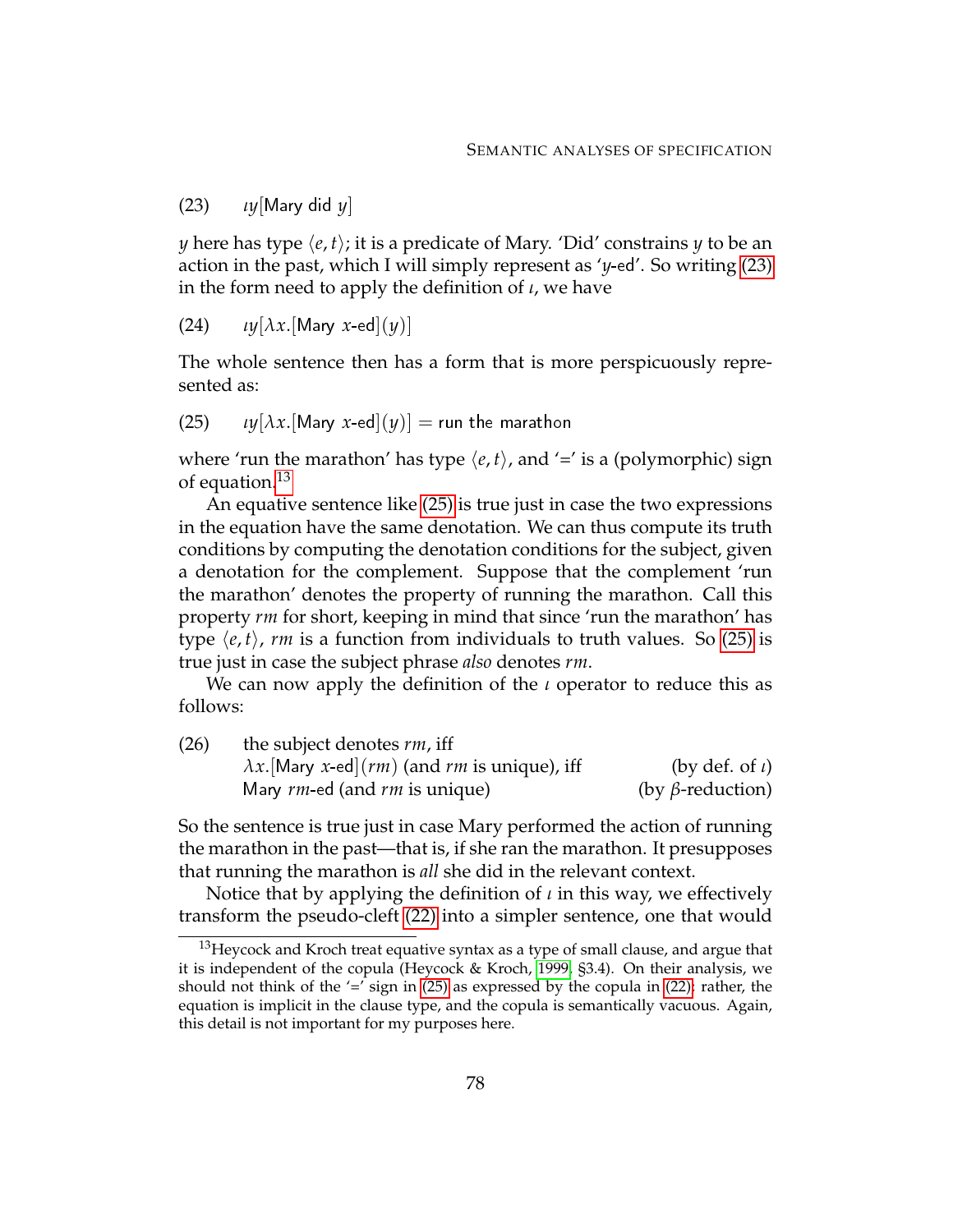read like:

(27) Mary ran the marathon.

Heycock and Kroch call this transformation *ι*-reduction, and they go on to show that, by treating *ι*-reduction as an obligatory operation for interpreting a specificational pseudo-cleft, they can explain why these sentences exhibit some syntactic features known as *connectivity effects*. I won't go into too much detail here, because explaining connectivity is mainly a problem for the theory of syntax and outside the scope of my discussion. But I will examine it briefly, since it provides important em-pirical support for Heycock and Kroch's view.<sup>[14](#page-89-0)</sup>

<span id="page-89-4"></span>Here's the idea. Some specificational pseudo-clefts exhibit a puzzling syntactic property:

- <span id="page-89-2"></span><span id="page-89-1"></span>(28) a. What Vinny didn't buy was any wine.
	- b. What Narcissus likes is staring at himself.

These sentences each contain an element in the complement that normally must occur in a configuration with some other expression. In [\(28-a\),](#page-89-1) this element is the negative polarity item 'any', which normally must occur in the scope of a negation (or other downward-entailing context). In [\(28-b\)](#page-89-2) it is the reflexive pronoun 'himself', which normally must occur in the scope of a human-denoting expression. But in specificational pseudo-clefts, these expressions are licensed in the complement even though standard syntactic analyses say that those configurations do not obtain. That is the connectivity effect: an NPI or reflexive pronoun is grammatical in the complement, even though it is predicted not to be.

Heycock and Kroch explain this by observing that *ι*-reduction transforms a pseudo-cleft with a connectivity effect into an equivalent sentence where the normally-required configurations are present.

<span id="page-89-3"></span>(29) a. Vinny didn't buy any wine.

<span id="page-89-0"></span><sup>&</sup>lt;sup>14</sup>I should point out that, for reasons that are too complicated to review here, Heycock and Kroch think of *ι*-reduction as a *syntactic* transformation. But their discussion makes clear that they also think of *ι*-reduction as part of the *interpretation* of a sentence; calling it 'syntactic' is, for them, compatible with thinking of *ι*-reduction as a step in a *semantic* derivation of the truth conditions of a specificational pseudo-cleft. That is how I shall think of it here.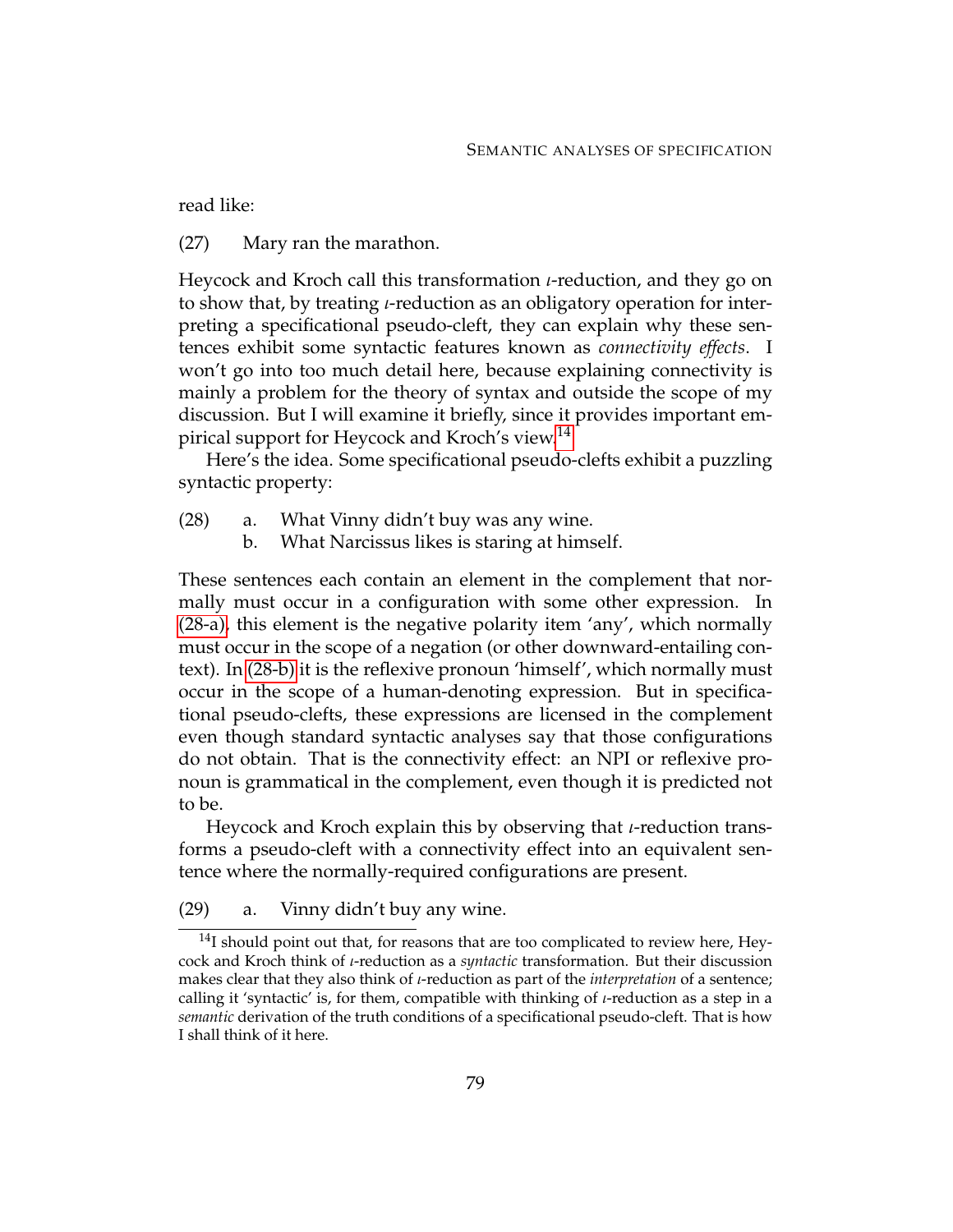b. Narcissus likes staring at himself.

<span id="page-90-0"></span>*ι*-reducing [\(28-a\)](#page-89-1) produces [\(29-a\),](#page-89-3) where the NPI 'any wine' occurs in the scope of the negation in 'didn't'. Likewise, *ι*-reducing [\(28-b\)](#page-89-2) produces [\(29-b\),](#page-90-0) where 'himself' is c-commanded by 'Narcissus'. Basically, Heycock and Kroch's idea is that 'any' and 'himself' are licensed in the pseudo-clefts in [\(28\)](#page-89-4) because they are licensed in these reduced forms, which are obligatorily produced during interpretation of the pseudoclefts. Thus, the equative analysis, when paired with obligatory *ι*-reduction, accounts for an important class of connectivity effects.

### *3.2.2 Assessing the equative analysis*

So the equative analysis is supported by empirical data, and has some important explanatory advantages. I think it also has an undeniable pretheoretical appeal: specificational pseudo-clefts in particular 'feel like' equations of some kind. When I say

(30) What I bought for mother was some flowers.

what I say seems true only if I am using 'what I bought for mother' and 'some flowers' as different descriptions of the very same thing.

In my terminology, the right way to articulate this intuition is that the subject and complement of a specificational sentence exhibit symmetry of subject matter. The equative analysis represents this in a natural way: for the two parts of a specificational sentence to have the same subject matter is for them to have the same *denotation*. The theoretical concept of denotation plays many roles, but one role it often takes on is providing a precise counterpart to the idea that linguistic expressions are 'about' things in the world. If two expressions have symmetry of subject matter when they are 'about the same thing', then equality of denotation is a good candidate for representing symmetry of subject matter. So the equative analysis captures one part of our characterization of specification quite well.

One consequence of this is that the equative analysis does not face some of the worries that face the inversion analysis. For example, the equative analysis has a straightforward story about why [\(9-b\)](#page-81-5) is ungrammatical: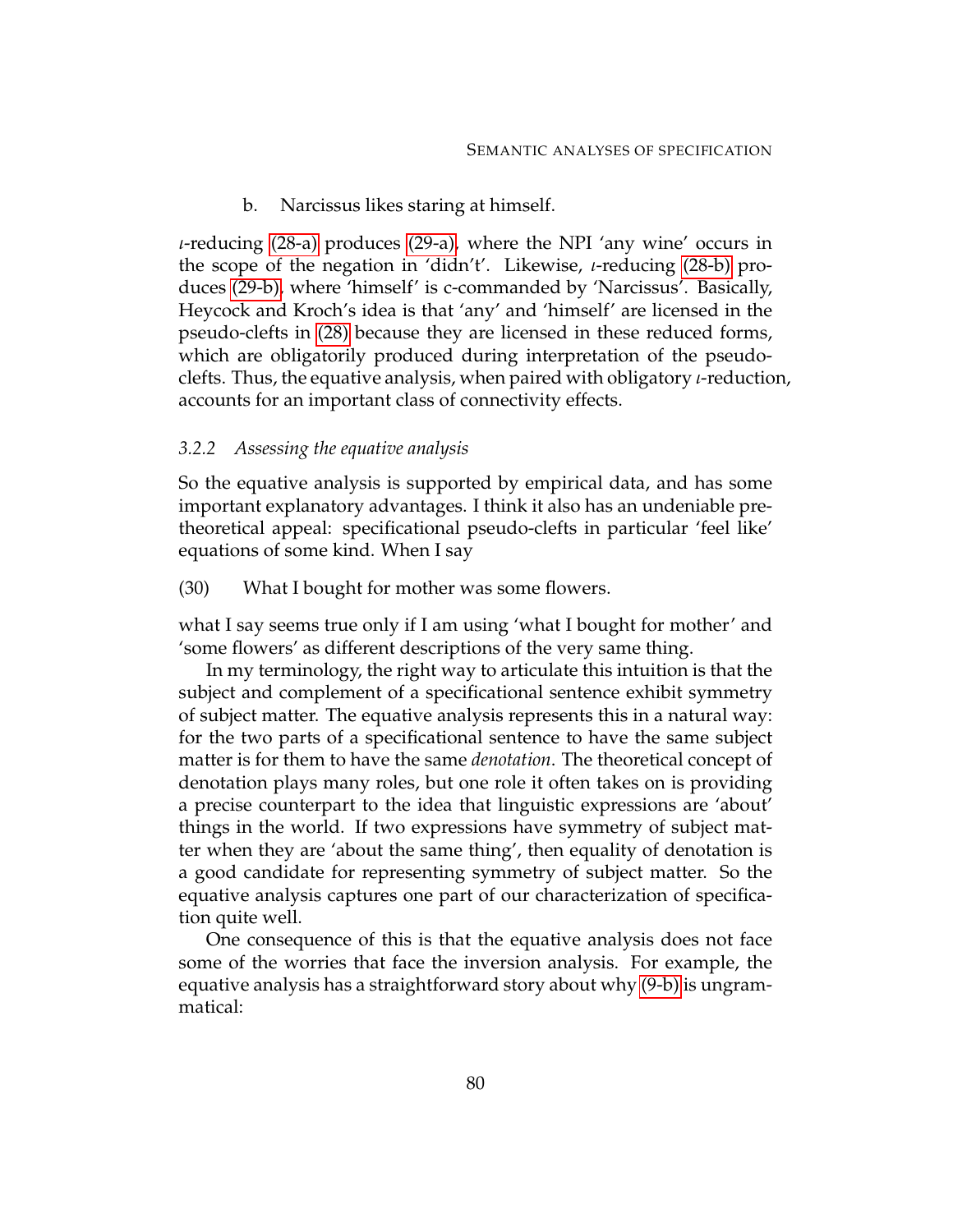[\(9-b\)](#page-81-5) \*Handsome is Cary Grant.

The problem here is that 'handsome' has type  $\langle e, t \rangle$ , and 'Cary Grant' has type *e*, and neither of these expressions can take on other types. Because of the type mismatch, this sentence cannot be an equative sentence. Thus, it cannot be a specificational sentence, even though both the subject and complement can appear in other copular sentences at the same positions.

Likewise, the equative analysis has no trouble accounting for the inference in [\(11\):](#page-82-3)

[\(11\)](#page-82-3) Ms. Pruett praised the tallest girl in the class. The tallest girl in the class is Molly. So, Ms. Pruett praised Molly.

According to the equative analysis, 'the tallest girl in the class' has type *e* in the second premise, so this premise is just an identity statement. Thus, the equative analysis can validate this inference just by appealing to the logic of identity.

With higher-type complements, the picture is more complex, because it is less clear that higher-type expressions with the same denotation are intersubstitutable *salva veritate*, even in extensional contexts.[15](#page-91-1) Still, it appears that some higher-type substitutions make good inferences:

<span id="page-91-0"></span>(31) Oscar came to campus the (same) way Ernie came to campus. The way Ernie came to campus was via Telegraph. So, Oscar came to campus via Telegraph.

Here, the second premise is a specificational sentence with a higher-type complement. Substituting this complement for the occurrence of the subject in the first premise, in a manner analogous to the inference in [\(11\),](#page-82-3) yields a conclusion that seems to follow. If this is indeed a good inference, the equative analysis could validate it just by appealing to a higher-order analogue of the laws of identity. This seems like a virtue, although I don't want to pursue this here.

<span id="page-91-1"></span><sup>15</sup>One reason this is not clear is that higher-type expressions of the same *semantic* type often do not have the same *syntactic* type, and substituting an expression of one syntactic type for another usually yields nonsense, even if they have the same denotation.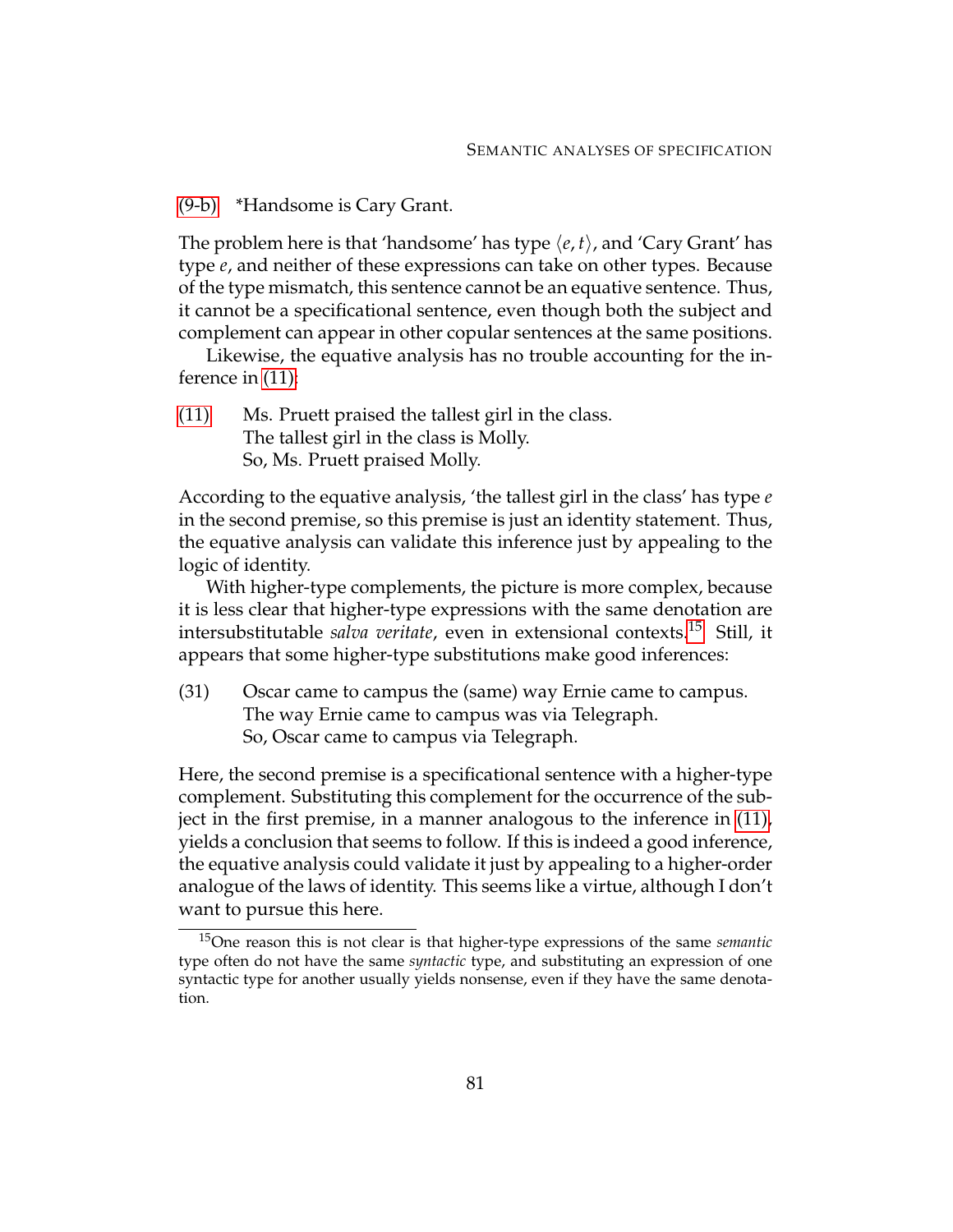Still, the equative analysis faces both technical and empirical problems. On the technical side, Heycock and Kroch's analysis faces problems similar to those facing the inversion analysis. First of all, the analysis needs to be extended to specificational sentences other than pseudoclefts before it can account for all the types of specificational subject that we observed in Section [2.2.](#page-59-0) Officially, Heycock and Kroch's assumption that specificational subjects are descriptions of the form  $\iota y[f(y)]$  only applies to free relatives in the subject position of a pseudo-cleft, though it is straightforward to extend this assumption to overt definite descriptions as well. It is less obvious how to extend their analysis to specificational sentences with other types of definites or with indefinites as subjects, like those in [\(44\)](#page-63-0) and [\(45\).](#page-63-1) But presumably, these cases could be handled by defining analogues of the *ι* operator to represent the different determiners in these kinds of subject.

Like the inversion analysis, the equative analysis also may require more types of definite description than are standardly recognized. The problem is less aggravated in this case, because the equative analysis does not hold that the subject has a *higher* type than the complement. But there are still some potentially awkward examples. Non-intersective modifiers in the complement provide one kind of case:

(32) (Some mothers are harsh, some are overbearing.) But the kind of mother mine is is good.

On the specificational reading, this sentence says what kind of mother the speaker has; it says he has a *good* mother. Since 'good' is a nonintersective modifier, the best analysis of 'good' in this reading of the sentence might assign it a type like  $\langle \langle e, t \rangle, \langle e, t \rangle$ . The equative analysis would then assign this non-standard type to the definite description in the subject position as well. Again, the problem is that admitting such higher types of definite descriptions likely requires constraining them in other contexts, and it's not clear how easily this can be done.

On the empirical side, the most pressing problem for the equative analysis is that it has no obvious explanation of the pronominalization data which supported the inversion analysis. Recall that human-denoting descriptions may pronominalize with neutral anaphors in English when they occur as the subject of a specificational sentence (but generally not elsewhere), as we saw in [\(3\):](#page-78-3)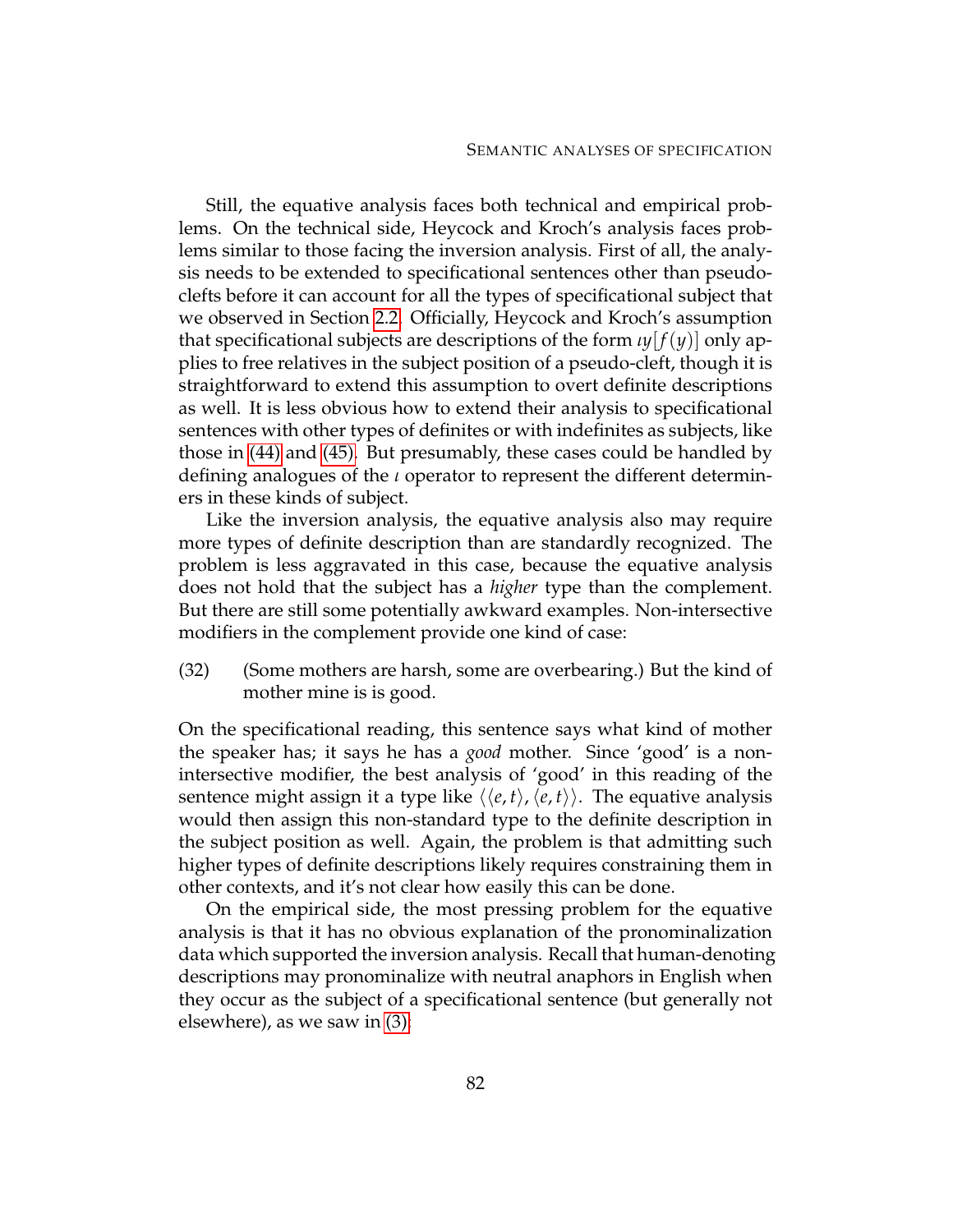- [\(3\)](#page-78-3) a. The tallest girl in the class is Molly, isn't  $\{it/?she\}$ ?
	- b. As for the tallest girl in the class, {it/that/?she} is Molly.
	- c. Who is the tallest girl in the class? {It/That/?She} is Molly.

Mikkelsen [\(2005,](#page-232-0) §5.1) argues that anaphors must agree in type with their antecedent, and that the antecedents of the anaphors in these sentences are the subjects of the specificational clauses. On the equative analysis, however, the subjects of these specificational clauses should be *e*-type expressions that refer to a human, Molly. So the equative analysis either needs to dispute Mikkelsen's argument that a pronoun reflects the type of its antecedent, or show that expressions which refer to humans actually *can* pronominalize with neutral anaphors like 'it' and 'that'. As far as I can see, neither Heycock and Kroch [\(1999\)](#page-231-1) nor Heller [\(2005\)](#page-231-2) (who is aware of Mikkelsen's argument) pursue either option.

But the most serious problem with the equative analysis is that it does not adequately account for the asymmetry of role in specificational sentences. For all we have said so far, the equative analysis cannot distinguish specificational sentences like those in [\(33\)](#page-93-0) from 'pure' equatives like those in [\(34\).](#page-93-1)

- <span id="page-93-2"></span><span id="page-93-0"></span>(33) a. The lead in *North by Northwest* is Cary Grant.
	- b. What Mary did was run the marathon.
- <span id="page-93-3"></span><span id="page-93-1"></span>(34) a. Cary Grant is Cary Grant.
	- b. What Mary did is what I'm going to do next month.

According to the equative analysis, both types of sentences are equatives, so a sentence in either group is true if and only if its subject and complement have the same denotation. Yet the specificational sentences in [\(33\),](#page-93-0) in some obvious and intuitive sense, exhibit an asymmetry that the 'pure' equatives in [\(34\)](#page-93-1) do not. In the 'pure' equatives, we cannot construe one expression as expressing a constraint, and the other as saying what satisfies it, any more than the other way around. But in specificational sentences, these different roles always belong to the subject and complement respectively. This asymmetry of role is what makes specificational sentences special, and distinguishes them from equatives more generally. Since the equative analysis is an analysis *of specification*, it is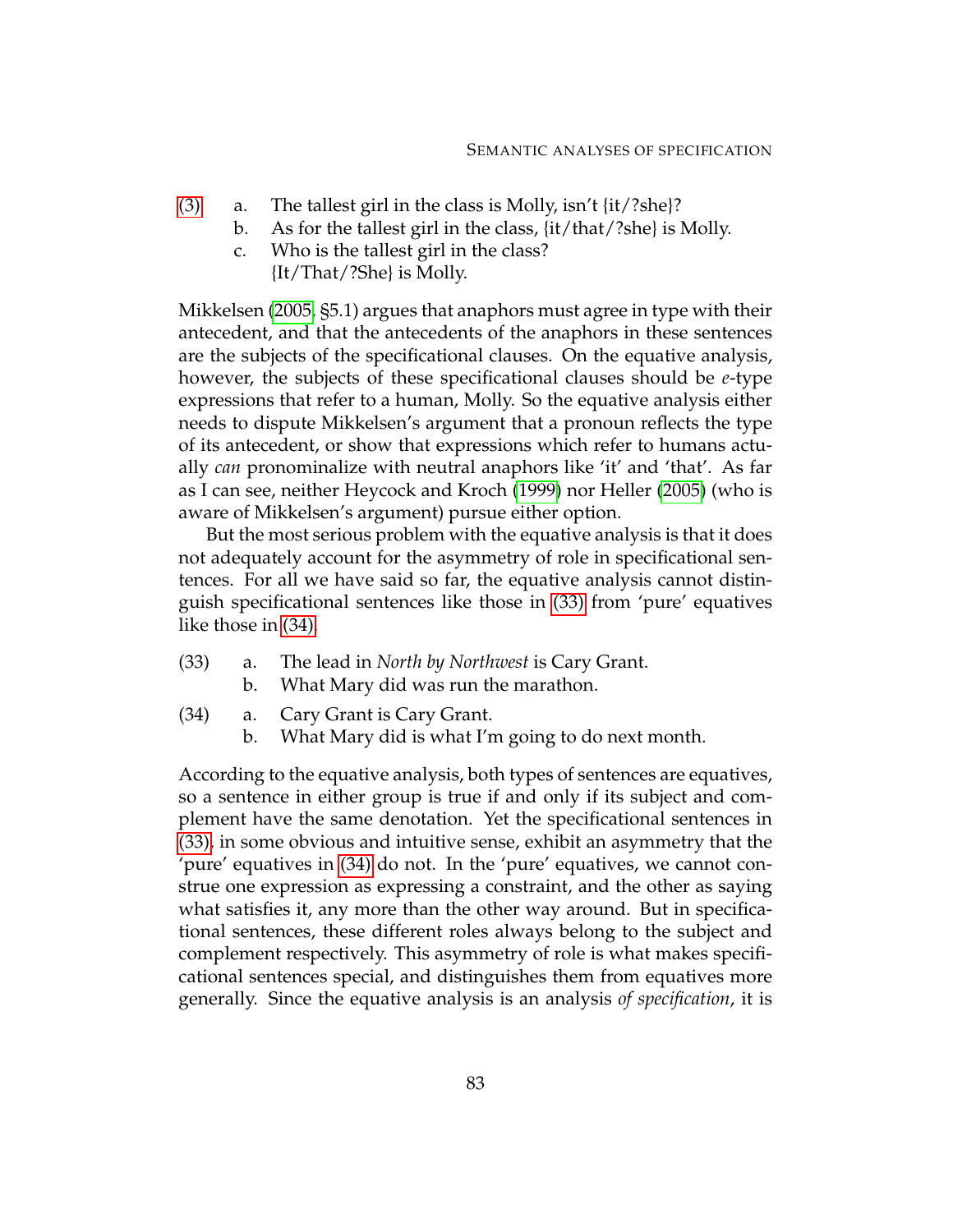obliged to give an account of the asymmetry.[16](#page-94-0)

Heycock and Kroch recognize this problem, but their solution is hard to make sense of. Basically, they suggest that the syntax of a specificational pseudo-cleft instructs an interpreter to interpret its subject and complement in different ways. Rather than computing denotations for the subject and complement independently and then comparing the results, the interpreter should compute the denotation of the complement and then *assign* it as the denotation of the subject. This suggestion recovers an asymmetry in how the subject and complement are interpreted in specificational sentences. Here is how they put it:

In [specificational] pseudoclefts, the free relative [i.e., the subject] expresses the ground, an open proposition that the speaker assumes to be a salient member of the belief set that the hearer is using to interpret the discourse; and the focus [i.e., the complement] of the pseudocleft expresses the value of the variable that the speaker intends the hearer to add to his or her belief set. . . .

If we accept the above treatment of the information structure of pseudoclefts, we see quite easily how the equative syntax of a pseudocleft encodes its information-packaging effect; but the analysis of pseudoclefts as equative sentences takes on a somewhat different significance. In logic,  $a = b$  and  $b = a$ are indistinguishable; but in natural language, the two arguments of an equative sentence typically differ in informativeness. It is this difference in information packaging that has been wrongly described as a subject-predicate asymmetry by proponents of the syntactic inversion analysis of copular sentences. *The asymmetry is better captured by reconceiving "equal-*

<span id="page-94-0"></span> $16$ One might think that the contrast between [\(33\)](#page-93-0) and [\(34\)](#page-93-1) is purely a pragmatic contrast, not a semantic one, and so the equative analysis is not obliged to account for it. Against this, I would point out that this sort of contrast is quite stable across contexts. No particular contextual setup is required to feel the contrast; it seems to arise from the default interpretation of these sentences. Thus, the contrast seems to reflect a general fact about what these *sentences* mean, not a particular fact about what *speakers* mean *by* them, or about how they are interpreted in particular contexts. For that reason, I think of the relationship as a semantic one, rather than a purely pragmatic one. I discuss this contrast further, as well as how the category of specificational sentences relates to the distinction between semantics and pragmatics, in Section [4.3.](#page-157-0)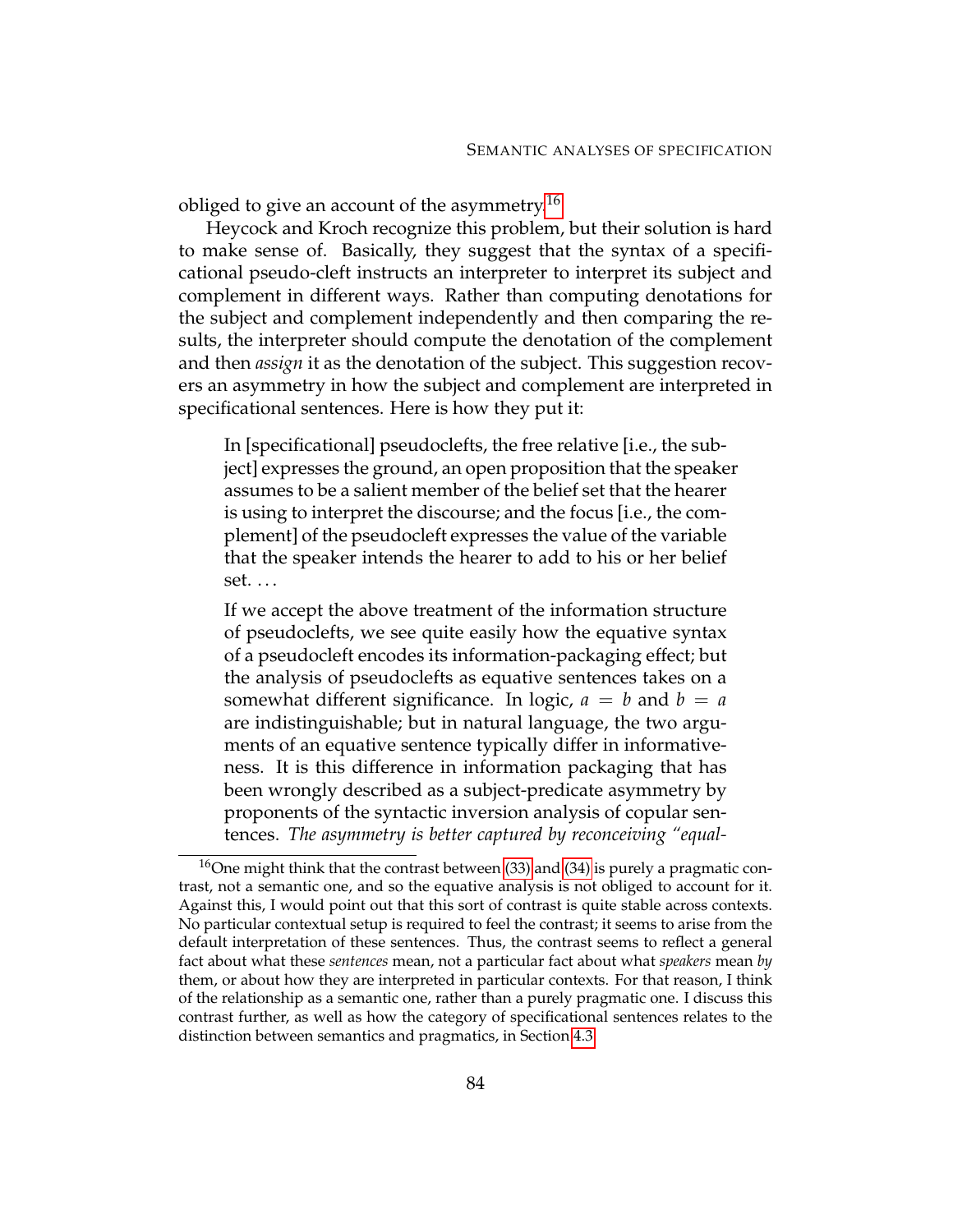*ity" as an instruction to assign a value to a variable*, that is, as an instruction to assign to the precopular phrase the denotation of the post-copular one. (Heycock & Kroch, [1999,](#page-231-1) 393–394, my emphasis)

This solution seems to make room for the asymmetry of role in specificational sentences only by giving up the idea that they are semantically equative in any substantial sense. It is not clear how much a 'pure' equative has in common with a sentence that instructs an interpreter to assign a value to a variable. A pure equative presumably does not contain such an instruction, since that would introduce exactly the asymmetry which is absent in pure equatives. So by reconceiving the 'equality' in specificational sentences as an asymmetric assignment instruction, Heycock and Kroch are in danger of divorcing this notion from the notion of semantic equality that applies to pure equatives.

Their suggestion does preserve the idea that interpreting a specificational sentence as true involves assigning the same denotation to the subject as the complement. But this is not sufficient to say that a specificational sentence is interpreted equatively, or that it belongs to the semantic category of equatives. For Heycock and Kroch, how an expression is interpreted depends on *both* the denotations of its constituents and its information packaging. In particular, two copular sentences whose subjects and complements all have the same denotation, such as [\(33-a\)](#page-93-2) and [\(34-a\),](#page-93-3) can still be interpreted differently when they differ in information packaging. In fact, that is the whole point: Heycock and Kroch's explanation of connectivity effects requires that interpreting a specificational pseudocleft involves *ι*-reducing the sentence to a *non*-equative form. So when they say that the equative analysis of specification "takes on a somewhat different significance" on this proposal, they seem to be severely understating the point. If their suggestion is taken seriously, it becomes totally unclear that we have any reason to think specificational sentences are interpreted equatively, or to analyze them as *semantically* equative, at all.

The very first sentence in the passage quoted above indicates that something has gone wrong here. There, Heycock and Kroch suggest that the information packaging in a specificational pseudo-cleft takes the following form. The subject expresses an open proposition, while the complement expresses a value which satisfies that open proposition. But notice that the general semantic type of an open proposition is  $\langle \alpha, t \rangle$ ,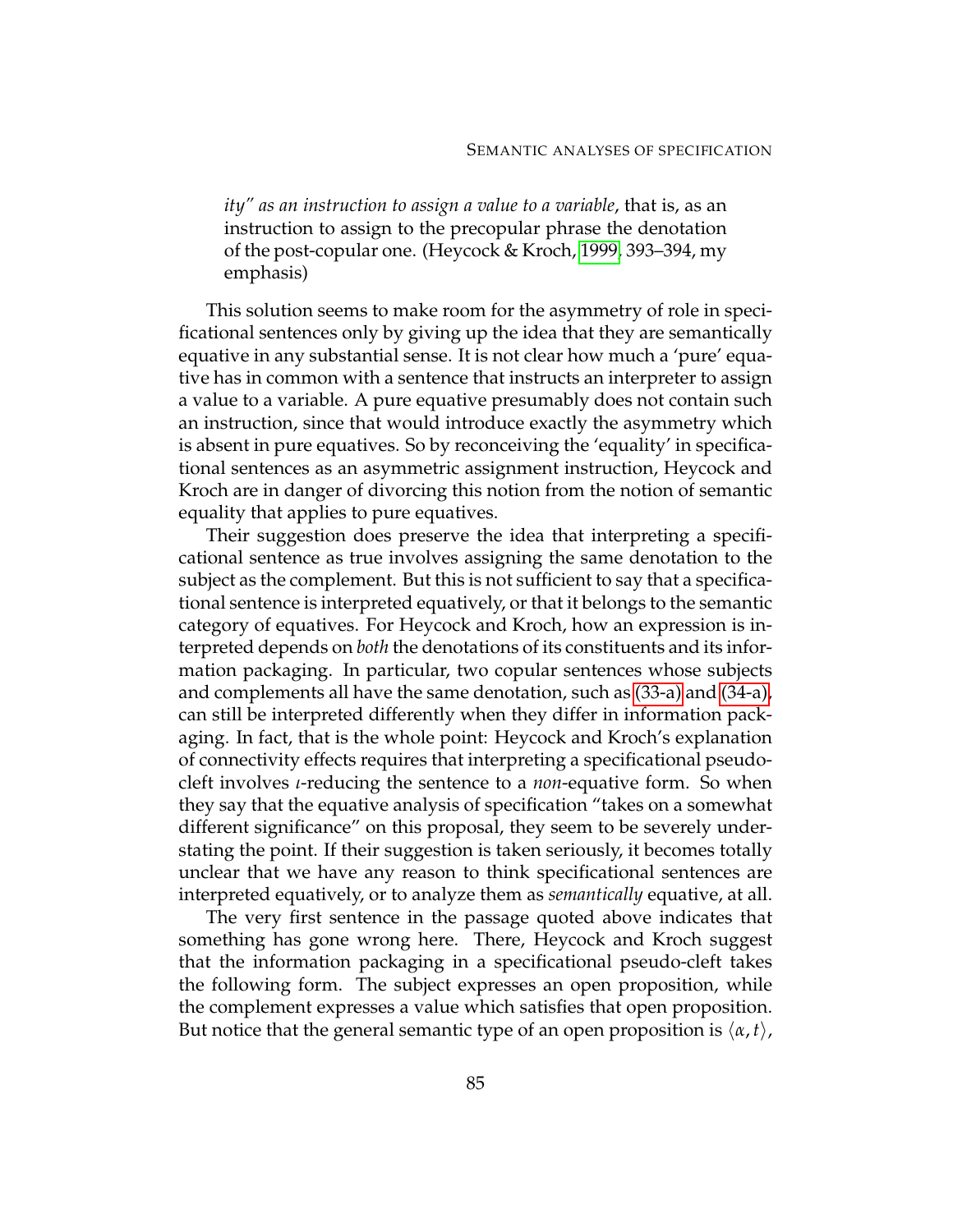while the type of an expression denoting a value which satisfies that open proposition is *α*. This agrees exactly with the 'generalized inversion analysis' I suggested in Table [3.2.](#page-80-0) So just at the point when they try to capture the asymmetry of role in specificational sentences, Heycock and Kroch's analysis looks like it treats specifications as inverted predications rather than equatives. This is a result that they take great pains to reject earlier in their discussion. Thus, I conclude that Heycock and Kroch have not offered any satisfactory account of the asymmetry.

Heller's [\(2005\)](#page-231-2) version of the equative analysis, on the other hand, offers a much more interesting approach to the asymmetry. She proposes that specificational sentences have *rising discriminability*. This means that in a specificational sentence, the complement is somehow 'more discriminating' than the subject. Rising discriminability distinguishes specifications from pure equatives (as well as predications). In a pure equative, the subject and complement have equal discriminability.

To make sense of this idea, Heller demonstrates that there is a systematic pattern in how speakers choose between expressions which refer to the same individual. Speakers generally prefer proper names to definite descriptions, which they in turn prefer to free relatives. Consider, for example, the following sentences<sup>[17](#page-96-0)</sup>:

- <span id="page-96-2"></span><span id="page-96-1"></span>(35) a. Giacomo brought the lasagna.
	- b. The neighbor brought the lasagna.

In a context where Giacomo is the neighbor and both the speaker and hearer know who 'Giacomo' refers to, [\(35-a\)](#page-96-1) is preferred to [\(35-b\)](#page-96-2) as a way of saying that he brought the lasagna. Assuming that speakers prefer to use expressions which will make it clearest to their listeners which object they are referring to, this preference indicates that proper names are more discriminating than definite descriptions. This seems like the right result: though many people might satisfy the description 'the neighbor' in this context, only one (contextually relevant) person is named 'Giacomo', so by using the latter, the speaker makes it clearest who she is talking about.

If that is right, then we can explain the difference between a pure equative like [\(36-a\)](#page-96-3) and a specificational sentence like [\(36-b\):](#page-97-0)

<span id="page-96-3"></span><span id="page-96-0"></span><sup>&</sup>lt;sup>17</sup>These sentences are based on an example in Heller [\(2005,](#page-231-2)  $\S 4.1.1$ ).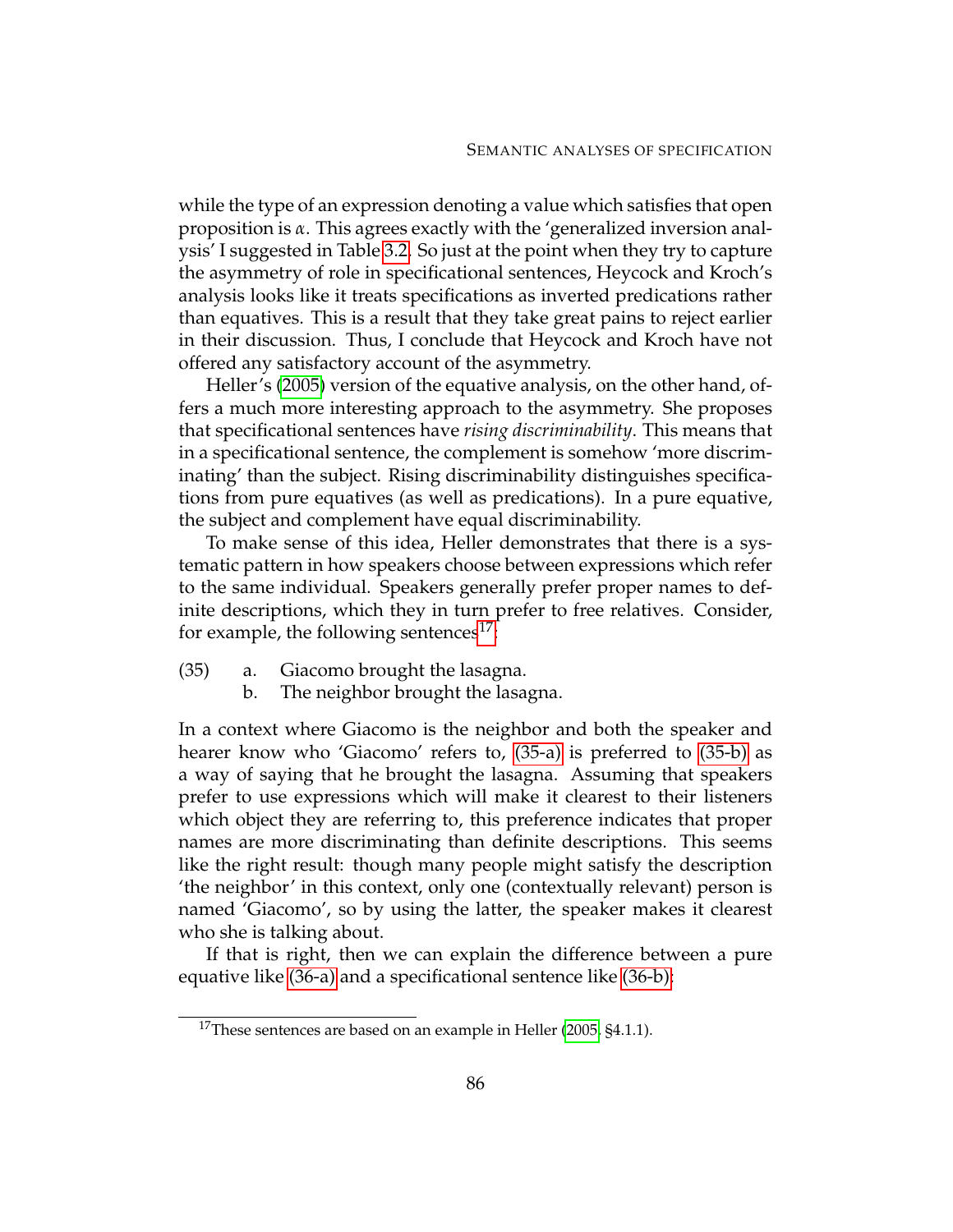- <span id="page-97-0"></span>(36) a. Giacomo is Giacomo.
	- b. The neighbor is Giacomo.

The difference is that, in the pure equative, the subject and complement have equal discriminability, whereas in the specificational sentence, the complement is more discriminating than the subject. The asymmetry of role found in specificational sentences is thus a matter of their subjects and complements differing in discriminability.

This idea strikes me as being on the right track. But rather than developing a complete theory of discriminability, Heller stops short, and so her proposal does not provide a fully satisfying account of the asymmetry of role in specificational sentences. She eventually retreats from the claim that proper names are more discriminating than definite descriptions, holding instead that "discriminability is not fixed" and suggesting that the relative discriminability of two expressions is highly sensitive to contextual factors, which she only partly explores (Heller, [2005,](#page-231-2) p. 182). More importantly, as I noted above, Heller is focused on specificational sentences with *e*-type complements. She does not extend her observations about discriminability to higher-type expressions, instead leaving that for further research (Heller, [2005,](#page-231-2) p. 181). It is not clear, however, that her concept of discriminability can be extended to accommodate such cases.

Heller says that a speaker chooses among referring expressions based on "the familiarity of the interlocutors with the entity" to which he is referring, and she explains discriminability in terms of a systematic pattern in how we make such choices (Heller, [2005,](#page-231-2) p. 132). The trouble is that we find exactly parallel choices among expressions which are not referring expressions, but instead play some other semantic role. For example, compare [\(37-a\)](#page-97-1) to [\(37-b\):](#page-97-2)

- <span id="page-97-2"></span><span id="page-97-1"></span>(37) a. Audrey is coming to campus by bicycle.
	- b. Audrey is coming to campus how she usually does.

In a context where the audience knows what it means to come by bicycle but does not necessarily know Audrey's transportation habits, a speaker will generally prefer [\(37-a\)](#page-97-1) to [\(37-b\)](#page-97-2) as a means of saying how Audrey is coming to campus. This preference is just like the general preference for [\(35-a\)](#page-96-1) over [\(35-b\),](#page-96-2) except that the speaker is choosing between the adverbial phrases 'how she usually does' and 'by bicycle'. It is likewise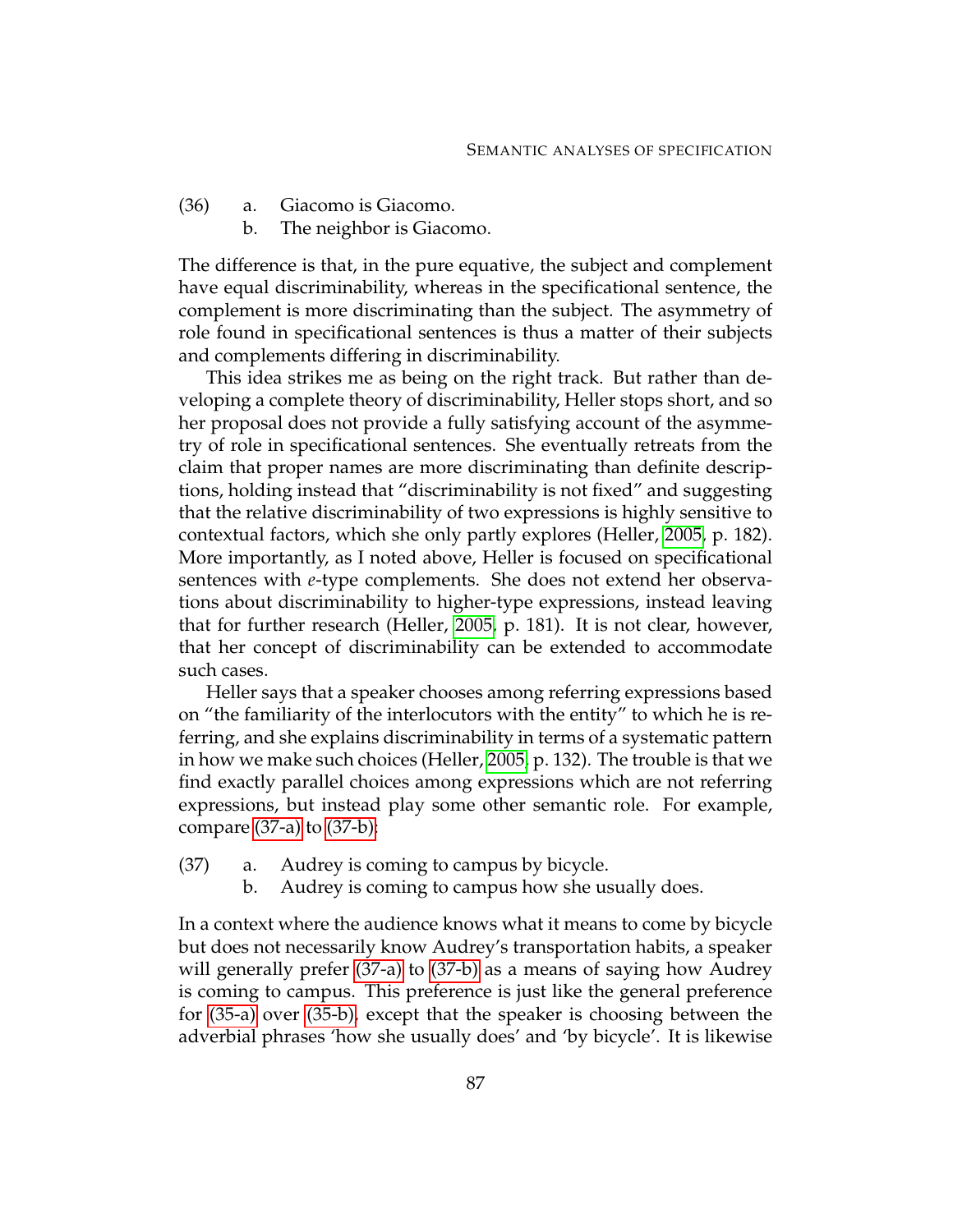<span id="page-98-0"></span>reflected by the asymmetry in a related specificational sentence:

(38) How Audrey usually comes to campus is by bicycle.

In this case, though, the pattern is not well-described by saying that the speaker chooses based on the interlocutors' familiarity with the entity he is referring to, since it is not plausible that he is using these adverbial phrases to *refer* to anything at all. Even if we grant that he refers to something with these expressions, what would it mean for an interlocutor to be more or less familiar with the referent of an adverbial phrase? We would have to make sense of this obscure idea before it could explain the asymmetry in [\(38\).](#page-98-0)

So although I think we need something *like* Heller's concept of discriminability, it is not general enough in its present form to account for the asymmetry of role in specificational sentences. I conclude that the equative analysis has no satisfying explanation of the asymmetry, and a different account is needed.

## 3.3 THE QUESTION-ANSWER ANALYSIS

Here is a summary of where we are at. Different empirical and theoretical considerations support the inversion analysis and the equative analysis. The inversion analysis is supported by data about how specificational subjects pronominalize. It accounts for the asymmetry of role in specificational sentences by assigning the subject and complement different semantic types, but it does not account for their symmetry of subject matter. As a consequence, the inversion analysis has trouble explaining why not all inverted predications are specificational sentences, and why some simple substitution inferences are valid.

The equative analysis is supported by data about connectivity effects. It accounts for the symmetry of subject matter in specificational sentences by assigning the subject and complement the same denotation, and it can explain the cases that the inversion analysis can't. But it has no explanation of the pronominalization data which support the inversion analysis, and it provides no satisfying account of the asymmetry of role in specificational sentences.

Thus, the inversion analysis and the equative analysis have complementary virtues and vices. Each accounts for one important set of data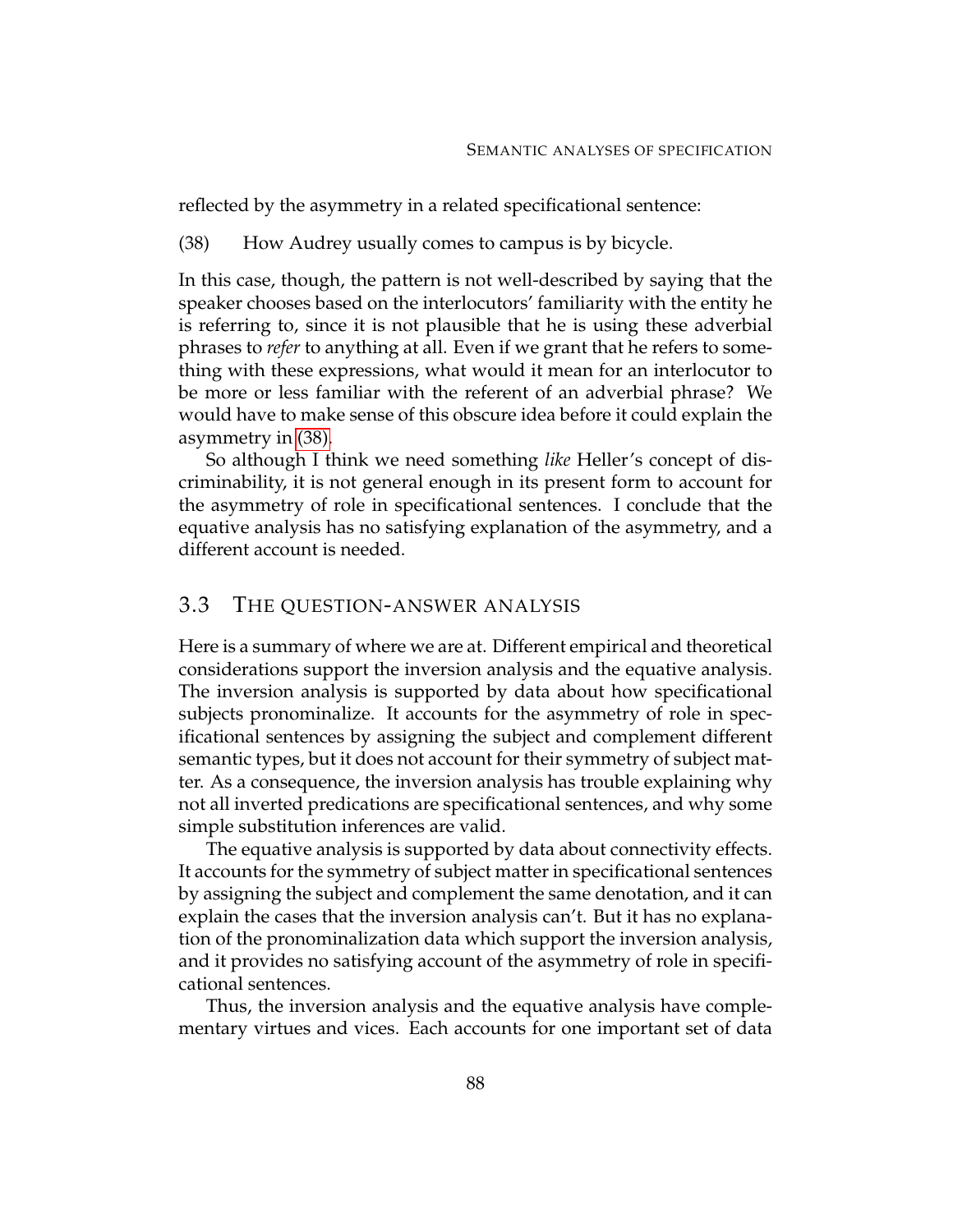that the other does not, and each captures one part of our characterization of specification that the other does not. It is time to see whether we can unify their virtues into a single account.

Unfortunately, we can't simply combine the inversion analysis and the equative analysis into an account with the virtues of both. At the empirical level, we have seen that the inversion analysis and the equative analysis each have trouble accounting for some data that support the other. At the theoretical level, the two analyses take incompatible approaches to representing the symmetry of subject matter and asymmetry of role in specificational sentences. Both analyses are presented in the framework of a typed denotational semantics, where it is assumed that differences in semantic type imply differences in denotation. Within this framework, we cannot simultaneously assign the subject and complement of a specificational sentence the same denotation and different types. Thus, we cannot combine the equative approach to the symmetry with the inversion approach to the asymmetry.

A unified analysis must therefore take a different tack at both levels. I will argue that the question-answer analysis is the best candidate to do so. According to the question-answer analysis, the subject of a specificational sentence functions like a question, and the complement functions like its answer. Versions of this analysis have been offered by Ross [\(1972\)](#page-232-5), den Dikken, Meinunger, and Wilder [\(2000\)](#page-229-1), Schlenker [\(2003\)](#page-232-6), and Romero [\(2005\)](#page-232-7). I will focus here on arguing for the question-answer analysis in informal terms, using the empirical and theoretical considerations we have already seen.

### *3.3.1 Support for the question-answer analysis*

To motivate the question-answer analysis, recall that our paradigm cases of specificational sentences are pseudo-clefts. The subject of a pseudocleft begins with a *wh*-word, just like a question. Intuitively, a specificational pseudo-cleft reads like a sentence containing both a question and its answer, as we saw in Chapter [1.](#page-12-0) Moreover, for every specificational pseudo-cleft, there is a corresponding question-answer dialogue. There is a clear parallel in meaning between a specificational pseudo-cleft like

(39) What I bought for mother was some flowers.

and its corresponding question-answer dialogue, like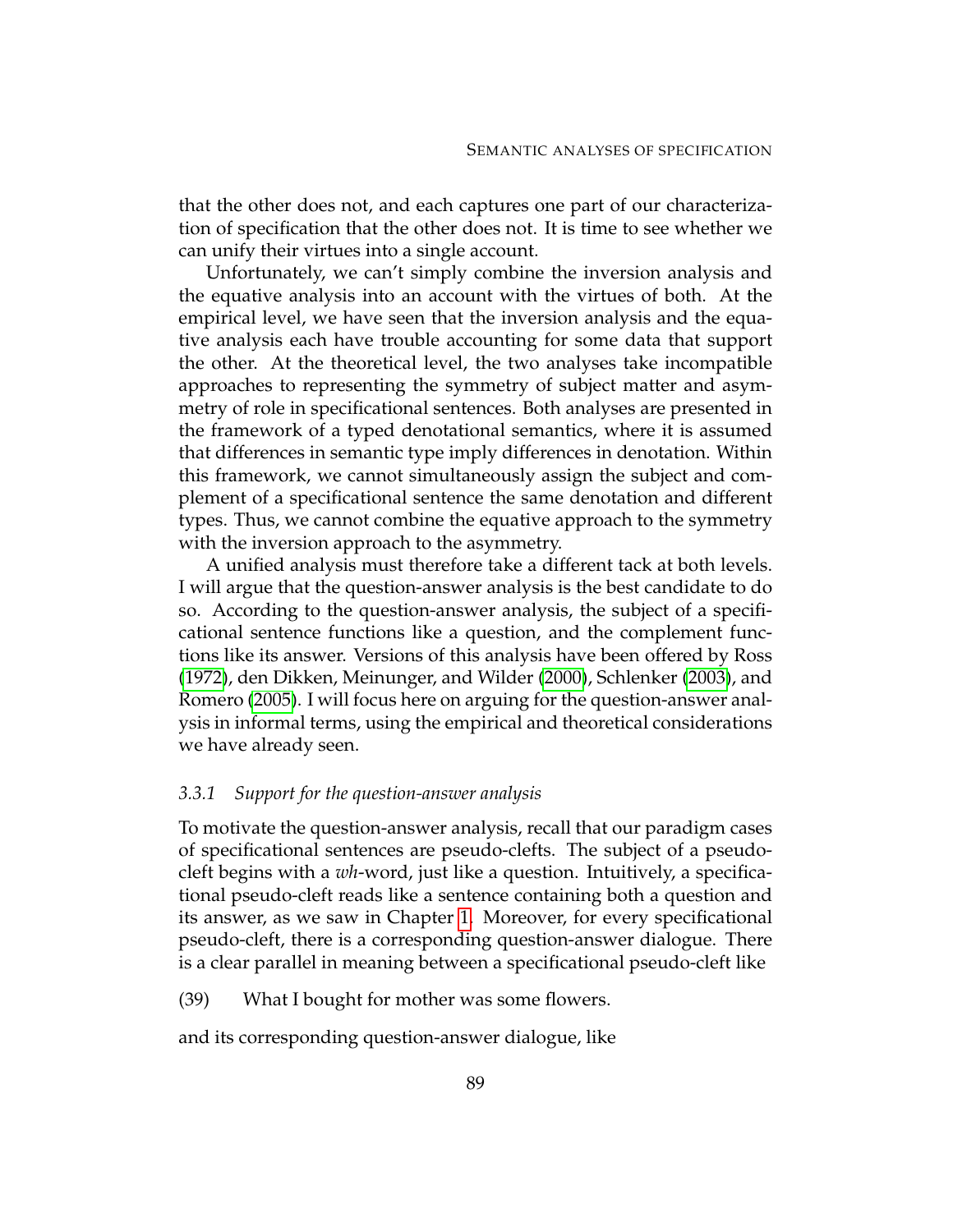- (40) a. What did you buy for mother?
	- b. Some flowers.

This intuitive parallel underlies the directness test, which I employed above as a way of identifying the specificational reading of pseudo-clefts which also have a predicational reading.

There are also some empirical observations which support the questionanswer analysis. Let's first consider some syntactic observations, starting with one made by Ross [\(1972\)](#page-232-5). In the question-answer dialogue in [\(41\),](#page-100-0) the first two answers not full sentences, but in some sense *elided*. Fullsentence answers like [\(41-c\)](#page-100-1) are also possible:

- <span id="page-100-0"></span>(41) What did you do then?
	- a. Call.
	- b. Call the grocer.
	- c. I called the grocer.

<span id="page-100-1"></span>Ross observed that there is a parallel phenomenon in the complement position of specificational pseudo-clefts.

- (42) a. What I did then was call.
	- b. What I did then was call the grocer.
	- c. What I did then was I called the grocer.

Notice that the possible complements in these pseudo-clefts exactly mirror the possible answers for the corresponding question in the dialogue in [\(41\).](#page-100-0) In general, as den Dikken, Meinunger, and Wilder [\(2000\)](#page-229-1) and Schlenker [\(2003\)](#page-232-6) observe, it appears that the principles of ellipsis which apply to answers in question-answer dialogues mirror those which apply to the complement of a specificational pseudo-cleft, except that such ellipsis seems to be more often obligatory in pseudo-clefts. This is evidence that specificational pseudo-clefts function like question-answer pairs, at least at a syntactic level.

This syntactic parallel also suggests a natural explanation of connectivity effects. If specificational complements are syntactically analyzed as elided full-sentence answers, connectivity effects can be explained by the elided material. For example, consider again sentence [\(28-b\):](#page-89-2)

[\(28-b\)](#page-89-2) What Narcissus likes is staring at himself.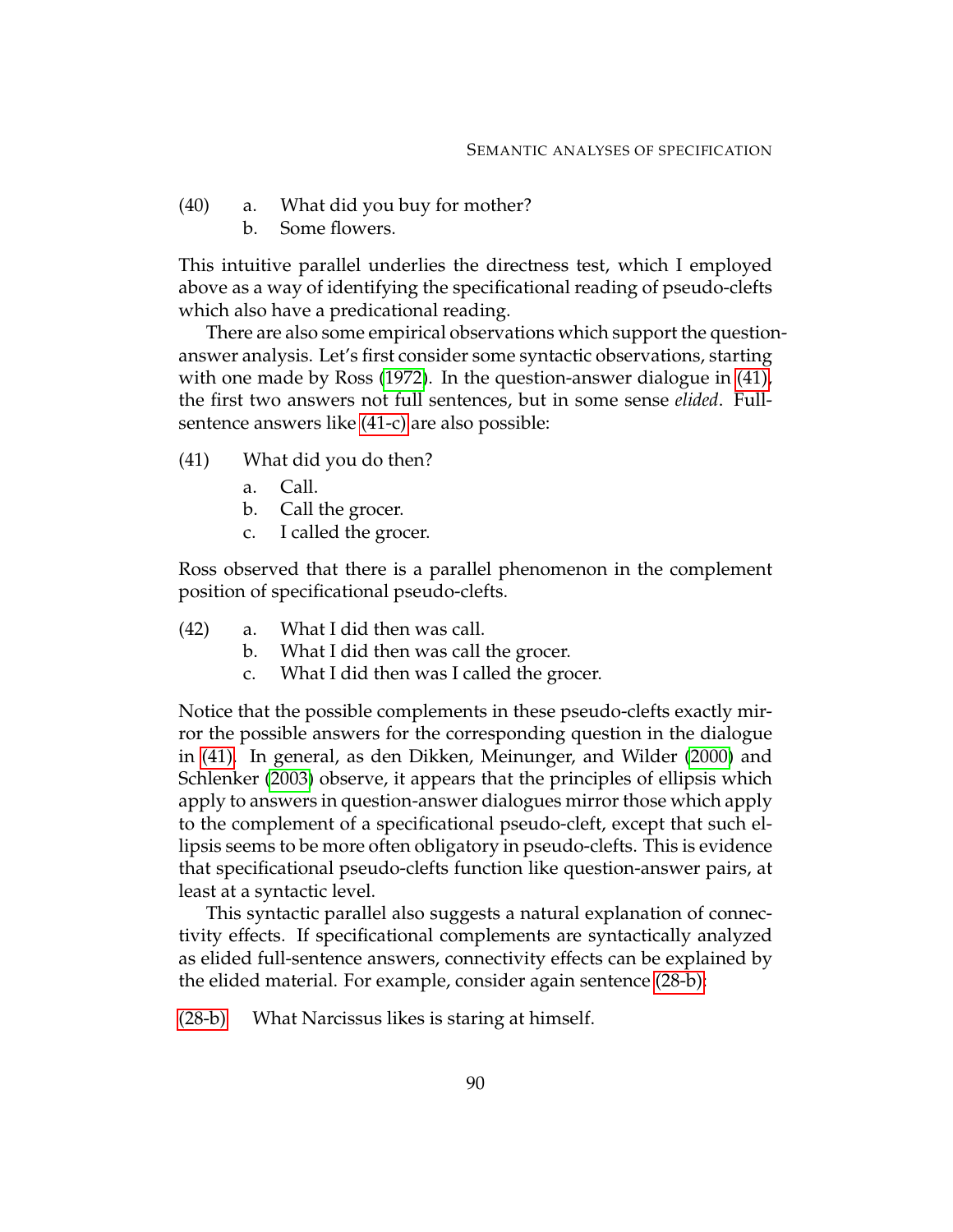Recall that the connectivity effect in this sentence is that the reflexive pronoun 'himself' is grammatical in the complement, even though it does not appear to be in a configuration which licenses reflexives. But if the complement is treated as an elided sentence, like

(43) What Narcissus likes is Narcissus likes staring at himself.

then 'himself' occurs in the proper configuration to be licensed by the elided 'Narcissus'.

Den Dikken, Meinunger, and Wilder [\(2000\)](#page-229-1) and Schlenker [\(2003\)](#page-232-6) develop syntactic analyses of specificational pseudo-clefts to explain connectivity effects in this manner. They also extend their analyses to explain connectivity in specificational sentences with other types of subject. I cannot evaluate here whether all specificational sentences should be analyzed syntactically as question-answer pairs, or whether this approach will ultimately provide a satisfying explanation of connectivity effects. Still, it appears that the question-answer analysis has a natural path to such an explanation, which means that it plausibly offers the same explanatory advantages as the equative analysis with respect to connectivity data.

Several semantic observations also support the question-answer analysis. First of all, the analysis is consistent with the pronominalization data which support the inversion analysis. Recall that Mikkelsen [\(2005\)](#page-232-0) showed that human-denoting descriptions in the subject position of a specificational sentence can pronominalize with neutral anaphors like 'it' and 'that'. She argued that this is not consistent with such descriptions having type  $e$ , and instead concluded that they have type  $\langle e, t \rangle$ .<sup>[18](#page-101-0)</sup> But in fact, these data only seem to require that we not assign type *e* to the subject of a specificational sentence. As Mikkelsen [\(2005,](#page-232-0) p. 61) herself notes, treating the subject of a specificational sentence as a question is compatible with the pronominalization data. This is because questions, like predicative expressions, pronominalize with neutral anaphors.

We can see this by considering issue-predicational sentences. As I observed in Section [2.1.3,](#page-56-0) issue-predicational sentences are sentences where the complement is predicated of what the subject denotes, but the subject denotes a question or issue. When the subject of an issue-predicational

<span id="page-101-0"></span> $18$ See the discussion above of the examples in [\(3\).](#page-78-3)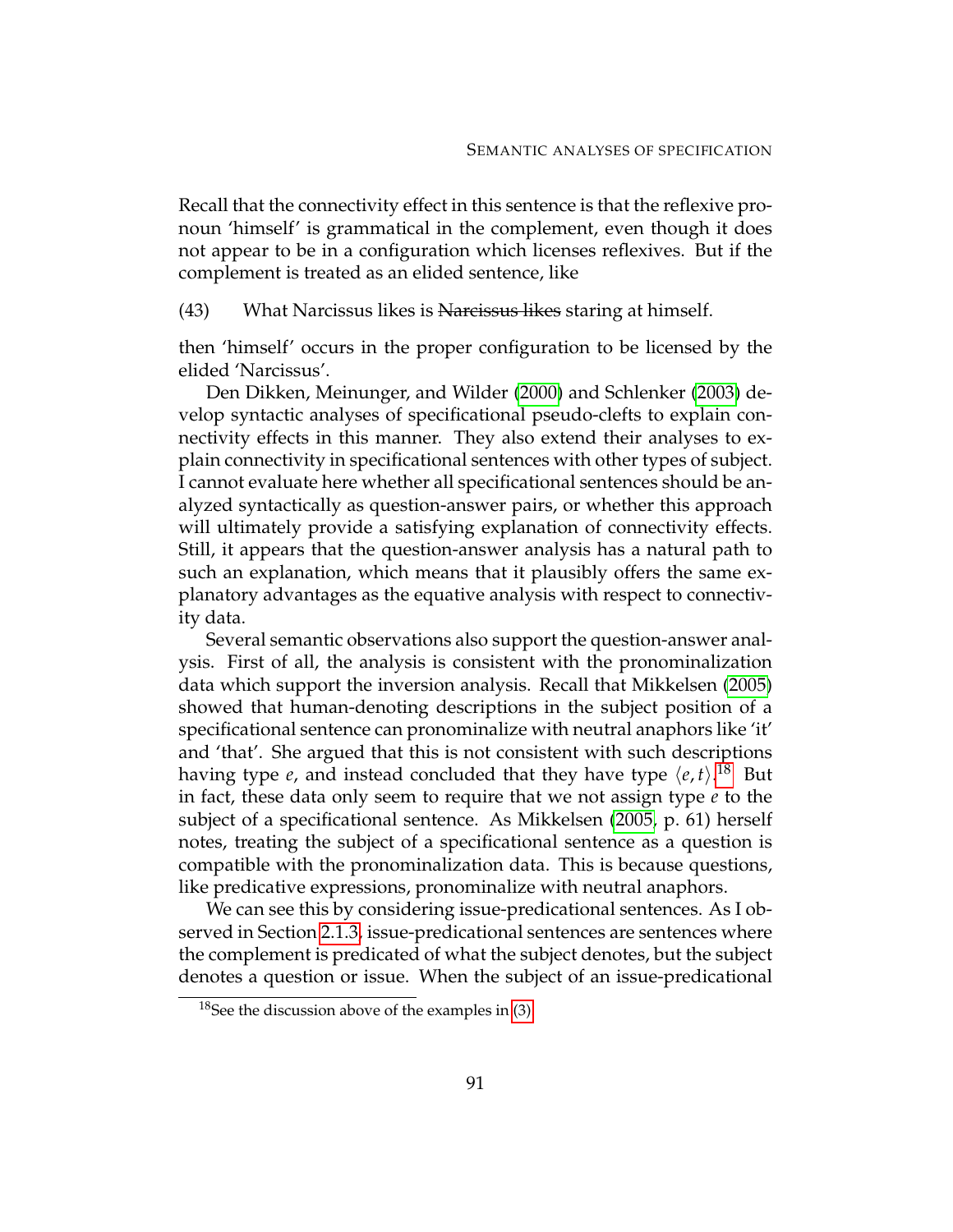sentence is anaphoric on the previous expression of a question, it will be a neutral anaphor, as the following examples show.

- <span id="page-102-1"></span><span id="page-102-0"></span>(44) a. How many people are expected for lunch? *That* is a good question. (I wish I knew the answer.)
	- b. Who we should invite is still being discussed, and I expect *it* will not be an easy question to reach agreement on.

The answer in the dialogue in [\(44-a\)](#page-102-0) is an issue-predicational sentence. It predicates 'being a good question' of what its subject denotes. But its subject is the neutral anaphor 'that', which is only plausibly interpreted as having the prior question as its antecedent. Similarly, the second conjunct of [\(44-b\)](#page-102-1) is an issue-predicational sentence with 'it' as its subject, which is only plausibly interpreted as anaphoric on the question expressed by 'who we should invite' in the first conjunct. Note that the first conjunct is also an issue-predicational sentence, which makes it clear that 'who we should invite' denotes a question there, rather than a person or group of people.<sup>[19](#page-102-2)</sup>

We can also see that questions pronominalize with neutral anaphors by looking at verbs like 'to wonder', which are standardly analyzed as taking questions as arguments.

<span id="page-102-4"></span>(45) Silas wondered who Bertram would marry,

- <span id="page-102-3"></span>a. . . . but concluded that *it* was an inscrutable question.
- b. ... and concluded that  $\{it/??*he/??*she\}$  would be Leslie.

<span id="page-102-5"></span>In both of the examples in [\(45\),](#page-102-3) the question 'who Bertram would marry' is the argument of 'wondered' in the first conjunct. When the sentence is continued with a second conjunct containing an issue-predicational clause, as in [\(45-a\),](#page-102-4) a neutral pronoun is grammatical, and the only plausible antecedent for the pronoun is the question in the first conjunct. When the second conjunct instead contains a specificational clause, as in [\(45-b\),](#page-102-5) a neutral anaphor is still grammatical, but gendered pronouns are very marginal, even when the specificational complement refers to a person. This is consistent with Mikkelsen's observation that it is preferable to pronominalize a specificational subject with a neutral anaphor,

<span id="page-102-2"></span><sup>&</sup>lt;sup>19</sup>: See the discussion of example  $(26)$  in Section [2.1.3](#page-56-0) above.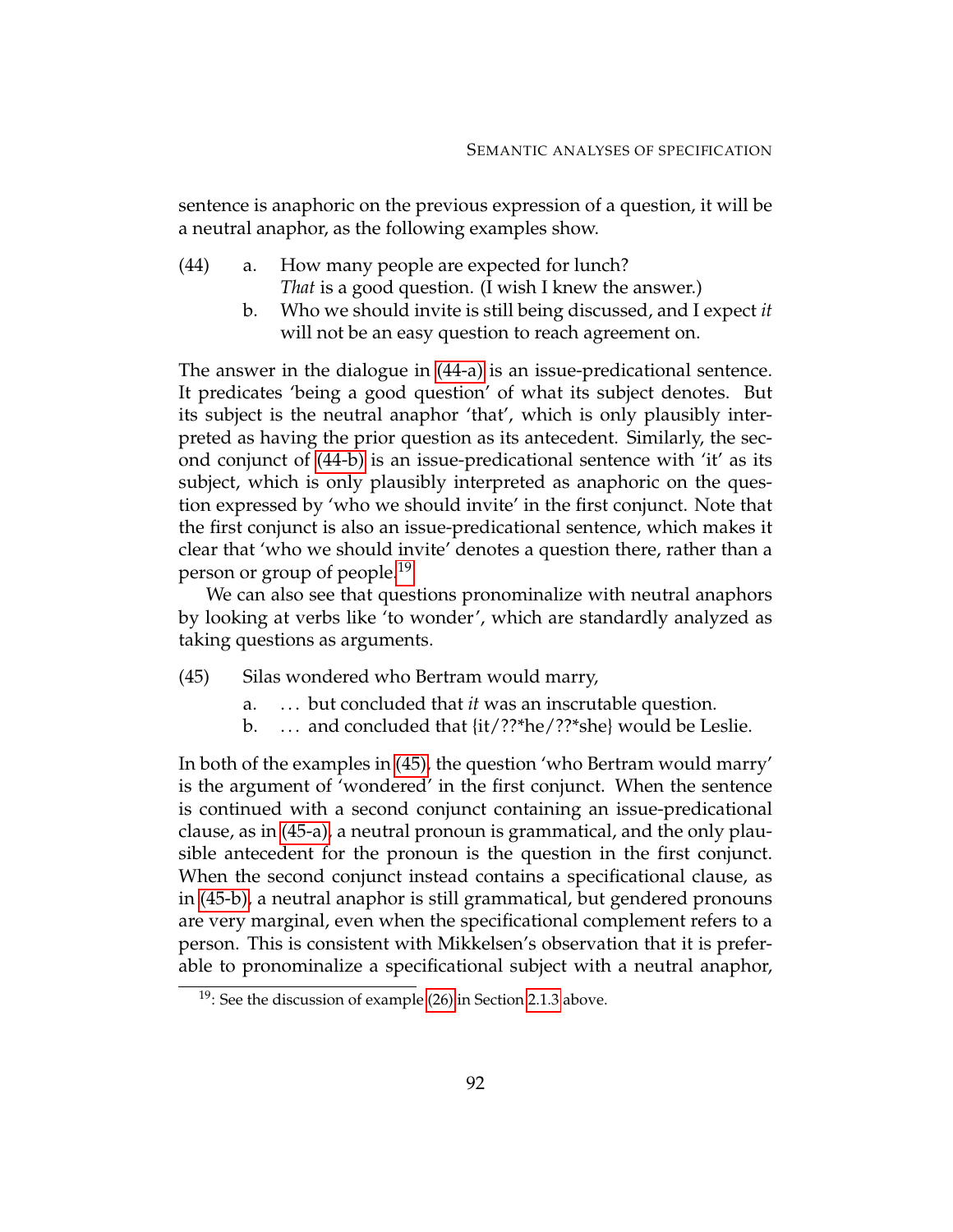even when a gendered pronoun is possible.<sup>[20](#page-103-0)</sup>

The example in [\(45-b\)](#page-102-5) also suggests a further point. When the subject of a specificational clause is an anaphor, it is required to agree in type with its antecedent. In all of Mikkelsen's examples, the antecedent is a description; and since descriptions can have type  $\langle e, t \rangle$ , they point toward treating specificational subjects as predicates. But there do not seem to be any plausible predicative antecedents for 'it' in the first conjunct, unless we construe the question 'who Bertram would marry' as a predicate. If there are reasons for assigning this question a type other than  $\langle e, t \rangle$ , then in cases like [\(45-b\),](#page-102-5) the question-answer analysis may actually explain the pronominalization behavior of specificational subjects *better* than the inversion analysis does.<sup>[21](#page-103-1)</sup>

Another semantic observation which supports the question-answer analysis is that descriptions can sometimes make the same semantic contributions as questions. This is an important point for the question-answer analysis to establish, since it is clear that many specificational sentences have a description in the subject position. Unless descriptions can be analyzed as behaving semantically like questions, the question-answer analysis will fall flat as a general proposal about the semantics of specification.

In fact, though, the claim that descriptions can express questions is not controversial. One way to see this is to look at how descriptions interact with verbs like 'to tell' and 'to find out'. These verbs are called *concealed question verbs* because in addition to explicit questions, they can take descriptions as arguments:

- (46) a. Tell me what your favorite book is.
	- b. Tell me your favorite book.
- (47) a. Edward found out where the treasure was.
	- b. Edward found out the location of the treasure.
- (48) a. Charlotte knows when the meeting is.
	- b. Charlotte knows the time of the meeting.

<span id="page-103-0"></span> $20$ See the judgments in example [\(3\)](#page-78-3) above. Note that Mikkelsen interprets the possibility of gendered pronouns in the subject position as indicating an ambiguity between specificational and equative readings of the clause in question.

<span id="page-103-1"></span> $21$ Schlenker [\(2003\)](#page-232-6) makes similar observations, employing an anaphoric relation between the subject of a specificational sentence and the argument of 'to wonder' to argue that specificational subjects should be construed as questions.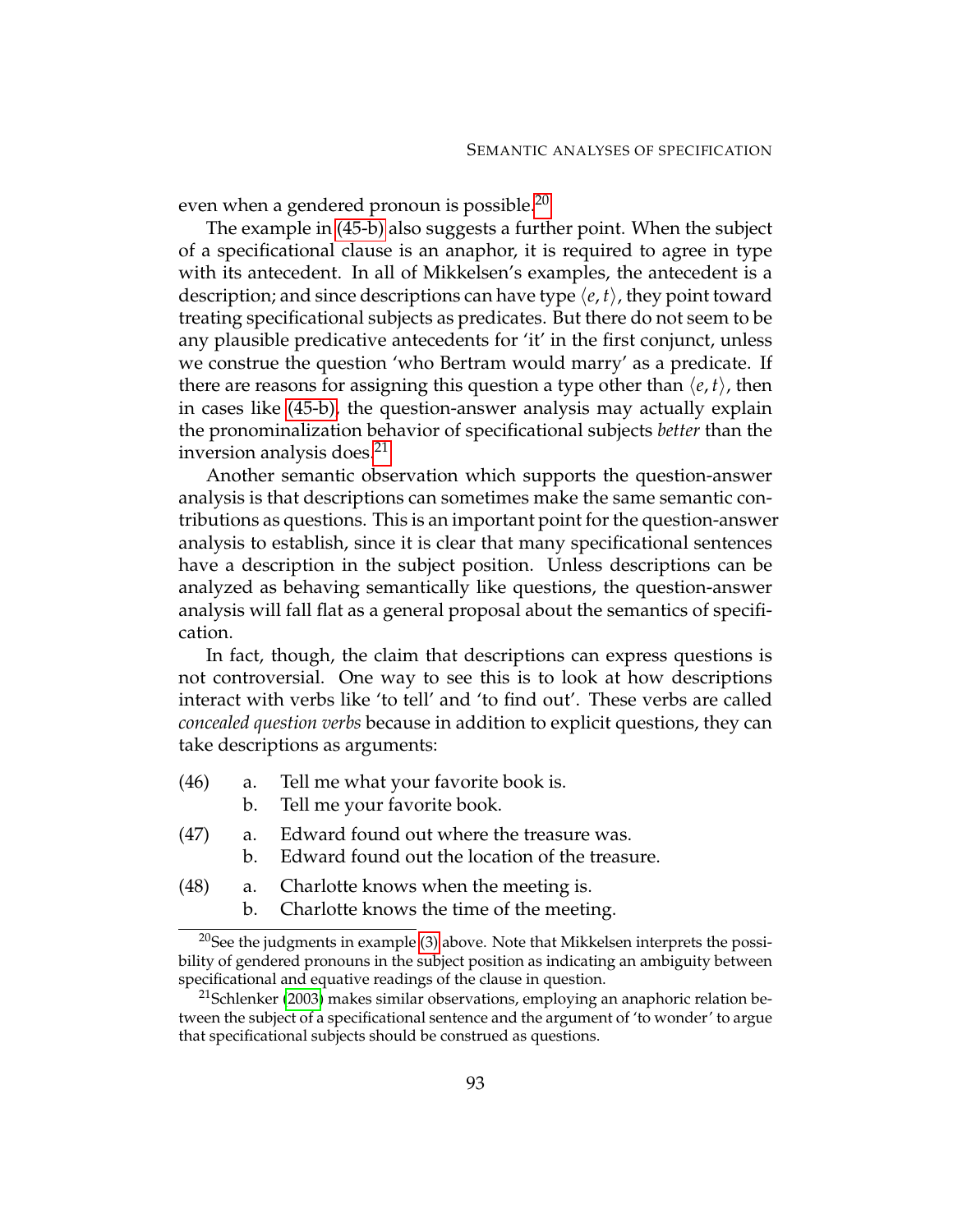Because they also accept explicit questions as semantic arguments, these verbs are standardly analyzed as requiring a question in their object positions. Thus, the fact that these verbs also allow descriptions in this position indicates that some descriptions can make semantic contributions akin to explicit questions. (We made similar observations in Chapter [1.](#page-12-0)) Such a description is called a 'concealed question' in the literature.

Other recent work in linguistics shows that descriptions are usefully analyzed as behaving like questions in a variety of contexts. For example, Barker [\(2016\)](#page-229-2) shows how a natural semantics for questions can explain a distributional difference in the head nouns of descriptions which can function as concealed questions. AnderBois [\(2010\)](#page-229-3) develops a semantics that treats indefinite descriptions like questions in order to explain licensing conditions on sluicing. And Romero [\(2005\)](#page-232-7) shows how an ambiguity between two readings of concealed questions, first observed by Heim [\(1979\)](#page-230-1), is also present for descriptions in the subject position of a specificational sentence. She develops a semantics which treats specificational subjects as concealed questions in order to generate both readings.

Thus, empirical observations about both the syntax and the semantics of specificational sentences support treating them like question-answer pairs. In particular, the question-answer analysis seems to have a plausible story about both sets of data that supported the equative and inversion analyses. Since neither of the other analyses had an explanation for both sets of data, the question-answer analysis looks like the most promising candidate for a unified empirical account.

### *3.3.2 An empirical challenge*

Before I can conclude that the question-answer analysis is empirically satisfactory, however, I need to respond to some objections raised by Caponigro and Heller [\(2007\)](#page-229-4). Their objections are the strongest empirical claims against the question-answer analysis that I am aware of. They argue that, despite the observations we've made above, specificational subjects cannot be construed as questions, either syntactically or semantically. I accept their claims about syntax, but I think their semantic claims fail. Let's look at both arguments in turn.

On the syntactic side, Caponigro and Heller [\(2007\)](#page-229-4) argue that the subjects of specificational pseudo-clefts belong to the category of *free relatives* rather than the category of *interrogatives*. They appeal to data from lan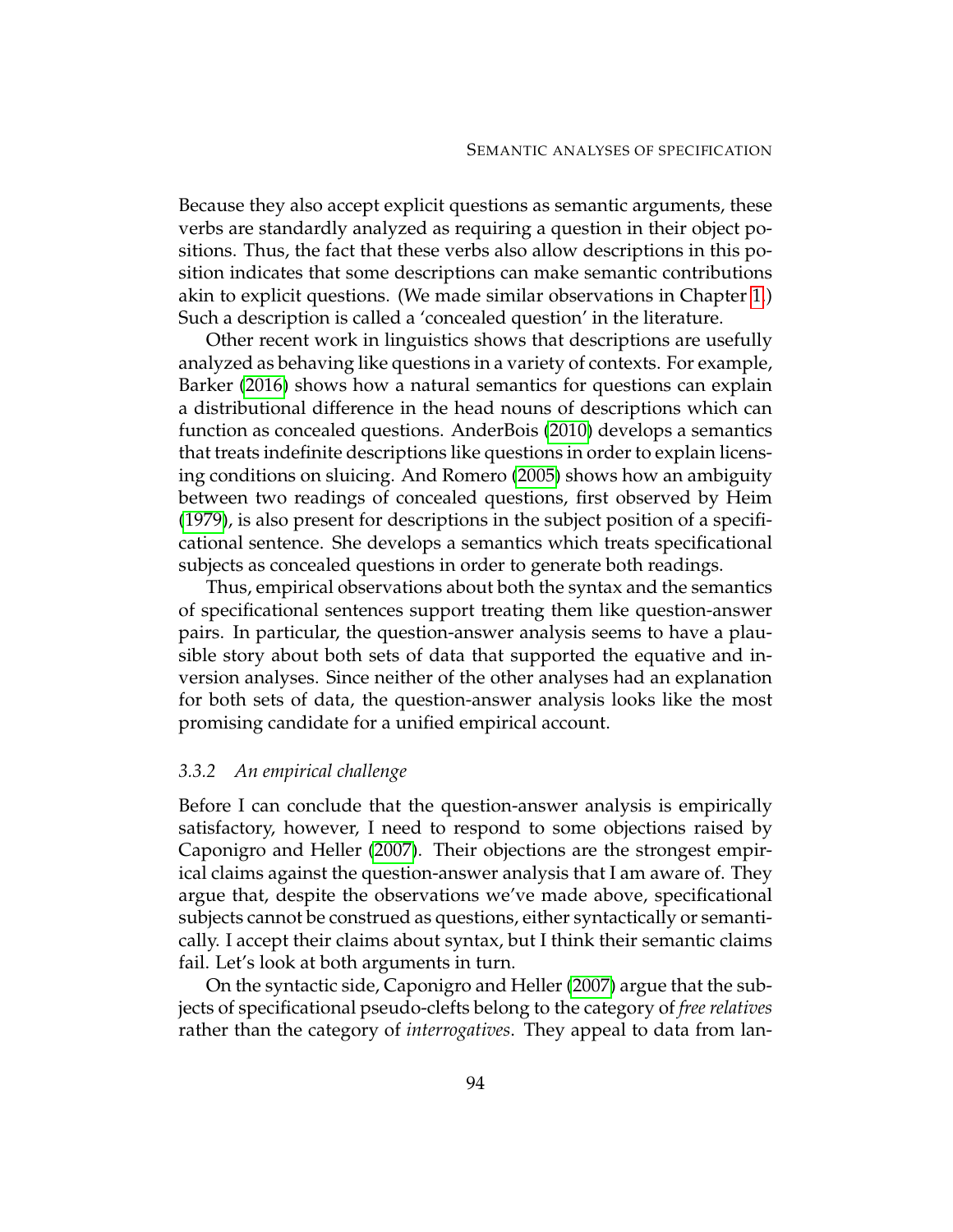guages that morphologically distinguish these categories (namely Macedonian, Hungarian, Wolof, and Hebrew), and show that, in each of these languages, free relatives can appear as the pre-copular phrase in a specificational sentence, while interrogatives cannot. (Caponigro & Heller, [2007,](#page-229-4) § 4.1)

English does not morphologically distinguish these categories; some English phrases that begin with *wh*-words work as both interrogatives and free relatives. But Caponigro and Heller [\(2007\)](#page-229-4) demonstrate that there is a distributional difference between these categories, so there is still reason to treat them as syntactically distinct. In English, interrogatives that begin with 'which' or 'how much' cannot also function as free relatives. This provides a test of whether an environment accepts free relatives or interrogatives. They observe that verbs like 'wonder' accept the full range of interrogatives<sup>[22](#page-105-0)</sup>:

- <span id="page-105-1"></span>(49) Interrogatives
	- a. I wonder *where* she has lunch.
	- b. I wonder *what* John is reading.
	- c. I wonder *who* gave you the flowers.
	- d. I wonder *which* book John is reading.
	- e. I wonder *how much* Sue weighs.

<span id="page-105-2"></span>But 'which' and 'how much' constructions cannot be used in contexts where only free relatives, and not interrogatives, are grammatical, such as the object positions of verbs like 'to read' or 'to meet':

- (50) Free relatives
	- a. I have lunch *where* she has lunch.
	- b. I read *what* John is reading.
	- c. ??I met *who* gave you the flowers.
	- d. \*I read *which* book John is reading.
	- e. \*I weigh *how much* Sue weighs.

They then point out that the distribution of *wh*-phrases in the subject position of specificational pseudo-clefts patterns with free relatives, not

<span id="page-105-0"></span><sup>&</sup>lt;sup>22</sup>The examples in  $(49)$ ,  $(50)$ , and  $(51)$  are from Caponigro and Heller  $(2007, \frac{5}{7}$  $(2007, \frac{5}{7}$ .4.2). Interestingly, they do not consider phrases that begin with 'whether', 'how', or 'how many'; in all of these cases, I think, the distributional difference is less clear.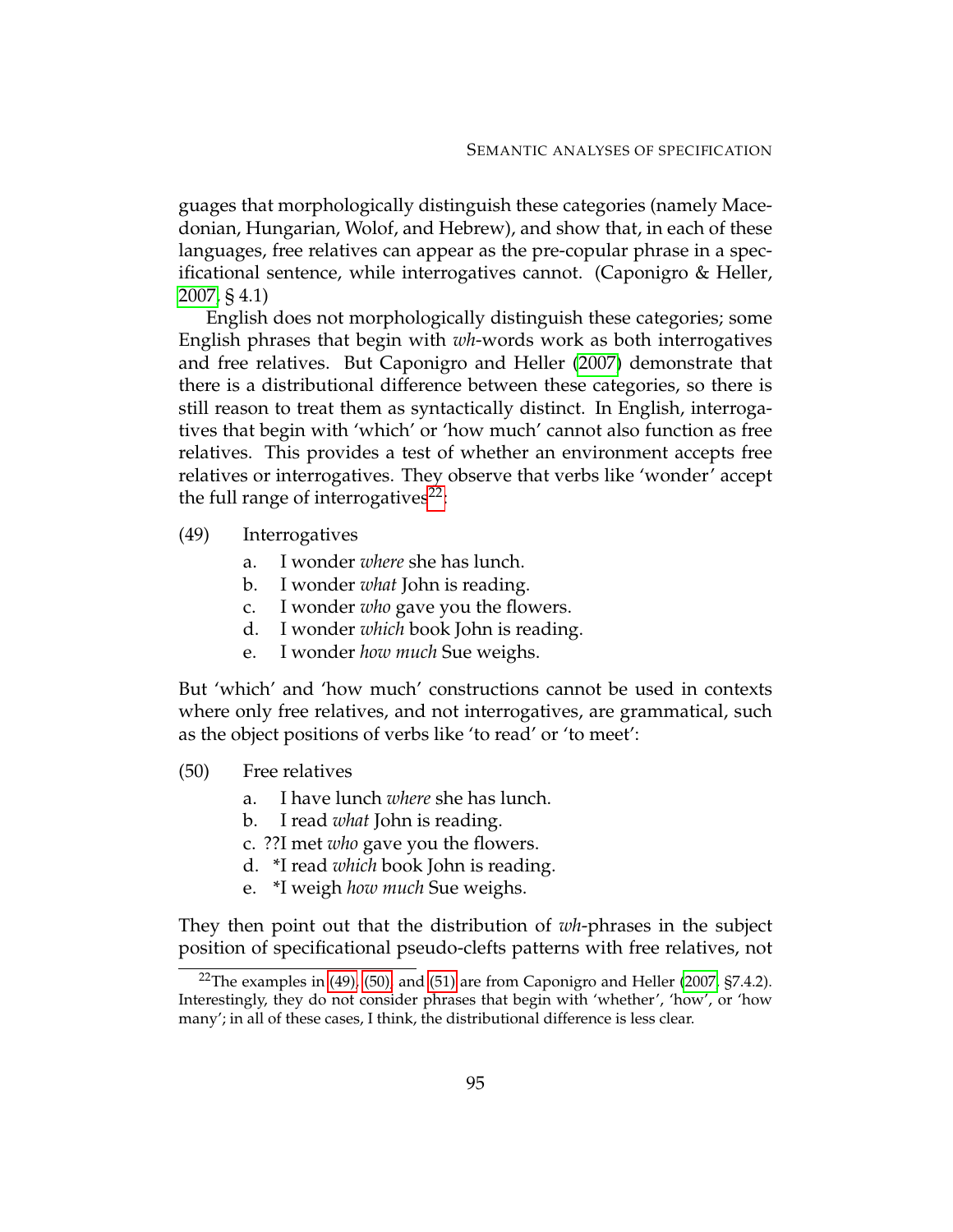<span id="page-106-0"></span>interrogatives:

- (51) Specificational pseudo-clefts
	- a. *Where* she has lunch is at the cafeteria.
	- b. *What* John is reading is *Ulysses*.
	- c. ??*Who* gave you the flowers was your advisor.
	- d. \**Which* book John is reading is *Ulysses*.
	- e. \**How much* Sue weighs is 130 pounds.

So, they conclude, the subject of a specificational pseudo-cleft is a free relative, not an interrogative.

I agree that there is a distributional difference here, and I am happy to assume that, as far as syntax is concerned, the subject of a specificational pseudo-cleft is a free relative rather than an interrogative. In fact, making this assumption may strengthen a point I made in Chapter [1.](#page-12-0) I observed there that many 'questions' can be intersubstituted with descriptions but that 'which'-questions were a notable exception. If the subject position of a specificational pseudo-cleft only allows free relatives, not interrogatives, that explains the exception for the case I am interested in. Moreover, Caponigro [\(2003,](#page-229-5) p. 10) *defines* the category of free relatives by observing that free relatives can be intersubstituted with descriptions without change of truth conditions. He argues that this is part of what distinguishes free relatives from interrogatives, which cannot always be intersubstituted with descriptions. If Caponigro is right about this, I can then strengthen my claim: a specificational sentence with a 'question' (i.e., free relative) in the subject position is *always* equivalent to one with a description in the subject position.

In light of this syntactic point, I shall henceforth be more careful with my terminology. As I will use the terms, 'free relative' and 'interrogative' are strictly *syntactic* categories, which have different distributions. I will reserve the term 'question' for a *semantic* category. Interrogatives paradigmatically express, or are interpreted as, questions. The issue here is whether free relatives, descriptions, and other kinds of specificational subjects can also express or be interpreted as questions, and if they can, in what sense they can.

Caponigro and Heller [\(2007,](#page-229-4) § 7.5.2) think that specificational subjects cannot be interpreted as questions, but their argument here is much weaker. They argue for two claims. First, they argue that free relatives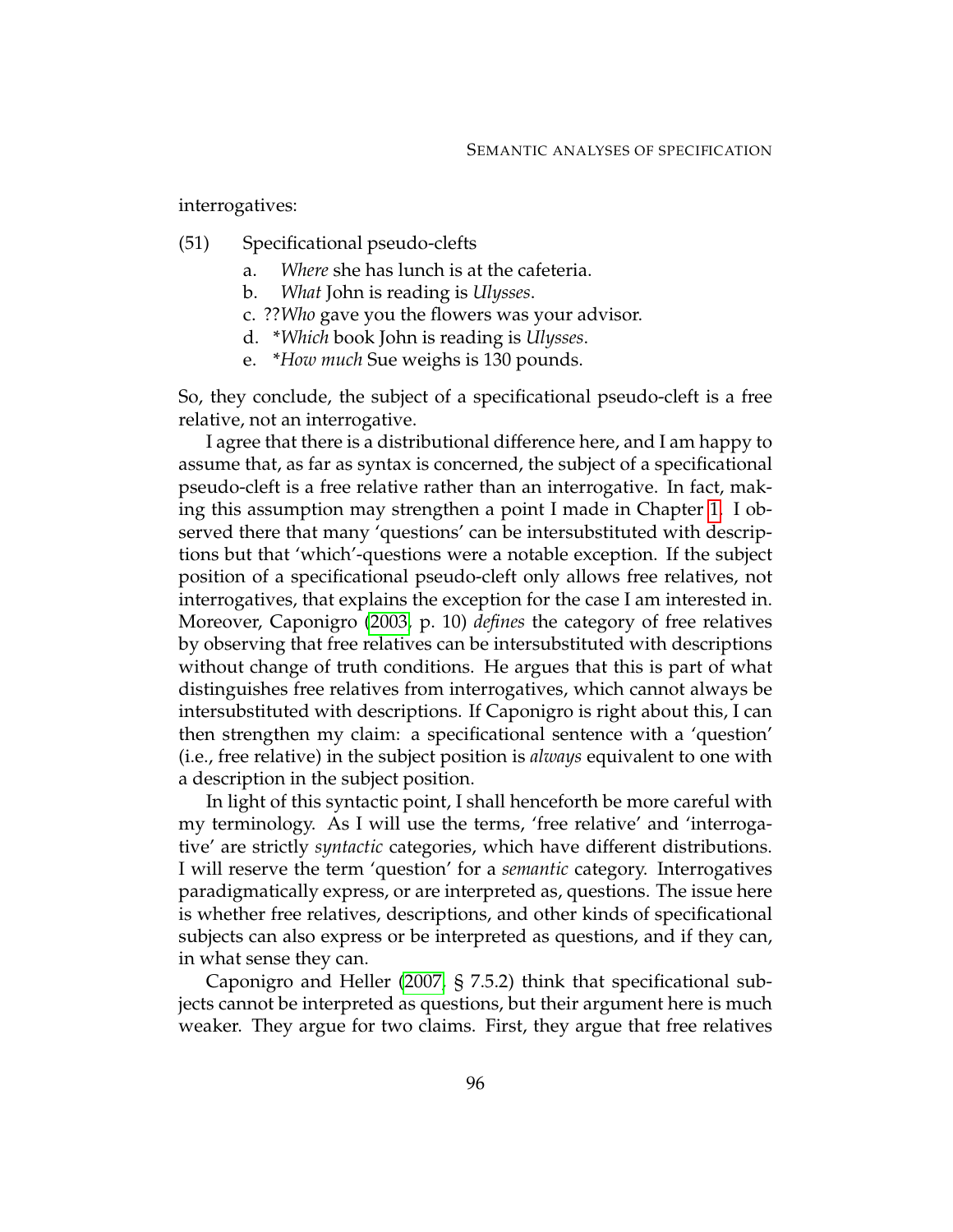cannot be complements of concealed-question verbs. Second, they argue that some descriptions which can occur as specificational subjects cannot be complements of concealed-question verbs. Together, these claims show that there is a distributional difference between the arguments of concealed-question verbs and the subject position in specificational sentences. They take this to show that, since the arguments of concealedquestion verbs are interpreted as questions, specificational subjects cannot be.

To support the claim that free relatives cannot be complements of concealed question verbs, Caponigro and Heller again appeal to data from languages that distinguish free relatives and interrogatives. They show that in Hebrew, Wolof, and Hungarian, free relatives cannot appear as the complement of concealed question verbs, while interrogatives can.

Their second claim is that some descriptions can be specificational subjects, but cannot be concealed questions. To support this claim, they appeal to data from English. I reproduce their examples (41)–(43) in full (Caponigro & Heller, [2007,](#page-229-4) p. 258):

- (52) a. The president of the United States is G.W. Bush.
	- b. Tell me the president of the United States.
	- c. The boy who ran over my pet snake was John.

d.\*??Tell me the boy who ran over my pet snake.

- (53) a. The capital of France is Paris.
	- b. Tell me the capital of France.
	- c. The city I live in is Paris.
	- d. ??Tell me the city you live in.
- (54) a. The candy Jill wants to buy is jelly beans.
	- b. Tell me the candy Jill wants to buy.
	- c. The money that was stolen was Swiss Francs.
	- d. \*Tell me the money that was stolen.

Each of these examples purports to contrast two types of definite description. The first type is headed by what they call a *functional* noun, like 'president' or 'capital'; the other is headed by a non-functional noun, like 'boy' or 'city'. They propose that while both types of description can be specificational subjects (as we see in the a- and c-examples), only descriptions headed by functional nouns can be interpreted as questions, and serve as arguments of concealed-questions verbs (as we see in the b-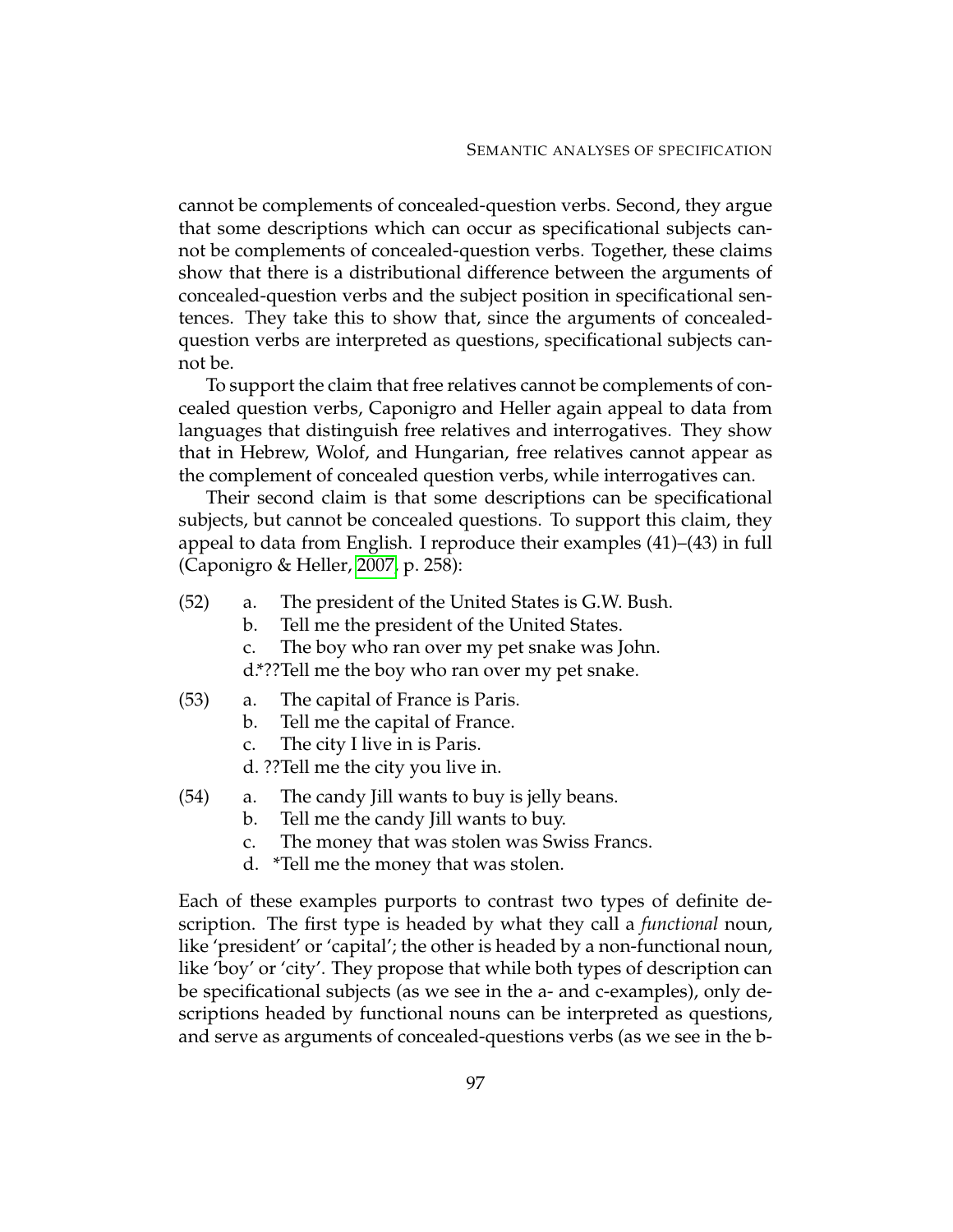and d-examples).

Unfortunately, I simply disagree with their grammaticality judgments here, so I do not see the purported contrasts. I do find [\(52-d\)](#page-107-0) *slightly* awkward on its own, but it seems completely acceptable in a context like this:

(55) Tell me the boy who ran over my pet snake, and who put him up to it, or else it's detention for you!

Thus, I do not see that [\(52-d\)](#page-107-0) contrasts with [\(52-b\).](#page-107-1) Likewise, [\(53-d\)](#page-107-2) is totally acceptable to my ear—I can imagine using this sentence in a police interview, for example—so there is no contrast with [\(53-b\).](#page-107-3)

As for [\(54-c\),](#page-107-4) I cannot get a specificational reading of this sentence; it seems ungrammatical when read specificationally (though it's better when read predicationally). Thus, it's no surprise that [\(54-d\)](#page-107-5) would be ungrammatical too, if 'the money that was stolen' is interpreted as a question. It seems to me that the problem with both [\(54-c\)](#page-107-4) and [\(54-d\)](#page-107-5) is that it is just not clear what question 'the money that was stolen' is supposed to express. When the intended question is clearer, both concealed question verbs and specificational sentences admit descriptions headed by 'money' just fine:

- (56) First we need a clear budget. You tell me the money we need to start up, and then I'll take care of finding investors.
- (57) The money we need to start up is two hundred thousand dollars.

So again, I see no reason to think that descriptions headed by 'money' contrast with descriptions headed by 'candy' with respect to their behavior as specificational subjects and as concealed questions.

But perhaps you disagree with my judgments, or perhaps Caponigro and Heller could come up with better examples. Even if that is so, there is a more significant problem with the argument: it is simply not probative for the issue at hand. The issue here is precisely whether differences in *syntactic* distribution should lead us to conclude that there is a *semantic* difference between specificational subjects and the arguments of concealed question verbs. Even if there are some specificational subjects that cannot serve as arguments of concealed question verbs, it is clear that many can. In order to claim that there is a semantic difference between the two positions, Caponigro and Heller need to show that when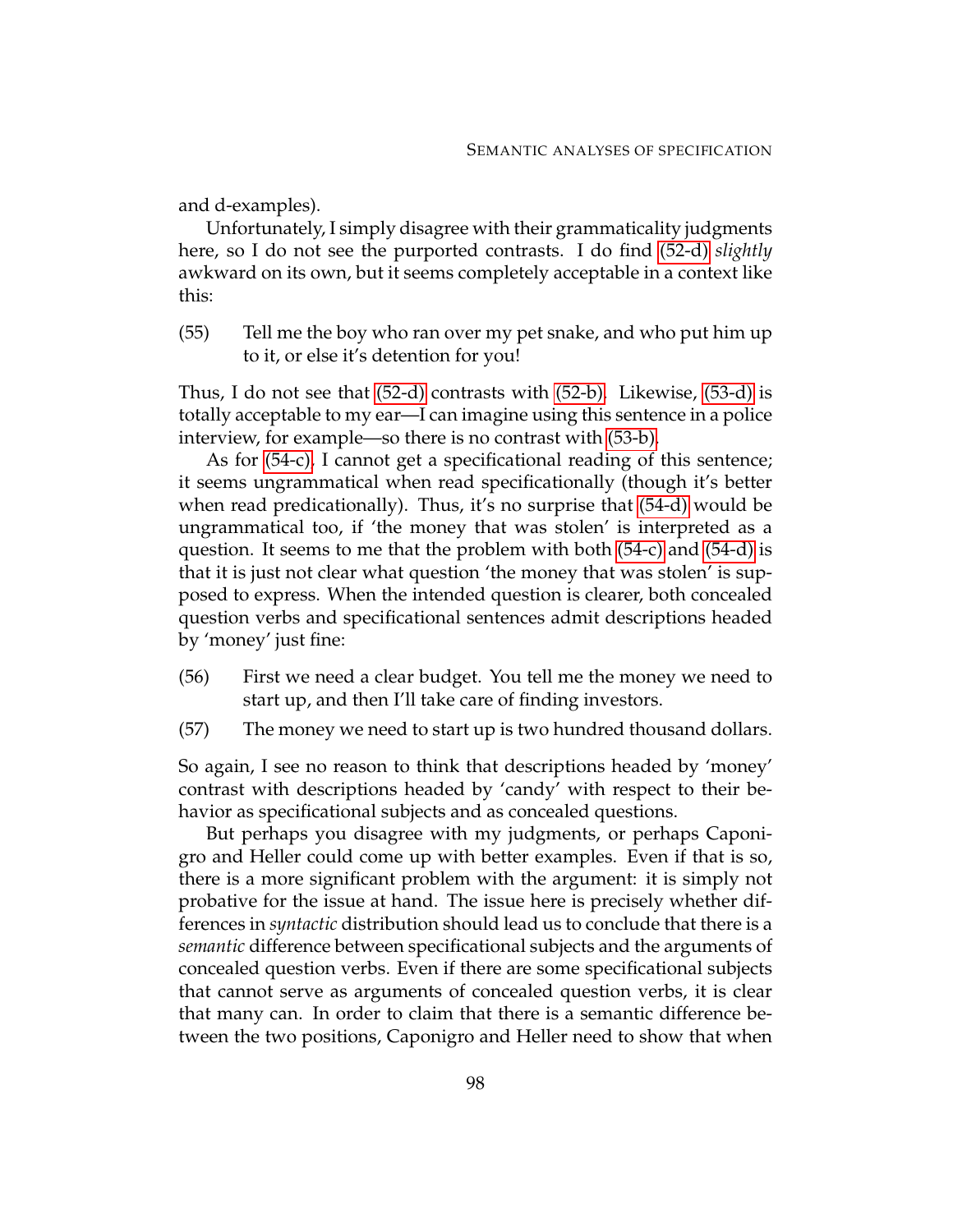a given phrase can appear in both positions, it is nevertheless interpreted differently.

Caponigro and Heller [\(2007,](#page-229-0) §7.5.3) make a final argument for this claim, using 'what the capital of France is' as an example of an expression that can appear both as a specificational subject and as an argument of a concealed question verb. They claim that this phrase admits of different answers in the two contexts, which shows that it is interpreted differently. When it appears as an argument of 'to tell', 'Paris' is a felicitous answer, while 'beautiful' is not:

(58) Tell me what the capital of France is.

- <span id="page-109-1"></span>a. Paris.
- b. #Beautiful.

<span id="page-109-2"></span>But the opposite pattern occurs when it appears as a specificational subject:

(59) What the capital of France is is . . .

- a. \*Paris.
- b. beautiful.

Since 'what the capital of France is' is interpreted differently in the two positions, Caponigro and Heller conclude that the subject position of a specificational sentence is not a concealed question environment, so treating a free relative in this position as expressing a question is at best stipulative.

This still seems like quite weak evidence against the question-answer analysis. First of all, as we observed above<sup>[23](#page-109-0)</sup>, 'what'-questions are ambiguous, so it is not surprising in general if string-identical 'what'-questions can be interpreted differently in different contexts. If we look at 'where' questions, which are much less ambiguous, we see that appropriate answers in the two kinds of case do not come apart:

- (60) a. Tell me where Paris is.
	- Paris is {in France/in Europe/northeast of Le Mans. . . }.
	- b. Where Paris is is {in France/in Europe/northeast of Le Mans...}.

<span id="page-109-0"></span><sup>&</sup>lt;sup>23</sup>See the discussion of example [\(3\)](#page-44-0) in Chapter [2.](#page-44-1)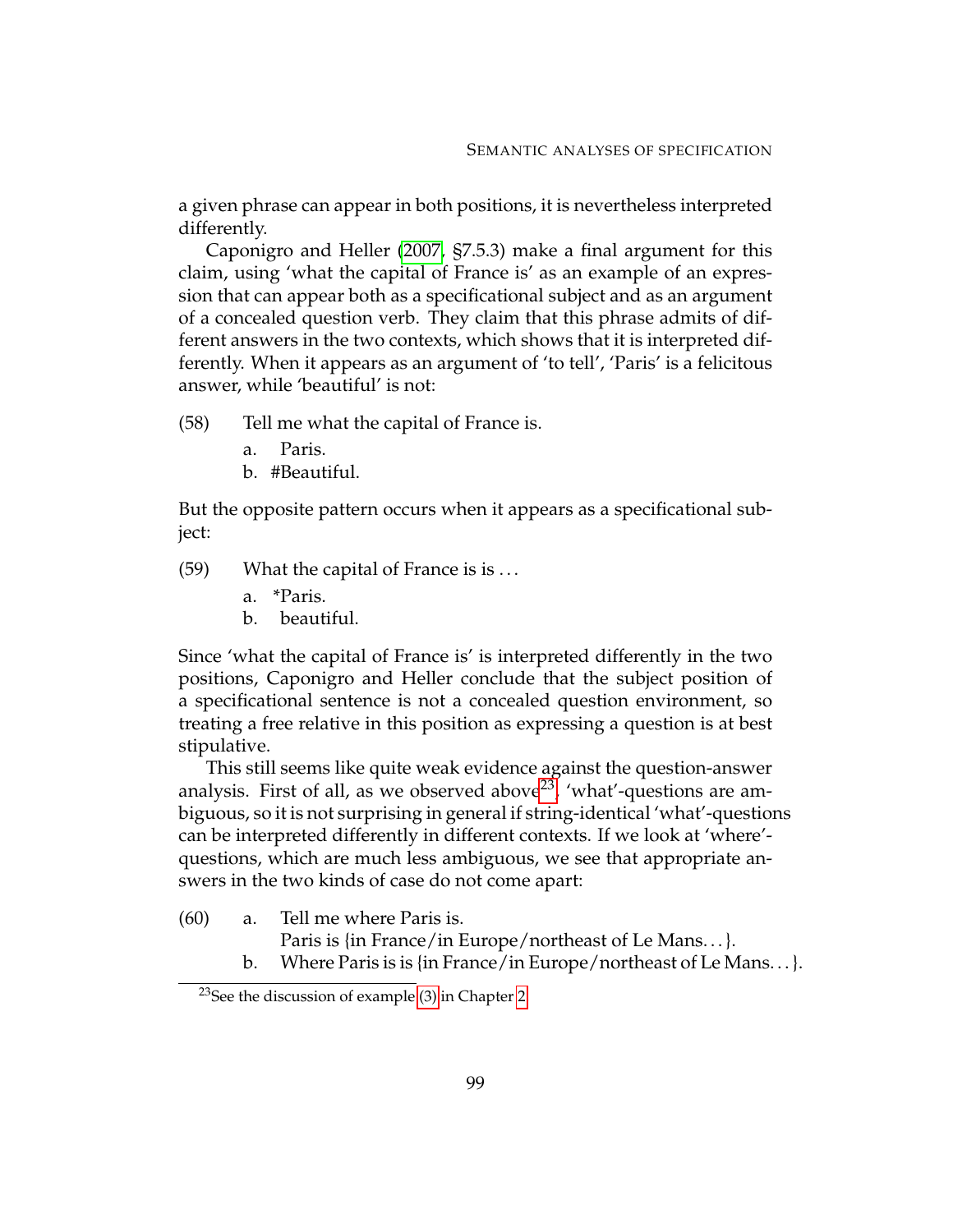This parallel needs to be explained, and suggests that analyzing specificational subjects as questions is not merely stipulative.

Second of all, when the context disambiguates between the different senses of the 'what'-question, the contrast between [\(58\)](#page-109-1) and [\(59\)](#page-109-2) vanishes. In a context which makes clear that it is the *qualities* of the capital of France which are being asked for, 'beautiful' would be a perfectly felicitous answer to [\(58\),](#page-109-1) and 'Paris' would be infelicitous. Likewise, in a context which makes clear that it is the *name* of the capital of France which is wanted, 'Paris' can be felicitous in the complement of [\(59\),](#page-109-2) while 'beautiful' would not be.<sup>[24](#page-110-0)</sup> While I agree that 'what the capital of France is' is by default interpreted differently in the two constructions, the difference seems to lie in *which* question it is interpreted as expressing, not in *whether* it is interpreted as a question at all. So I do not think Caponigro and Heller have successfully challenged the claim that the subject of a specificational sentence functions semantically as a question, or that it is interpreted as one.

#### *3.3.3 Symmetry of subject matter and asymmetry of role*

I now want to argue that the question-answer analysis can succeed where the inversion analysis and the equative analysis both fail. The questionanswer analysis can account for the fact that the subject and complement of a specificational sentence simultaneously exhibit symmetry of subject matter and asymmetry of role. Combined with its empirical strengths, this makes the question-answer analysis the best candidate for a unified and satisfactory analysis of specification, according to the criteria guiding my discussion here.

At the level of complete sentences in discourse, there is a clear and intuitive sense in which questions and their answers exhibit both symmetry of subject matter and asymmetry of role. When someone asks a question, and someone else in the conversation answers it, the question and the answer are 'about the same thing' in the sense that they address the same topic. At the same time, it is obvious that questions and their answers play different roles in a conversation. They convey different

<span id="page-110-0"></span> $24$ I admit, though, that it would be unusual for a speaker to use a 'what' pseudo-cleft in such a context at all. More likely, she would simply use 'the capital of France' as the subject in [\(59\).](#page-109-2) Still, using the free relative version of this sentence to specify the name of the capital of France does not strike me as *impossible*.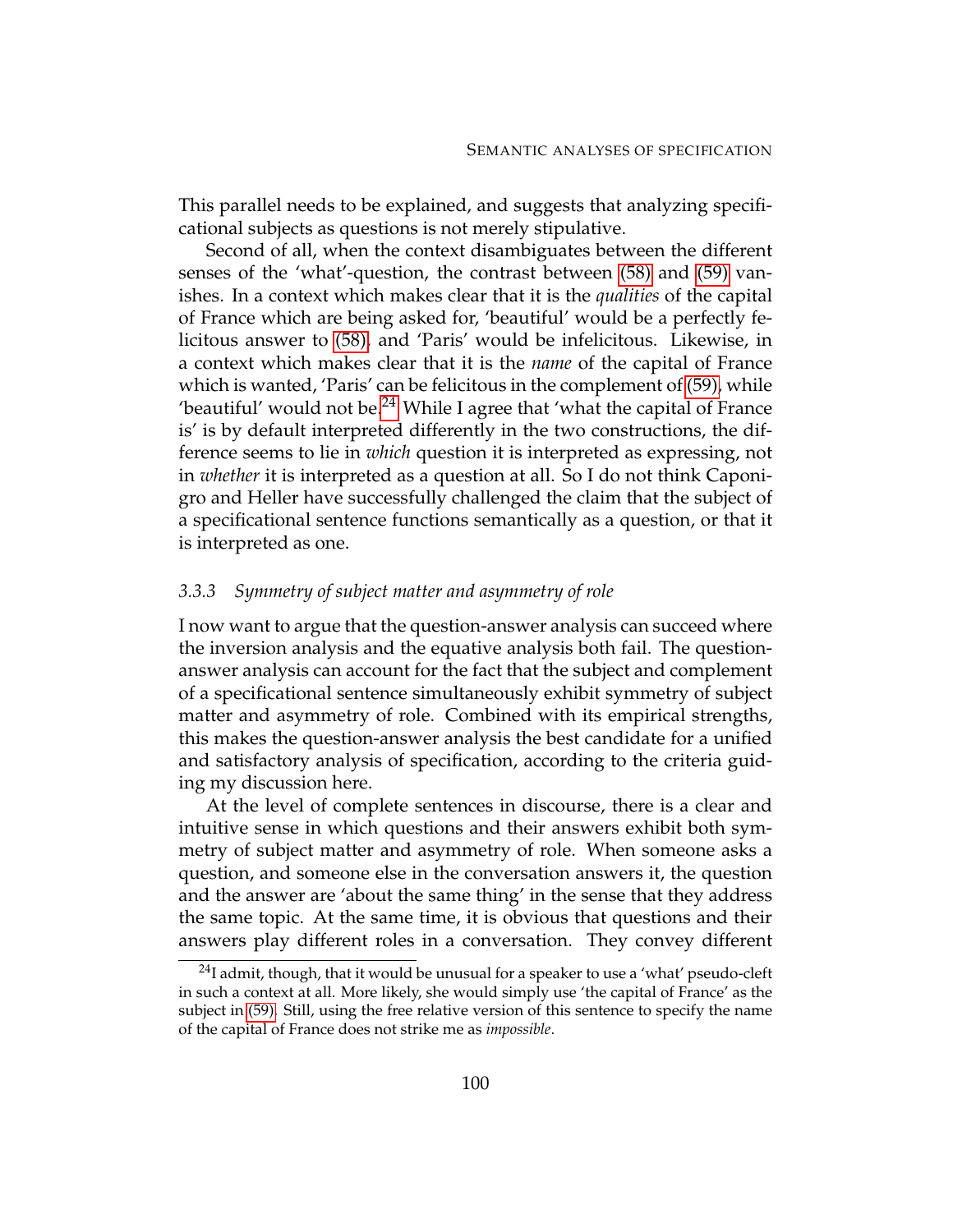information to the audience, and are governed by different norms. So questions and answers provide a model of how two sentences can be about the same thing when they are used in a particular context, yet differ in their role, impact, and meaning. The question-answer analysis of specification extends this model to the subsentential level, in order to account for the relationship between the subject and complement in specificational sentences. Specificational subjects and complements exhibit symmetry of subject matter and asymmetry of role for the same reasons that sentential questions and answers do.

To see that this is so, let's look more closely at how sentential questions and answers are interpreted. In what sense do they exhibit symmetry of subject matter and asymmetry of role? Consider first their symmetry of subject matter. Here is a brief question-answer dialogue:

- <span id="page-111-3"></span><span id="page-111-1"></span><span id="page-111-0"></span>(61) a. Where did Marcus eat?
	- b. Marcus ate at the Ethiopian place on Grand Avenue.

In what sense are [\(61-a\)](#page-111-0) and [\(61-b\)](#page-111-1) 'about the same thing'? To count as the answer to a certain question, a claim must be *relevant* to that question. [\(61-b\)](#page-111-1) makes a claim that is obviously relevant to the question asked by [\(61-a\).](#page-111-0) It is a felicitous answer to [\(61-a\)](#page-111-0) because both the question and the claim are 'about' where Marcus ate. Compare this to the claim made by [\(62\):](#page-111-2)

<span id="page-111-2"></span>(62) Bill picked up the dry-cleaning today.

It is equally obvious that [\(62\)](#page-111-2) is not relevant to the question expressed by [\(61-a\),](#page-111-0) unless the context is rather peculiar. It is not about where Marcus ate, but something else. For that reason, asserting it in response to [\(61-a\)](#page-111-0) generally would not answer the question; it would change the subject. So an answer is 'about the same thing' as a question, and shares a subject matter with it, in the sense that it is relevant to the question.

On the other hand, the question expressed by [\(61-a\)](#page-111-0) and the answer expressed by [\(61-b\)](#page-111-1) differ in several respects, which reflect their different roles and purposes in the conversation. For one thing, the question and the answer have different conditions of correct use. Most importantly, they differ in the epistemic requirements they place on their speakers. The questioner does not need to know where Marcus ate in order to correctly ask his question, for he can ask this question in order to acquire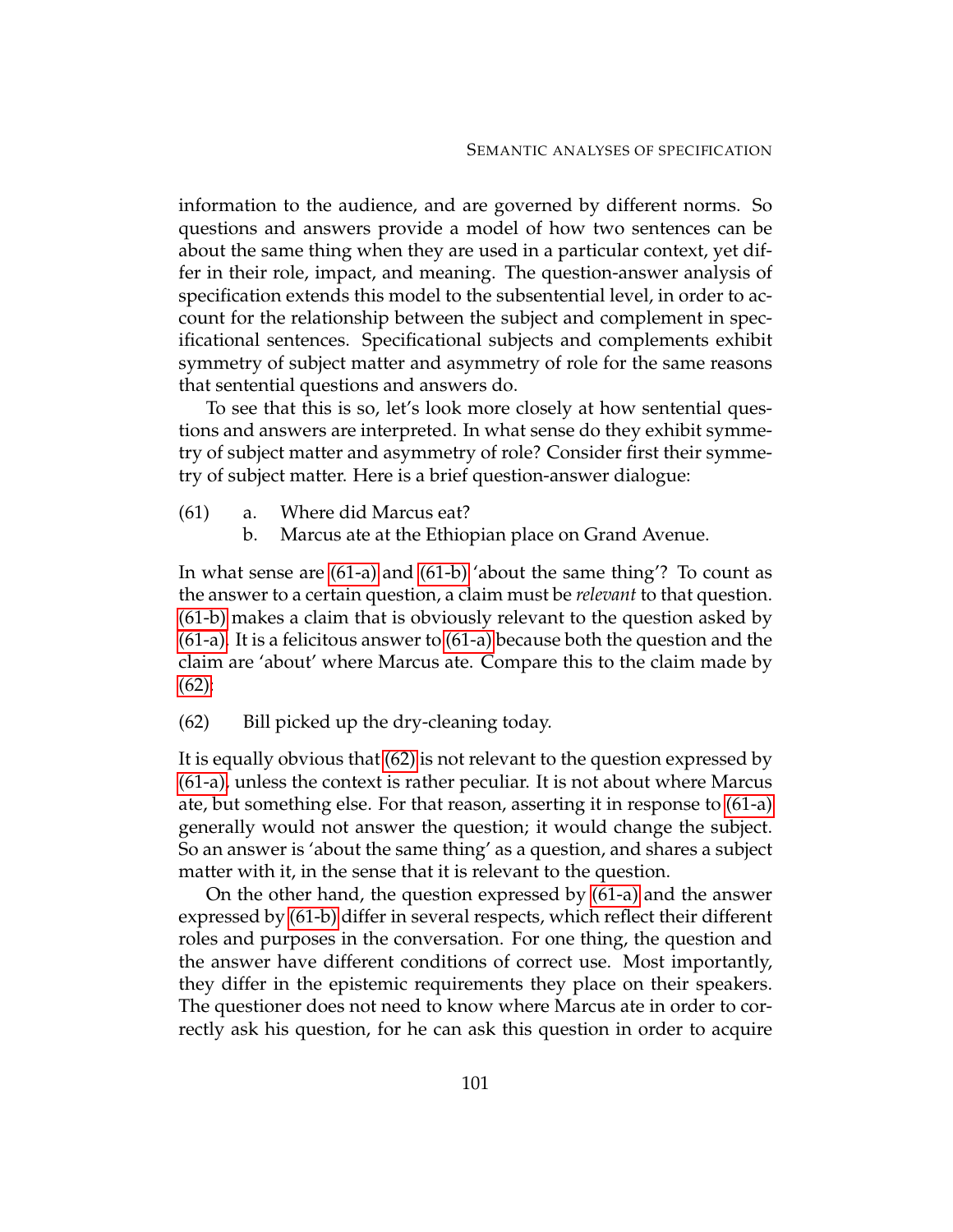such knowledge. But to correctly answer the question, the speaker *does* need to know where Marcus ate, since she is aiming to inform the questioner, not to mislead him. This pragmatic difference points to a semantic one: assuming the speakers correctly use the sentences expressing the question and the answer, the answer supplies information that the question does not. The question does not tell the audience where Marcus ate, but the answer does. Thus, the question and the answer differ both with respect to what their speakers must know in order to use them, and in what their expressions convey to the audience.

These same features also characterize questions and answers when they are expressed by subsentential expressions. One clear case involves interrogatives and 'that'-clauses embedded under verbs like 'to discover':

- <span id="page-112-4"></span><span id="page-112-1"></span><span id="page-112-0"></span>(63) a. Audrey discovered where Marcus ate.
	- b. Audrey discovered that Marcus ate at the Ethiopian place on Grand Avenue.

The relationship between the interrogative 'where Marcus ate' in [\(63-a\)](#page-112-0) and the clause 'that Marcus ate at the Ethiopian place on Grand Avenue' in [\(63-b\)](#page-112-1) exactly parallels the relationship between the sentences in [\(61\).](#page-111-3) The answer expressed by the 'that'-clause is relevant to, and shares a subject matter with, the question expressed by the embedded interrogative. But using the 'that'-clause in [\(63-b\)](#page-112-1) as opposed to the interrogative requires the speaker to know more, and conveys more to the audience.

One way to observe the relevance of the 'that'-clause in [\(63-b\)](#page-112-1) to the embedded interrogative is to contrast it with an irrelevant one in sentences where the interrogative is explicitly topicalized:

- <span id="page-112-3"></span><span id="page-112-2"></span>(64) a. As for where Marcus ate, Audrey discovered that Marcus ate at the Ethiopian place on Grand Avenue.
	- b. #As for where Marcus ate, Audrey discovered that Bill picked up the dry-cleaning today.

The fact that [\(64-a\)](#page-112-2) is felicitous, while [\(64-b\)](#page-112-3) is not, indicates that the 'that'-clause in [\(63-b\)](#page-112-1) is relevant to the question expressed by the embedded interrogative in [\(63-a\).](#page-112-0)

The asymmetry between the 'that'-clause and the embedded interrogative in [\(63\)](#page-112-4) also clearly parallels the asymmetry in [\(61\).](#page-111-3) Notice that a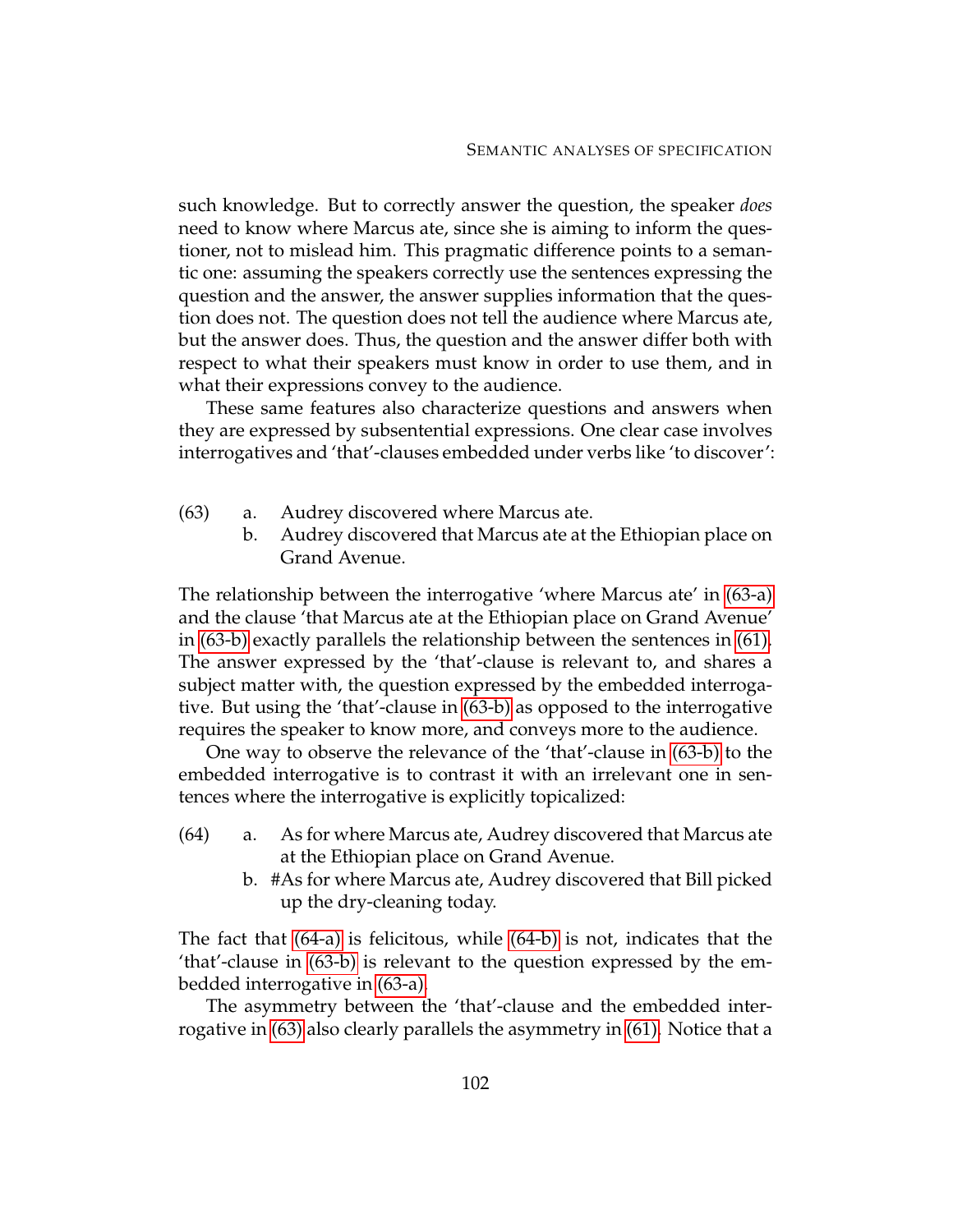speaker who asserts [\(63-a\)](#page-112-0) does not himself need to know where Marcus ate, whereas a speaker who asserts [\(63-b\)](#page-112-1) does. Likewise, the speaker of [\(63-a\)](#page-112-0) does not inform his audience where Marcus ate, whereas the speaker of [\(63-b\)](#page-112-1) does. I shall put the point like this: an embedded interrogative *leaves open* the question it expresses. I mean by this that using it in discourse raises the question, but it does not convey the answer, and does not require the speaker to know the answer. The interrogative in [\(63-a\)](#page-112-0) leaves open where Marcus ate. The 'that'-clause in [\(63-b\)](#page-112-1) does not leave open where Marcus ate; I shall say it *closes off* this question.

Thus, the relationship of relevance, and the differences in the knowledge required by the speaker and conveyed to the audience, characterize the symmetry and asymmetry between questions and answers. This is so both when they are expressed by complete sentences and when they are expressed by subsentential expressions. These are the central features of how questions and answers are interpreted, and they are features which most semantic analyses of questions and answers attempt to capture.

Semantic analyses of questions and answers generally represent these features as follows. A question presents a set of *alternatives*, or possible answers, while an answer to that question selects among these alternatives. The alternatives represent the subject matter shared by the question and its answers. A claim is relevant to a question, and counts as an answer to it, just in case it selects among the alternatives presented by the question; if it does not select among those alternatives, it is about something else.

The asymmetry between questions and answers is represented as the difference between *presenting* alternatives and *selecting among* them. By selecting among the alternatives which a question presents, an answer closes off some alternatives that the question left open, so it conveys more information to the audience than the question itself does. Assuming that a speaker generally should not convey information which he doesn't know to be true, this implies that a speaker who expresses an answer to a question is epistemically constrained in a way that the speaker who expresses the question is not.

A typical analysis of questions would thus describe the examples in [\(63\)](#page-112-4) like this. The embedded interrogative in [\(63-a\)](#page-112-0) presents a set of alternatives: the sentence is true if Audrey discovered that Marcus ate at the Ethiopian place on Grand Avenue, or at the ballpark, or in his bedroom, or . . . . There are indefinitely many such alternatives, any of which would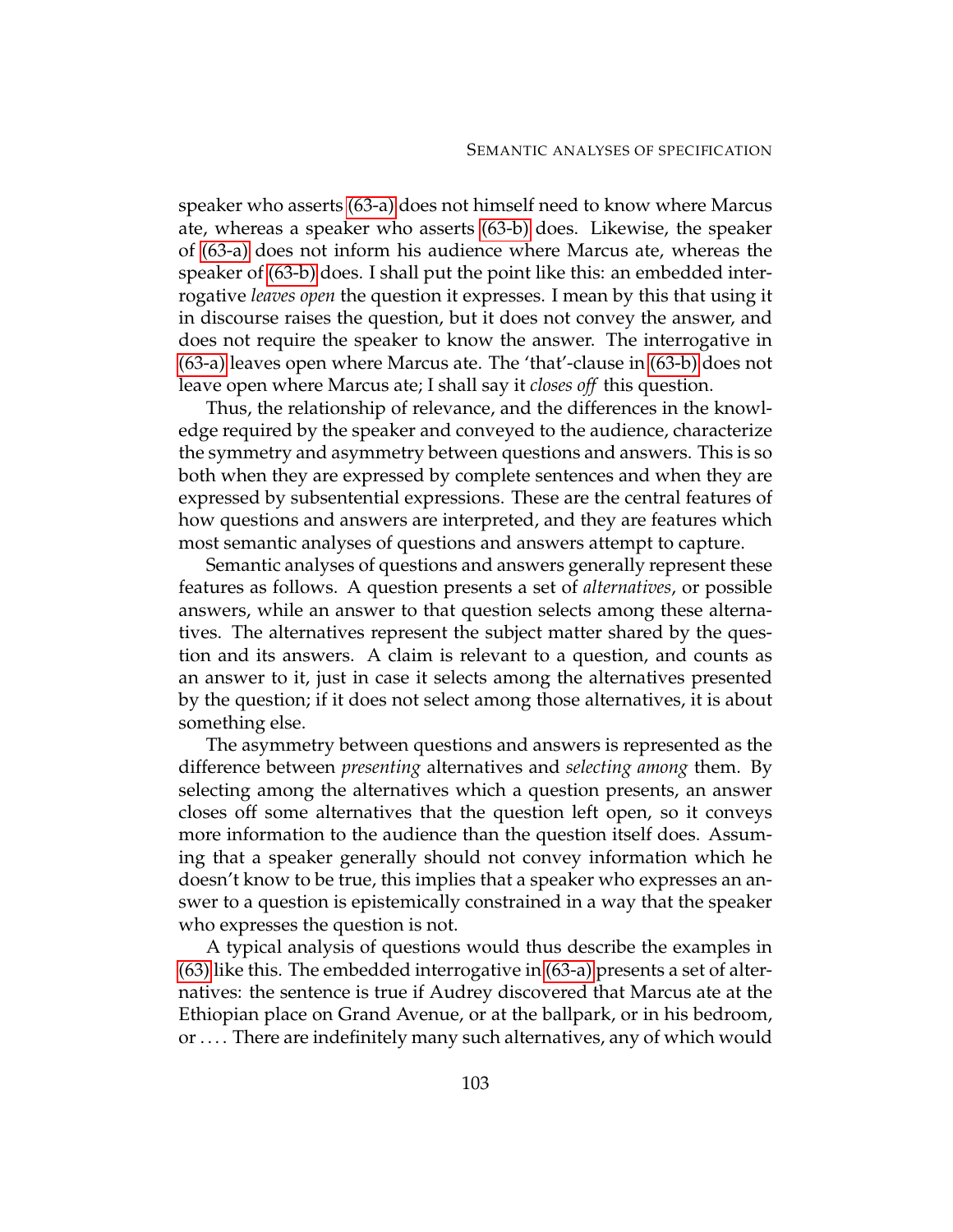be one in which Audrey discovered where Marcus ate; [\(63-a\)](#page-112-0) is true just in case one of these alternatives obtains. By contrast, the 'that'-clause in [\(63-b\)](#page-112-1) selects one of these alternatives, excluding any others which are incompatible with it. This sentence is true just in case Audrey discovered that Marcus ate at the Ethiopian place on Grand Avenue, which implies she did *not* discover that he ate in his bedroom (unless 'the Ethiopian place on Grand Avenue' can be interpreted as a veiled reference to Marcus' quarters).

How does this picture apply to specificational sentences? The crucial observation we need is this: the kinds of expressions which can be specificational subjects and complements systematically exhibit the same features as other subsentential expressions of questions and answers, such as embedded interrogatives and 'that'-clauses. Like embedded interrogatives, specificational subjects leave open a certain question; like 'that' clauses, their corresponding complements are relevant to that question, but do not leave it open. This observation holds of these expressions quite generally, both when they appear in specificational sentences and outside them. Thus, it makes sense to apply a semantic analysis of questions and answers to them. We can analyze specificational subjects as presenting a set of alternatives; and we can analyze specificational complements as selecting among such alternatives.

Let's look first at free relatives, which appear as subjects in specificational pseudo-clefts. We observed in Section [3.3.2](#page-104-0) that free relatives differ syntactically from interrogatives. But semantically, there is a clear parallel between them: a free relative leaves open the same question that the corresponding embedded interrogative does, and that would be asked by the corresponding sentential interrogative. Here are some examples of interrogatives, parallel to the example in [\(63-a\):](#page-112-0)

- <span id="page-114-3"></span><span id="page-114-1"></span>(65) a. Nora discovered what James read.
	- b. Nora discovered what James is.
	- c. Nora discovered how James traveled.

<span id="page-114-0"></span>And here are some examples in which the corresponding free relatives appear:

- <span id="page-114-5"></span><span id="page-114-4"></span><span id="page-114-2"></span>(66) a. Nora read what James read.
	- b. Nora is what James is.
	- c. Nora traveled how James traveled.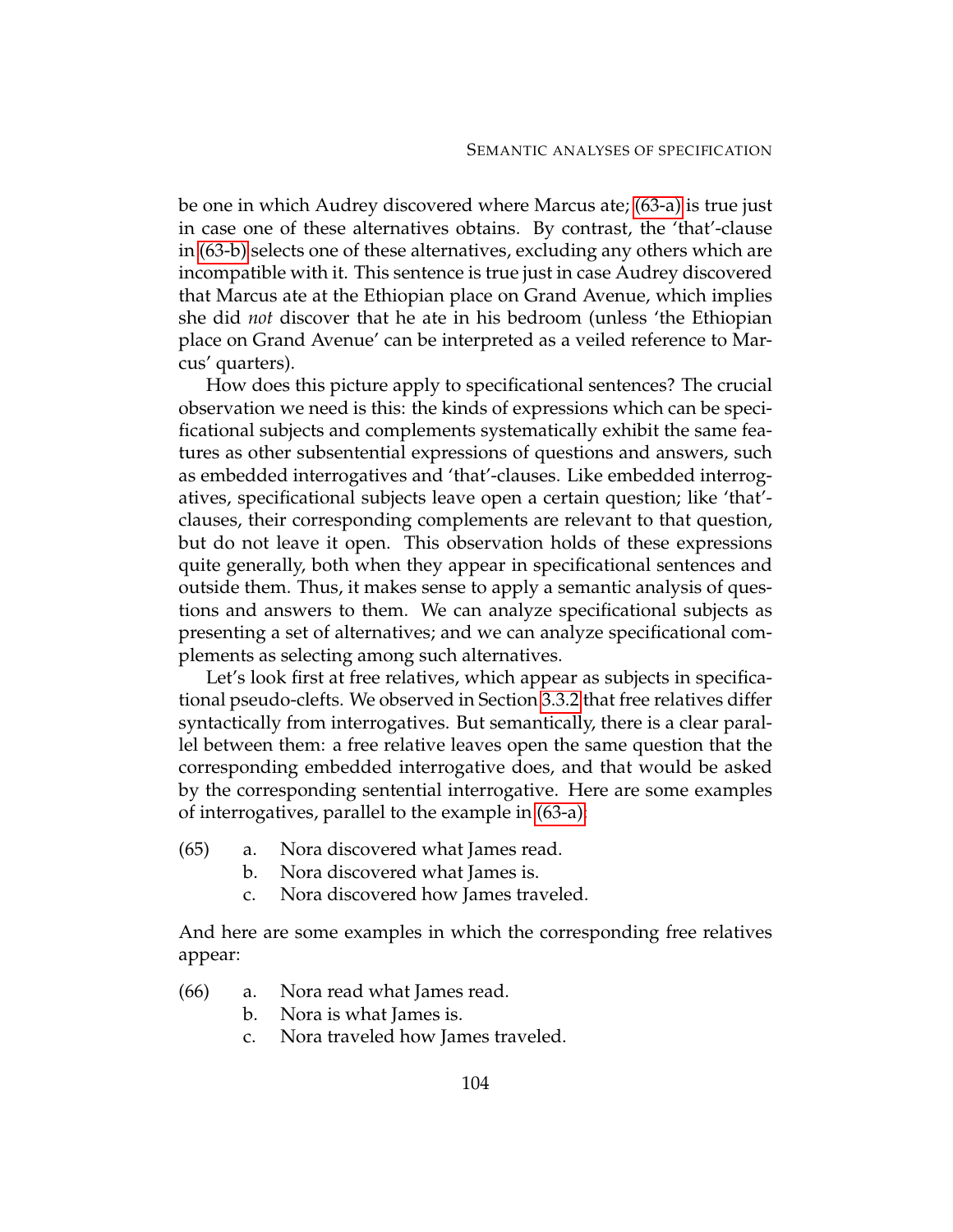Each of the free relatives in [\(66\)](#page-114-0) leaves open the same question as the corresponding interrogative in [\(65\).](#page-114-1) The free relative in [\(66-a\),](#page-114-2) for example, is like the interrogative in [\(65-a\)](#page-114-3) in that it leaves open the question expressed by "What did James read?" A speaker who uses this free relative in [\(66-a\)](#page-114-2) raises this question to salience. But she does not need to know the answer to this question in order to make her assertion, and her assertion does not convey the answer to her audience. Similarly, the free relative in [\(66-b\)](#page-114-4) leaves open "What is James?" and the free relative in [\(66-c\)](#page-114-5) leaves open "How did James travel?". Free relatives are just like interrogatives with respect to the epistemic constraints they place on the speaker and the information they convey to the audience when used to make an assertion.

<span id="page-115-3"></span>To see this more clearly, it helps to compare the sentences in [\(66\)](#page-114-0) with parallel examples where the questions left open by the free relatives are closed off:

- <span id="page-115-2"></span><span id="page-115-1"></span><span id="page-115-0"></span>(67) a. James read *Ulysses*, and Nora read it, too.
	- b. James is an elephant, and Nora is, too.
	- c. James traveled on a barge, and Nora did too.

Each of these sentences, like the sentences in [\(66\),](#page-114-0) links something true of Nora to something true of James, but it closes off what its counterpart in [\(66\)](#page-114-0) leaves open. For example, [\(67-a\),](#page-115-0) like [\(66-a\),](#page-114-2) tells the audience that James and Nora read the same thing. But it also tells us something more: it tells us *what* James read, namely, *Ulysses*. A speaker who asserts this sentence must be able to directly answer "What did James read?", while a speaker who asserts [\(66-a\)](#page-114-2) need not. The sentences in [\(67-b\)](#page-115-1) and [\(67-c\)](#page-115-2) similarly contrast with [\(66-b\)](#page-114-4) and [\(66-c\).](#page-114-5)

Each sentence in [\(67\)](#page-115-3) closes off the question left open by the free relative in its counterpart in [\(66\)](#page-114-0) because its first clause expresses a relevant answer to that question. We can confirm this by noticing that the sentences in [\(67\)](#page-115-3) remain felicitous when the question they answer is explicitly topicalized:

- (68) a. As for what James read, James read *Ulysses*, and Nora read it, too.
	- b. As for what James is, James is an elephant, and Nora is, too.
	- c. As for how James traveled, James traveled on a barge, and Nora did too.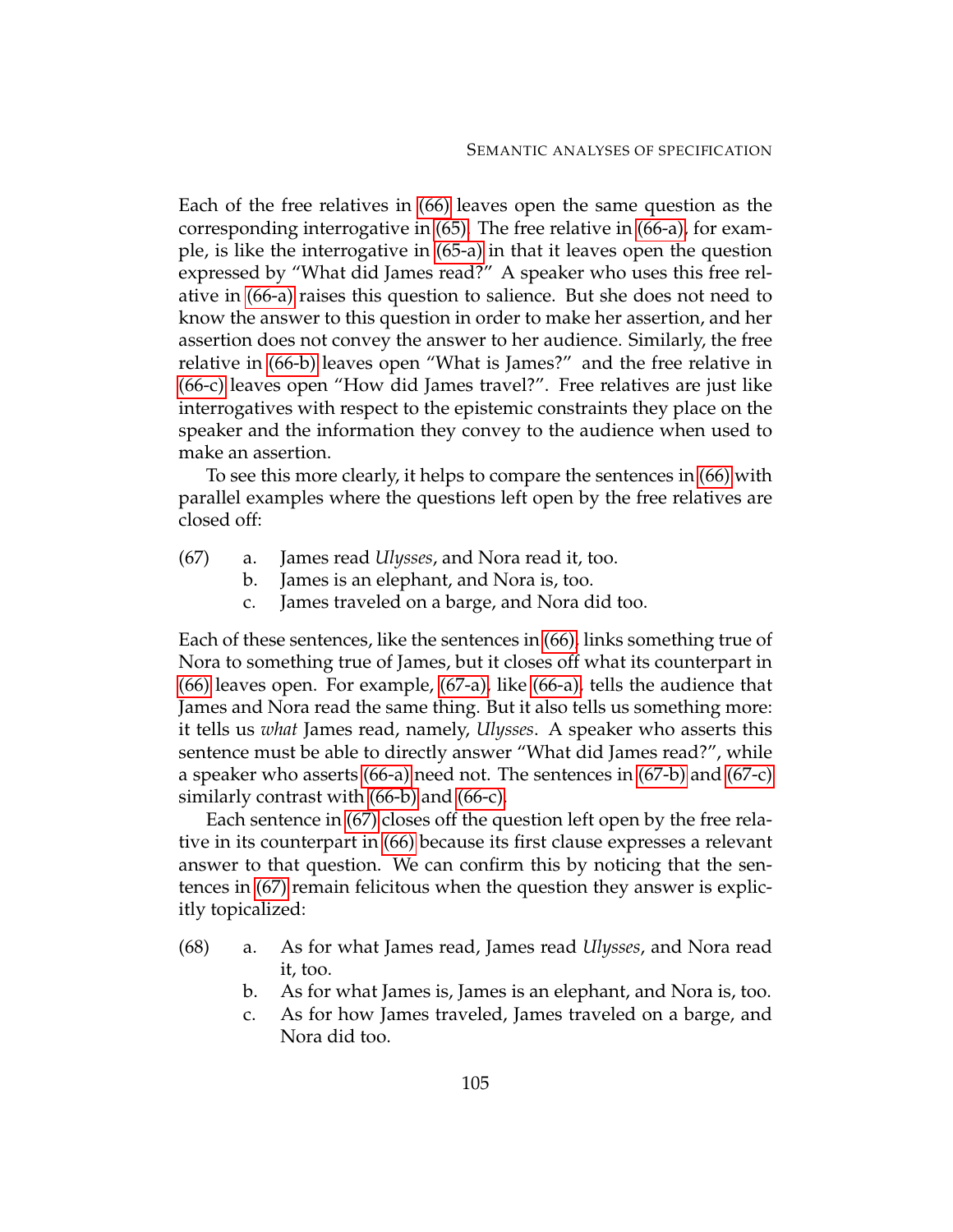Thus, the same features characterize the relationship between the free relatives in [\(66\)](#page-114-0) and the initial clauses in [\(67\)](#page-115-3) as we found between embedded interrogatives and 'that'-clauses in examples like [\(63\),](#page-112-4) and between interrogative and declarative sentences in examples like [\(61\).](#page-111-3) They are related as questions and answers. In each case, the latter expressions are relevant to the questions that the former leave open, but correctly using them requires the speaker to know more, and conveys more to the audience.

We can therefore capture the relationships in [\(66\)](#page-114-0) and [\(67\)](#page-115-3) with the same sort of analysis. Like interrogatives, the free relatives in [\(66\)](#page-114-0) present a set of alternatives. [\(66-a\)](#page-114-2) is true just in case James read *Ulysses*, or the evening *Post*, or a new translation of Homer's poetry, or . . . , and Nora read it, too. [\(66-b\)](#page-114-4) is true just in case James is an elephant, or happy, or extremely infectious, or . . . , and Nora is that, too. And [\(66-c\)](#page-114-5) is true just in case James traveled on a barge, or along the Rhine, or without luggage, or . . . , and Nora did so, too.

The sentences in [\(67\)](#page-115-3) differ from their counterparts in [\(66\)](#page-114-0) by selecting among these alternatives. In each case, we can isolate the selection made by the closed-off sentence to a single expression. In [\(67-a\),](#page-115-0) it is '*Ulysses*' which tells us what James read. Likewise, in [\(67-b\),](#page-115-1) 'an elephant' tells us what James is, and in [\(67-c\),](#page-115-2) 'on a barge' tells us how he traveled. These expressions are the foci of answerhood in [\(67\),](#page-115-3) the expressions which tell us something above and beyond what the sentences in [\(66\)](#page-114-0) do.

<span id="page-116-0"></span>Suppose we now pair the free relatives from [\(66\)](#page-114-0) with the answering expressions from [\(67\)](#page-115-3) around a copula:

- (69) a. What James read was *Ulysses*.
	- b. What James is is an elephant.
	- c. How James traveled was on a barge.

The resulting sentences, of course, are specificational pseudo-clefts, and they mirror the question-answer relationships between the sentences in [\(66\)](#page-114-0) and [\(67\).](#page-115-3) Their complements express relevant answers to the questions left open by their subjects, just as the initial clauses in [\(67\)](#page-115-3) do for the questions left open by the free relatives in [\(66\).](#page-114-0) And their complements close off what their subjects leave open, just as the sentences in [\(67\)](#page-115-3) close off what those in [\(66\)](#page-114-0) leave open. In light of this parallel, we may analyze these specificational pseudo-clefts as follows. The free relative in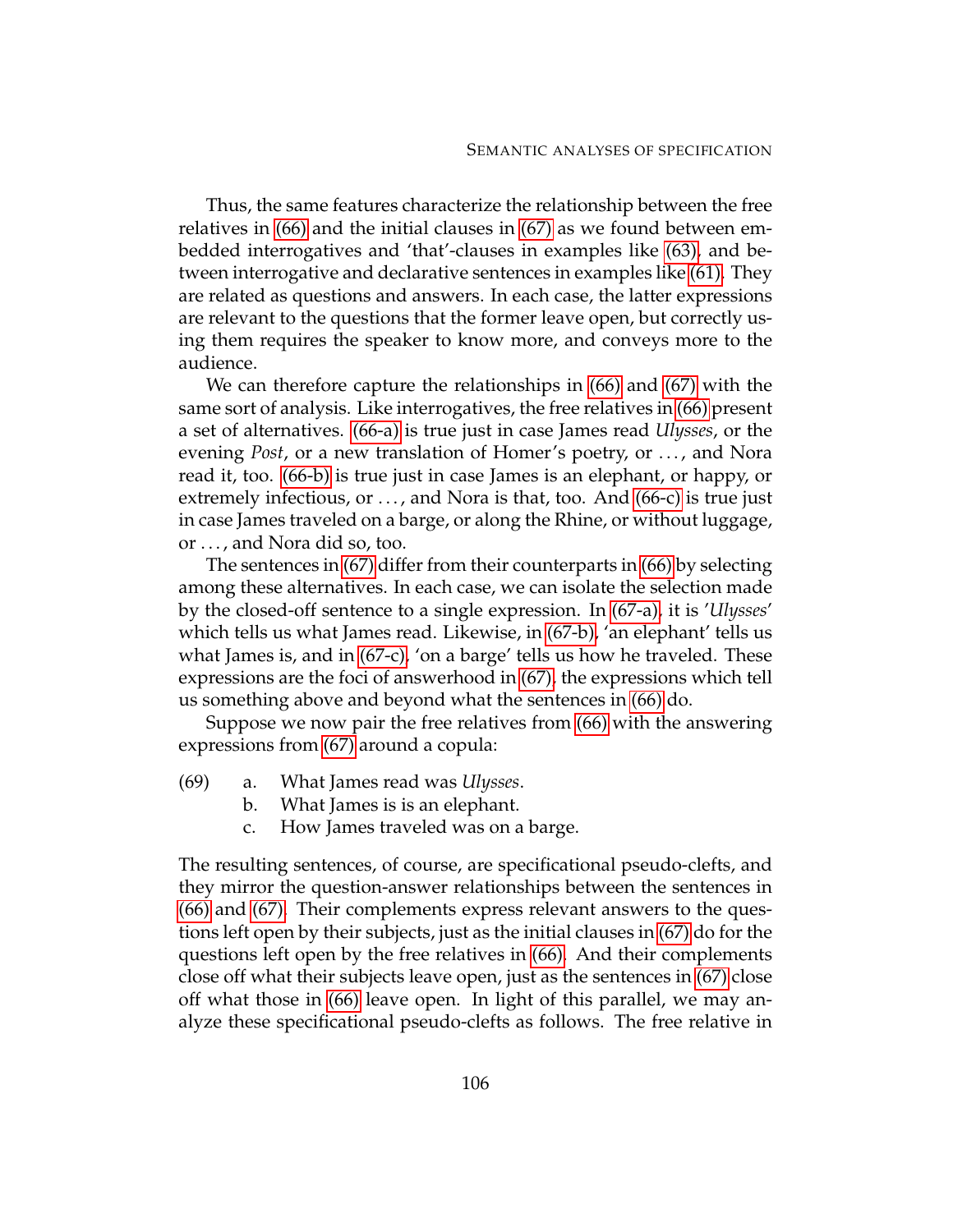the subject position presents a set of alternatives, just as it does in the corresponding sentence in [\(66\).](#page-114-0) The expression in the complement position selects among these alternatives, just as it does in the corresponding sentence in [\(67\).](#page-115-3)

This is how the question-answer analysis explains the distinctive semantic features of specificational sentences. It assimilates the symmetry and asymmetry between the expressions *within* specificational sentences to the symmetry and asymmetry these expressions exhibit when used *outside* specificational sentences, in examples like [\(66\)](#page-114-0) and [\(67\).](#page-115-3) Since the subject and the complement deal with the same set of alternatives, they exhibit symmetry of subject matter. But because the subject *presents* these alternatives while the complement *selects among* them, they exhibit asymmetry of role. Once we recognize that the symmetry and asymmetry in specificational sentences is an instance of a broader phenomenon, this explanation seems simple, natural, and what a principle of compositionality would lead us to expect.

The same considerations apply, with only minor adjustments, to specificational sentences which are not pseudo-clefts. Consider versions of the examples in [\(66\),](#page-114-0) [\(67\),](#page-115-3) and [\(69\)](#page-116-0) that exchange free relatives for definite descriptions:

- <span id="page-117-5"></span><span id="page-117-4"></span><span id="page-117-1"></span>(70) a. Nora read the book James read.
	- b. Nora is the kind of animal James is.
	- c. Nora traveled the way James traveled.
- <span id="page-117-7"></span><span id="page-117-2"></span>(71) a. James read *Ulysses*, and Nora read it, too.
	- b. James is an elephant, and Nora is, too.
	- c. James traveled on a barge, and Nora did too.
- <span id="page-117-6"></span><span id="page-117-3"></span>(72) a. The book James read was *Ulysses*.
	- b. The kind of animal James is is an elephant.
	- c. The way James traveled was on a barge.

The relationships in these examples are just the same as those in [\(66\)–](#page-114-0)  $(69).^{25}$  $(69).^{25}$  $(69).^{25}$  $(69).^{25}$  The definite description in each sentence in [\(70\)](#page-117-1) leaves open a certain question. The initial clause in its counterpart in [\(71\)](#page-117-2) is relevant to this question, and supplies an answer to it. Placing the definite description and the focus of the answer on either side of a copula yields

<span id="page-117-0"></span><sup>&</sup>lt;sup>25</sup>I have repeated the examples from  $(67)$  in  $(71)$  for clarity, though they are unaltered.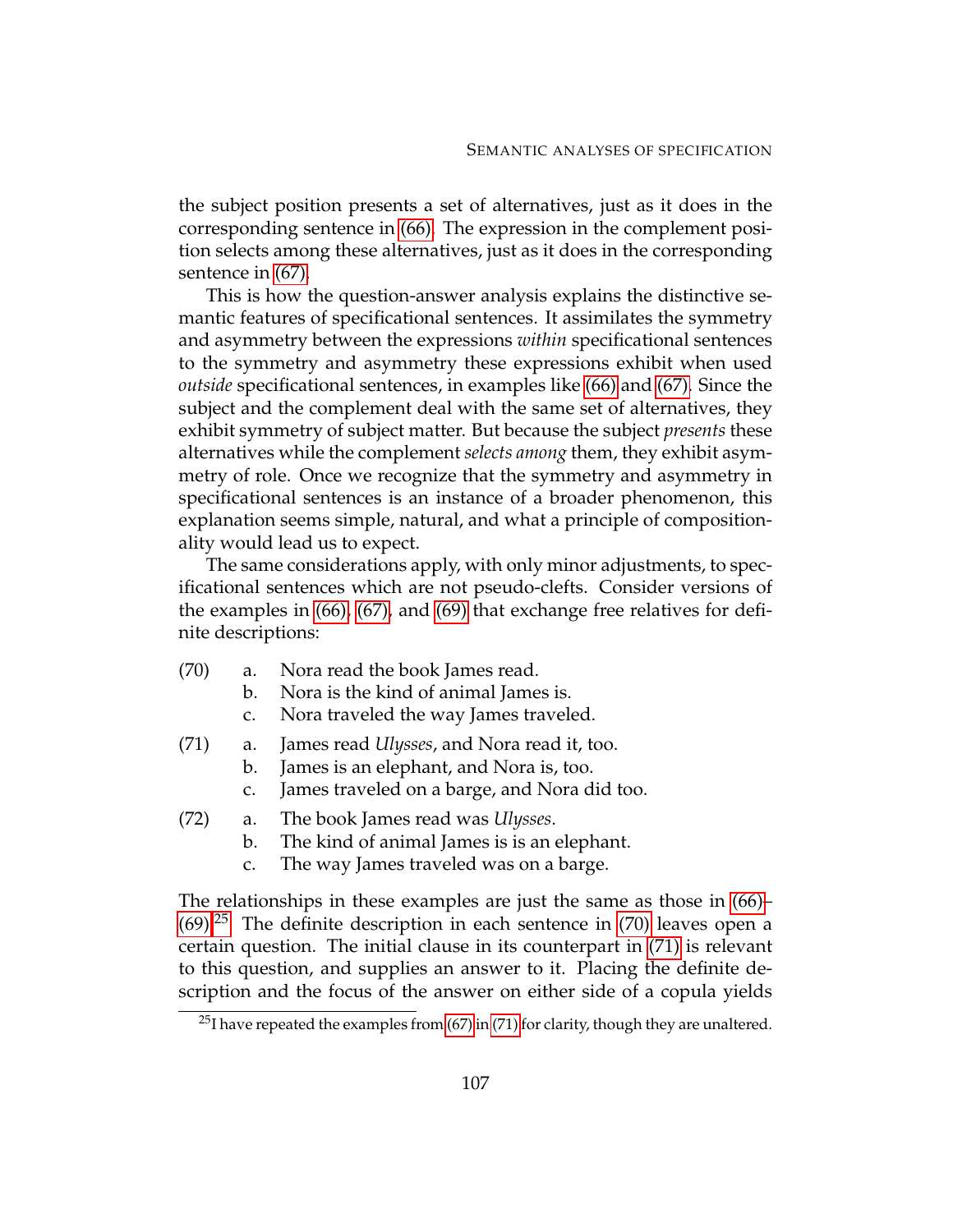a specificational sentence in [\(72\).](#page-117-3) The symmetry of subject matter and asymmetry of role in that specificational sentence mirrors the questionanswer relationship of the sentences in [\(70\)](#page-117-1) and [\(71\).](#page-117-2)

Perhaps it does not seem obvious that there are any questions involved here, now that the wh-words 'what' and 'how' are gone from view.[26](#page-118-0) But the important point is that each of the definite descriptions in [\(70\)](#page-117-1) expresses a question in the sense that it is interpreted as presenting a set of alternatives. It thus leaves a certain question open, just like the free relatives in [\(66\)](#page-114-0) do, and the sentences in [\(71\)](#page-117-2) do not. Which questions do they leave open? As a first approximation, we can try the same questions that the free relatives leave open, the questions expressed by "What did James read?", "What is James?" and "How did James travel?" But this is not quite right, because the sentences in [\(70\)](#page-117-1) do not leave these questions quite as open as the sentences in [\(66\)](#page-114-0) do. The speaker who asserts [\(70-a\),](#page-117-4) for example, must at least know that what James read was a *book*, and her assertion conveys this fact to her audience. So we have to be a little more refined: the questions left open by the descriptions in [\(70\)](#page-117-1) are more like "Which book did James read?", "Which kind of animal is James?" and "Which way did James travel?"

The question-answer analysis offers a natural way to understand this difference. The definite descriptions in [\(70\)](#page-117-1) present a different set of alternatives than the free relatives in [\(66\)](#page-114-0) do. [\(70-a\)](#page-117-4) is true just in case James read *Ulysses*, or *Ivanhoe*, or *Great Expectations*, or . . . , and Nora read it, too. But it cannot be true in cases where James and Nora merely both read yesterday's newspaper or a short poem, while [\(66-a\)](#page-114-2) can. Similarly, [\(70-b\)](#page-117-5) is true just in case James is an elephant, or a tree frog, or a musk ox, or . . . , and Nora is that, too. But it cannot be true in cases where Nora and James are merely both happy or both extremely infectious, while [\(66-b\)](#page-114-4) can. There does not seem to be any real barrier, then, to analyzing the symmetry and asymmetry in the specificational sentences in [\(72\)](#page-117-3) as the question-answer analysis does: their definite-description subjects present a set of alternatives, and their complement phrases select among these alternatives.

One may still feel some hesitation. In a sentence like [\(70-a\),](#page-117-4) doesn't the definite description 'the book James read' *refer* to a certain book? It

<span id="page-118-0"></span> $26$ Remember, though, that definite descriptions are standardly analyzed as expressing questions in some contexts. See the discussion of examples [\(46\)–\(46\)](#page-103-0) in Section [3.3.1.](#page-99-0)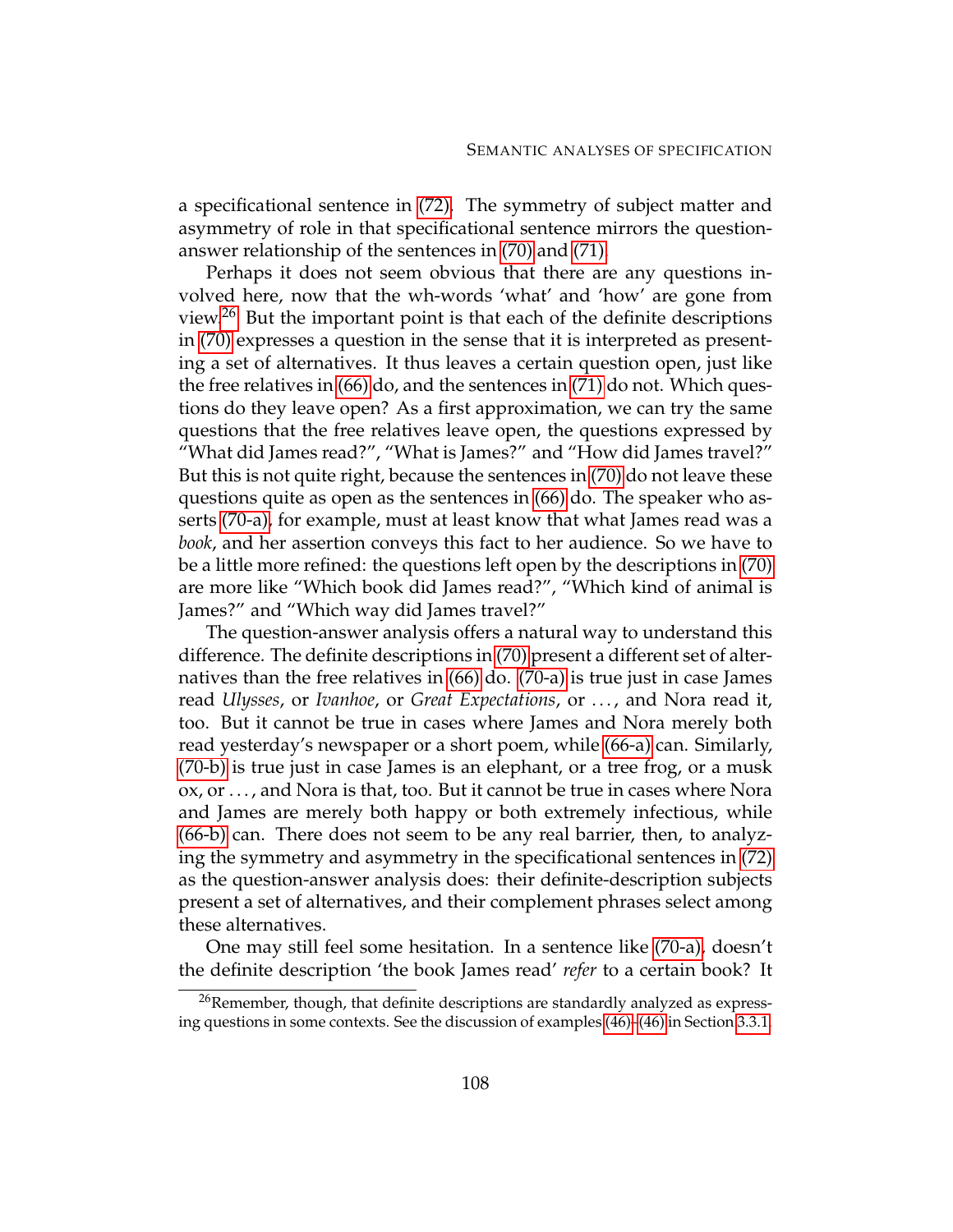seems to be doing just the same work that the title '*Ulysses*' would do in the same position, namely, picking out an individual thing. It does not then express or leave open a question, and it should not be analyzed as presenting a set of alternatives, either in [\(70-a\)](#page-117-4) or in [\(72-a\).](#page-117-6) The only 'alternative' it could present is a single object, namely, the book James read.

But this picture is too simple, as the history of debate about definite descriptions makes clear. Unlike the title '*Ulysses*', the description merely 'denotes' the book (to use Russell's terminology). A speaker may correctly assert [\(70-a\),](#page-117-4) and her audience may perfectly well understand what she has said, without either of them knowing which particular book it was that James and Nora read. That is not true of a sentence which refers to the book by its title, such as [\(71-a\).](#page-117-7) Picking out a particular individual book thus cannot be an essential part of the description's contribution toward what is said and understood. I prefer Strawson's way of making the point in this case: the description does not refer, though the speaker of [\(70-a\)](#page-117-4) may be using it to refer. What she says does not determine which particular book Nora read, but by describing it as the book James read, she may be giving her audience enough information to discern which book it was, based on their knowledge of James' reading history. In using the definite description, she is offering her audience a refined set of alternatives, leaving it to them to choose among them if they can. When they can, their choice can be made explicit by a specificational sentence like [\(72-a\).](#page-117-6) Which book was it? The book James read was (not *Ivanhoe*, not *Great Expectations*, but) *Ulysses*. Such a sentence presents and selects from the same alternatives that the speaker of [\(70-a\)](#page-117-4) offers to her audience, and that they implicitly select from in interpreting her assertion.

I have now described how the question-answer analysis applies to specificational sentences whose subjects are free relatives or definite descriptions. To summarize: the subjects of these sentences leave open a certain question, and may be analyzed as presenting a set of alternatives. Their complements close off that question, by selecting among the alternatives the subjects present. This analysis is plausible because it treats the two expressions in a specificational sentence as having the same relationship which they exhibit outside it. The features of this relationship are the semantic features which characterize the relationship between expressions of questions and answers generally: their symmetry of subject matter, thought of in terms of relevance; and their asymmetry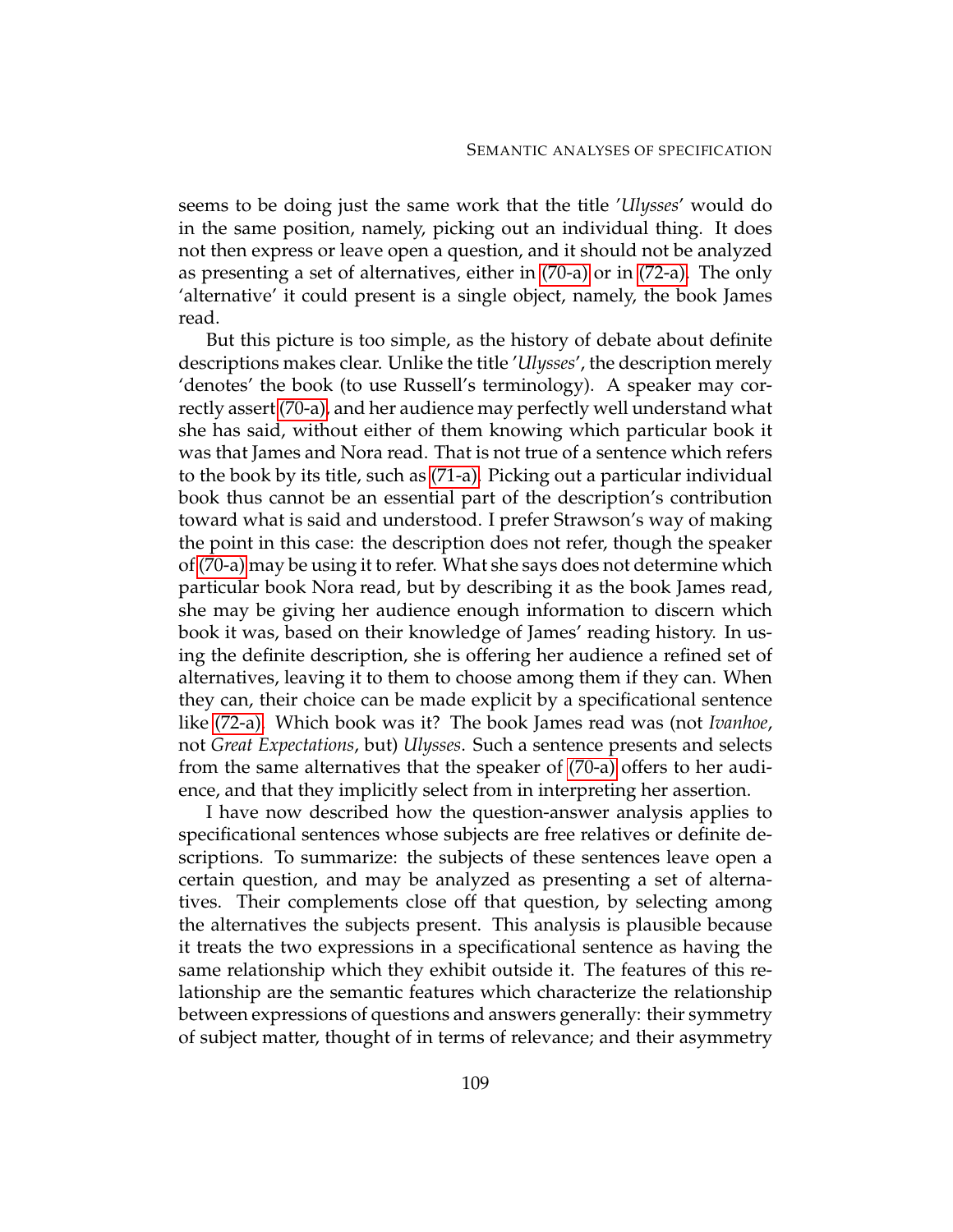of role, thought of in terms of the different information the expressions convey when used, and the different epistemic requirements a speaker must meet to use them correctly.

These two cases—specificational sentences with free relatives or definite descriptions for subjects—have received the most attention in the literature. The inversion and equative analyses target these cases, and have plausible stories to tell about them. I argued above that these stories were not entirely satisfying, because they cannot simultaneously account for the symmetry of subject matter and asymmetry of role in specificational sentences. Thus, the fact that the question-answer analysis can account for both of these features within the scope of a single account is enough to recommend it over the others.

#### <span id="page-120-6"></span>*3.3.4 Extending the analysis*

Once we recognize specificational sentences as presenting and selecting among alternatives, though, the question-answer analysis also extends naturally to some other cases. I want to briefly examine these cases to further demonstrate the virtues of the question-answer analysis, and to show how it can accommodate the insights of the other two.

To extend the question-answer analysis, we need one further observation about questions and answers. Questions can impose different sorts of constraints on *how* their answers must select among the alternatives they present. To make this vivid, imagine facing each of the following questions on a history exam:

- <span id="page-120-4"></span><span id="page-120-1"></span><span id="page-120-0"></span>(73) a. Which Roman emperor invaded Britain?
	- b. Which Roman emperors invaded Britain?
- <span id="page-120-5"></span><span id="page-120-3"></span><span id="page-120-2"></span>(74) a. Who was one Roman emperor that invaded Britain?
	- b. Who were some Roman emperors that invaded Britain?

Correctly answering each of these questions requires naming Roman emperors who invaded Britain. In that respect, the questions are similar, and intuitively concern the same subject matter. Thus, we can analyze them as presenting the same alternatives—namely, that Claudius was a Roman emperor who invaded Britain; that Septimius Severus was a Roman emperor who invaded Britain; and so on. But some of these questions are more demanding than others. The questions differ with respect to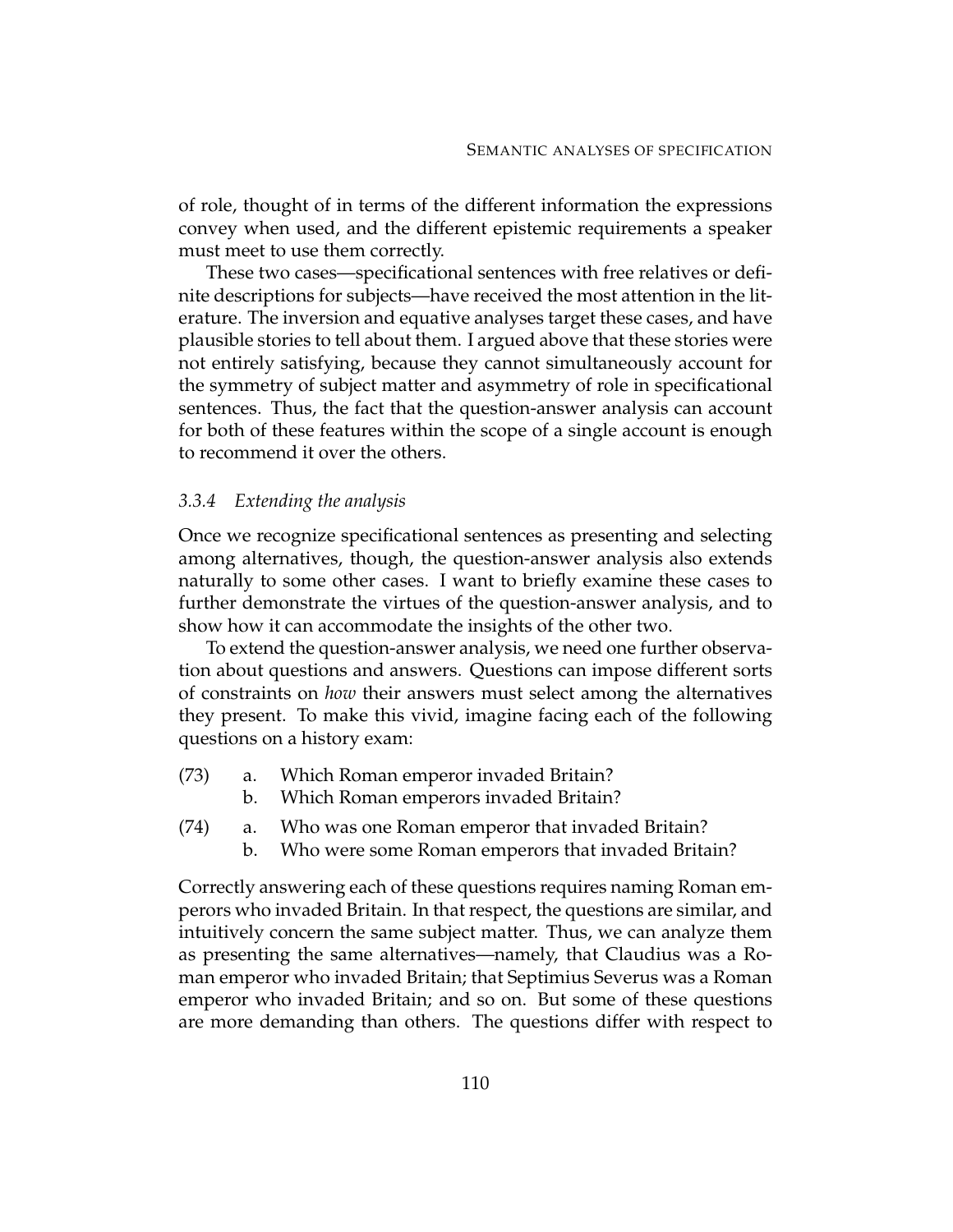how many such emperors their answers must give, and whether answering correctly requires listing all of them. I shall say they make different *requests*. [\(73-a\)](#page-120-0) and [\(73-b\)](#page-120-1) both request answers which select all the alternatives which are true, while [\(74-a\)](#page-120-2) and [\(74-b\)](#page-120-3) can be correctly answered by providing an incomplete list of true alternatives. Within each of these pairs, the two questions also differ with respect to how many alternatives they request their answers to select. The first question requests a single alternative, while the second question gives no upper bound on how many selections are appropriate.<sup>[27](#page-121-0)</sup>

<span id="page-121-1"></span>These same distinctions can be applied to the questions left open by specificational subjects. Consider how the question-answer analysis would describe the following specificational sentences:

- <span id="page-121-5"></span><span id="page-121-3"></span>(75) a. The Roman emperor who invaded Britain was Claudius.
	- b. The Roman emperors who invaded Britain were Claudius and Septimius Severus.
- <span id="page-121-6"></span><span id="page-121-4"></span><span id="page-121-2"></span>(76) a. One Roman emperor who invaded Britain was Claudius.
	- b. Some Roman emperors who invaded Britain were Claudius and Septimius Severus.

Like the specificational sentences we looked at above, their subjects leave open a question to which their complements provide an answer. But the questions left open by the definite descriptions in [\(75\)](#page-121-1) differ from those left open by the indefinite descriptions in [\(76\),](#page-121-2) in the same way that the questions in [\(73\)](#page-120-4) differ from those in [\(74\):](#page-120-5) they request an exhaustive set of alternatives. At the same time, the questions left open by the singular subjects in the [\(75-a\)](#page-121-3) and [\(76-a\)](#page-121-4) differ from the questions left open by the plural subjects in [\(75-b\)](#page-121-5) and [\(76-b\).](#page-121-6) They request a single alternative as opposed to several.

The complements of these specificational sentences make selections which purport to satisfy these different requests. For that reason, speak-

<span id="page-121-0"></span> $^{27}$ I should point out that this way of describing the questions in [\(73\)](#page-120-4)[–\(74\)](#page-120-5) is not compatible with every semantic analysis of questions. In particular, it is incompatible with analyses that treat the alternatives presented by any question as mutually exclusive and jointly exhaustive, as in the partition semantics for questions developed by Groenendijk and Stokhof [\(1997\)](#page-230-0). But analyses which allow more than one of the alternatives presented by a question to be true can represent these questions as presenting a common set of alternatives, and differing only in their requests. Such an analysis is developed by Belnap and Steel [\(1976\)](#page-229-1), from whom the terminology of 'requests' derives.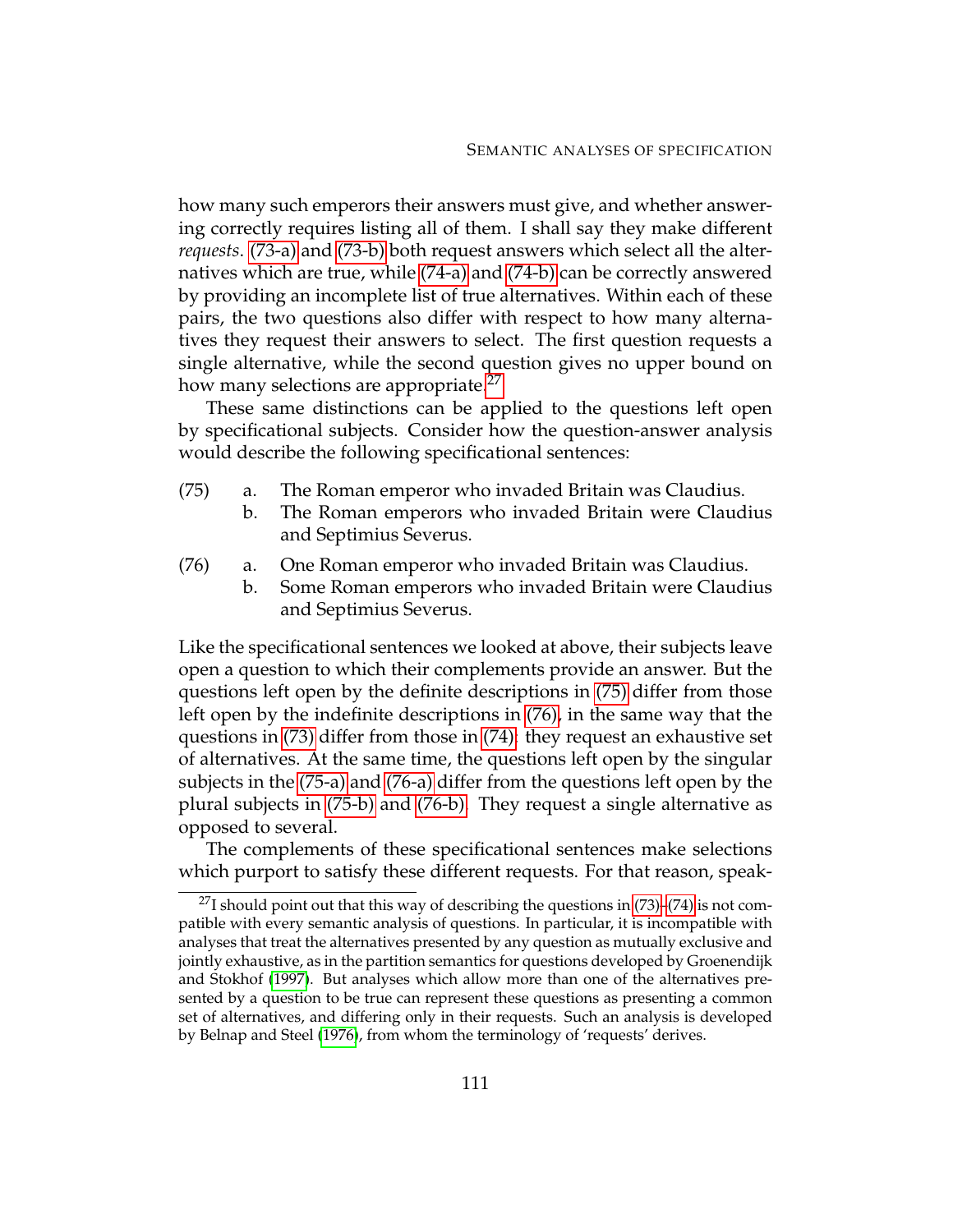ers who assert these sentences must know different things, and they convey different information to their audiences. A speaker who asserts [\(75-a\)](#page-121-3) must know that Claudius was the *only* Roman emperor who invaded Britain, because that is what her assertion conveys to her audience. But a speaker who asserts [\(76-a\)](#page-121-4) does not need to know this, and claims only that Claudius was a Roman emperor who invaded Britain, without excluding the possibility that others did the same. Similarly, a speaker who asserts [\(76-b\)](#page-121-6) conveys that several Roman emperors invaded Britain, but without claiming to have provided an exhaustive list of them. Thus, by appealing to the concept of a question's request, the question-answer analysis can accommodate specificational sentences whose subjects are indefinite descriptions.

By distinguishing a question's request from the alternatives it presents, we can also see what made the inversion and equative analyses tempting. The questions expressed by [\(73\)](#page-120-4)[–\(74\)](#page-120-5) and the subjects of [\(75\)–](#page-121-1)[\(76\)](#page-121-2) all present a set of alternatives with a common form, namely:

#### *x* is a Roman emperor ∧ *x* invaded Britain

The presented alternatives are those claims which are instances of this logical form, the propositions which result from giving an appropriate value to *x*. In other words, we may think of these questions as presenting a set of alternatives by displaying what each alternative must claim to be *true of* some individual. This is an open proposition of type  $\langle e, t \rangle$  that is, a predicate of exactly the sort that the inversion analysis would identify as expressed by the subjects in [\(75\)](#page-121-1)[–\(76\).](#page-121-2) Seen through the lens of the question-answer analysis, the kernel of truth in the inversion analysis is that it identifies the predicate which determines the alternatives presented and selected among in a specificational sentence.

We can also see more clearly why an equative analysis of a sentence like [\(75-a\)](#page-121-3) looks appealing, but ultimately comes up short. Recall that the equative analysis explains the symmetry of subject matter in specificational sentences that have definite description subjects by assigning the subject and complement in such sentences the same denotation. This is a plausible strategy when the question left open by the subject is one that requests a unique true alternative, like the question in [\(73-a\).](#page-120-0) In that case, it is possible to take both the question and the answer as concerned with exactly one alternative, assign this alternative as their common denotation, and leave the difference between them to be explained in terms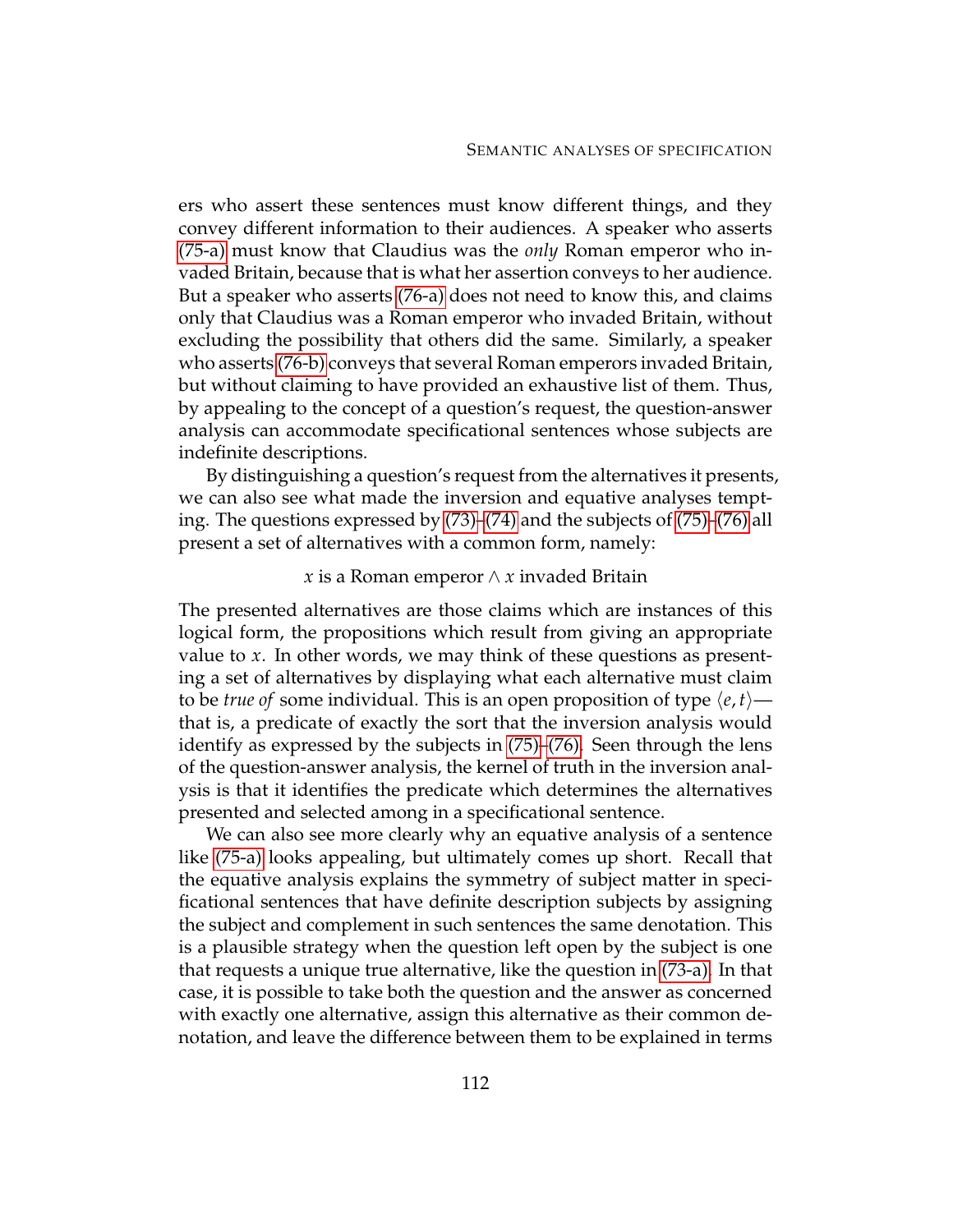of some other concept, like that of information packaging, discriminability, or Frege's notion of *Sinn*. This strategy seems less plausible, though, once we recognize that some questions permit non-exhaustive selections, and selections of multiple alternatives.<sup>[28](#page-123-0)</sup> The equative analysis pays too little attention to cases like [\(76-b\),](#page-121-6) where symmetry of subject matter is not easily construed as concern for just one particular alternative.

So in addition to accounting for their symmetry of subject matter and asymmetry of role, the question-answer analysis affords us a wider perspective on specificational sentences. From this perspective, we can account for some specificational sentences which previous literature has often ignored, namely, specificational sentences whose subjects are indefinite and plural descriptions. We can also accommodate the insights of the other two analyses, seeing what is right about each. I conclude that the question-answer analysis is an excellent candidate for a general, unified account of specification. Going forward, I shall take it that the question-answer analysis as I have described it here is broadly correct.

To achieve this wider perspective, we had to distinguish between the alternatives presented by a question and the request that it makes about how to select among those alternatives. The examples in [\(75\)–](#page-121-1)[\(76\)](#page-121-2) suggest that this distinction is closely related to the two parts of a description when it appears as a specificational subject: the determiner or quantifier is related to the request, and the noun phrase it modifies is related to the alternatives presented. The next chapter will examine this relationship in more depth, offering an account of how these two parts of a description function which is in line with the basic insight I have argued for here: a description is interpreted as expressing, or leaving open, a question.

<span id="page-123-0"></span> $^{28}$ For example, to analyze specificational sentences which make multiple selections, such as [\(75-b\),](#page-121-5) proponents of the equative analysis like Heycock and Kroch [\(1999\)](#page-231-0) typically follow Link [\(1983\)](#page-231-1), treating both the plural description 'the Roman emperors who invaded Britain' and the entire complement phrase as denoting a single plural entity, namely, the entity which is the sum of Claudius and Septimius Severus. This seems at best non-perspicuous, and at worst like it gives the wrong truth conditions: if [\(75-b\)](#page-121-5) is true, then Britain was invaded by two Roman emperors, not one emperor-sum.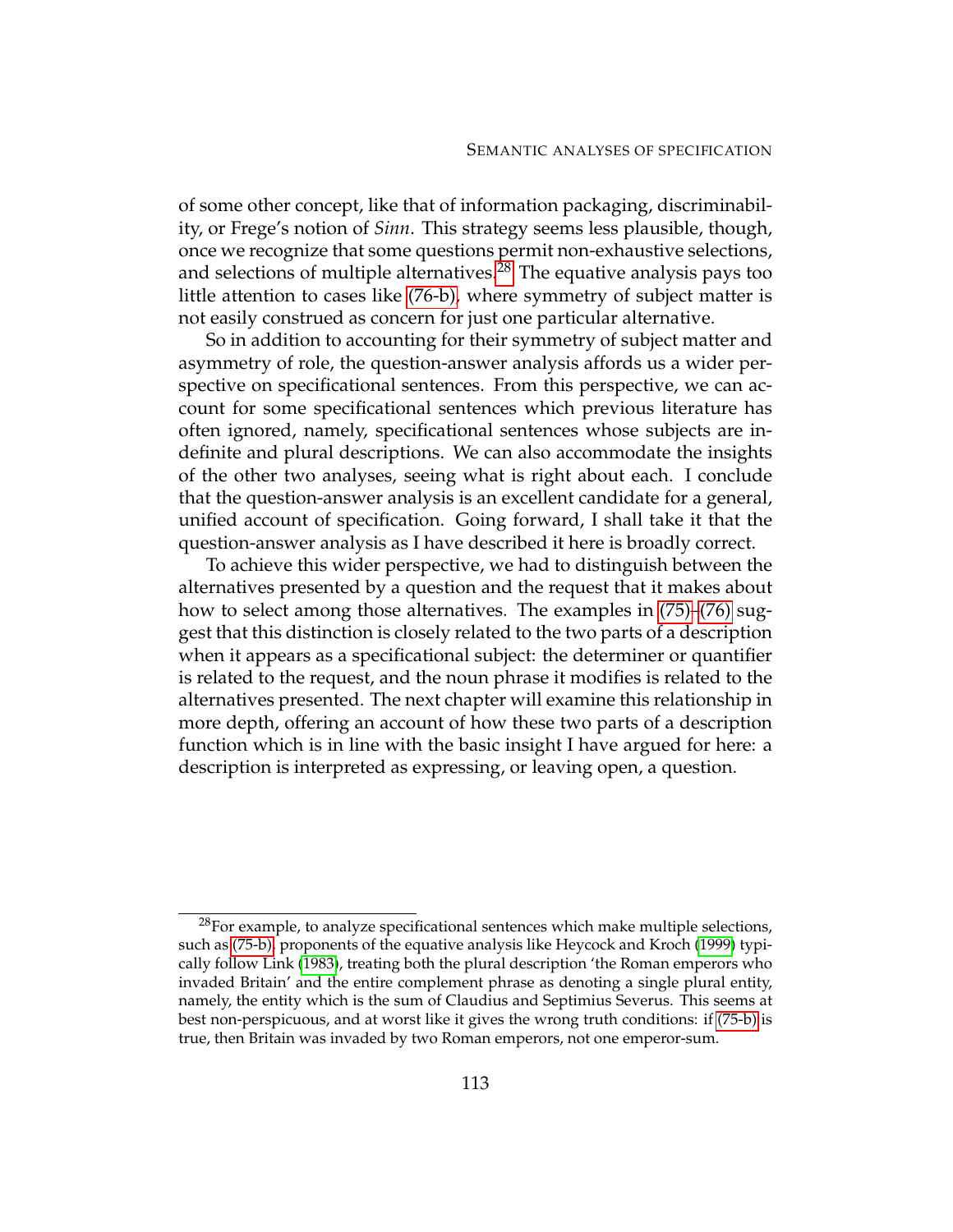# **Part II Investigation**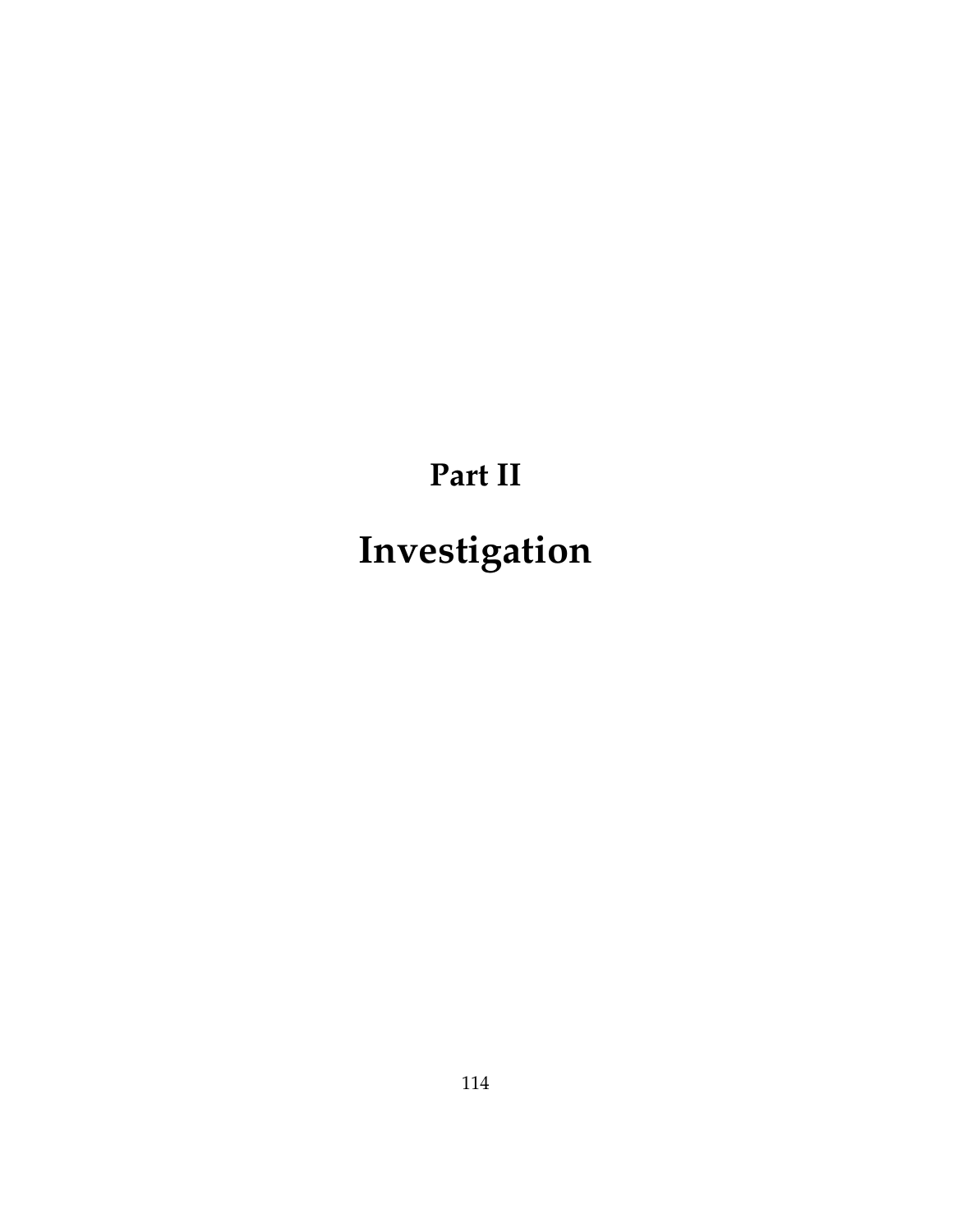### **Chapter 4**

## **Investigation**

I have argued that a specificational sentence pairs a question with its answer. Its subject is interpreted as presenting a set of alternatives, while its complement is interpreted as selecting among those alternatives. But this conclusion raises a puzzle, which I now want to address in more detail.

<span id="page-125-2"></span>We have seen that *descriptions* are one important class of specificational subjects. $<sup>1</sup>$  $<sup>1</sup>$  $<sup>1</sup>$  Here is one example:</sup>

(1) Two of the British students are Audrey and Bert.

The puzzle stems from the fact that descriptions like 'two of the British students' could in most contexts be analyzed using the resources of ordinary first-order logic. Outside of specificational sentences, this description occurs in nominal position:

- <span id="page-125-1"></span>(2) a. John met two of the British students.
	- b. Two of the British students won medals in the competition.

<span id="page-125-3"></span>The contribution of the description to the truth-conditions of such sentences can be given by a first-order schema like this:

(3)  $\exists x \exists y (Sx \land Sy \land x \neq y \land \phi(x, y))$ 

Here, *Sx* translates '*x* is a British student', while  $\phi(x, y)$  schematically stands for a translation of the rest of the sentence in which the description occurs. In the translation of [\(2-a\),](#page-125-1) for example,  $\phi(x, y)$  will encode 'John

<span id="page-125-0"></span><sup>&</sup>lt;sup>1</sup>See the discussion in Section [2.2.](#page-59-0)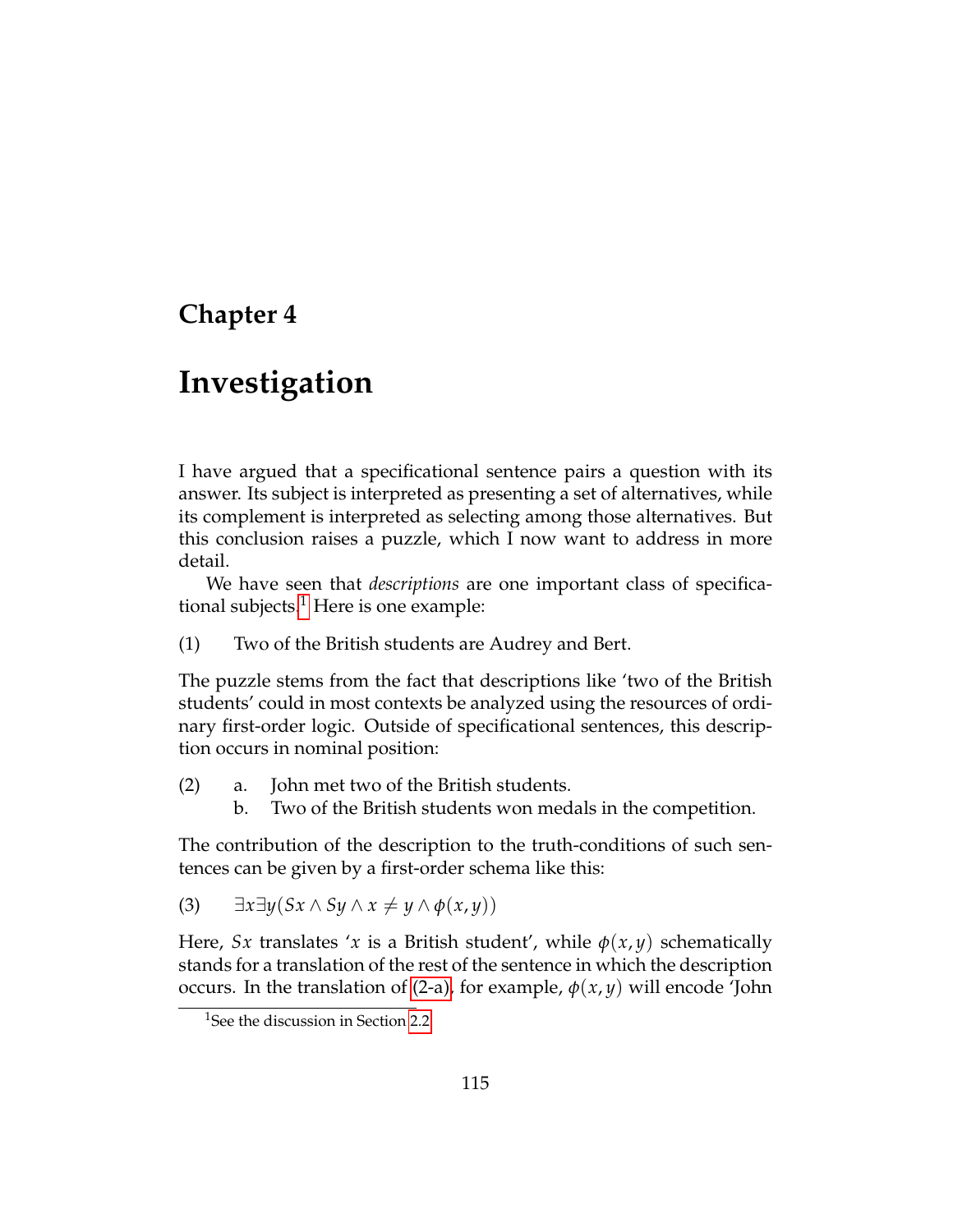met *x* and John met *y*'. Thus, all we need to adequately represent the logical contribution of the description 'two of the British students' are a pair of existential quantifiers, the predicate *S*, a relation of identity, and the usual sentential connectives.

The puzzle is, if such descriptions normally just express first-order quantification over individuals, why think they express questions in the subject of a specificational sentence? To make this sharp, consider that we might just analyze [\(1\)](#page-125-2) as an instance of [\(3\),](#page-125-3) as follows:

(4)  $\exists x \exists y (Sx \land Sy \land x \neq y \land x = a \land y = b)$ 

Where in this formula can we find the question presented by 'two of the British students'? It doesn't seem to be there anywhere: the formula just asserts the existence of two distinct British students who satisfy a certain open formula, namely,  $x = a \wedge y = b$ . But if that is an adequate representation of the truth conditions of [\(1\),](#page-125-2) where do questions and answers enter the picture? On the basis of this example, it might seem that the question-answer analysis is an unnecessarily complicated strategy for representing the semantics of specification. Theoretical simplicity, someone might say, demands that we stick with the first-order analysis if we can.

The puzzle is only puzzling because it assumes that the questionanswer analysis and the first-order analysis are incompatible alternatives. This assumption is natural given a certain understanding of firstorder logic, and in particular first-order quantification. Philosophers are used to thinking of first-order quantifiers as generalizing over a domain of objects, and we are not used to thinking of them as having anything to do with asking and answering questions. If we hold that descriptions express first-order quantification over a domain of individuals, there seems to be little room to say that they present questions, and vice versa.

But that is not the only way of understanding first-order quantification, and rather than assuming it is correct, I want to solve the puzzle by arguing that first-order analyses and question-answer analyses of specificational sentences are compatible. To do so, I will articulate a conception of first-order quantification that aligns better with the question-answer analysis than the usual referential conception does. This 'investigatory' conception of quantification is interesting because it illuminates the special role that specificational sentences play in our language. It also has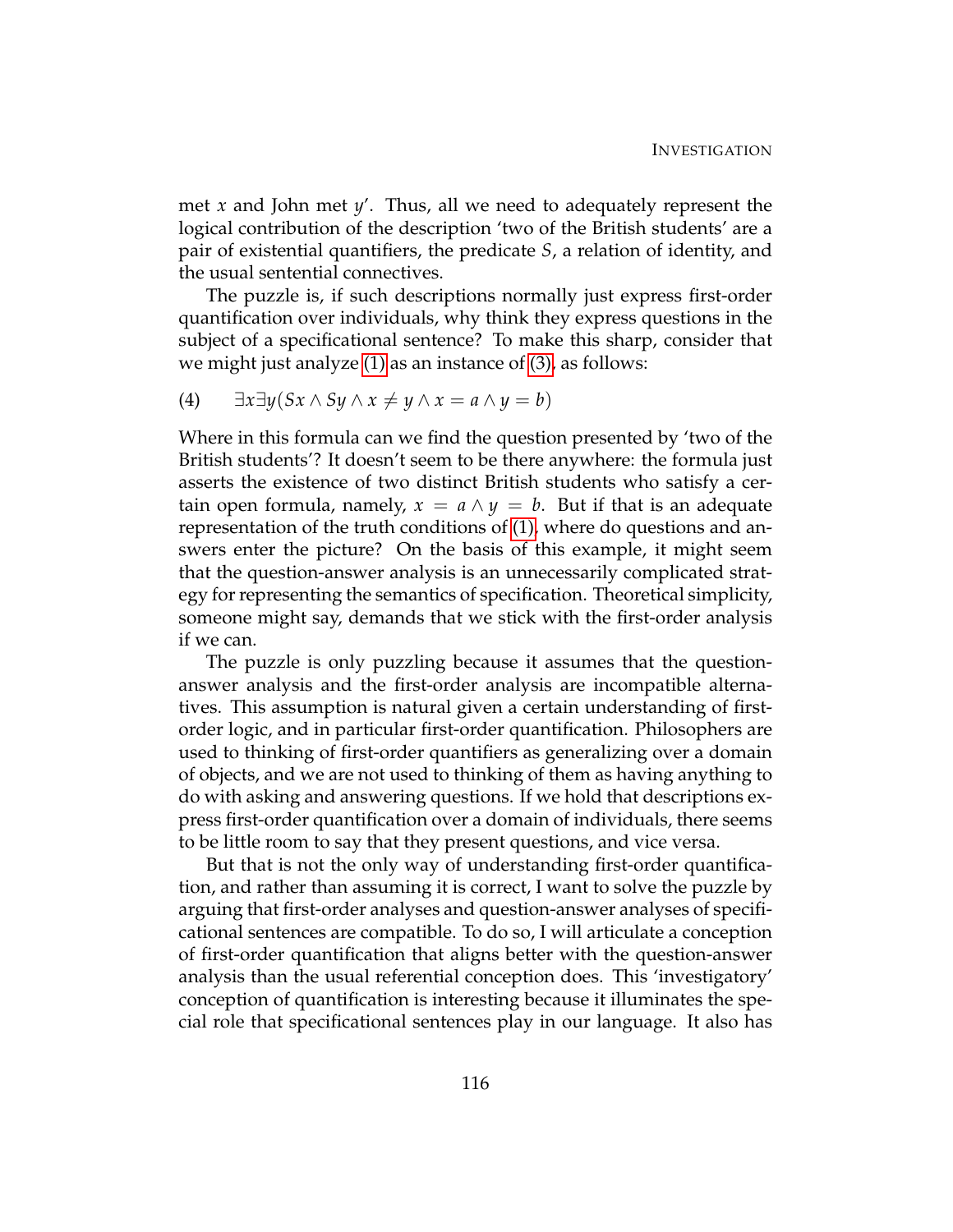interesting consequences for the claim that numbers are objects, which I will discuss in the next chapter.

Roughly, the idea behind the investigatory conception is that the meaning of first-order quantifiers is importantly connected with practices of asking and answering questions—practices of inquiry, or as I shall call it, *investigation*. An investigation is an activity with a structure imposed by a question. It is undertaken, or performed, or carried out, for the sake of answering a certain question; finding the answer to that question is the end, or aim, of the activity.

This may sound rather esoteric and abstract, but I mean to be talking about a process that is humdrum and familiar. A clear model of the kind of activity I am talking about is the act of solving an elementary algebra problem. Consider, for example, a simple polynomial equation of the form:

<span id="page-127-0"></span>
$$
x^2 - 6x + 9 = 0 \tag{4.1}
$$

In a beginning algebra course, an equation like [\(4.1\)](#page-127-0) is typically used to give a problem or exercise. To solve this problem, a student might proceed by writing:

$$
(x-3)(x-3) = 0 \t\t(4.2)
$$

$$
x - 3 = 0 \tag{4.3}
$$

<span id="page-127-3"></span><span id="page-127-2"></span><span id="page-127-1"></span>
$$
x = 3 \tag{4.4}
$$

The process of moving from the first equation to the last is an investigation. The first equation gives a problem because it invokes an implicit question: which number makes the equation true? The last equation answers this question, by giving such a number as the value of *x*. This solves the problem and concludes the investigation. The intervening lines represent the steps the student takes with the aim of finding that answer.

The relevance of this example becomes clear when we recognize that [\(4.4\)](#page-127-1) functions as a specificational sentence in the derivation above. Unlike the other equations in that derivation, it gives, or specifies the value of *x*; it says which number makes equation [\(4.1\)](#page-127-0) true. Indeed, we might translate what this equation says into English by means of a specificational sentence like

(5) The number *x* such that 
$$
x^2 - 6x + 9 = 0
$$
 is three.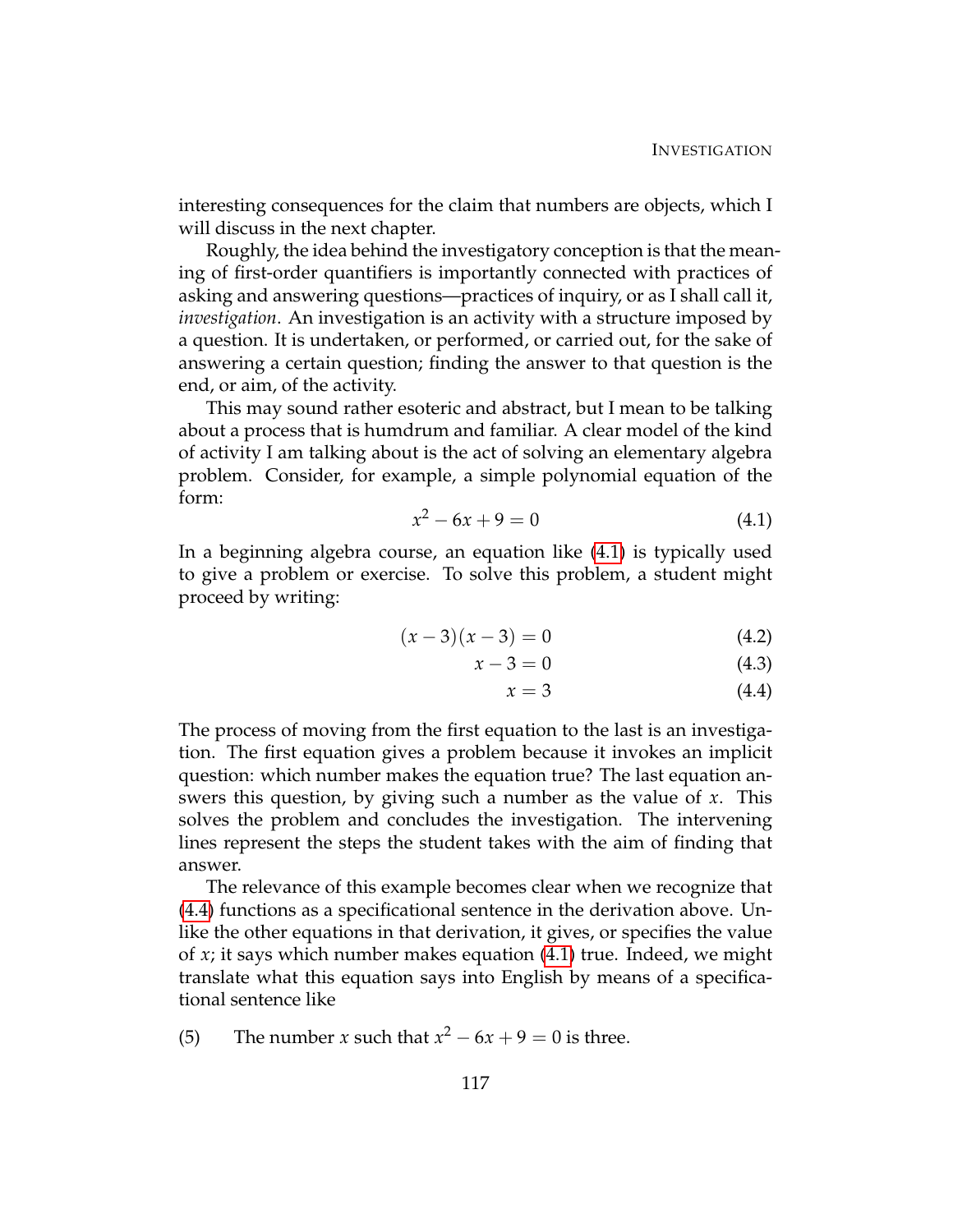This suggests a hypothesis: we can understand specificational sentences in terms of the role they play in practices of investigation. A sentence counts as specificational because it plays this role, because it gives the value of a variable and thereby completes an investigation.

I am not the first to suggest this hypothesis. When linguists give an intuitive characterization of the category of specificational sentences in natural language, they often spontaneously resort to a comparison with algebraic equations like [\(4.4\)](#page-127-1). Mikkelsen [\(2011,](#page-232-0) pp. 1809–1810) says, for example, that in a specificational sentence, "the subject phrase introduces a variable. . . and the predicate complement provides the value for that variable". Similar ideas appear in Akmajian [\(1970\)](#page-229-2), Higgins [\(1979\)](#page-231-2), and Heycock and Kroch [\(1999\)](#page-231-0). In these discussions, though, it is simply taken for granted that we know what it means to 'give the value of a variable'. But this is far from clear: why does [\(4.4\)](#page-127-1) count as giving the value of *x*, for example, while [\(4.2\)](#page-127-2) does not? I aim to fill that gap here, by describing 'giving the value of a variable' as a role in practices of investigation, and stating criteria for a statement to play that role.

Here, then, is the plan. I will begin by describing the structure of investigations in more detail, and asking what it means to 'give the value of a variable', using elementary algebra problems as a model. I will then show how to give a semantics for first-order languages which is stated in terms of this practice. This semantics will vindicate the idea that specificational sentences occupy a special role in practices of asking and answering questions, and will solve the puzzle I laid out above: since firstorder languages can be understood in terms of investigations, and investigations are structured by questions, the first-order and question-answer analyses of a specificational sentence are compatible. I will conclude by returning to specification in natural language, showing that by thinking of specificational sentences in terms of their role in practices of investigation, we can better understand some of their features.

#### 4.1 THE STRUCTURE OF INVESTIGATIONS

#### *4.1.1 Two perspectives on investigations*

An investigation is an activity with a certain teleological and epistemological structure. This structure is imposed by a question. At the start of an investigation, the question is understood, but its answer is not known.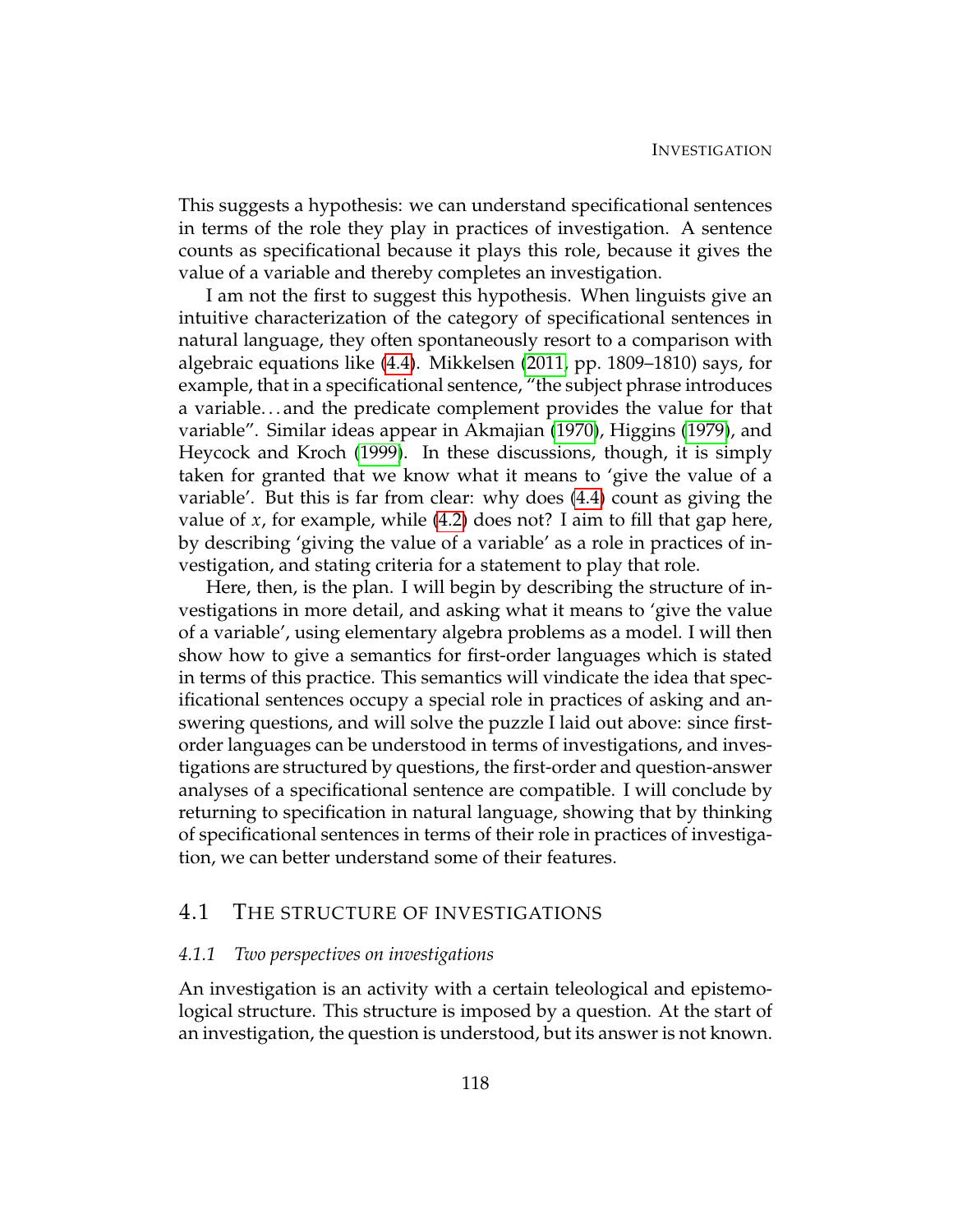By the end, the answer has become known. To move from the one state to the other, one or more investigators must usually take a series of steps. These steps make progress toward the discovery of the answer. The specific nature of these steps depends on the subject matter of the question: when the question is an algebra problem, the intervening steps will involve manipulating equations; when the question is about the physical world, they might involve running an experiment; when the question is what I ate for breakfast, they will involve consulting my memory or the dishes in my sink. But in all cases, the basic structure of the activity is the same: once the question is understood, the investigators use suitable means to try to find an answer. They conclude when they have succeeded in this aim.

One way to look at an investigation, then, is as an attempt to answer a question; but the example of solving algebra problems shows that there is sometimes another perspective we can adopt. As the student solves the problem above, she is attempting to find a certain *number*. The equation on line [\(4.4\)](#page-127-1) solves the problem because it gives the number which satisfies equation [\(4.1\)](#page-127-0), namely, the number 3. The process of solving an algebra problem is thus not just an attempt to answer a certain question; it is a process of finding the value of a variable which ranges over a certain class of numbers.

Understanding the relationship between these two perspectives is important, because they are intimately linked. It is helpful in this connection to draw a distinction between two types of questions which may structure an investigation. As noted in Chapter [3,](#page-74-0) literature on the logic of questions characterizes questions as presenting a class of alternatives, or possible answers; the distinction concerns how they do so. Belnap and Steel [\(1976\)](#page-229-1) call the two types of questions *whether*-questions and *which*-questions, and characterize them as follows. A whether-question presents an explicit, finite list of alternatives. Here are some examples:

- (6) Is Alec in Germany?
	- a. (Yes,) Alec is in Germany.
	- b. (No,) Alec is not in Germany.
- (7) Is Alec in Germany, or France?
	- a. Alec is in Germany.
	- b. Alec is in France.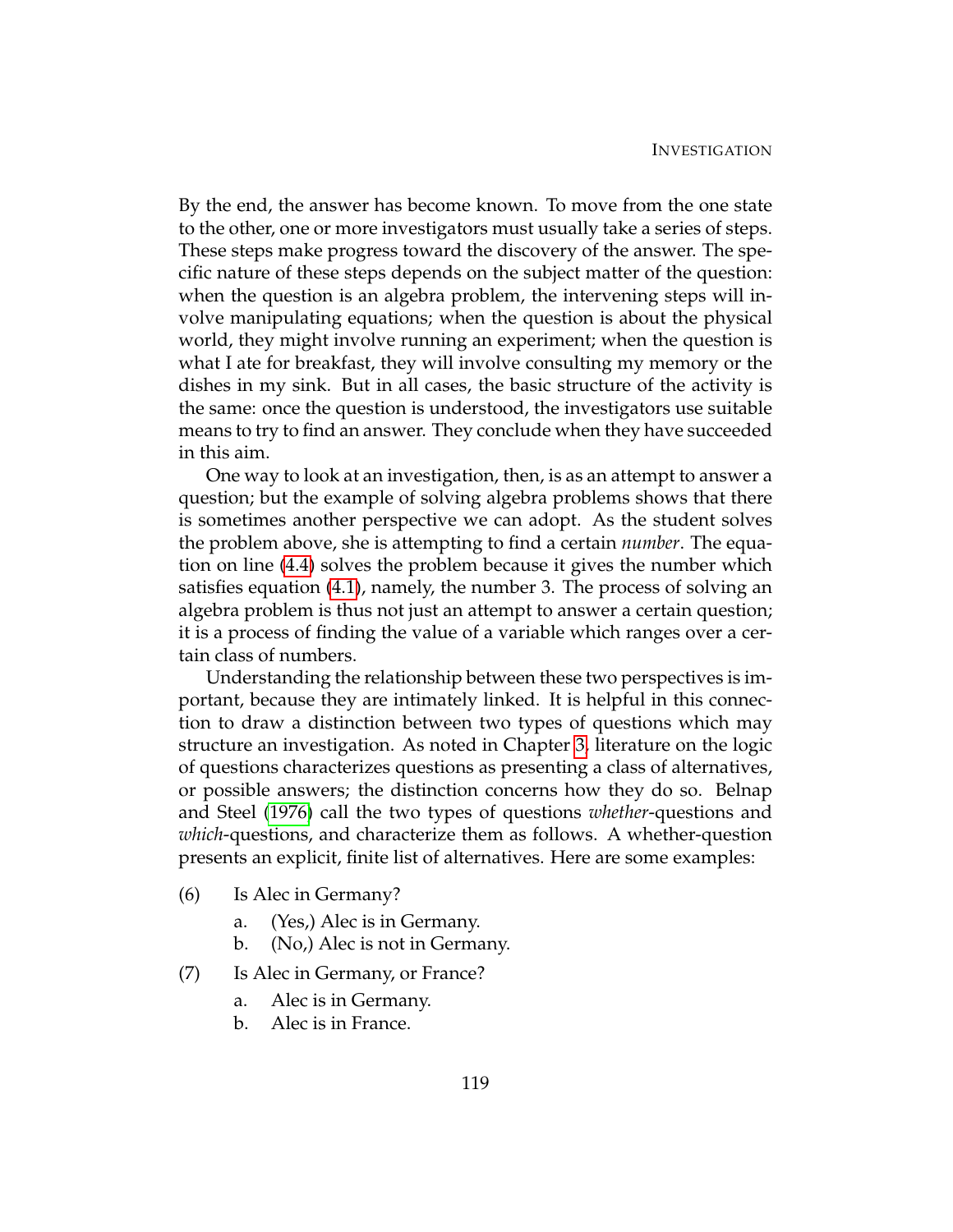I mention this class only to distinguish it from which-questions and put it aside. Although a whether-question can still structure an investigation, it is not usually helpful to view such an investigation from the second perspective, as an attempt to find and give the value of a variable.

Unlike a whether-question, a which-question presents an indefinitely large, perhaps infinite, class of alternatives. In general, the particular alternatives cannot be explicitly listed. Instead, a which-question presents its alternatives by giving their common form, which Belnap and Steel [\(1976\)](#page-229-1) call the *matrix* of the question. The matrix is a statement containing an 'unknown'. In natural language, such an unknown is expressed by a 'wh'-word; in formal analyses, we represent it with an algebraic variable. Because it contains a variable, the matrix gives the form of an unknown truth. What's unknown is which value, or values, of the variable will make the matrix true. A which-question thus asks, which statements of this form are true?

An elementary algebra problem is a prototypical which-question. Its matrix is the polynomial equation used to state the problem. The alternatives presented by the question are the statements that result from assigning a value to the variable in the matrix. For example, the alternatives presented by [\(4.1\)](#page-127-0) are:

<span id="page-130-0"></span>that 
$$
0^2 - 6 \cdot 0 + 9 = 0
$$
  
that  $1^2 - 6 \cdot 1 + 9 = 0$   
that  $2^2 - 6 \cdot 2 + 9 = 0$ 

and so on. Similarly, most questions expressed by 'wh'-words (except 'whether') in natural language are which-questions, and their alternatives can be represented using a matrix containing an algebraic variable. Here are some examples of such questions, together with some examples of the alternatives they present and a matrix giving their common form:

- (8) Who is in Germany?
	- a. *x* is in Germany.
	- b. {Alec is in Germany, Fiedler is in Germany, Liz is in Germany, . . . }
- (9) Where is Alec?
	- a. Alec is in *x*.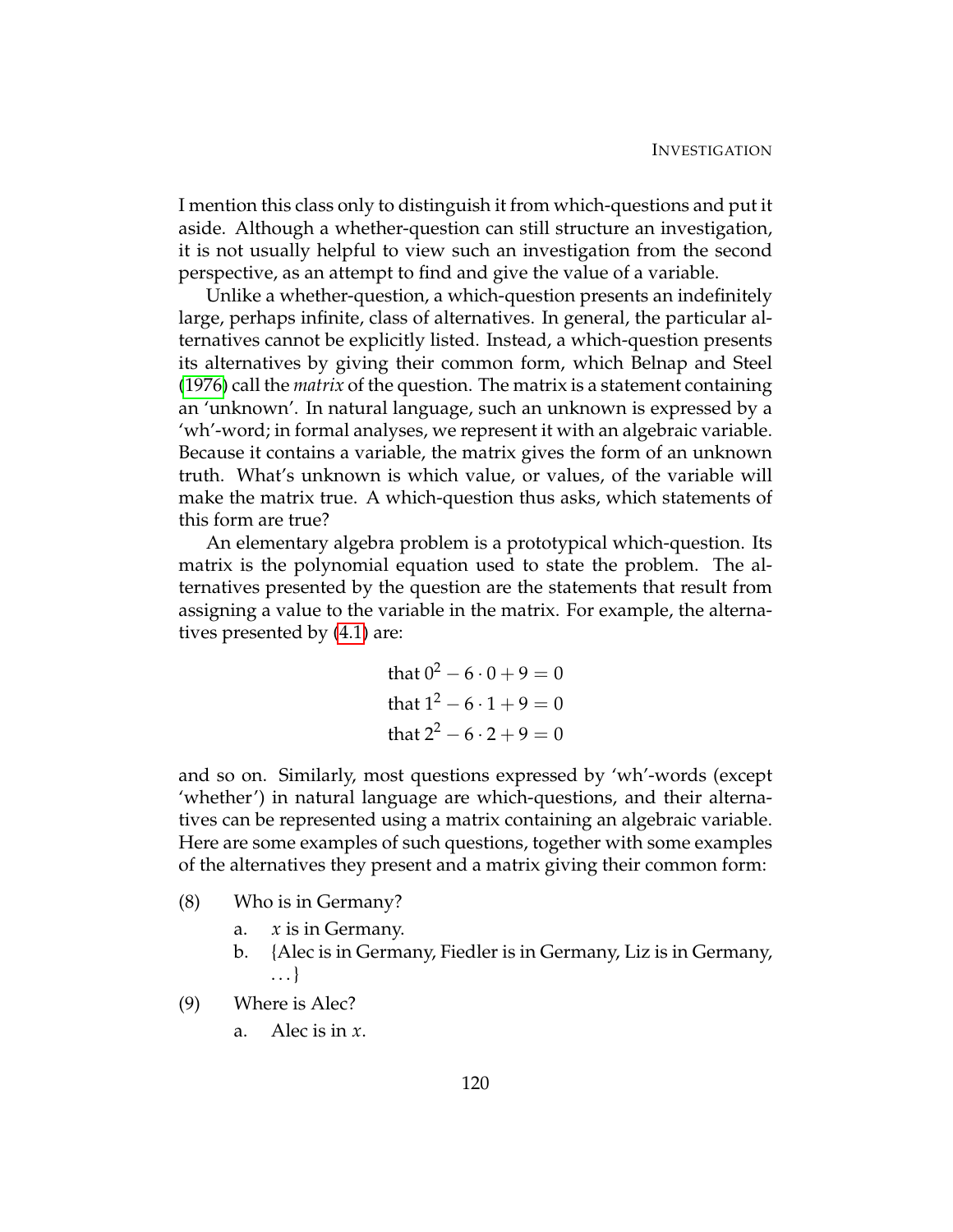#### b. {Alec is in Germany, Alec is in France, Alec is in Spain, . . . }

Because a which-question presents its alternatives by giving their general form, rather than listing particular alternatives explicitly, an investigation structured by a which-question can be viewed from the second perspective: it is an attempt to find and give the value (or values) of a variable. One can give the answer to such a question *by* giving the values of a variable. To answer a question is to claim that some of the alternatives it presents are true. Giving values for the variable in a whichquestion suffices to determine such a claim, because the question itself gives its general form; to answer the question, all that's needed is to indicate which particular instances of this general form are true. Thus, saying "George" in response to [\(8\)](#page-130-0) suffices to claim that George is in Germany, that the person in Germany is George. Similarly, writing down the equation  $x = 3$  in the context of the derivation  $(4.1)$ – $(4.4)$  suffices to claim that  $3^2-6\cdot 3+9=0$ , that the number *x* such that  $x^2-6\cdot x+9=0$  is 3.

Thus, we may look at an investigation structured by a which-question from two perspectives, or levels: it is both an attempt to find the answer to a certain question, and an attempt to find the value of a variable. Giving the value of a variable is a *means* of answering the question. This duality of perspectives will be important later on, because it is at the center of the solution to the puzzle I described above: it is because we can see an investigation both as a search for the value of a variable and as an attempt to answer a which-question that the first-order and questionanswer analyses are compatible, and even mutually supporting. But before we get there, it is necessary to reflect in more detail on what it means to 'give', or specify, the value of a variable, since that is the crucial step in answering a which-question and completing the investigation which it structures. This will further explicate the hypothesis that a specificational sentence gives the value of a variable and therefore plays a distinctive role in a practice of investigation.

#### *4.1.2 Giving the value of a variable*

Let's turn our attention, then, to the language and practice of elementary algebra, since that is where our standards for what counts as giving the value of a variable are sharpest. Consider again the derivation in [\(4.1\)](#page-127-0)–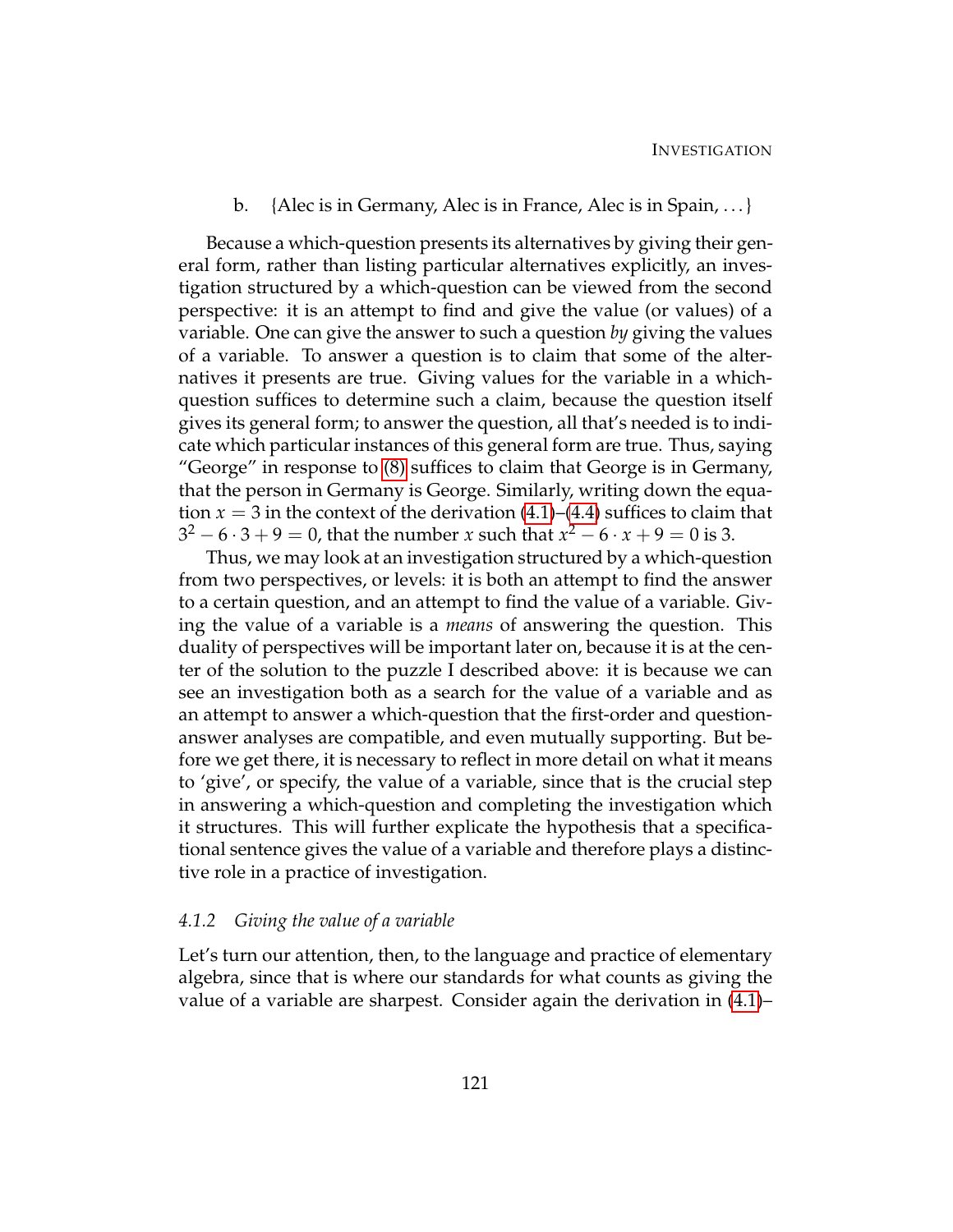[\(4.4\)](#page-127-1).

$$
x^2 - 6x + 9 = 0 \tag{4.1}
$$

$$
(x-3)(x-3) = 0 \tag{4.2}
$$

$$
x - 3 = 0 \tag{4.3}
$$

$$
x = 3 \tag{4.4}
$$

Notice that [\(4.4\)](#page-127-1) is the *only* line in this derivation that counts as giving the value of *x*, and answering the problem posed by [\(4.1\)](#page-127-0). A student who stops at line [\(4.2\)](#page-127-2) or line [\(4.3\)](#page-127-3) at best provides a partial answer, and a student who merely copies down [\(4.1\)](#page-127-0) does not give any answer at all. On the other hand, once a student derives the equation on line [\(4.4\)](#page-127-1), no more work can be done: this equation fully answers the question, and any further manipulations would carry the student further away from a complete answer to the question.

The status of this equation with respect to the problem posed by [\(4.1\)](#page-127-0) is therefore somewhat special, because it alone gives the value of *x*. The other equations in the derivation are like the one used to state the problem, in that they do not *give* the value of *x*, though they do describe or constrain it. What confers this special status on [\(4.4\)](#page-127-1)? Why does it count as giving the value of a variable and concluding the investigation, while the other equations in the derivation do not? This is the question we have to answer if we want to understand specificational sentences by analogy with such equations.

As a preliminary step toward answering this question, we should notice that in the derivation in [\(4.1\)](#page-127-0)–[\(4.4\)](#page-127-1), each line is materially equivalent to the others. Each is true if, and only if, the value of *x* is three. Thus, to understand why only the final equation counts as giving the value of *x*, we need to look beyond its material truth conditions. What else, then, could explain its unique meaning and role?

There are four different features of the equation in this final line which are crucial for it to count as giving the value of *x* and as answering the question structuring an investigation. These are: that the variable is in the same *scope* as the variable introduced by the problem statement; that the value given is in the *range* of the variable; that the equation represents a *complete* solution; and that the equation is in a *canonical form*. These are not features of the expressions in the equation themselves; they are features of how those expressions are used and understood in this particu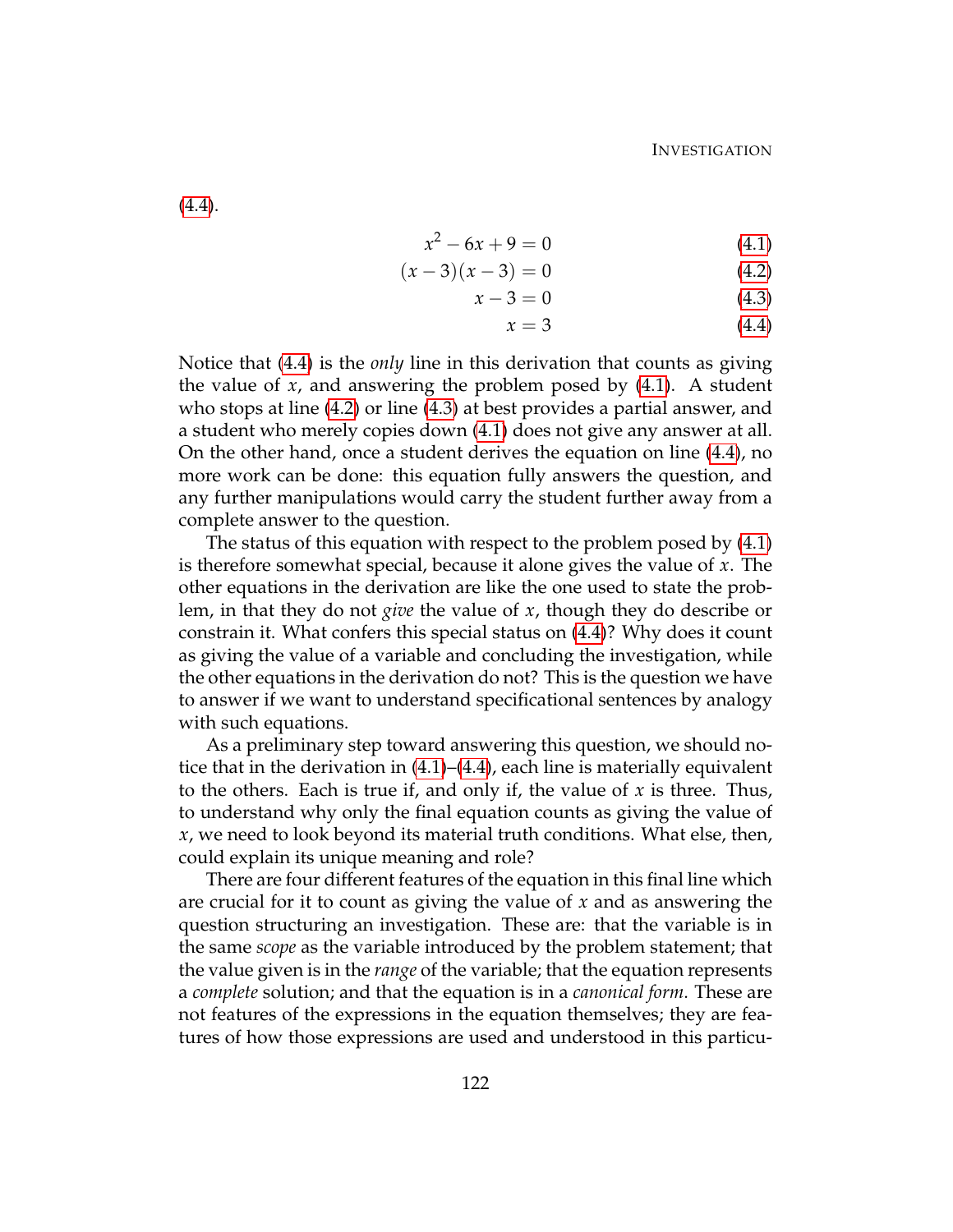lar context. Each of them is individually necessary for this equation to be understood as giving the value of *x*. Together, they provide a reasonably complete account of why this equation gives a solution to the problem, but the earlier equations do not. Let me describe each in turn.

It is easiest to see what I mean by 'scope' if we ask: why does the equation  $x = 3$ , as it is used on line [\(4.4\)](#page-127-1), give the solution to the problem given on line [\(4.1\)](#page-127-0), as opposed to some other problem? The obvious answer is that the equations on these two lines of the derivation employ the same variable. But what is it for the variable to be 'the same' in these two lines? This is obviously not a purely typographical matter. The *symbol* '*x*' can be used to express a variable in many different problems. I might introduce a new problem to you with an equation like

<span id="page-133-0"></span>
$$
x^2 - 4x + 4 = 0 \tag{4.5}
$$

without causing any confusion. Students of elementary algebra have to learn that the symbol '*x*' is being used differently here than in [\(4.1\)](#page-127-0), and that its use in  $(4.4)$  is connected with its use in  $(4.1)$  but not in  $(4.5)$ . This is what I mean by scope: a variable's scope includes just those statements in which the expression for the variable is used in the same way.<sup>[2](#page-133-1)</sup>

In the language of elementary algebra, the scope of a variable always extends exactly as far as the statements belonging to a single investigation, and no further. This is because an algebraic variable originates in the matrix of a which-question. To understand a statement containing a variable requires recognizing it as part of an attempt to answer that question by finding the variable's value. A variable's scope thus opens with a statement of a problem, using one or more equations; it closes with a statement of its solution, which gives the value (or values) of that variable; and it includes whatever statements occur between the problem statement and the solution statement that are part of the problemsolver's effort to move from the former to the latter.

<span id="page-133-1"></span> $^2$ I avoid saying that a variable's scope includes just those statements in which it has the same value or denotation. This is true in a sense, but potentially misleading. One can understand that two occurrences of '*x*' are within the same scope without knowing their value or denotation. This is just the position that a student is in, for example, when she has derived an equation on the way to a solution, but without having arrived at the solution itself yet. It would be misleading to describe this student as knowing that the occurrences of '*x*' in her partial derivation have the same value, or stand for the same thing, because this invites the inference that she knows what value they stand for—which is something she won't know until she solves the problem.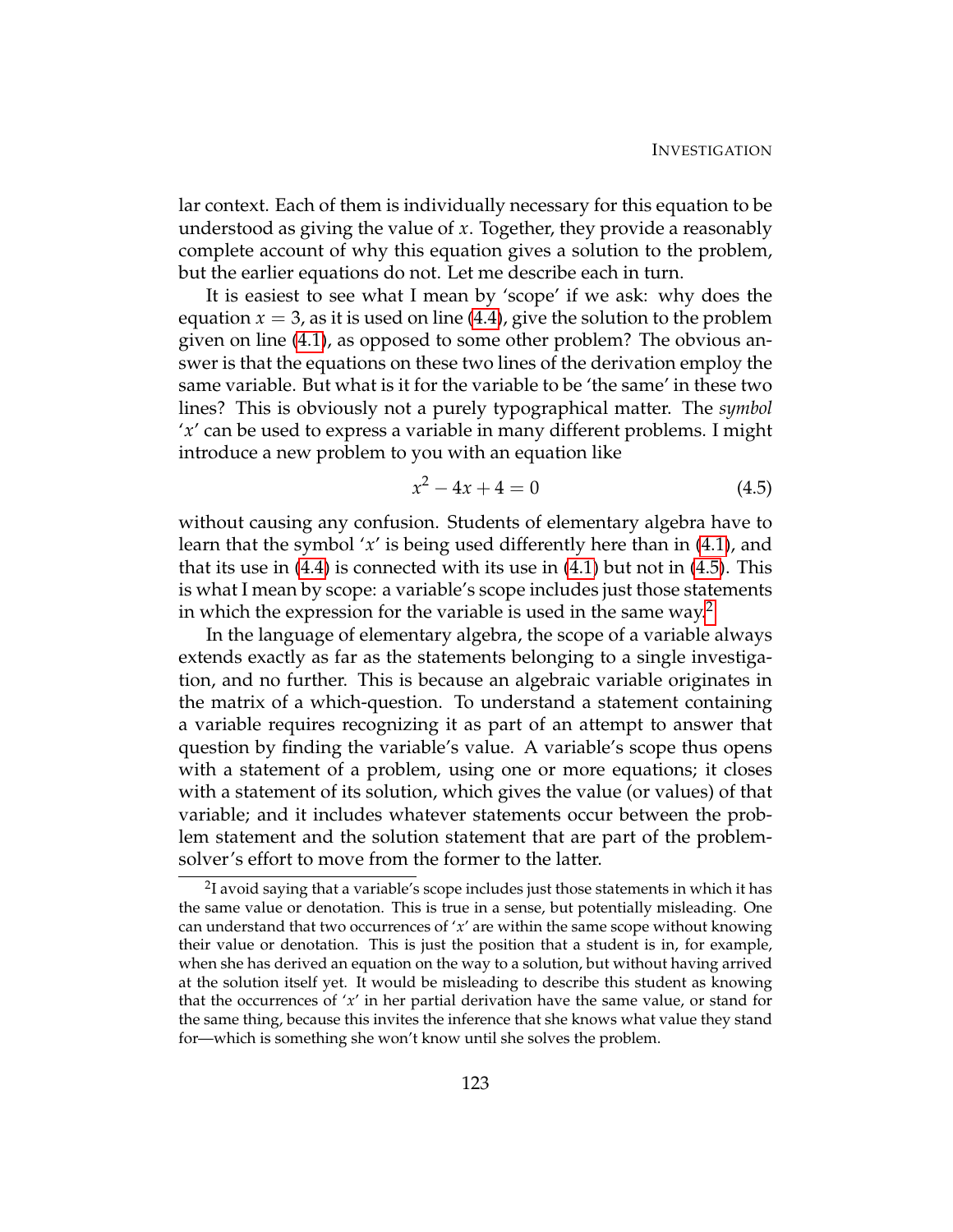Furthermore, there is no sense in asking for the value of a variable apart from some scope or other. A variable only has a value relative to the question which introduces it. To say that an equation gives the value of a variable is therefore to connect that equation with an attempt to answer a particular problem or question. It is to place the use of that equation in the context of some investigation or other. For an equation to count as giving the value of a variable, the variable in that equation must occur in the same scope as in the problem to which the equation gives the solution.

Of course, the problem which introduces a variable must actually *have* a solution if its value is to be given. This depends on the second feature of how the variable is understood in the context of the problem: its range. Take, for example, the problem given by the following equation:

<span id="page-134-0"></span>
$$
x^2 + 5x + 6 = 0 \tag{4.6}
$$

If *x* is taken to range over the natural numbers in this problem, then it has no solution, as you can see once it has been factored:

$$
(x+2)(x+3) = 0 \t\t(4.7)
$$

The roots of [\(4.6\)](#page-134-0) are  $-2$  and  $-3$ . They are both negative integers, so they are not among the natural numbers. So whether or not this problem has solutions depends on whether *x* ranges over just the natural numbers, or over some more inclusive set, like the integers. Thus, it is only possible to give a value for *x* in this case when *x* is understood as ranging over some set that includes at least −2 or −3. For an equation to count as giving the value of a variable, that variable must be understood as having a certain range, and the value given must be within that range.

This example raises another important point. Because it gives the value of *x*, the equation [\(4.4\)](#page-127-1) is a *complete* solution to the problem in [\(4.1\)](#page-127-0). In that problem, the equation only has one root, and so giving that root necessarily means completely solving the problem: after that value has been given, no more work remains to be done. But many polynomial equations, unlike [\(4.1\)](#page-127-0), have more than one root (at least on some ways of understanding the range of the variable). For this reason, it is in general too simple to ask under what conditions a statement gives *the* value of a variable. When *x* is understood to range over the integers in [\(4.6\)](#page-134-0), an equation like

$$
x=-2
$$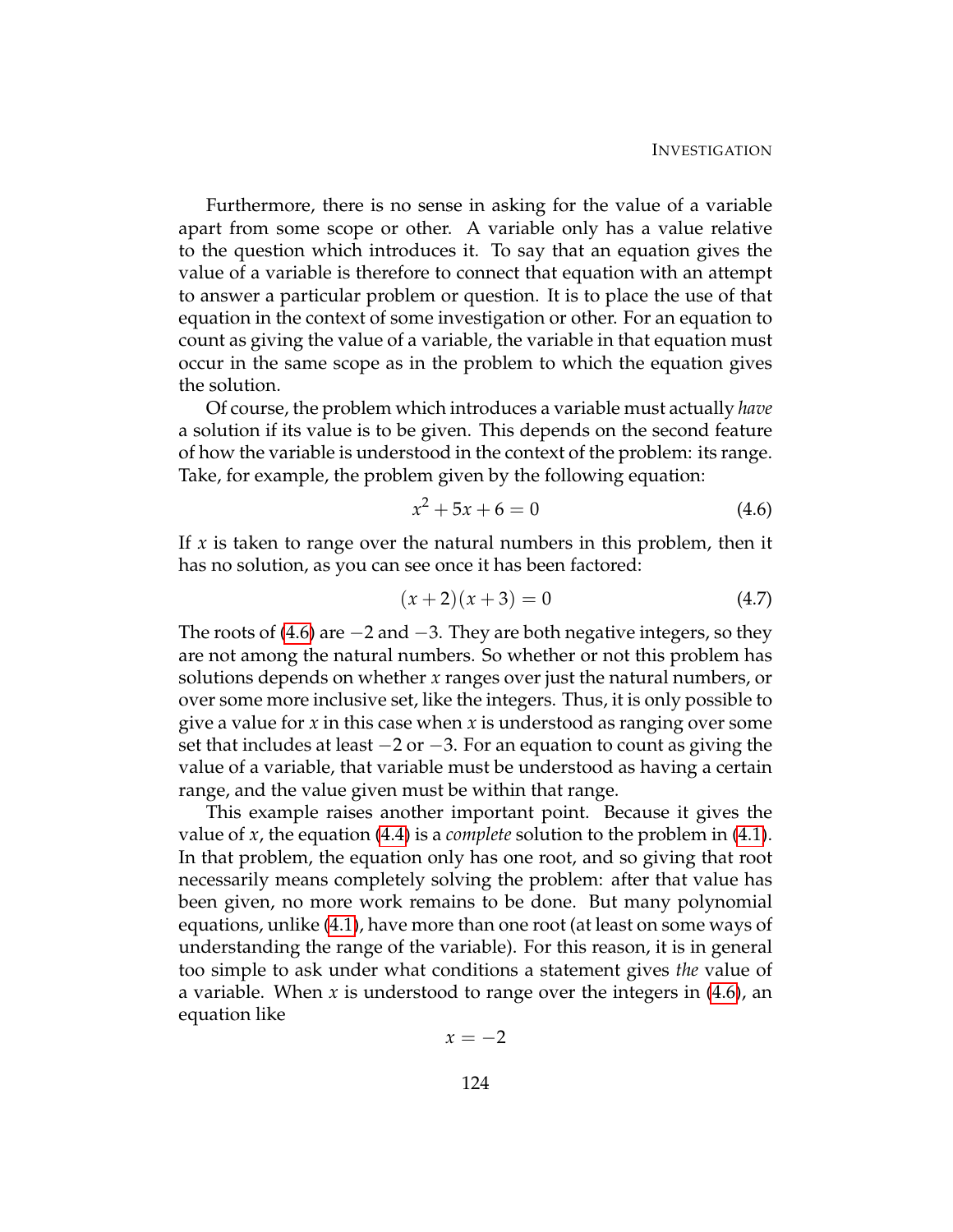could be said to give 'a' value of *x*, but not 'the' value of *x*, since no value in that range uniquely satisfies the equation. For an algebraic statement to count as a solution statement, it must give at least *one* value for the problem's variable. But in general, there is a further question as to *how many* such values must be given before a complete solution which marks the end of an investigation has been obtained.

For equations with multiple distinct roots, we need to distinguish among several possible understandings of the problem in order to answer this question. Because it has multiple roots, an equation like [\(4.6\)](#page-134-0) actually underdetermines which question is being asked. If the question is "What are *all* the numbers *x* such that  $x^2 + 5x + 6 = 0$ ?", then a complete solution must give both roots. A student solving this problem would have to write something like

<span id="page-135-1"></span>
$$
x = -2 \text{ or } x = -3 \tag{4.8}
$$

to completely answer this question and achieve the end of her investigation. On the other hand, if the question is "What is *one* number *x* such that  $x^2 + 5x + 6 = 0$ ?" then

<span id="page-135-0"></span>
$$
x = -3 \tag{4.9}
$$

gives a complete solution to the problem. Even though it does not exhaustively list the roots of the equation, the problem-solver can stop at this point, since this equation provides everything the question asks for.

Belnap and Steel's terminology (which I introduced in Section [3.3.4\)](#page-120-6) is helpful for understanding what is going on here. As I noted above, an equation like [\(4.6\)](#page-134-0) is the matrix of a which-question: it gives the general form of the alternatives presented by that question. But there is more to a question than just the alternatives it presents. Two questions may present the same set of alternatives, but make different *requests*. A question's request determines how many alternatives an answer should select, and whether a correct answer should provide an exhaustive list of them. In general, an answer is not complete unless it fulfills this request.

The different understandings of the problem in [\(4.6\)](#page-134-0) correspond to two different requests. We can express these requests in natural language using two different quantifiers, as the difference between "What is *one* number *x*. . . ?" and "What are *all* the numbers *x*. . . ?" In the first case, we are interpreting the problem as requesting just one true alternative, and hence just one value of *x*, so [\(4.9\)](#page-135-0) counts as a complete solution statement.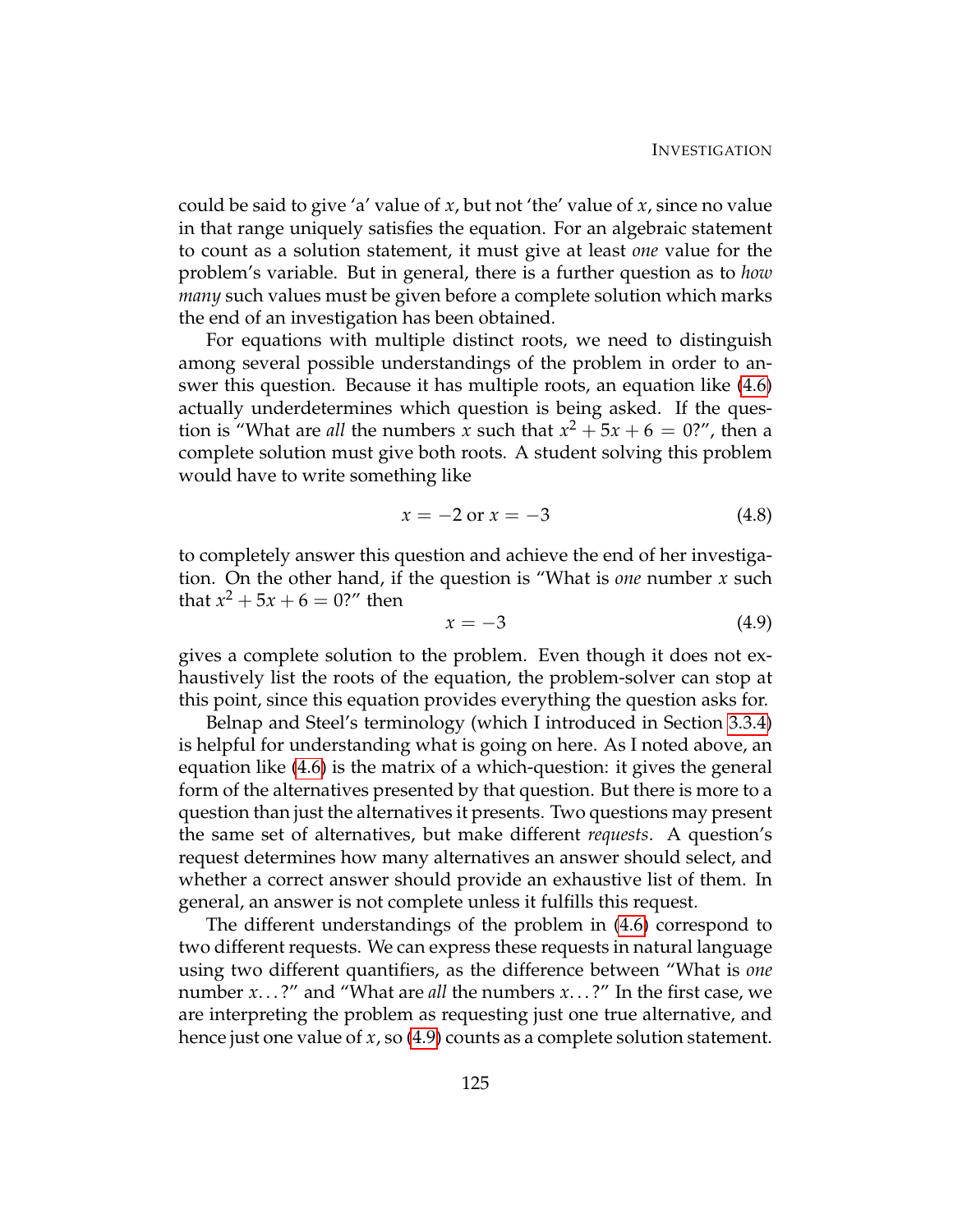In the second case, we are interpreting the problem as requesting an exhaustive set of true alternatives, and hence an exhaustive set of roots. Since there is more than one true alternative, a statement like [\(4.8\)](#page-135-1) is required to complete the investigation structured by this problem.

This shows that we should distinguish between giving a value of a variable and giving the solution to a problem. When the problem requests more than one true alternative, it is necessary to give more than one value for the variable to give its solution and complete the investigation. The same distinction is needed when we look at the more general class of algebra problems given by systems of equations in multiple variables, such as the problem given by [\(4.10\)](#page-136-0) and [\(4.11\)](#page-136-1):

$$
x^2 + y^2 = 25 \tag{4.10}
$$

<span id="page-136-1"></span><span id="page-136-0"></span>
$$
x - y = 1 \tag{4.11}
$$

Here is one solution to this problem:

$$
x = 4, y = 3 \tag{4.12}
$$

This solution statement contains two equations as parts, each of which gives a different value for a different variable. Giving a value for a variable is necessary, but not sufficient, for completing an investigation. An investigation is only complete when we have given as many values as requested for each of the variables introduced by the problem.

The final criterion concerns which kinds of *expressions* are suitable for giving the value of a variable. I call these criteria of 'canonical form'. When an equation is suitable for giving the value of a variable, it must also be in canonical form. To see the importance of canonical form, consider again the final two lines from the derivation in [\(4.1\)](#page-127-0)–[\(4.4\)](#page-127-1):

$$
x - 3 = 0
$$

$$
x = 3
$$

As we noted earlier, these equations are materially equivalent. What then is the difference between them? Why is it that only the second of these equations counts as giving the value of *x*, and thereby giving the solution to the problem in [\(4.1\)](#page-127-0)?

The point I want to emphasize here is that some standard or other is always required in a problem-solving practice to distinguish among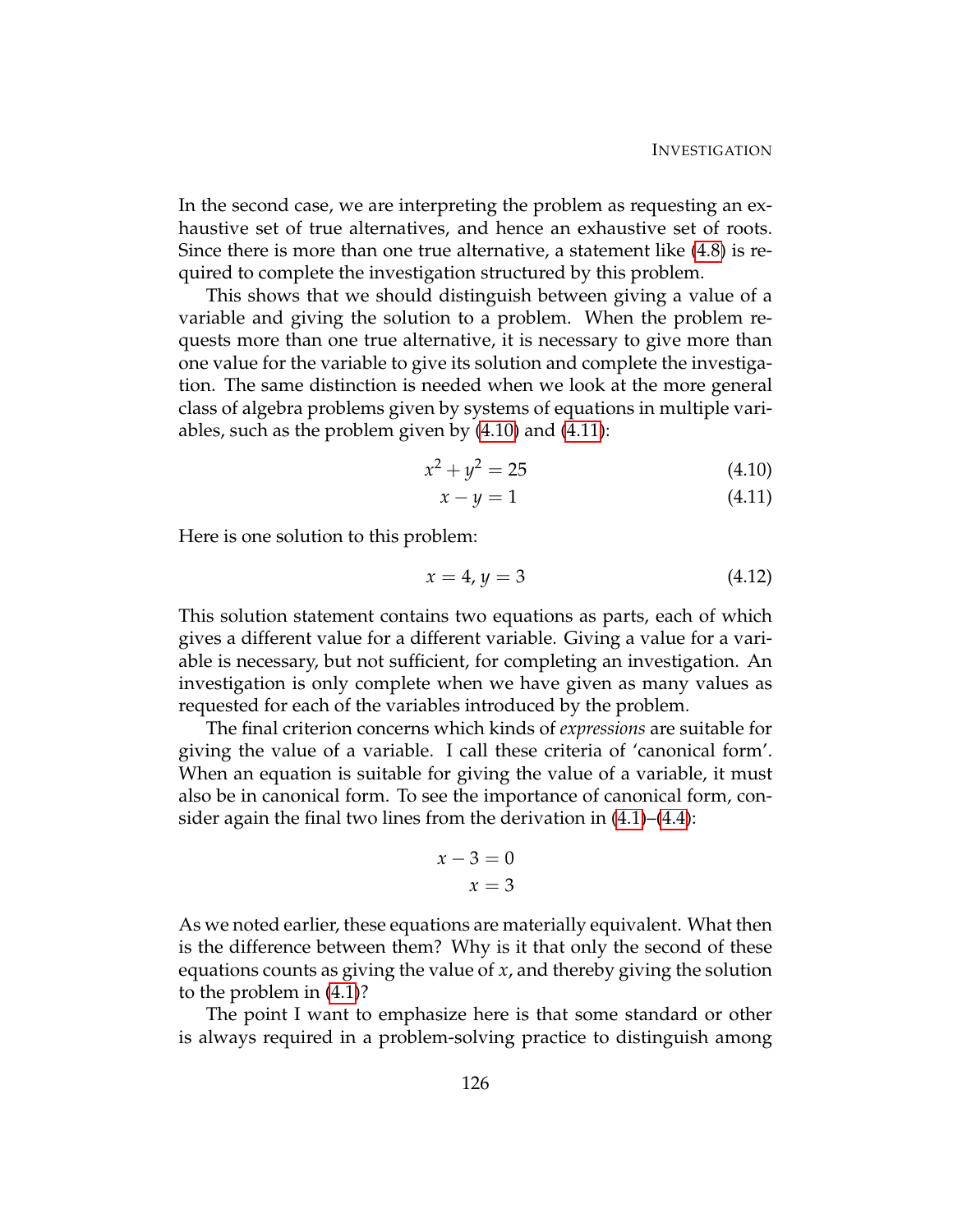equations like these. Part of understanding a problem is grasping the criteria that distinguish those statements which can be used to give values for the problem's variables from those which, though otherwise equivalent, cannot. In the absence of such criteria, we have no grounds for distinguishing equations that are used to give problems from those that are used to give solutions, and so no possibility of a problem-solving activity at all. Thus, for an equation to count as giving a value of a variable, some such criteria must be in place, and the equation must fulfill them.

What are those criteria? Looking at the two equations above, a natural first thought is that the second equation is syntactically and arithmetically simpler than the first. This can't be the whole story about canonical form, though, because there are certain pairs of equations in which one equation is no simpler than the other, but only one counts as giving the value of *x*. Here are two examples:

$$
2x = 1
$$
  
\n
$$
x = \frac{1}{2}
$$
  
\n
$$
-x = 2
$$
  
\n
$$
x = -2
$$

At least in the classrooms where I was taught, only the second equation in each pair would have counted as a complete solution to a problem, even though it is no syntactically or arithmetically simpler than the first.

Usually, we can say that for an equation to be in canonical form, the variable should be arithmetically isolated, and purely numerical expressions should be fully computed. But even these generalizations are not exceptionless, and apart from them, whether an expression counts as being in canonical form is a fairly local matter. Consider, for example, the problem given by

$$
18x=8
$$

Here are two possible ways of writing a solution to this problem:

$$
x = \frac{4}{9} \qquad \qquad x = 0.\overline{4}
$$

Neither of these equations is 'more canonical' than the other in any global sense. A teacher who assigns this problem as an exercise might accept one equation as a solution but not the other depending on his pedagogical purposes. For example, he might accept the second as a complete solution, but the first as only a partial solution, in a lesson emphasizing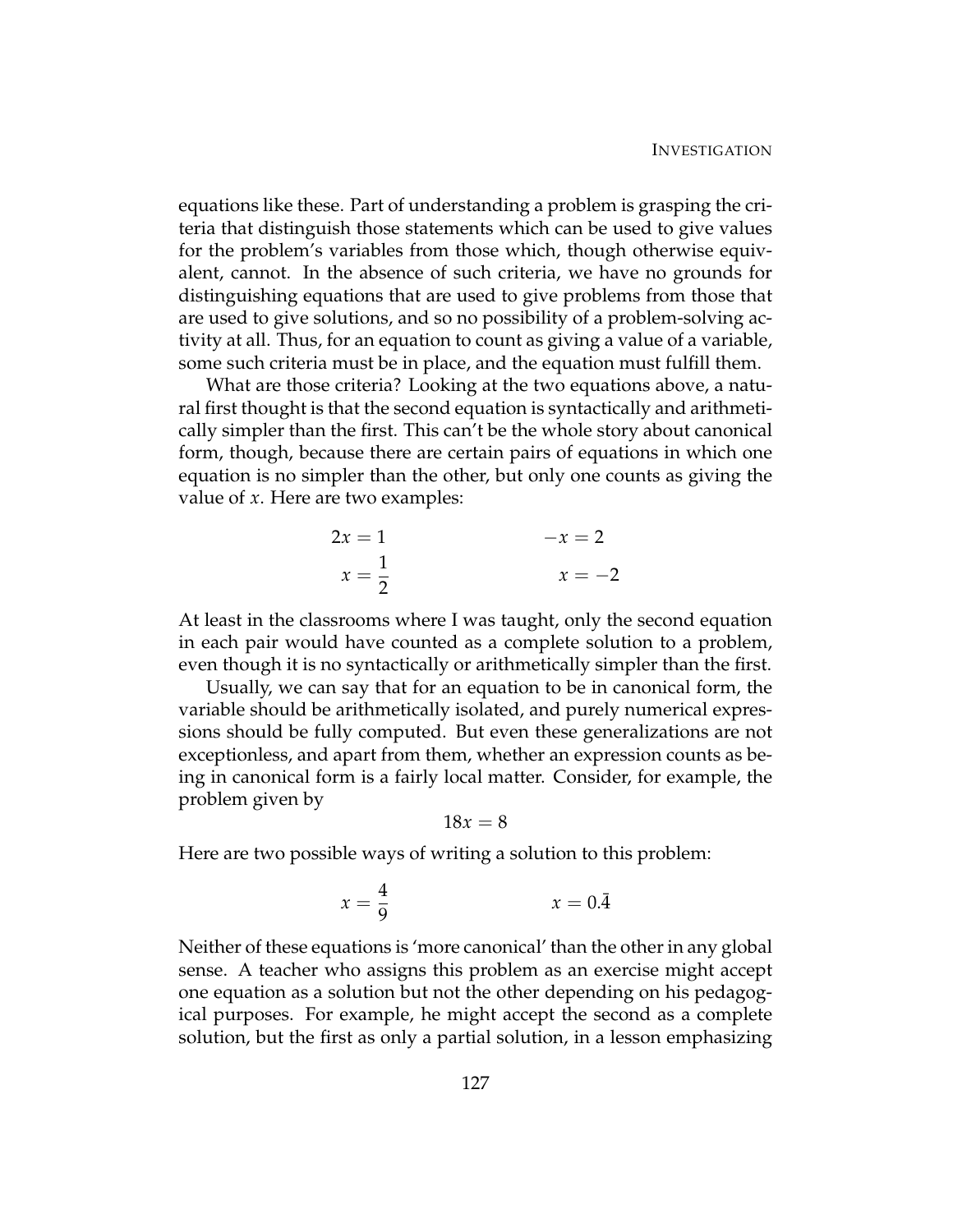decimal expansions of rational numbers. In a lesson emphasizing exact expressions of ratios, or where calculators are not permitted, the standard might be the other way around.

Criteria of canonical form, then, are inherently local and purposerelative, even if there are some general rules that apply in most problemsolving settings. So what, if anything, unifies the various standards we might have? Is there any general account of what it is for an expression to be in canonical form?

Here is my answer: a standard of canonical form determines a distinguished class of expressions such that, when one of these expressions is used to give the value of a variable, no further question can be appropriate about *which* value is meant. This becomes clearer if we imagine an algebraic investigation formulated as an explicit question and a series of attempted answers:

(10) What is the number *x* such that  $4x^2 - 4x + 1 = 0$ ?

If you were to ask someone this question, it would obviously be unsatisfying to be told, in reply, that

(11) It is the number *x* such that  $4x^2 - 4x + 1 = 0$ .

even though this answer is in a sense perfectly true. This 'answer' merely repeats the problem; it is unsatisfying because it invites the rejoinder, "But *which* number is that? That's what I wanted to know." It would only be slightly more satisfying if the reply was

(12) It is the number *x* such that  $(2x - 1)^2 = 0$ .

Here again, it can be appropriate to ask "But which number is that?", and insofar as it is, the respondent has not fully answered the original question. But this question is no longer appropriate if the respondent says:

(13) It is the number *x* such that  $x = \frac{1}{2}$ .

A further 'Which number is that?' question in this case would indicate a misunderstanding on the part of the questioner. Our practices of giving numbers simply do not allow any further request here; the expression  $x' = \frac{1}{2}$ ' makes it as clear which number is meant as anyone has any right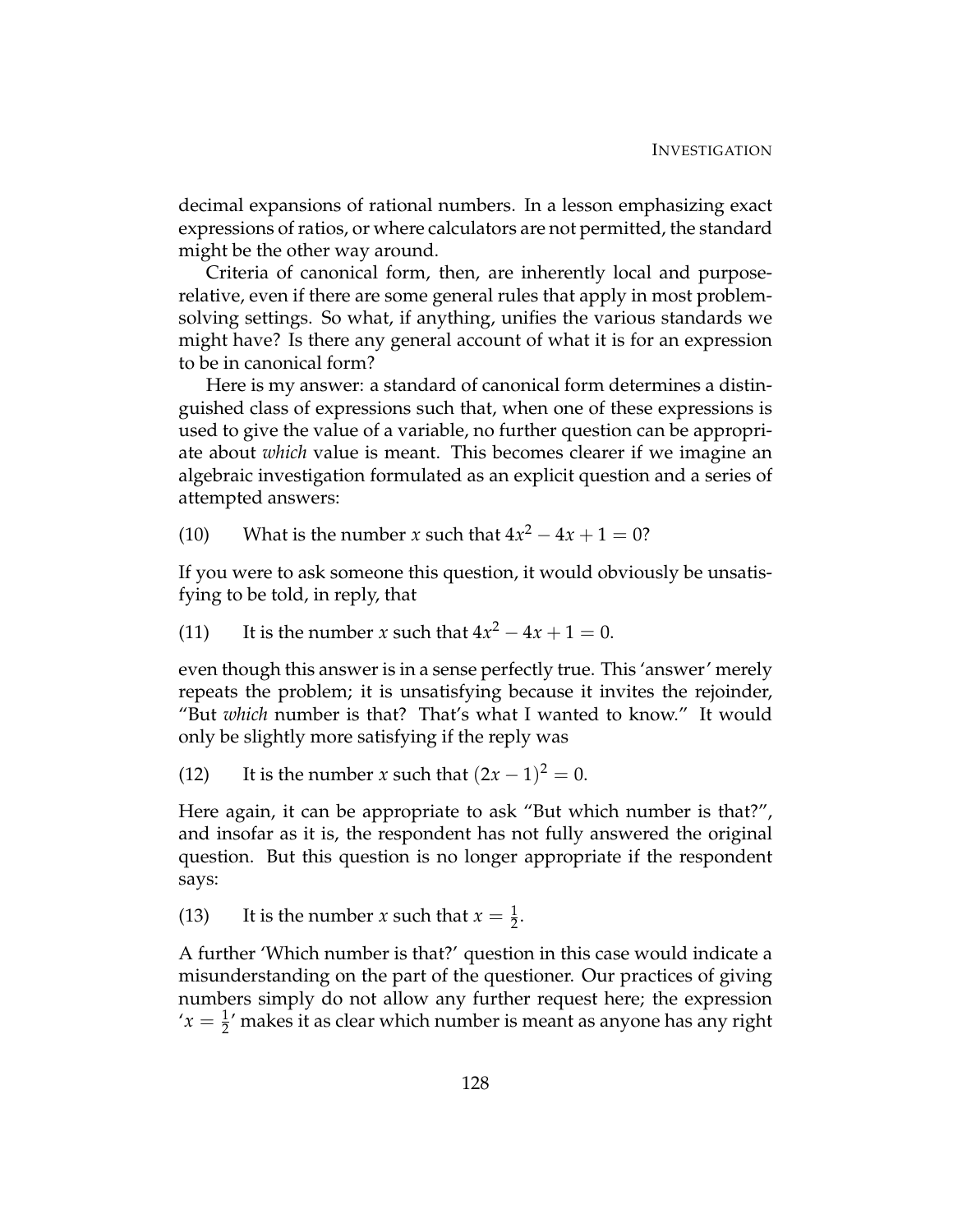to demand. This equation, unlike those in the other answers, is in canonical form. Its being in canonical form just consists in the fact that no such demand is appropriate. The criteria for when such a demand is or is not appropriate may vary from one problem-solving context to the next. But the important point is that we do in fact have such criteria, and some criteria or other are always in play during an algebraic investigation, because it is by applying such criteria that we recognize that the problem has been solved, and the investigation is concluded.<sup>[3](#page-139-0)</sup>

One further distinction concerning canonical form will be helpful later on. I have spoken of canonical form in terms of standards that apply to statements, or sentences. Very often, though, these sentence-level standards will be articulated into standards or rules concerning their subsentential parts. For example, in most classrooms,

$$
x=\frac{2}{4}
$$

is not in canonical form, while

$$
x=\frac{1}{2}
$$

is. But the only difference between these equations concerns the expression on the right-hand side, and it is most natural to say that the former is not in canonical form because the fraction is not fully reduced. The former equation fails to meet the standards of canonical form because it fails to present a canonical *expression* for the value of *x*. I will reserve 'canonical form' for standards governing complete sentences, and 'canonical

<span id="page-139-0"></span> $3$ Dummett [\(1981,](#page-230-1) pp. 67–69) puts a similar thought to a slightly different purpose. As part of a series of criteria designed to distinguish genuine from spurious singular terms, he proposes that we can use such repeated 'But which do you mean?' questions to distinguish expressions of first-level generality from those of higher-level generality. The details of his proposal are not important here; the important point is just that Dummett also recognizes that such "requests for specification" are sometimes grammatically well-formed, but inappropriate because they express a misunderstanding. In such cases we must therefore implicitly grasp the criteria I am here calling criteria of canonical form: criteria by which we recognize that a request for specification has been completely fulfilled, and can't be improved upon. Our grasp of such criteria also underlies the 'directness' test I proposed in Chapter [2](#page-44-1) for distinguishing specificational from non-specificational readings of copular sentences.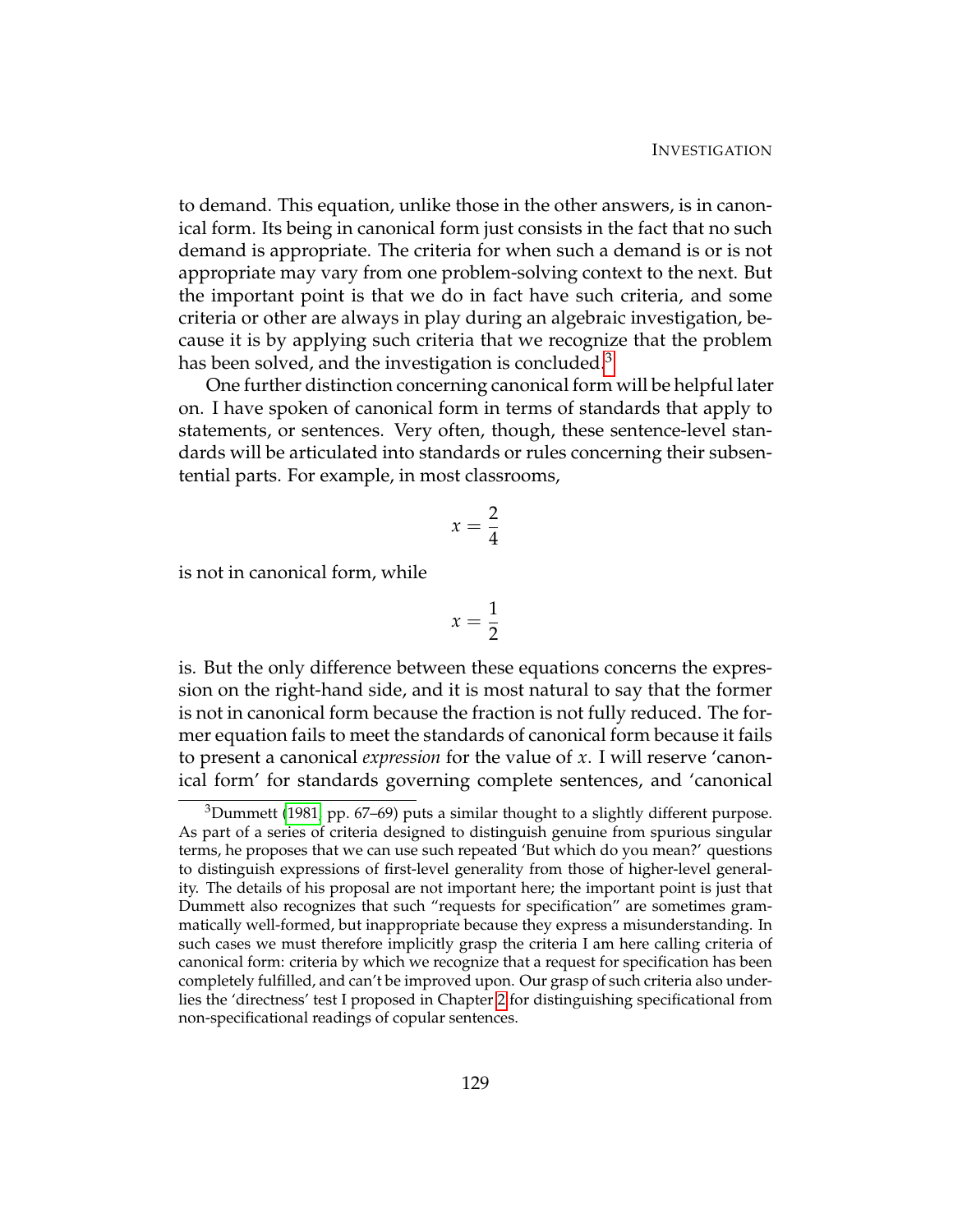expression' for standards governing subsentential expressions, particularly those that stand for values in the range of a variable. Our standards about which expressions for values are canonical are included in of our standards of canonical form. But the two are in general distinct, since we might have standards of canonical form that go beyond the rules about which expressions a sentence may contain. For example, standards of canonical form might include rules about the order in which expressions should appear (such as 'Write the variable on the left').

Here is a summary of the above observations. Algebraic practice is a practice of investigation, of posing questions or problems and seeking their solutions. When we say that an equation like

 $x = 3$ 

'gives the value of a variable', we are assigning it a certain role within that practice. To say that an equation gives a value for a variable is to say that it is part of a solution statement, which concludes an investigation by fulfilling its aim. It determines the answer to the question structuring the investigation, and so gives what was sought. This distinguishes it from equations which state problems, or mark intermediate steps between a problem and a solution, which do not give a value for the variable and cannot be part of a solution statement.

In order for an equation to play that role, it must be understood in a certain way. Its variable must be in the same scope as the variable introduced by the problem statement, and it must give a value within the range that the variable is understood to have. To count as *giving* a value, rather than just describing it, the equation must satisfy some criteria for being in canonical form, using an expression for the value which is not subject to a 'But which do you mean?' question by the standards of the problem-solving practice. When a polynomial used to give a problem has more than one root, or contains more than one variable, more than one such equation might be necessary to solve the problem and complete the investigation. How many such equations are necessary is a matter of how the question structuring the investigation is understood: how many variables its matrix contains, how many true alternatives it requests, and whether or not it requests an exhaustive list of true alternatives.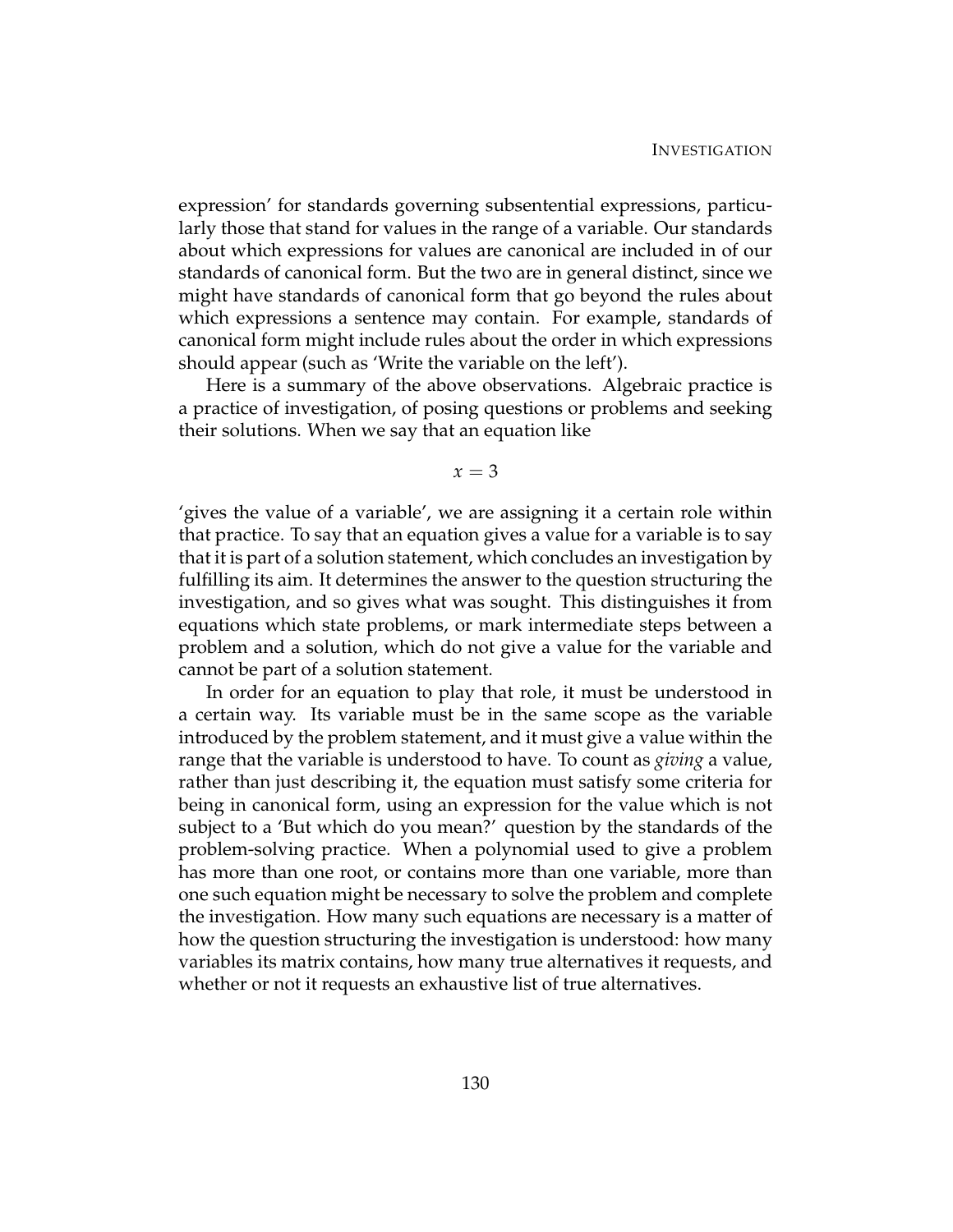#### 4.2 INVESTIGATORY SEMANTICS

#### *4.2.1 From investigations to truth conditions*

In the previous section, I described investigations as practices or activities which aim at answering a question. In the case of which-questions, they can be viewed as attempts to find and give the value of one or more variables. I then described four criteria for a statement to count as giving the value of a variable, and thus playing the role of concluding an investigation. I have not yet said anything about how investigations relate to truth, though. In order to solve the puzzle with which I began, we need to connect first-order analyses of the truth conditions of specificational sentences with practices of asking and answering questions—that is, investigations.

We can state the truth-conditional contributions of definite, indefinite, and numerically-quantified descriptions schematically using firstorder quantifiers. When those descriptions appear as subjects of specificational sentences, we can analyze those sentences as instances of those schemas. On this strategy of analysis, a specificational subject will always introduce one or more existential quantifiers as the outermost connectives, and its complement will always translate into a conjunction of identity statements, in which an existentially-bound variables appears on one side, and a constant appears on the other. Thus, in the simplest case, a specificational sentence with an indefinite subject like

(14) A good book to read is *Waverley*.

has a first-order analysis like

<span id="page-141-0"></span>
$$
\exists x (B(x) \land x = w)
$$

where *B* is a predicate true of good books, and *w* is an individual constant denoting *Waverley*. Definite descriptions can be accommodated via Russell's theory of descriptions, simply by adding a uniqueness condition:

<span id="page-141-1"></span>(15) The author is Scott.

may be analyzed as

$$
\exists x (A(x) \land \forall y (A(y) \to y = x) \land x = s)
$$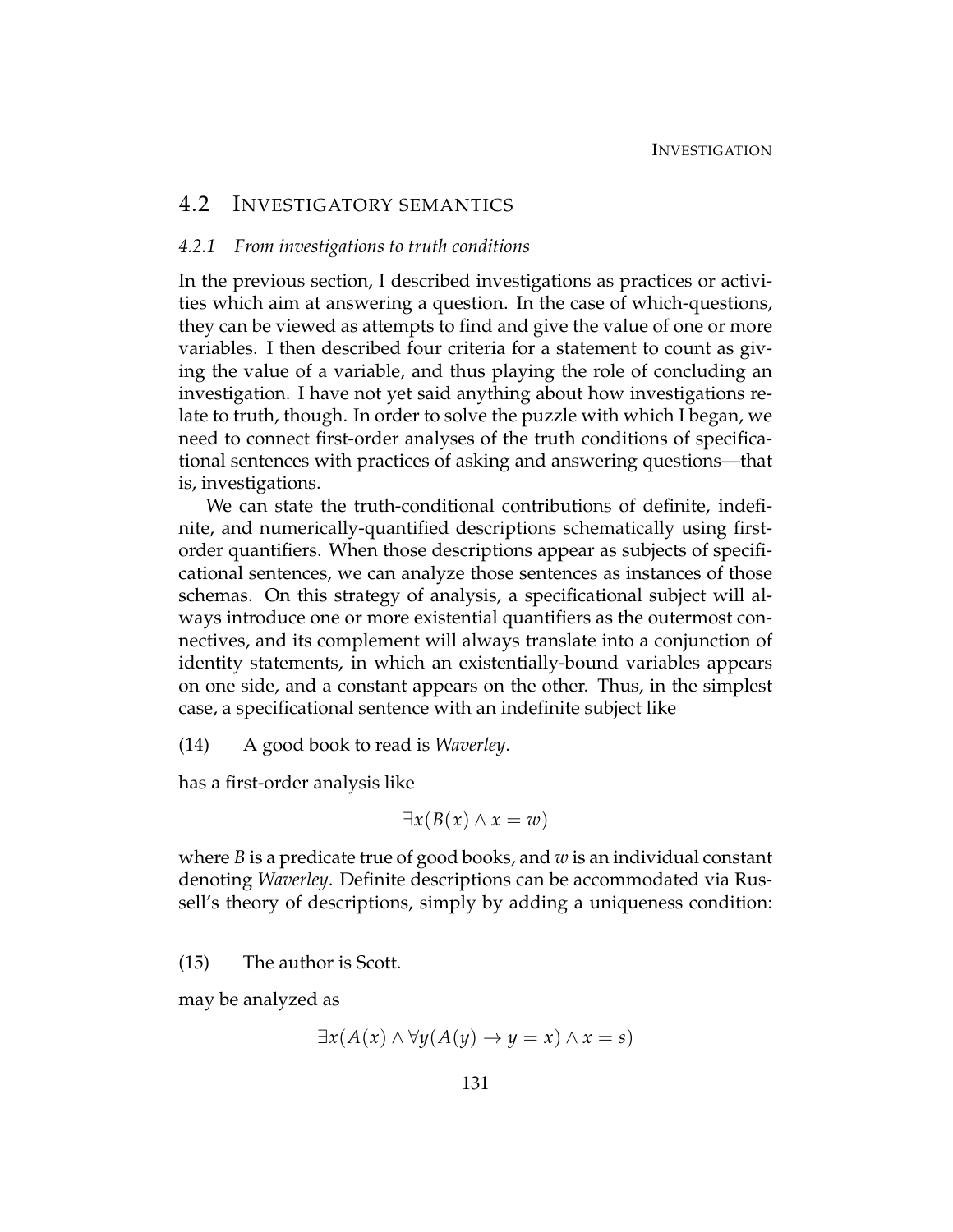If, like many theorists, we are willing to analyze free relatives as definite descriptions, such that for example 'where . . . ' is synonymous with 'the place  $\ldots$ ' and 'when  $\ldots$ ' is synonymous with 'the time  $\ldots$ ', we can extend this analysis to specificational pseudo-clefts. Finally, numericallyquantified descriptions can be analyzed by introducing further existential quantifiers and adding distinctness conditions:

(16) Two of the characters are Edward Waverley and Baron Bradwardine.

may be analyzed as

<span id="page-142-0"></span>
$$
\exists x \exists y (C(x) \land C(y) \land x \neq y \land x = e \land y = b)
$$

Thus, this strategy of analysis can apparently accommodate the vast majority of specificational subjects surveyed in Chapter [2.](#page-44-1)

There are many refinements we might want to make on this basic semantic program. For example, we might want to distinguish the asserted content in a specificational sentence from what it presupposes or implicates, or require that the first-order representations be derived compositionally from the syntax and basic lexicon of their natural language counterparts. Even with such refinements, though, the basic strategy will remain the same: the goal is to analyze the meaning of specificational sentences by representing their content in a formal language equipped with the resources of (at least) first-order logic. My question is whether this *kind* of analysis is compatible with the question-answer analysis which I argued for in Chapter [3.](#page-74-0) So I will leave the refinements aside, and assume, for the moment, that the strategy of analysis just outlined is basically correct, and provides an accurate representation of the truth conditions of specificational sentences like [\(14\),](#page-141-0) [\(15\),](#page-141-1) and [\(16\).](#page-142-0)

The trouble is that the usual semantics for first-order languages makes it difficult to see what connection there could be between such analyses and practices of investigation. According to the usual semantics, an existentially quantified statement is true just in case some object satisfies the formula to which the quantifier attaches. The truth conditions of firstorder existential statements are usually described using a clause like this one:

 $\exists x \phi(x)$  is true in a model M under assignment *g* iff there is an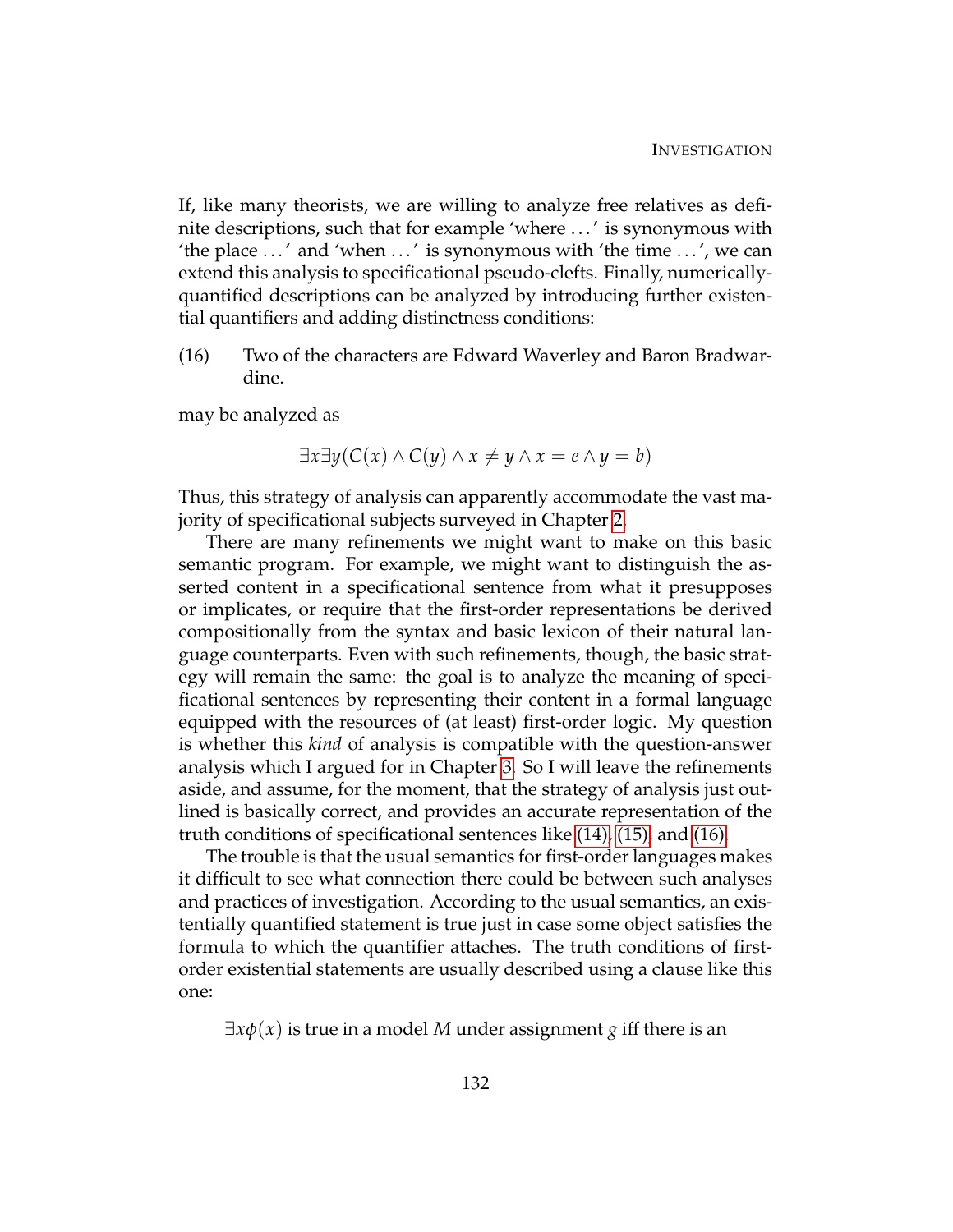object *a* in the domain of *M* such that  $\phi(x)$  is true in *M* under  $g^{x \to a}$ , where  $g^{x \to a}$  is just like *g* except that it maps *x* to *a*.

There is, apparently, no reference to asking and answering questions, or 'finding' or 'giving' the value of a variable, in this explanation. This is what gives rise to the puzzle. We saw in the last section how to connect answering questions with finding and giving the value of a variable; but we have not yet connected giving the value of a variable with first-order quantification.

My response, therefore, is to describe an alternative semantics for first-order languages which explicitly draws that connection. Fortunately, such a semantics is ready to hand, in the form of the *game-theoretical semantics* for first-order logic developed by Jaakko Hintikka, in work that begins with Hintikka [\(1973\)](#page-231-3).<sup>[4](#page-143-0)</sup> This semantics is formally equivalent to the usual semantics, so it raises no new questions about the adequacy of firstorder analyses: a first-order sentence used to present the truth conditions of an English specificational sentence will be true in all the same models under both the usual and the game-theoretical semantics. But under the game-theoretical semantics, quantification is described in terms of practices of investigation, of finding and giving individual objects as the values of variables. I will therefore present the game-theoretical semantics, and show how, under this semantics, the apparent tension between the question-answer and first-order analyses of specificational sentences disappears.

#### *4.2.2 Game-theoretical semantics*

I will first present the game semantics in its original setting, as a definition of truth for a first-order language. In the next section, I will turn to showing that the question-answer analysis of specification is compatible with a first-order analysis, when we think of the first-order quantifiers as they are interpreted by the game semantics.

The game semantics defines truth for sentences in a first-order language *L* in terms of a certain game played using sentences of the language. Here is how the game is played. We need two players, an initial sentence *S* of *L*, and an interpretation or model *M* of the non-logical constants in *L*. The two players are called the Verifier and the Falsifier. They

<span id="page-143-0"></span><sup>&</sup>lt;sup>4</sup>For a recent overview, see Hintikka and Sandu [\(2011\)](#page-231-4).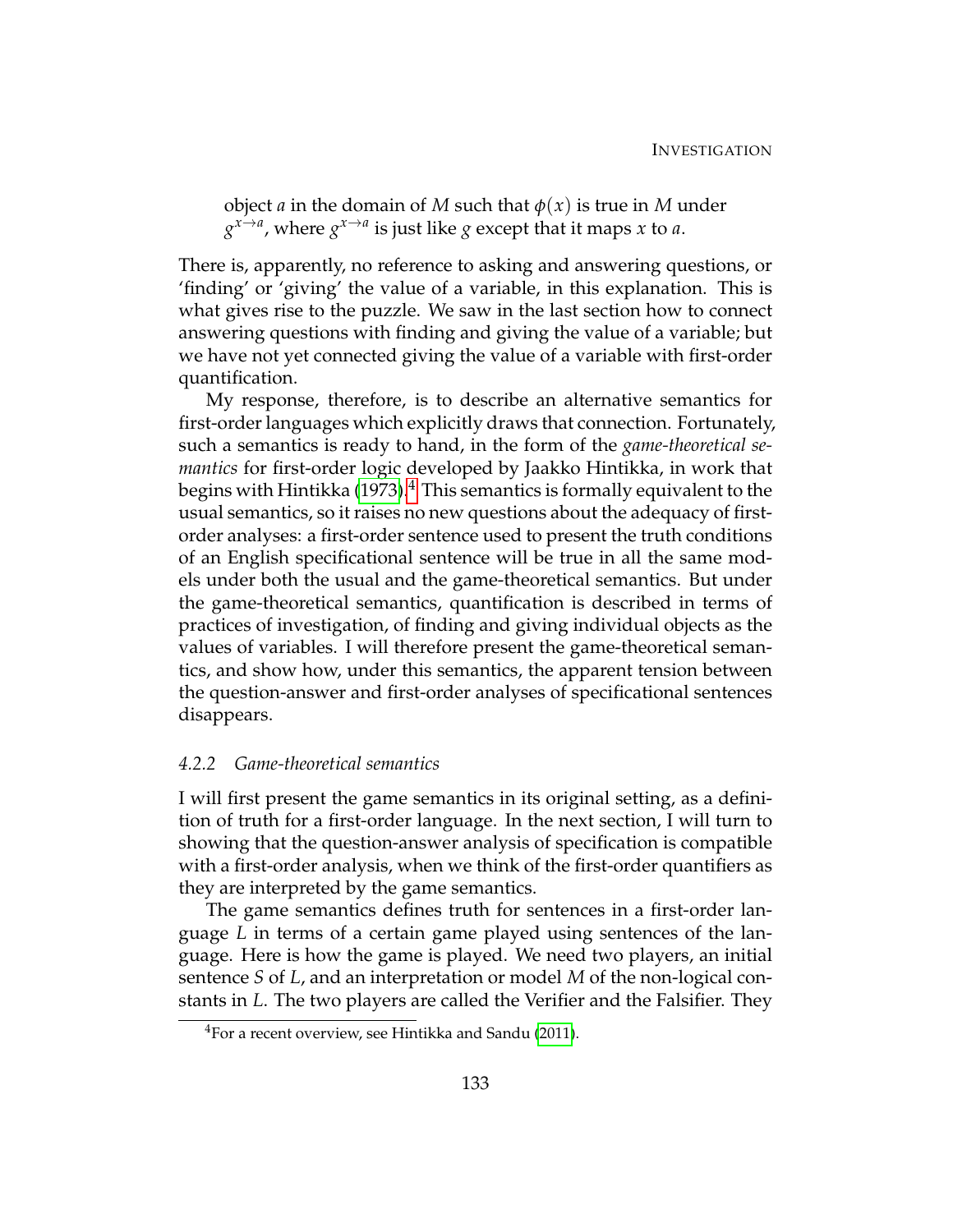have opposing goals: the Verifier is trying to produce a sentence which is verified by *M*, and the Falsifier is trying to produce a sentence which is falsified by *M*. For simplicity, we shall assume that *L* contains only the propositional connectives  $\neg$ ,  $\wedge$ , and  $\vee$ , and the quantifiers  $\exists$  and  $\forall$ . (Thus, every connective in *L* except negation has a dual.)

The play proceeds in rounds. Each round destructures the initial sentence *S* into a new sentence. The game stops, and one of the two players wins, when a closed atomic sentence is reached. Before that point, the move made in each round is determined by the main connective of *S*, in accordance with the following rules (Hintikka, [1974,](#page-231-0) p. 156):

- G. $∃$ . If *S* is of the form  $∃xS'$ , the move is made by the Verifier. She goes to the domain of individuals in *M*, chooses an individual, and gives it a name ' $a'$ . The name is substituted for ' $x'$  in  $S'$ . The resulting sentence is called  $'S'(a/x)'$ . The game continues in the next round with respect to  $S'(a/x)$ .
- G.∀. If *S* is of the form  $\forall xS'$ , the same thing happens as in G.∃, except that the individual is chosen and named by the Falsifier.
- G.∨**.** If *S* is of the form  $(S' \vee S'')$ , the Verifier chooses one of the disjuncts *S*' or *S*<sup>"</sup>, and the game continues with respect to that disjunct.
- **G**.∧**.** Similarly, if *S* is of the form  $(S' \wedge S'')$ , the Falsifier chooses one of the conjuncts, and the game continues with respect to that conjunct.
- **G.**  $\lnot$  . If *S* is of the form  $\neg S'$ , the two players switch roles, and the game continues with respect to S<sup>'</sup>.

These rules define the game *G*(*S*, *M*). Here are the conditions for winning *G*(*S*, *M*). After the last move, which produces a closed atomic sentence S', we consult the model M. If S' is true in *M*, then the player who was initially the Verifier wins; otherwise, the initial Falsifier wins. Thus, we are assuming a definition of truth-in-a-model for *atomic* sentences, in order to state the winning conditions for the game. The usual denotational semantics will do: '*F*(*a*)' is true in *M* iff the object denoted by '*a*' in *M* is in the extension of '*F'* in *M*; ' $R(a, b)$ ' is true in *M* iff the pair of objects denoted by '*a*' and '*b*' is in the extension of '*R*' in *M*; and so on.

We use the game to obtain a definition of truth-in-a-model for all sentences of the language *L*: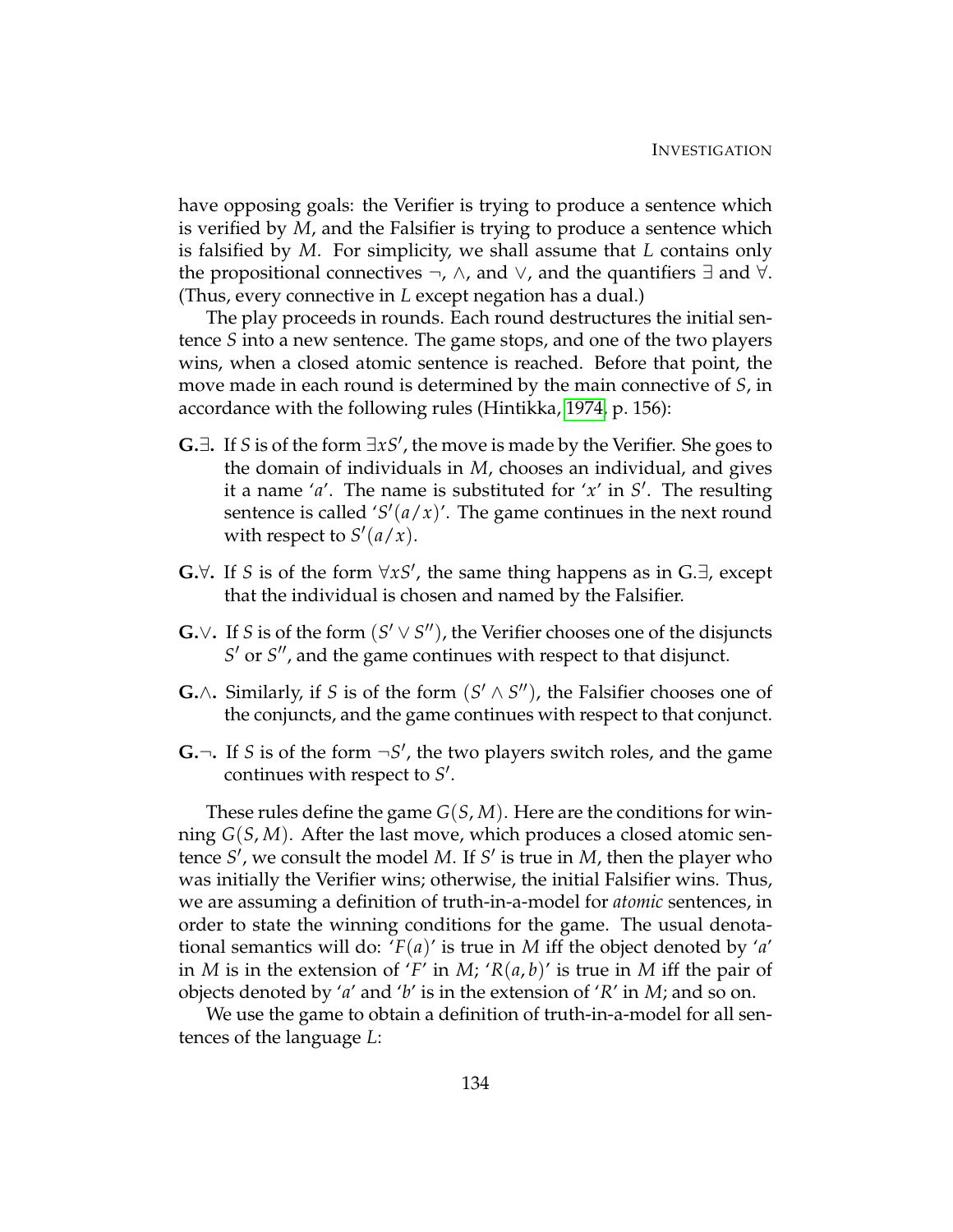**Game-theoretical truth.** A sentence *S* of *L* is true in a model *M* if and only if the Verifier has a *winning strategy* in the game played with respect to *S* and *M*.

That is, *S* is true in *M* if and only if, at every round, the Verifier can choose her moves such that the game will end with some atomic sentence or other which is true in *M*, no matter what the Falsifier does on other rounds.

This definition has a number of important features that we might expect for a definition of first-order truth. The semantics is classical: the Verifier has a winning strategy in exactly one of  $G(S, M)$  and  $G(\neg S, M)$ , so exactly one of *S* and  $\neg S$  is true in  $M$ .<sup>[5](#page-145-0)</sup> More importantly, the game semantics is in a certain sense conservative. It can be proven that gametheoretical truth agrees with the standard Tarski-style definition of truth for a first-order language. That is, any sentence in a first-order language is true in a model *M* according to one semantics if and only if it is true in *M* according to the other.<sup>[6](#page-145-1)</sup> Thus, choosing between a game semantics and the standard definition of truth-in-a-model is not a matter of giving sentences of *L* different truth conditions, but only a matter of choosing how to *describe* those truth conditions.

The differences between the two styles of semantics concern the auxiliary concepts they make use of. When we choose between the two styles of semantics, we are choosing between two different sets of auxiliary concepts, based on how well they align with our particular theoretical purposes. For example, the Tarski-style recursive definition makes use of the concept of satisfaction of a formula by a sequence of objects. The concept of satisfaction is used to give the recursive clauses for the truth of quantified sentences, since their immediate subformulas are open formulas, rather than sentences with a truth value. The game semantics does not need the concept of satisfaction, because the game is structured so that every round is played with respect to a closed sentence. On the other hand, the most important auxiliary concept in the game semantics is the concept of a *strategy*, which does not appear in the Tarski-style semantics.

<span id="page-145-0"></span><sup>5</sup>This is because the game is a finite, zero-sum game of perfect information, so the Gale-Stewart theorem implies that it is determined; whenever the Verifier has a winning strategy, the Falsifier lacks one, and vice versa. See Hodges [\(2013\)](#page-231-1).

<span id="page-145-1"></span><sup>6</sup>For a proof sketch, see Hintikka and Kulas [\(1985,](#page-231-2) pp. 6–7).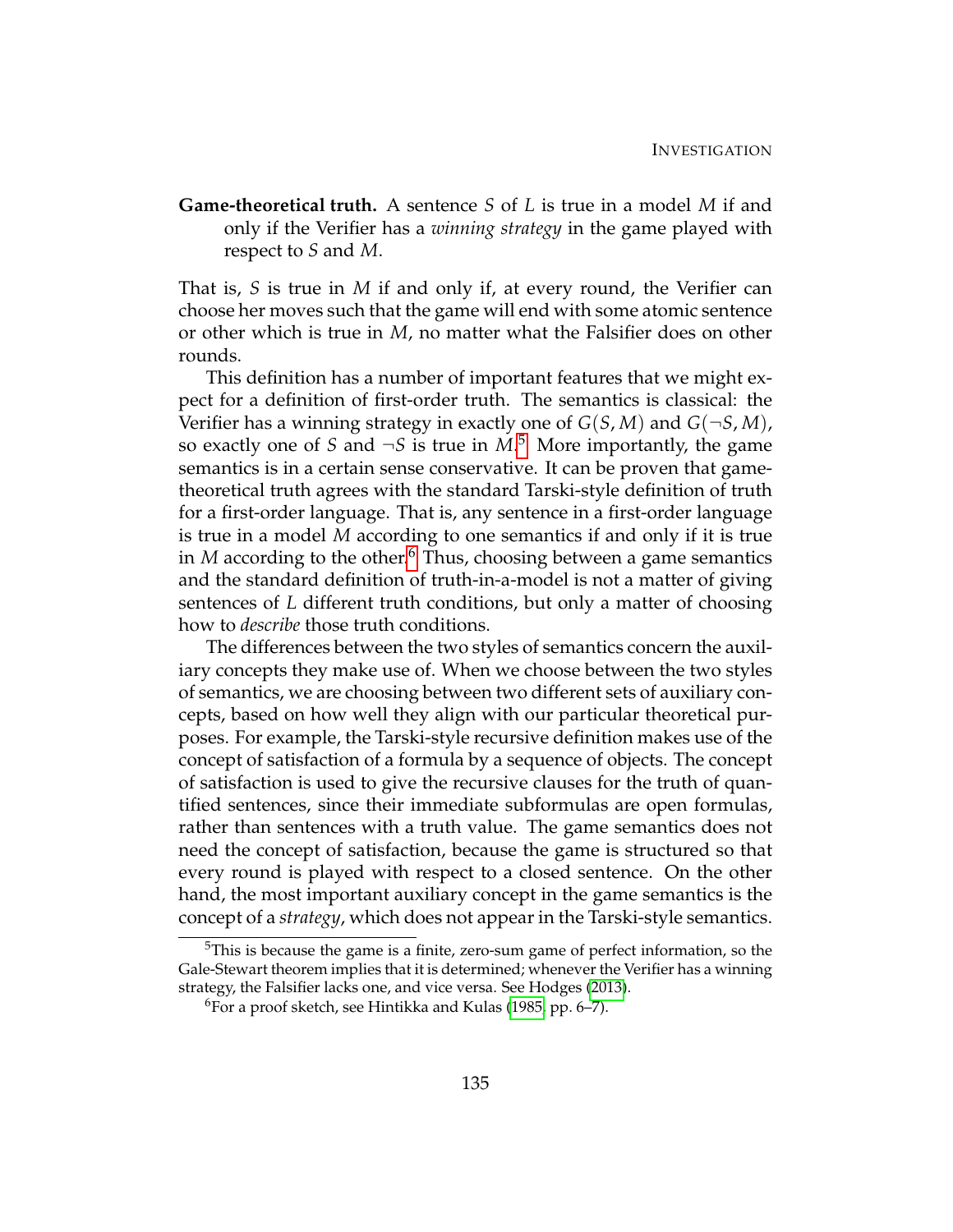The appeal to strategies is important partly because it is necessary for the formal adequacy of the game-theoretical definition of truth. Imagine we had defined truth without the notion of strategy, just in terms of whether the Verifier does in fact win the game played with a sentence *S* on a model *M*. To see that this would be an inadequate definition, it suffices to notice that in any particular play of the game, the Verifier might win not because she succeeds in verifying the sentence, but just because the Falsifier fails to make optimal moves.

For example, consider the sentence

$$
\forall x \exists y P(y, x)
$$

and a model  $M_N$  which interprets  $P$  as the predecessor relation on the domain of natural numbers. The Falsifier moves first in the game; suppose she chooses 3 for *x*. Then in the second round, starting from ∃*yP*(*y*, 3), the Verifier can choose 2 for *y*, producing *P*(2, 3). This results in a win for the Verifier, because 2 does precede 3 in *MN*. But that does not show that the sentence is true in this model; it only shows that the Falsifier played badly. If the Falsifier had instead chosen 0 for *x*, the Verifier would not have been able to win, since there then is nothing she can choose for *y* to produce a true atomic sentence: no natural number precedes 0. This shows that the Verifier does not have a winning strategy in the game with respect to this sentence and *MN*, despite being able to win in some (indeed, almost all) possible plays of that game. The game-theoretical definition of truth requires that the Verifier can *always* choose an appropriate number for *y*, no matter what the Falsifier chooses for *x*. Since she cannot, the sentence is not true in  $M_N$ , as expected.

#### *4.2.3 Quantifier moves as investigations*

The concept of strategy is also important for another reason: it draws our attention to the fact that the game may be thought of as an activity governed by practical rationality. Playing the game is a matter of making choices at each round, within the confines of the rules. Formally, we may think of those choices as given by an arbitrary mapping from one game state to another (legal) game state. But informally, it is appropriate to call such a mapping a strategy just because some mappings are better than others with respect to a player's goal of winning the game. Thus, the concept of strategy highlights the teleological structure of playing the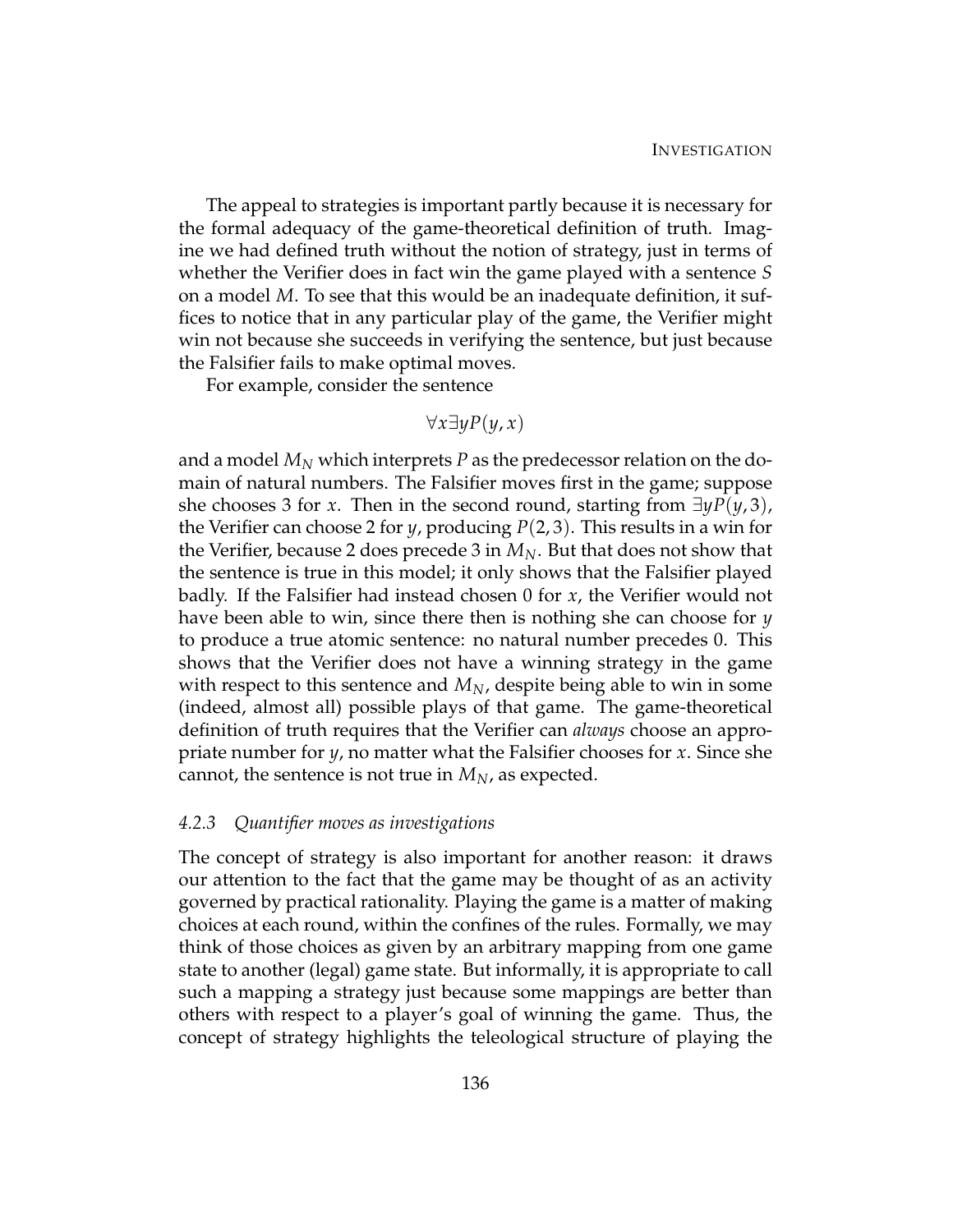game. It licenses a perspective from which we think of the players as choosing some actions for the sake of others, and ultimately for the sake of winning the game.

In the case of the quantifier rules, the actions connected with making a move in the game have the structure of an investigation. Consider again the rules G.∃ and G.∀. A player must do several things in order to make a move in the game in accordance with one of these rules: she must search for an object, choose a suitable one, and give it a name. How should she do this? Obviously, she should not merely select an object at random. Since she is aiming to win, she must think about which object she *should* choose. This is a strategic problem: she must ask herself which object will best enable her to win, considering what her opponent will do on subsequent rounds.

Because of how the conditions for winning are defined, this strategic problem is just like an algebra problem, in that it induces an investigation structured by a which-question. Consider the case for the Verifier. $\frac{7}{10}$  $\frac{7}{10}$  $\frac{7}{10}$  The Verifier wins if she can force the game to end with a true atomic sentence. So when she is facing a statement of the form

### ∃*xφ*(*x*)

she should find and name an object that satisfies  $\phi(x)$ , since the sentence which ends the game will be a subformula of this formula. Thus,  $\phi(x)$ acts like the matrix of a which-question structuring her investigation: to make a strategically optimal move, she should attempt to answer the question, which objects are *φ*? She finds and gives a value for *x* as a means to answering this which-question, which in turn is a means to winning the game.

It is easiest to see this in the context of a specific example. Suppose I am playing as the Verifier in the game with respect to a model *M* whose domain consists of the pieces on a chessboard in front of me. The sentence I am given is

$$
\exists x (P(x) \land B(x))
$$

<span id="page-147-0"></span> $7\sigma$  keep things simple in what follows, I will just focus on the Verifier's moves in accordance with G.∃. All the same considerations apply symmetrically to the Falsifier's moves in accordance with G.∀; we just have to view him as undertaking investigations in which he tries to find an object that makes a certain matrix false, i.e., one that makes its *negation* true. This symmetry follows from the fact that the game semantics is classical, so the two quantifiers are duals:  $\forall x \phi(x)$  is equivalent to  $\neg \exists x \neg \phi(x)$ .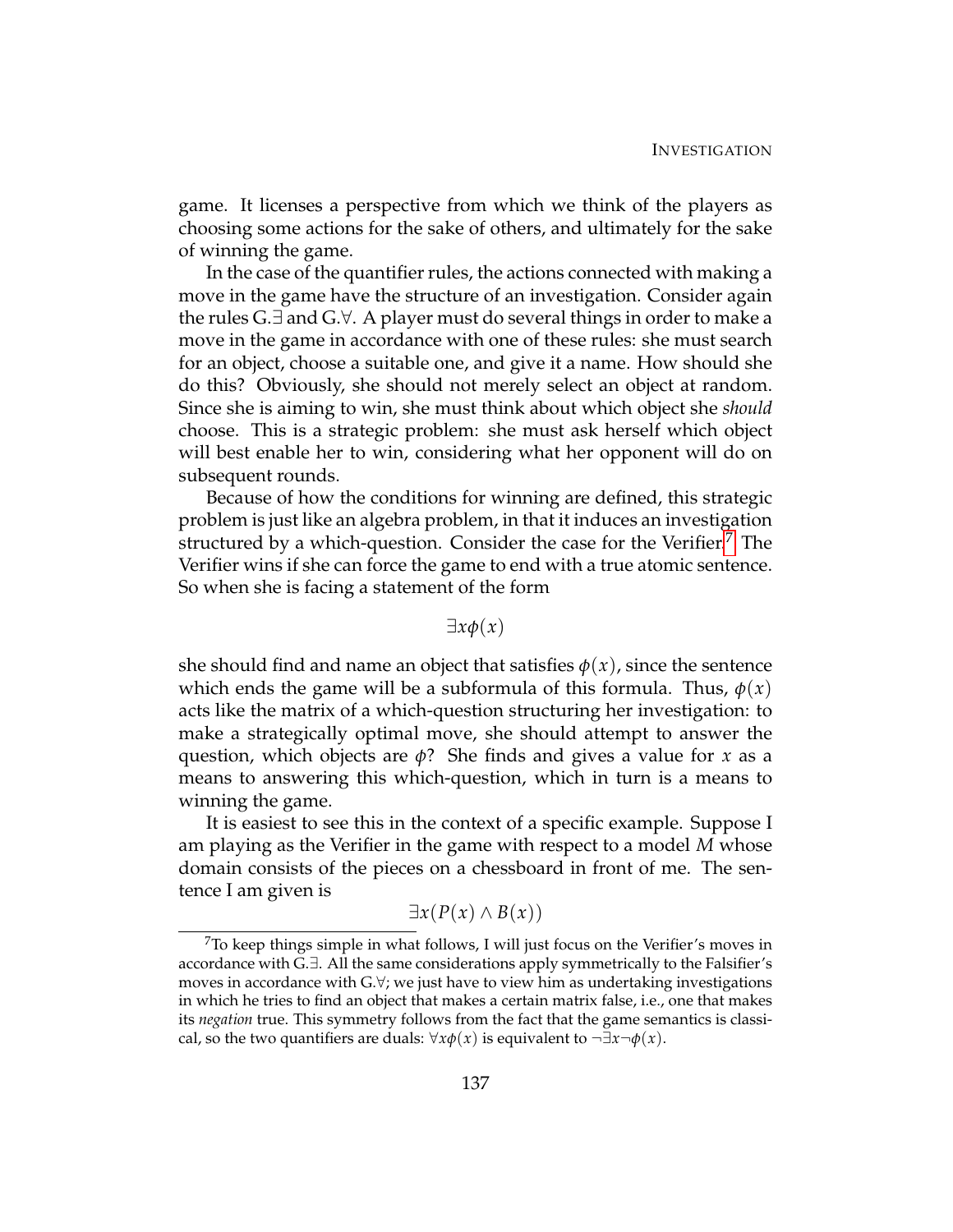where *P* is interpreted as a predicate of the pawns, and *B* is interpreted as a predicate of the black pieces; the sentence thus says that some pawns in the domain are black. It is my turn to select an object for *x*, in accordance with G.∃. Which object should I choose, given that I am the Verifier and that I am aiming to win the game? The Falsifier will make the next choice, which will determine whether the game ends with an atomic sentence of the form  $P(x)$  or one of the form  $B(x)$ . So the question I must answer is, what is an object *x* that is both  $P(x)$  and  $B(x)$ ? That is, which object or objects are both pawns and black pieces?

To answer this question, I must undertake an investigation: I must try to find such an object, to give as the value of *x*. My method of searching in this case will obviously be different than the one I use to solve algebra problems. Instead of manipulating equations, I will have to survey the pieces on the chessboard. But the structure of my search is largely the same. I start from an understanding of the problem: I am seeking at least one object among those in a given range that satisfies a certain condition. I take certain steps to look for such an object. If those steps lead me to recognize an object as satisfying the condition, I conclude my search successfully. In this case, I must use empirical rather than mathematical means to search for and recognize the object I am seeking. But that is obviously inessential: my investigation would have this same structure if the model *M* offered a mathematical, rather than empirical, interpretation of the predicates *P* and *B*.

To further cement the parallel between this kind of investigation and the activity of solving an algebra problem, it is helpful to see how the four criteria for 'giving the value of a variable' apply to the moves made by the Verifier in accordance with G.∃. First, scope. The Verifier's choice of a value for *x* obviously occurs in the context of a particular problem or question. When she is facing a statement of the form ∃*xφ*(*x*), this is the question, which objects are *φ*? How she should choose, and whether her choice is strategically correct, depends on the particular formula  $\phi(x)$ . The strategic problem she faces in the game played on a different formula  $\psi(x)$  is a different problem, even if the variable is typographically the same, just as two different polynomials give different algebra problems, even if they are both expressed using '*x*'.

Next, range. The Verifier is constrained by the rule G.∃ to choose an object from the domain of *M* to be the value of the variable bound by the quantifier. An understanding of this range is necessary for correct play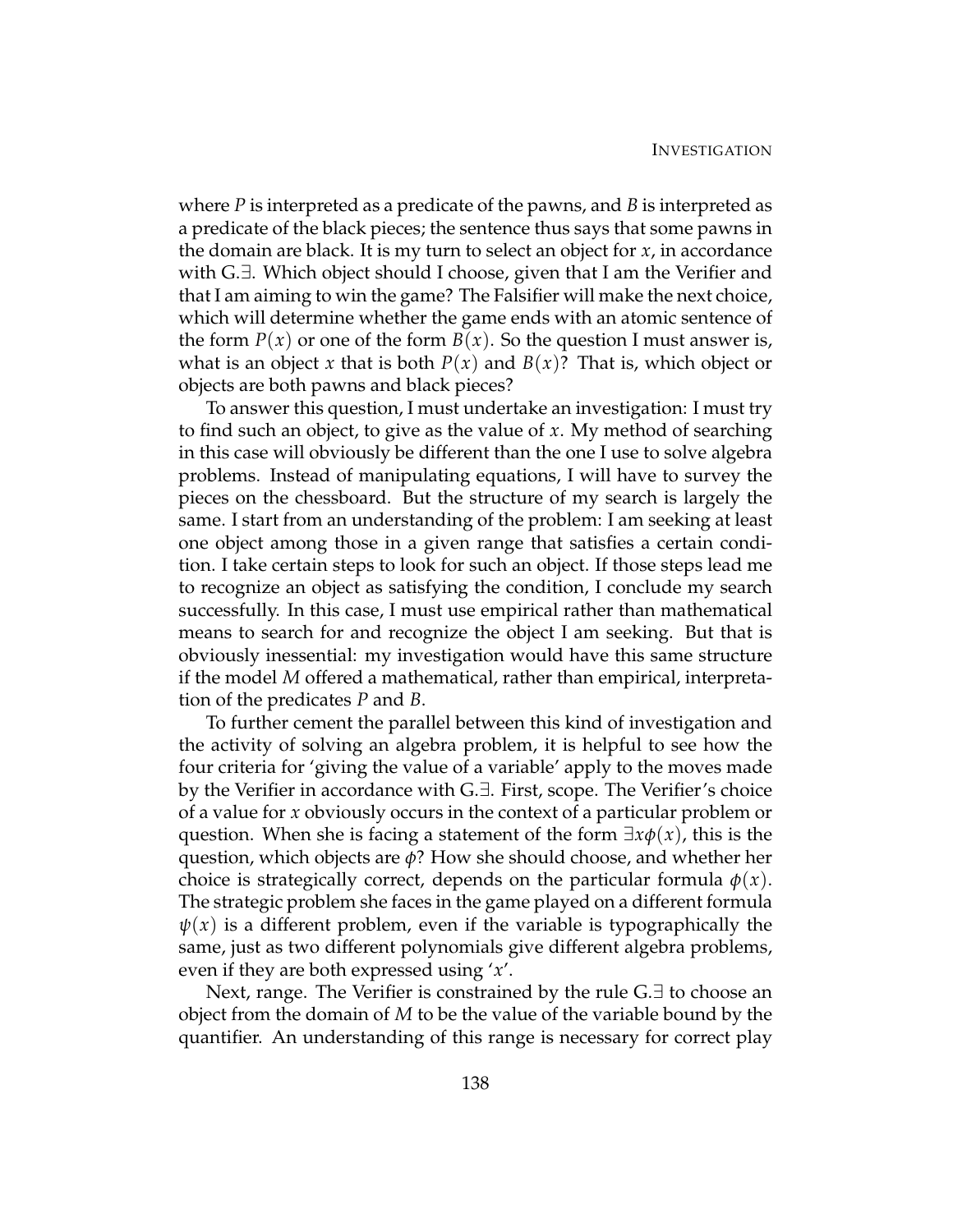in the game. In the chessboard case, if I try to choose, say, a pear from the adjacent fruit bowl to be the value of *x*, I am not making a legal move, but revealing a misunderstanding: I have not grasped that my choice must be from the pieces on the board. As in an algebra problem, the range affects whether or not there are solutions to the Verifier's strategic problem, and how many solutions there are. There might be no black pawns on the board, or one, or several; this will affect what I can choose, and thus whether or not I have a winning strategy in the game.

Next, completeness. The question structuring the Verifier's investigation for a single quantifier move always requests just a single alternative. It is like the algebraic question 'What is *one* number *x* such that. . . ?'; it does not require giving more than one alternative or an exhaustive list. She completely answers this question, and the game moves on to the next round, once she has given any one value for the variable bound by the quantifier. This just follows from the way the rule G.∃ is written. Thus we have no need to distinguish, here, between giving a value for a vari-able and giving a complete solution statement.<sup>[8](#page-149-0)</sup>

Finally, canonical form. Notice that the rule  $G.\exists$  requires the Verifier to give a *name* for the object she selects. In effect, this part of the rule states a standard of canonical form for the Verifier's moves. It is not enough for the Verifier to select an object; she must make it known *which* object she has selected to be the value of the quantified variable, using a canonical expression for it.

To really see the significance of this requirement, we have to reflect on what counts as a 'name' in a first-order language *L*. Since *L* is a firstorder language, it is equipped with a category of terms, which in general can be divided into three classes: individual variables, individual constants, and terms constructed out of these by means of function symbols or other operators. Names are obviously terms, since the players substitute names for individual variables when making a quantifier move. But which terms count as names? Do the names include just the individual constants, such as '*a*' or '1'? Or could they include functional terms, like  $f(a)'$  or  $1 + 1$ ? What if the language includes other term-forming op-

<span id="page-149-0"></span><sup>&</sup>lt;sup>8</sup>It is interesting to consider how to generalize the game semantics to languages containing other types of quantifiers, such as numerical quantifiers, by adding rules to allow or require selecting multiple objects. But since most of the quantifiers I am interested in here are definable in terms of the standard first-order quantifiers, I leave this question for further research.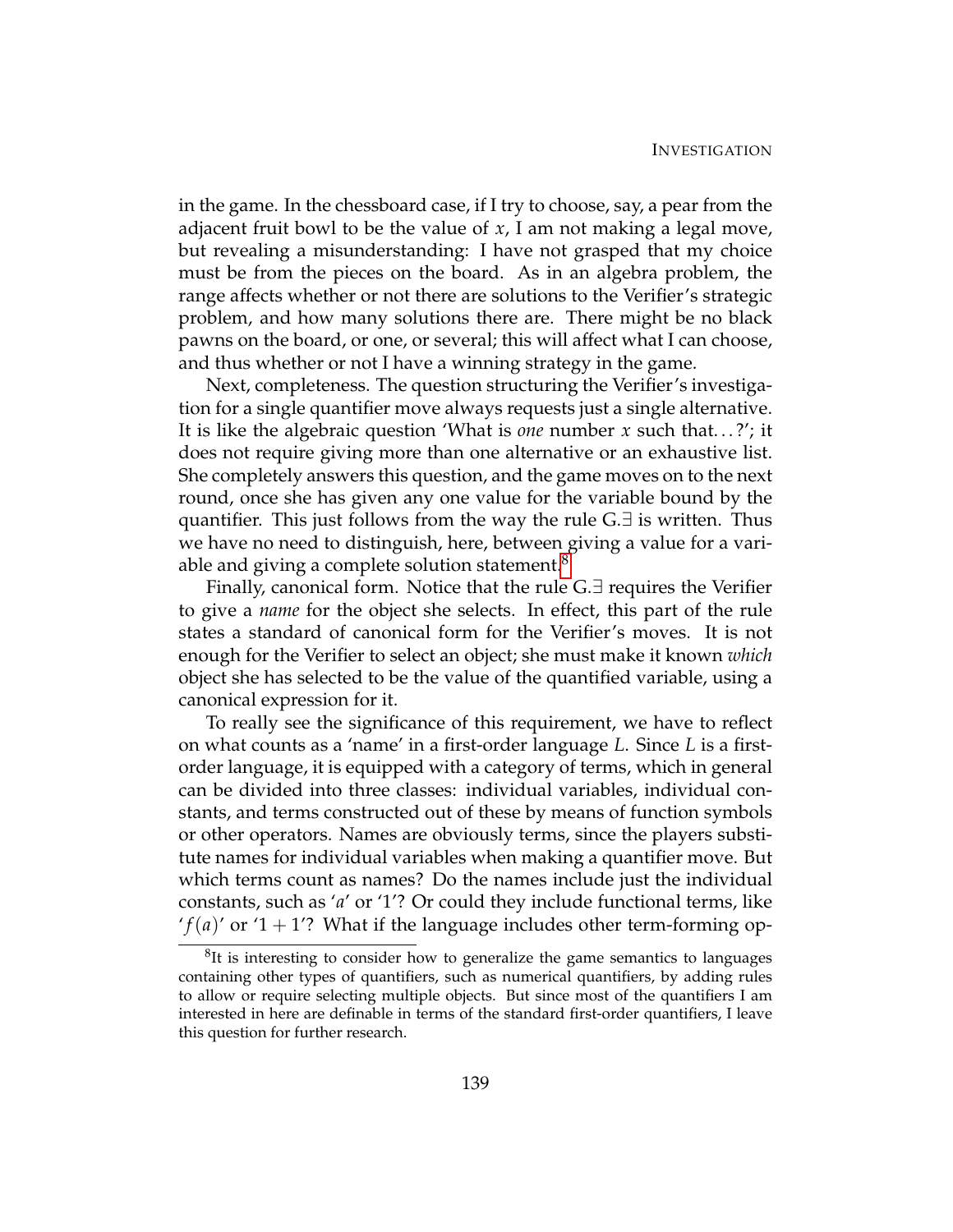erators, like a definite description operator? Does  $\ell(x)\phi(x)$  count as a name, or not?

There is no general *syntactic* answer to these questions. Whether or not a given term counts as a name is a matter of how and for what purpose the language is being used. In the context of the game semantics, the category of names is used in opposition to the category of individual variables. A variable represents a choice that a player has yet to make; a name represents the outcome of a choice. The purpose of these choices is to move the game closer to its final state, where a winner can be determined by consulting the model. Thus, how we conceive of names is linked with how we conceive of the models or interpretations of the language *L* with respect to which the game is played.

From this we may deduce a few things about the category of names. First, the notion of model we are working with requires that a model directly determines a truth value for atomic sentences, so that at the end of the game, the model is sufficient to determine who has won. Assuming the usual denotational semantics for atomic sentences, all that really matters is that names are given a *fixed* interpretation in the model, which is to say that at the end of the game, the model itself contains all the information needed to determine which individual in the domain each name picks out, without any further input from the players. This is the paradigm of a canonical expression: what's important is that at the end of the game, no question can arise about *which* object a player selected, since such questions would prevent determination of whether the final sentence is true or false. In the context of the game semantics, a 'name' is thus simply a canonical expression.

In fact, we can go further than this. Since the scope properties of the quantifiers depend on the order in which players' choices are made, it is important that names have a fixed interpretation in the model as soon as they are introduced, not just at the end of the game.<sup>[9](#page-150-0)</sup> Players

<span id="page-150-0"></span><sup>9</sup>This is not to say that every name must have a fixed interpretation *before* it is introduced by a player's choice. We must allow for some objects in the domain to lack names (for example, when the language is countable but the domain is uncountable). Such objects can still be chosen and given names by players. In such cases, we should picture the player's choice of a name for an object as simultaneously *extending* the language and the model: the effect of the player's choice is to add the name to the language and the mapping to the model. This depends in turn on the players' background ability to indicate which object is meant *without* using a name.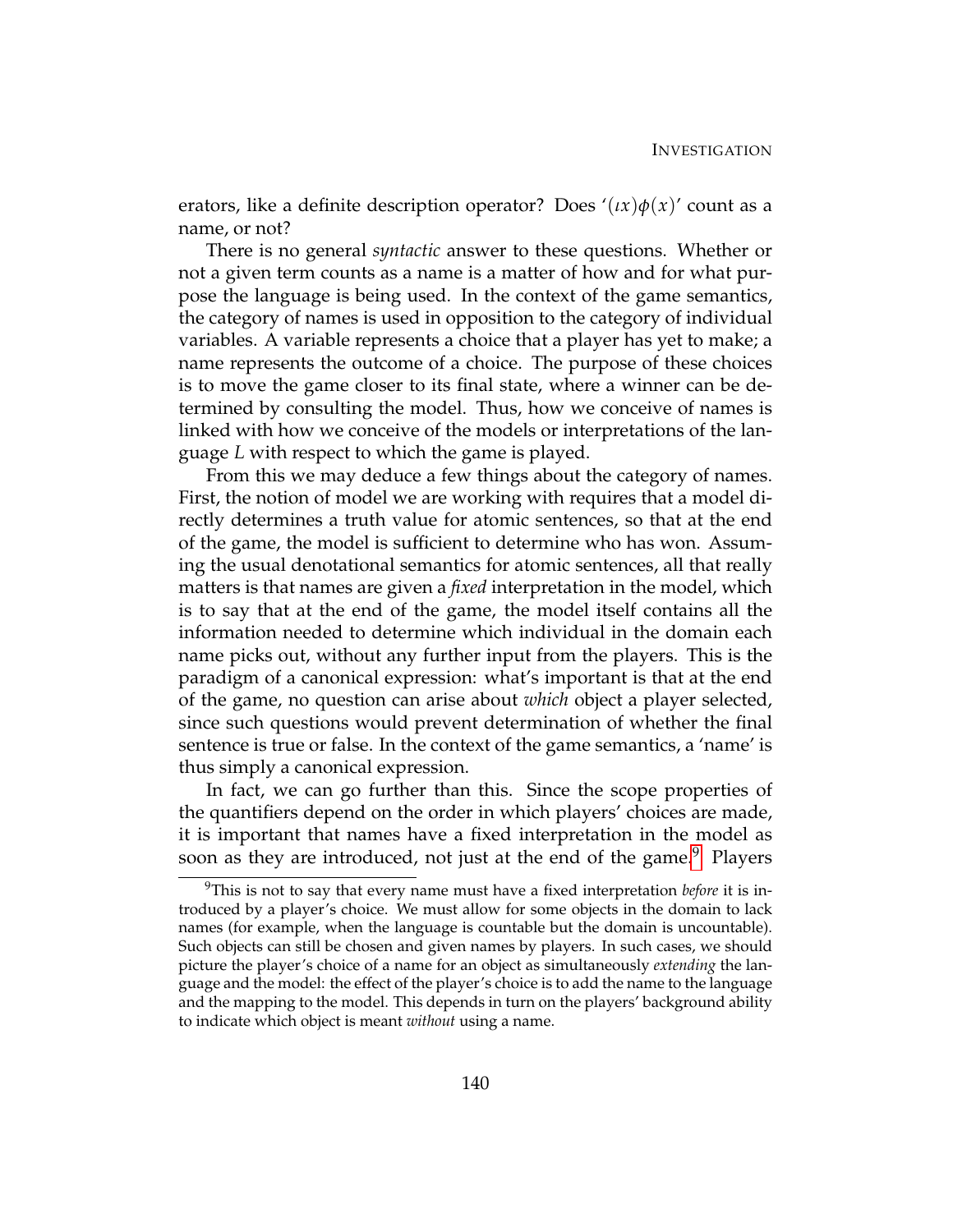must not be able to 'put off' choices by using expressions whose interpretation depends on choices to be made in subsequent rounds. This excludes any terms which are semantically variable, such as open functional terms, from serving as names. Likewise, it means that terms containing quantifier-like operators, such as a description operator, must be interpreted as having a fixed, determinate interpretation when they are introduced by a player's choice during a quantifier move.

To see this, suppose the language *L* contains both a unary function symbol '*s*' and a binary relation symbol '<', and consider the game for

$$
\exists x \forall y (y < x)
$$

on the model *N*, which interprets '<' as the usual ordering relation on the domain of natural numbers, and '*s*' as the usual successor function. This sentence is of course false in *N*, since no natural number is greater than every natural number. But if the Verifier is permitted to use an expression like  $\mathscr{L}(y)$  as the name she substitutes for *x*, she will have a winning strategy and the sentence will turn out to be true: there is no number that the Falsifier could choose for *y* to make

$$
\forall y(y < s(y))
$$

false. The problem here is that the expression  $\mathcal{L}(y)$  does not have a fixed interpretation *at the time the Verifier makes her choice*, since its interpretation depends on the value of *y*; there is no determinate answer to the question of which particular number she is choosing, so '*s*(*y*)' cannot be a canonical expression or name. Similarly, we cannot in general admit terms like ' $(iz)$  $\forall w(w < z)'$  or 'the successor of the Falsifier's next choice' as names. Even if we treat these as syntactically closed terms, the relevant *semantic* feature of a name is that it is a canonical expression, so that no question can arise about which individual it is associated with at any point in the game. $10$ 

<span id="page-151-0"></span><sup>10</sup>It is even alright if we include among names expressions which are *syntactically* variables, so long as we think of the quantifier moves in the game as fixing their interpretations. Imagine, for example, that in the game played on the chessboard model we make moves by hanging tags on the chess pieces, on which we have inscribed the variable whose interpretation the choice fixes. Thus, I hang a tag labeled '*x*' on the pawn in front of the black queen, say, to mark that pawn as my choice for the value of *x*. What's important is not the syntactic category of the label, but that each syntactic variable in the final formula corresponds to a tag which has been hung by the end of the game, and that the tags were hung in a certain order without changing.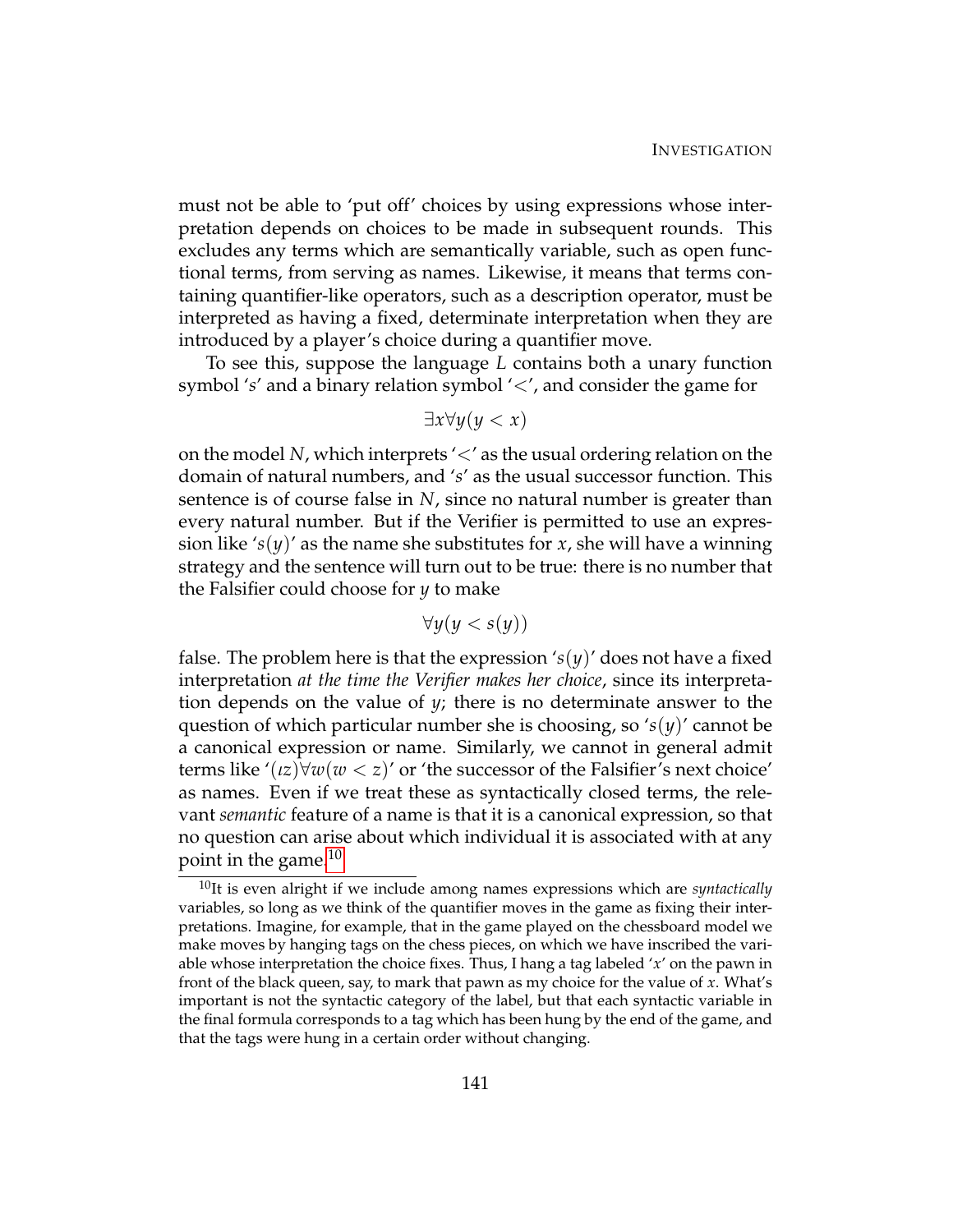Within those bounds, there's plenty of room for different standards about which expressions count as names, which will in turn depend on how we conceive of the language and its models. The important point is that some such standard governs each quantifier move in the game, that there is a distinction between those expressions in the language which signify a determinate choice of individual and those which do not. For until such a choice is expressed, the move is not complete and the game cannot continue; and if the choice is not determinate, the game will not assign the correct truth conditions to the original sentence.

Thus, each quantifier move satisfies all four criteria for giving the value of a variable. The strategic problem a player is faced with when she makes a quantifier move is to find a value for a variable which makes a certain formula true. She must find at least one such value within a certain range, the domain of the model. To complete her move, she must give that value by means of a canonical expression. Her action therefore has just the same structure as the act of solving an elementary algebra problem: it is an investigation, an attempt to answer a which-question.

### *4.2.4 Solving the puzzle*

It's time to return to the opening puzzle of this chapter: how are the first-order and question-answer analyses of a specificational sentence related? Are they competing theoretical alternatives, or are they somehow compatible? I will now argue that they are best seen as compatible, by showing that the question and answer in a specificational sentence can be found in the first-order formula which analyzes it, if we interpret that formula using the game semantics.

This is easiest to see if we reflect a little more on the general strategy of analysis I outlined above. The first-order formula which analyses a specificational sentence, which I will call a *specification-formula*, takes the form of a statement with one or more leading existential quantifiers. The open formula beneath those quantifiers will consist of a conjunction of two main parts, corresponding to the subject and the complement of the natural language sentence. Let us call the part corresponding to the complement the *specifier clause*. It consists of a conjunction of identity statements, each of which has one of the existentially-bound variables on one side, and a constant term on the other. Let us call the part corresponding to the subject the *question* clause. The question clause will itself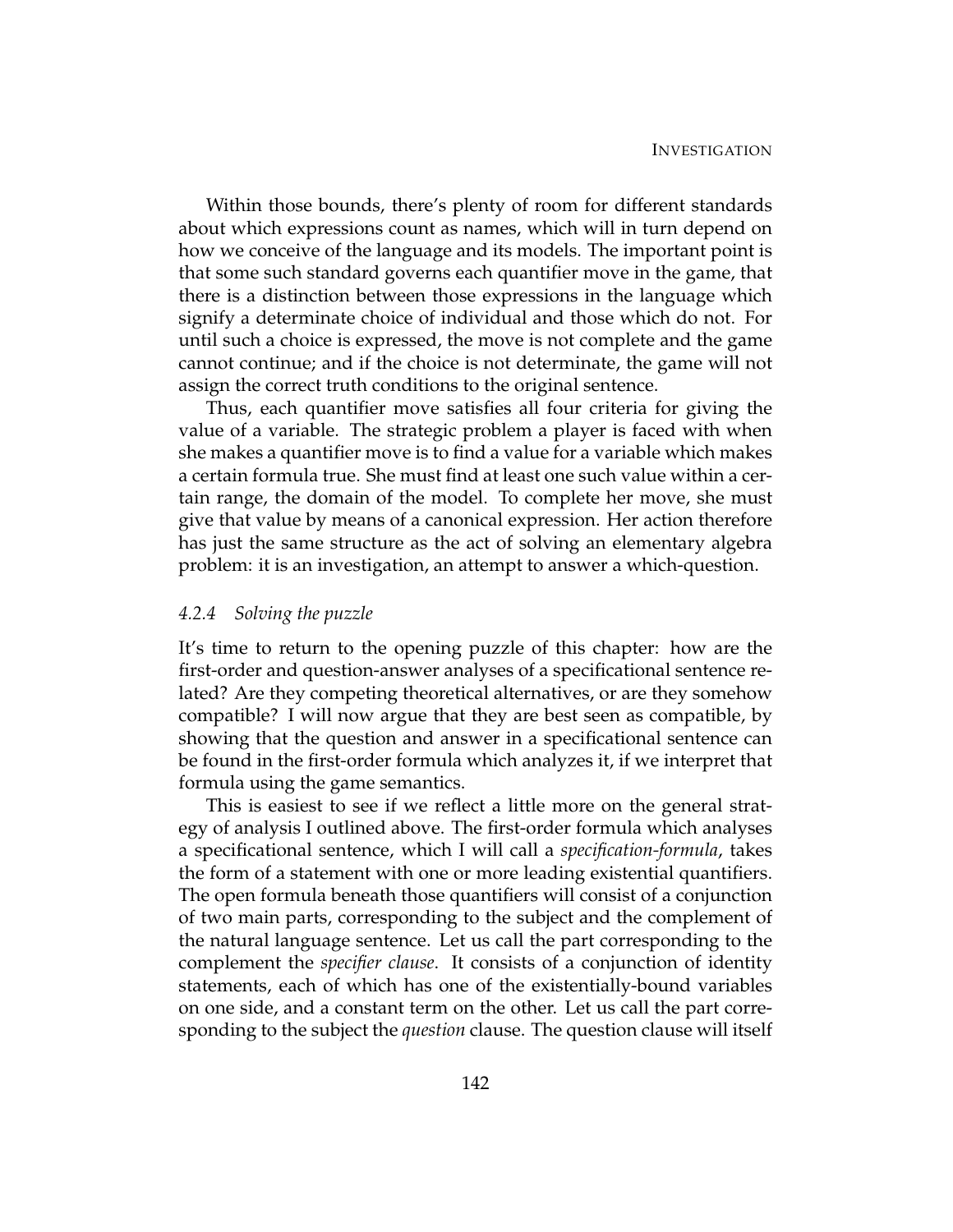be a conjunction of two parts, which following Belnap and Steel [\(1976\)](#page-229-0) I will call its *matrix* and its *request*. The matrix clause represents the contribution of the noun phrase in the subject. The request represents the contribution of the determiner in the subject; it expresses the uniqueness and distinctness conditions (if any) imposed by the natural language determiner. Thus, the general first-order form of a specificational sentence will be:

$$
\exists x_1 \ldots \exists x_n ((M(x_1, \ldots, x_n) \wedge R(x_1, \ldots, x_n)) \wedge S(x_1, \ldots, x_n))
$$

Here, *M* schematizes the matrix, *R* the request, and *S* the specifier clause.

For example, consider again the specificational sentences [\(14\)–](#page-141-0)[\(16\),](#page-142-0) together with their first-order analyses:

- <span id="page-153-4"></span><span id="page-153-0"></span>(17) a. A good book to read is *Waverley*. **b.** ∃*x*(*B*(*x*) ∧ *x* = *w*)
- <span id="page-153-3"></span><span id="page-153-1"></span>(18) a. The author is Scott. b. ∃*x*((*A*(*x*) ∧ ∀*y*(*A*(*y*) → *y* = *x*)) ∧ *x* = *s*)
- <span id="page-153-5"></span><span id="page-153-2"></span>(19) a. Two of the characters are Edward Waverley and Baron Bradwardine.
	- **b**. ∃ $x\exists y((C(x) \land C(y) \land x \neq y) \land x = e \land y = b)$

In [\(17-b\),](#page-153-0) the specifier clause is  $x = w$ , and the question clause contains only the matrix  $B(x)$ ; the request is null or empty, since the indefinite article carries no uniqueness or distinctness condition. In [\(18-b\),](#page-153-1) the request contains the uniqueness or exhaustivity condition  $\forall y(A(y) \rightarrow y = x)$ , in order to capture the additional contribution of the definite article. In [\(19-b\),](#page-153-2) which has multiple leading existential quantifiers, the specifier clause contains a conjunct for both existentially bound variables, and the request  $x \neq y$  captures the distinctness (but non-exhaustivity) condition of the English numerical quantifier 'two'.

There are a few important things to notice about analyses of this form. First, consider the specifier clause, which corresponds to the complement of the natural language sentence. To capture the distinction between specification and predication, the specifier clause relies on the same device as we use in the language of elementary algebra: it gives the values of the variables introduced by the subject using equations in canonical form. It would not do to allow an arbitrary first-order formula in the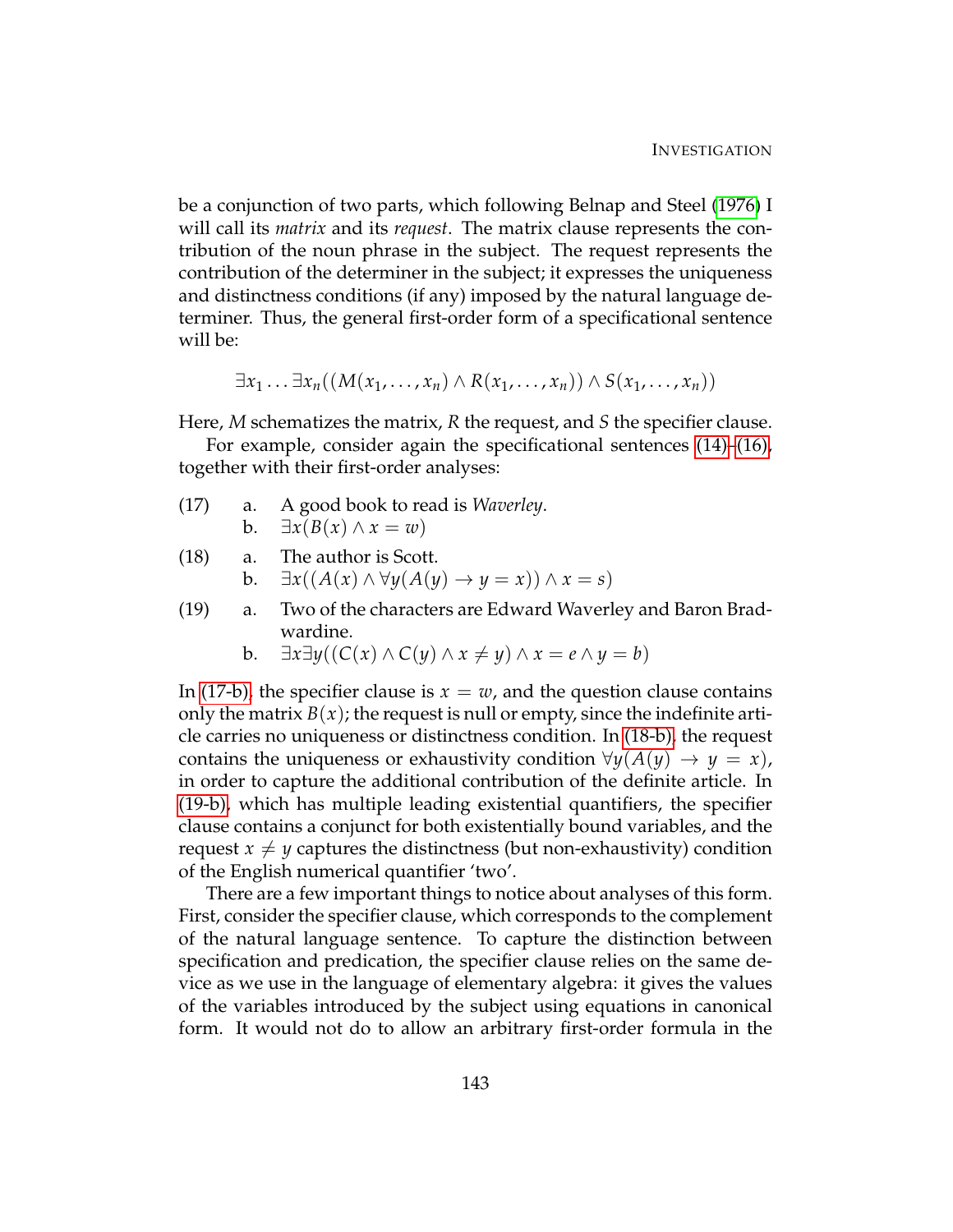specifier clause. If in [\(18-b\)](#page-153-1) we replace  $x = s$  with an arbitrary formula  $H(x)$ , the result is suitable for analyzing *predicational* sentences like

(20) The author is much hated.

but not specificational sentences like [\(18-a\).](#page-153-3) We cannot even allow arbitrary formulae whose predicates are restricted to the identity predicate, for that would not rule out expressions like  $x=x^2.$  This again is suitable to analyze predicational sentences like

(21) The number is its own square.

so if we allow it, we fail to capture the distinction between specification and predication. It is important for the adequacy of the analysis as an analysis *of specification* that we be able to think of the terms that appear on the right hand side of the equations in the specifier clause as names or canonical expressions, so that the clause does not merely constrain the values of the variables, but actually *gives* or specifies them.

The second important point is that the first-order form of a specificational sentence trivially entails a formula in which the specifier clause has been dropped, i.e., a formula of the form

$$
\exists x_1 \ldots \exists x_n (M(x_1, \ldots, x_n) \wedge R(x_1, \ldots, x_n))
$$

consisting of just the existential closure of the question clause. Let us call such a formula the *corresponding question-formula* of a specificationformula.

In what sense does such a formula 'correspond to a question'? This is where the game semantics is most revealing. An existential formula is true when the Verifier has a winning strategy in the associated game, which will begin with a series of quantifier moves made by the Verifier. In order to find such a strategy, the Verifier must undertake an investigation (or a series of nested investigations) structured by the question: which objects are *M* and *R*? Or more colloquially, since *R* plays the role of a determiner: what are *R* objects that are *M*? The Verifier will have such a strategy, and the sentence will be true, if and only if there is an answer to that question.

This question is exactly the one left open by the subject of the original specificational sentence. A few examples suffice to illustrate this. Intu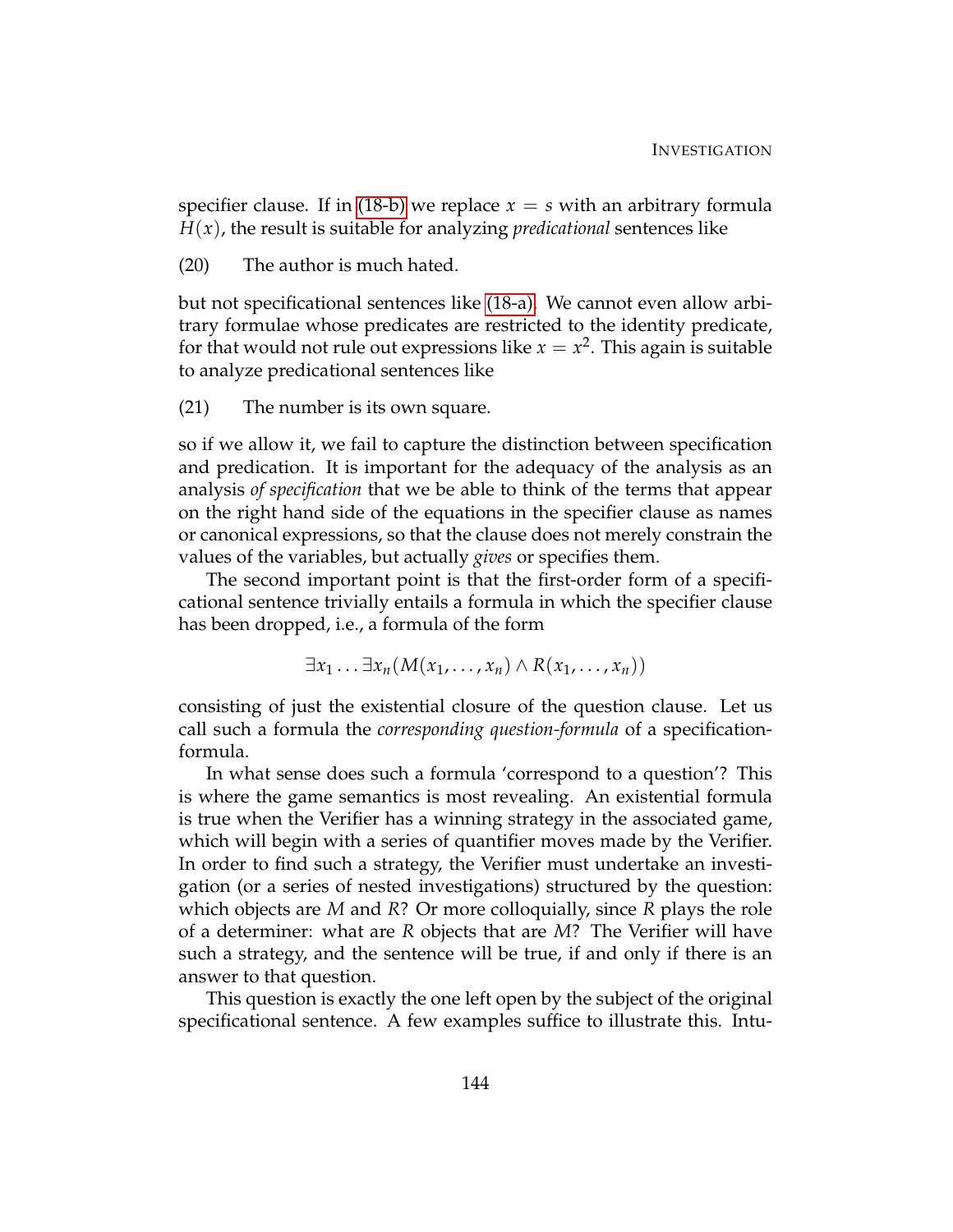itively, the questions left open by the specificational subjects in [\(17-a\)–](#page-153-4) [\(19-a\)](#page-153-5) are:

- (22) What is a good book to read?
- (23) Who is the author?
- (24) Who are two of the characters?

These questions are colloquial expressions of the following more cumbersome questions, which are exactly the corresponding questions for  $(17-b)-(19-b)$  $(17-b)-(19-b)$ :

- (25) a. What is (at least one example of) an individual that is a good book to read?
	- b. ∃*xB*(*x*)
- (26) a. What is (at least one example of) the unique individual that is an author?

b. 
$$
\exists x(A(x) \land \forall y(A(y) \rightarrow y = x))
$$

- (27) a. What are two (examples of) distinct individuals that are characters?
	- **b.** ∃ $x\exists y$ (*C*(*x*) ∧ *C*(*y*) ∧ *x*  $\neq$  *y*)

A specification-formula entails its corresponding question-formula. Under the game semantics, that means that if the Verifier has a winning strategy in the game associated with a specification-formula, she also has one in the game associated with its corresponding question-formula. Of course, many first-order formulae will have this property, not all of which will be specification-formulae. The interesting property of the specification-formula is that its truth not only guarantees that there *is* a winning strategy for the Verifier in the game for the question-formula, but it also *encodes* or *displays* such a strategy, or rather the part of the strategy governing the Verifier's initial quantifier moves. She can just choose for each variable  $x_i$  the individual given for  $x_i$  in the specifier clause. As we just observed, the specifier clause gives this individual by means of a canonical expression, in an equation in canonical form. So it tells the Verifier everything she needs to know to make her initial moves in the game for the corresponding question-formula: it tells her how to answer the strategic question of which objects are *M* and *R*.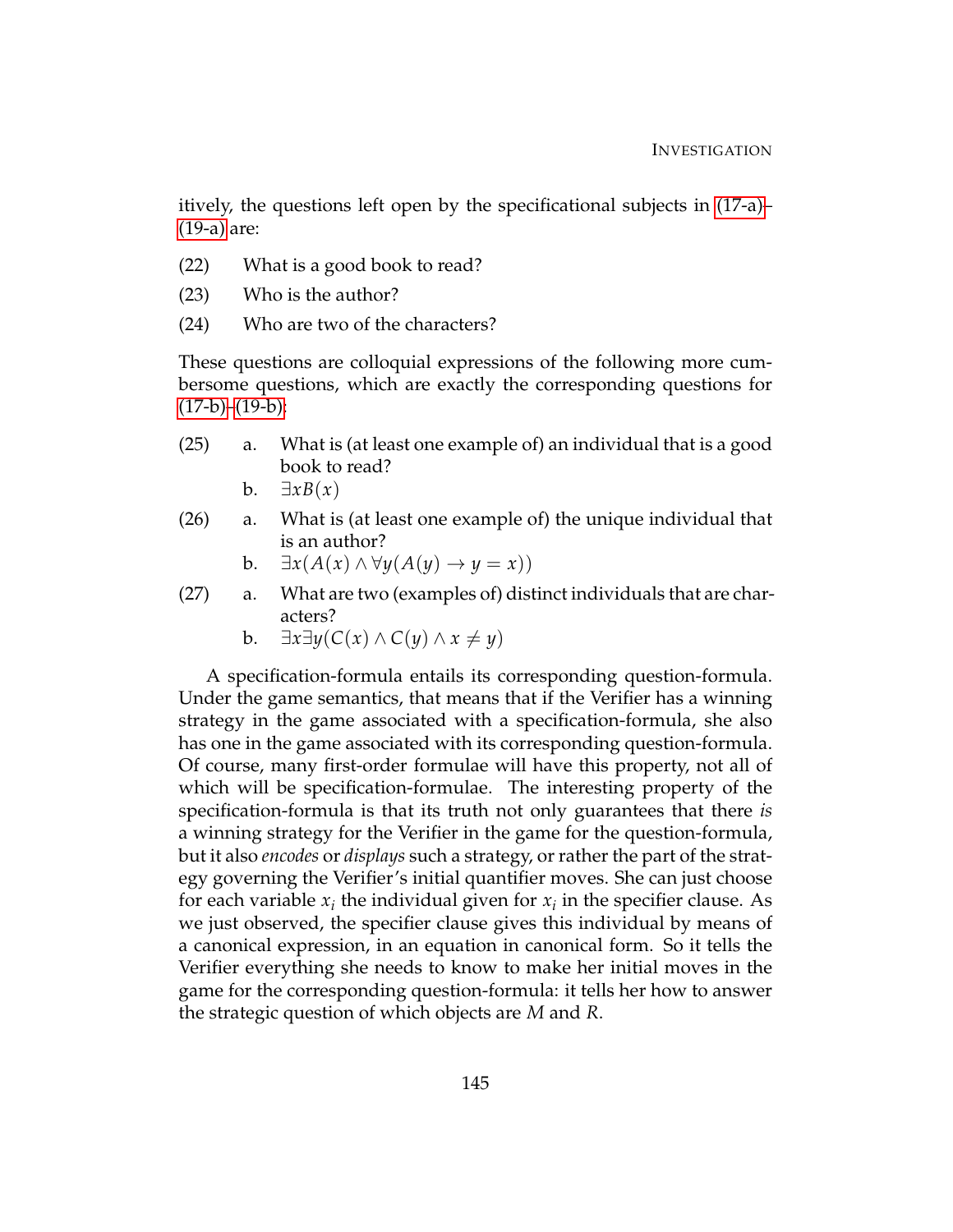Notice, then, what we have achieved: we have rendered the questionanswer analysis of specification compatible with the first-order analysis using the game semantics. Analyzing a specificational sentence in a firstorder language yields a specification-formula. This formula is true just in case its specifier clause answers the strategic question faced by the Verifier in the game for the corresponding question-formula. This is the question we intuitively associate with the specificational sentence's subject. The specifier clause is derived from its complement. So, a specificational sentence is true just in case its complement answers the question presented by its subject. At least, that is so to the extent that we take the analysis to successfully capture and explicate the intuitive truth conditions of the sentence. This solves the puzzle: a specificational sentence is true just in case a certain first-order formula is true, and that formula is true just in case one part of it answers the question contained in the other part. There is no tension between the first-order and question-answer analyses.

None of this, I hope, seems particularly surprising. The value of the discussion above does not consist in presenting a novel analysis of specification, or a new technical approach. The logical tools we have used are in fact rather simplistic, and the analyses are the sort one would be trained to produce in an elementary logic course. Greater sophistication is possible in both respects, though more sophisticated approaches will still have these basic tools at their core. Instead, the value lies in having made explicit, step by step, the connection between these tools and practices of asking and answering questions. The intuition that a specificational sentence 'gives the value of a variable', or some values of some variables, is commonly accepted, but it is not usually further explored. I have tried, here, to articulate what lies behind this intuition, by describing what it means to 'give' the value of a variable within an investigation, and then describing the truth conditions of specificational sentences in terms of investigations, by means of the game semantics. In logic, as in algebra, a variable is best seen as an *interrogative* device, an expression whose role and purpose derives from our activities of formulating which-questions and finding their answers. To say that a specificational sentence gives a value for a variable is to assign it a special role within that activity. This is the role of connecting a question with its answer, of connecting the start of an investigation to its end.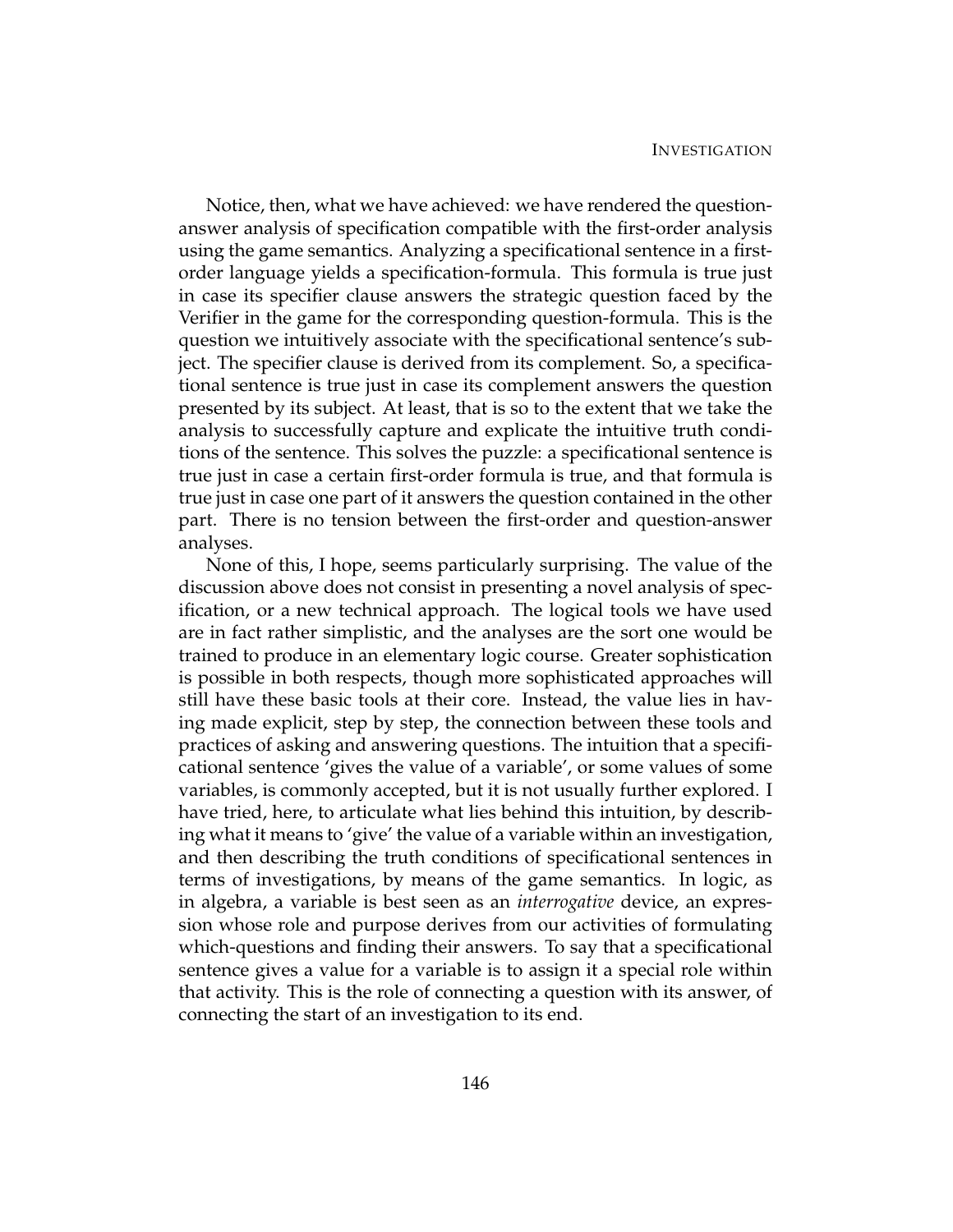### 4.3 BACK TO NATURAL LANGUAGE

With these insights in hand, we are in a better position to explain some of the properties of natural language specifications. I would like to conclude this chapter by revisiting some of those properties, and seeing what light we can shed on them by viewing specificational sentences as playing an analogous role in natural language as their counterparts play in elementary algebra.

One of the features of specificational sentences that supported the question-answer analysis was their sensitivity to prior questions in discourse.[11](#page-157-0) This is clearest in the case of specificational sentences that have anaphoric pronouns or demonstratives as subjects, such as

<span id="page-157-3"></span>(28) It was Cameron.

When such a sentence is asserted, its meaning obviously depends on some antecedent question. If the question is "Who was at the door?" then it specifies the person who was at the door; if it is "Who received the mysterious envelope?", it specifies the person who received the mysterious envelope. But it makes no sense to 'specify' a person apart from some question being asked about who satisfies a certain condition. Similarly, a specificational sentence sounds odd when the question left open by its subject does not agree with one asked in prior discourse:

- <span id="page-157-2"></span><span id="page-157-1"></span>(29) Who was at the door?
- (30) ??The person who received the mysterious envelope was Cameron.

Unless it is clear from the context how the question of who received the mysterious envelope is related to the question of who was at the door, it sounds terrible to assert [\(30\)](#page-157-1) after [\(29\).](#page-157-2) A speaker who does so is felt to be inexplicably changing the subject.

This sensitivity to prior questions is easily understood when we view specificational sentences in terms of their role in investigations. A specificational sentence has a scope; it only makes sense in the context of an investigation structured by a question. It makes no more sense to utter [\(28\)](#page-157-3) when no question is salient than it does to offer  $x = 2$  as a solution when no algebra problem has been given. Similarly, uttering [\(30\)](#page-157-1) after

<span id="page-157-0"></span><sup>&</sup>lt;sup>11</sup>See the discussion in Section [2.2.2.](#page-67-0)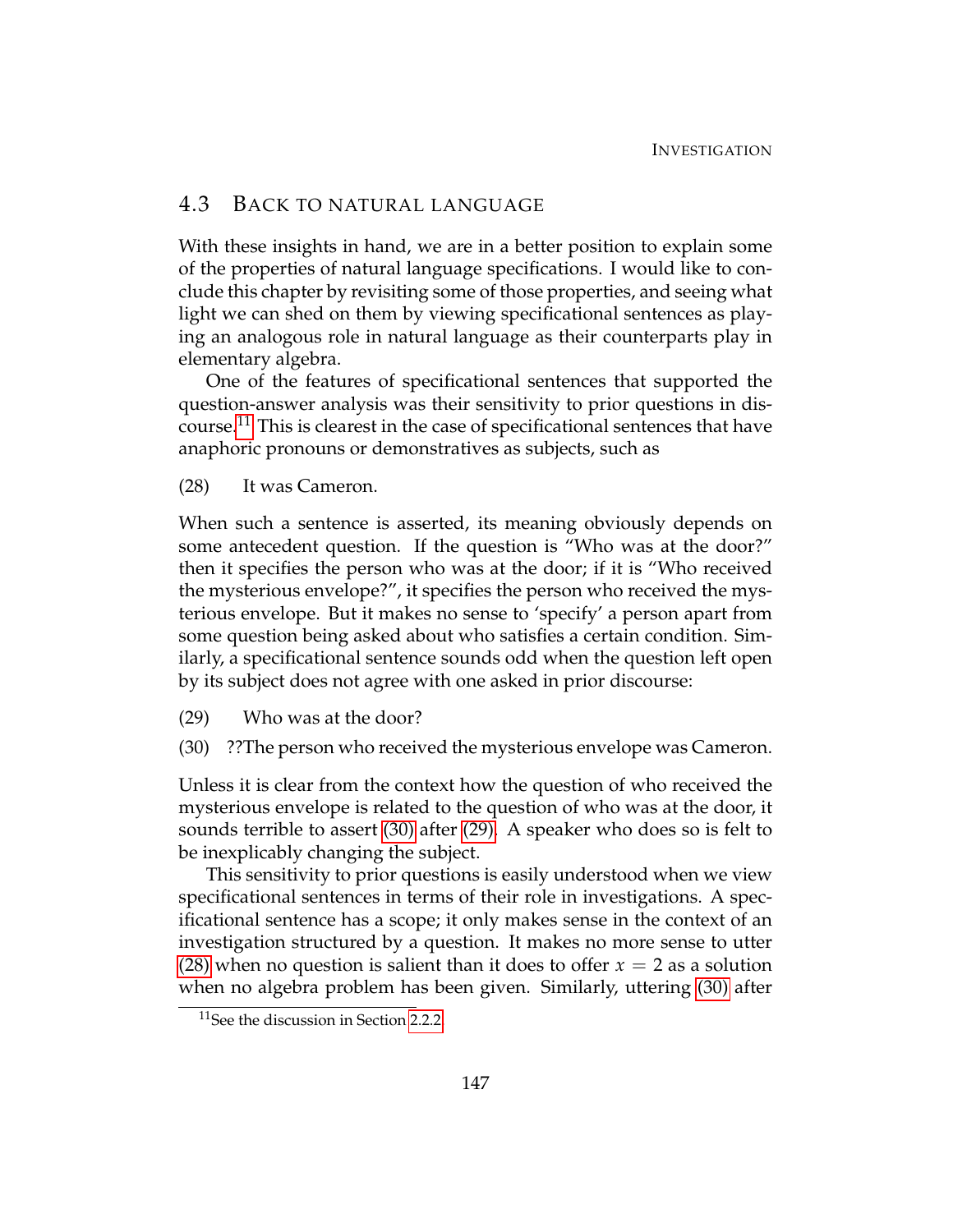[\(29\)](#page-157-2) is like using  $x = 2$  as part of a derivation for the problem given by *y*<sup>2</sup> − 9 = 0: it just isn't clear how giving a value for *x* is relevant to finding the values of *y*. The sensitivity of specifications to prior questions reflects the fact that a specificational sentence is part of an activity structured by the goal of answering a certain question. When it is not clear what the goal is, or how it advances that goal, a specificational sentence becomes unacceptable.[12](#page-158-0)

Another interesting feature of specificational sentences concerns the distinction between specification and pure equation.<sup>[13](#page-158-1)</sup> There is an intuitively felt asymmetry in specificational sentences like [\(31\)](#page-158-2) which is absent from pure equatives like [\(32\):](#page-158-3)

- <span id="page-158-3"></span><span id="page-158-2"></span>(31) The month I got married was May.
- (32) The month I got married was my uncle's favorite month.

We saw in Section [3.2](#page-84-0) that the main problem with the equative analysis of specification is that it does not have a plausible account of this distinction. In assimilating specificational sentences to algebraic solution statements, am I not inviting the same objection? It is true that algebraic solution statements are made using equations, and I have proposed that we can make a similar use of equations in first-order analyses of specifications. But the important idea behind the assimilation is that specifications play a certain role in investigations, and only a special *kind* of equation can play that role. By inquiring into that role, we have arrived at better criteria to distinguish specification from pure equation: a specification occurs in the context of a problem which introduces the variable, it gives a value in the variable's range, it completely satisfies the request of the problem, and it is in canonical form. Pure equations in general do not satisfy these criteria—after all, some equations give problems, rather than solutions—so they don't count as specifications.

<span id="page-158-0"></span> $12$ It is worth pointing out that there is a rich literature on dynamic semantics, beginning with Heim [\(1983/2002\)](#page-230-0), which deals in part with the problem of how to represent inter-sentential anaphoric relationships like those I have pointed to in [\(28\)–](#page-157-3)[\(30\).](#page-157-1) I believe the techniques developed in this literature will prove useful for giving a formal representation of specificational sentences like [\(28\),](#page-157-3) which will elude the strategy of first-order analysis I explained above because the scope needed to make sense of 'it' extends beyond the sentence itself. I do not pursue this issue here, though.

<span id="page-158-1"></span> $13$ For the distinction, see the discussion in Section [2.1.3.](#page-56-0) The distinction plays an important role in my criticism of the equative analysis in Section [3.2.](#page-84-0)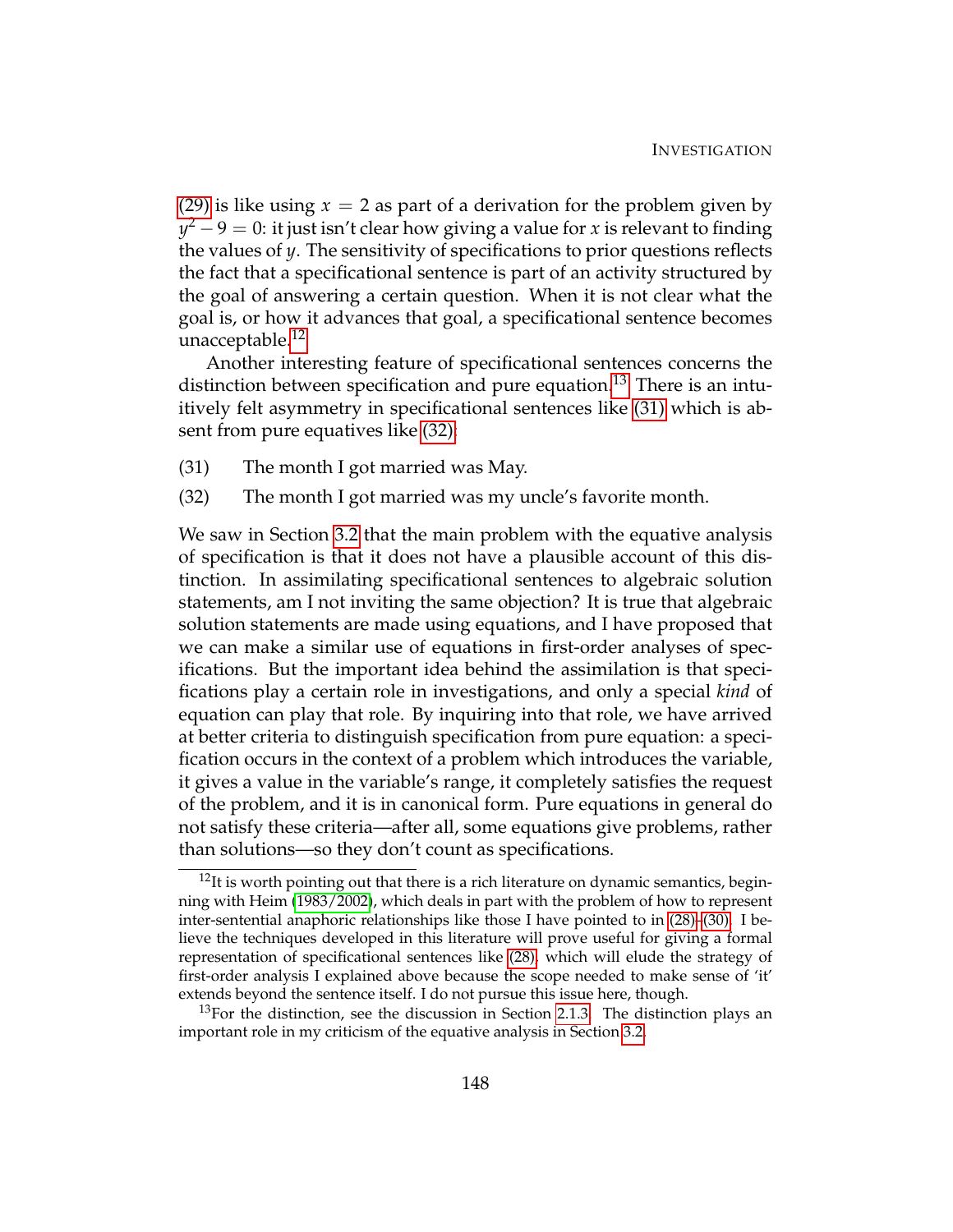These criteria, especially those concerning range and canonical form, are just as useful for distinguishing specification and pure equation in natural language. The difference between [\(31\)](#page-158-2) and [\(32\)](#page-158-3) is that 'May' is a canonical expression for a month, but 'my uncle's favorite month' is not. This is hardly an isolated example. There are general, stable conventions in natural language about which sorts of expressions are suitable for specifying values in the range determined by a certain noun. Consider the following examples:

- (33) The month I got married was . . .
	- a. {January, February, March, . . . }
	- b. {my uncle's favorite month, the last month of the Alaskan summer, the month before my divorce, ... }
- <span id="page-159-0"></span>(34) The color of the paint is . . .
	- a.  $\{red, yellow, blue, ...\}$
	- b. {the color symbolizing our Glorious Revolution, the color which attracts the bees, the cheapest color the store sold, ... }
- <span id="page-159-1"></span>(35) The way she traveled was . . .
	- a. {by caravan, in an armored car, along the Rhine, ...}
	- b. {the way her father had expressly forbidden, however she liked, the way everyone travels in Stockholm, . . . }
- (36) The tournament winner was . . .
	- a. {Armando, Beatrice, Christine, Deep Blue, ...}
	- b. {last year's champion, the mysterious newcomer, the best European player, ... }

In each of these cases, the continuations in the (a)-group will yield a specificational sentence, while those in the (b)-group generally yield a pure equative. This shows that we distinguish in practice between expressions which can and cannot be used to specify months, colors, ways of traveling, or tournament winners. It is a stable feature of the (a)-group expressions that they are canonical expressions for values in these ranges, while the (b)-group expressions are not. That is, the (a)-group expressions are immune to further 'But which do you mean?' questions, while the (b)-group expressions by default are not. Moreover, it is clear that the (a)-group expressions do not have this property absolutely, but only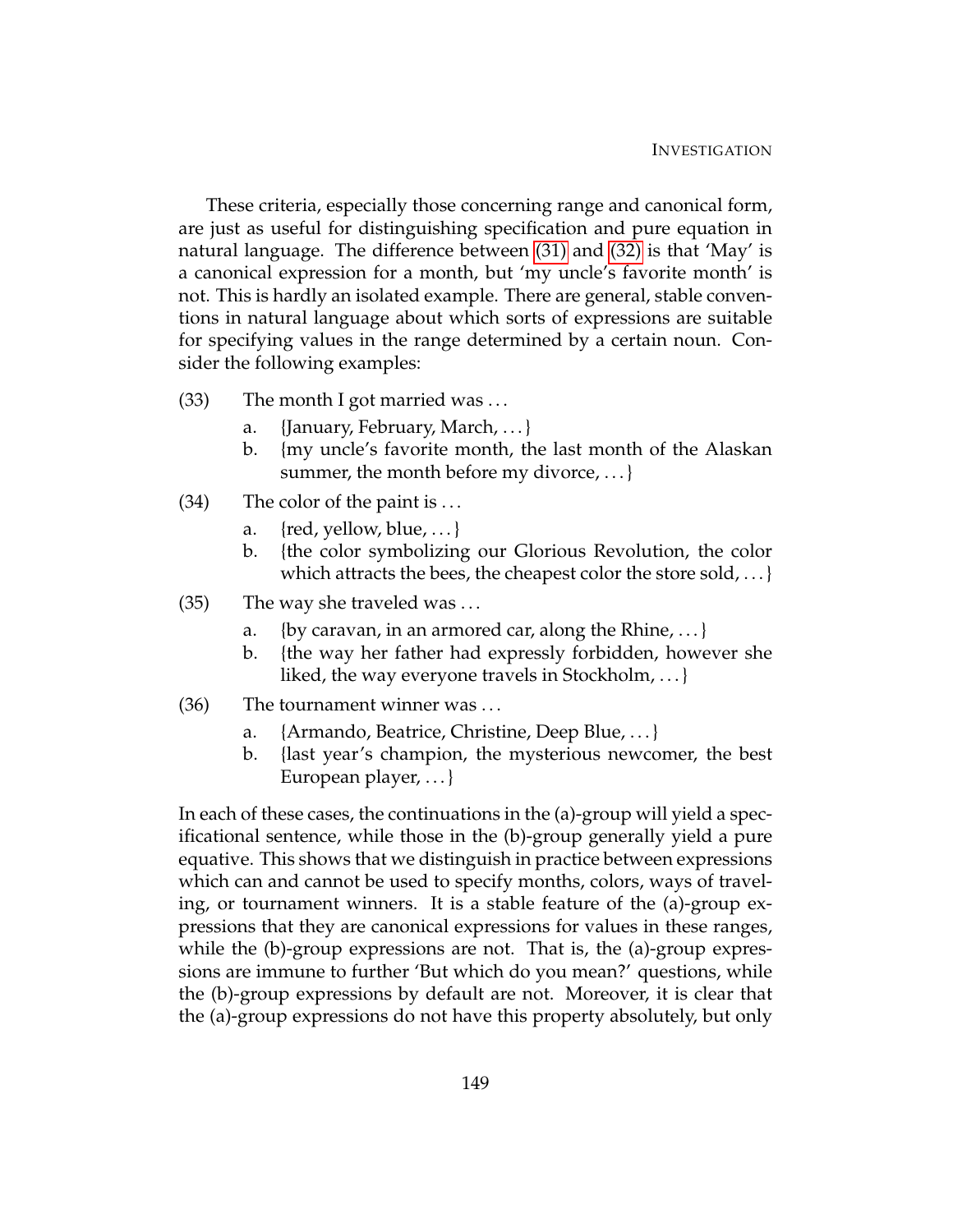relative to a certain conception of a range: 'January' cannot be used as a canonical expression for a color or a way of traveling, for example; and 'Deep Blue' can be used to specify a tournament winner, but not a person. It would be easy to multiply such examples. The contrast between specificational sentences and pure equatives reflects our knowledge of which expressions are canonical for the values in a given range.<sup>[14](#page-160-0)</sup>

There is a subtle point here concerning the role of the head noun in indicating a range of values. Suppose I ask:

(37) When did you get married?

<span id="page-160-1"></span>You might respond in two different ways:

- (38) a. I got married in May.
	- b. I got married in 1982.

Just given the form of my 'When?'-question, both responses are open to you, and to give a helpful answer you must think about my reason for asking. If you think I am interested in what a good time of year to get married would be, you will use the first sentence rather than the second. If you think I am interested in what sort of gift to buy for your anniversary, you will use the second rather than the first. As we observed already in Chapter [1,](#page-12-0) it is often communicatively useful to be more explicit about what is at issue in such exchanges. Thus, to express your understanding of my question, you might instead answer using a specificational sentence containing a noun that indicating the type of answer you thought I wanted:

<span id="page-160-4"></span><span id="page-160-3"></span><span id="page-160-2"></span>(39) a. The *month* I got married was May. b. The *year* I got married was 1982.

<span id="page-160-0"></span> $14$ Similar ideas have been put forward by several other philosophers. Brandom [\(1994,](#page-229-1) Ch. 7), whose account of existential quantification in natural language has influenced the story I've told in this chapter, speaks of *canonical designators* as being organized into addressed *spaces*; which 'space' a designator belongs to would be made explicit by a noun such as 'month' or 'color'. Similarly, Moltmann [\(2013,](#page-232-0) p. 533) gives a quasi-fictionalist account of reference to numbers, describing number terms as akin to names for fictional characters like 'Hamlet'. She thinks of claims made with such terms as being true or false relative to different *strategies* of evaluation, and thinks of nouns like 'number' or 'character' as indicating such a strategy.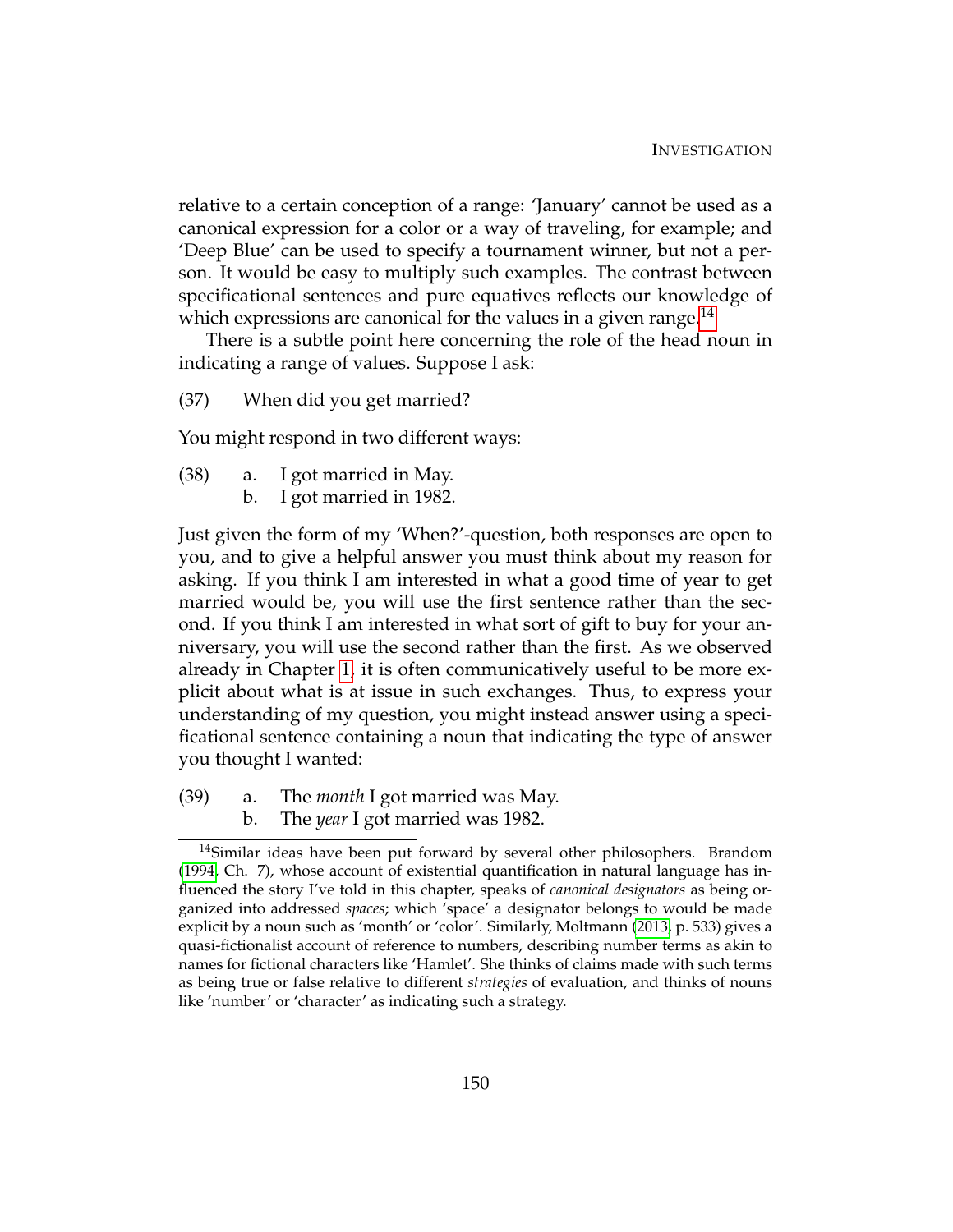What's interesting about these answers is that, while they are largely equivalent to the ones in [\(38\),](#page-160-1) the different nouns import different restrictions on the class of canonical expressions available for specifying when you got married. While an answer like

<span id="page-161-0"></span>(40) The month I got married was September.

<span id="page-161-1"></span>is merely false, an answer like

(41) #The month I got married was 1982.

seems ill-formed and uninterpretable, even though '1982' would be a perfectly fine (short) answer to the original question.

There is a natural representation of these facts on the strategy of analysis I have pursued in this chapter. In effect, the head nouns in [\(39\)](#page-160-2) alter how the language is to be interpreted in this context. We can think of them, in the game semantics, as marking a difference in how the game can be correctly played. The restriction introduced by 'month' or 'year' is not merely an additional condition on *what* the Verifier must be able to find for the sentence to be true; it is a condition on the range *where* she may search—that is, on the domain of the model. Consequently, it restricts the expressions which the Verifier may use to give a value in that range without stipulatively altering the language when making a quantifier move. The difference between [\(39-a\)](#page-160-3) and [\(40\)](#page-161-0) is that they declare different strategies for the Verifier in the same model. The difference between [\(39-a\)](#page-160-3) and [\(39-b\)](#page-160-4) is that they require models with different domains. This is one way to explain why [\(41\)](#page-161-1) is not merely false, but uninterpretable.<sup>[15](#page-161-2)</sup>

These examples point toward a final interesting feature of specificational sentences: their logical relationship to 'reduced', non-copular paraphrases. Many specificational sentences seem to be logically equivalent to such a paraphrase, or at least entail it. For example, the specificational sentences in [\(39\)](#page-160-2) seem equivalent to their counterparts in [\(38\).](#page-160-1)

<span id="page-161-2"></span><sup>&</sup>lt;sup>15</sup>Hintikka [\(1973,](#page-231-3) Ch. 3) makes a similar claim to explain the communicative difference between logically-equivalent statements like 'All swans are black' and 'No nonblack things are swans'. His idea is that the head noun of the subject specifies the domain of the model, which forms the players' field of search in the game. We prefer the former sentence in communication because it is much more determinate what counts as seeking and finding a swan than a non-black 'thing'.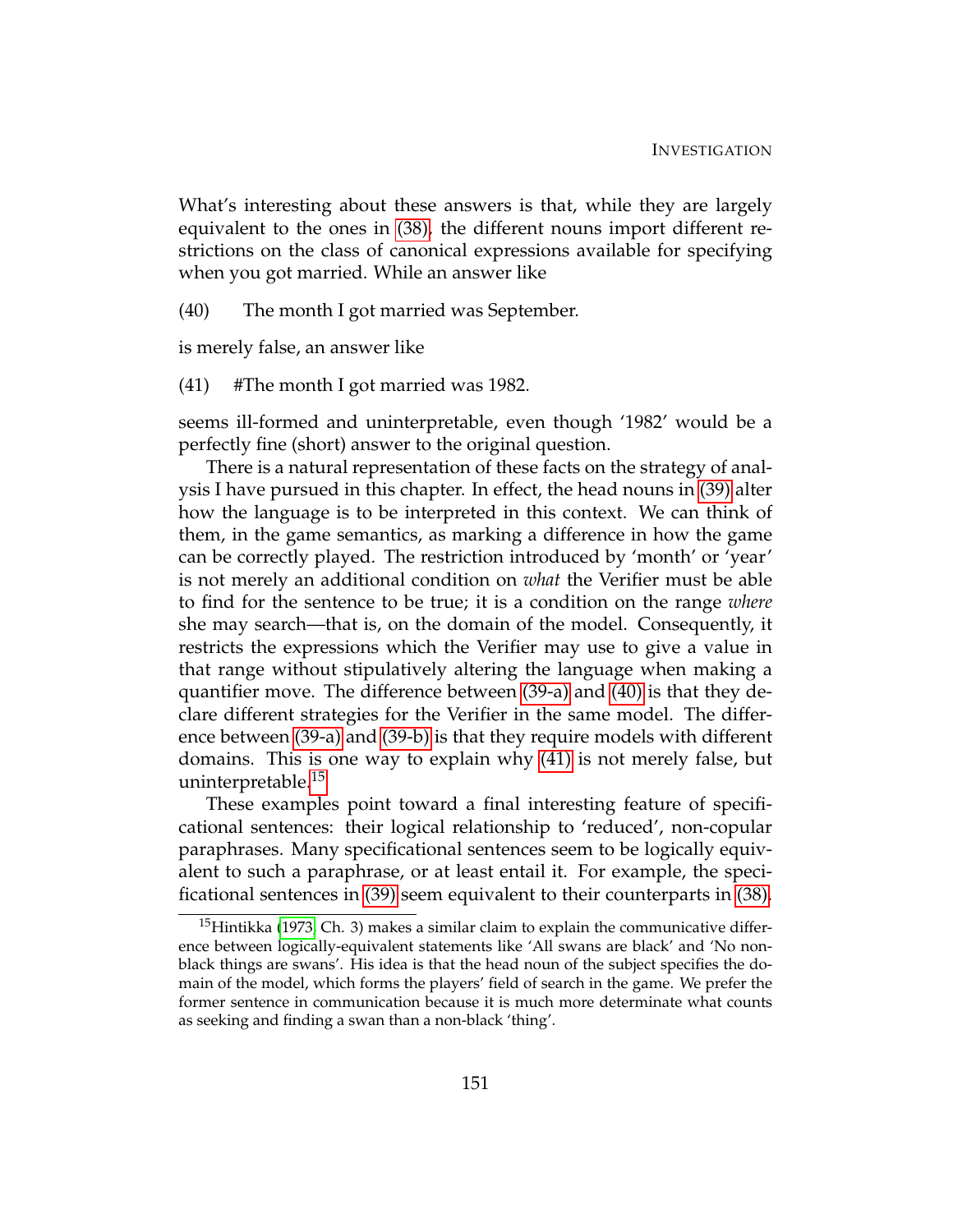Similarly, [\(42-a\)](#page-162-0) is equivalent to [\(42-b\),](#page-162-1) and [\(43-a\)](#page-162-2) is equivalent to [\(43-b\)](#page-162-3) (supposing that only one person can win the tournament):

- <span id="page-162-1"></span><span id="page-162-0"></span>(42) a. One good book to read is *Waverley*.
	- b. *Waverley* is a good book to read.
- <span id="page-162-3"></span><span id="page-162-2"></span>(43) a. The tournament winner was Armando.
	- b. Armando won the tournament.

There is no great mystery about why this is so. To explain the equivalence, we can simply appeal to the logic of identity. The first-order form of these specificational sentences, according to the analysis outlined above, is

$$
\exists x(\phi(x) \land x = c)
$$

This is materially equivalent to

*φ*(*c*)

which corresponds to the form of the 'reduced' paraphrase.

At the same time, the game semantics provides some resources to account for the felt differences between the two forms. It is easy to see that, despite their *material* equivalence, the forms are *practically* nonequivalent. The game for the reduced form of these sentences is trivial; the Verifier has won or lost after zero rounds. By contrast, the game for the specificational form begins with a choice by the Verifier and lasts two rounds, and so it will require the Verifier to have a non-trivial strategy. In this game, the Verifier faces the same strategic problem as in the game for the corresponding question-formula:

∃*xφ*(*x*)

Determining a winning strategy for this game is, in general, a non-trivial problem; it's just that the specificational form already encodes its solution. In other words, the specificational form represents a practical situation intermediate between a difficult problem, and no problem at all: it is the situation of facing a problem that has already been solved. Insofar as we can see our own practical and informational situation as we learn about our world reflected in the Verifier's situation as she investigates a model, the game semantics provides an illuminating description of the unique position of specificational sentences in our investigations.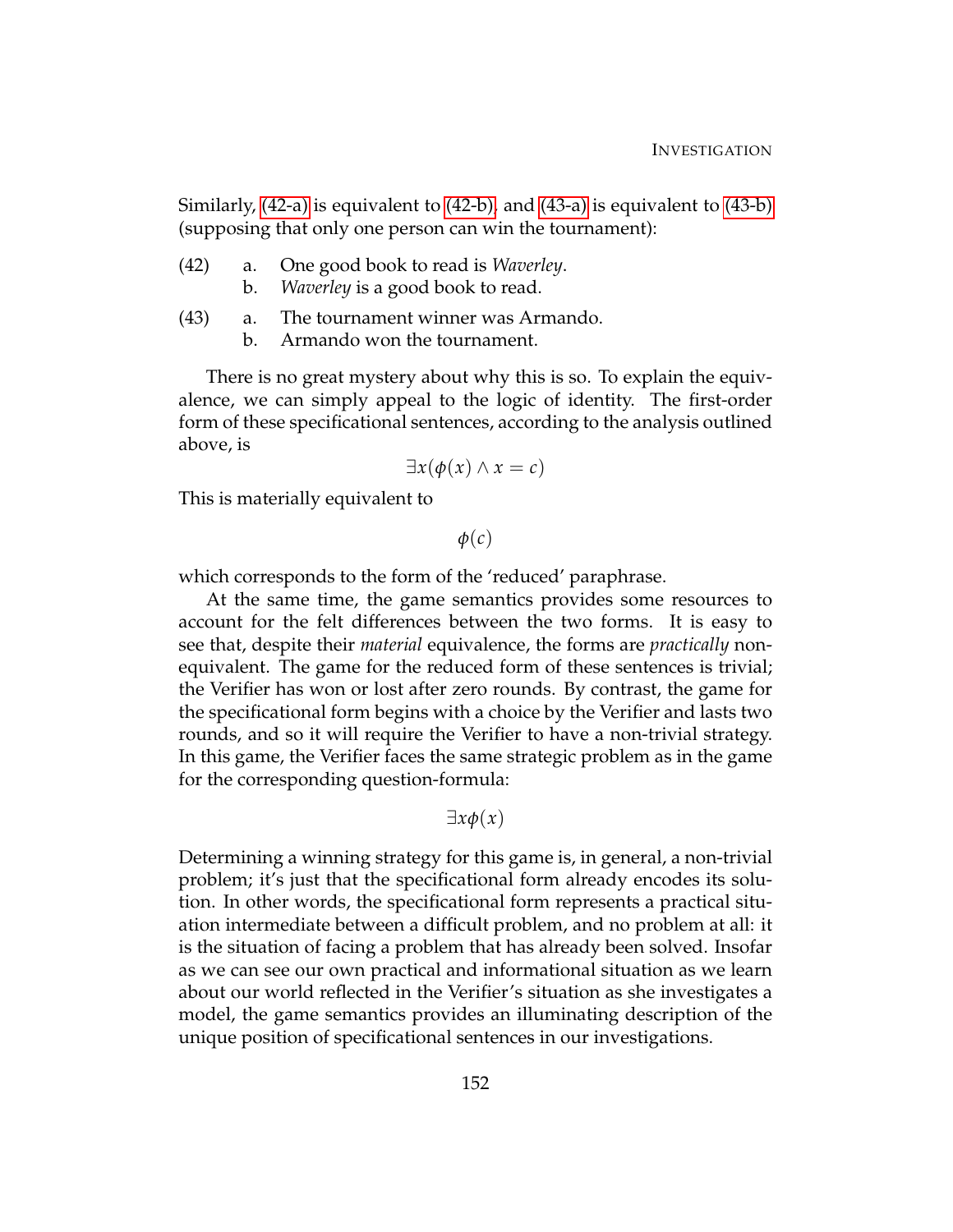These observations permit me to answer a final methodological question about specificational sentences in natural language. What makes a sentence count as 'specificational'? Is the category of specificational sentences a syntactic, semantic, or pragmatic category? In the first instance, the category of specificational sentences is a pragmatic category. A sentence ultimately counts as specificational because it plays a certain role in practices of investigation: it links an investigatory problem to its solution. This role is related to, but distinct from, the pragmatic role of sentences which present the problem without presenting the solution, and of sentences which present the solution without explicitly linking it to the problem.

In the second instance, though, a sentence may be particularly wellsuited to play this pragmatic role because it has certain syntactic properties. For example, a language might encode the distinction between the roles of canonical and non-canonical expressions for values in a certain range as a distinction between two syntactic categories. Since differences in pragmatic role may explain the syntactic differences between specificational and non-specificational sentences, specificational sentences may form a syntactic category in a derivative sense. They may also form a semantic category, though this depends on how we characterize semantics. On the analysis I have given, a specificational sentence is materially equivalent to a reduced, non-specificational sentence. If semantics is narrowly construed as concerned only with material truth conditions, then there is no semantic category of specificational sentences. But if semantics is construed more broadly, as concerned with general facts about how sentences are interpreted, then specificational sentences do form a semantic category, and the game-theoretical semantics gives us the resources to say what is distinctive of that category. Specificational sentences differ from their reduced forms by requiring the Verifier to make additional quantifier moves; they differ from the corresponding question sentences by displaying the terms she should use in those moves.

Our troubles are not over yet, however. The most famous example of an equivalence between a specificational sentence and its reduced form is the one with which I began this dissertation:

- (44) a. The number of moons of Jupiter is four.
	- b. Jupiter has four moons.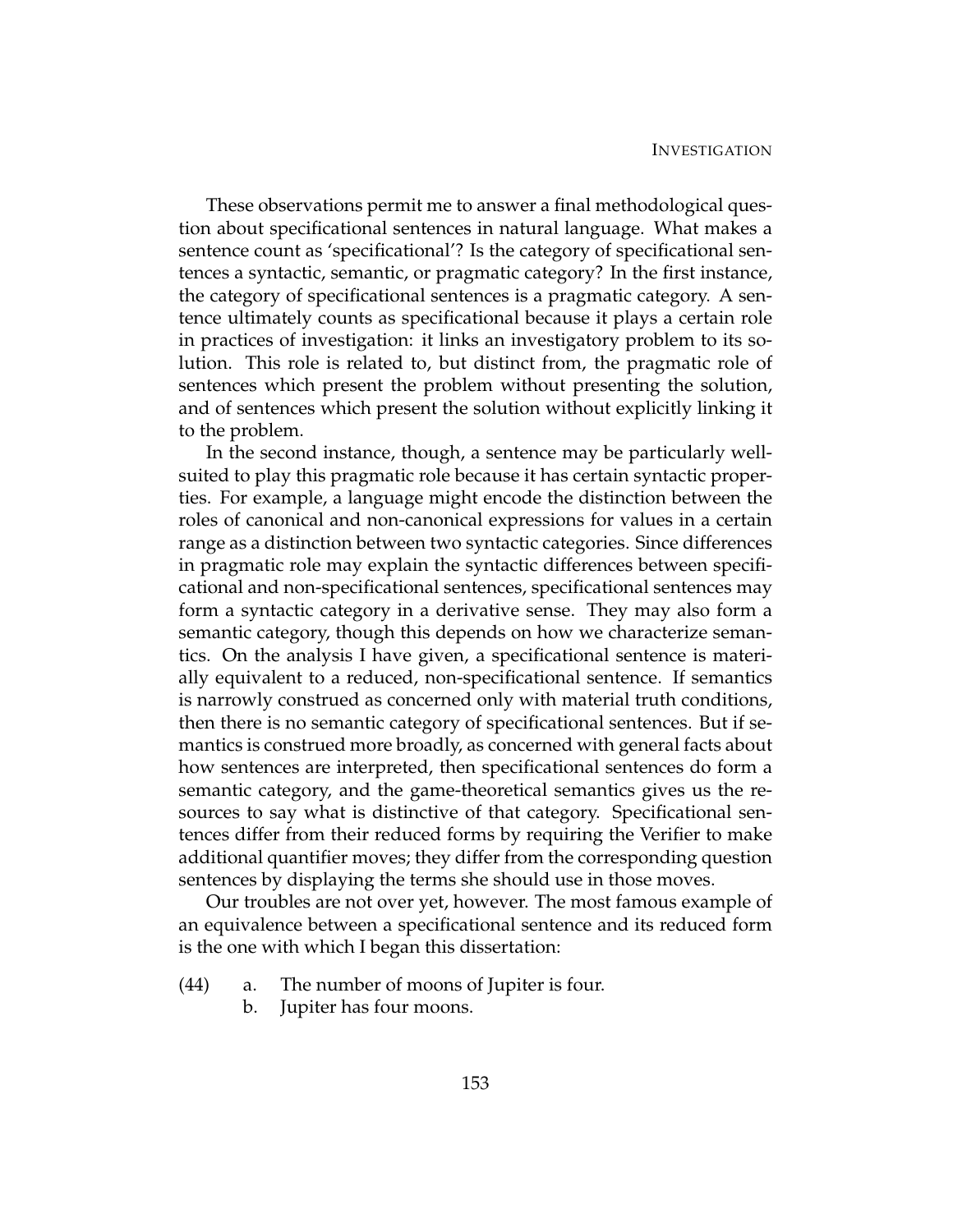I am not quite ready to say that we understand the relationship these sentences exhibit. In this chapter, I have focused on specificational sentences where the complement is a clear case of a name or singular term. These are the specificational sentences that have a straightforward firstorder analysis. But as we saw in earlier chapters, and again in examples like [\(34\)](#page-159-0) and [\(35\),](#page-159-1) English contains many examples of specificational sentences where the complement contains a different kind of expression, such as an adjective or adverb, which is not obviously a semantically singular term. 'Four' is one such complement. Should we treat these expressions as names, or not? Should we say they denote objects, or something else? That is the puzzle with which I began, and it is still outstanding.

The problem presented by such sentences is that the specificational forms appear to involve first-order quantification over individuals, but in the reduced form, the specified individuals function as predicates or other modifiers. Yet the two forms seem equivalent. So can we give them a first-order analysis, in the manner I've suggested? Or do we need further logical resources? I shall take up these questions in the next chapter.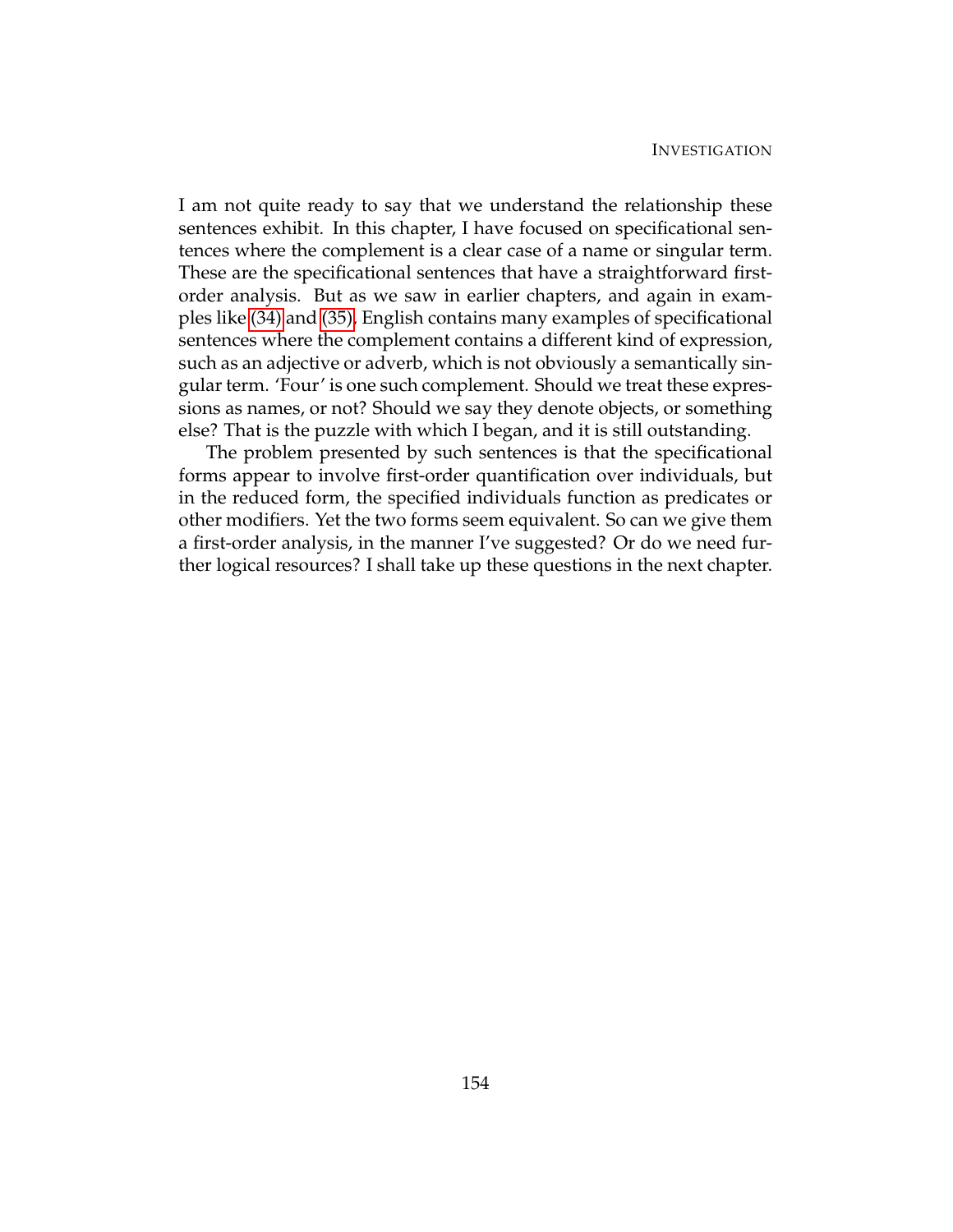# **Chapter 5**

# **Numbers, again**

It is time to return to the puzzle about Frege's famous sentence:

(1) The number of Jupiter's moons is four.

If the analysis of specificational sentences in Chapter [4](#page-125-0) is right, this sentence has a form which can be represented like this:

> <span id="page-165-0"></span>∃*x*((*x* is a number of Jupiter's moons  $\land \forall y(y \text{ is a number of Jupiter's monis} \rightarrow y = x)$  $\wedge x = 4$

The important feature of this analysis is that '4' is treated as a canonical expression for a number, the kind of expression you can use to say which number you mean without being liable to a request for clarification. This differentiates the specifier clause  $x = 4$  from a predicational clause like '*x* is even', or a non-specificational equation like ' $4x = x^2$ '.

This analysis treats the definite description as introducing a first-order variable. Accordingly, it treats '... is a number of Jupiter's moons' as a first-level predicate, and '4' as a semantically singular term. So if the analysis can be applied to this case, it entails that numbers are objects. We have not yet decided, though, whether we can follow Frege that far. Should we say that numbers are objects, or not?

<span id="page-165-1"></span>In Chapter [1,](#page-12-0) we saw some reasons for doubt. Frege himself noted that [\(1\)](#page-165-0) is equivalent to

(2) Jupiter has four moons.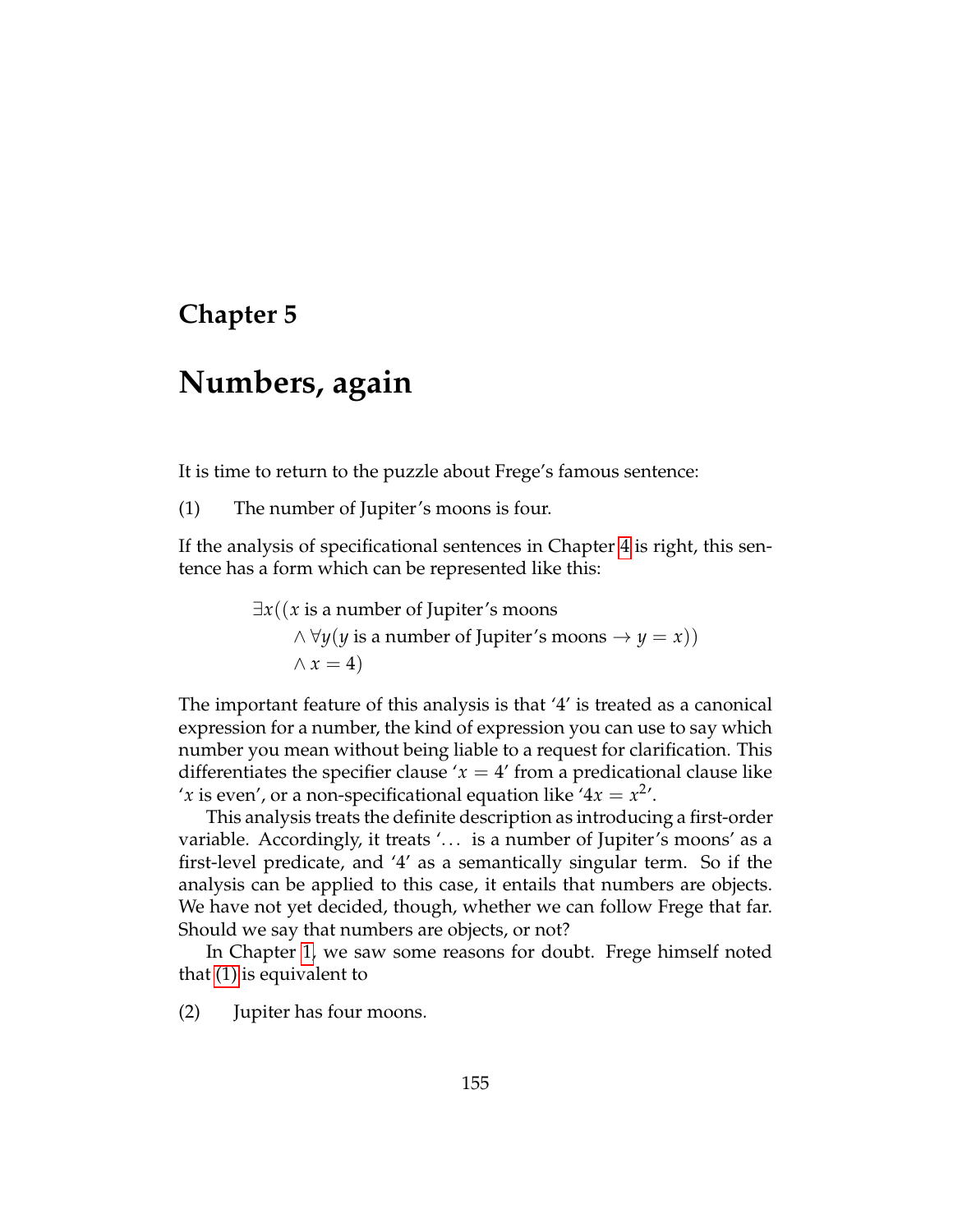Here, 'four' appears attributively, as an adjective or determiner, and the concept of number does not appear. If we follow the analysis above, we don't seem to have a way to capture this equivalence. It is hard to see how we could read the formula above, or anything logically equivalent to it, back into English as [\(2\).](#page-165-1) Precisely because we have taken 'four' as a singular term in our first-order analysis, it seems we cannot treat it as an adjective or determiner, which are expressions that require an argument.

Here is the trouble. Within the confines of first-order logic, no one expression can be interpreted as both a singular term and a predicate—in Frege's terms, as an expression that stands both for an object and for a concept.[1](#page-166-0) The syntactic categories of terms and predicates are *exclusive* in formal languages, as are the corresponding semantic categories of objects and concepts. That means that when giving an analysis of [\(1\),](#page-165-0) we have to choose between representing 'four' as a term, or representing it as a predicate (of some level or other).[2](#page-166-1) At the same time, because [\(1\)](#page-165-0) and [\(2\)](#page-165-1) are non-accidentally equivalent, it is natural to think that 'four' makes the same contribution in each, and its role in the two sentences should be analyzed in the same way. Yet in [\(1\),](#page-165-0) 'four' appears to be a term, while in [\(2\),](#page-165-1) it appears to be a predicate. Logical analysis forces us to choose between these options. If we represent it as a term, we can use the firstorder analysis for [\(1\),](#page-165-0) but we can't represent the equivalence between [\(1\)](#page-165-0) and [\(2\).](#page-165-1) If we represent it as a predicate, there is still hope for representing the equivalence, but only if we give up the first-order analysis of specification developed in Chapter [4](#page-125-0) for one that allows higher-order expressions in specifier clauses.

<span id="page-166-0"></span> $1$ To avoid prolixity, and to remain as close as possible to Frege's own terminology in a crucial passage in *Grundlagen* §27, I will use 'concept' in a slightly wider sense than Frege himself usually does. Frege distinguishes concepts (what monadic predicates stand for) from relations (what polyadic predicates stand for). I will essentially use 'concept' as he would have used 'concept or relation', that is, as a term for what predicates stand for in general. It is harmless to paper over this distinction, because I am interested in the way that *both* concepts and relations contrast with objects, and nothing in my argument depends on the contrast between the monadic and polyadic cases.

<span id="page-166-1"></span><sup>&</sup>lt;sup>2</sup>It would be open to us to analyze 'four' as a quantifier, since in a Fregean logical system, quantifiers are second-level predicates—that is, predicates of first-level concepts. In the type theory standardly used by linguists, the analogous choice is between assigning 'four' to type *e*, on the one hand, or to a higher type such as  $\langle e, t \rangle$  or  $\langle \langle e, t \rangle, t \rangle$ on the other.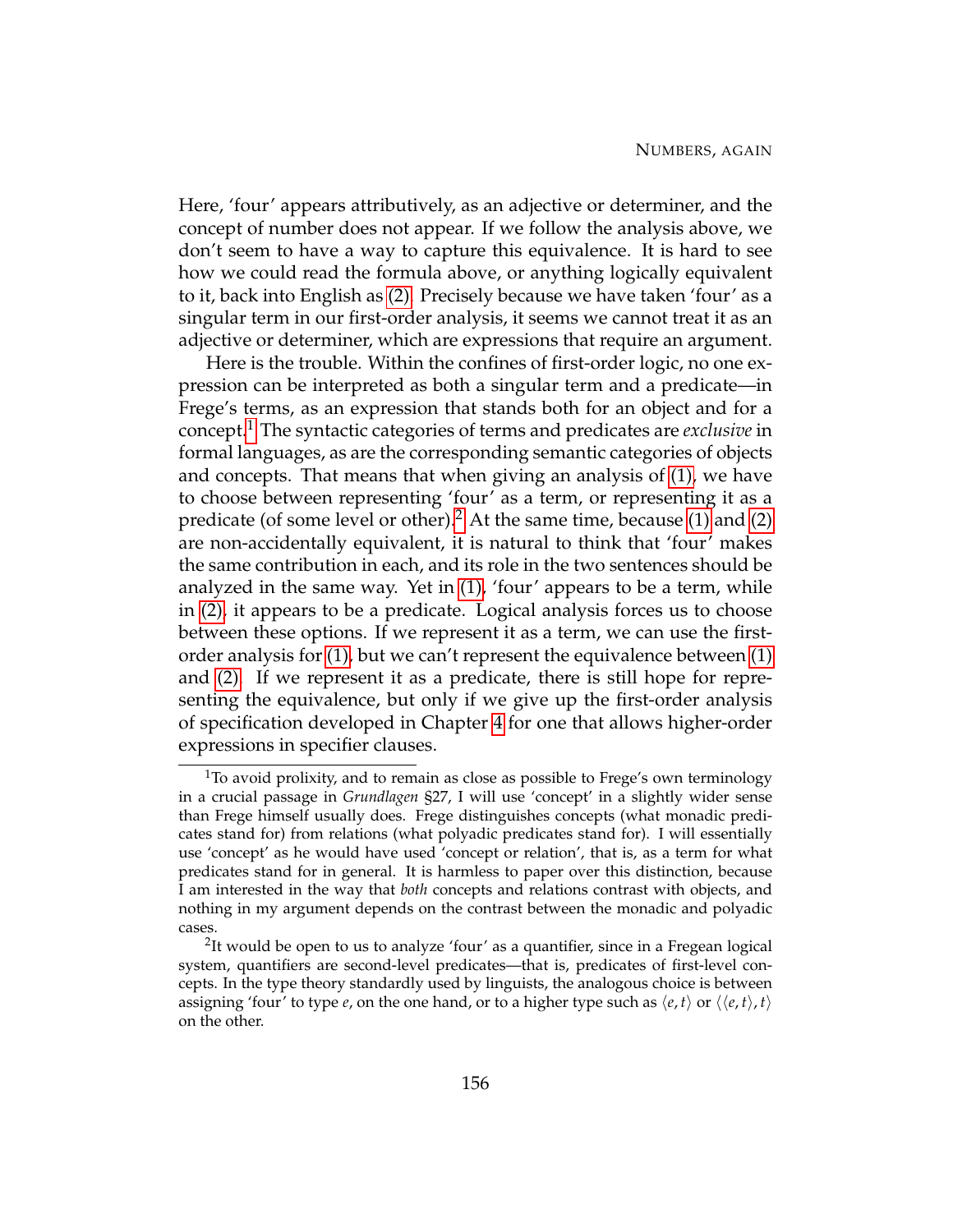In *Grundlagen* §57, Frege responds to this puzzle by taking [\(1\)](#page-165-0) as the more revealing form, opting to analyze it as an identity statement, in which 'four' occurs as a singular term:

I have already drawn attention above to the fact that we speak of "the number 1", where the definite article serves to class it as an object.. . . what we have is an identity, stating that the expression "the number of Jupiter's moons" signifies the same object as the word "four". (Frege, [1884/1980,](#page-230-1) §57)

He says we should not be bothered by the fact that 'four' occurs as an adjective in [\(2\),](#page-165-1) since "that can always be got round" via its equivalence with [\(1\).](#page-165-0)

Frege's response looks increasingly unsatisfying, though, once we see that the puzzle is not limited to number words like 'four'. As the previous chapters have emphasized, the relationship between [\(1\)](#page-165-0) and [\(2\)](#page-165-1) is just one example of a general pattern. A specificational sentence is generally equivalent to a corresponding reduced sentence. The equivalence holds even when the head noun of the subject disappears in the reduced sentence, and the complement appears as an adjective, adverb, clause, or other non-nominal constituent. Here are three more examples:

- <span id="page-167-2"></span><span id="page-167-0"></span>(3) a. The color of Io's surface is yellow.
	- b. Io's surface is yellow.
- <span id="page-167-1"></span>(4) a. The way I'm losing weight is by giving up sweets.
	- b. I'm losing weight by giving up sweets.
- <span id="page-167-3"></span>(5) a. The reason Henry fled was that the cops had found his stash. b. Henry fled because the cops had found his stash.

Adopting Frege's attitude in these cases would apparently lead us to conclude that the adjective 'yellow', the adverbial phrase 'by giving up sweets', and the clause 'the cops had found his stash' each stand for an object. On any ordinary understanding of what it means to be an object, this result is unintuitive, and might make us hesitant to adopt Frege's response to the puzzle.

The unintuitive consequences are not the most serious problem. More worrisome is that Frege's response threatens to obliterate any distinction between the semantic roles of adjectives, adverbs, complete clauses, and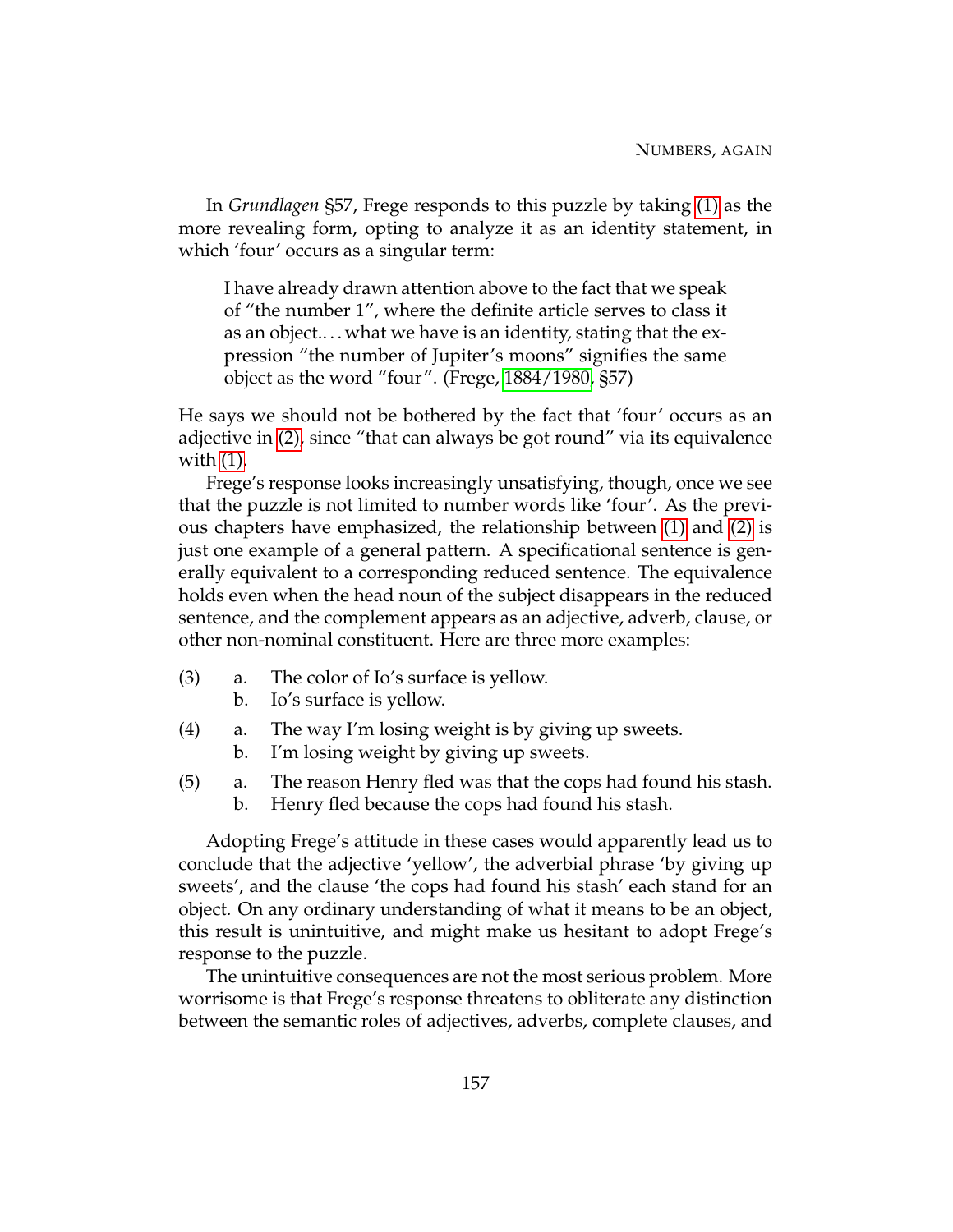other non-nominal expressions. If the fact that an expression can appear opposite a definite description in a specificational sentence is reason enough to analyze it as a singular term, then it appears that just about any kind of expression can be a singular term. Frege himself would surely want to resist this conclusion, and regard at least adjectives and adverbs as predicates or concept-words. $3$  But once we recognize the general pattern, we have just as much reason to treat 'four' as standing for an object in [\(1\)](#page-165-0) as 'yellow' in [\(3-a\)](#page-167-0) and 'by giving up sweets' in [\(4-a\).](#page-167-1)

What we'd like is a general analysis of specification, one that more easily accommodates the equivalence between a specificational sentence and its reduced form, even when the specificational complement appears to be a non-nominal expression. As things stand, [\(1\)](#page-165-0) and [\(2\)](#page-165-1) and the pairs of sentences in [\(3\)](#page-167-2)[–\(5\)](#page-167-3) pull us in two different directions. If we focus on the specificational sentences, we'll be drawn (with Frege) toward treating their complements as terms. If we focus on the reduced forms, we'll be drawn toward treating them as predicates. It would be nice to have an analysis that avoids this tension, or at least provides clear criteria for going in one direction rather than the other.

As I've suggested, the tension arises because our contemporary logical systems treat the distinction between objects and concepts as exclusive. These systems ultimately derive from Frege's *Begriffsschrift* and are based on his function-argument analysis of propositions. The functionargument analysis is one of Frege's major achievements. It is what allowed him to abandon the subject-predicate analysis of the earlier logical tradition, which in turn allowed him to represent sentences containing multiple levels of generality—that is, nested quantifiers. This was the key innovation that made Frege's logical system adequate for representing mathematical reasoning in a way that no previous system was. In the most basic case, the function-argument analysis of propositions *just is* an analysis into objects and concepts. So it is not too much of an overstatement to say that Frege's distinction between objects and concepts

<span id="page-168-0"></span><sup>3</sup> In the *Grundlagen*, for example, he argues that numbers are importantly different from colors in that they are not properties, either of external things or of concepts; he therefore supposes that color words are predicates while number words are not (Frege, [1884/1980,](#page-230-1) Cf. §§21–27, 45–57). On the other hand, Frege did later come to accept that a sentence or clause stands for an object. After he drew his distinction between *Sinn* and *Bedeutung*, he held that a sentence generally stands for a truth value, which he regards as an object.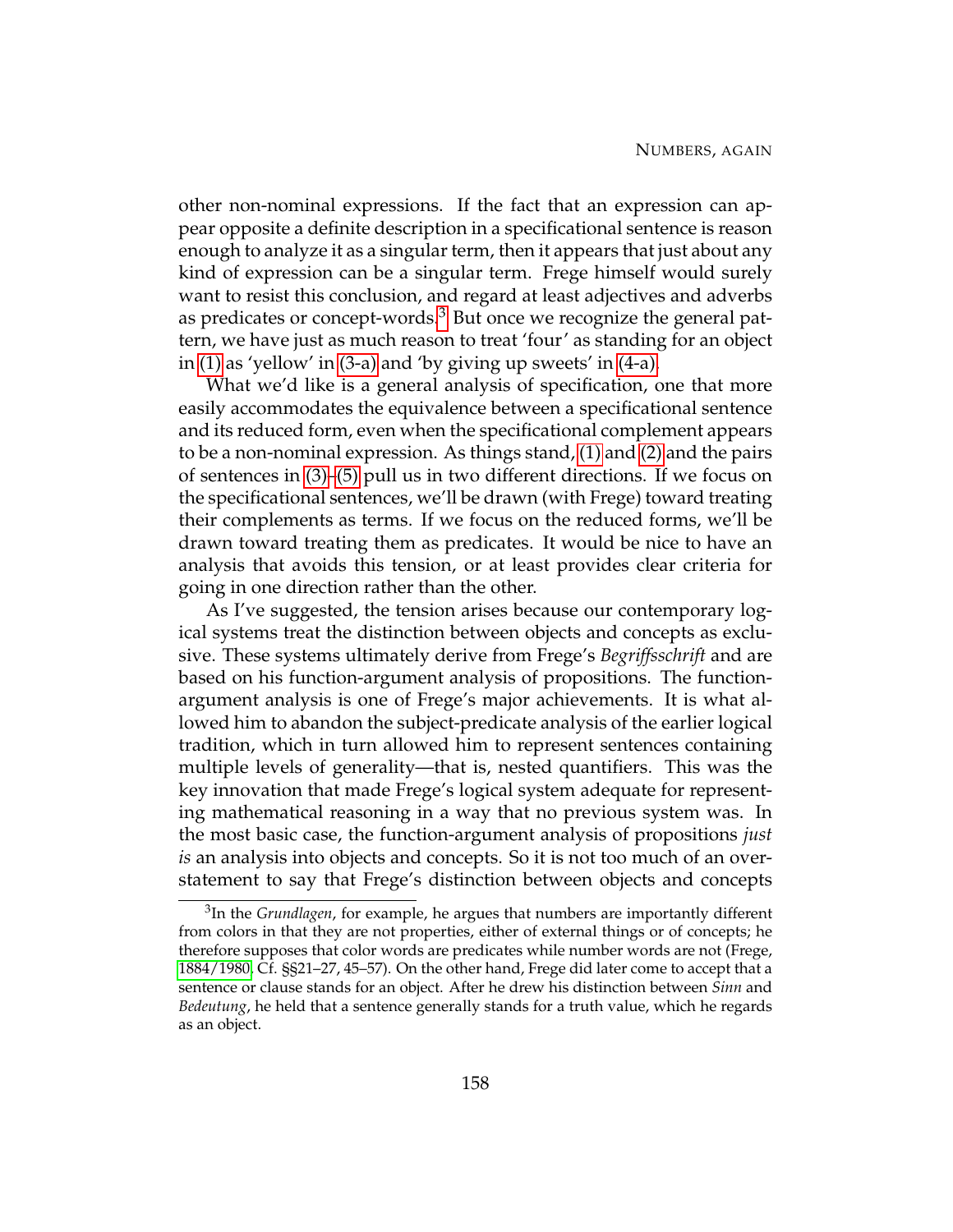made modern logic possible. But it is also the source of our present problem, because on Frege's understanding of analysis, the roles of function and argument are exclusive. Any logical system that shares the functionargument analysis of the *Begriffsschrift* will force us to choose between representing 'four' as a term or as a predicate, as standing for an object or for a concept.

A radical solution to this problem would involve developing a whole new logical system for the analysis of natural language, one that did not force the choice on us.<sup>[4](#page-169-0)</sup> I think it is possible that we might need such a system to fully resolve the problem, one that is not based on the functionargument analysis. But the radical solution is far outside the scope of what I hope to accomplish here. In this chapter, I will argue that even within a basically-Fregean framework, there is a way of thinking about the choice that makes it less puzzling. Although the roles of objects and concepts are exclusive *within* a given proposition or thought, we should recognize that one and the same thing can be both an object and a concept with respect to different propositions.

My strategy will be to interpret Frege's understanding of the conceptobject distinction, and the reasons he took it to be exclusive. The distinction is often understood in ontological terms, as an exclusive distinction between two kinds of *entity*, or being. This reading faces serious interpretive challenges, however. It also makes the puzzle very urgent: if 'four' necessarily stands for two different entities in [\(1\)](#page-165-0) and [\(2\),](#page-165-1) it is unclear how or why these sentences are equivalent, since they seem to be talking about different things.

On my interpretation, the concept-object distinction should instead be understood as a distinction between two logical or epistemological *roles*. To call something an object or concept is to say something about the role it plays in a system of scientific thought. By recognizing the distinction as a distinction between two different epistemological roles, I leave room for the possibility that one and the same thing may play both roles at different times or places in our system of thought. There is then no tension between saying that 'four' stands for something that plays the

<span id="page-169-0"></span> $^{4}$ I have some sympathy for this idea, because I think it not only could help us understand the semantics of specification, but also the semantics of predication and quantification. These devices are intimately connected, and there are deep puzzles associated with how we represent each of them in the logical systems we have today, because each of those representations depends on Frege's function-argument analysis.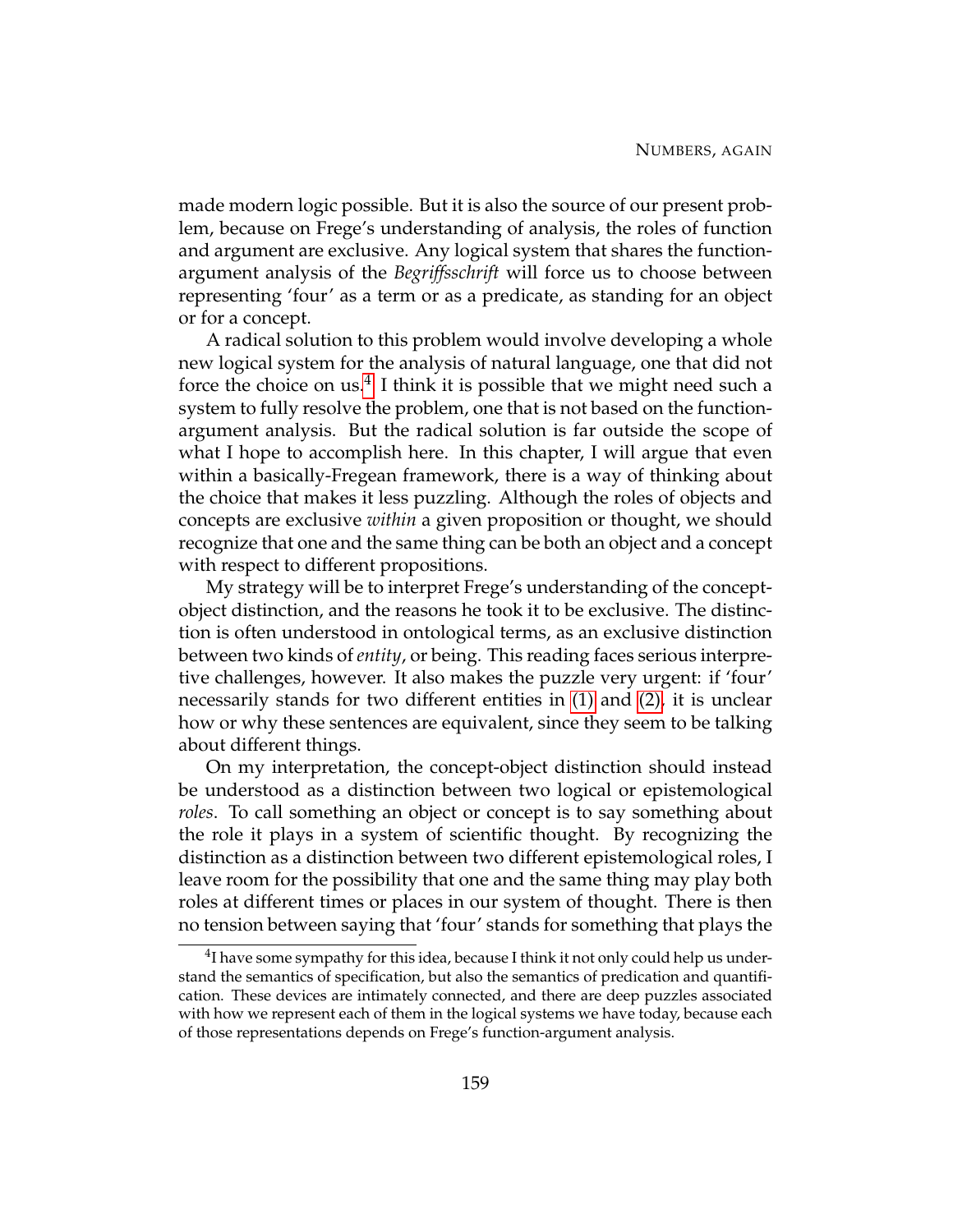role of an object in [\(1\),](#page-165-0) but plays the role of a concept in [\(2\).](#page-165-1) This simply reflects the fact that these sentences do different work in our language.

What are these two roles, and when does something play one role rather than the other? Although Frege himself does not provide clear answers to these questions, I will suggest that we can derive clearer criteria from the game semantics introduced in Chapter [4.](#page-125-0) Roughly, an object is something that can be sought, found, and specified by the players as they make quantifier moves in the semantic game. A concept is what guides a player as she makes such moves: it is how she distinguishes a strategic choice from a non-strategic one. It thus plays the role of constraining her search. We will see that this way of thinking about the distinction preserves the important features of Frege's understanding, and can even be motivated by his early views. In particular, it preserves the idea that the distinction is exclusive with respect to a given interpretation of the language, and it allows us to endorse the claim that numbers are objects. At the same time, it divests that claim of the ontological consequences it is often felt to have. Numbers are objects, as are colors, ways, and reasons—but platonism about these things does not follow.

## 5.1 FREGE'S UNDERSTANDING OF OBJECTS AND **CONCEPTS**

A standard reading of Frege's concept-object distinction construes it in ontological terms. According to this reading, Frege's distinction is on a par with the traditional distinctions between particulars and universals, or substances and attributes, although it is importantly different from them. This ontological distinction corresponds to a syntactic one. There are two different kinds of expressions in language: proper names, and concept words. Proper names denote, or refer to, or stand for, objects; concept words denote, or refer to, or stand for, concepts (of various levels). At least in a logically-ideal language, there will be a perfect mapping between the types of expressions in the language and the kinds of beings that they stand for in the world. I will refer to this reading as the Ontic Picture. On the Ontic Picture, to classify something as an object or a concept is to make a metaphysical claim about the kind of being it is, and it is appropriate to analyze an expression as a proper name or concept word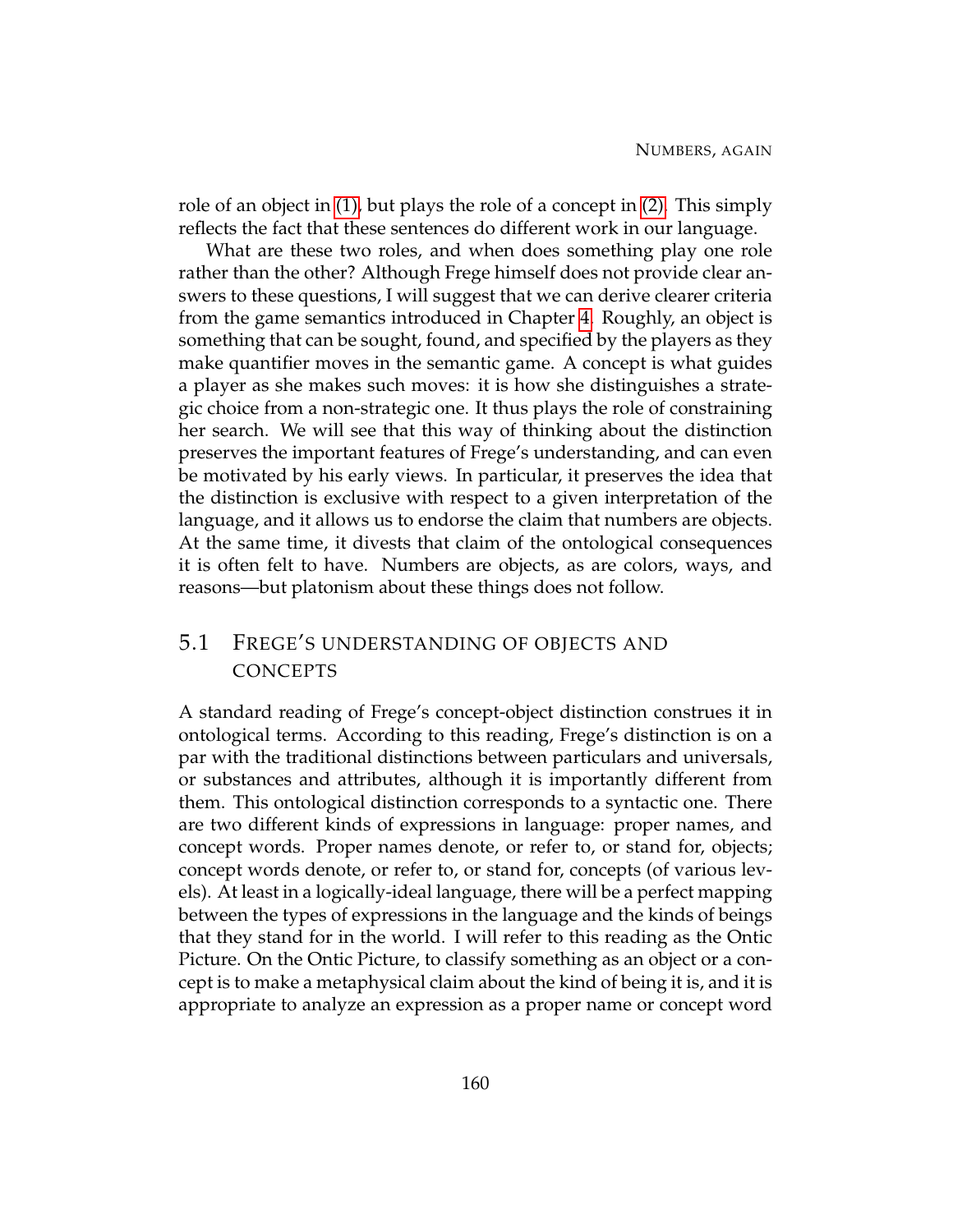just in case it stands for the corresponding kind of entity.<sup>[5](#page-171-0)</sup>

My main goal in this section is to show that Frege does not hold the Ontic Picture. This is because he does not understand the concept-object distinction primarily as a distinction between ontological categories. Instead, he understands it as a distinction between epistemological categories, between different roles things can play in thought. There is good textual evidence for this interpretation in the *Grundlagen*, where Frege makes his claim that numbers are objects. I will also argue, more tentatively, that Frege maintains this view throughout his career. We should not think of Frege's concept-object distinction in ontological terms, even after he draws his distinction between *Sinn* and *Bedeutung* in 1891.

What do I mean by 'ontological' and 'epistemological' in this context? I don't want to quibble too much over the terminology. Here is the issue, in terms that would have been familiar to Frege: does the concept-object distinction apply to things as they are in themselves, just as a matter of what they *are*, and independently of their relationship to us? Or does it apply to things in virtue of how we grasp them, or understand them? If it is the former, then Frege's distinction is an ontological distinction, and the Ontic Picture remains a viable interpretive option. If it is the latter, then it is an epistemological distinction, and we must find an alternative to the Ontic Picture to interpret Frege.

I should say that I am not trying to construct a comprehensive interpretation or a maximally-consistent reading of Frege's remarks about concepts, objects, or the distinction between them. I don't have the space for this task here, and it has already been carried out in more detail by others. In fact, much of what I have to say here is anticipated by other interpreters, such as Tugendhat [\(1970\)](#page-233-0), Sluga [\(1977,](#page-232-1) 1-4), and Sluga [\(1980\)](#page-232-2). Instead, I want to extract one line of thought from Frege's writing that I think is particularly relevant for understanding his claim in the *Grundlagen* that numbers are objects, and that sheds light on the logical form of specificational sentences. This is what's needed to show that there is a sense of 'object' such that both we and Frege can endorse the claim

<span id="page-171-0"></span><sup>&</sup>lt;sup>5</sup>Versions of the Ontic Picture can be found in, for example, Dummett [\(1981\)](#page-230-2), Wright [\(1983\)](#page-233-1), Burge [\(1992\)](#page-229-2), and Hale and Wright [\(2001\)](#page-230-3). Dummett, for example, says: "Frege's use of the ontological term 'object' is strictly correlative to his use of the linguistic term 'proper name': whatever a proper name stands for is an object, and to speak of something as an object is to say that there is, or at least could be, a proper name which stands for it" (Dummett, [1981,](#page-230-2) p. 55).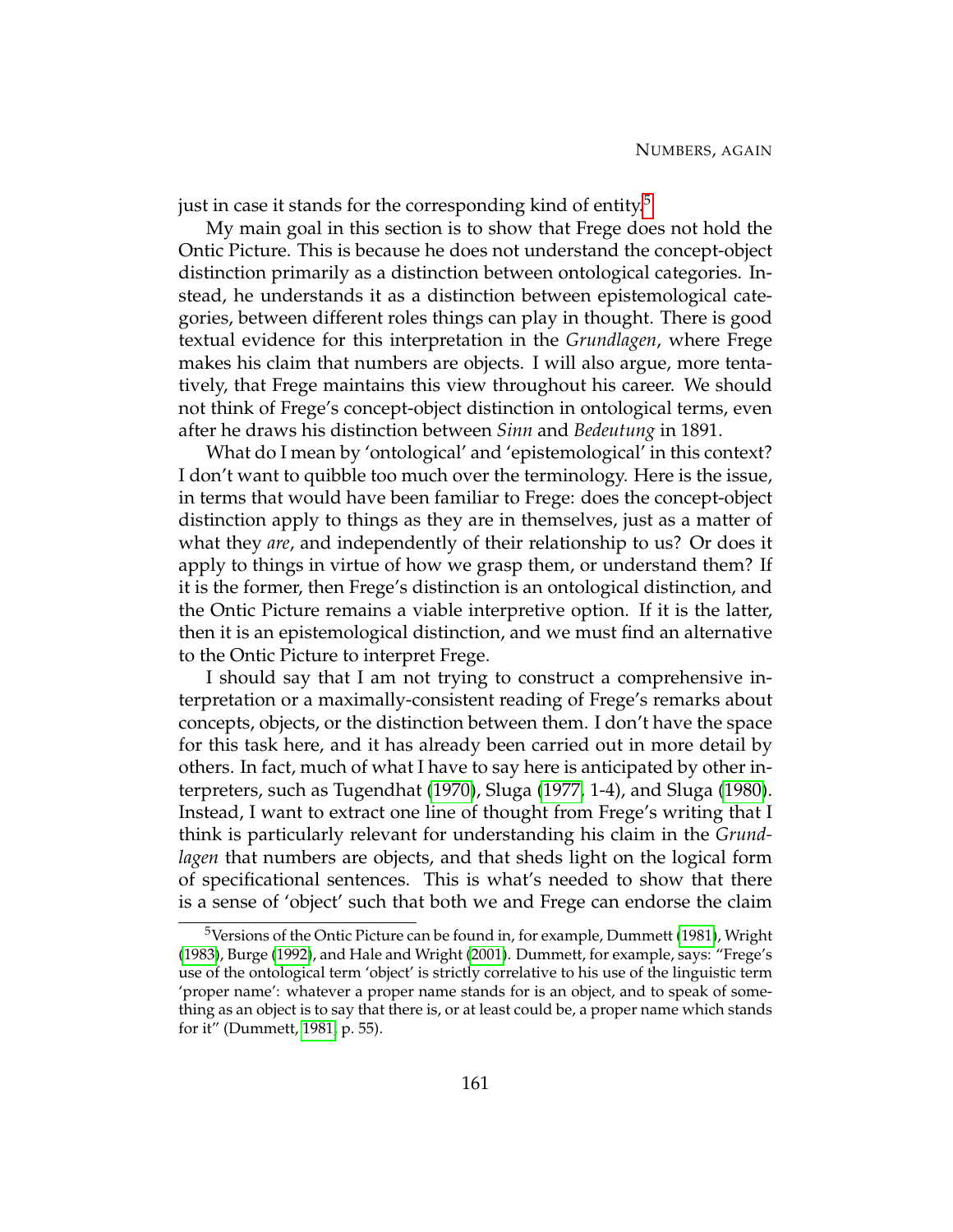that numbers are objects, without having to endorse any particular metaphysics.

### *5.1.1 Concepts and objects in the* Grundlagen

The main evidence for my interpretation of the concept-object distinction comes from several passages in the early parts of the *Grundlagen*. I will begin with these passages, and then relate them to other claims Frege makes about the distinction in his early work.

In the introduction to the *Grundlagen*, Frege states three principles that have guided him throughout the work:

In the enquiry that follows, I have kept to three fundamental principles:

- 1. always to separate sharply the psychological from the logical, the subjective from the objective;
- 2. never to ask for the meaning of a word in isolation, but only in the context of a proposition;
- 3. never to lose sight of the distinction between concept and object. (Frege, [1884/1980,](#page-230-1) p. X)

The third principle is most immediately relevant, though as we will see, it is importantly related to the first two. Frege thinks the distinction between concepts and objects is fundamental, and crucial. He goes on to argue that numbers are neither concepts nor subjective, that we must take them to be objects if we are to understand arithmetic, and that various other writers have erred because they have failed to recognize these facts in one way or another.

It's a bit puzzling, then, why Frege does not immediately tell us how he is thinking of these two categories. What *are* objects, as opposed to concepts? Are they species of a common genus? What is it for something to belong to one category or the other?

Frege answers these questions in a footnote to §27. There, he classifies concepts and objects as species of 'objective ideas', which he contrasts with subjective ideas:

An idea (*Vorstellung*) in the subjective sense is what is governed by the psychological laws of association; it is of a sensible, pictorial character. An idea in the objective sense belongs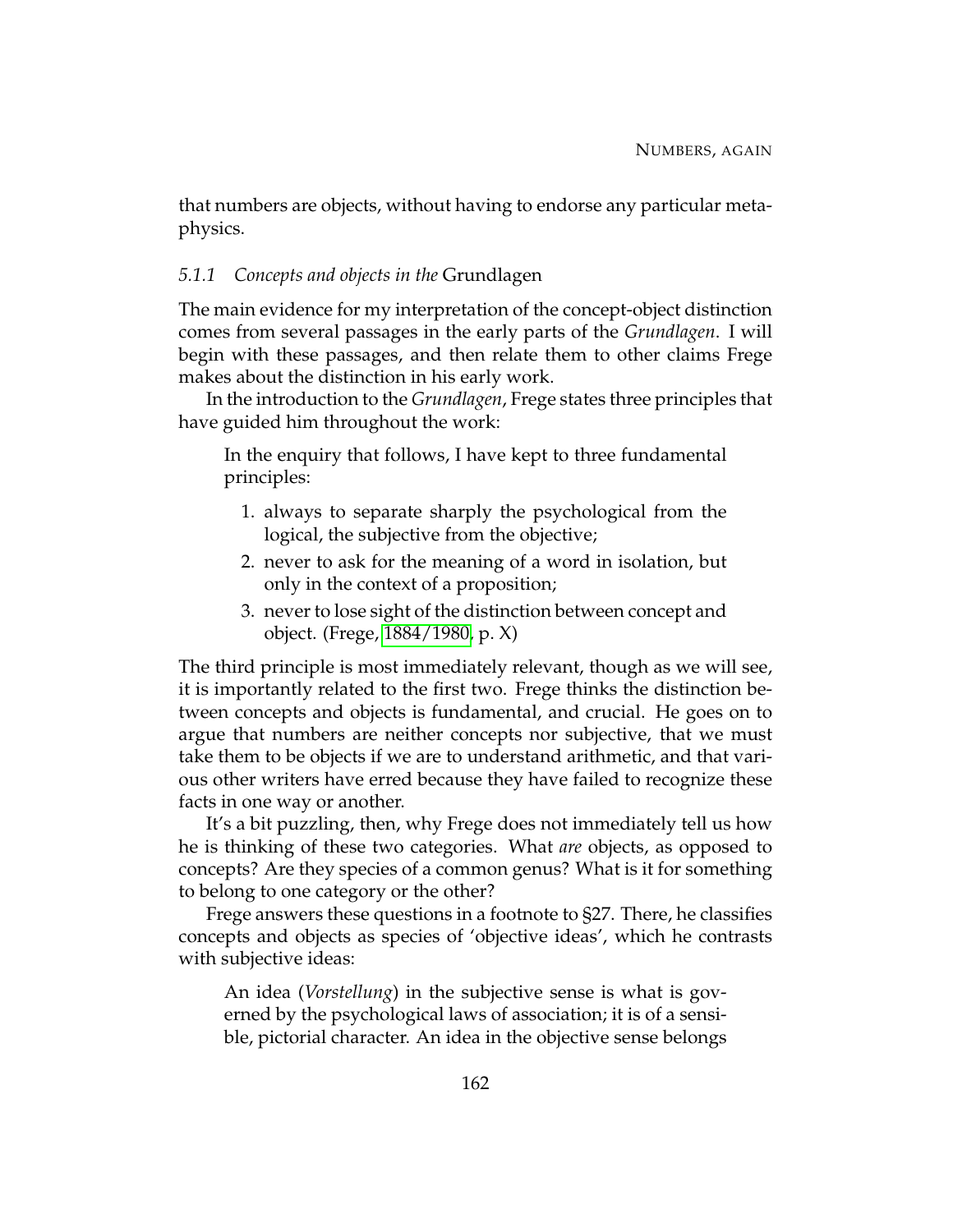to logic and is in principle non-sensible, although the word which means (*bedeutet*) an objective idea is often accompanied by a subjective idea, which nevertheless is not its meaning. Subjective ideas are often demonstrably different in different men, objective ideas are the same for all. *Objective ideas can be divided into objects and concepts.* I shall myself, to avoid confusion, use 'idea' only in the subjective sense. It is because Kant associated both meanings with the word that his doctrine assumed such a very subjective, idealist complexion, and his true view was made so difficult to discover. The distinction here drawn stands or falls with that between psychology and logic. If only these themselves were to be kept always rigidly distinct! (Frege, [1884/1980,](#page-230-1) §27 n. 1, my emphasis)

So concepts and objects are each a kind of idea, though they are to be distinguished from subjective ideas like sensations or imaginings. The taxonomy Frege is giving us in the passage therefore looks like this:

> Ideas  $\sqrt{ }$  $\int$  $\overline{\mathcal{L}}$ subjective objective  $\left\{\right.$ objects concepts

True to his word, Frege refrains from calling objects and concepts 'ideas' hereafter. But this passage is the only place in the *Grundlagen* where Frege explains what he means by 'object' and 'concept', and the point is that this explanation is very puzzling if he is thinking of objects and concepts as ontological categories, categories that things belong to independently of how we think about them and represent them. Why would he call them 'ideas', and take pains to distinguish them from subjective ideas, if he didn't think the distinction had anything to do with how we think and know about things? It seems that if Frege were thinking of objects and concepts as ontological categories, he could simply say: there's two kinds of stuff in the world, and this is what they're like. Our ideas about them, or representations of them, have nothing to do with their status.

One might feel that Frege is emphasizing that concepts and objects are *objective*, but not that they are *ideas*. That is certainly true. But he makes it clear that he does not understand this objectivity as being grounded in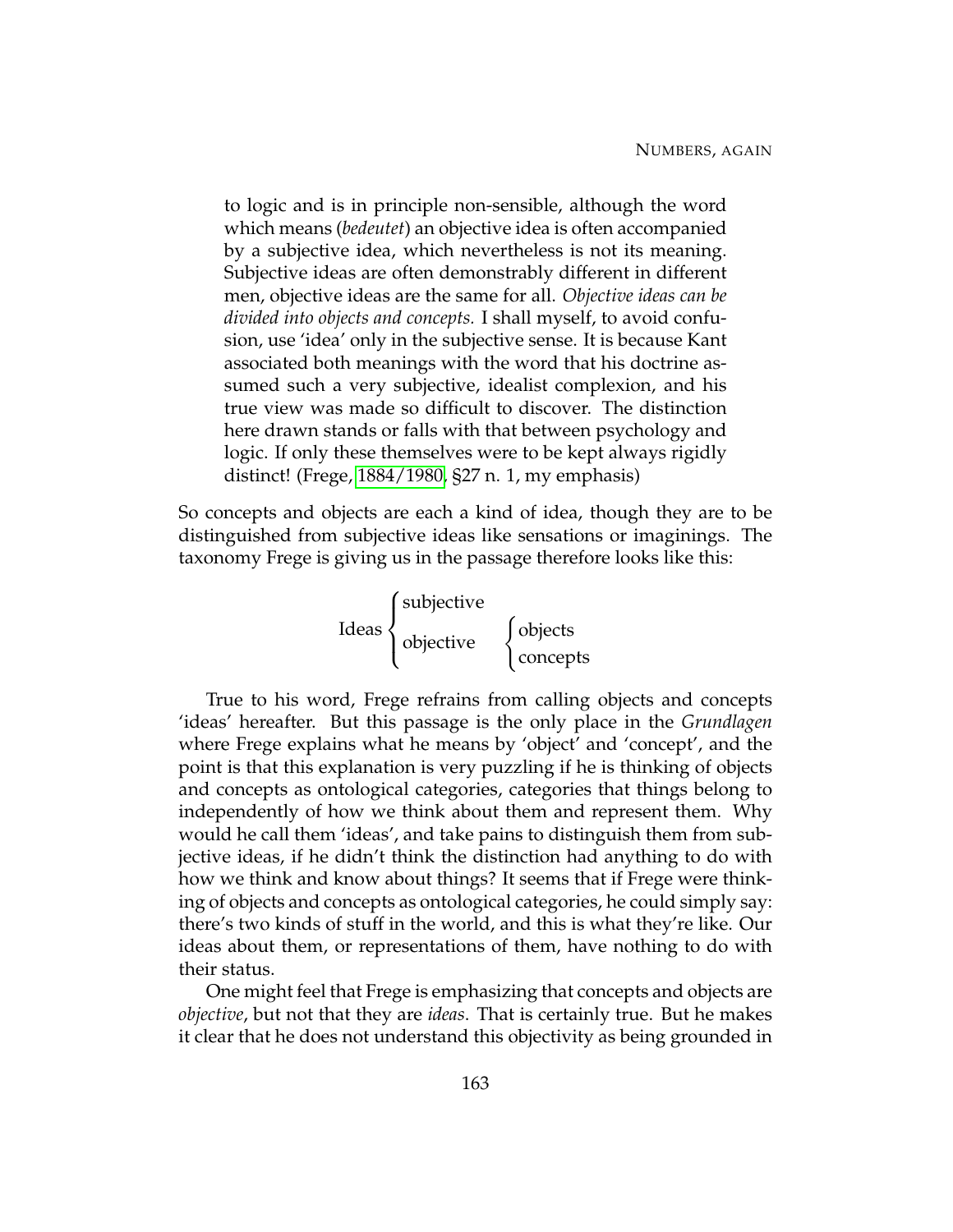ontology. In §26, he gives a detailed characterization of his understanding of objectivity. He begins by comparing the objectivity of numbers to that of physical objects, saying that "number is no whit more an object of psychology or a product of mental processes than, let us say, the North Sea is." But the analogy is somewhat misleading, because he does not think of objectivity as confined to physical reality:

I distinguish what I call objective from what is handleable or spatial or actual (*Wirklichen*). The axis of the earth is objective, so is the centre of mass of the solar system, but I should not call them actual in the way the earth itself is so. We often speak of the equator as an *imaginary* line; but it would be wrong to call it a *fictitious* line; it is not a creature of thought, the product of a psychological process, but is only recognized or apprehended by thought. (Frege, [1884/1980,](#page-230-1) §26)

In this passage, Frege is trying to convince us that there is a third category, in addition to the objective realm of natural or physical or empirical things, and the subjective realm of things created purely by thought, such as impressions or imaginings. This third category consists of things that are objective, but not 'actual'. This is the category to which numbers belong.

But what is it to be objective, if being objective is not limited to natural or physical or 'actual' things? Frege begins to give his positive characterization of objectivity in the following paragraph, using the example of geometry:

What is objective in [geometry] is what is subject to laws, what can be conceived and judged, what is expressible in words. (Frege, [1884/1980,](#page-230-1) §26)

He continues:

I understand objective to mean what is independent of our sensation, intuition and imagination, and of all construction of mental pictures out of memories of earlier sensation, *but not what is independent of reason*—for what are things independent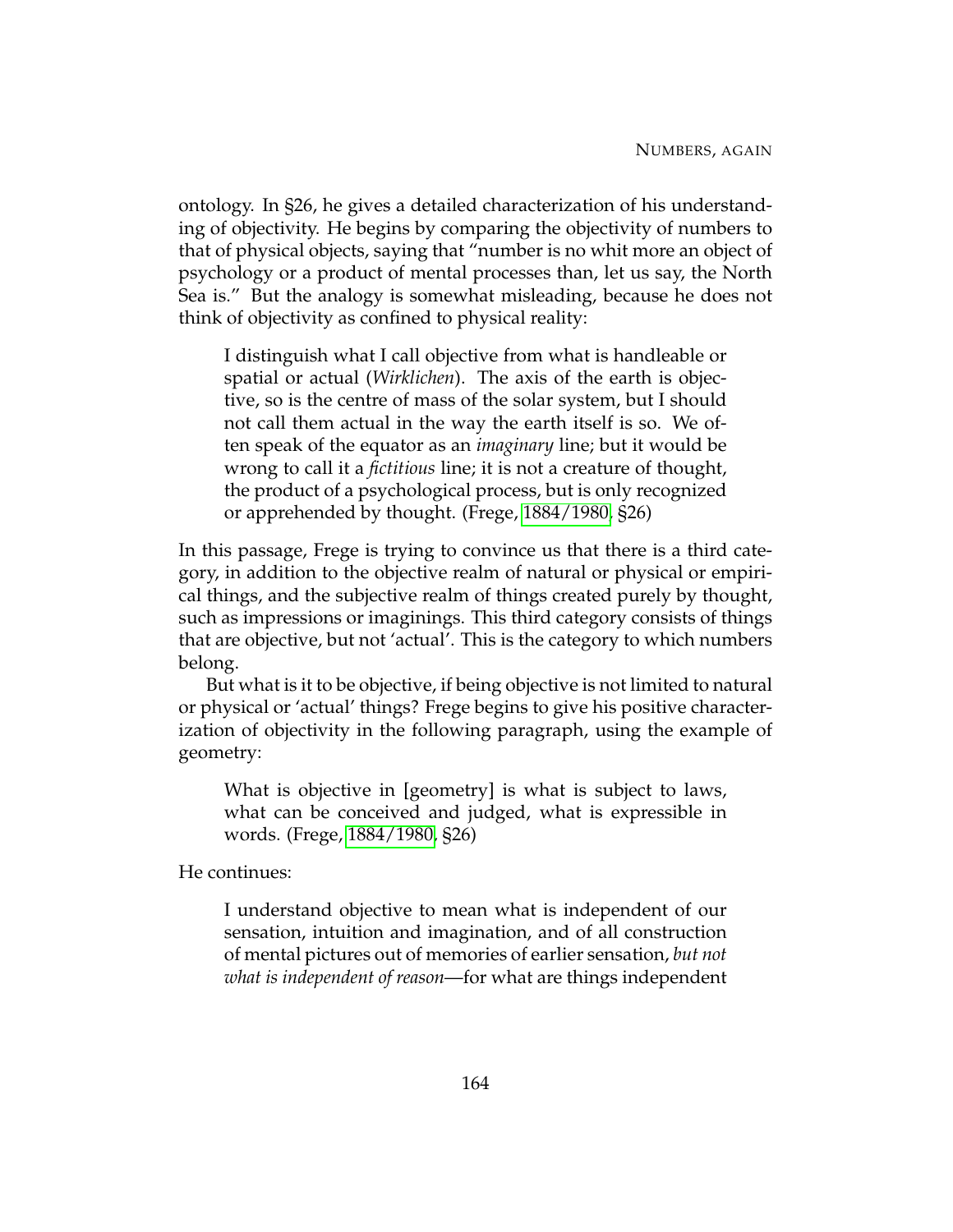of reason?[6](#page-175-0) To answer that would be as much as to judge without judging, or to wash the fur without wetting it. (Frege, [1884/1980,](#page-230-1) §26, my emphasis)

His picture, then, is that objectivity does not derive from 'actuality', but from having a certain relationship to reasoning and judgment. We should distinguish what is objective from what is subjective or psychological, and different for different people. But for Frege, this does not banish what is objective from the realm of thought entirely. Instead, things are objective because they are grasped *in a certain way* in thought, the way we grasp things when we reason and make judgments, which is different from how we grasp things in our subjective sensations or imaginings.

Frege is here expressing a Kantian or neo-Kantian understanding of the objective. What is objective is not simply what's 'out there', as it is in itself, apart from our capacity to recognize it and form judgments about it. He regards *that* kind of objectivity as out of reach for us, as impossible as 'washing the fur without wetting it'. Instead, objectivity concerns how *we grasp* things, or the role they play in our cognition. That is why it is appropriate for Frege to speak of objective 'ideas' in his footnote on the following page. Since the distinction between objects and concepts is a distinction among objective ideas, it is a division of things insofar as they play a certain role in our cognition. This makes it an epistemological rather than ontological distinction.

It follows that Frege's claim that numbers are objects should not be understood as a claim about the kind of entity they are. Frege makes it clear that his main concern is with grounding our *knowledge* of arithmetic, not with locating numbers in a particular ontological category. This point emerges clearly in §57, the crucial passage in which Frege finally decides that numbers are objects, as opposed to concepts, and considers the relationship between sentences [\(1\)](#page-165-0) and [\(2\).](#page-165-1) It's worth quoting his reasoning there more fully than I did above:

It is time to get a clearer view of what we mean by our expression "the content of a statement of number is an assertion about a concept". In the proposition "the number 0 belongs

<span id="page-175-0"></span><sup>&</sup>lt;sup>6</sup>Austin's translation uses 'the reason' here for *der Vernunft*; but it seems pretty clear that Frege intends something more like Reason with a capital 'R', not 'the' reason. He is speaking of our capacity for reasoning, not some particular reason.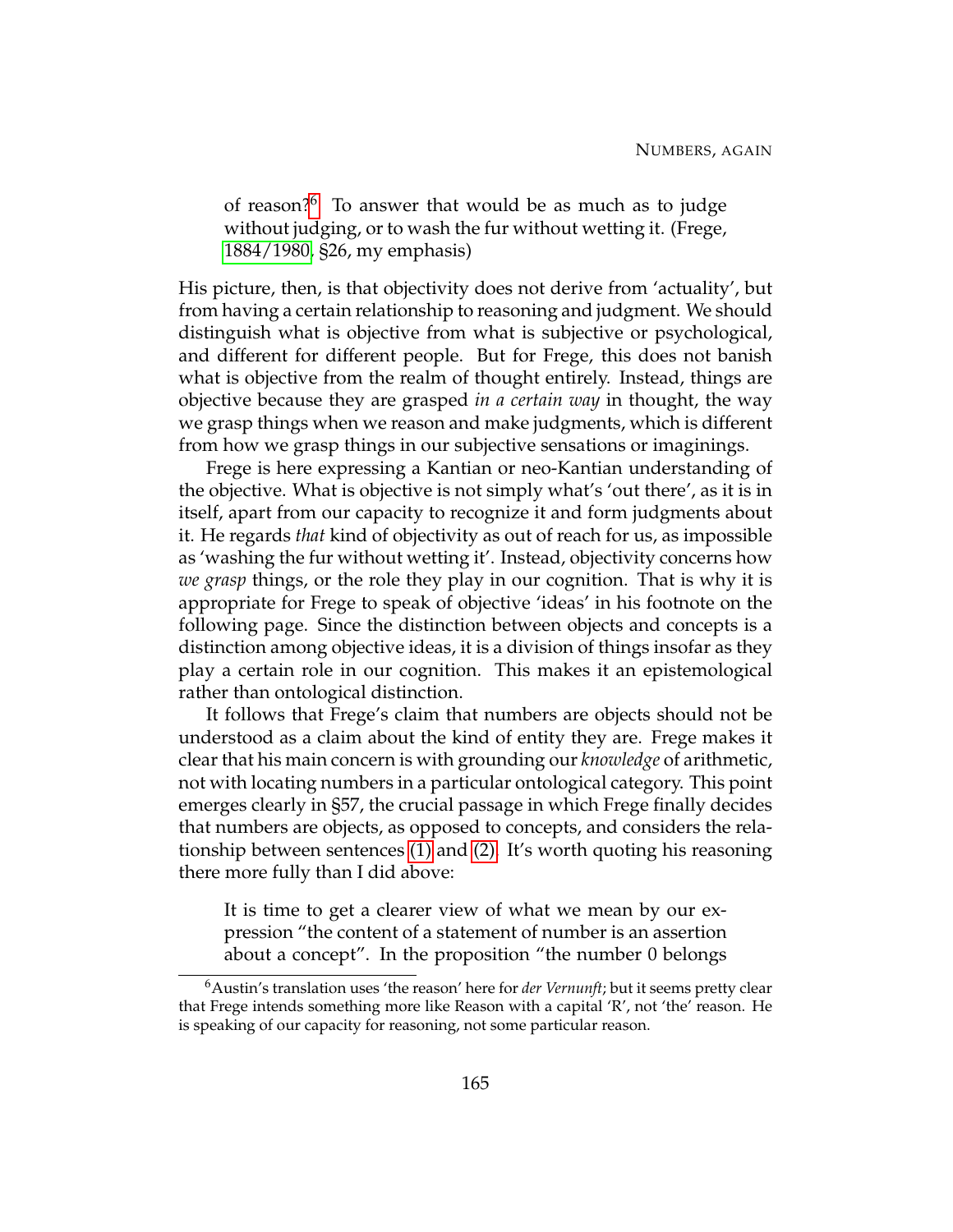to the concept *F*", 0 is only an element in the predicate (taking the concept *F* to be the real subject). For this reason I have avoided calling a number such as 0 or 1 a *property* of a concept. *Precisely because it forms only an element in what is asserted, the individual number shows itself for what it is, a self-subsistent object*. I have already drawn attention above to the fact that we speak of "the number 1", where the definite article serves to class it as an object. In arithmetic this self-subsistence comes out at every turn, as for example in the identity  $1 + 1 = 2$ . Now our concern here is *to arrive at a concept of number usable for the purposes of science*; we should not, therefore, be deterred by the fact that in the language of everyday life number appears also in attributive constructions. That can always be got round. For example, the proposition "Jupiter has four moons" can be converted into "the number of Jupiter's moons is four".  $\dots$  what we have is an identity, stating that the expression "the number of Jupiter's moons" signifies the same object as the word "four". And *identities are, of all forms of proposition, the most typical of arithmetic*. (Frege, [1884/1980,](#page-230-1) §57, my emphasis)

Here is what is happening in this passage. Frege has previously argued, starting in §46, that a judgment as to how many things are *F* is a judgment about the concept *F*. In this passage, Frege is rejecting the view that numbers are the predicates of such judgments, that is, higher-order concepts (what he here calls a "property of a concept"), in favor of the view that they are objects.[7](#page-176-0) Notably, he gives no substantive metaphysical argument for this conclusion. Instead, he reasons that our use of the definite article with number words provides evidence that we treat numbers as objects. This evidence is not misleading, because in fact, numbers must be objects if they are to be "usable for the purposes of science". Only the assumption that numbers are objects can ground our knowledge of arithmetical propositions, such as  $1 + 1 = 2$ . This is because

<span id="page-176-0"></span><sup>7</sup> In the earlier parts of the *Grundlagen*, Frege rejects the view that numbers are *first*level concepts, or "properties of external things", as well as the view that numbers are subjective. So by also rejecting the view that numbers are higher-level concepts in this passage, he leaves only one place for them in the taxonomy of ideas given in §27: they are objects, as opposed to any kind of concepts.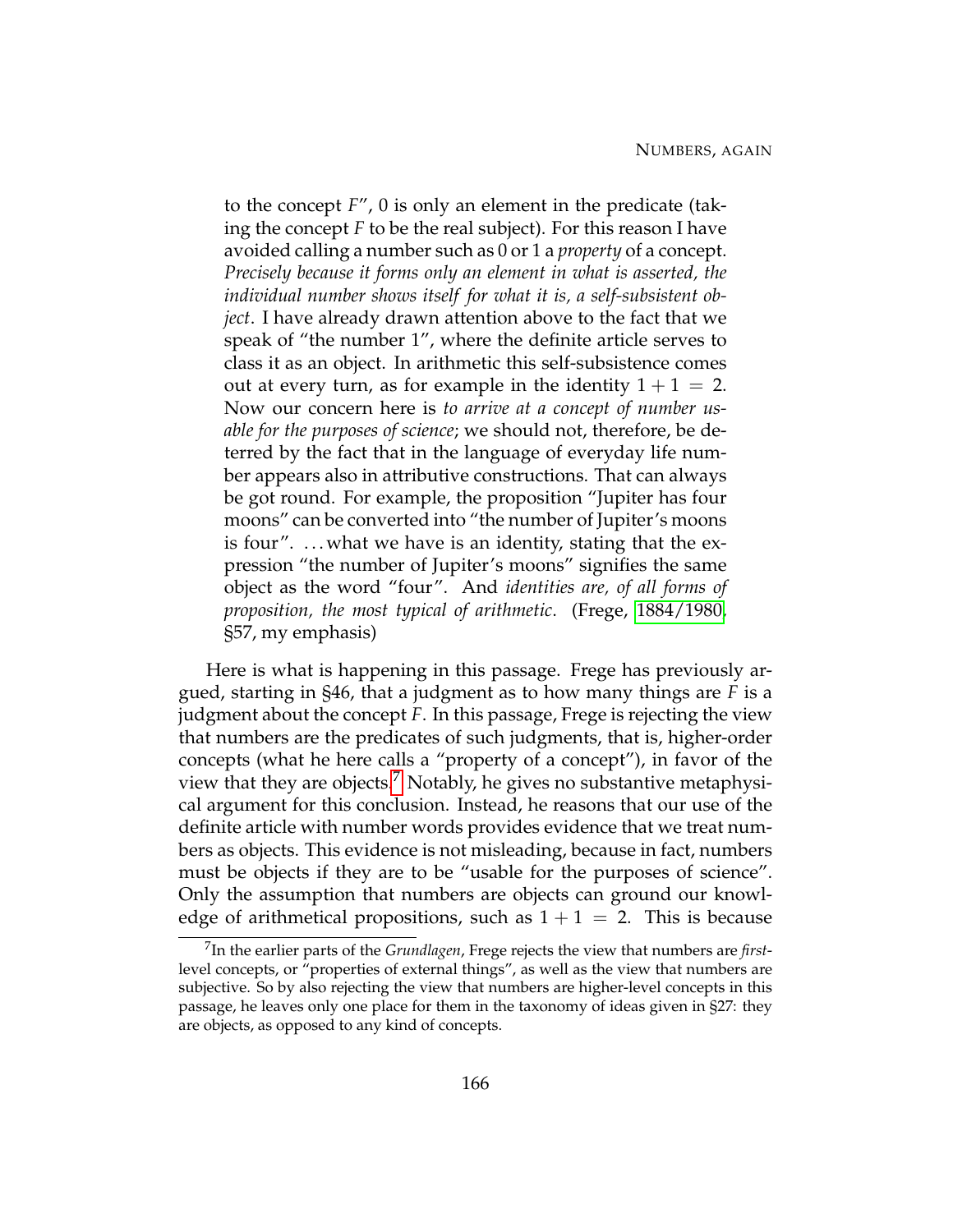numbers appear as objects in such propositions, and numerals appear as proper names in our ways of expressing them.

To some interpreters, Frege's reasoning here is too simple. Dummett [\(1991,](#page-230-4) Ch. 9), for example, thinks Frege's choice to treat numbers as objects is completely unjustified. He shows that it is possible to develop arithmetic consistently using the 'adjectival strategy', treating number words instead as expressing higher-level concepts. Thus, Frege has failed to provide any strong support for the position he has chosen. For Dummett, a weightier argument is required, because he thinks Frege accepts the Ontic Picture. Dummett writes that "ontologically expressed, [Frege] is trying to establish that numbers must be regarded as objects" (Dummett, [1991,](#page-230-4) p. 101). Because he thinks an ontological conclusion hangs on the argument in §57, Dummett sees Frege's failure to rule out the alternative position as philosophically costly, and unsatisfactory.

On my reading, by contrast, Frege's reasoning here is perfectly adequate. Frege is choosing between two different reconstructions of the role of numbers in the science of arithmetic. One of those roles makes sense of the form of our actual arithmetical knowledge and our usual way of expressing it; the other doesn't. Dummett is correct that an arithmetic based on concepts can be made to work. But such an arithmetic would not be *our* arithmetic, in which we use number-words as proper names for objects. It would thus leave us puzzled about the ground of our actual arithmetical knowledge. In this sense, Dummett's conceptarithmetic is not 'usable for the purposes of science', even if it is more faithful to the way we use number words outside of arithmetic proper. Frege dismisses the alternative position so casually because he sees the issue in epistemological terms, and to him, it is clear that our actual arithmetical knowledge is possible only if we regard numbers as objects.

There is a natural objection to my reading, though, that can be raised at this point. In §57 and in many other passages, Frege speaks of the 'selfsubsistence' or 'independence' (*selbständigkeit*) of numbers in connection with their status as objects. Doesn't that show that he regards numbers as something external to us, and their status as objects as independent of our way of thinking about them? No. Frege explicitly qualifies this language a few pages later:

The self-subsistence which I am claiming for number is not to be taken to mean that a number word signifies something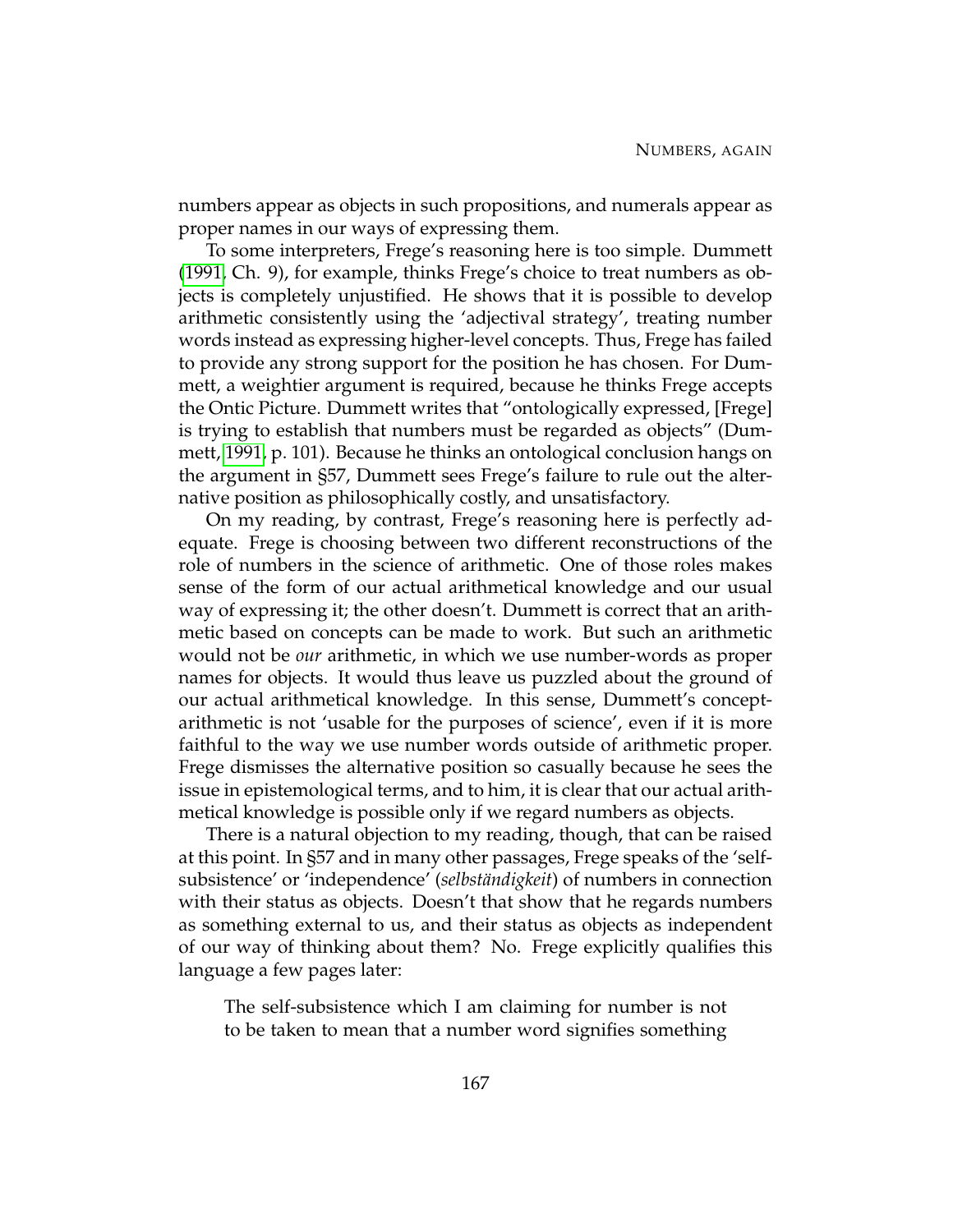when removed from the context of a proposition, but *only to preclude the use of such words as predicates or attributes*, which appreciably alters their meaning. (Frege, [1884/1980,](#page-230-1) §60, my emphasis)

His appeal here to the Context Principle, the second of the fundamental principles set out in the introduction, provides further evidence for my reading. Frege is saying that his claim that numbers are 'self-subsistent' should not be understood in a way that is independent of their role in arithmetical thought. Instead, it is intended to mark the contrast between their actual role as objects from the role of concepts.<sup>[8](#page-178-0)</sup>

A remark in the *Begriffsschrift* further supports this response. In §9, where Frege introduces his function-argument analysis of propositions, he says that 'the number 20', a proper name, "gives rise to an independent idea (*selbständige Vorstellung*)", unlike quantifier expressions like 'every positive whole number' (Frege, [1879/1967,](#page-230-5) §9). This explicit combination of *selbständig* with *Vorstellung* shows that for the early Frege, something's being 'self-subsistent' or 'independent' is entirely consistent with its being an idea in the objective sense. Frege is here, as in *Grundlagen* §57, using *selbständig* to mark the contrast between the roles of objects and higher-order concepts *within* thought, not to imply something about the ontological status of objects *apart from* their role in thought. Thus, the objection is misguided. Frege's talk of the 'independence' of objects does not straightforwardly imply that when something is an object, it has this status independently of how we grasp it in thought.

### *5.1.2 Three theses about the distinction*

So far, I have argued that the concept-object distinction should be understood as a distinction between two different roles things can play in thought, based on passages in the *Grundlagen*. We can bolster this argument if we look at three theses about the concept-object distinction which

<span id="page-178-0"></span><sup>&</sup>lt;sup>8</sup>Why does Frege use terminology that has such an ontological ring to it? A native German speaker has suggested an explanation to me: perhaps Frege uses 'selfsubsistence' (*selbständigkeit*) because it shares the common root *-stand* with 'object' (*Gegenstand*). Since it bears this etymological relationship to 'object' but not to 'concept' (*Begriff*), Frege's remark in §60 might indicate that he is simply using 'self-subsistence' as a term for *whatever* it is that differentiates the role of an object from that of a concept.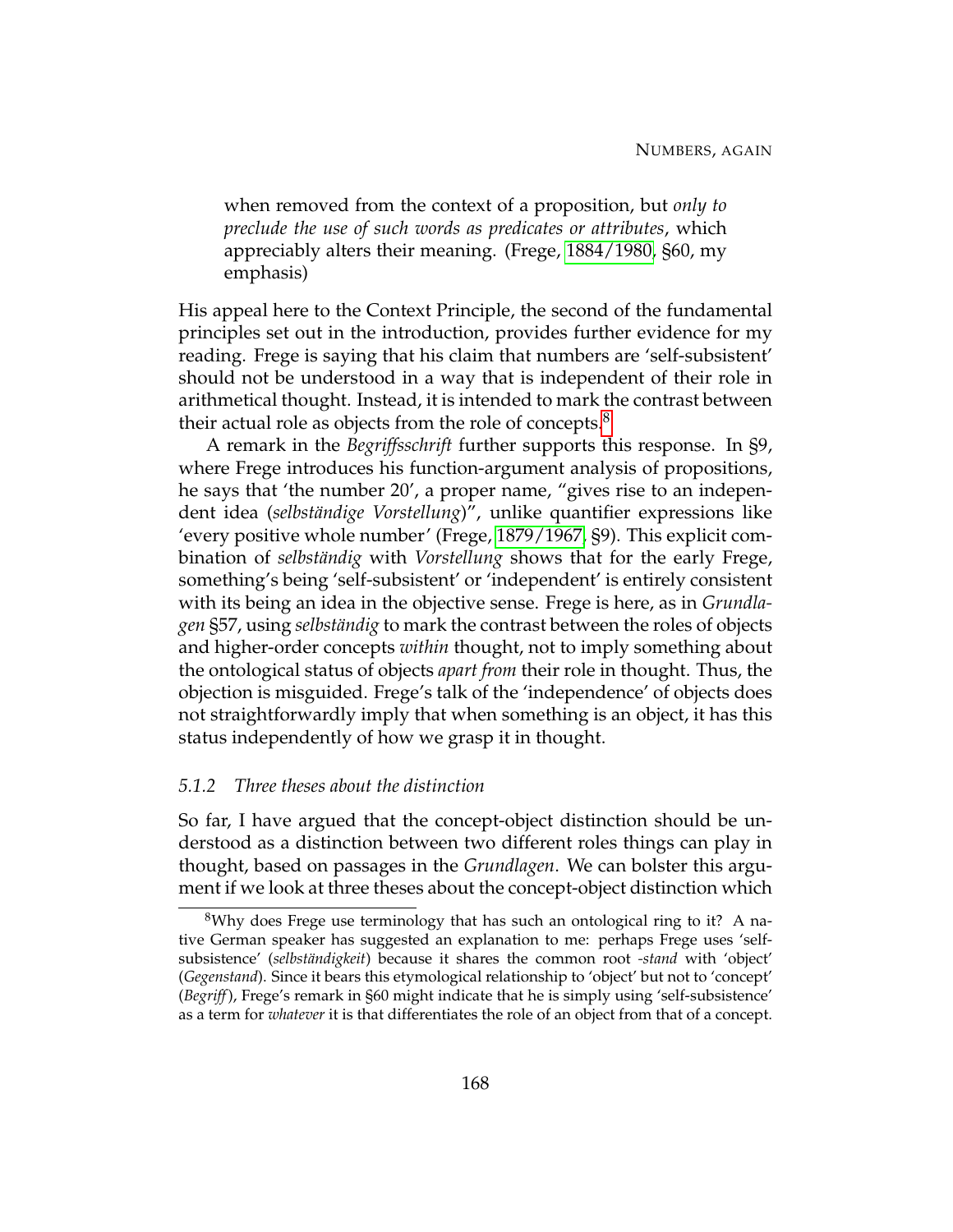are at work in the *Grundlagen*, but articulated more clearly elsewhere in Frege's writing. They are:

- **Exclusivity.** The distinction between concepts and objects is exclusive, and the two roles are complementary.
- **Priority of the proposition.** Concepts and objects are obtained by splitting up or analyzing complete thoughts.
- **Multiple analysis.** Thoughts can be analyzed in multiple ways; there is no uniquely correct analysis of a thought into objects and concepts.

Taken together, these three theses yield a straightforward argument that Frege's concept-object distinction should be seen in epistemological rather than ontological terms. I will first explicate the three theses, then give the argument.

It is pretty clear that Frege thinks the roles of concepts and objects are exclusive. As we saw above, Frege takes it as a fundamental principle in the *Grundlagen* "never to lose sight of the distinction between concept and object", and he adds that "it is a mere illusion to suppose that a concept can be made into an object without altering it" (Frege, [1884/1980,](#page-230-1) p. X). Later, in 'On concept and object', he is more explicit. He criticizes Kerry for misunderstanding his view that nothing can be both an object and a concept, and says clearly that on his way of understanding these categories, an expression that stands for an object cannot stand for a concept:

the three words 'the concept "horse" ' do designate an object, but *on that very account they do not designate a concept*, as I am using the word. (Frege, [1892/1997e,](#page-230-6) 184, my emphasis)

Why does Frege think the distinction is exclusive? The answer lies in the second thesis, his doctrine of the priority of the proposition. Frege thinks of concepts and objects as being obtained by analyzing, or splitting up, a complete thought. Complete thoughts are explanatorily prior to objects and concepts. Identifying an object or a concept within a thought is something we do *after*, and in virtue of, grasping the thought as a whole. A particularly explicit formulation of this doctrine appears in a letter Frege sent to Anton Marty, shortly before the *Grundlagen* was published: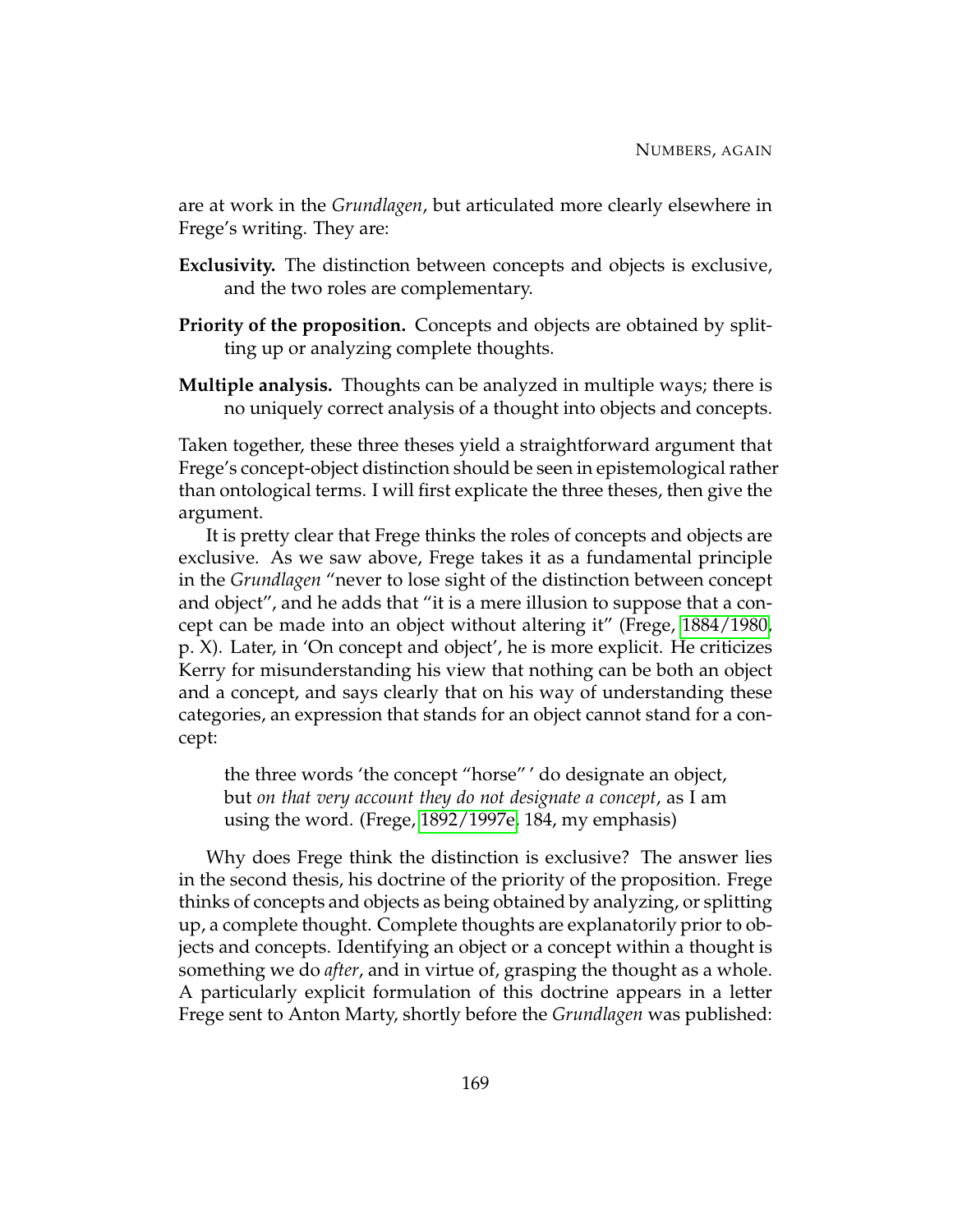Now, I do not believe that concept formation can precede judgement, because this would presuppose the independent existence of concepts, but I think of a concept as having arisen by decomposition from a judgeable content. I do not believe that for any judgeable content there is only one way it can be decomposed, or that one of these possible ways can always claim objective pre-eminence. (Frege, [1882/1997d,](#page-230-0) p. 81)

Notice that Frege immediately follows his statement of the priority of the proposition with a statement of the doctrine of multiple analysis. The two doctrines are closely related: it is in some sense because we grasp a complete thought prior to splitting it into parts that we are able to split it up in multiple ways.

These two theses can be traced all the way back to the *Begriffsschrift*. There, in §3, Frege identifies a criterion for the sameness of thoughts (or 'judgeable contents'), namely, that they have all the same possible consequences. Thus, for example, while "The Greeks defeated the Persians at Plataea" differs grammatically from "At Plataea the Persians were defeated by the Greeks", they express the same thought, because they have all the same consequences. This gives us a grip on what it is for two thoughts to be the same or different, prior to and independent of any way of splitting them up into objects and concepts. He then goes on to describe that process in §9, where he introduces the function-argument analysis of propositions:

Let us suppose that the circumstance that hydrogen is lighter than carbon dioxide is expressed in our formula language. Then in the place of the symbol for hydrogen we can insert the symbol for oxygen or that for nitrogen. This changes the sense in such a way that 'oxygen' or 'nitrogen' enters into the relations in which 'hydrogen' stood before. If an expression is thought of as variable in this way, it splits up into a constant component, which represents (*darstellt*) the totality of relations, and a symbol which can be thought of as replaceable by others and which denotes (*bedeutet*) the object that stands in these relations. The former I call a function, the latter its argument. *This distinction has nothing to do with the conceptual content, but only with our way of grasping it.* (Frege, [1879/1967,](#page-230-1) §9, my emphasis)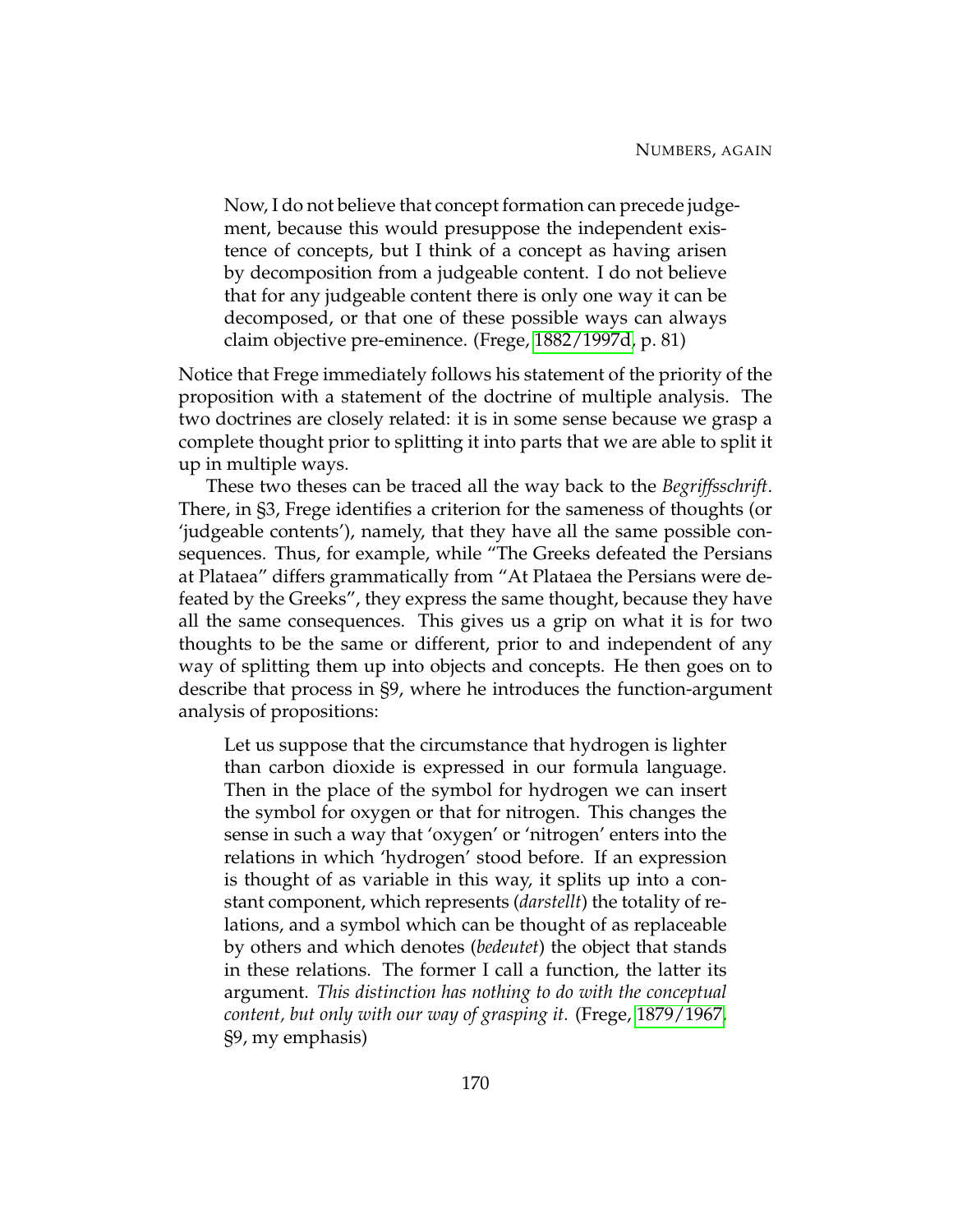Frege is here operating at the level of syntax, assuming that a complete thought has been expressed in the notation of the *Begriffsschrift* and then considering how it can be parsed into a function and an argument by regarding one or another of its symbols as replaceable by others. But he already clearly has the idea that these symbols stand for something, speaking of the symbol we regard as replaceable as *denoting* an object, and the function symbol (what he will later call a 'concept word') as *representing* the relations it stands in. So we may pass from the level of syntax to the level of content, or what the symbols mean. Frege's picture is then that we obtain a concept from a complete thought by thinking of some part of that thought as replaceable, or letting it vary. The concept is what's 'left over' when we regard an object position as variable within a thought.

This explains why the roles of concept and object are exclusive: to vary a part of something, you have to isolate that part from something else that you hold fixed. The roles are exclusive because they represent complementary parts of a complete whole; they are not independent constituents, but instead have a kind of figure-ground relationship within a thought. Concepts and objects are exclusive, and complementary, because of how we recover them from thoughts which we grasp antecedently, by understanding their logical relationships to other thoughts.

Importantly, Frege thinks that analysis into objects and concepts is something *we* do to thoughts. As the last sentence in the passage shows, thoughts do not *come* with a structure; we impose a structure on them, through our choices about how to express them in language, and which parts of those expressions to regard as variable. Frege thinks we are free to do this in different ways. This is the doctrine of multiple analysis, which he asserts frequently throughout his career, from the *Begriffsschrift* onward. Another clear statement of it appears in 'On Concept and Object', which was published after the *Grundlagen*, in 1892:

In the sentence 'There is at least one square root of 4', we are saying something, not about (say) the definite number 2, nor about −2, but about a concept, *square root of 4*; viz. that it is not empty. But if I express the same thought thus: 'The concept *square root of 4* is realized', the first six words form the proper name of an object, and it is about this object that something is being said. But notice carefully that what is being said here is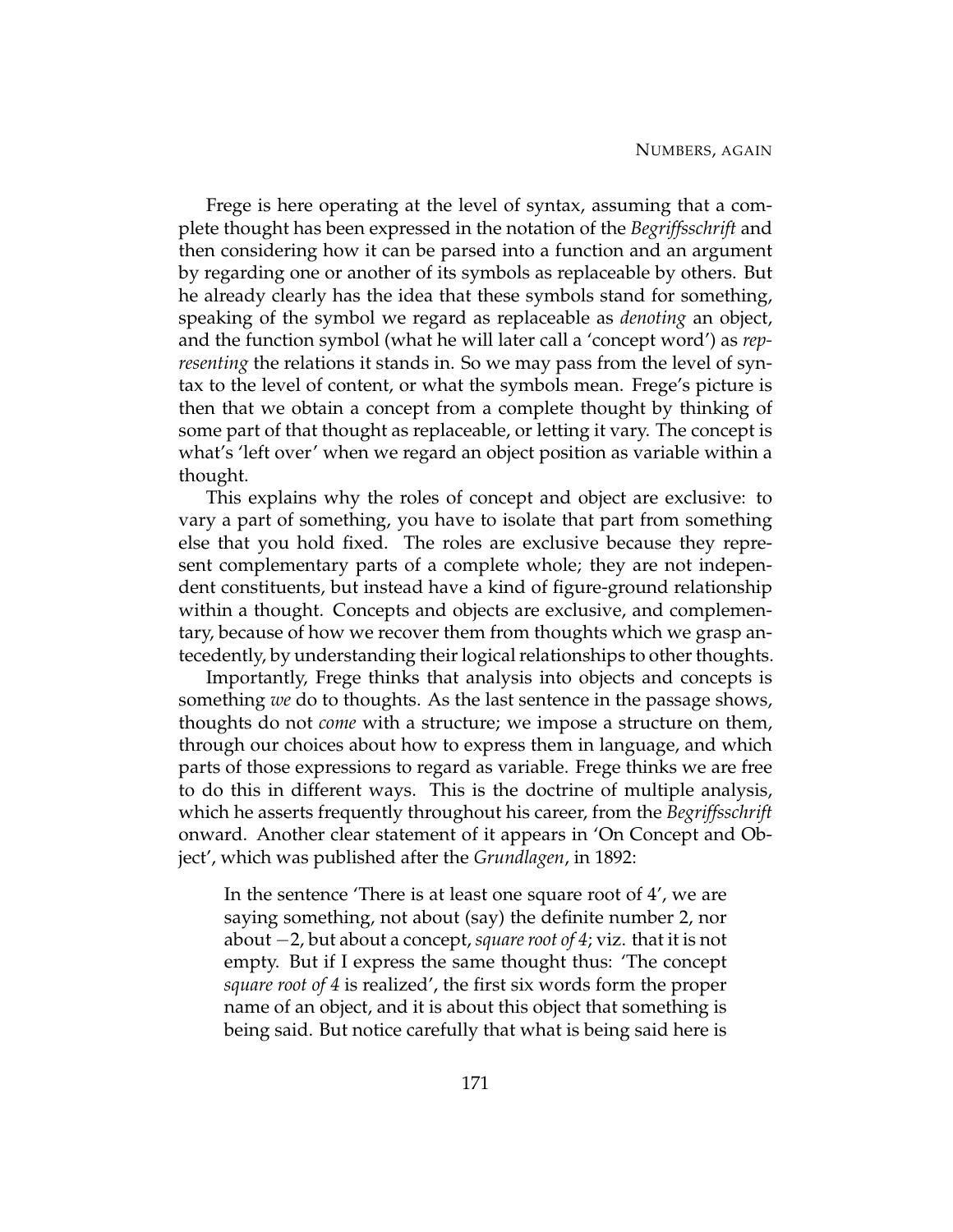not the same thing as was being said about the concept. This will be surprising only to somebody who fails to see that a thought can be split up in many ways, so that now one thing, now another, appears as subject or predicate. The thought itself does not yet determine what is to be regarded as the subject. (Frege, [1892/1997e,](#page-230-2) pp. 187–188)

Furthermore, it is clear that Frege maintained the doctrine of multiple analysis in the *Grundlagen* itself. The doctrine is at work in §§64–66, where Frege asserts that we can 'recarve' a proposition about parallel lines into one about directions. Frege is also applying it in §57, to relate "Jupiter has four moons" and "The number of Jupiter's moons is four".

Why is the doctrine of multiple analysis important to Frege? Because we grasp the logical relations of a thought by analyzing it in different ways. Consider again the example from *Begriffsschrift* §9, that hydrogen is lighter than carbon dioxide. By splitting this thought up in one way, regarding hydrogen as an object and being lighter than carbon dioxide as the concept, we identify the common concept in this thought and certain other thoughts, such as the thought that something is lighter than carbon dioxide, or that everything lighter than carbon dioxide is lighter than silicon dioxide. Identifying this common element is what we need to grasp the logical relationship of the original thought to a certain family of other thoughts, and to represent those relationships in a formal language.

But of course, the relationships that this analysis allows us to grasp do not exhaust the logical relationships of the original thought. It also has relationships to the thought that hydrogen is lighter than nitrogen, or that hydrogen is lighter than everything heavier than helium. To grasp those relationships, we need to split the original thought up differently, regarding carbon dioxide as the object, and being heavier than hydrogen as the concept. The doctrine of multiple analysis ensures that it is possible and legitimate to do this, and therefore to represent the logical relationships of a thought to different families of other thoughts. In effect, the point of the doctrine of multiple analysis is to give us the flexibility needed to represent all the logical relationships of a thought in a system like the one of *Begriffsschrift*.

So much for the three theses. Now that we understand them, we can give a straightforward argument that Frege's distinction between concepts and objects is not an ontological distinction. Call this the *argument*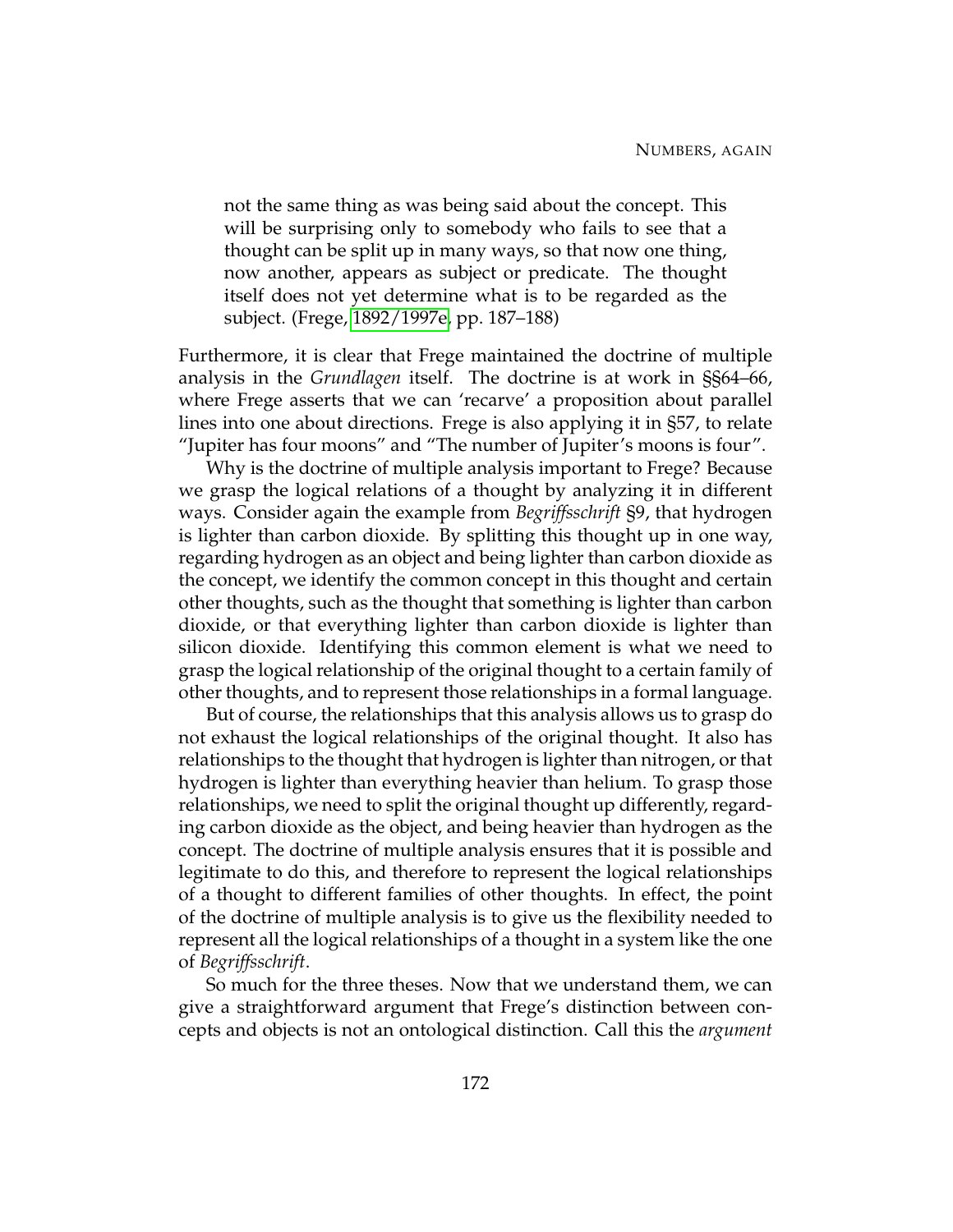## *from analysis*:

- 1. Concepts and objects are obtained by splitting up thoughts.
- 2. The way in which a thought is split up is not a feature of the thought itself, but of how we grasp it.
- 3. So: the division of a thought into concepts and objects is a matter of how we grasp it.
- 4. So: something's being an object or a concept is a matter of how we grasp the thought in which it occurs, not a feature that it has independently of us.

The first premise is just the doctrine of the priority of the proposition. The second premise is part of Frege's understanding of the doctrine of multiple analysis. These two premises imply the intermediate conclusion (3), that analysis of a thought into objects and concepts depends on how we grasp that thought. But if that is right, it follows that (4) things count as objects or concepts in virtue of how we analyze the thoughts in which they occur. Note that this conclusion concerns *why* things count as objects or concepts, regardless of what such things are, or whether anything plays both roles. The point is that a thing's status as an object or a concept is an epistemological matter, a matter of how *we grasp* it in thought, not an ontological feature it has independently of us.

Here, then, is the picture that emerges. When Frege emphasizes that "Jupiter has four moons" can be converted into "The number of Jupiter's moons is four" in *Grundlagen* §57, he is thinking of these sentences as expressing the same thought, which is independent of its analysis, and which we are free to express in either way. How we analyze it will depend on our choice of expression, and the point of analyzing it in some particular way is to exhibit its logical relationships to certain other thoughts. This particular thought obviously has relationships to other thoughts in, say, the science of astronomy; but in the *Grundlagen*, Frege is concerned to bring out its relationships to arithmetical propositions. Arithmetical propositions have a standard means of expression, in which terms for numbers are always regarded as arguments, not as function symbols. So standard arithmetical practice analyzes arithmetical thoughts in a way that assigns numbers to the object role, rather than the concept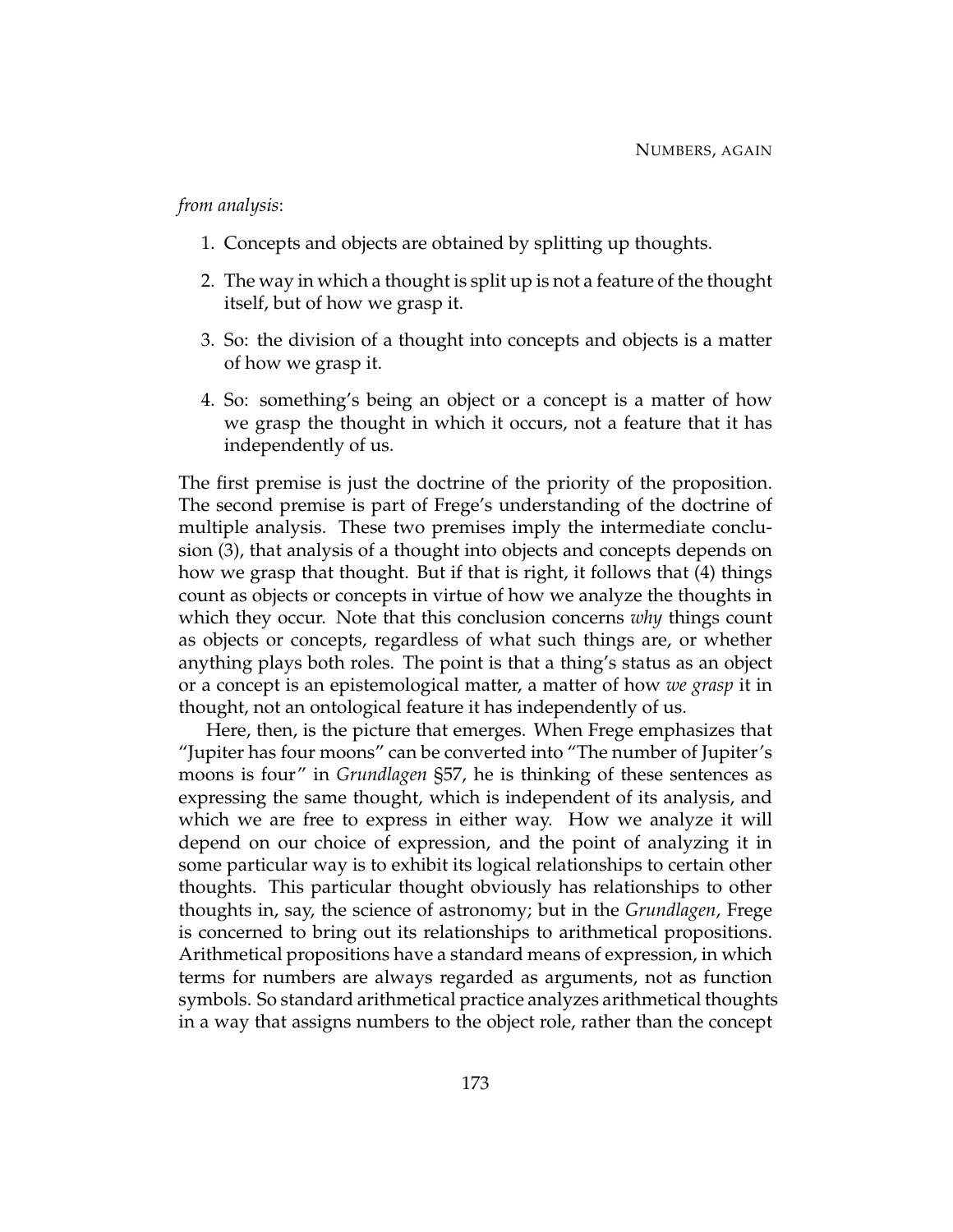role, within them. For the purpose of exhibiting its logical connections to arithmetical thoughts, the best choice for an expression of the thought about Jupiter's moons is therefore one that also treats 'four' as a proper name. For Frege, this is the specificational sentence: "The number of Jupiter's moons is four."

So in §57, Frege is arguing that *we can and should* analyze thoughts involving numbers in such a way that assigns numbers to the object-role, as opposed to the concept-role, *given* that we want to make their logical relationships to arithmetical thoughts and our usual means of expressing them clear. Other analyses of thoughts involving numbers are possible, and appropriate, for other purposes. His claim that numbers are objects is not a claim about their ontological status, but about how arithmetical thoughts are standardly grasped and analyzed by us. We *could* develop arithmetic based on a different analysis, as Dummett shows. But as long as we haven't in fact done so, the best way to make it intelligible why arithmetical knowledge is relevant to claims with non-arithmetical content is to assign numbers the same epistemological role in the latter as in the former.

## *5.1.3 Concepts and objects after the distinction between* Sinn *and* Bedeutung

So at least in Frege's early work, concepts and objects should be thought of as exclusive epistemological categories. The distinction between them is a functional distinction, between two complementary roles that result from the analysis of complete thoughts. Specifically, it is a distinction between two roles found in *objective* thoughts, the kind of thoughts that can be shared between different people, and that we grasp and use in science. To call something an object or a concept is to say it plays one kind of role in scientific thought, rather than the other.

I would now like to address an objection to the line of interpretation I have offered so far. The objection is based on Frege's later work, and runs as follows. In the *Begriffsschrift* and the *Grundlagen*, Frege had not yet made his distinction between *Sinn* and *Bedeutung*. Once he does make the distinction, he speaks of two different levels, or realms. Thoughts and their parts belong to the realm of *Sinn*; these are what we grasp and express in language. But the realm of *Sinn* should be sharply distinguished from the realm of *Bedeutung*. Frege thinks of the realm of *Bedeutung* as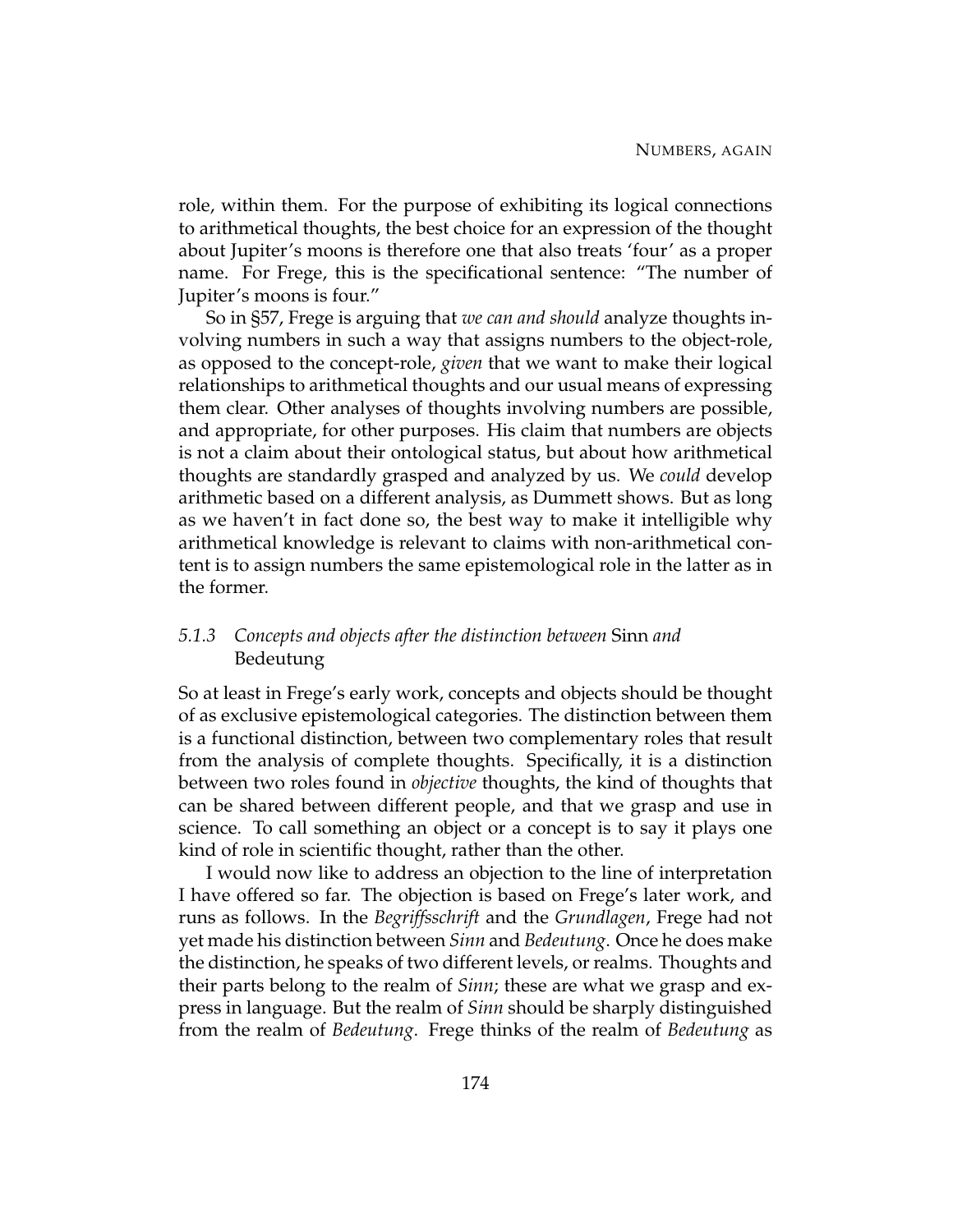a realm of entities 'out there', the things we study in science, things like planets or protons. It is the realm of things we think *about*, and which make thoughts true or false.

Having distinguished these two realms, Frege faces a choice about where to place objects and concepts, and it is very clear that he places them both in the realm of *Bedeutung*. This shows, according to the objector, that the Ontic Picture must be correct: concepts and objects are two different sorts of *entities* out there in the world. In light of this, Frege should be seen as jettisoning the epistemological remarks about concepts and objects from the earlier period, such as his classification of them as species of 'ideas' and his claim that they are obtained from our choices about how to analyze thoughts. These remarks translate most naturally to claims about the realm of *Sinn*. Since objects and concepts themselves belong to the realm of *Bedeutung* rather than *Sinn*, my thesis cannot be right, at least for the post-1891 Frege. In his later thinking, the conceptobject distinction is an ontological, rather than epistemological, distinction.

In response, I first want to note that reading the distinction between *Sinn* and *Bedeutung* back into the *Grundlagen* is a bad idea. Perhaps it is true that the later Frege thinks objects form an ontological category, and takes the claim that numbers are objects as an ontological claim. But if so, that just means Frege needs a much stronger argument for this claim than the one he gives in *Grundlagen* §57 from considerations about grammar and the purposes of science. The interpretation I have offered so far is still preferable for understanding that passage, because it does not construe the argument as a weak argument for a strong ontological conclusion, but a sound argument for a weaker epistemological conclusion. Thus, thinking of concepts and objects in terms of epistemological roles still makes better sense of how Frege understands his claim in the *Grundlagen* that numbers are objects, and the equivalence between [\(1\)](#page-165-0) and [\(2\).](#page-165-1)

Still, I think a case can be made that Frege continues to think of the categories of concepts and objects as epistemological roles even after he draws the distinction between *Sinn* and *Bedeutung*. There is no denying that later on, Frege places both objects and concepts in the realm of *Bedeutung*. He says that proper names *bedeuten* objects, while concept words *bedeuten* concepts. But the crucial premise in the objection is that Frege thinks of the realm of *Bedeutung* in ontological terms, as the realm of stuff 'out there' that our thoughts are about, and that make thoughts true or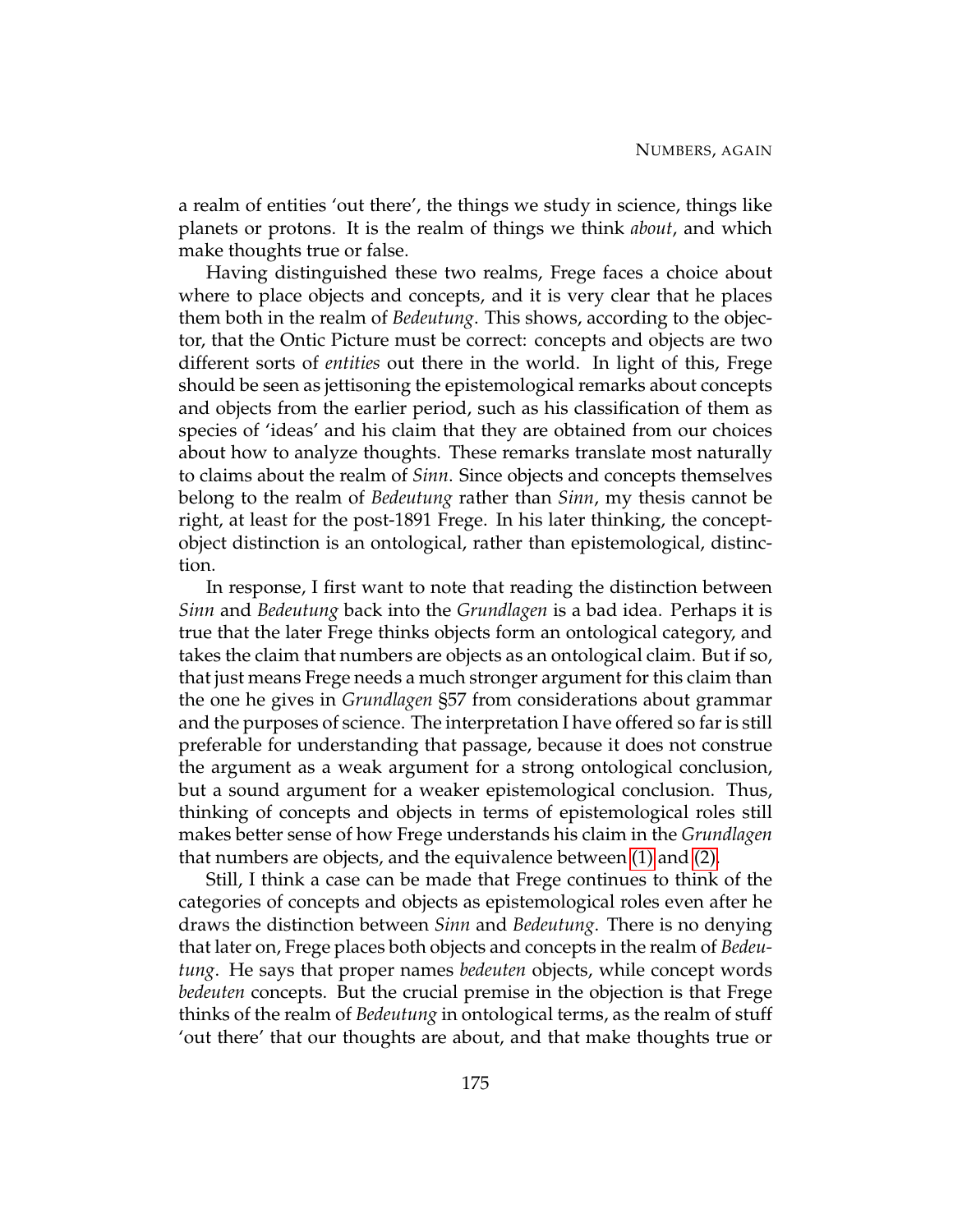false. I think we have good reason to resist this premise as a characterization of Frege's official view of *Bedeutung*. My interpretation here is more tentative, but let me try to spell it out briefly.

Frege's habit of classifying ordinary physical objects as the *Bedeutungen* of proper names is what makes the crucial premise in the objection look plausible. Here is just one example of a passage where he does so, from a 1906 diary entry Frege titled 'Introduction to Logic':

If we say 'Jupiter is larger than Mars', what are we talking about? About the heavenly bodies themselves, the *Bedeutungen* of the proper names 'Jupiter' and 'Mars'. (Frege, [1906/](#page-230-3) [1997c,](#page-230-3) p. 295)

Remarks like this motivate the translation of *Bedeutung* as 'reference', and lead us toward thinking of the relationship between an expression and its *Bedeutung* along the lines of the Ontic Picture, as a kind of correspondence between expressions and independent entities in the world. Frege is saying here that 'Mars' refers to Mars, the planet itself. Since 'Mars' is a proper name, it refers to an object; so Frege is thinking of planets, at least, as examples of objects. It is natural to read Frege as saying that objects, and perhaps all *Bedeutungen*, have the kind of ontological status that planets have: they exist, independently of us and how we think of them.

But such remarks are probably misleading when we look at them in the context of what Frege says about *Bedeutung* in general. When Frege argues that other kinds of expressions also have *Bedeutungen*, he does not picture the relationship as a correspondence between expressions and independent entities. He does not try to establish that concept words, for example, have *Bedeutung* by identifying any entities to which they correspond. Instead, there is an important continuity between the kind of reasoning he employs in these arguments and in *Grundlagen* §57: he argues that they *must* have *Bedeutungen*, on the basis of what's needed to understand scientific practice and thought.

The passage I just quoted occurs in the context of one such argument. Frege argues that since words like 'Mars' and 'Venus' have *Bedeutungen*, we must take concept words to have them as well. Here is the complete argument: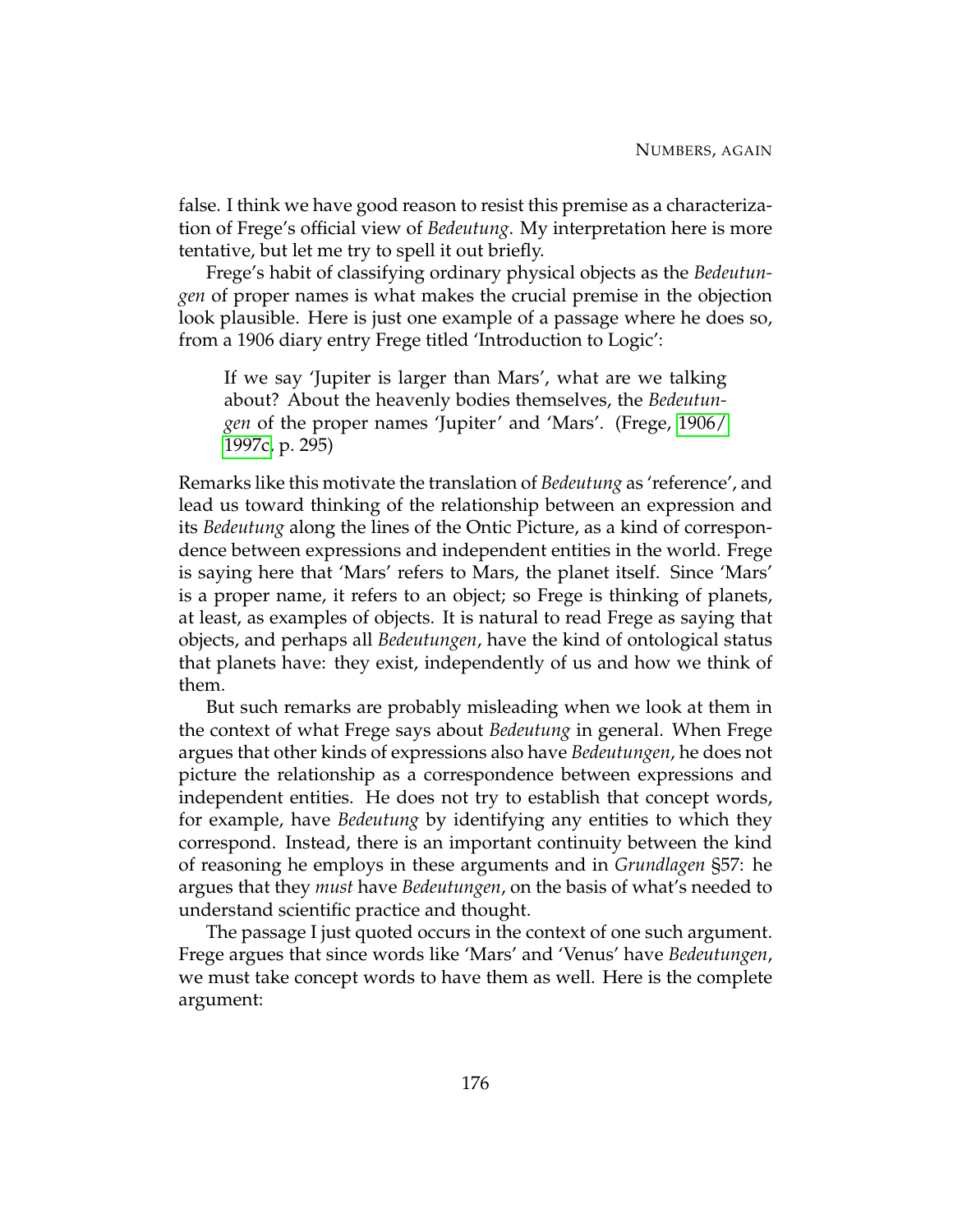As far as the mere thought-content is concerned it is indeed a matter of indifference whether a proper name has a *Bedeutung*, but in any other regard it is of the greatest importance; *at least it is so if we are concerned with the acquisition of knowledge*. It is this which determines whether we are in the realm of fiction or truth. Now it is surely unlikely that a proper name should behave so differently from from the rest of a singular sentence that it is only in its case that the existence of a *Bedeutung* should be of importance. *If the thought as a whole is to belong to the realm of truth*, we must rather assume that *something in the realm of Bedeutung must correspond to the rest of the sentence*. . . If we say 'Jupiter is larger than Mars', what are we talking about? About the heavenly bodies themselves, the *Bedeutungen* of the proper names 'Jupiter' and 'Mars'. We are saying that they stand in a certain relation to one another, and this we do by means of the words 'is larger than'. This relation holds between the *Bedeutungen* of proper names, and so must itself belong to the realm of *Bedeutungen*. (Frege, [1906/1997c,](#page-230-3) 295, my emphasis)

In short, concept words must have *Bedeutungen* because if they did not, it would be impossible to understand how 'Jupiter is larger than Mars' as a whole could express something that is true or false. The fact that the names of the planets and 'is larger than' each have a *Bedeutung* distinguishes this thought from mere fiction or poetry, such as 'Odysseus observed Mars', or 'Mars vorshooned upon the Jabberwock'.

Notice that this argument is quite weak if we understand *Bedeutungen* in ontological terms. Why would we insist that every scientific expression *bedeutet* an independent entity? Consider words like 'the' or 'all'. They are clearly important for science, and Frege would count them as concept words. But what is important about these words is that they are *meaningful* or *significant*, not that they correspond to some *entity*. That is, it's important that they make a clear contribution to a scientific thought or, once we separate the content of the thought from its *Bedeutung*, that they play a clear role in determining its truth. That requirement can be satisfied by treating these terms syncategorematically, by giving a rule for computing the *Bedeutung* of the expressions in which they occur from the *Bedeutung* of the other constituents, without assigning any entity as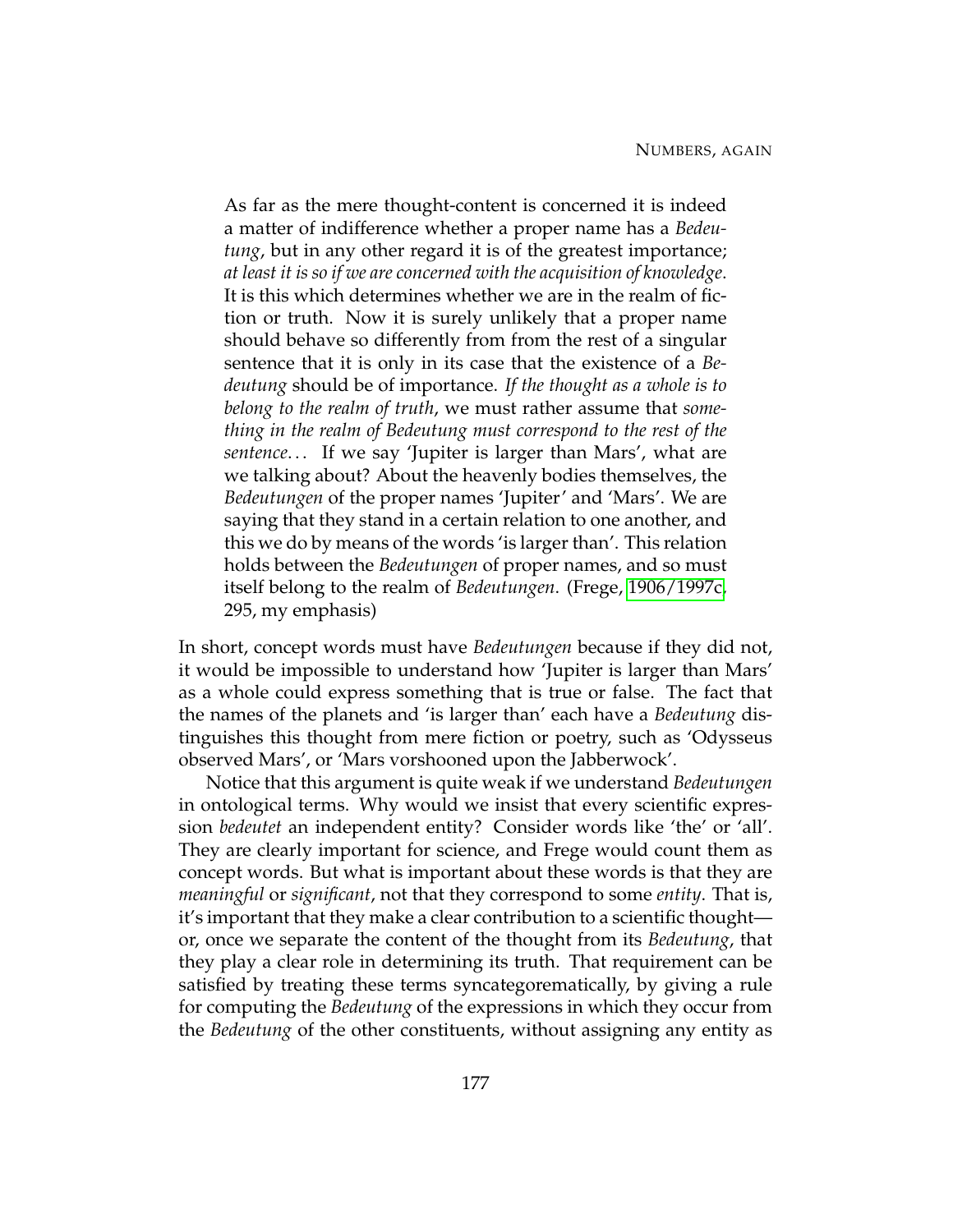the *Bedeutung* of 'the' or 'all' itself. So if Frege is insisting in this passage on a categorematic treatment of words like 'the' or 'all', on which they are conceived as standing for certain entities *in addition to* merely making a determinate contribution toward the truth value of a complete thought, his conclusion is clearly unjustified.

Instead, we should read this argument as telling us something about what the concept of *Bedeutung* is for. Frege is clearly saying here that all the expressions in a statement must have *Bedeutungen* if that statement is to express something truth-evaluable, something that is a candidate for knowledge. It seems to me that this is the best way to understand *Bedeutung* in general: having a *Bedeutung* is what's required for an expression to contribute to the statement of a scientific thought. Frege says this succinctly in 'Comments on *Sinn* and *Bedeutung*':

Of course in fiction words have only a sense, but in science and wherever we are concerned about truth, we are not prepared to rest content with the sense, we also attach a *Bedeutung* to proper names and concept words; and if through some oversight, say, we fail to do this, then we are making a mistake that can easily vitiate our thinking. (Frege, [1891/1997a,](#page-230-4) p. 173)

Thus, even the later Frege should be read as thinking of *Bedeutung* in primarily epistemological terms. The point of claiming that an expression has a *Bedeutung* is to say it is suitable for making truth-evaluable claims, claims that are candidates for knowledge and scientific demonstration. Such claims are objective, but as we saw already in *Grundlagen* §26, there is no need to understand this objectivity as a correspondence between each part of the claim and an entity 'out there'. For an expression to have a *Bedeutung* is simply for it to have a determinate semantic role in scientific language. Accordingly, the categories of concepts and objects represent two different kinds of semantic role, two different kinds of contribution that an expression can make in the expression of a truth-evaluable thought.

Why does Frege so often insist that the *Bedeutung* of a proper name like 'Mars' is something like Mars, a physical object in the ordinary sense? After all, if all that is required for an expression to have *Bedeutung* is that it makes a clear contribution toward the truth value of statements in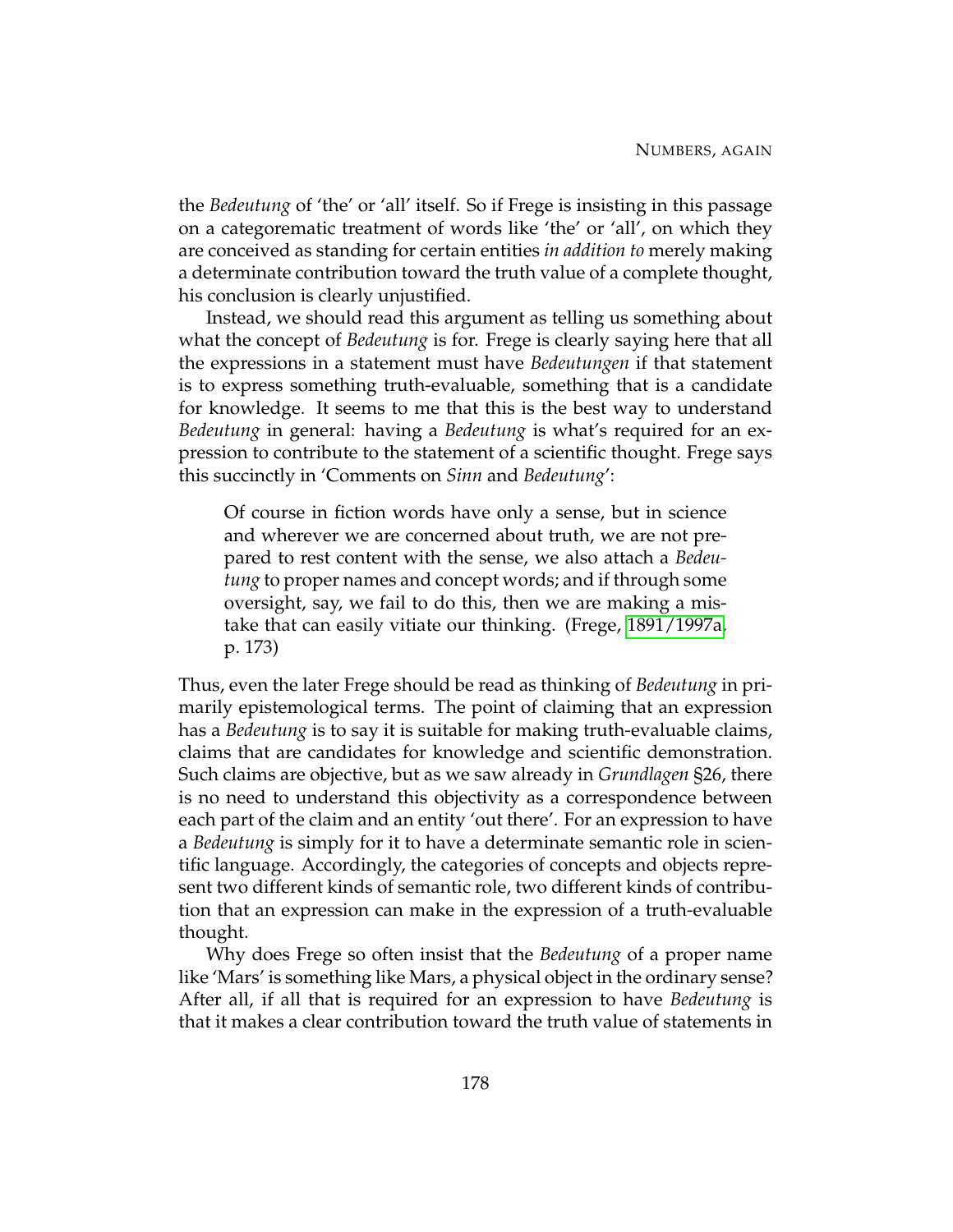which it occurs, we could assign it a very different *Bedeutung*. For example, we could say that 'Mars' *bedeutet λP*.[*P*(Mars)], as Montague does. Does Frege's preference for Mars as the *Bedeutung* of 'Mars' reveal that there is more to his notion of *Bedeutung* than semantic role?

At this point, Frege's interpreters divide. Dummett [\(1981\)](#page-230-5), for example, sees a tension in Frege's thinking about *Bedeutung*. He thinks Frege conceives of it *both* in terms of semantic role, in the way I have been suggesting, and in terms of what he calls the 'name/bearer' model. It is the name/bearer model that leads Frege to say that 'Mars' *bedeutet* Mars, a real entity in the world, rather than something like  $\lambda P$ . [*P*(Mars)]. For Dummett, the two ways of thinking about *Bedeutung* are complementary, and both are essential to Frege's view of *Bedeutung* in the case of proper names, but they are in tension in the case of concept words, precisely because concept words do not seem to name any entity. Interpreters like Tugendhat [\(1970\)](#page-233-0), on the other hand, think that Frege is only committed to thinking of *Bedeutung* in terms of semantic role. Either we can derive the fact that 'Mars' *bedeutet* Mars from this idea, or this is simply an extra assumption on Frege's part, unjustified by his official characterization of *Bedeutung*.

I will not try to settle this dispute. I simply want to note that to be faithful to Frege, we must at least *allow* that an object in the ordinary, physical sense could play the role of an object in Frege's official, epistemological sense. This is an appealing idea, because it helps us see why scientific claims give us knowledge about physical things in the world, and why their truth or falsity depends on those things. Still, I think it would be a mistake to read Frege's characterizations of *Bedeutung* as *requiring* that objects or concepts have the kind of ontological status that planets do. Although objects and concepts belong to the realm of *Bedeutung*, that is compatible with thinking of them in epistemological terms, as two different roles to be played in determining the truth of a scientific thought.

#### *5.1.4 What are the two roles?*

I have now argued at some length that Frege's distinction between concepts and objects should be thought of as a distinction between two epistemological categories. This interpretation follows naturally from remarks that he makes in the *Begriffsschrift* and the *Grundlagen*, and it ap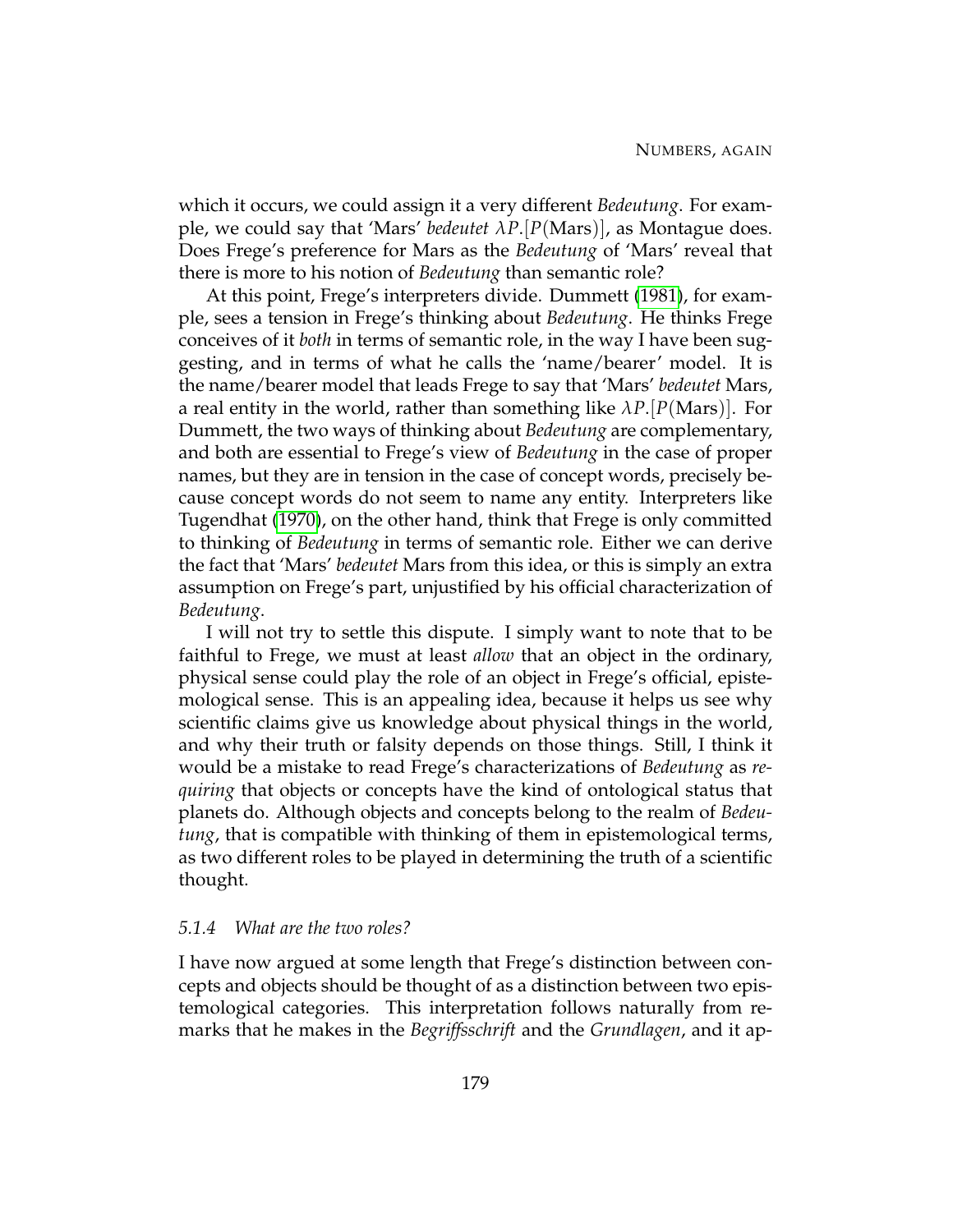pears that he maintains this view even in his later work, after he distinguishes *Sinn* from *Bedeutung* and classifies concepts and objects as belonging to the realm of *Bedeutung*.

I have not yet said much about how we should think about these two roles, though. What kind of contribution to thought is associated with each role? When does something play the role of an object, as opposed to a concept? This is the question we need to answer to really understand Frege's claim that numbers are objects. So far, we mostly seem to have learned that if numbers are objects, then they do not play the role of concepts in (arithmetical) thought. Without an independent grip on each of the two roles, this does not get us very far. I began by asking whether Frege is correct to classify numbers as objects. How can we decide which role numbers really play? In order to answer this question, we need some criteria that will tell us how to *apply* his notions of 'concept' and 'object' in the case of numbers.

Unfortunately, this is the point at which Frege's own explanations become unsatisfying, because his official position is that we cannot define what it is to be an object. He says as much in 'Function and Concept':

the question arises what it is that we are here calling an object. I regard a regular definition as impossible, since we have here something too simple to admit of logical analysis. (Frege, [1891/1997b,](#page-230-6) p. 140)

Frege does think it is possible to give a definition of concepts: in the same essay, Frege characterizes them as functions whose values are truth values. But because the truth values are merely a special sort of object for Frege, this definition cannot be understood apart from the idea that functions relate things to objects, so it presupposes that we already have an understanding of what objects are. Unless we know what it means to be an object, we don't know what it means to be a concept, either.<sup>[9](#page-190-0)</sup>

Frege does say some things in various places to try to help his readers understand how he thinks of the two roles. Most of these remarks do

<span id="page-190-0"></span> $^{9}$ Dummett [\(1981\)](#page-230-5), Wright [\(1983\)](#page-233-1) and Hale [\(2001a\)](#page-230-7) criticize Frege on just this point. If we don't know what it is to be an object, then we don't know what it is to be a first-level concept, since a first-level concept is a function from objects to truth values. They conclude that unless we have some satisfactory criteria for what it means to be an object, Frege's whole hierarchy of levels is threatened, since each level consists of functions whose domain is the functions defined at the previous level.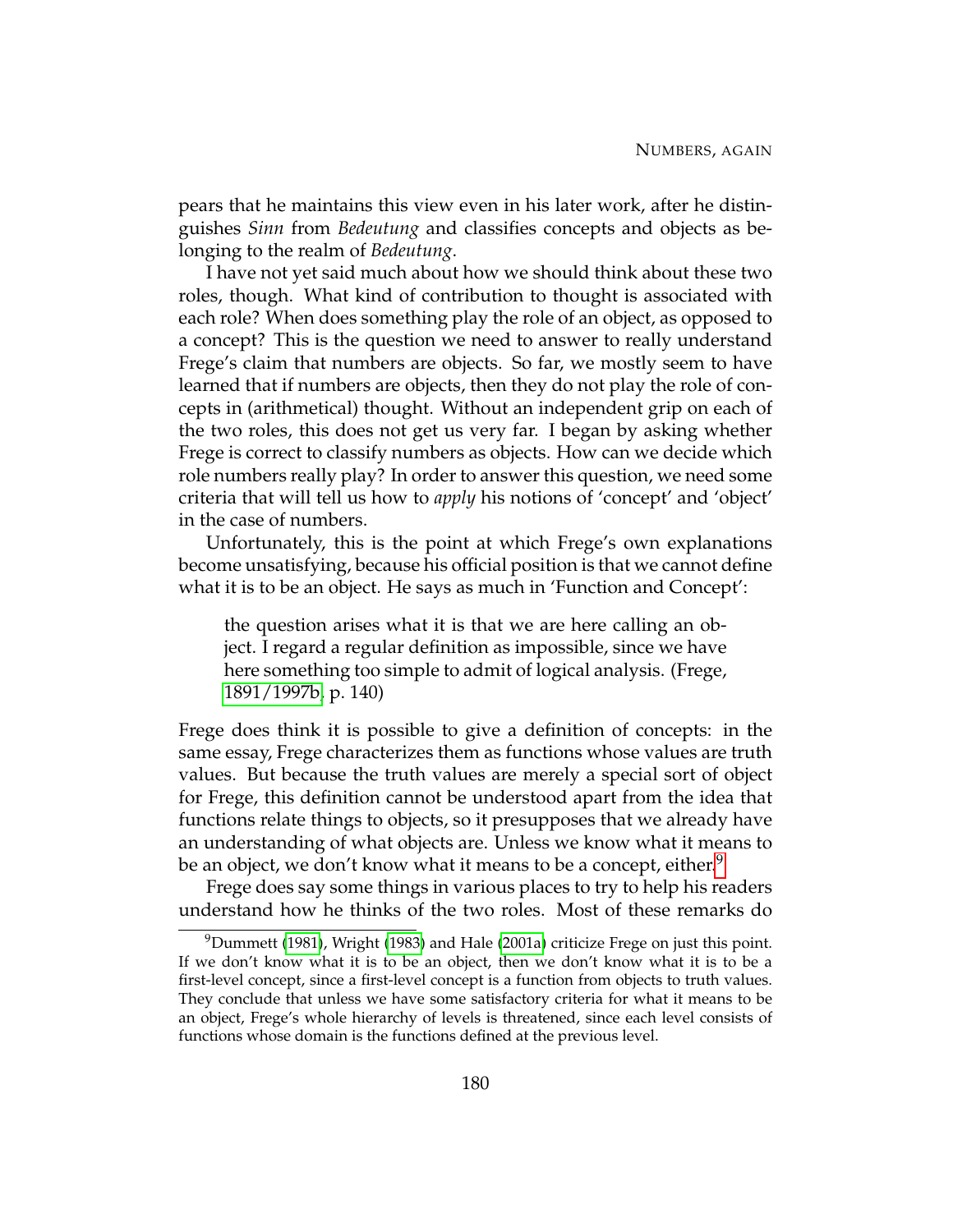little more than characterize concepts and objects in terms of each other, though. For example, Frege in several places characterizes objects and concepts in terms of singular predication. He says that "a concept is for me a possible predicate of a singular judgement-content, an object that which can be subject of the same", and that "with a concept the question is always whether anything, and if so what, falls under it", while the question of what falls under an object makes no sense—an object is, rather, what falls under a first-level concept. (Frege, [1884/1980,](#page-230-8) §66 n. 2 and §51). But in Frege's view, predication is the fundamental logical relationship. He offers no independent account of it; the claim that singular predication is the relationship of an object falling under a concept *is* his account. Thus, knowing that concepts are essentially predicative while objects are not will not help us apply the distinction.

There are two ideas in Frege's work, though, that may seem to characterize the roles of objects and concepts in more informative terms. The first is the idea that objects are the *Bedeutungen* of proper names, while concepts are the *Bedeutungen* of concept words or incomplete expressions. The second is the idea that objects, unlike concepts, have identity conditions. Let's see if either is any help.

The first idea is to characterize the roles of concepts and objects by leveraging Frege's claim that they are the *Bedeutungen* of concept words and proper names. Provided we can classify expressions into these two syntactic categories, we can then use our general understanding of *Bedeutung* to say what the roles of concepts and objects are more specifically. Call this the *syntactic priority* strategy for characterizing the distinction between the two roles.

This strategy immediately runs into a problem. According to the strategy, if we want to understand what an object is, we must first understand what a proper name is. But what is a proper name? Frege does not give a theoretical answer to this question. He mostly seems to rely on intuitions about whether or not an expression is 'complete', as well as a few grammatical heuristics like the use of the definite article, to identify proper names.

Dummett [\(1981,](#page-230-5) Ch. 4), Wright [\(1983,](#page-233-1) Ch. 2), and Hale [\(2001a,](#page-230-7) [2001b\)](#page-230-9) all criticize Frege for failing to provide satisfactory theoretical criteria for an expression to be a proper name, and attempt to develop a better account. In their view, the main problem is to distinguish genuine proper names from other expressions that can occupy the same grammatical po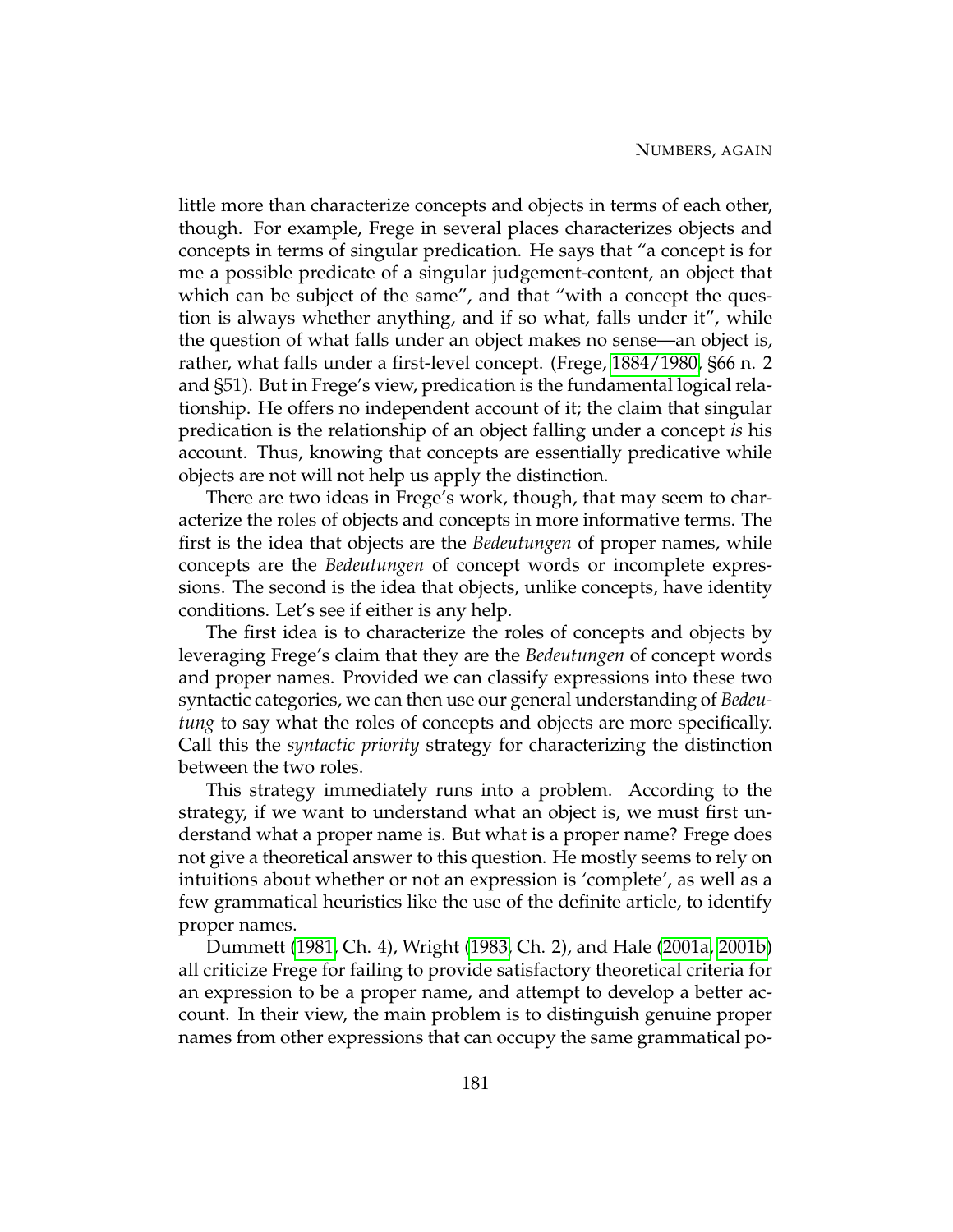sitions, such as quantifier expressions like 'nobody'. Dummett supplies some tests to distinguish proper names from such expressions by their behavior in inferences. Wright and Hale both argue that Dummett's criteria are not sufficient on their own, but can be made to work if appropriately supplemented. These efforts are not an unqualified success, even by their authors' own lights.<sup>[10](#page-192-0)</sup>

Even if we could find satisfactory criteria, though, there is a bigger problem with the syntactic priority strategy. Frege does think that the categories of objects and concepts are correlated with the categories of proper names and concept words, but that is not because he thinks the syntactic distinction is prior. Here's an intuitive way to see the point. It is true that Mars is an object and 'Mars' is a proper name, and these facts correspond to each other; but it is hard to imagine Frege saying that Mars is an object *because* 'Mars' is a proper name. Instead, Frege takes the syntactic and epistemological distinctions to be correlated because he is a reformist about syntax: he wants to *design* a formal language whose syntax will *reflect* the distinction between concepts and objects. This is something we can only guarantee by artifice, after careful analysis of the logical relationships between complete thoughts in some scientific domain.

In a logically-ideal language, we use a term like 'Mars' as a proper name because that is what allows us to express thoughts about Mars in a way that makes their logical relationships to other thoughts clear and explicit. It can happen that natural languages are already ideal in this respect: perhaps the syntax of 'Mars' in English is already wellsuited to helping us grasp the relationships between, say, thoughts about Mars and thoughts about Jupiter. But Frege is not committed to the idea that we can always discover the correct category for an expression's *Bedeutung* in a logically-ideal language based on its syntax in an existing language, as his remarks about the ordinary attributive use of 'four' in *Grundlagen* §57 show.

<span id="page-192-0"></span>Thus, the first idea is not going to work. We cannot characterize con-

 $10$ Wright, for example, remains unsettled by the possibility that we will not be able to state the criteria in a language-independent way, and that there will consequently be no language-independent characterization of objects. There will then be no such thing as "International Platonism" about numbers, no conclusion that numbers are objects *tout court* (Wright, [1983,](#page-233-1) p. 63). Unless the criteria can be made more universal, we would only be able to say that numbers are objects for speakers of this or that language.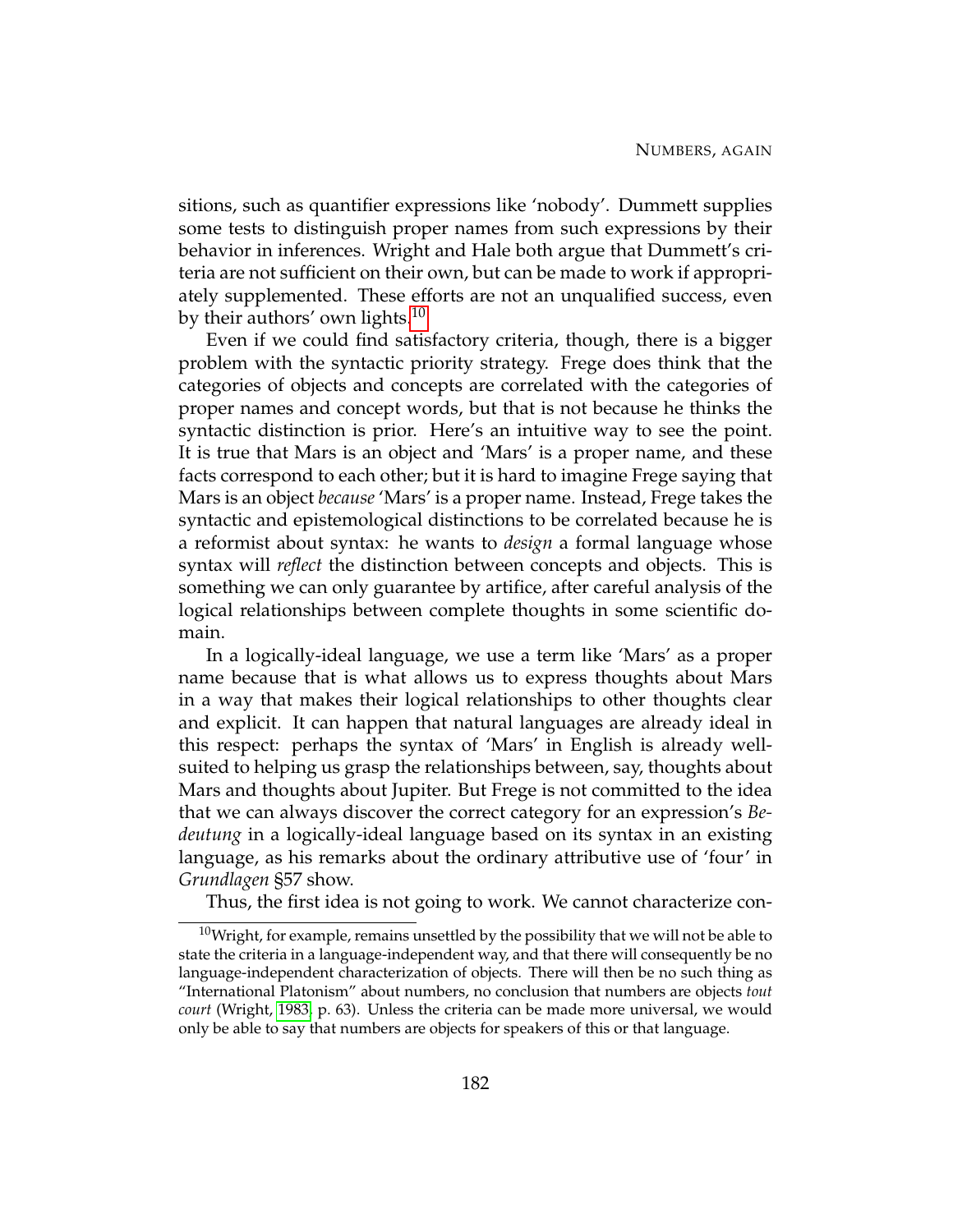cepts and objects by the fact that they are the *Bedeutungen* of concept words and proper names except with respect to a logically-ideal language, and we are not in a position to call any language logically ideal before we have done the work of analyzing the thoughts it can be used to express. To decide whether numbers play the role of objects or concepts, we have to ask which way of analyzing and expressing thoughts containing numbers makes the logical relationships between them clear. It is not sufficient to show that 'four' occurs in a particular syntactic category in an English sentence; we also need to know whether that sentence has a syntax suitable for representing those relationships.

What about the second idea, that objects have identity conditions while concepts do not? In the famous passage in *Grundlagen* §62, Frege writes:

How, then, are numbers to be given to us, if we cannot have any ideas or intuitions of them? Since it is only in the context of a proposition that words have any meaning, our problem becomes this: To define the sense of a proposition in which a number word occurs. But we have already settled that number words are to be understood as standing for self-subsistent objects. And that is enough to give us a class of propositions which must have a sense, namely those which *express our recognition of a number as the same again* . . . In doing this, we shall be giving *a general criterion for the identity of numbers*. (Frege, [1884/1980,](#page-230-8) §62, my emphasis)

Frege is saying that it is a necessary condition on our using words as proper names of objects that they can figure in a special kind of statement. This is a statement that expresses our recognition of the object as 'the same again', the judgment that the object is identical with itself. Elsewhere, Frege claims that concepts cannot stand in the identity relation (though they can stand in the analogous relation of being co-extensive). So it appears to be necessary and sufficient for something to be an object that it makes sense to judge it to be the same as, or different from, another object. More succinctly, objects, but not concepts, have identity conditions. If we could establish that numbers have identity conditions, we would establish that they play the role of objects.

This thought is less helpful than it seems. The trouble here is parallel to the trouble with the first idea: we have no *prior* grip on recognition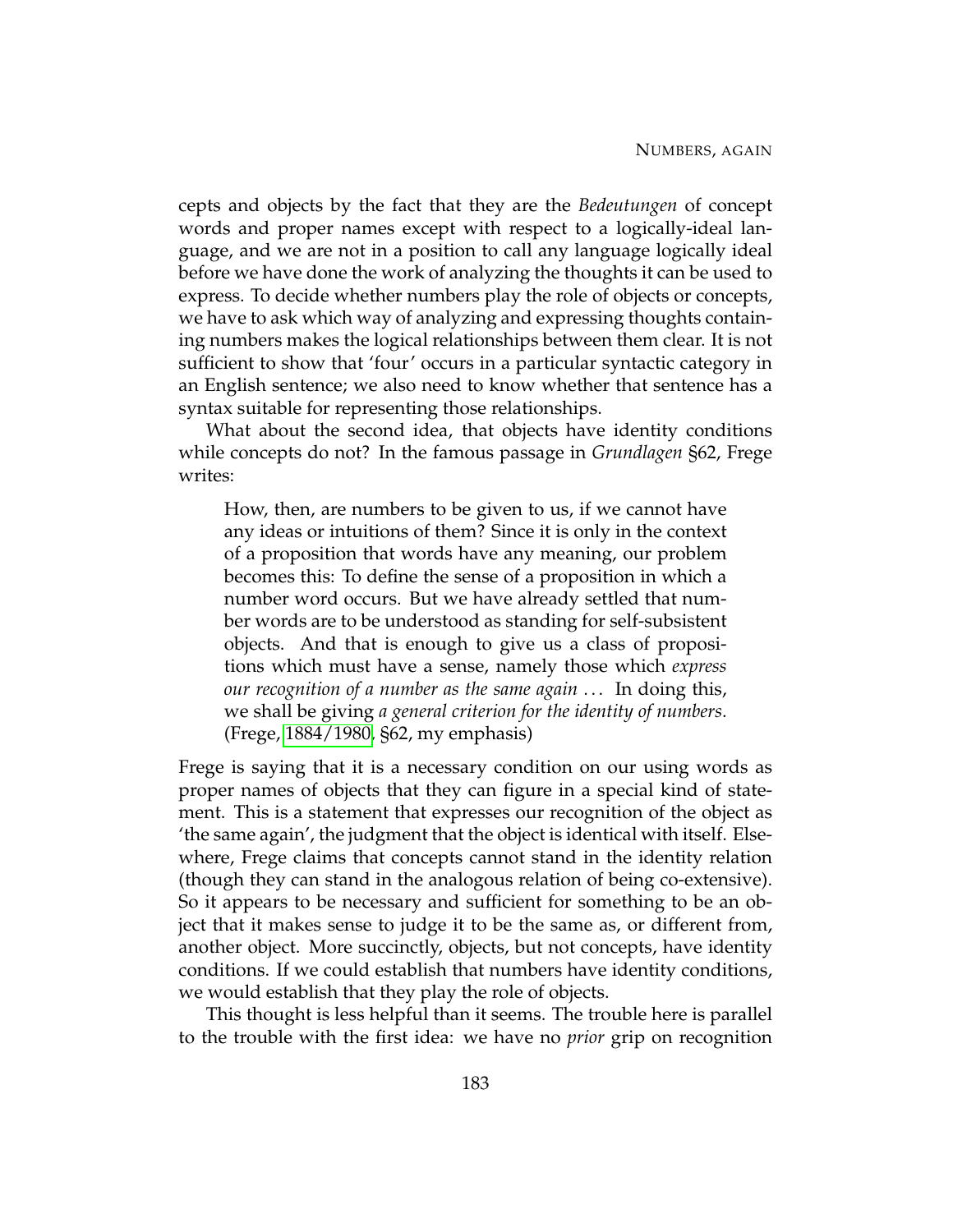judgments or the concept of identity, just as we have no prior grip on the syntactic categories of proper names and concept words. As Wright [\(1983,](#page-233-1) p. 55) emphasizes, the only plausible way to pick out the concept of identity is by its logical behavior, as a predicate *R* such that for any terms *X* and *Y* and any context  $\Phi$ , *R*(*X*, *X*) is true, and if *R*(*X*, *Y*) is true, then  $\Phi(X)$  is true if and only if  $\Phi(Y)$  is true. The problem is that this criterion does not distinguish identity from the analogous relation of coextensiveness for first-level concepts, unless we already know whether *X* and *Y* are proper names or concept words. And as I have just argued, we won't know that prior to logical analysis of the thoughts we can express in the language.

This should not be surprising in light of Frege's doctrines of the priority of the proposition and multiple analysis. Frege explicitly holds that some judgments can be analyzed *both* as identities and as non-identities. In *Grundlagen* §64, for example, Frege asserts that the thought expressed by "line *a* is parallel to line *b*" is the same as that expressed by "the direction of line *a* is identical with the direction of line *b*". Thus, there is no fact of the matter about whether such judgments are 'really' identities or not; for Frege, a judgment is not a recognition judgment independently of a particular analysis into objects and concepts. This means that we will not be able to use the idea that objects have identity conditions to characterize the role of objects in a way that helps us decide whether numbers play the role of objects in the thoughts expressed by statements like "The number of Jupiter's moons is four". We cannot decide whether this statement expresses an identity prior to deciding whether four is an object, or 'the number of Jupiter's moons' and 'four' are proper names.

So both ideas fail to tell us much about how to apply Frege's distinction between concepts and objects in the troublesome cases, and I am not aware of anything Frege says that might be more helpful. The situation we are in is something like that of an unfortunate physiology student, who has learned that the liver produces bile and the gall bladder stores it, but when dissecting a specimen finds herself unable to say which organ is which. She knows they are different and functionally related; but without some additional information, she will not be able to apply what she knows to decide whether *this* bilious organ is a liver or a gall bladder. Likewise, we still need some additional information that will help us apply the concept-object distinction to the case of numbers. I turn now to deriving this additional information from game-theoretical semantics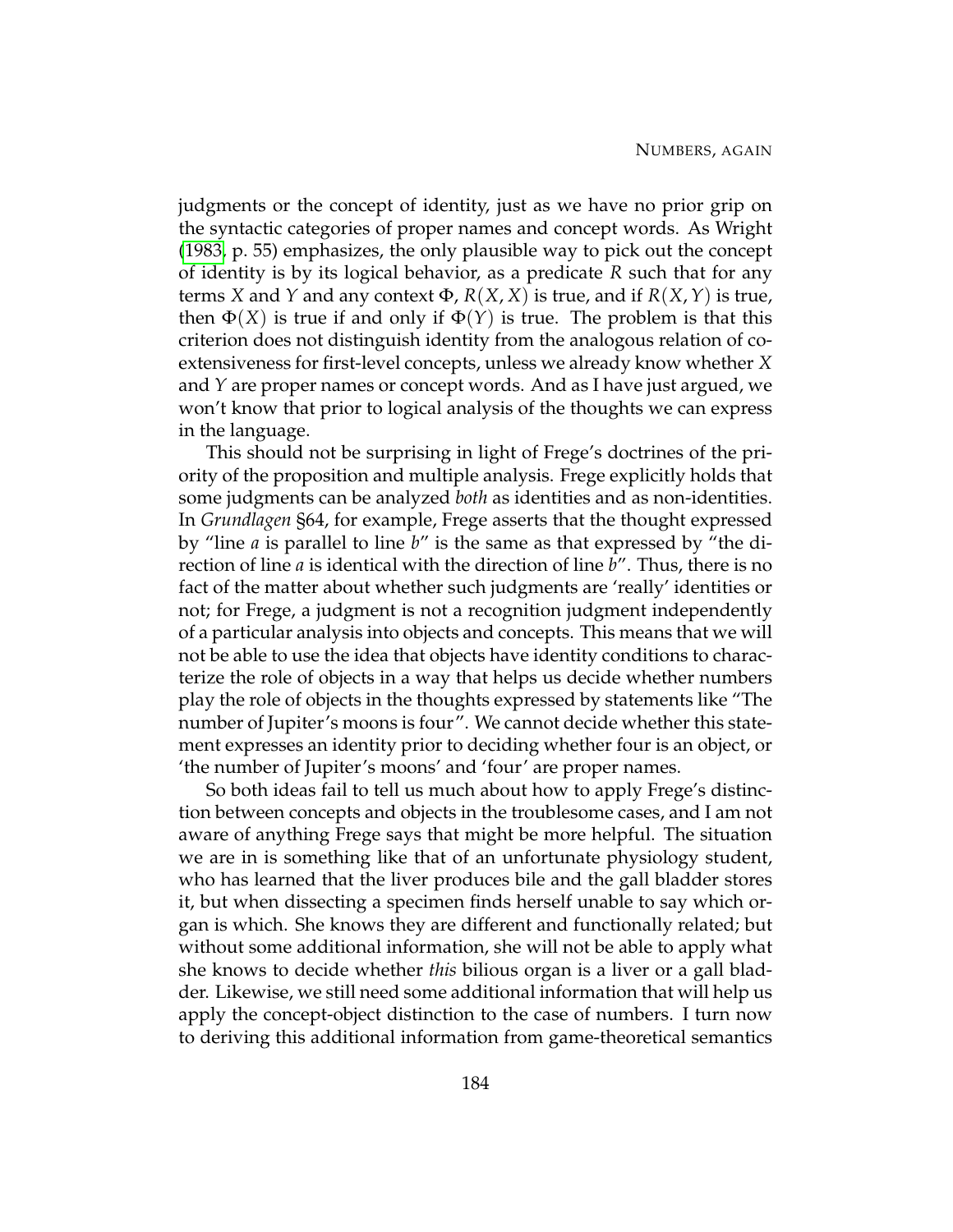and the concept of an investigation.

# 5.2 THE INVESTIGATORY CONCEPTION OF CONCEPTS AND OBJECTS

The discussion in the previous section has given us some desiderata for an explication of Frege's concept-object distinction. To align with Frege's understanding of the distinction, any interpretation of it should at least do the following:

- 1. It should interpret the distinction between objects and concepts as a distinction between two *epistemological roles*, or between two ways that things are apprehended in thought.
- 2. It should explain why the distinction is *exclusive*, and the two roles are complementary.
- 3. It should preserve the idea that objects and concepts are *objective*, because they represent two roles in objective (truth-evaluable, scientific) thoughts.
- 4. It should be *intuitive*, allowing us to say that things like planets or persons, which are 'objects' in the ordinary physical sense, can play the role of objects in the official epistemological sense.
- 5. It should be *applicable*, in the sense that it helps us see whether something is playing the role of an object or a concept, and why. In particular, it should be applicable even when we do not know whether our existing language for talking about that thing is logically ideal.
- 6. Finally, it should be *analytical*, respecting the doctrines of the priority of the proposition and multiple analysis. In particular, it should preserve the idea that pairs of sentences like [\(1\)](#page-165-0) and [\(2\)](#page-165-1) can express the same thought, independently of its analysis into objects and concepts.

I now want to argue that an interpretation of the distinction based on the concept of an investigation can satisfy all of these desiderata. I therefore call this interpretation the *investigatory* conception of concepts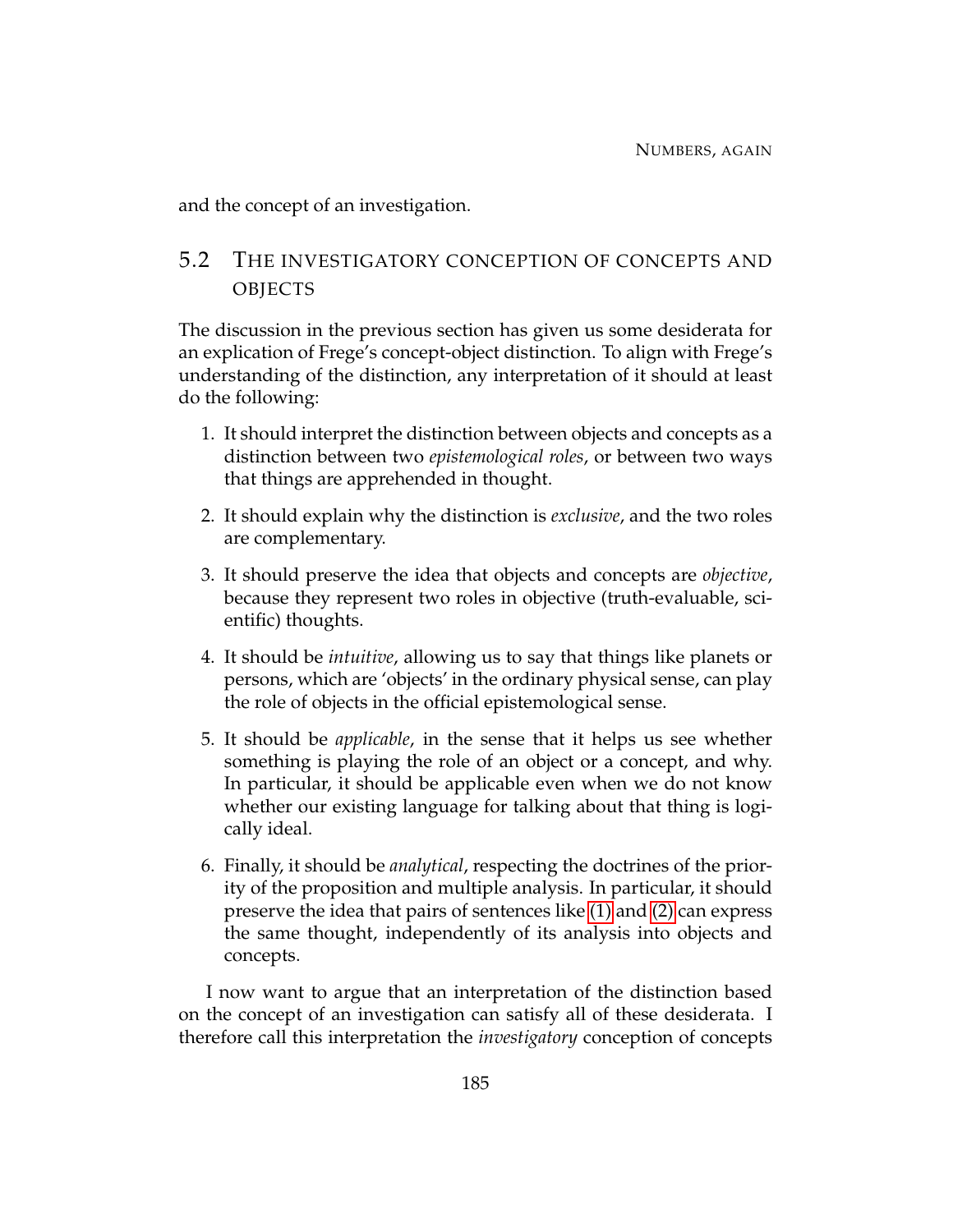and objects. Because it satisfies these desiderata, the investigatory conception agrees with Frege's own. It also improves on his explanation of the distinction, because it provides us with an account of what it means to be an object that we can apply to the case of numbers. According to this account, there is a clear sense in which numbers are objects. We may therefore agree with Frege, and accept the first-order analysis of [\(1\).](#page-165-0)

I will first explain the investigatory conception of concepts and objects using game-theoretical semantics, which was introduced in Chapter [4.](#page-125-0) I will then argue that this interpretation satisfies the first four desiderata: it conceives of concepts and objects as epistemological roles, and makes the roles exclusive, objective, and intuitive. It requires more work to show how this interpretation applies to the case of numbers, and that it is analytical, so I will discuss those issues separately.

#### *5.2.1 Concepts and objects in game-theoretical semantics*

To see how we can derive an interpretation of the concept-object distinction from the game semantics, recall the rules for the quantifiers in the game for a sentence *S* played on model *M*:

- G. $∃$ . If *S* is of the form  $(∃x)S'$ , the move is made by the Verifier. She goes to the domain of individuals in *M*, chooses an individual, and gives it a name ' $a'$ . The name is substituted for ' $x'$  in  $S'$ . The resulting sentence is called ' $S'(a/x)$ '. The game continues in the next round with respect to  $S'(a/x)$ .
- **G.**∀. If *S* is of the form  $(\forall x)S'$ , the same thing happens as in G.∃, except that the individual is chosen and named by the Falsifier.

These two rules connect players' moves in the game with the objects in the domain of *M*, and they are the only two rules that do so. Thus, they characterize the role of objects in the semantic game. Essentially, I propose that we take this role as *constituting* what it means to be an object. An object is what a player searches for and finds in the domain of a model, and specifies with the name '*a*', when making a move in accordance with one of these rules.

Coordinately, if an object is what a player searches for and specifies, a concept constrains such a search. It is what determines whether a particular choice of an object is strategic or unstrategic in the game. This is an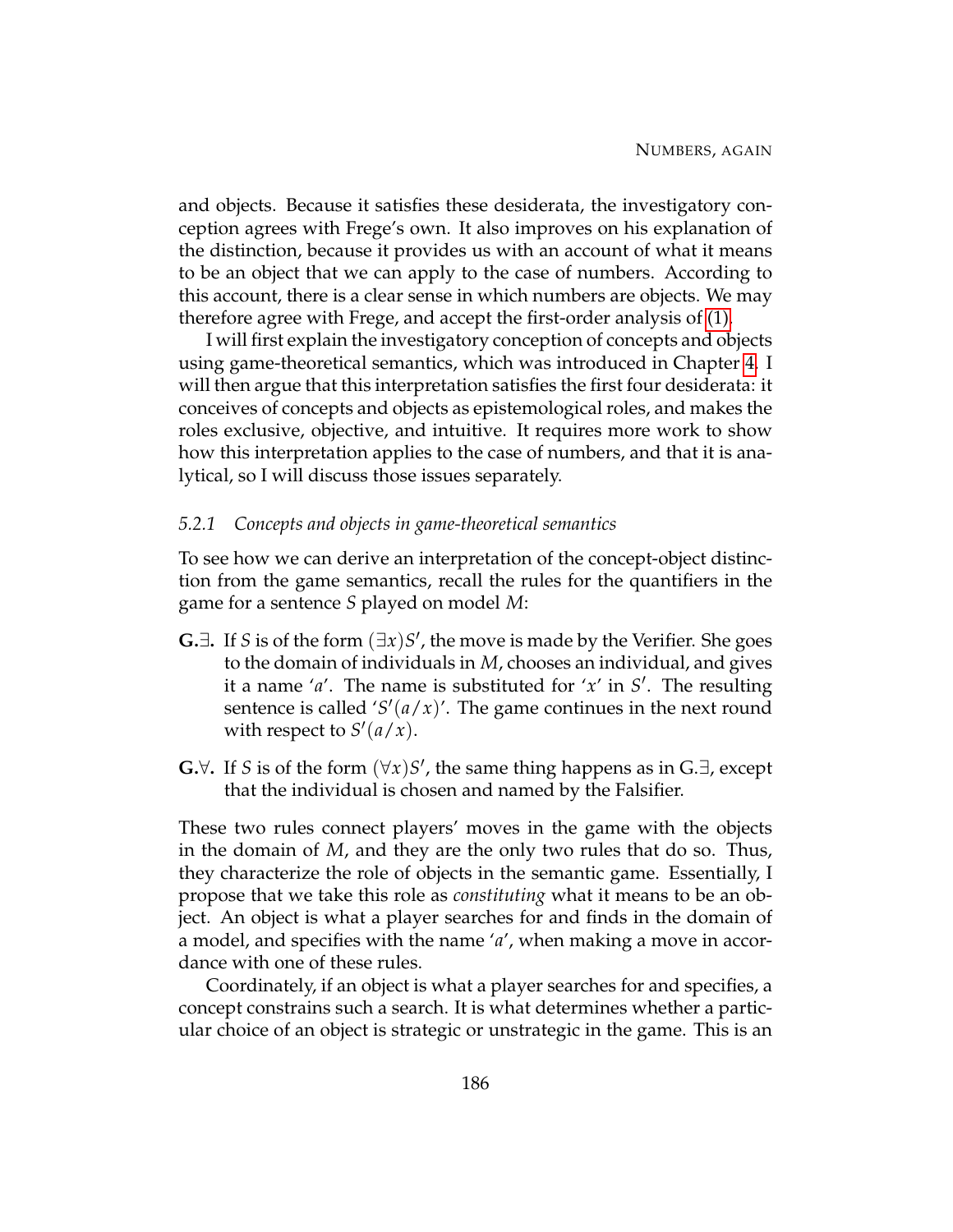appropriate characterization of concepts because of the relationship between strategic play and truth. To see this, notice that a formula with one free variable will express a concept. In the game for  $\exists x \phi(x)$ , the choice of object that the Verifier specifies with '*a*' is strategic just in case ' $\phi$ (*a*)' is true in the model.<sup>[11](#page-197-0)</sup> Thus, ' $\phi$ ' expresses a constraint on her search for this object, so it signifies a concept in the sense I have identified. We may therefore say that an expression for a concept is true or false *of* an object, and that a concept is predicative.

We can also say that a player *grasps* a concept to the extent that she knows how to play strategically during quantifier moves. To play strategically, the Verifier must choose an object that forces the game to end with an atomic sentence which is true in the model, regardless of what other choices the Falsifier makes in the meantime. These considerations constrain her search in the sense that they determine what she *should* choose. But they also determine what she *will* choose—provided that she is playing to win, and can recognize her choices as complying or failing to comply with them. Insofar as she understands the constraints, she will be guided in her search for an object and will know how to play strategically.

Characterizing objects and concepts in terms of their roles in the semantic game suffices to characterize them more generally, in terms of their roles in investigations structured by which-questions. I developed the ideas which are crucial for this characterization of objects and concepts in Chapter [4.](#page-125-0) Recall that an investigation is an activity structured by a question, and that we can view an investigation structured by a which-question from two perspectives: it is an attempt to answer this question, but also an attempt to find and give the value of a variable (or some values of some variables). One answers a which-question *by* finding and specifying that value.

These two perspectives set up a correspondence between investigations and instances of the semantic game. On the one hand, quantifier moves in the semantic game can be seen as investigations. Making a strategic choice during a quantifier move requires the player to undertake an investigation. For example, to make a strategic move in accor-

<span id="page-197-0"></span> $<sup>11</sup>$ Again, the Falsifier's case is symmetric: the choice of object that the Falsifier spec-</sup> ifies with '*a*' in the game for  $\forall x \phi(x)$  is strategic just in case ' $\phi(a)$ ' is false in the model. Because of the symmetry, I leave the Falsifier's role aside in what follows.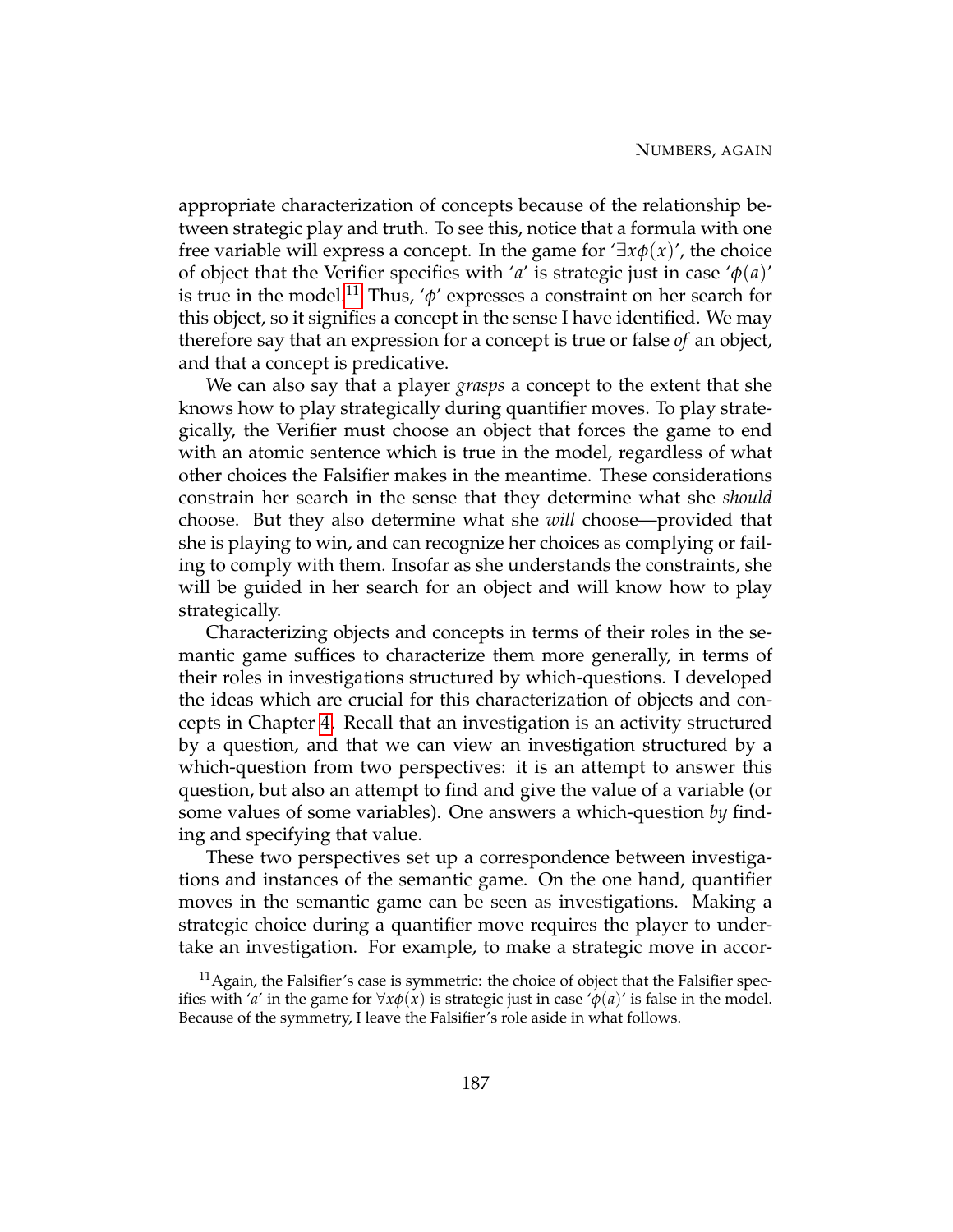dance with G.∃ for a formula of the form

## ∃*xφ*(*x*)

the Verifier should undertake an investigation structured by the question, which objects are *φ*? On the other hand, for any investigation structured by a which-question, there is a corresponding instance of the semantic game. A which-question has the general form, which *F*s are *φ*? This question is exactly the question that structures the investigation the Verifier should undertake to determine her initial moves in the game for

## $\exists \bar{x} \phi(\bar{x})$

on a model whose domain consists of the *F*s.[12](#page-198-0) So for every quantifier move in the semantic game, there is a corresponding investigation structured by a which-question, and for every investigation structured by a which-question, there is a corresponding instance of the semantic game. Thus, to characterize objects in terms of their role in the game just is to characterize them in terms of their role in investigations. Something plays the role of an object when it can be sought, found and specified in an investigation. Something plays the role of a concept when it constrains such a search.

So that is how to derive an investigatory conception of the conceptobject distinction from game-theoretical semantics. Let's see now why this interpretation makes sense, and satisfies the desiderata laid out above.

First of all, notice that like Frege, the investigatory interpretation understands the concept-object distinction in functional terms. What it means for something to be a concept or an object is for it to play a certain role in investigations. We have characterized concepts and objects in terms of how they are used in a certain kind of activity, not in terms of what kind of entities they are.

<span id="page-198-0"></span><sup>&</sup>lt;sup>12</sup>I have here used the notation  $\bar{x}$  as an abbreviation for  $x_1, \ldots, x_n$ . This notation is convenient because it permits both collective and distributive readings for the predicate *φ*; we may read the formula ∃*x* $φ(x)$  either as ∃*x*<sub>1</sub>, . . . ∃*x*<sub>*n*</sub>( $φ(x_1) ∧ … ∧ φ(x_n)$ ), requiring the Verifier to select *n* objects, *each* of which is  $\phi$ , or as  $\exists x_1, \ldots, \exists x_n \phi(x_1, \ldots, x_n)$ , requiring her to select *n* objects that *together* stand in the relation *φ*. The former case can be viewed as a series of individual 'nested' investigations; but it is also a special case of the latter, which is best viewed as a single investigation requiring multiple specifications of objects, like an algebra problem with multiple unknowns.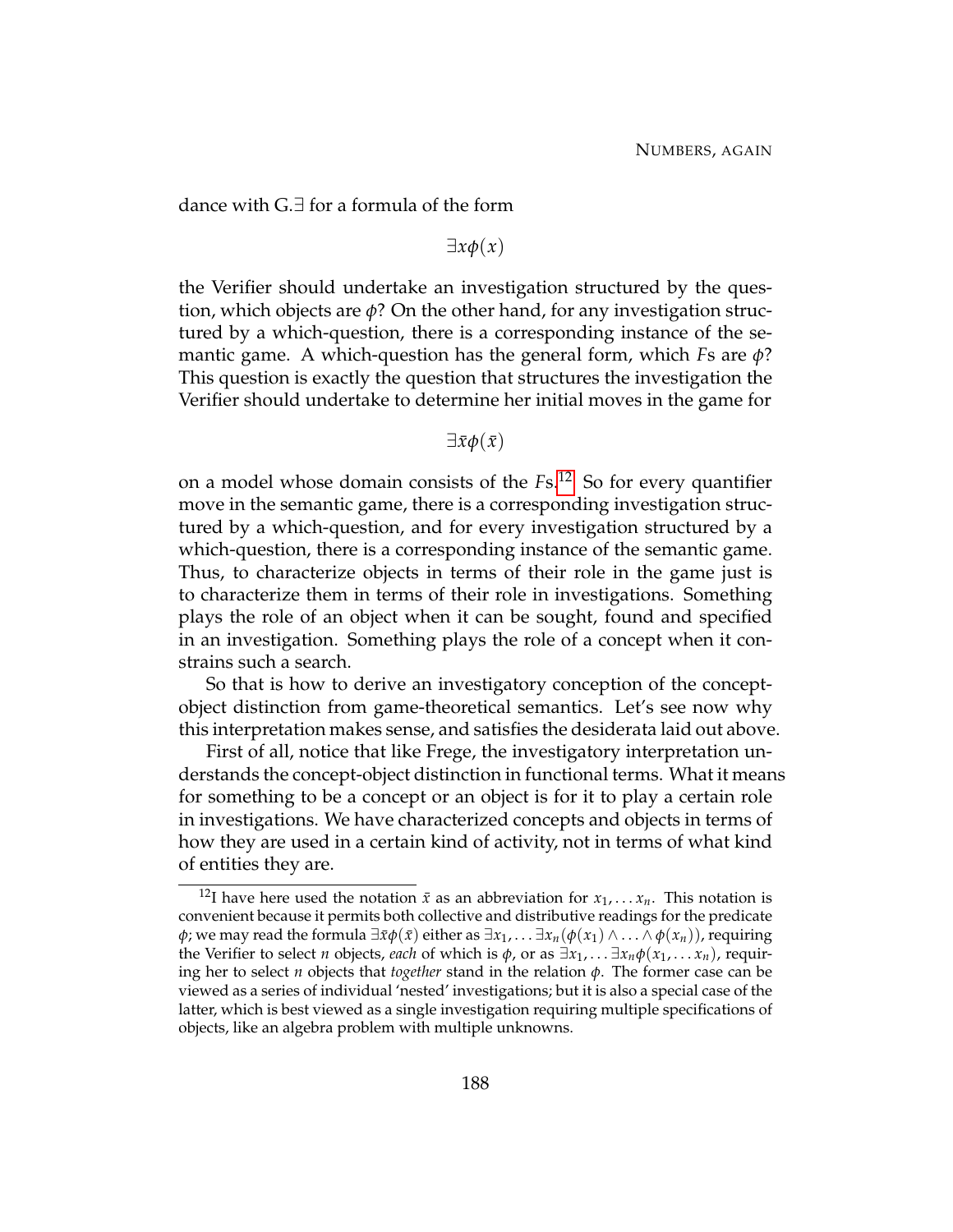The distinction between the roles is an epistemological distinction, as I argued that it was for Frege. An investigation is an activity characterized by its epistemological structure. The distinction between concepts and objects corresponds to the epistemological distinction between questions and answers, between an investigator's different epistemic states at the beginning and end of an investigation. To begin an investigation, you must understand the question that structures it. That is, you must understand the constraints on its possible answers, which is to say that you must grasp a certain concept. To conclude an investigation, you must select among these possible answers, which is to say that you must specify which object you take to answer the question. Thus we may say that the concept-object distinction concerns how we apprehend things in thought. It is not a division between things in virtue of what they are in themselves, but in virtue of their possible epistemic relations to we who carry out investigations and can play the semantic game. This shows that my interpretation satisfies the first desideratum.

The epistemological structure of an investigation also implies that the two roles are exclusive, and complementary, within a given investigation. A concept is something known, which constrains and guides players as they search for an object; an object is something unknown, which the search aims to make known. Searching for an object, as opposed to merely guessing or casting about at random, is a deliberate, goal-directed process. An investigator cannot search without some idea of what she is looking for, that is, without knowing how to tell when the aim of her search is fulfilled. On the other hand, a player cannot search for some-thing she already knows or grasps.<sup>[13](#page-199-0)</sup> So something playing the role of a concept cannot at the same time play the role of an object within a given investigation; the two roles are exclusive. But the structure of an investigation always involves both, so the two roles are complementary. This takes care of the second desideratum.

Concepts and objects are objective under the investigatory conception. Their objectivity derives from the fact that the game semantics, like any logical semantics in the Fregean tradition, is centered around the concept of truth. Claims are objective insofar as they admit of being true or false, that is, insofar as they have truth conditions. The game semantics describes the truth conditions of claims using the notion of a win-

<span id="page-199-0"></span> $13$ Readers of Plato will recognize the Meno problem here.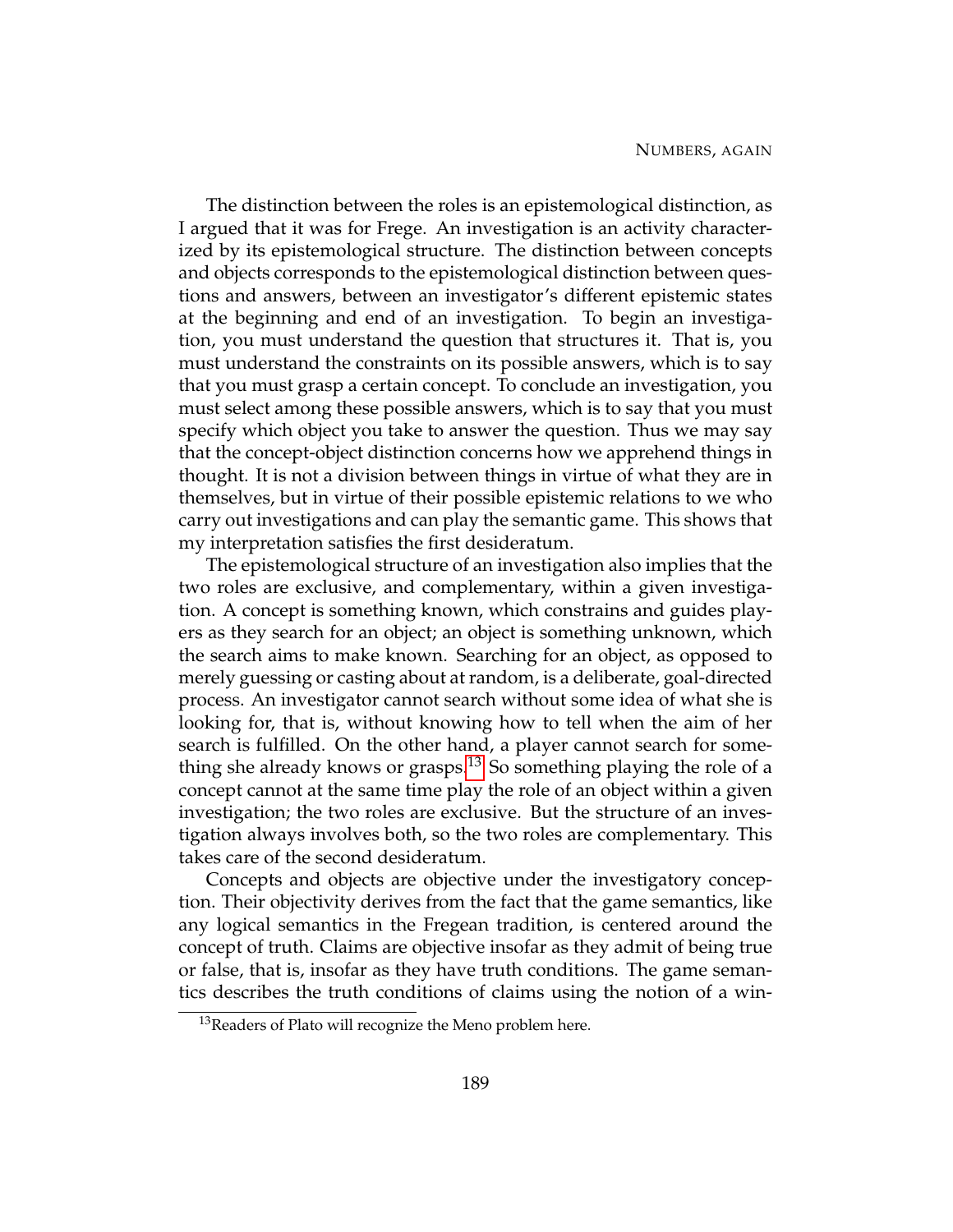ning strategy in the game. We have characterized concepts and objects by their roles in that game; so we may consider them objective insofar as they form part of the conditions under which a claim is true or false. At any rate, it is no more (or less) doubtful that objects and concepts are objective as characterized by the game semantics than as characterized by a standard Tarski-style semantics, since the two styles of semantics are extensionally equivalent.

The game semantics also allows us to describe both objects and concepts as objective in the broadly Kantian terms underlying Frege's understanding of objectivity in the *Grundlagen*. Objects are objective in the sense of being intersubjective, both at the level of the language and at the level of a model or interpretation. The domain of the model is shared in the game; there are no objects that one player can choose but the other player cannot. Likewise, the canonical expressions used to specify objects are shared. A player does not count as making a choice of object unless she uses an expression which makes it clear to the other player which object she has chosen. This precludes private, subjective mental entities from being objects, and precludes using a private language to specify objects. Thoughts are objective because they are expressed in a shared language that speaks about objects in a shared world.

The objectivity of concepts might raise more worries. I have spoken of concepts as 'guiding' a player's search for an object, and this might make it seem as if concepts exist only in the minds of the players. I have been careful to qualify this language for this reason. According to the investigatory conception, a concept determines what is *correct* for a player to choose, in the sense that it determines what is strategic. Correctness, like truth, is an objective notion. A concept only 'guides' a player, in the sense of determining what she actually *will* choose, insofar as she grasps the concept and understands it as constraining what she should choose. The concept is independent of any particular player's grasp of it, or ability to be guided by it when searching. Thus, both objects and concepts are objective, satisfying the third desideratum.

Finally, it is clear that the role of objects is 'intuitive' in the sense I laid out above: ordinary physical objects can play the role of what the players seek, find, and specify in the game. We have already seen examples of this, in Chapter [4.](#page-125-0) The domain of a model may consist of physical objects in some part of the physical world, like pieces on a chessboard, or planets in the solar system, because it is possible to search for one of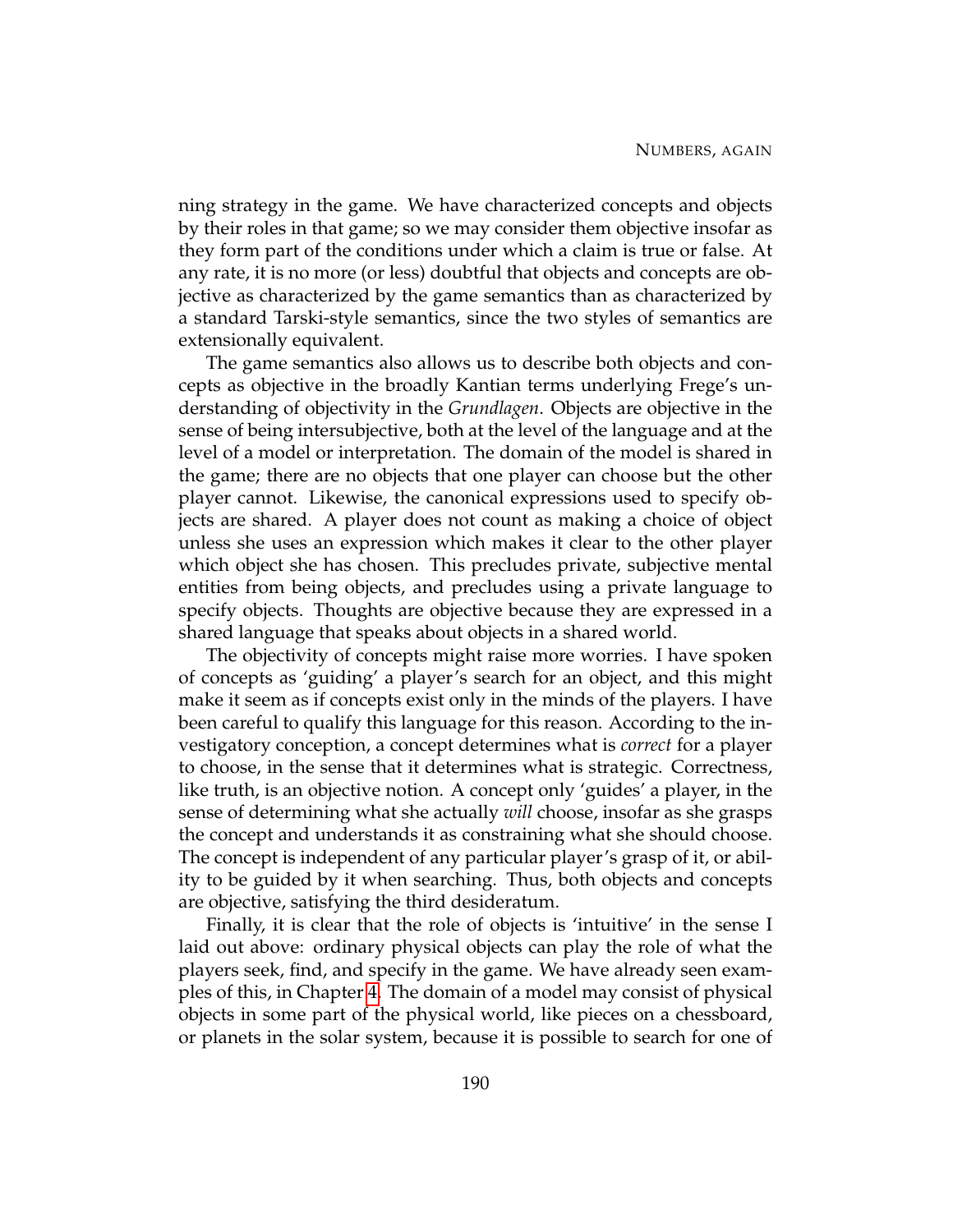these things, and to say which of them one is choosing. But so long as we can conceive of investigations that are not physical explorations, we do not have to think that all objects are physical (or spatial, or 'actual'). Anything that can be sought, found and specified in an investigation anything we might speak of when answering a which-question—plays the role of an object, according to the investigatory conception.

## <span id="page-201-0"></span>*5.2.2 Numbers as objects*

These observations at last put us in a position to answer my opening question: are numbers objects? That is, do they play the object role in scientific thought? According to the investigatory conception, the answer is a resounding *yes*.

Numbers are a clear example of something we seek, find and specify in investigations. Indeed, they are a paradigm case. In Chapter [4,](#page-125-0) I introduced the concept of an investigation through examples of elementary algebra problems. The practice of solving such problems makes a distinction between what does and does not count as finding and specifying a number. An equation like

$$
x=\frac{1}{2}
$$

can be used to specify a number and thereby provide the solution to a problem, because it is in canonical form. Equations like

$$
4x^2 - 4x + 1 = 0
$$

or

$$
2x-1=0
$$

do not specify numbers; that is why they are used to give problems, not solutions. Elementary algebra can even be axiomatized into a deductivelycomplete first-order theory (Tarski, [1967\)](#page-233-2), which can be interpreted via the game semantics. So it hardly seems possible to doubt that numbers play the role of objects according to the investigatory conception.

It follows that a first-order analysis of specificational sentences like

[\(1\)](#page-165-0) The number of Jupiter's moons is four.

is correct and appropriate on the investigatory conception. Like an algebraic solution statement, this sentence specifies a number. A first-order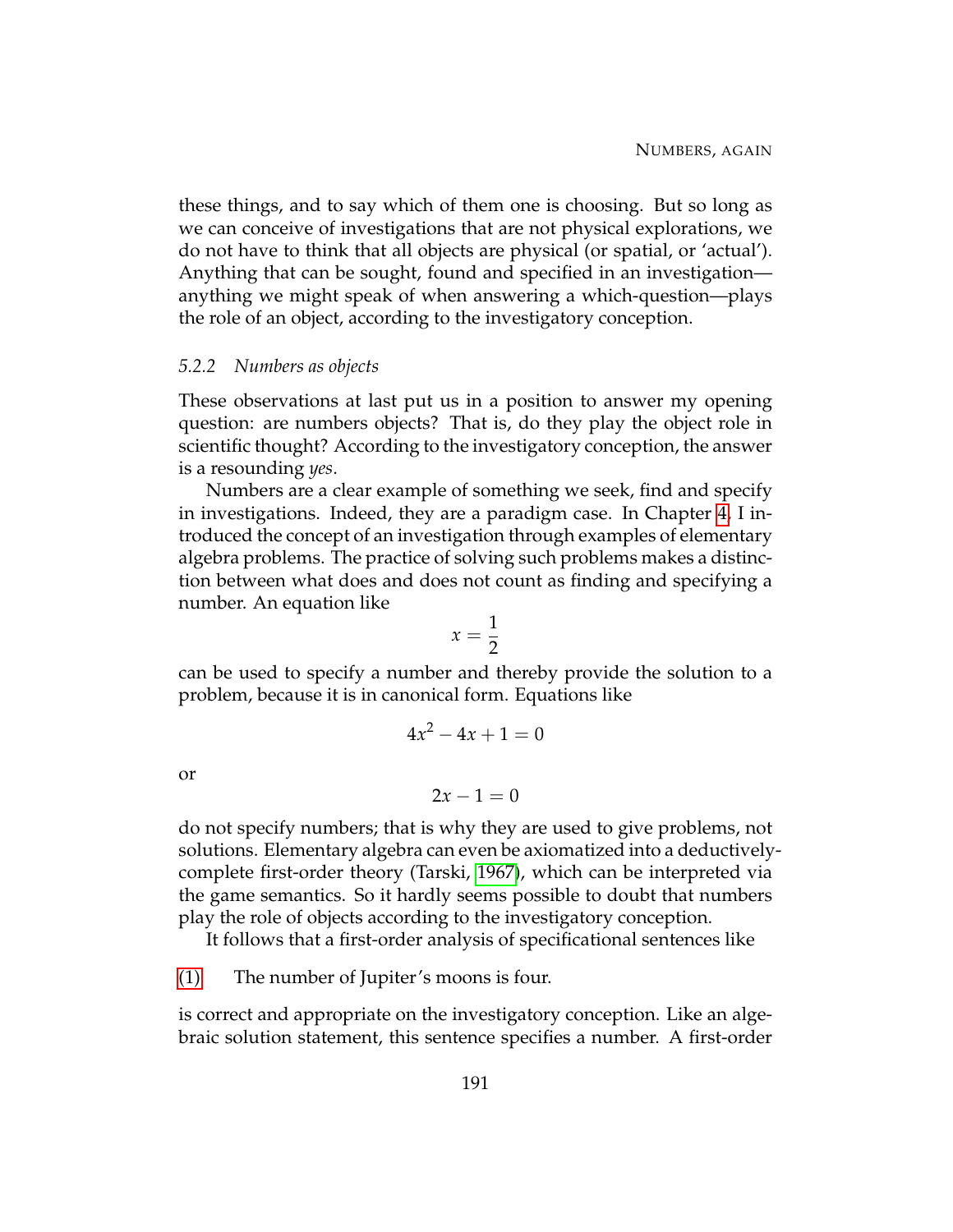analysis requires that numbers are objects, but we are now taking objects to be *defined* as what can be specified at the conclusion of an investigation. So we may say that 'four' stands for an object in [\(1\),](#page-165-0) just because it is doing the work of specifying a number. Under the investigatory conception of objects, the first-order analysis of this sentence simply makes explicit what we established by other means in Chapters 1–3: that 'four' answers the which-question left open by 'the number of Jupiter's moons', a question we might otherwise express as "Which number is the number of Jupiter's moons?" or, more colloquially, "How many moons does Jupiter have?"

Our puzzle, though, was that canonical expressions like 'four' do not appear to belong to a grammatical category of names or singular terms. They instead belong to the category of adjectives, or determiners, or some other syntactic category in natural language. The virtue of the investigatory conception of objects is that this does not matter. We do not decide whether something plays the role of an object by looking at the syntax of the expression used for it in natural language. Instead, we ask whether it is the kind of thing that can be sought in an investigation, and whether that expression is canonical. That is, we ask whether our expression for it is being used to indicate which thing it is, in a way that is not subject to a reply of 'But which do you mean?'. For the purposes of logical analysis, we might design a language where all such expressions belong to the same syntactic category, but we have no reason to assume that the syntax of natural language is already structured that way. Fortunately, on the investigatory conception, we have no need to make that assumption in order to apply the concept-object distinction. To conclude that the number four plays the role of an object, we need only observe that 'four' is a canonical expression for it. 'Four' can be used to indicate a choice of the number four, and thereby complete an investigation structured by a 'How many?' question in a sentence like [\(1\).](#page-165-0) This is so even if 'four' is an adjective or a determiner or something else as far as syntax is concerned.

It is worth stressing how different this approach is from the approach of neo-Fregean logicists like Wright [\(1983\)](#page-233-1) and Hale and Wright [\(2001\)](#page-230-10). Both approaches agree with Frege that numbers play the role of objects, but they take very different routes to that conclusion. Wright's route requires a particular understanding of the syntax of expressions for numbers, while the route provided by the investigatory conception of objects does not. This means the investigatory interpretation of the concept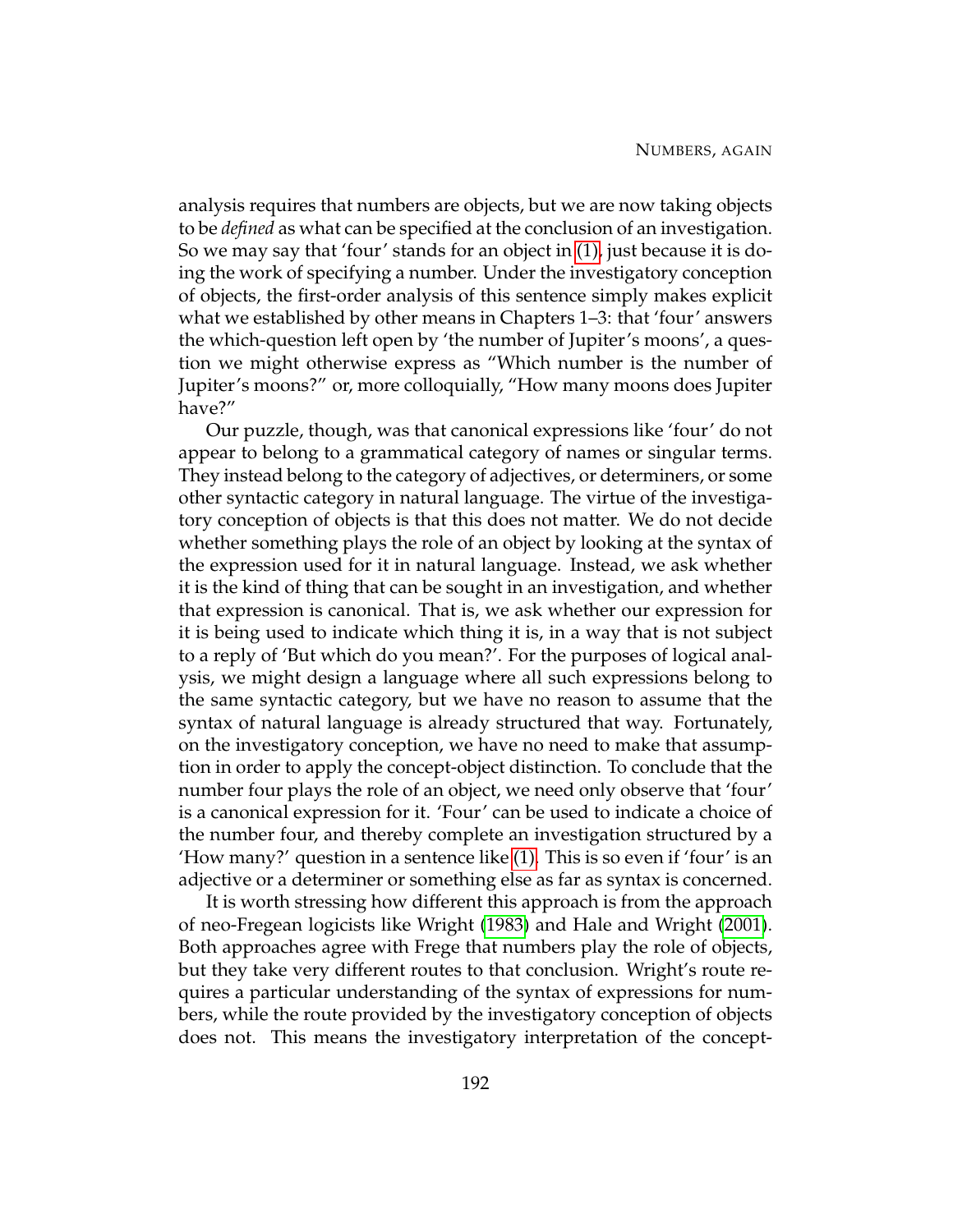object distinction is more readily applicable to the case of numbers. Thus, it satisfies the fifth desideratum better than Wright's interpretation, which is the main alternative available in the literature.

Let me explain this point in detail. On Wright's interpretation, Frege holds the thesis of the priority of syntax over ontology. According to this thesis, the category of singular terms is explanatorily prior to the category of objects; what it means to be an object should be explained in terms of what it means to be a singular term, not the other way around. He writes:

The really fundamental aspect of Frege's notions of object and concept is that they are notions whose proper explanation proceeds *through* linguistic notions. . . . For Frege it is the syntactic category [of singular terms] which is primary, the ontological one [of objects] derivative. It is because Frege holds this primacy of syntactic categories that he believes that he can legitimately argue that the syntactic behavior of numerical expressions immediately settles that numbers are if anything a kind of object. (Wright, [1983,](#page-233-1) p. 13)

On this way of conceiving of objects, to be an object is to be the referent of a singular term. Thus, we explain why numbers are objects by showing that our expressions for them are singular terms, and that they occur in certain true sentences. Because the sentences are true, these numerical expressions refer, and because they are singular terms, their referents are objects.

I explained above why I don't think we can read Frege as treating the category of singular terms as *prior* to the category of objects, though he does think the two categories are in correspondence in a logicallyideal language. My present point is that Wright's interpretation faces a problem in reaching the conclusion that numbers are objects which the investigatory interpretation does not. On Wright's approach, the syntax of the language we use to talk about numbers is fundamental. Under the syntactic priority thesis, we cannot apply the concept-object distinction in the case of numbers unless and until we have an account of the syntax of number words. Wright never really doubts that [\(1\)](#page-165-0) has the syntax of an identity statement in which 'four' appears as a singular term, but that is exactly what comparing [\(1\)](#page-165-0) with other specificational sentences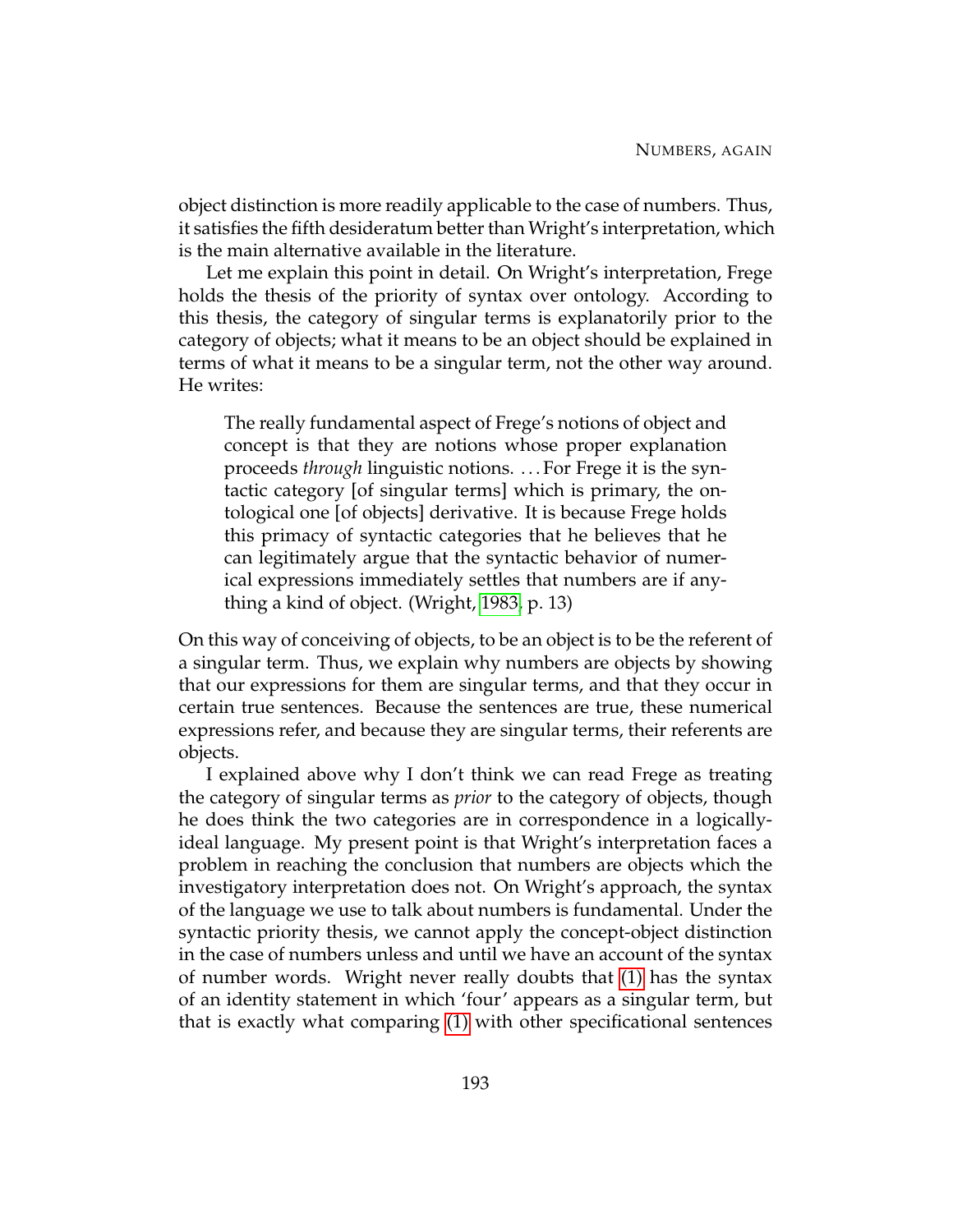leads us to doubt. It appears that 'four' is an adjective or determiner in that sentence, just as much as in "Jupiter has four moons". And as long as *some* of our uses of number words do not appear to be singular terms, then Wright's strategy for arguing that numbers are objects is threatened. Someone who adopts the syntactic priority thesis either must explain that those uses really do count as singular terms after all, or explain why those uses can be ignored when applying the concept-object distinction.

The investigatory conception of objects does not take syntax as fundamental, so it does not face this worry. Instead, it takes investigations as fundamental. We recognize numbers as objects by recognizing them as the kind of thing we can search for and specify. It is obvious that we do search for and specify numbers; so it is obvious that they play the role of objects. A great advantage of the investigatory conception of objects is that this conclusion is not beholden to changes in the syntax of the language we use to talk about numbers, or changes in our understanding of that syntax. It is only beholden to our practice of asking and answering a certain kind of mathematical question, the kind of question asked in elementary problems in arithmetic and algebra.

## *5.2.3 Specification without syntax*

I have argued that under the investigatory conception, numbers play the role of objects, and the roles of concepts and objects are exclusive. Does this mean that numbers do *not* play the role of concepts? Not in general.

We have reached a vantage point from which we can apply the distinction between concepts and objects independently of the syntax of natural language. To decide whether something is a concept or an object, we ask about its role in thought. Under the investigatory conception, this question becomes: is it something we search for and specify in investigations, or is it something that constrains such a search? But now that we have learned to think of concepts and objects in terms of their roles, it would be better to ask this question in a slightly different way. We should not presuppose that things always play the same roles across different thoughts. Rather than asking whether numbers or anything else play the role of concepts in *thought*, we should ask whether they ever play the concept role in *a* thought. I will argue that they do.

To reach that conclusion, we have to revisit Frege's doctrines of the priority of the proposition and multiple analysis. We saw earlier that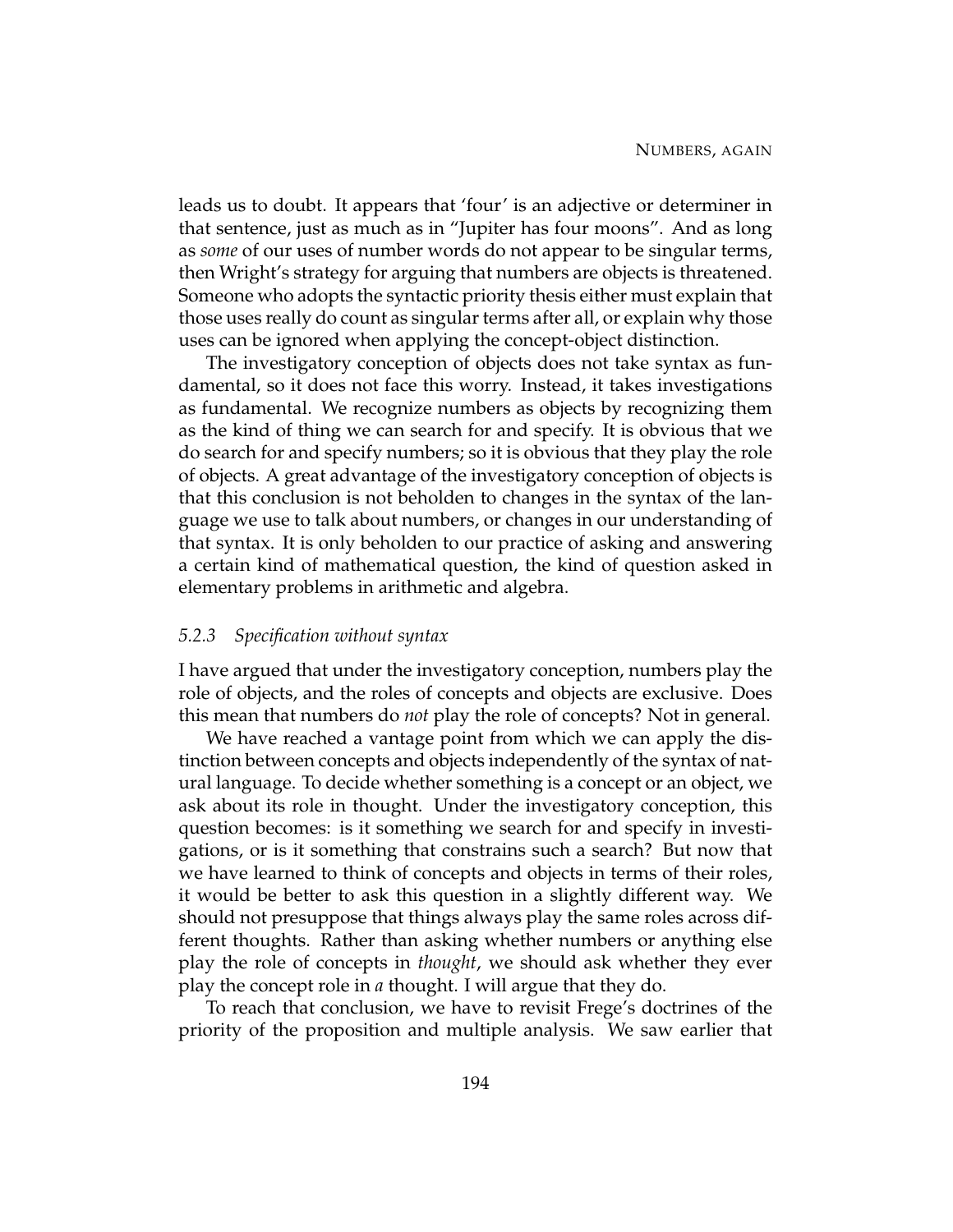Frege thinks of concepts and objects as having been obtained by splitting up or analyzing a thought, and that this is something we are free to do in different ways, so something does not play the role of a concept or an object independently of how we analyze the thought in which it occurs. I called this the argument from analysis. Given these doctrines, my argument is simple: in general, it is possible for one and the same thing to play the object role under one way of splitting up a thought, and the concept role under another way. This is no less true for numbers than for other kinds of things. Thus, by seeing how to accommodate the doctrine of multiple analysis under the investigatory conception, we will be led to see why numbers can play both roles. The only question that will remain is how we can best represent this insight in a language of analysis like that of the *Begriffsschrift*, a language which is designed to express the relationships between different ways of splitting up a thought.

First of all, to narrow our focus, let's make a distinction. Frege gives several different kinds of examples of how a thought can be analyzed in multiple ways. Here are a few:

- (6) Passivization (Frege, [1879/1967,](#page-230-1) §3)
	- a. The Greeks defeated the Persians at Plataea.
	- b. The Persians were defeated by the Greeks at Plataea.
- (7) Clause nominalization (Frege, [1879/1967,](#page-230-1) §3)
	- a. Archimedes perished at the capture of Syracuse.
	- b. The violent death of Archimedes at the capture of Syracuse is a fact.
- <span id="page-205-0"></span>(8) Abstraction (Frege, [1884/1980,](#page-230-8) §64)
	- a. Line *a* is parallel to line *b*.
	- b. The direction of *a* is identical to the direction of *b*.
- (9) Concept-extension conversion (Frege, [1892/1997e,](#page-230-2) pp. 187–188)
	- a. There is at least one square root of 4.
	- b. The concept *square root of 4* is realized.
- (10) Specification (Frege, [1884/1980,](#page-230-8) §57)
	- a. Jupiter has four moons.
	- b. The number of Jupiter's moons is four.

Frege's normal way of explaining the relationships in pairs of sentences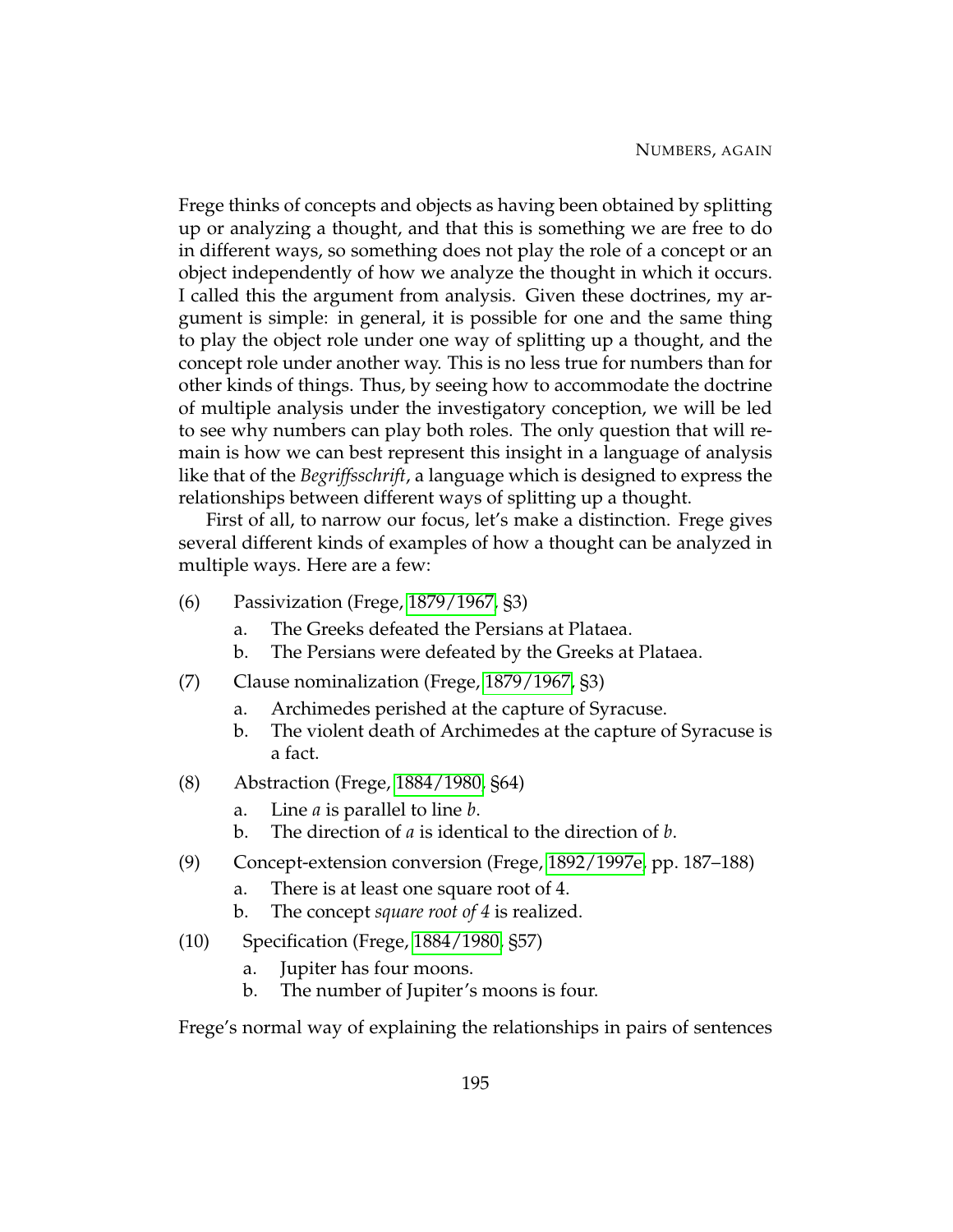like these is that the two sentences express the same thought. There is a common thread that runs through them: in each pair, there is something the same (the thought, the content, the truth-conditions) but also something different (the expression, the emphasis, the 'coloring'). The sentences in each pair are equivalent for certain purposes, which we can broadly characterize as logical or scientific purposes. They are not equivalent for others, such as communicative or rhetorical purposes.

I will focus on the relationship in the last pair. It is clear from the text of the *Grundlagen* that Frege thinks of this relationship as comparable to the one in [\(8\),](#page-205-0) which he characterizes by saying "we carve up the content in a different way"; so it is clear that Frege thinks these sentences represent or correspond to two different ways of carving up a single thought. Still, it is not obvious that the relationships in all five pairs are instances of the same idea, or the same kind of intellectual process.<sup>[14](#page-206-0)</sup> For this reason, I will be satisfied to explain why the sentences in the last pair count as two ways of expressing the same thought under the investigatory interpretation. I hope what I say might eventually shed light on the other examples, but I leave that task for another occasion.

So we have to explain why 'specificational recarving' counts as expressing the same thought in a different way. This is straightforward, given the strategy of analysis for specificational sentences I developed in Chapter [4,](#page-125-0) and the interpretation of the concept-object distinction I have offered here. The explanation centers on two ideas. The first comes from Frege's discussion of analysis in *Begriffsschrift* §9. As we saw above, Frege's model for splitting a thought into a concept and an object involves regarding a part of that thought as variable, while holding the remainder fixed; it involves seeing that part as one among several possibilities in a range. The part that we conceive as variable plays the role of an object. The part we hold fixed plays the role of a concept.

The second idea comes from the argument in Section [5.2.2.](#page-201-0) As we saw there, numbers play the role of objects because they are the kind of thing we can seek, find and specify. In fact, there was nothing special about the case of numbers. In general, when we express a thought using a specificational sentence, what is specified in the complement is playing the role of an object, precisely *because* it is being specified. This just follows from the role of specificational sentences in investigations. It is more or less

<span id="page-206-0"></span><sup>&</sup>lt;sup>14</sup>See Dummett [\(1991,](#page-230-11) Ch. 14) for further discussion of this issue.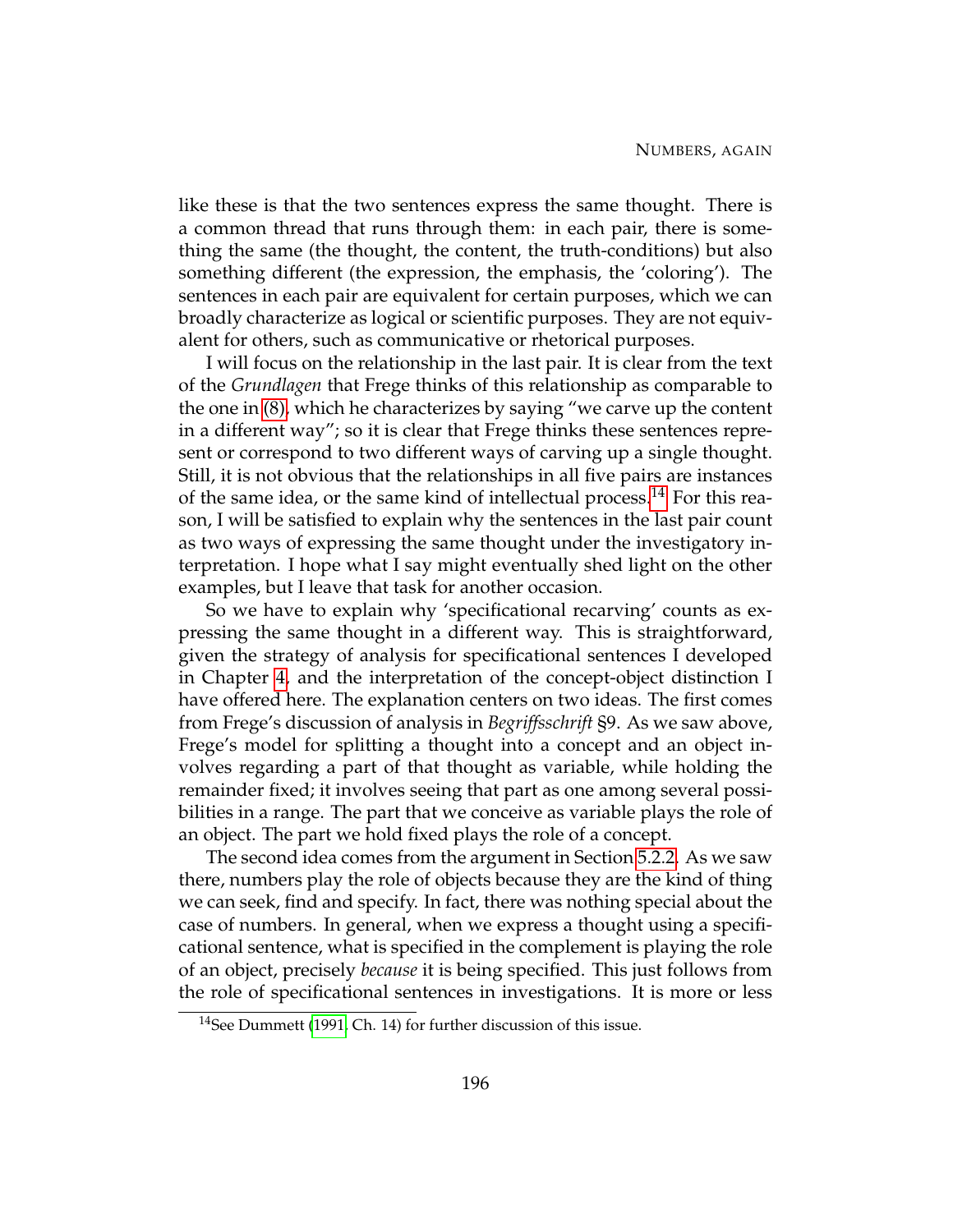true by definition, under the investigatory conception of objects.

Both ideas are implemented in the strategy of analysis for specificational sentences I developed in Chapter [4.](#page-125-0) It's easiest to see all this in the context of a particular example, and it will be helpful to shift away from the example of numbers for a moment. Instead, I will work with the example of colors. Consider the thought we might express as:

<span id="page-207-1"></span>(11) Io is yellow.

One way to carve up this thought is to regard Io as variable, thereby assigning it the role of an object. Suppose we are thinking of it as part of the range of Galilean moons (the others being Europa, Ganymede, and Callisto). Since Io is the only yellow moon in that range, the following specificational sentence expresses this way of analyzing the thought:

<span id="page-207-2"></span>(12) The Galilean moon which is yellow is Io.

This sentence presents the thought as one in which Io is the object selected and specified in answer to the question, which Galilean moon is yellow? Under the strategy of analysis given in Chapter [4,](#page-125-0) this becomes:

<span id="page-207-0"></span>(13) ∃!*x*(*x* is yellow ∧ *x* = Io)

where we think of the Galilean moons as forming the domain of quantification. Here we have used the syntax of a first-order language to represent the process Frege describes in *Begriffsschrift* §9, by replacing 'Io' with a variable with a certain range. By regarding Io's position as variable, we take the concept in the thought as that of being yellow, contrasting the possibility that Europa or Callisto is yellow with the fact that Io is.

The formula in [\(13\)](#page-207-0) is the same as the one in [\(11\)](#page-207-1) in the sense that they are logically equivalent. On the other hand, as I observed in Chapter [4,](#page-125-0) they are *practically* non-equivalent. Under the game semantics, [\(13\)](#page-207-0) is true just in case the Verifier has a non-trivial winning strategy in a game of at least two rounds, while the game for [\(11\)](#page-207-1) is trivial. Thus, a first-order language under the game semantics enables us to explicate the sense in which [\(12\)](#page-207-2) is a recarving of [\(11\).](#page-207-1) They express the same thought, but in different ways; they are logically equivalent, but not equivalent for other purposes.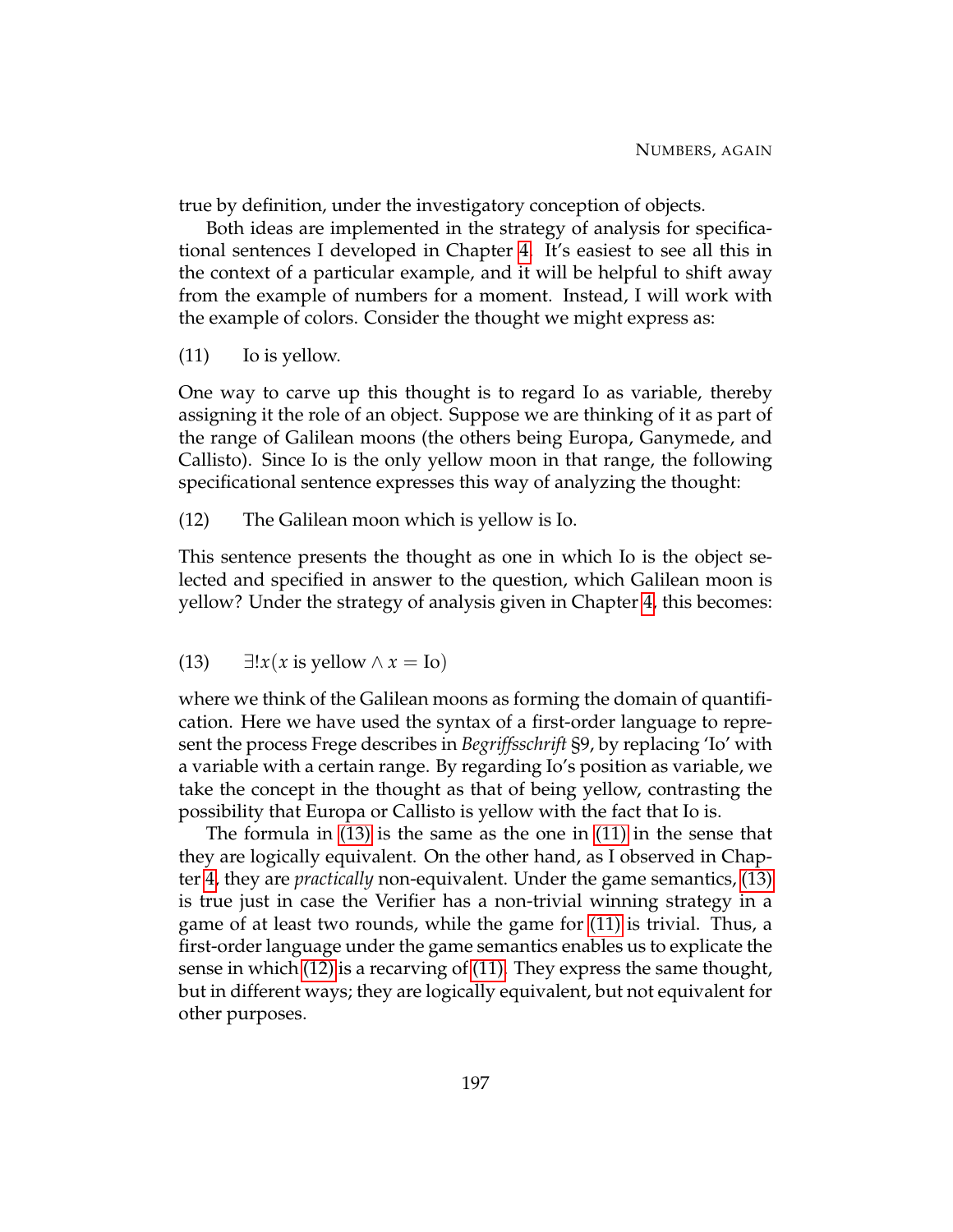This strategy of analysis allows for *multiple* analysis because exactly parallel reasoning applies to the color. Suppose, in the thought expressed by [\(11\),](#page-207-1) we instead regard yellow as variable, thinking of it as part of a range of colors including red, silver, and so on. We thus regard yellow as an object; the concept is that of being Io's color. We can express this way of analyzing the thought with a different specificational sentence:

<span id="page-208-0"></span>(14) The color of Io is yellow.

<span id="page-208-1"></span>This sentence presents the thought as one in which the color yellow is the object selected and specified in answer to the question, which color is Io? Represented in a first-order syntax, this becomes:

(15)  $\exists!x$ (Io is  $x \wedge x =$  yellow)

where the domain of quantification consists of colors. Again, under the game semantics, this formula is logically equivalent to [\(11\),](#page-207-1) but practically non-equivalent. So the first-order analysis of [\(14\)](#page-208-0) again vindicates the idea that it represents a recarving of the thought expressed by [\(11\).](#page-207-1) And since [\(13\)](#page-207-0) and [\(15\)](#page-208-1) differ in both their syntax and their semantics for example, a winning strategy for the Verifier will involve choosing a moon as the value of *x* in the game for [\(13\),](#page-207-0) but a color in the game for [\(15\)—](#page-208-1)they represent different analyses of the same thought.

Admittedly, the formula or quasi-formula in [\(15\)](#page-208-1) will look strange to anyone trained in the Fregean hierarchy and the way it is standardly applied to natural language. Haven't I made a mistake by placing a first-order variable in the position of 'yellow', which is a grammatical predicate? This objection is the central challenge which I have struggled against in this chapter. My answer is no, the first-order analysis is correct and entirely appropriate. But it is only now, with significant interpretive work behind us, that we are in a position to see why. First-order variables represent the role of objects, as opposed to concepts. Now that we understand those roles in epistemological terms, we can see that one and the same color may play the object role in addition to the concept role, depending on how we carve up the thought in which it occurs.

This point emerges vividly from examples [\(12\)](#page-207-2) and [\(14\).](#page-208-0) Frege would regard these sentences as expressing two different ways of splitting up one thought, which is the same thought as [\(11\)](#page-207-1) expresses. But it is obviously the very same color which is specified in [\(14\)](#page-208-0) that is predicated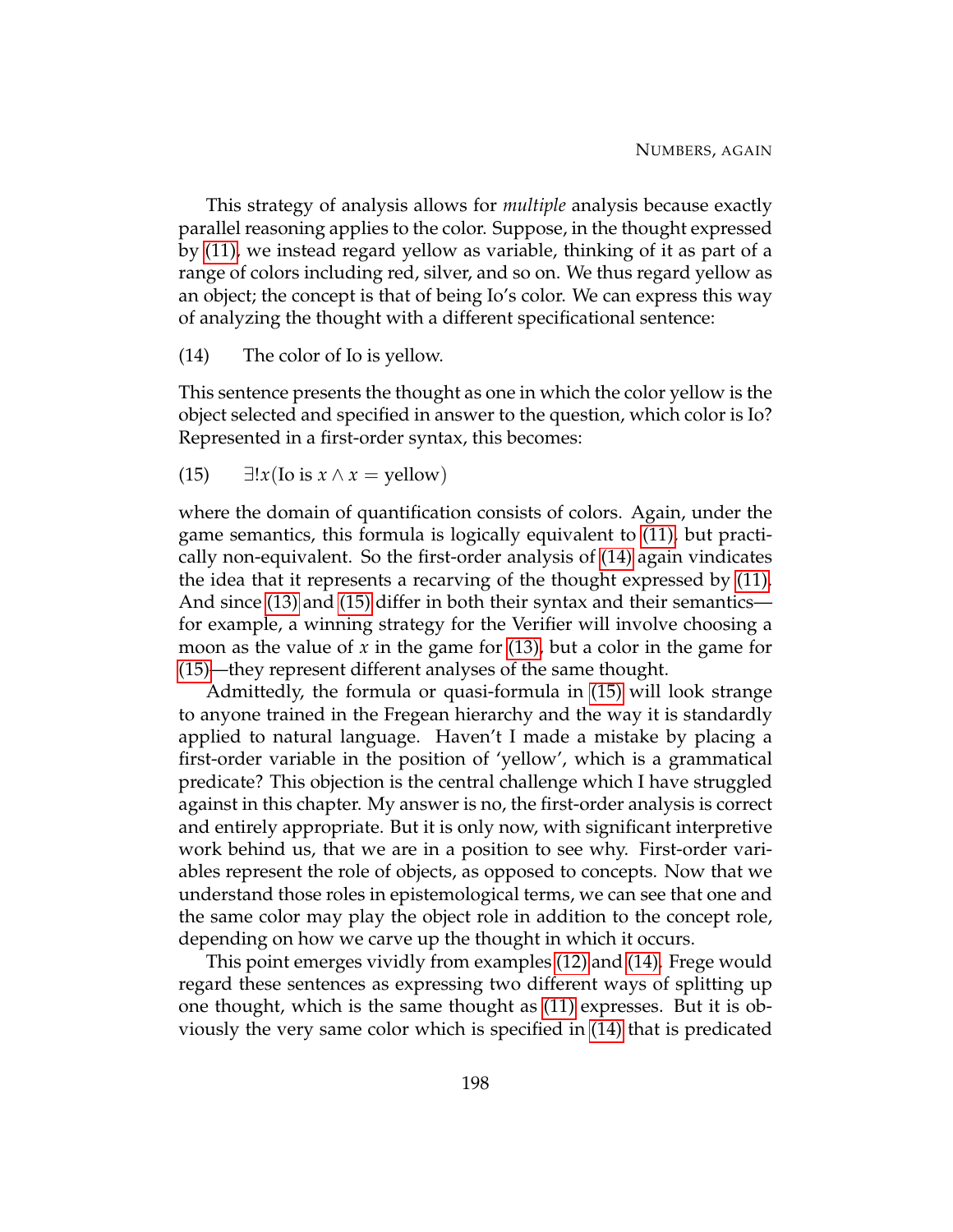of the moon in [\(12\).](#page-207-2) If it were not, one or the other sentence's equivalence with [\(11\)](#page-207-1) would appear to rest on a fallacy of equivocation. The word 'yellow' does not pick out or correspond to different *things* in these sentences; rather, we use these different sentences to express different epistemological relationships to a single color.

Moreover, under the investigatory interpretation of the concept-object distinction, it is easy to see *why* a color can play both roles. It is possible to search for something on the basis of its color, but equally, it is possible to search for the color of something. That is exactly what will happen in the semantic games for [\(13\)](#page-207-0) and [\(15\).](#page-208-1) In the first game, the Verifier must search for an object among the Galilean moons, and her choice will be strategic just in case the moon she chooses is yellow. But in the second, the Verifier must search for an object among the colors, and her choice will be strategic just in case Io is the color she chooses.

The conclusion that yellow may play both the role of a concept and the role of an object may still make some readers uneasy. I will reply to some objections in a moment. But before we consider them, notice that the argument I have just given for the case of colors can be repeated, *mutatis mutandis*, for the case of numbers. Just like "Io is yellow", the thought expressed by "Jupiter has four moons" can be carved up in different ways, including both

<span id="page-209-0"></span>(16) The planet with four moons is Jupiter.

and

[\(1\)](#page-165-0) The number of Jupiter's moons is four.

And just like colors, it is possible both to search for a number, and to search for other things on the basis of that same number. When we ask "How many moons does Jupiter have?", and answer with [\(1\),](#page-165-0) we are searching for and specifying a number, and thus treating it as an object. But it makes just as much sense to ask "Which planet has four moons?", and answer with [\(16\).](#page-209-0) In that case, we are using the number as a constraint on a search for a planet, and thus treating it as a concept. Thus numbers, like colors, are things which can play both roles, and we ought to adopt a language of analysis that is capable of representing this idea. Frege was right that numbers most often play the object role in our usual ways of carving up mathematical thoughts. But I see no reason why that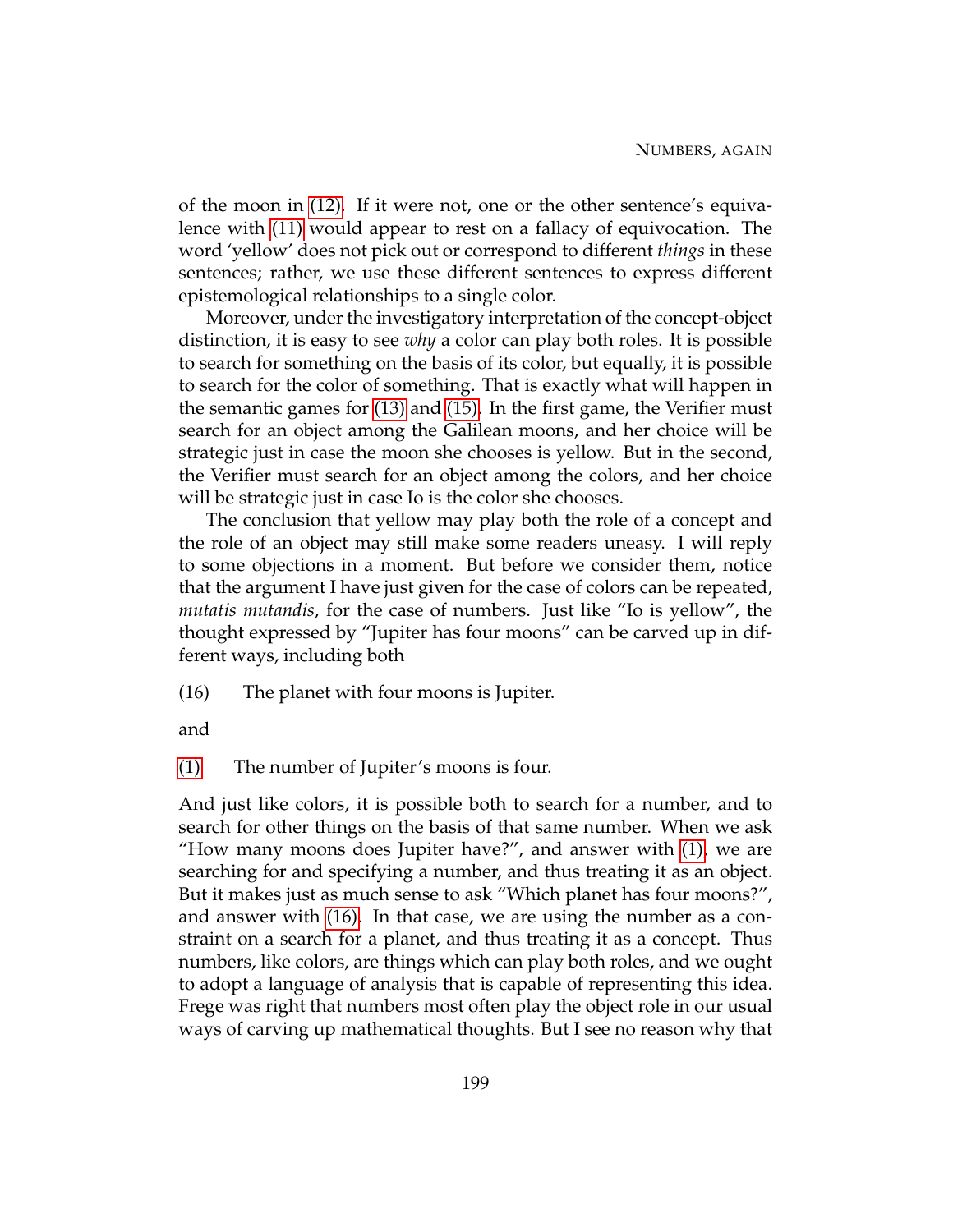excludes numbers from playing the role of concepts under other analyses, such as the one expressed by [\(16\).](#page-209-0) If Frege believed that numbers must *always* play the object role, I do not see that he gave any good reason to follow him in that respect, in *Grundlagen* §57 or elsewhere.

The investigatory conception gives us room to expand this conclusion beyond numbers to other things, too. Reasons or ways, for example, can be said to be objects in the same investigatory sense that we have found for numbers and colors.<sup>[15](#page-210-0)</sup> Our practices of seeking, finding and specifying are just as determinate in the case of reasons or ways as in the case of planets, numbers, or colors. These things can all play a common epistemological role, the role of objects in the investigatory sense. But they may also play the role of concepts; and which role they play is not a matter of the syntax of our expressions for them in natural language, but of whether they are being sought or are constraining a search.

Now for the objections. First, how can it be appropriate to use a first-order variable to take the place of 'yellow' in [\(11\)?](#page-207-1) Instead of [\(15\),](#page-208-1) wouldn't it be better to analyze the specificational sentence in [\(14\)](#page-208-0) using a formula like this,

## <span id="page-210-1"></span>(17)  $\exists! F(F(\text{Io}) \land \forall x(F(x) \leftrightarrow x \text{ is yellow}))$

where a *second*-order variable takes the place of 'yellow'? A second-order variable is a kind of hybrid. The values of second-order variables are like objects insofar as they are alternatives to one another; they are quantified over, and could be chosen and specified during a quantifier move in a semantic game. But they are like concepts insofar as they are predicated of other things. A second-order variable thus signifies both roles in a single form of expression. This may look like exactly what we need in the case of yellow: a kind of expression which stands for something that plays both roles. Perhaps that was part of Frege's motivation for introducing this kind of variable into his language of analysis.

But it is not quite what we need. The point of using a formal language to represent a particular way of carving up a thought is to exhibit that thought's logical relationships, which need not follow the syntax of any

<span id="page-210-0"></span> $15$ Consider for example that a way is specified in  $(4-a)$ , while a reason is specified in [\(5-a\),](#page-167-1) so they count as objects in the investigatory sense. At the same time, there are other specificational recarvings of [\(4-b\)](#page-167-2) and [\(5-b\)](#page-167-3) where they would play the role of concepts.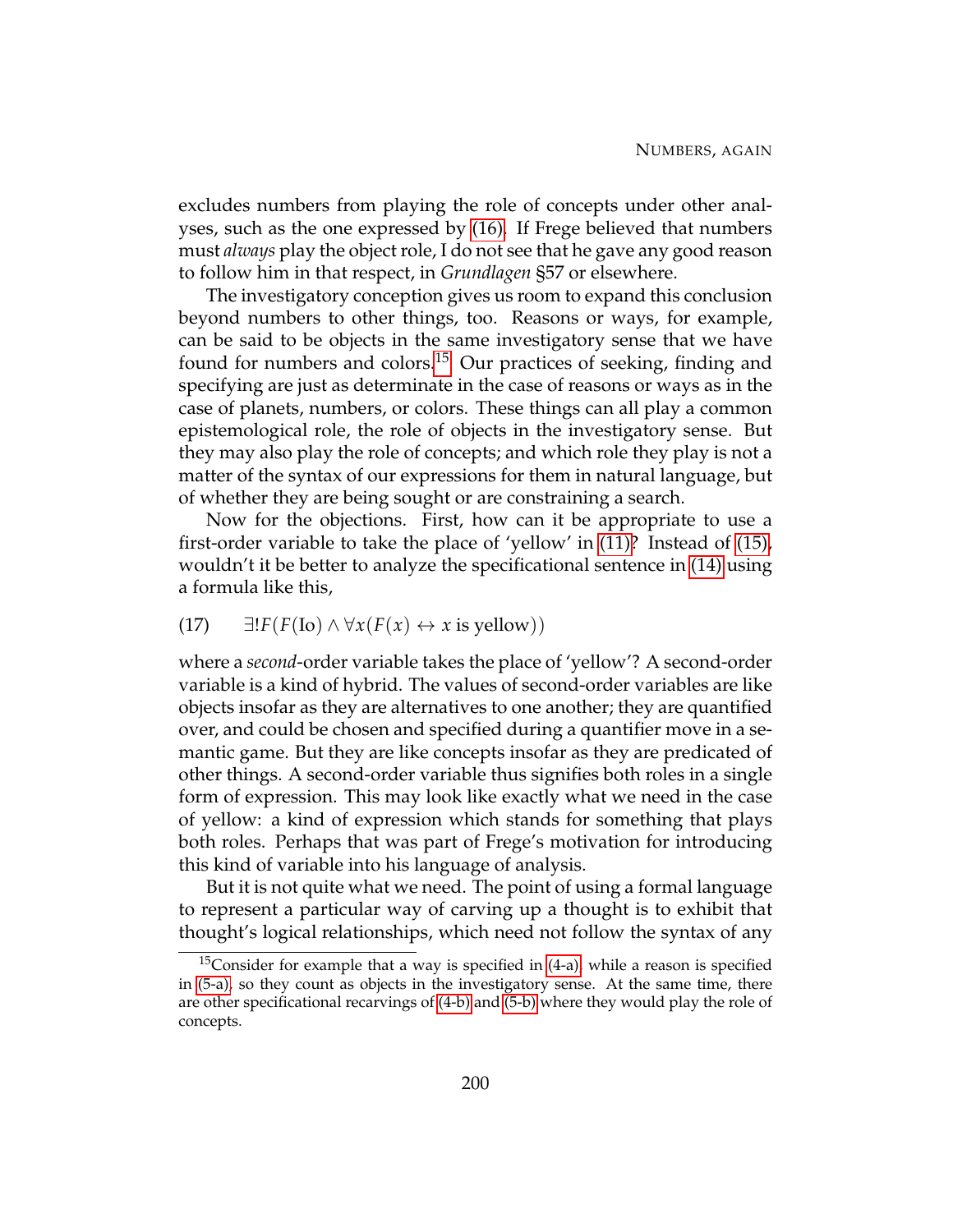particular way of expressing the thought in natural language. When we are deciding how to represent the analysis that corresponds to [\(14\)](#page-208-0) in a formal language, we should not consider the grammatical role of 'yellow' in English, but the logical relationships that this representation can help us see and understand. It is clear that we will want to use *some* sort of variable to capture the fact that in [\(14\),](#page-208-0) yellow is being presented as one among several colors. This way of carving up the thought presents it as logically related to the thoughts that Io is *red*, or that Io is *silver*, to the general thought that Io is some color or other, and so on. The question is whether the hybrid role that a second-order variable signifies is the right device to make these relationships explicit. I am not convinced that it is.

Just considered as a piece of notation, the second-order form in [\(17\)](#page-210-1) obscures the symmetry in the two ways of carving up the thought. If we represent the two analyses as [\(13\)](#page-207-0) and [\(15\),](#page-208-1) then the first-order notation makes clear that we use the same process to arrive at each analysis from the neutral expression [\(11\):](#page-207-1) we let one part of that thought vary, and hold the rest fixed. Using a second-order variable, as in [\(17\),](#page-210-1) introduces a notational distinction between the two cases, but we have no real logical difference for that distinction to express. Colors and moons are both things that we seek, find and specify in language. Our canonical expressions for them have different grammatical properties; but that is entirely beside the point, as Frege would be the first to point out. They also seem to belong to different ontological categories, but I have argued that Frege was not interested in representing this difference in his language of analysis, either.

Using a second-order variable would not just be a benign notational quirk, though. The problem is that a second-order variable seems to be a sign which indicates that its value plays both roles. Specifically, it plays them 'simultaneously', under a *single* way of carving up the thought, since that is what the formal representation depicts. That is not what we need in order to capture what is happening with the color yellow in [\(12\)](#page-207-2) and [\(14\).](#page-208-0) What we need is a way to express that something playing the object role in *this* way of carving up a thought can also play the concept role in *that* way of carving it up. We need a notation that is neutral between the two roles, not one that combines them, as second-order variables do.

This is already adequately achieved by the quasi-formal first-order notation in [\(13\)](#page-207-0) and [\(15\).](#page-208-1) The important feature of this notation is that,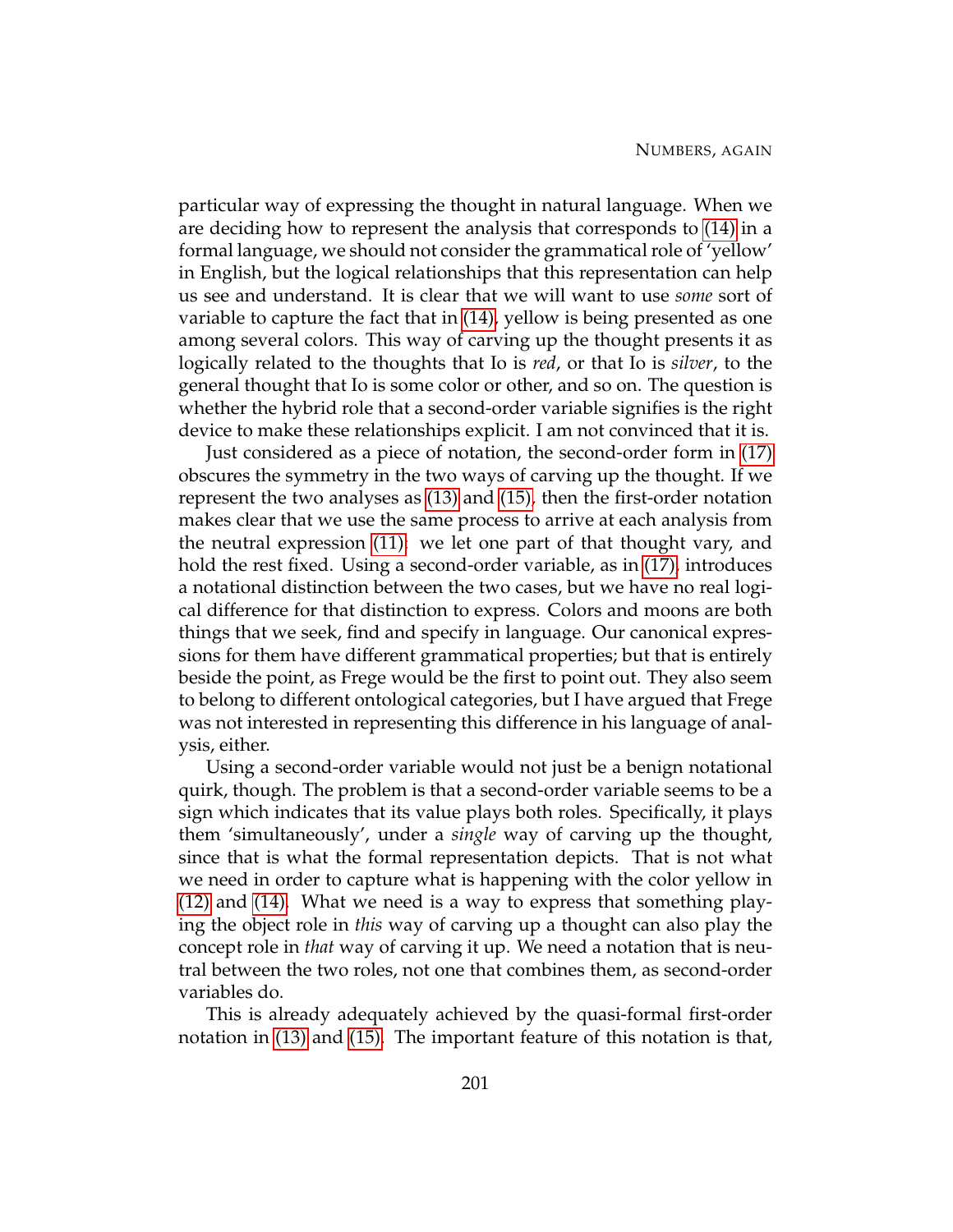unlike the second-order notation, the syntax representing predication is orthogonal to the syntax representing variation and specification. Because it uses a distinct sign (the copula 'is') to represent predication, a variable always represents something playing purely the role of an object—something to be specified, at the outcome of an investigation, by means of a canonical expression. Likewise, a canonical expression is neutral between uses which specify something and uses which predicate that thing of something else. For example, yellow is specified in  $x =$ yellow', but predicated in '*x* is yellow'. In this way, the notation is able to represent the idea that one and the same thing can play both the role of an object and of a concept. That one and the same color can play both roles is captured by the common element 'yellow' in these signs; that it plays distinct roles is captured by the different elements  $\prime =$ ' and 'is'.<sup>[16](#page-212-0)</sup>

In [\(15\),](#page-208-1) the expression 'is *x*' captures the *potential* for something playing the object role to take on the concept role under a different analysis: placing the variable to the right of the copula expresses the idea that, *given* a specific value for that variable, we may go on to hold that value fixed and let another part of the thought vary, such as the part expressed by the grammatical subject. In other words, if there are things which play the role of objects, but never play the role of concepts, this will be reflected in the fact that variables ranging over them never appear to the right of the copula.<sup>[17](#page-212-1)</sup> The color yellow, because it is specified as the value of the post-copular variable in [\(15\),](#page-208-1) is not such a thing, but that is no reason to think it does not play the object role.

<span id="page-212-0"></span><sup>&</sup>lt;sup>16</sup>This is not to say that we have to recognize 'is' and '=' as significant parts of these expressions in the sense that they must be treated categorematically, as symbols that stand for something. They are just pieces of syntax used to *depict* a certain distinction between predication and specification. They could be eliminated in favor of syntactic conventions that don't treat them as distinct symbols, such as putting a canonical expression in boldface when it is used specificationally, and italics when it is used predicationally. I am therefore not suggesting a departure from Frege's view that the copula is "a mere verbal sign of predication" (Frege, [1892/1997e\)](#page-230-2).

<span id="page-212-1"></span><sup>17</sup>This is basically how Aristotle identifies primary substances in the *Categories*: primary substances are those things which are not predicated of anything else. This makes primary substances a special kind of individual, but not the only kind. The notation I am suggesting is therefore capable of making a distinction like Aristotle's distinction between primary substances and other kinds of individuals. An object, or individual, is the value of a variable; primary substances are those individuals in a model that can never be specified as the value of a post-copular variable without making the sentence false.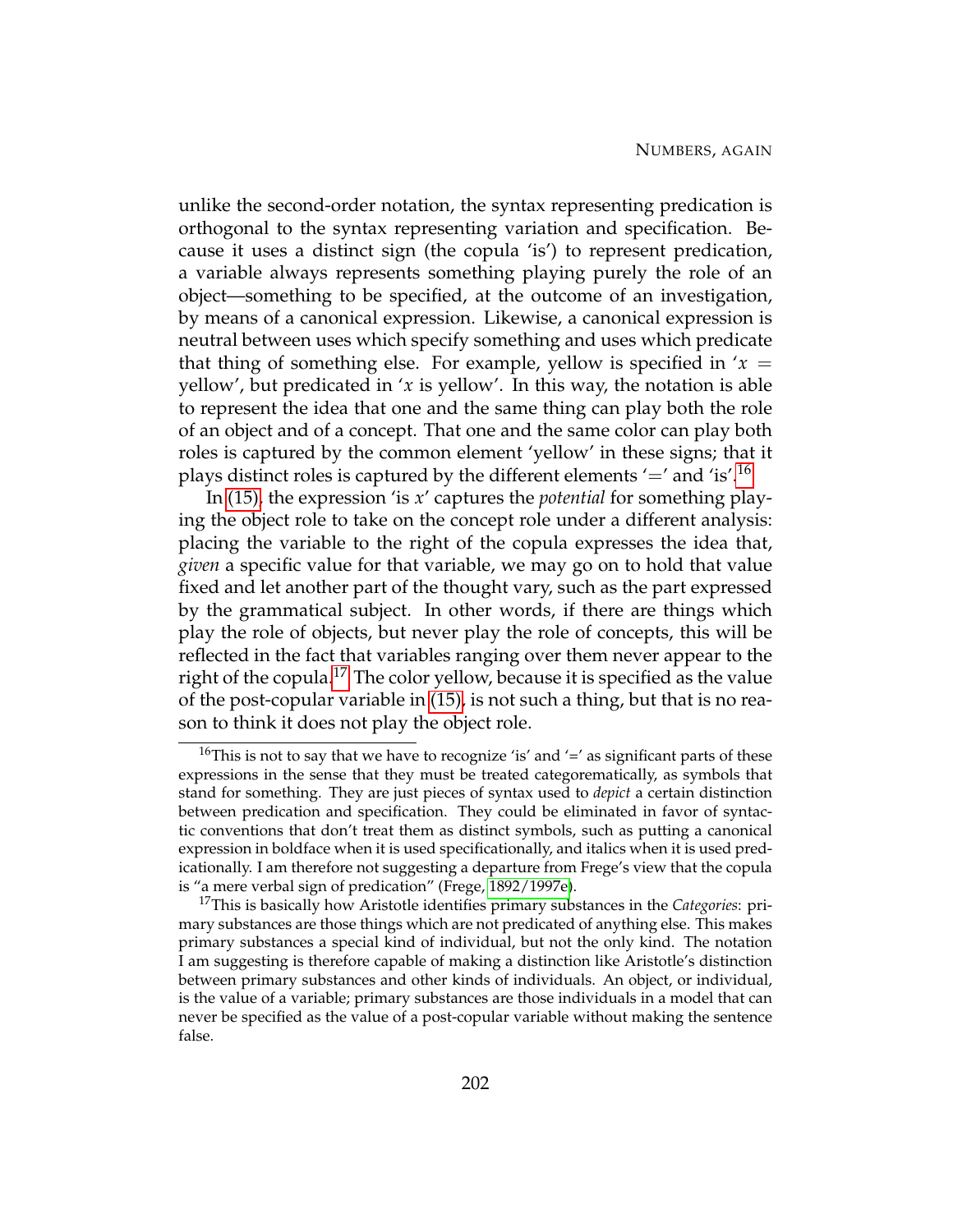Still, the objector may press further: doesn't this proposal obliterate Frege's insights? Have I not simply eliminated the idea that a concept is 'essentially predicative' and 'unsaturated', or that "a concept cannot be made into an object without altering it"? In allowing that a color can play both roles, and seeking to accommodate that idea in logical notation, am I not making exactly the proposal that Benno Kerry made, which Frege assailed in 'On Concept and Object'?

Any such objection can be answered, I think, by reminding the reader that the concept-object distinction is not a distinction between ontological categories, but between epistemological roles. Being essentially predicative or 'unsaturated' is not a property of the color yellow insofar it is a certain kind of entity or thing; instead, yellow is predicative or unsaturated insofar as it plays the role of a concept. That is, yellow is essentially predicative *qua* concept, not *qua* color, and the argument from analysis implies that it only plays the role of a concept with respect to a given analysis of a thought. Its role as a concept is adequately represented in the notation I have proposed by the fact that 'is yellow' is an incomplete expression, a predicate suitable for forming a complete truth-evaluable sentence when completed by an expression like 'Io'. Similarly, the notation represents the alteration that occurs between taking yellow as a concept and taking it as an object as the transformation from 'is yellow' to '= yellow'. This is not to be thought of as a mysterious change in the ontological status of a color. It is an ordinary change in our epistemological relationship to that color, the kind of change that occurs between asking "Which of these fruits is yellow?" and "What color is the lemon?"

Here is another way to put the point. The function-argument notation that Frege developed in the *Begriffsschrift* and that has evolved into our modern notation was designed to express his epistemological distinction between concepts and objects, which it does very well. I am not recommending that we abandon the insights which led to it; I am only recommending that we recognize its limitations. Because it is so sharply focused on representing the distinction between two epistemological roles, Frege's notation is inadequate for representing the idea that one thing can play both roles. The reason for this is that Frege's notation represents the distinction between the roles using mutually exclusive syntactic categories. Frege's notation represents yellow in its object role using a term like 'yellow', and in its concept role using a predicate like 'Yellow(*ζ*)', and recognizes no common element in the semantics of these expressions.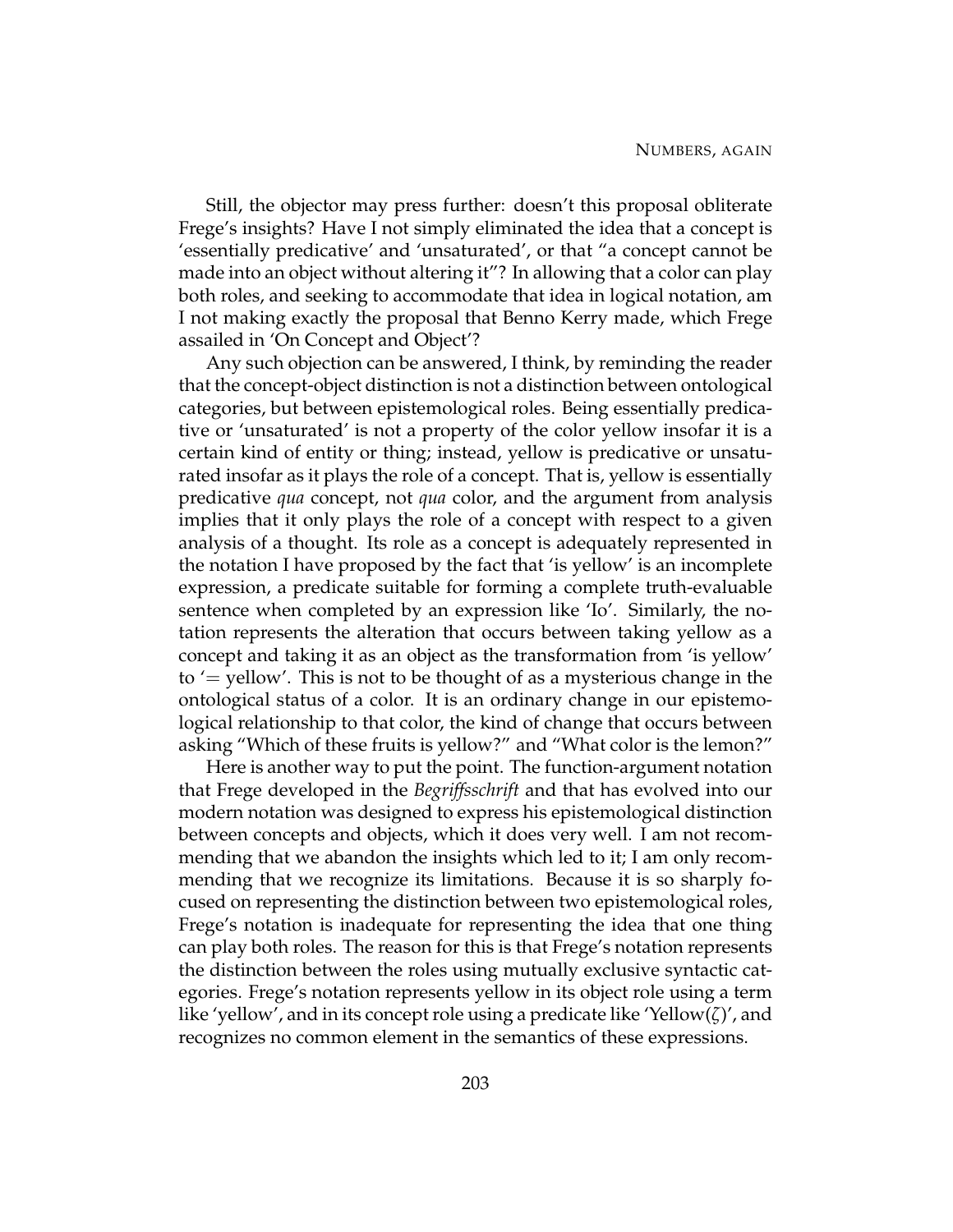I am proposing that, by adopting a syntax for canonical expressions which is neutral between specificational and predicational uses, we can escape this limitation, and so increase the expressive power of our language of analysis. Though it remains possible to distinguish the two roles, it also becomes possible to represent how a single thing plays one role under one way of carving up a thought, and another role under another carving. The example of colors shows that such a language is intuitively desirable, and well-suited to expressing the different ways we 'specificationally recarve' thoughts in natural language. So what is to stop us from adopting such a language for the purpose of analyzing what sentences like [\(12\)](#page-207-2) and [\(14\)](#page-208-0) say? Furthermore, once such a language is available, it will make just as much sense to apply it to the case of numbers, for the reasons given above: like colors, numbers play both roles, and we ought to represent both the distinction between those roles and the common semantic element between them in our language of analysis.

Much more needs to be said, of course, to work these insights into a complete formal system, and show that this system is consistent and adequate for the purposes of logical analysis. I am not worried that this can be done successfully.<sup>[18](#page-214-0)</sup> But I cannot carry out that project here, and must leave it for future research.

So here is where we have ended up. By taking Frege's doctrines of the priority of the proposition and of multiple analysis seriously, as well as his idea that a specificational sentence articulates one way of carving up a thought, we are led to the conclusion that things like numbers and colors can play the roles of both objects and concepts. We have thus avoided the forced choice that puzzled us at the beginning of the chapter: we do not have to assign numbers or colors to one role or the other once and for all; we can instead recognize that they play both, and devise a language of analysis which is capable of expressing this fact. Once

<span id="page-214-0"></span> $18$ Famous last words, perhaps. But I am optimistic because the notation I have used in [\(13\)](#page-207-0) and [\(15\)](#page-208-1) to represent the different ways of carving the thought in [\(11\)](#page-207-1) is not so different from the language of first-order set theory, except that I have used 'is' instead of '∈', and made use of canonical expressions other than '∅'. There is every reason to think that a fully-specified formal language suitable for representing the logical relationship of specificational recarving will have a natural translation into the language of set theory. I expect that a consistency proof for a plausible theory in this language, relative to the consistency of the background set theory, would in most cases probably only require a straightforward set-theoretic construction.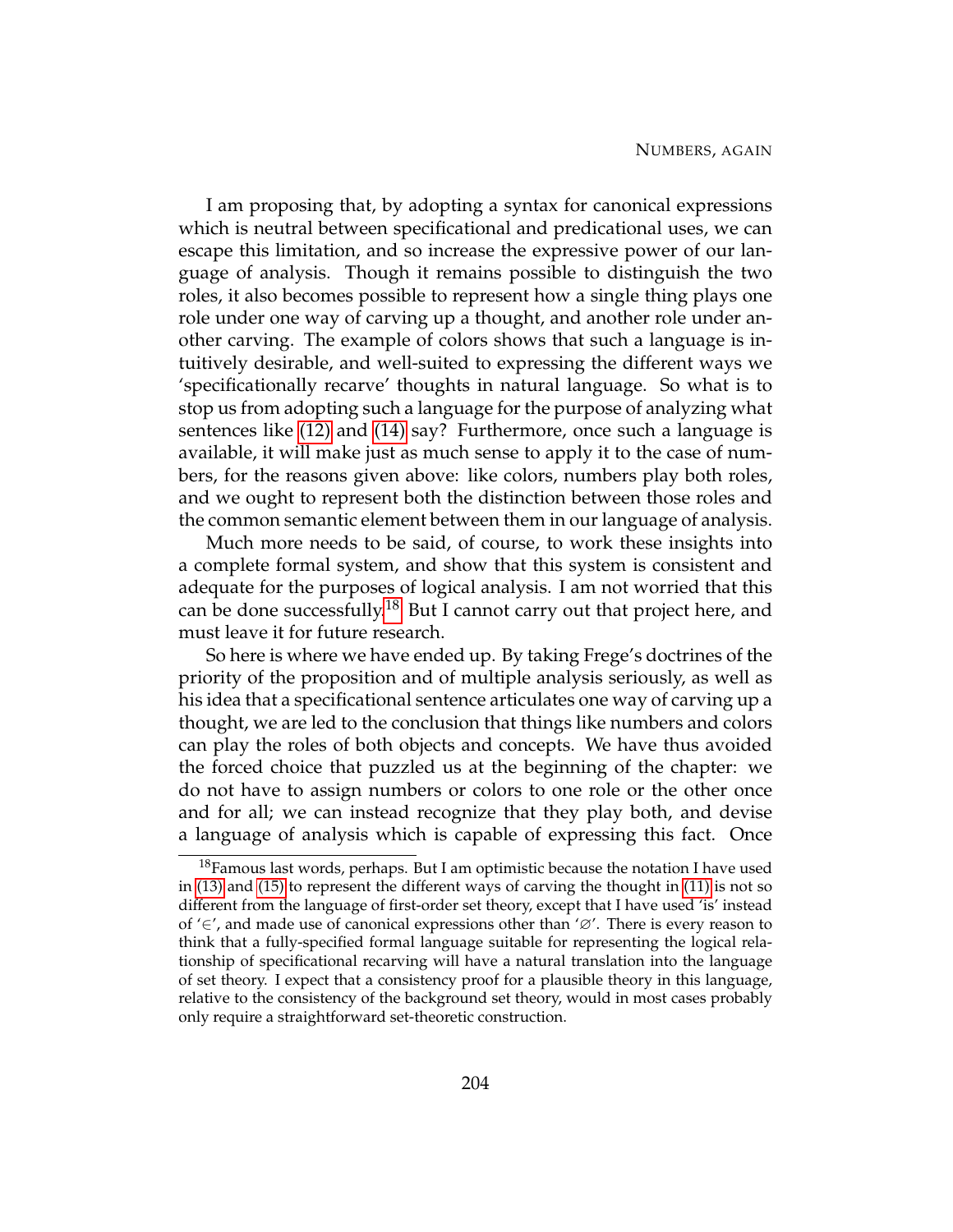we free ourselves from the idea that we can tell which role something plays in a thought just by looking at the syntax of the expression we use for it in natural language, this conclusion is not surprising or puzzling. Discovering a number's or color's role is a matter of grasping the logical relationships of the thought in which it occurs. The relationships which lead us to assign it to one role or the other may or may not correspond with distinctions between our natural language expressions.

We are able to abandon the tight link between syntax and the conceptobject distinction because the investigatory conception of concepts and objects gives us a different way to apply the distinction. Thus, the investigatory conception is the linchpin of the solution to the puzzle. By reorienting our attention, away from syntax and toward epistemology, the investigatory conception gives us a substantive sense in which numbers are objects—but also a substantive sense in which they are concepts. Since it satisfies the other desiderata for a Fregean understanding of concepts and objects, it provides a desirable and correct interpretation of Frege's claim that numbers are objects, one that we can agree with. But since it also implies that numbers may play the role of concepts, few ontological conclusions follow directly from this claim. I will turn to that discussion in Section [5.3,](#page-219-0) after a brief detour.

#### *5.2.4 A further consideration: specifying what predicates denote*

In arguing that numbers and colors play both the object role and the concept role, I relied on the idea that when we use words in both ways, we are not using them equivocally. When we use the word 'yellow' as a predicate in [\(12\)](#page-207-2) and as a canonical expression in [\(14\),](#page-208-0) we are talking about one and the same *thing*, namely, the color yellow. Similarly, when we use the word 'four' attributively in [\(16\)](#page-209-0) and as a canonical expression in [\(1\),](#page-165-0) we are talking about one and the same thing, the number four. This seems to me the most natural and intuitive way of describing these cases.

Still, a Fregean who adopts the Ontic Picture might deny this intuition, and protest that, precisely because these words function as predicates in some cases and as terms for objects others, there *is* no one thing that each is about. That is, we *do* use these words equivocally, or at least polysemously. This 'Ontic Fregean' takes his general theoretical commitments to rule out the intuitive idea, and so he simply bites the bullet: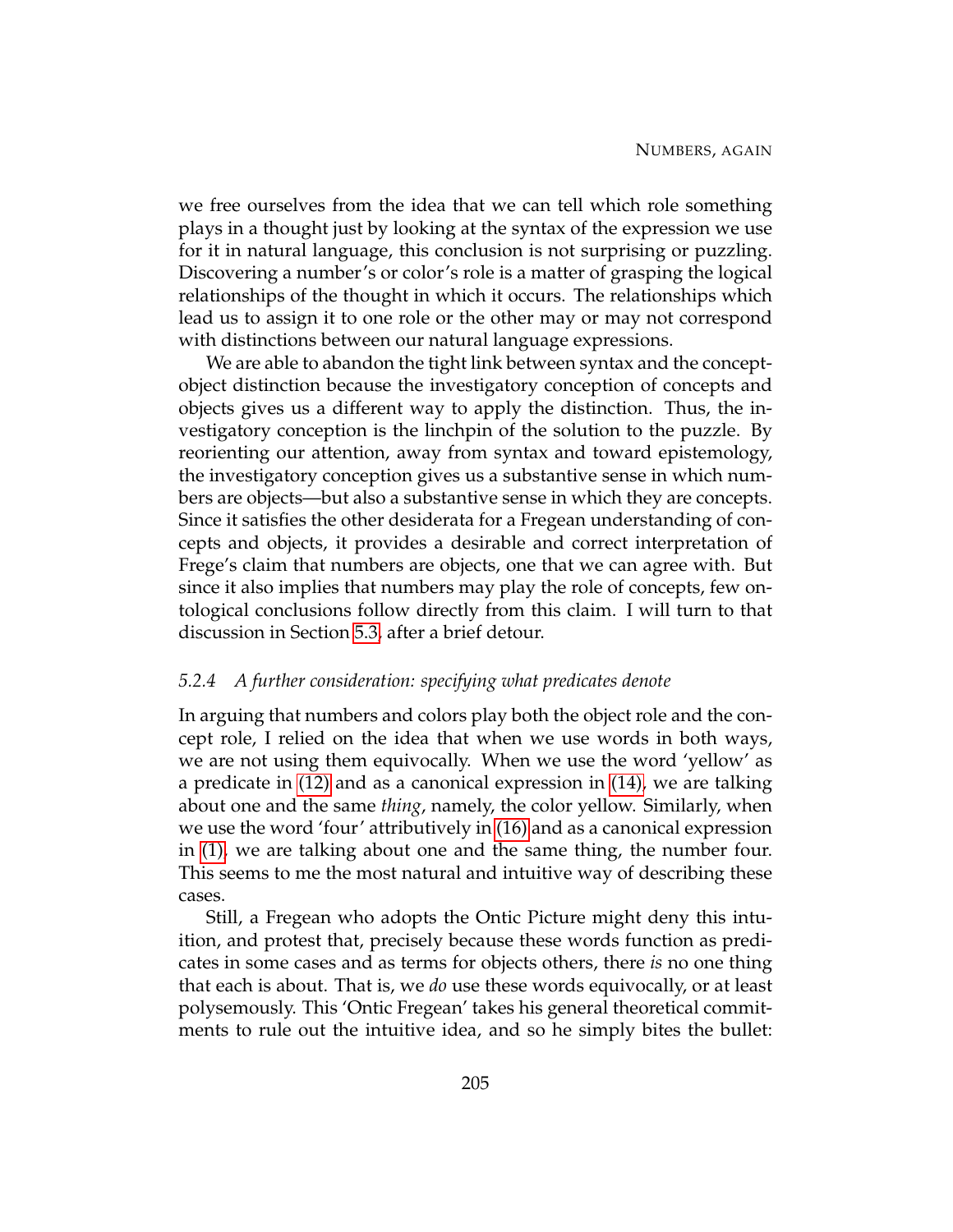since concepts and objects are exclusive ontological categories, it simply cannot be the case that when we use, say, 'yellow' as a predicate and as a term, we are in both cases talking about the same thing, a certain color. Perhaps, following Frege [\(1892/1997e\)](#page-230-0), we can say that we sometimes speak about objects which 'go proxy for' concepts. But strictly speaking, the two different uses never have a common denotation.

In response to this objection, I would like to point out that there is also a good theoretical reason for avoiding the Ontic Fregean's picture. The Ontic Fregean's theoretical commitments prevent him from *ever* being able to specify what predicates denote. This is a position we should avoid if we want to give a systematic semantics, for either a natural language or a formal language of analysis.

<span id="page-216-0"></span>I will follow a discussion of this problem for the Ontic Fregean in Rieppel [\(2013a,](#page-232-0) [2016\)](#page-232-1). To see the problem, consider the following simple predicational sentence:

(18) Oscar is happy.

What does 'happy' denote in this sentence? A natural answer is that it denotes the property of being happy. Likewise, when we existentially generalize into the position of 'happy', as in

(19) There is something Oscar is.

it is natural to say that the quantifier ranges over properties. Properties therefore seem like the perfect candidates for the denotation of predicative adjectives like 'happy' or 'yellow'.

<span id="page-216-1"></span>On the other hand, it is also natural to assume that 'the property of being happy' denotes the property of being happy. But now we have a problem: even if [\(18\)](#page-216-0) is true, it is obviously incorrect to say

(20) Oscar is the property of being happy.

Substituting 'the property of being happy' for 'happy' does not preserve truth. Thus it appears that 'happy' cannot denote the same thing as 'the property of being happy'. So perhaps 'happy' does not denote a property after all.

For our Ontic Fregean, there is a seemingly straightforward response to this substitution failure. He will explain the substitution failure by distinguishing the kinds of things that the post-copular phrases in these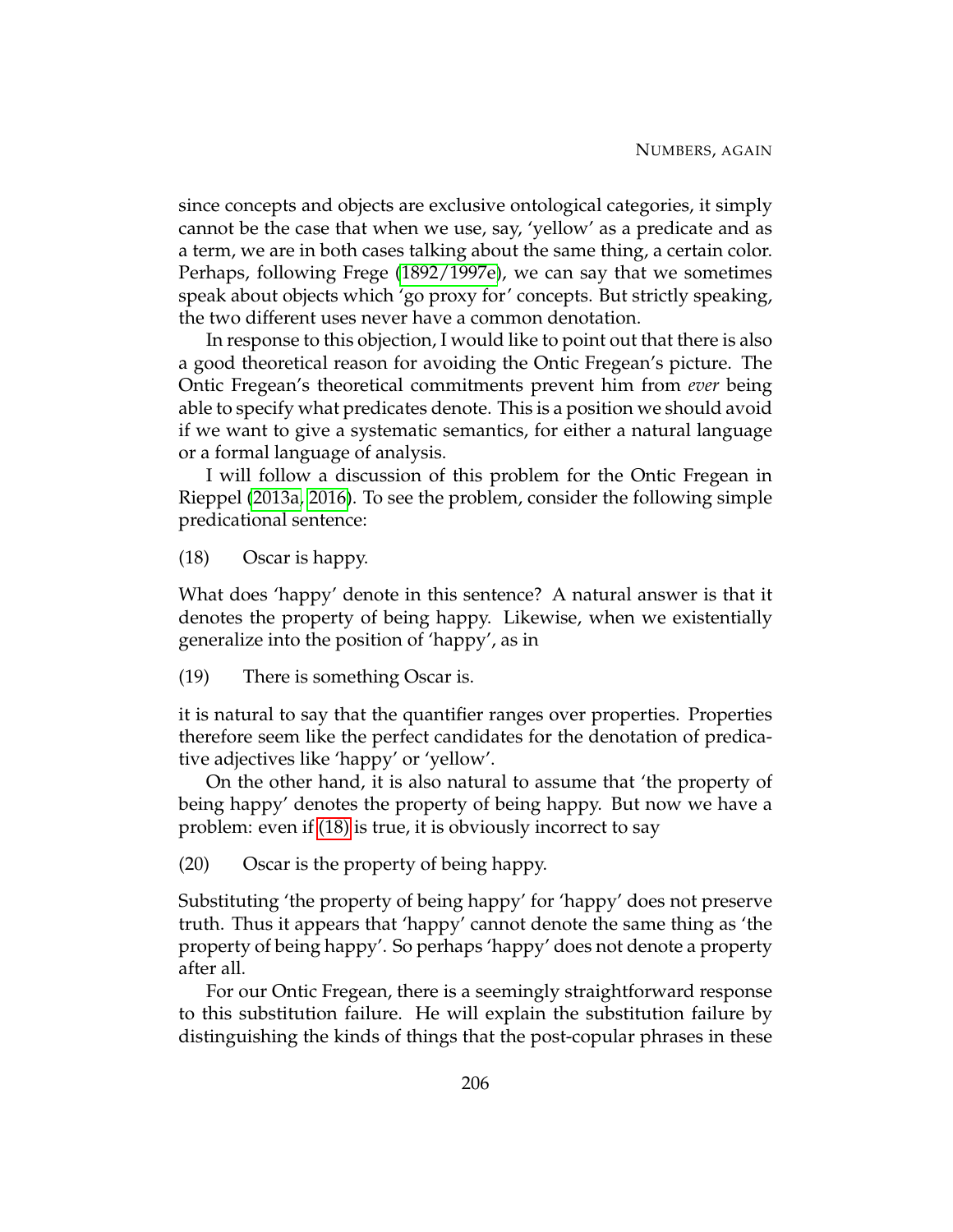two sentences denote: while 'happy' denotes a concept, 'the property of being happy' does not. Instead, it denotes an object, which is a fundamentally different kind of thing. The difference between the kinds of things denoted by the post-copular phrases 'happy' and 'the property of being happy' make for different kinds of truth conditions for [\(18\)](#page-216-0) and [\(20\).](#page-216-1) Since 'happy' denotes a concept, and concepts are essentially predicative, [\(18\)](#page-216-0) is a predicational sentence. But since 'the property of being happy' denotes an object, and this object cannot be predicated of Oscar, the 'is' in [\(20\)](#page-216-1) must express identity: this sentence is true just in case 'Oscar' and 'the property of being happy' denote the same object.

But as Rieppel points out, there is a serious problem with this strategy for explaining the substitution failure. The explanation apparently leaves the Fregean with no way to say what concept-words like 'happy' denote at all. For whenever he *tries* to say what they denote, by completing a clause like

<span id="page-217-2"></span> $(21)$  'Happy' denotes ...

<span id="page-217-1"></span>he will not be able to fill in the blank. If he fills it with a predicative expression, the attempt does not result in a well-formed sentence. In particular,

(22) 'Happy' denotes happy.

is ungrammatical and makes no sense.<sup>[19](#page-217-0)</sup> Syntactically, the only way to complete the clause is to fill in the blank with a nominal expression of some sort. But if he fills in the blank with a nominal expression, then by his own lights, the result will inevitably say the wrong thing. Since a nominal expression will denote an object, it will not denote a concept, so it cannot be used to specify the denotation of concept-words like 'happy'. The Ontic Fregean cannot even say that 'happy' denotes the concept of being happy! For like 'the property of being happy', 'the concept of be-

<span id="page-217-0"></span><sup>19</sup>Admittedly, with both 'yellow' and 'four', this problem is less compelling: " 'Yellow' denotes yellow" and " 'Four' denotes four" do not feel as ungrammatical as [\(22\),](#page-217-1) perhaps because these words shift to the object role more readily than 'happy' does. This may explain Rieppel's choice of example. On the other hand, the problem is a general one, and it is arguably even worse in some cases where disquoting the object language expression *does* result in a grammatical sentence, such as with adverbs like 'occasionally'. For while " 'Occasionally' denotes occasionally" is well-formed, it has the wrong meaning.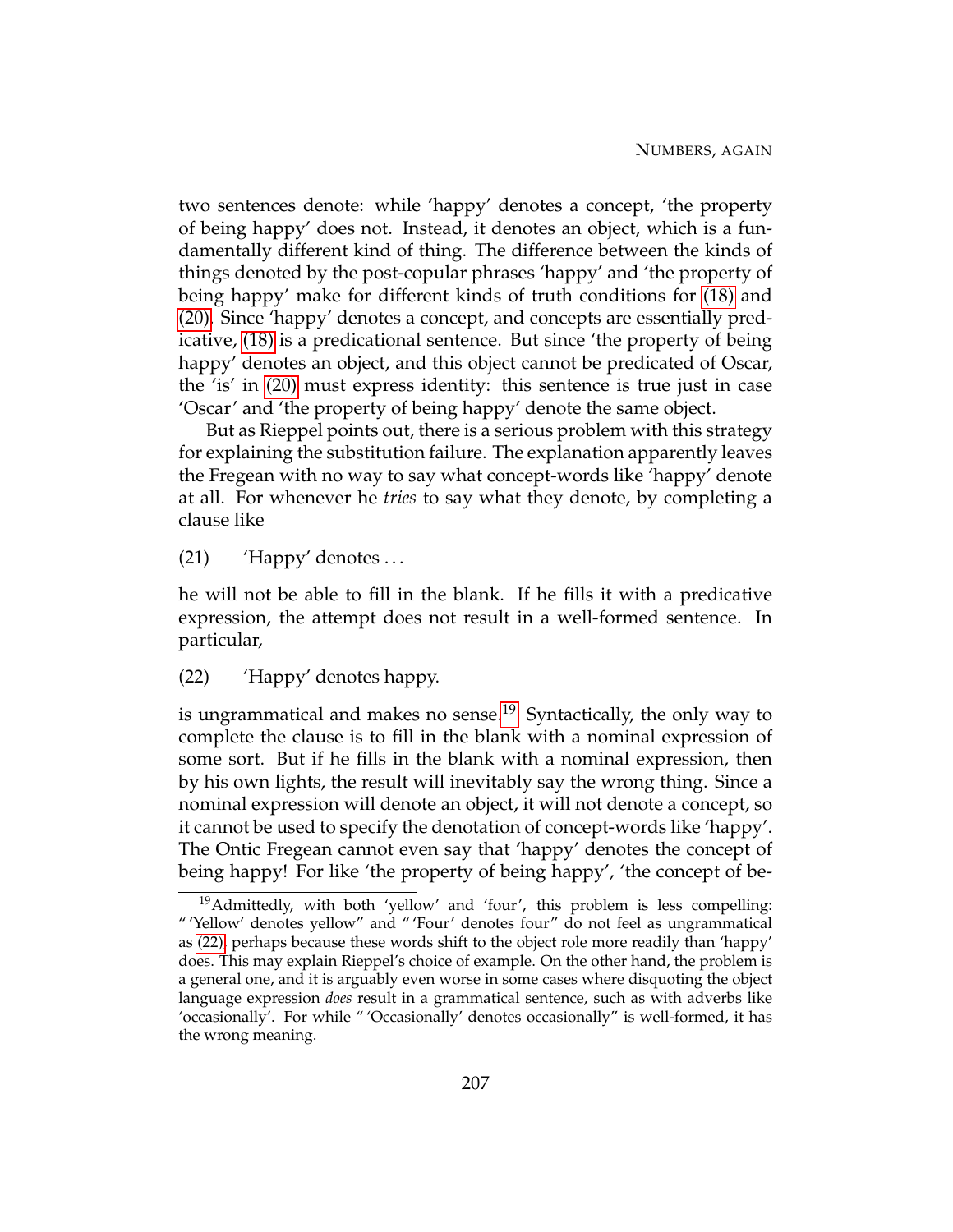ing happy' is a nominal expression. It therefore denotes an object, not a concept, and gives rise to the same substitution problem as above.

Besides giving his view a whiff of paradox $^{20}$  $^{20}$  $^{20}$ , this conclusion leaves the Ontic Fregean in a dilemma. Neither a nominal nor predicative expression can be used to fill the gap in [\(21\),](#page-217-2) and since those are his only options, he has no way to say what 'happy' denotes. The problem clearly arises from the Fregean's adoption of the Ontic Picture: because he assumes there is a strict correspondence between the syntactic categories of expressions and the kinds of things they denote, and that objects and concepts are fundamentally different kinds of things, he is unable to specify the concept he intends.

Accordingly, Rieppel argues that we ought to abandon these assumptions. Instead of distinguishing predicative and nominal expressions at the level of *what* they denote, he proposes that we distinguish *how* they denote. When we distinguish predicative and nominal expressions at the level of how they denote things, we are then free to say that they denote the *same* things, in different ways. For example, we may say that 'happy' and 'the property of being happy' both denote the property of being happy; the difference is that 'happy' *ascribes* that property, while 'the property of being happy' *refers* to it. On Rieppel's proposal, ascribing and referring are two different semantic relations—two different ways that words denote things.

This proposal allows us to specify the semantics of 'happy' while avoiding the substitution problem. 'Happy' denotes the property of being happy, by ascribing it. It ascribes this property to Oscar in [\(18\).](#page-216-0) But 'the property of being happy' refers to the property rather than ascribing it, and for that reason [\(20\)](#page-216-1) has the form of an identity statement, rather than a predicational sentence. Since Oscar may have the property of being happy without being identical to it, the substitution isn't truth-preserving. And because this approach to the substitution problem does not bar us from specifying what 'happy' denotes, it leaves us in a better theoretical position than the Ontic Fregean's.

If Rieppel is correct that this is the best solution, there is independent theoretical motivation for a picture very similar to the one I have offered. Rieppel's idea that nominal and predicative expressions can bear differ-

<span id="page-218-0"></span><sup>&</sup>lt;sup>20</sup>The paradox here is the same as the one in Frege's original claim that "the three words 'the concept horse'. . . do not designate a concept" (Frege, [1892/1997e,](#page-230-0) p. 184).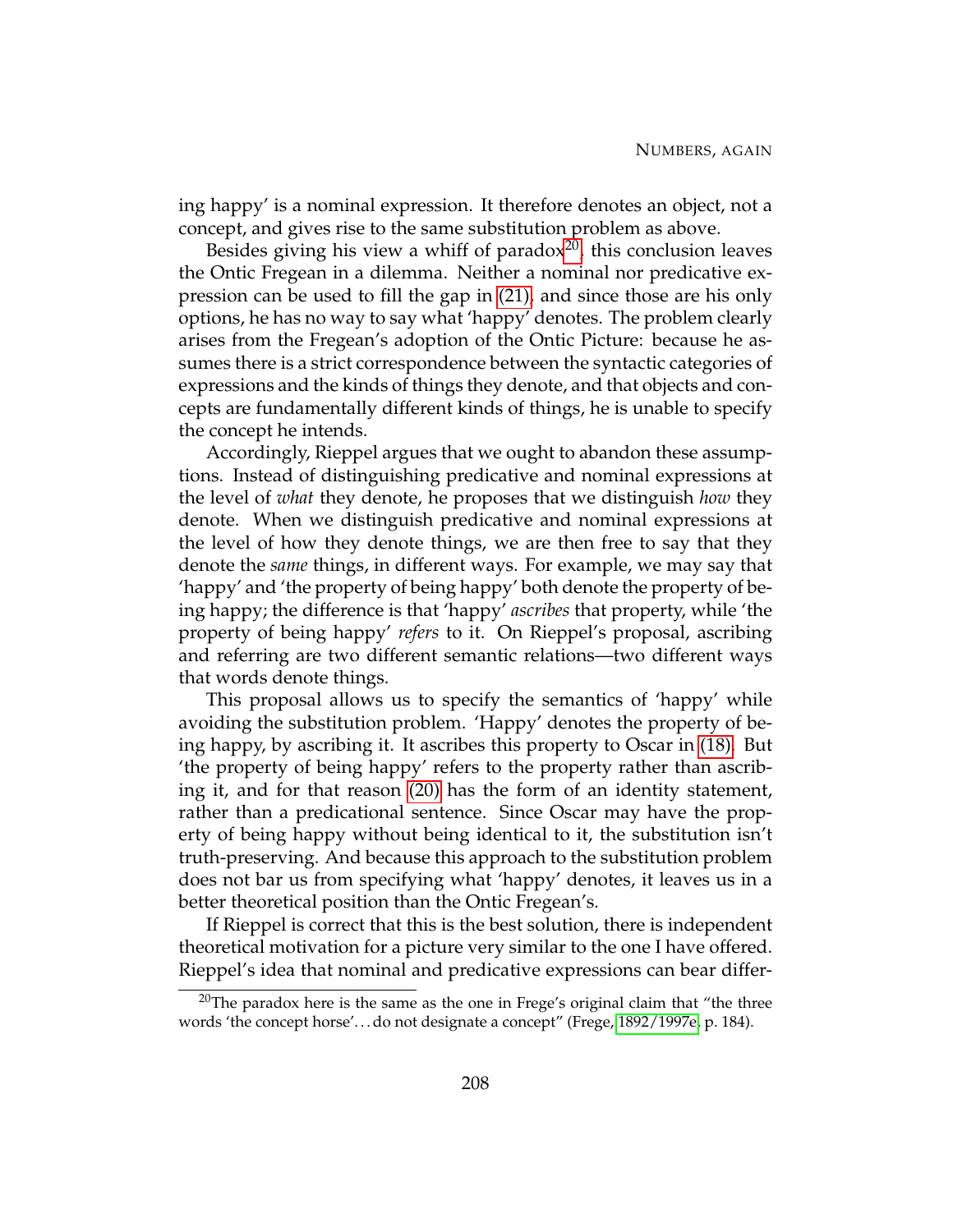ent semantic relations to the same things is akin to my claim that some things can play both the concept role and the object role. Where Rieppel would say that properties like being happy, or being yellow, or being four in number, can be both ascribed and referred to, I would say that they can play both roles. Regardless of how we put it, the point is that we need to give up the idea that nominal and predicative expressions denote fundamentally different kinds of things. If we are to get a systematic semantics for predicates off the ground, we should instead think of the distinction as reflecting two different *ways* our words can be related to things. Our words can sometimes be related to one and the same thing in different ways; one and the same thing can play different roles for us in our language and thought.

I don't wish to over-emphasize the parallel. Rieppel's proposal differs from the position I am taking here in several ways. First, Rieppel sees his proposal primarily as a methodological proposal about how to do semantics, and remains neutral about its extra-linguistic grounds. By contrast, I see the semantic proposal as grounded in an epistemological distinction, the distinction between concepts and objects in the investigatory sense. On the other hand, I wish to remain more neutral than Rieppel about whether adjectives like 'happy', 'yellow', or 'four' denote properties. If 'property' is just a piece of technical terminology for *whatever* such words denote, then I am happy to say that they denote properties, though I think we should first establish that their denotations really form a univocal semantic category. But if 'property' is a piece of *metaphysical* terminology, say for an ontological category of universals, then the thesis that properties play both the object role and the concept role represents a particular metaphysical position about our epistemic relationship to universals. This is one possible position about the metaphysics of properties—perhaps an attractive one. Still, I think the investigatory conception of the concept-object distinction is compatible with other metaphysical positions, and doesn't decide between them. I will conclude by spelling out this idea.

## 5.3 PLATONISM AND THE INDEPENDENCE OF OBJECTS

I concluded above that we can agree with Frege: numbers are objects—or at least, they play the role of objects, given our usual analyses of math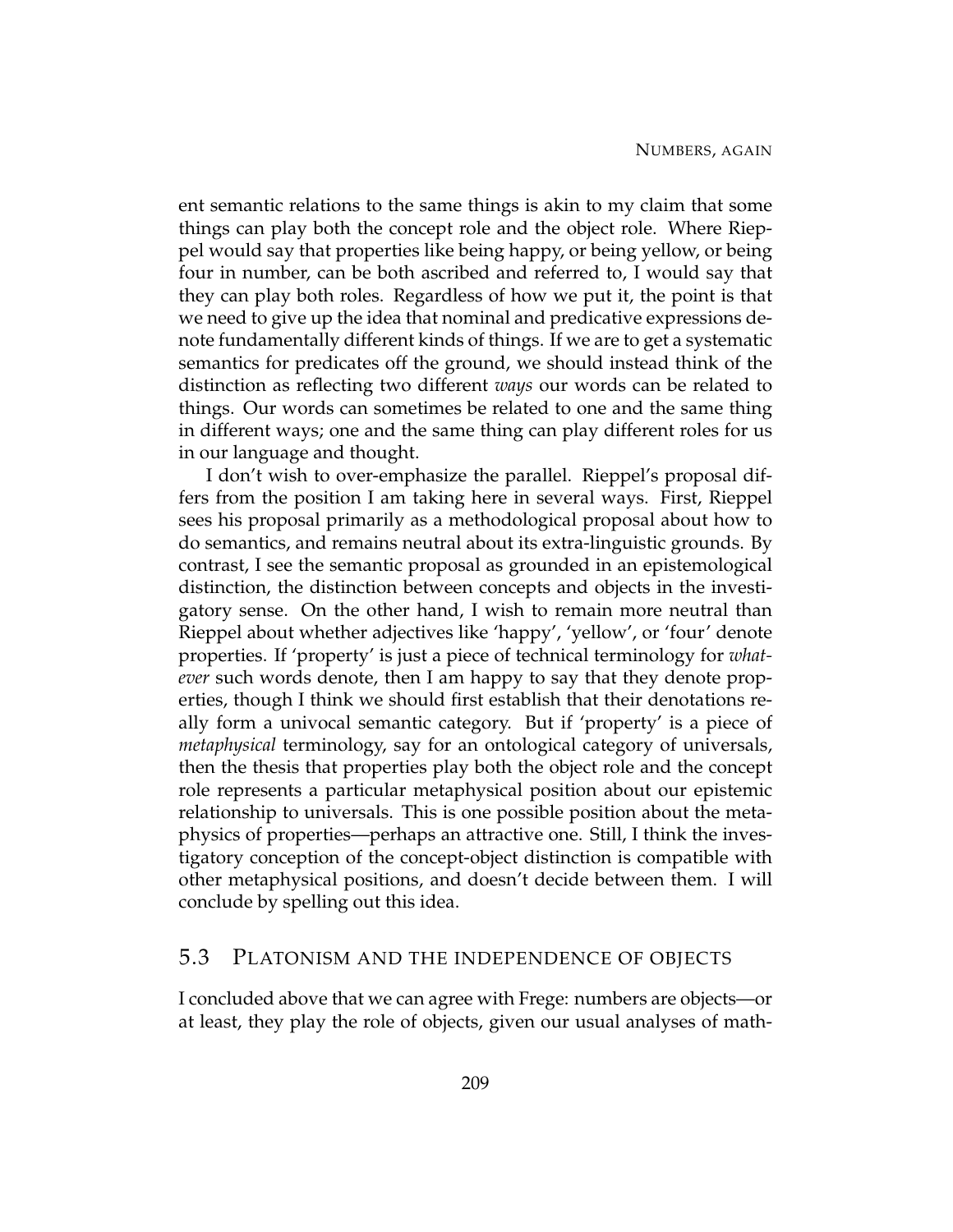ematical thoughts. When this claim is interpreted as I have argued it should be, it means that numbers are answers to which-questions. When we say that numbers are objects, we are not saying anything more surprising than that we give them in answer to the questions we ask with 'How many?'. They share this epistemological role with things we call 'objects' in the ordinary, physical sense: numbers are things we can seek, find and specify in investigations. That is the conclusion of this dissertation. Its main work, of articulating and justifying a conception of objects that applies equally to numbers, other abstracta, and physical things, is now completed.

At the same time, I concluded that we have no reason to think that numbers do not also play the role of concepts. A number can be something we seek, find, and specify; but it can also be something that constrains a search for something else. The temptation to deny this stems from the Ontic Picture, from the thought that concepts and objects are two exclusive ontological categories. But the Ontic Picture is not the right interpretation of Frege's theoretical commitments, and it also faces serious theoretical problems. So we should reject this picture, and once we do, nothing bars us from saying that numbers play both roles.

In this final section, as a kind of epilogue, I would like to explore whether there are any further consequences we can draw from these conclusions about the ontology of numbers. I have argued that such consequences are *not* part of Frege's concerns. But they are interesting to consider nonetheless, now that we have a clearer view of the content of his claim that numbers are objects. How far do my conclusions carry us toward an account of the ontology of numbers, and especially toward mathematical realism or platonism, positions that Frege at least sometimes appears to endorse?

I will argue that the investigatory conception permits us to endorse a moderate and commonsense mathematical realism. It does not, however, imply anything like a *platonist* position. As I shall understand it, the distinctive claim of platonism is that numbers are *independent* in an ontological sense. There is nothing in the investigatory conception of objects to encourage us to adopt platonism in contrast to a position on which numbers exist, but not independently, such as an aristotelian<sup>[21](#page-220-0)</sup> position,

<span id="page-220-0"></span><sup>21</sup>I am using 'platonism' and 'aristotelianism' as labels for these positions because I take them to be inspired by the views of Plato and Aristotle. But I am not making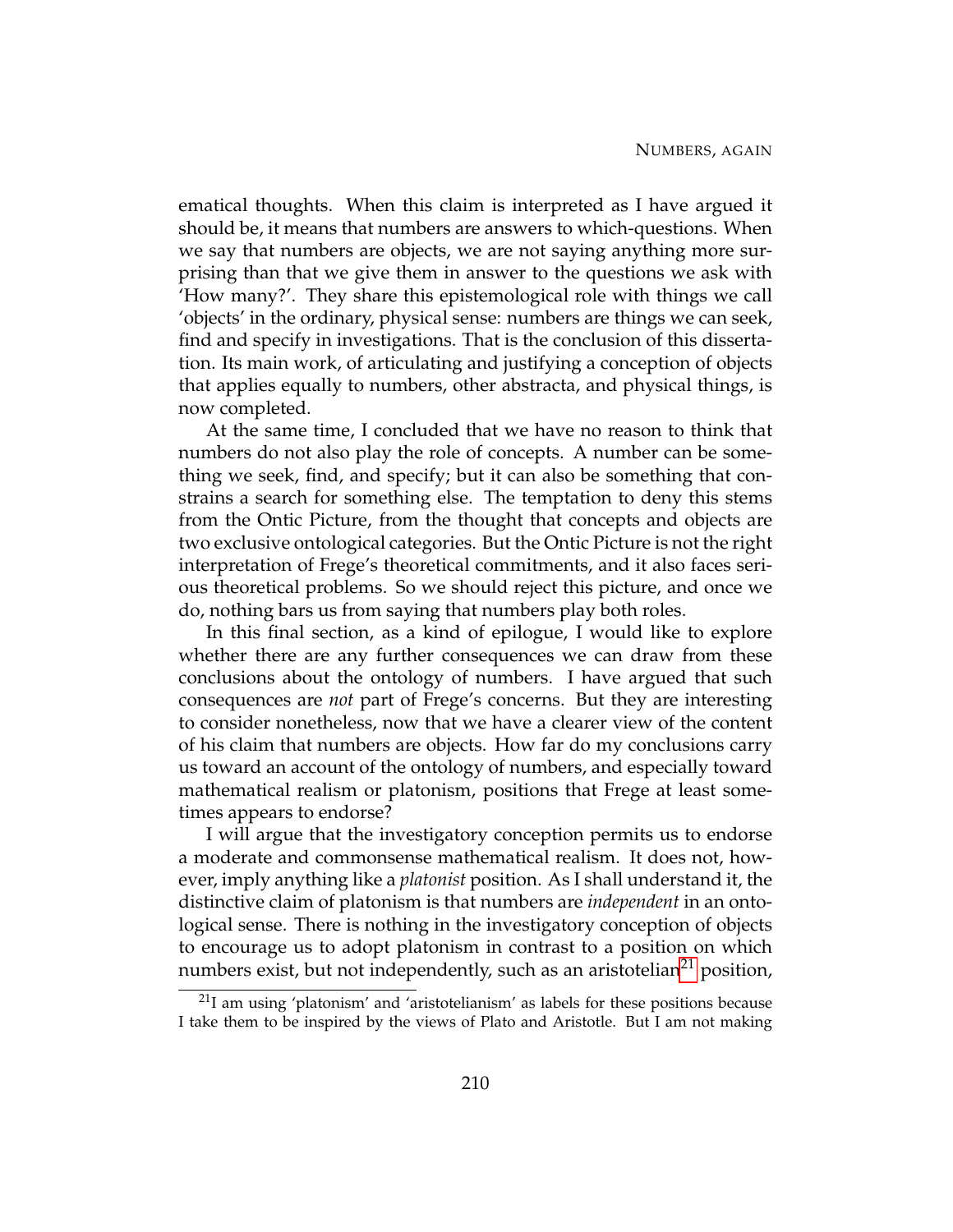or even a kind of idealism.

Let me start by saying what I think we clearly can say in the direction of realism. First, *are* there numbers? Yes, of course: the previous sentence contains four words; so *there is* a number of words belonging to the previous sentence, namely, the number 4. We make claims which existentially generalize over numbers, and by specifying the numbers which witness those existential quantifiers, we show that such claims are true. Nothing more is required to see that there are numbers, that numbers exist. The investigatory conception of objects vindicates this most basic realist claim about numbers because it takes such existential generalizations at face value, and assigns them truth conditions which obviously obtain.[22](#page-221-0)

Furthermore, it is clear that we make claims *about* numbers, and that such claims are *objective*. For example: the positive square root of 16 is even, and it divides 64. In making this claim, I am making a claim about certain numbers. (What else could it be about?) Specifically, I am making a claim about the number 4, because the positive square root of 16 is 4. This shows that the claim is about a number in the same sense in which any singular predicational sentence is about what its pre-copular phrase denotes: when I specify which object it denotes, I give a number. Furthermore, the claim is objective, just as claims about physical objects are objective. Indeed, one of the desiderata I gave for the investigatory conception was that concepts and objects in general are objective. Numbers follow suit, for the reasons I gave above. Numbers are objective in the sense that they are intersubjective, part of a shared language and shared world. And whether they play the object role or the concept role, the claims we make about them have truth as a standard of correctness: they have truth conditions and truth values; we offer evidence for their truth, and retract them if they are proven false.

In short, thinking of numbers according to the investigatory conception yields a moderate mathematical realism. Nothing I have said challenges the theses that numbers exist, that we talk about them, and that

the historical claims that Plato was a platonist or that Aristotle was an aristotelian; so I leave the labels uncapitalized.

<span id="page-221-0"></span><sup>22</sup>Thus, as I am understanding it here, *moderate* mathematical realism takes an 'internal' reading of existential quantification over numbers, in the sense of Carnap [\(1956\)](#page-229-0). The platonist, aristotelian, and idealist positions I discuss below go beyond moderate mathematical realism by saying more about the truth conditions of such quantifications from an 'external' point of view.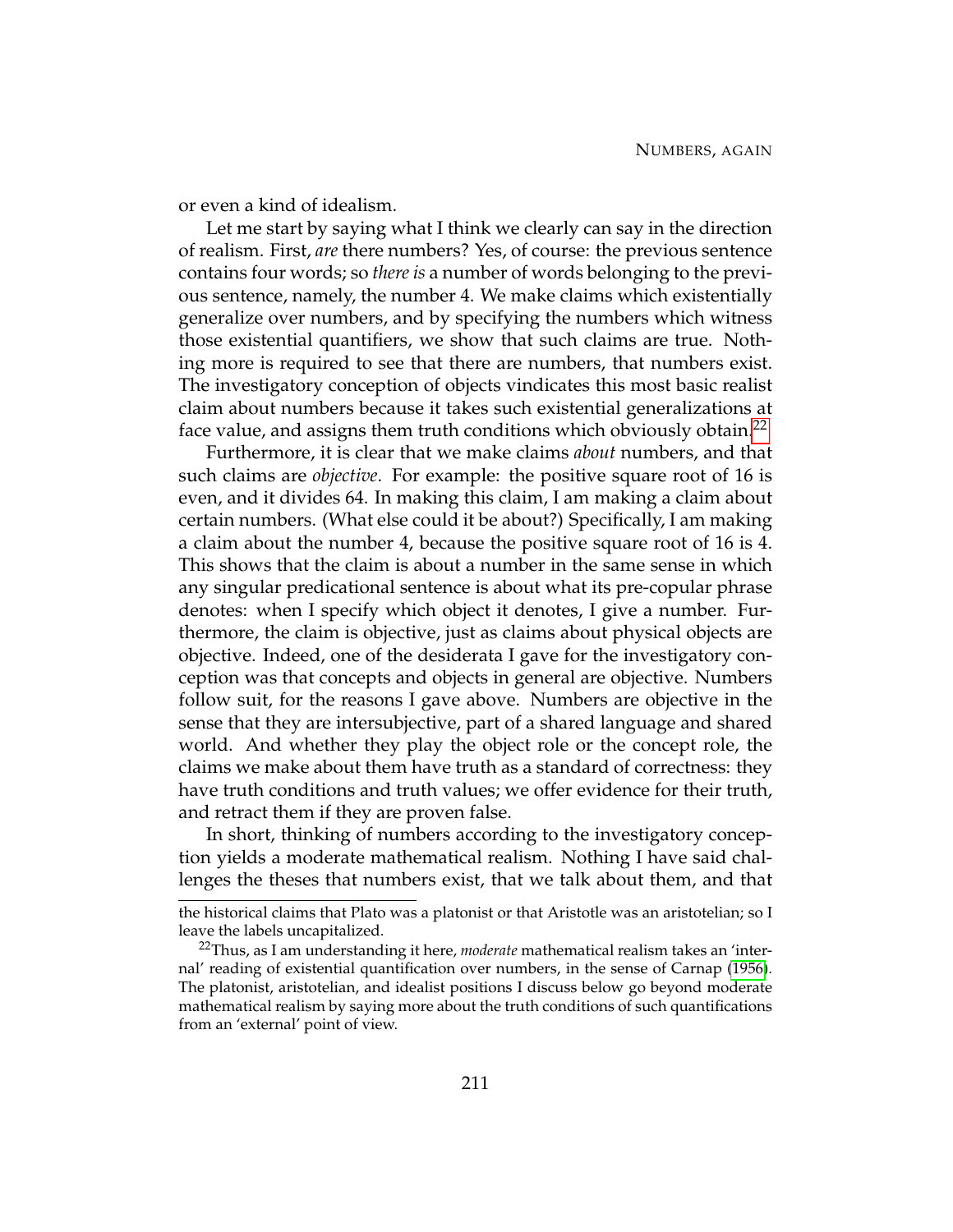our claims about them are objectively true or false. I see no reason to deny those theses, and every reason to endorse them.

And yet. One might still feel there is a nagging question to be answered: do numbers *really* exist? Are they real in the same way that planets and paramecia and protons are? That is, do they exist independently, somewhere 'out there', independent of and uncreated by our thought and talk about them? Mathematical platonism, as I shall understand it here, is a position that gives affirmative answers to these questions. It goes beyond moderate realism in insisting that while numbers are abstract rather than concrete, they are nevertheless *beings* in exactly the same sense that concrete objects are. Although numbers are not in space and time, they exist, they are real, in just the same sense as planets and protons. We didn't create or imagine them; we only come upon them already existing, and discover facts about them which would still hold true if they remained undiscovered.

What's distinctive of platonism is a certain way of understanding what makes for objective truth. For the platonist, the objectivity of a true claim is tied to the *independent* existence of the objects that claim is about. When I say "Jupiter is a gas giant", what I say is true because Jupiter makes it true; but it is objective because Jupiter is an object with an independent existence. Such objective claims contrast with subjective claims (like, perhaps, "I am in pain") on the one hand, and fictional claims (like "Sherlock Holmes was a detective") on the other, in that they are about independently existing things. Because Jupiter is a thing 'out there', it would exist, and it would be a gas giant, whether or not anyone knew about that planet or knew it was a gas giant; not so for pains or fictional characters. Similarly, when I say that "Four is even", what I say is true because the number 4 makes it true, and it is objective because that number exists independently, and would be an even number whether or not anyone knew it.

The investigatory conception of numbers as objects is compatible with the platonist's understanding of objects as independently existing things. Certainly, any example that one could give of an independently existing thing would count as an object under the investigatory conception. The issue between the moderate realist and the platonist is just about the converse claim: if something counts as an object in the investigatory sense, does it exist independently? Here, I think, we can reasonably answer in the negative. There is room, under the investigatory conception, to hold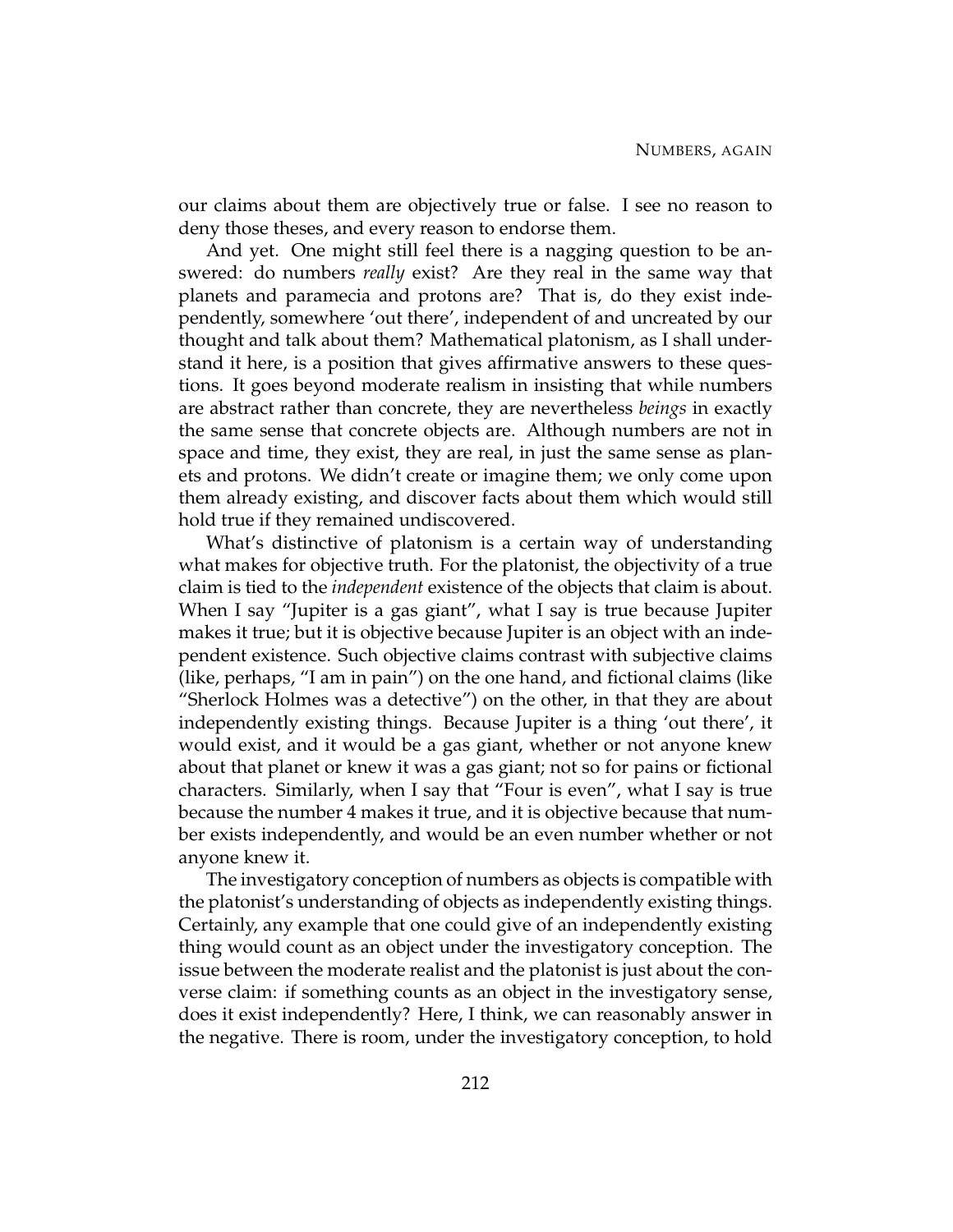that not everything which plays the role of an object exists independently. In particular, there is room to hold that while numbers are objects in the investigatory sense, they do not exist independently. So while mathematical platonism is compatible with the investigatory conception of objects, it does not follow from it.

What does it mean for something to exist 'independently'? I will consider two ways of understanding this idea, and two corresponding ways of rejecting mathematical platonism: a kind of aristotelianism, and a kind of idealism. Both positions, like platonism, are motivated by a desire to preserve realism about the truth of mathematical claims, while rejecting the platonist's strong ontological stance about numbers. And both positions are compatible with thinking of numbers as objects in the investigatory sense.

First, aristotelianism. We have seen that the platonist spells out his position by drawing an analogy between numbers and concrete things. The platonist's models for independent existence are things like stars, or icebergs, or lemons. These are things an aristotelian would consider independent because they are *primary substances*. Aristotle himself describes primary substances in terms of an asymmetry in the predication relations among things: "a *substance*—that which is called a substance most strictly, primarily, and most of all—is that which is neither said of a subject nor in a subject, e.g. the individual man or the individual horse" (Aristotle, [1963,](#page-229-1) 2a11 ff.). In more modern terms, primary substances are those things which are not properties of anything else; everything else, rather, is ultimately a property of them. For an aristotelian, this means that other things are dependent on primary substances: the existence of properties depends on the things they are properties of. Without the lemon, for example, its particular color would not exist. Primary substances are independent in the sense that they don't depend on anything else in this way.

Thus, on the aristotelian way of understanding independence, the platonist's claim that numbers are independently existing beings amounts to the claim that they are primary substances. From the aristotelian perspective, this claim is too strong, and misjudges what is required for mathematical realism. Like the platonist, the aristotelian wants to see numbers as real, objective, mind-independent features of the world. But that is compatible with the idea that numbers are not primary substances, because an aristotelian holds that there are things other than primary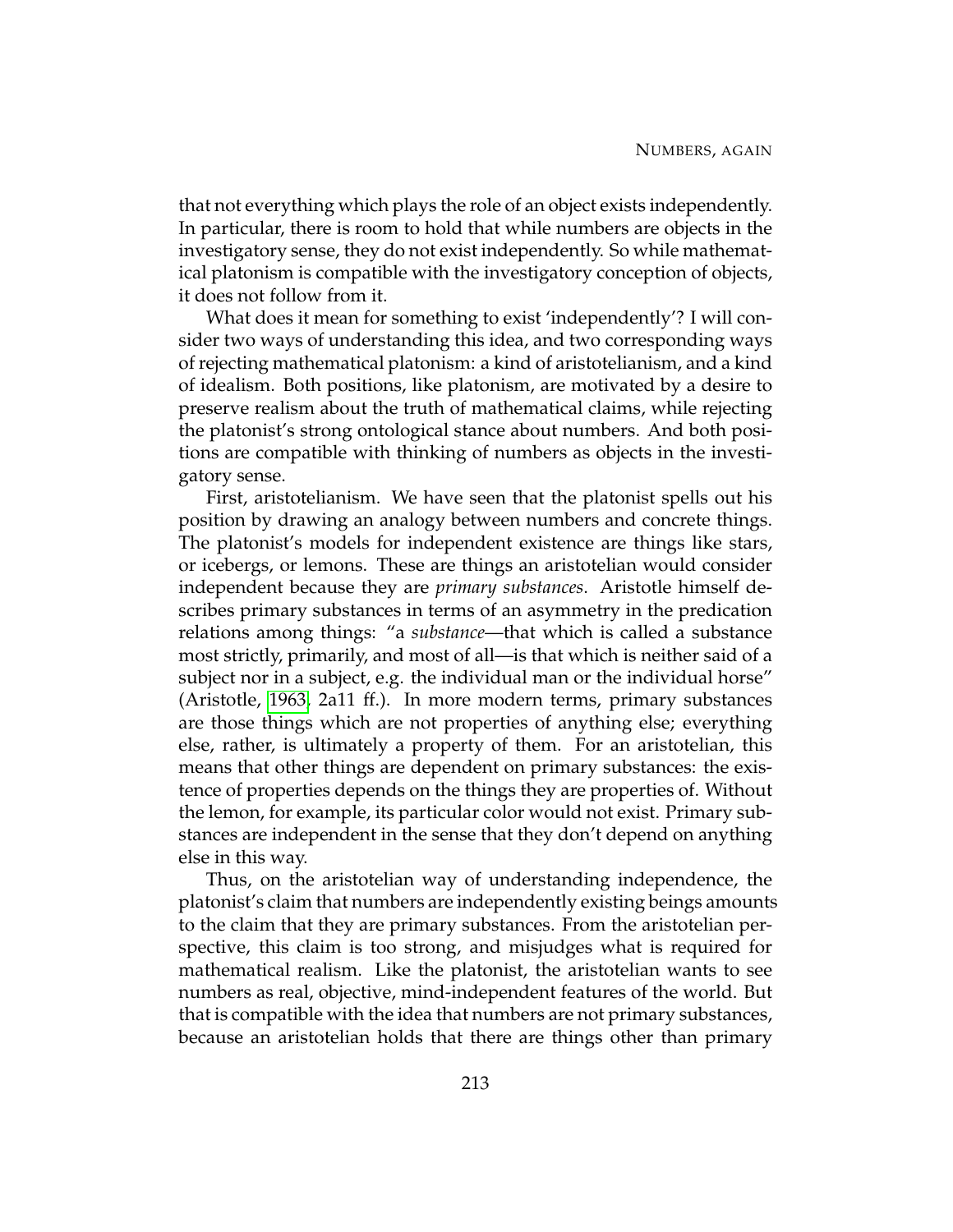substances which are real, objective, and mind-independent. Aristotelianism about numbers is the thesis that numbers are not primary substances, but properties of other things, and therefore *dependent* beings.

It is easy to see that this aristotelian position is compatible with thinking of numbers as objects in the investigatory sense. We have seen already that some things the aristotelian would count as properties can play the role of objects in the investigatory sense. Colors are one example: they are qualities of substances, not substances themselves; yet they are specifiable individuals, things which occur as one among many values in a range, things that can be sought, found, and given as the value of a variable. So if the argument I gave above is correct, something can be an object and yet still be a dependent being in the aristotelian ontology. We have only to add that the same is also true for numbers. An aristotelian may take numbers, like colors, to be properties of other things without denying that they are objects in the investigatory sense.<sup>[23](#page-224-0)</sup> Any resistance to this idea, I think, would ultimately derive from the Ontic Picture, and a tendency to align the epistemological distinction between objects and concepts with an ontological distinction between primary substances and properties. By rejecting this picture above, we have already made room for the idea that properties may play the role of objects, and so for aristotelianism about numbers.

Of course, if the platonist is making the claim that numbers are primary substances, he is asserting a particularly strong ontological thesis. Thus, the aristotelian who denies it is not making a particularly strong claim. But there is also a weaker and more plausible way of understanding the platonist's thesis: numbers are *mind*-independent. Denying this weaker version of platonism requires making a stronger claim, one that is more difficult to reconcile with realism. Can a moderate realist hold that mathematical truths are objective, and that numbers are objects, yet

<span id="page-224-0"></span> $^{23}$ In spelling out her position, though, a modern-day aristotelian about numbers would have to take up Frege's arguments that numbers are not properties of 'external things', at least not in the same sense that colors are (Frege, [1884/1980,](#page-230-1) Cf. §§21–25). Unlike colors, numbers only belong to things with respect to the concept we regard those things under: the same external thing may be regarded as 1000 leaves or one pile, one book or 24 chapters. An aristotelian can answer these objections, I think, by holding that numbers are properties which belong to primary substances only in virtue of some *part* or *aspect* of their form. There is even an aristotelian idiom to express this idea: 1000 is a property of this thing *qua* leaves, but not *qua* pile; 24 is a property of this thing *qua* chapters, but not *qua* book.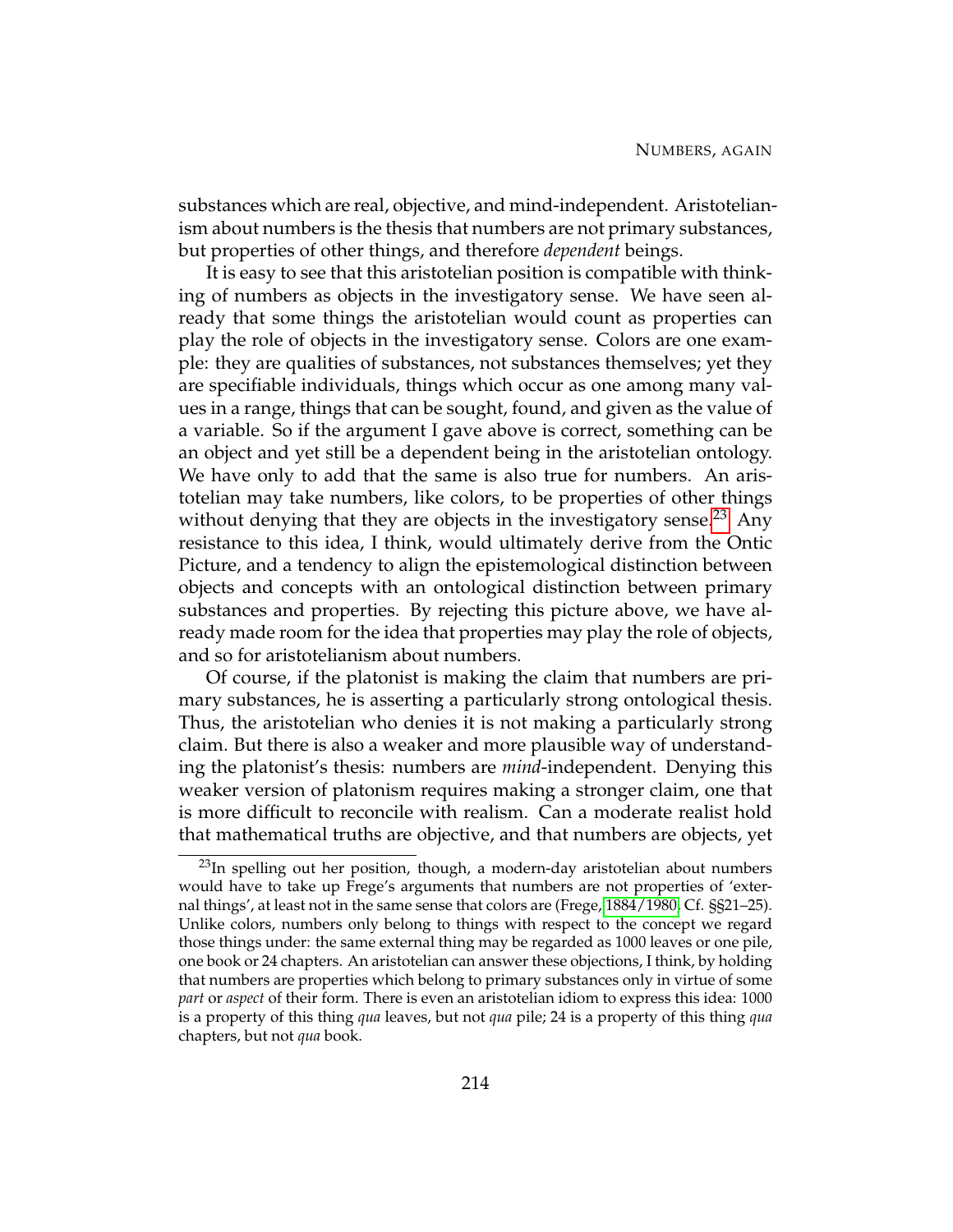hold that numbers are mind-dependent? I believe she can. The resulting position is a kind of idealism.

Against the idea that numbers are mind-dependent, the platonist emphasizes that mathematical truths are *discovered* rather than *created*. This is just part of the phenomenology of mathematics: in mathematics, we find truths which are new *to us*, but we feel they were 'already' true somehow. They are not like the claims in a work of fiction, which are products of human imagination, and were not in any sense true before they were authored. Instead, mathematical truths seem more like the truths of empirical science: we accumulate evidence for them, often hypothesizing that they are true before anyone actually proves them; and their truth can sometimes surprise us. The platonist takes this as evidence that mathematical claims are made true by independently existing things, things which are akin to the objects of the empirical sciences in that they are external to us and exist 'already', things which are not products of our imagination or will.

Frege himself often voices this sort of intuition. Thus we find him saying in the *Grundlagen*, for example, that

the mathematician cannot create things at will, any more than the geographer can; he too can only discover what is there and give it a name. (Frege, [1884/1980,](#page-230-1) §96)

Such remarks seem like grounds for putting Frege in the platonist camp. But there is another line of thought in Frege that points to a subtler position. A few pages later, in §105, Frege writes:

In arithmetic we are *not concerned with objects which we come to know as something alien from without* through the medium of the senses, but with objects given directly to our reason and, as its nearest kin, utterly transparent to it. And yet, or rather *for that very reason*, these objects are not subjective fantasies. There is nothing more objective than the laws of arithmetic. (Frege, [1884/1980,](#page-230-1) §105, my emphasis)

This passage tells against attributing platonism to Frege. Frege is saying in this passage that the objectivity of numbers is in fact a *consequence* of their 'being given directly to our reason': it is *because* of their intimate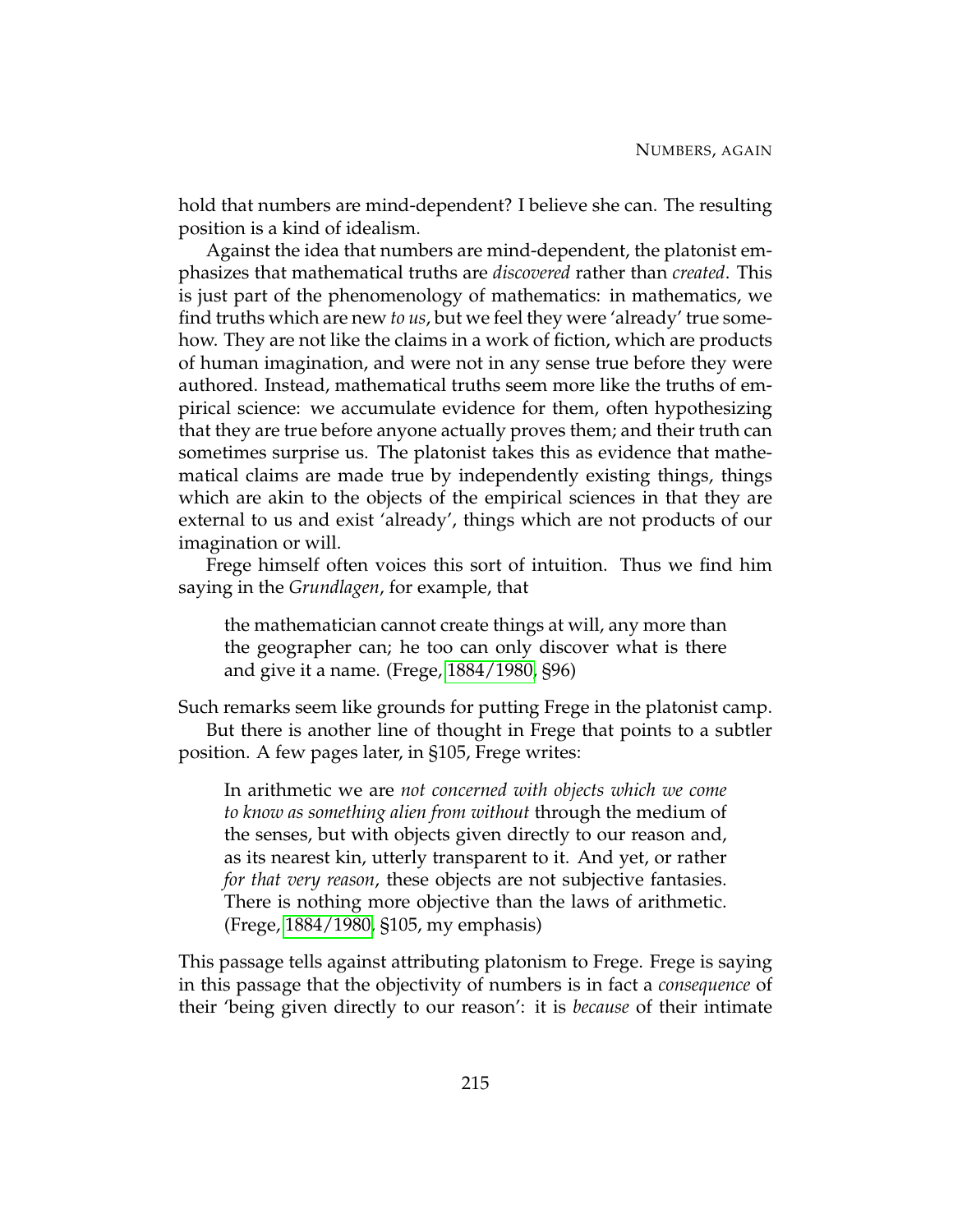connection with reason that they are objective. In other words, it is precisely *not* their existence *independent* from minds which gives them objectivity (unlike things that we "come to know as something alien from without"), but something like their *dependence* on our cognitive capacities which affords them their status. Frege's thought here is in keeping with the Kantian characterization of objectivity he gives in §26 and §27, which I discussed above. To be sure, Frege is not going so far here as to say that numbers are ontologically dependent on us. But the point is that for Frege, the kind of ontological independence that external things have is not necessary for something to be an object, or to be objective. Frege is not, therefore, committed to platonism, at least in the sense in which I am understanding it here.

Frege says that numbers are objective because they are "given directly" to reason, and therefore "transparent" to it. What does this mean? One sense in which numbers might be transparent to reason is that they are created by reason. They are known so intimately because they are, in Dedekind's phrase, "free creations of the human mind" (Dedekind, [1963,](#page-229-2) p. 31): we know them not as a traveler knows a foreign landscape, but as a carpenter knows the house he builds. That is clearly not Frege's position; as we have seen, he explicitly denies that we create the numbers. But perhaps there is room here for a distinction. When Frege rejects the idea that the numbers are created by us, he is rejecting the idea that they are fictional, or imagined—that they are products of human creative acts. But there is a looser sense in which they might be 'created' by reason, the same sense in which any law-governed phenomenon creates things. The movement of tectonic plates creates mountains; the orbits of the Earth and Moon create eclipses. These things are created in the sense that they are causal consequences of other things. Their existence and nature is *explained by* those things, and they couldn't exist without those things. It seems to me that for Frege, the numbers could be like that: they are created by reason in the sense that they are products of the laws governing reason; their existence and nature are consequences of those laws. In that sense, they are created by reason, though they are not *authored* by it.

Whether or not this is in fact Frege's position, it looks like the start of a moderate realism on which numbers are mind-dependent. According to this idealist position, numbers are ontologically dependent on our capacity for reason, and therefore on our minds, because their existence is a consequence of the laws governing reason. We have to be careful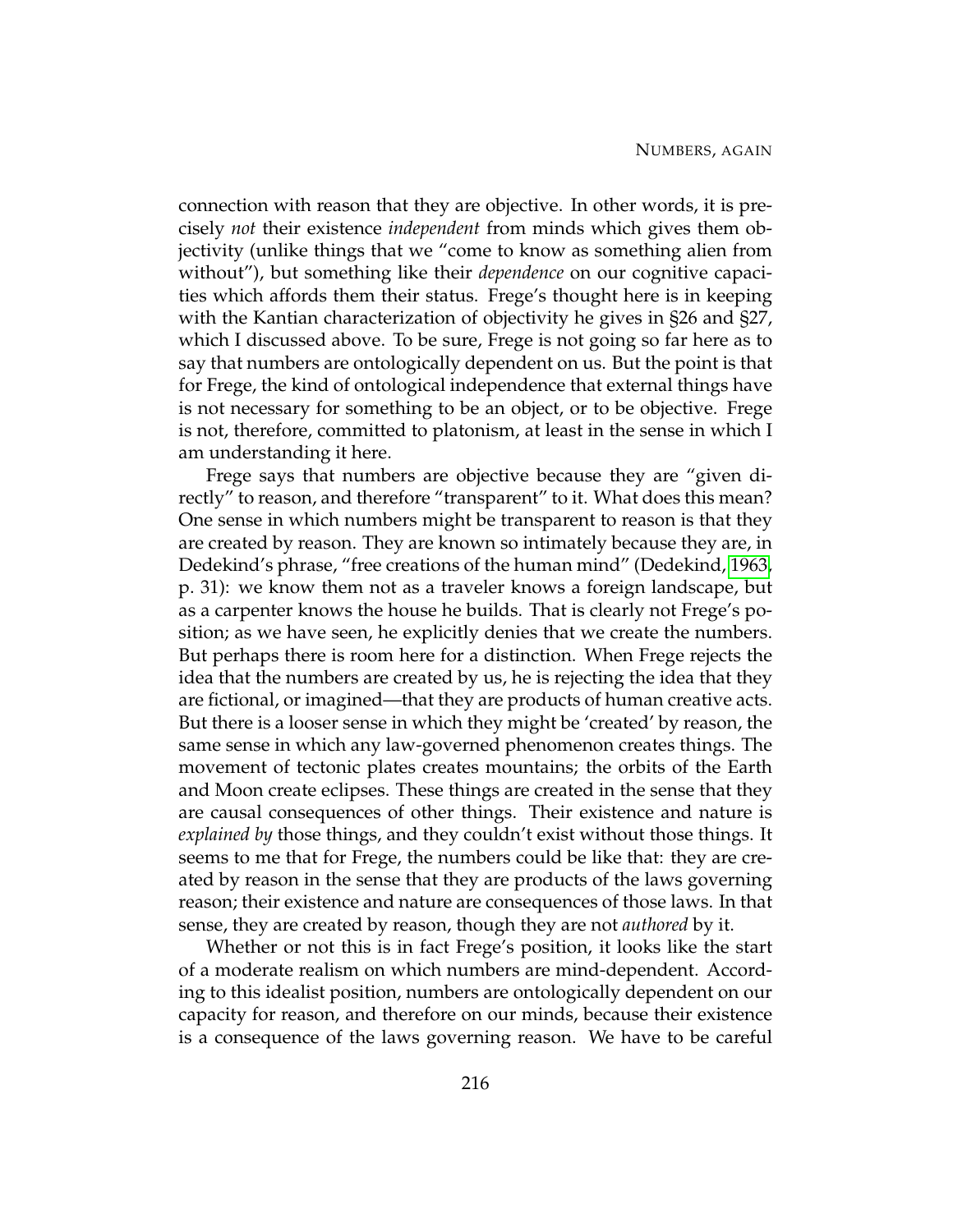here: to understand this claim as Frege would, we should not conceive of the laws that give rise to numbers as the descriptive laws of human psychology, but as normative, logical laws. The way that numbers are products of the laws governing reason is less like the way that mountains are products of the laws of plate tectonics, and more like the way that a duty to serve on a jury is a product of the laws of the state. This does not mean that the numbers are products of human convention or authorship. It means that their existence depends on a certain normative status: just as the existence of a duty to serve on a jury depends on the existence of citizens, people with the normative status of being subject to the laws of the state, the existence of numbers depends on the existence of reasoners, minds with the status of being subject to logical laws. So numbers do not exist independently; but given that we are reasoners subject to certain laws, they do nevertheless exist.

What is interesting about this position is that it can accommodate our intuitions about the phenomenology of mathematics. While the idealist holds that numbers are created by the laws governing reason, this is compatible with saying that numbers and the truths about them are *discovered* by reason in another sense. For one of the special features of reason is its ability to reflect on itself, to come to know its own laws as well as their consequences. Mathematical truths are perhaps discovered in something like the way that I discover that I have jury duty: even though this duty is the consequence of a law to which I am already subject, I may not know the details of the law, or its particular consequences for me, until an envelope arrives in the mail. In the same way, I may be ignorant of the laws governing reason, even though I am subject to them; and I can discover their particular consequences, even if an omniscient reasoner could see that those consequences held all along.

From this perspective, numbers and the truths about them are 'transparent' to reason in the sense that they are accessible to reason via reflection. But that does not mean that such truths are immediate, or that reflection requires no intellectual effort. Mathematical discovery is a process of using reason to understand itself, in all its fine detail, by drawing out and becoming aware of the consequences of its governing laws. Some of those consequences concern particular mathematical objects; the intellectual effort to discover which objects those are is ultimately to be understood as an investigation by reason into the products of its own laws. For example, a beginning number theorist may not know what the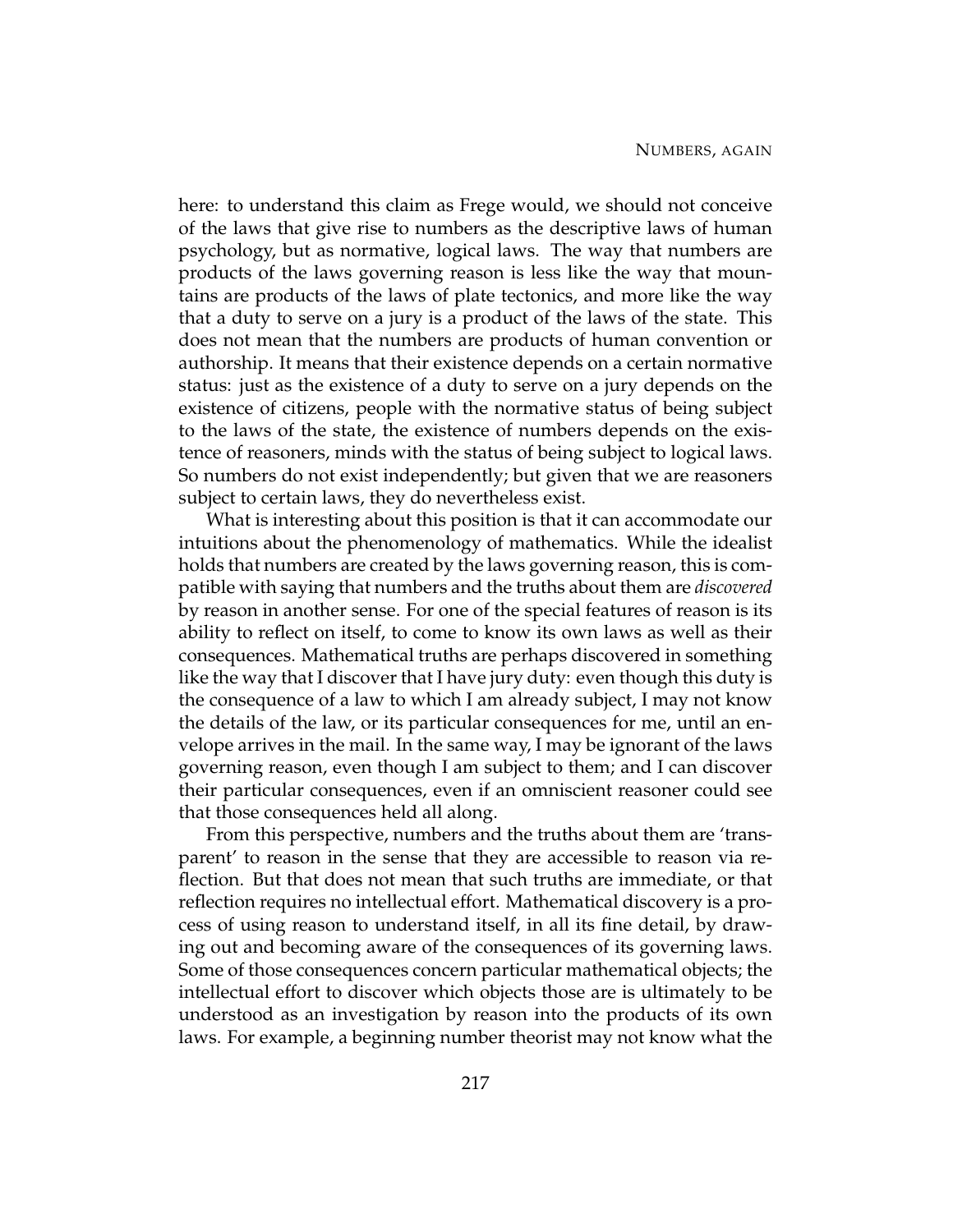greatest prime number less than 100 is, and she can discover through a process of investigation that it is 97. She has here come to know an objective truth about a mathematical object, and will experience this as a discovery, not an act of creation. But for all that, the number 97 and its unique properties ontologically depend on reasoners and minds like her own.

I have, of course, only sketched the idealist's ontological position. But if it is coherent, then it seems clear that it is compatible with the claim that numbers are objects in the investigatory sense. For articulating the position even as roughly as I have done makes it clear why the ontological dependence of numbers on minds does not undermine their objectivity, or the phenomena of mathematical discovery. Reasoners have only a limited capacity to survey the laws governing their own minds and the consequences of those laws. It is this limitation that makes it possible to conduct mathematical investigations and make mathematical discoveries; and it is the possibility of such mathematical investigations that implies that numbers are objects in the investigatory sense. I think we may take it, too, that the position *is* coherent. Although I can hardly hope to prove this, I take comfort in the fact that much greater minds have thought so. I turn again to Frege's own words:

On this view of numbers the charm of work on arithmetic and analysis is, it seems to me, easily accounted for. We might say. . . : *the reason's proper study is itself*. (Frege, [1884/1980,](#page-230-1) §105, my emphasis)

So the conclusion of this epilogue is that the investigatory conception of objects implies very little about the ontology of numbers. The old debate between the platonist, the aristotelian, and the idealist can carry on. Each has a position that is compatible with the claim that numbers are objects. I see this conclusion as a positive result, for it means that the status of mathematical objects *as* objects and as what makes mathematical claims objectively true is under no threat from metaphysics. Mathematicians, I am told, never really had any doubt about this. But I hope there is nevertheless philosophical value in having made a route to that conclusion explicit.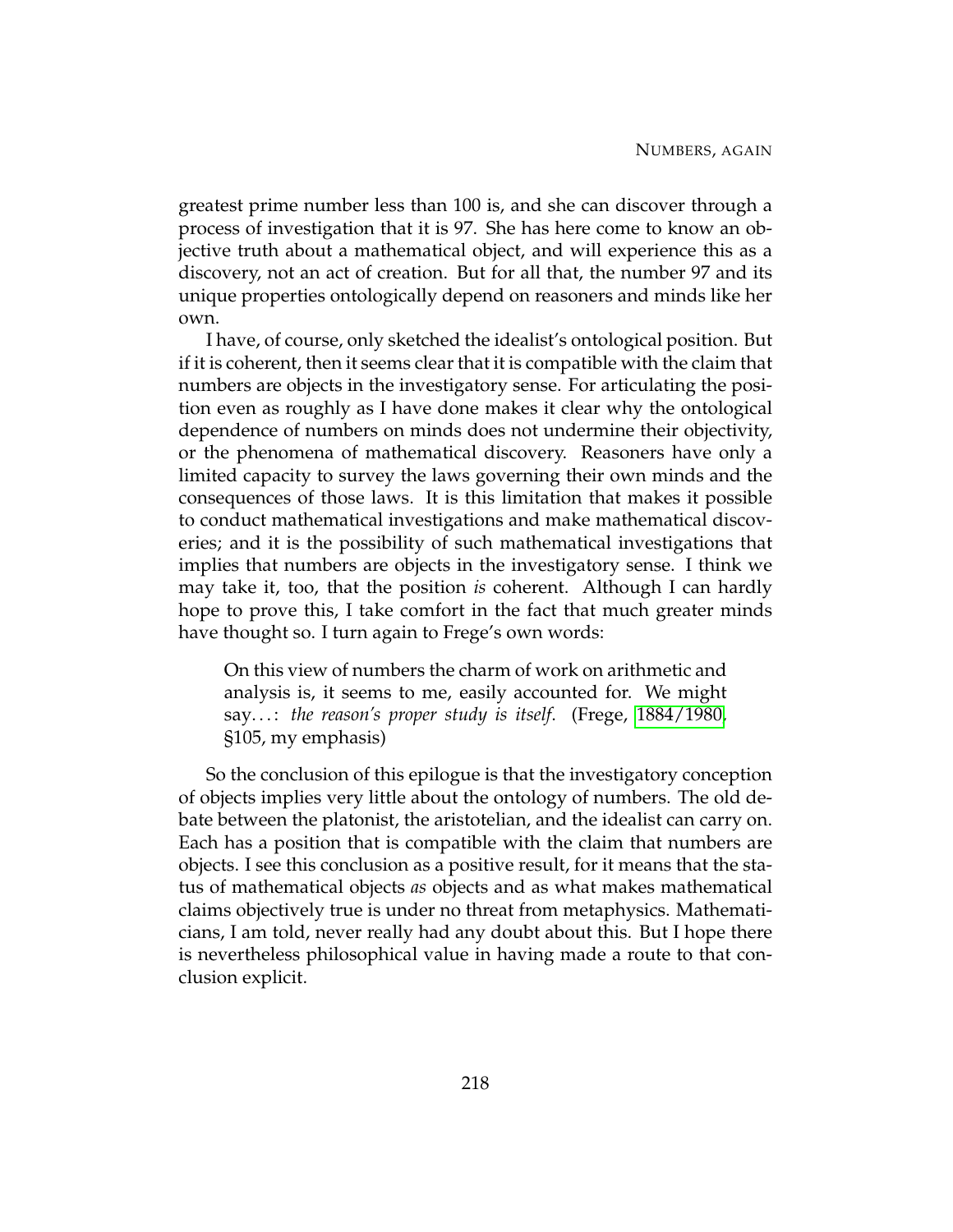## **Bibliography**

- Akmajian, A. (1970). "Aspects of the Grammar of Focus in English". Cambridge: Massachusetts Institute of Technology.
- AnderBois, Scott (2010). "Sluicing as Anaphora to Issues". In: *Proceedings of SALT* 20, pp. 451–470.
- <span id="page-229-1"></span>Aristotle (1963). *Aristotle's* Categories *and* De Interpretatione. Trans. by J.L. Ackrill. Clarendon Aristotle Series. Oxford University Press.
- Barker, Chris (2016). "Why Relational Nominals Make Good Concealed Questions". In: *Lingua*. SI: Understanding Possession 182, pp. 12–29.
- Belnap Jr., Nuel D. and Thomas B. Steel Jr. (1976). *The Logic of Questions and Answers*. Yale University Press.
- Brandom, Robert (1994). *Making It Explicit*. Harvard University Press.
- Brogaard, Berit (2007). "Number Words and Ontological Commitment". In: *The Philosophical Quarterly* 57.226, pp. 1–20.
- Burge, Tyler (1992). "Frege on Knowing the Third Realm". In: *Mind* 101.404, pp. 633–650.
- Caponigro, Ivano (2003). "Free Not to Ask: On the Semantics of Free Relatives and Wh-Words Cross-Linguistically". University of California, Los Angeles.
- Caponigro, Ivano and Daphna Heller (2007). "The Nonconcealed Nature of Free Relatives: Implications for Connectivity Crosslinguistically". In: *Direct Compositionality*. Ed. by Chris Barker and Pauline Jacobson. Oxford University Press, pp. 237–263.
- <span id="page-229-0"></span>Carnap, Rudolf (1956). "Empiricism, Semantics, and Ontology". In: Second. University of Chicago Press, pp. 205–221.
- <span id="page-229-2"></span>Dedekind, Richard (1963). *Essays on the Theory of Numbers*. Trans. by Wooster Woodruff Beman. Dover Publications.
- Den Dikken, Marcel, André Meinunger, and Chris Wilder (2000). "Pseudoclefts and Ellipsis". In: *Studia Linguistica* 54, pp. 41–89.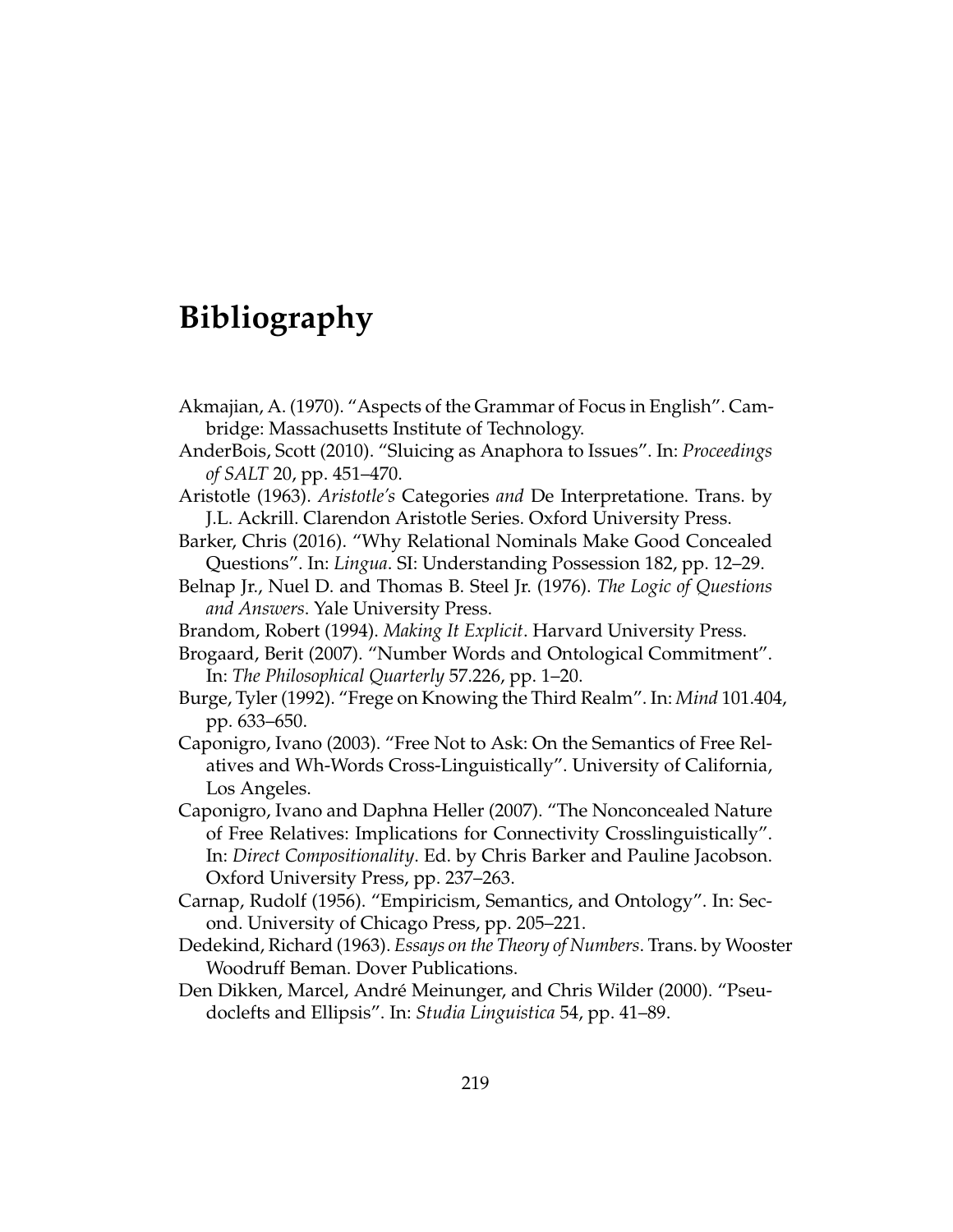- Dummett, Michael (1981). *Frege: Philosophy of Language*. Second. Harvard University Press.
- (1991). *Frege: Philosophy of Mathematics*. Harvard University Press.
- Felka, Katharina (2014). "Number Words and Reference to Numbers". In: *Philosophical Studies* 168.1, pp. 261–282.
- (2016). *Talking about Numbers: Easy Arguments for Mathematical Realism*. Vol. 3. Studies in Theoretical Philosophy. Frankfurt: Vittorio Klostermann.
- Frege, Gottlob (1967). "Begriffsschrift". In: *From Frege to Gödel*. Ed. by J. Van Heijenoort. Harvard University Press, pp. 1–82.
- <span id="page-230-1"></span>— (1980). *The Foundations of Arithmetic*. Trans. by J.L. Austin. Second. Evanston, Illinois: Northwestern University Press.
- (1997a). "Comments on *Sinn* and *Bedeutung*". In: *The Frege Reader*. Ed. by Michael Beaney. Blackwell Publishing, pp. 172–180.
- (1997b). "Function and Concept". In: *The Frege Reader*. Ed. by Michael Beaney. Blackwell Publishing, pp. 130–148.
- (1997c). "Introduction to Logic (Extract)". In: *The Frege Reader*. Ed. by Michael Beaney. Blackwell Publishing, pp. 293–298.
- (1997d). "Letter to Marty". In: *The Frege Reader*. Ed. by Michael Beaney. Blackwell Publishing, pp. 79–83.
- <span id="page-230-0"></span>— (1997e). "On Concept and Object". In: *The Frege Reader*. Ed. by Michael Beaney. Blackwell Publishing, pp. 181–193.
- Groenendijk, Jeroen and Martin Stokhof (1997). "Questions". In: *Handbook of Logic and Language*. Ed. by J. van Benthem and A. ter Meulen. MIT Press, pp. 1055–1124.
- Hale, Bob (2001a). "Singular Terms (1)". In: *The Reason's Proper Study*. Oxford University Press, pp. 33–47.
- (2001b). "Singular Terms (2)". In: *The Reason's Proper Study*. biblatex: Hale2001-ST2. Oxford University Press, pp. 48–71.
- Hale, Bob and Crispin Wright (2001). *The Reason's Proper Study*. Oxford University Press.
- Heim, Irene (1979). "Concealed Questions". In: *Semantics from Different Points of View*. Ed. by Rainer Bäuerle, Urs Egli, and Arnim von Stechow. Springer Berlin Heidelberg, pp. 51–60.
- (2002). "File Change Semantics and the Familiarity Theory of Definiteness". In: *Formal Semantics: The Essential Readings*. Ed. by P. Portner and B. Partee. Blackwell, pp. 223–248.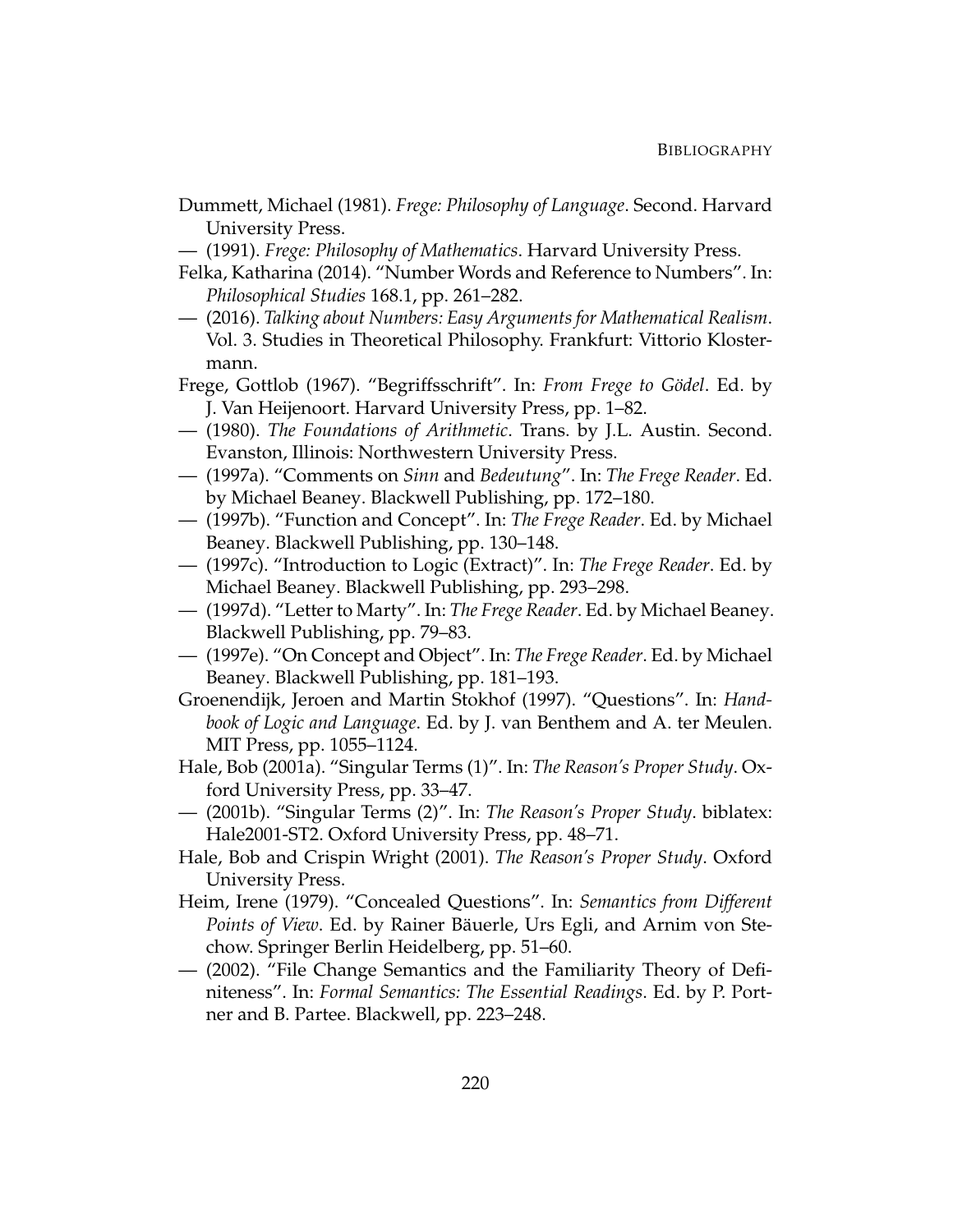- Heller, Daphna (2005). "Identity and Information: Semantic and Pragmatic Aspects of Specificational Sentences". New Brunswick, New Jersey: Rutgers, The State University of New Jersey.
- Heycock, Caroline and Anthony Kroch (1999). "Pseudocleft Connectedness: Implications for the LF Interface Level". In: *Linguistic Inquiry* 30.3, pp. 365–397.
- Higgins, Francis Roger (1979). *The Pseudo-Cleft Construction in English*. Outstanding dissertations in linguistics. New York: Garland Publishing.
- Hintikka, Jaakko (1973). *Logic, Language-Games, and Information*. Clarendon Press, Oxford.
- (1974). "Quantifiers vs. Quantification Theory". In: *Linguistic Inquiry* 5.2, pp. 153–177.
- Hintikka, Jaakko and Jack Kulas (1985). *Anaphora and Definite Descriptions: Two Applications of Game-Theoretical Semantics*. Dordrecht, Holland: D. Reidel.
- Hintikka, Jaakko and Gabriel Sandu (2011). "Game-Theoretical Semantics". In: *Handbook of Logic and Language*. Ed. by Johan van Benthem and Alice ter Meulen. Second. London: Elsevier, pp. 415–465.
- Hodges, Wilfrid (2013). "Logic and Games". In: *The Stanford Encyclopedia of Philosophy*. Ed. by Edward N. Zalta. Spring 2013. Metaphysics Research Lab, Stanford University.
- Hofweber, Thomas (2005). "Number Determiners, Numbers and Arithmetic". In: *Philosophical Review* 114.2, pp. 179–225.
- (2007). "Innocent Statements and Their Metaphysically Loaded Counterparts". In: *Philosophers' Imprint* 7.1.
- (2014). "Extraction, Displacement, and Focus". In: *Linguistics and Philosophy* 37.3, pp. 263–267.
- Jackson, Brendan Balcerak (2013). "Defusing Easy Arguments for Numbers". In: *Linguistics and Philosophy* 36.6, pp. 447–461.
- Knowles, Robert (2015). "What 'the Number of Planets Is Eight' Means". In: *Philosophical Studies* 172.10, pp. 2757–2775.
- Link, Godehard (1983). "The Logical Analysis of Plural and Mass Terms: A Lattice-Theoretical Approach". In: *Meaning, Use and the Interpretation of Language*. Ed. by Rainer Baurle, Christoph Schwarze, and Arnim von Stechow. Berlin: de Gruyter, pp. 302–323.
- Lotze, Hermann (1887). *Microcosmus: An Essay Concerning Man and His Relation to the World*. Trans. by Elizabeth Hamilton and Emily Eliza-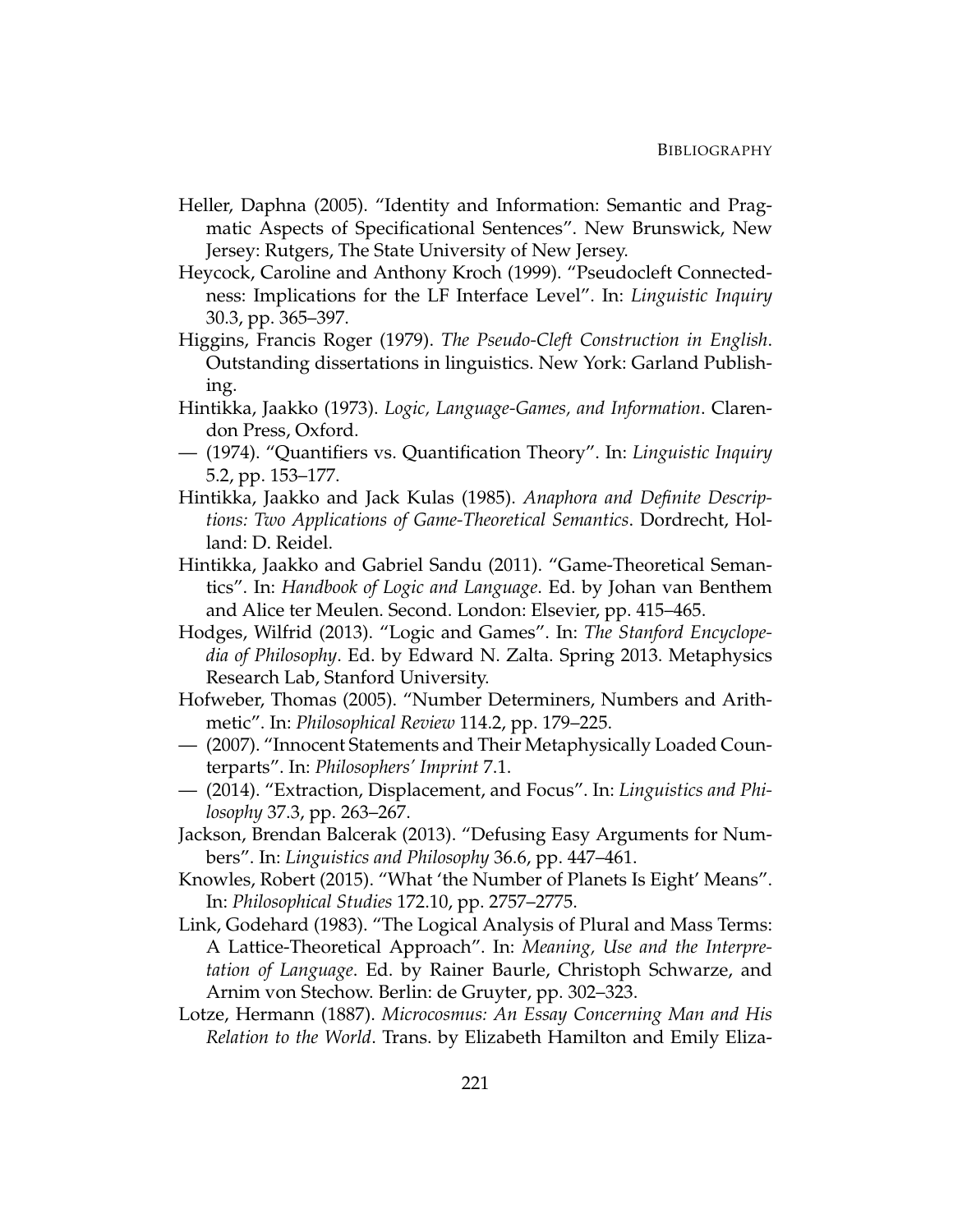beth Constance Jones. Second. Vol. 1. 2 vols. New York: Scribner and Welford.

- Mikkelsen, Line (2005). *Copular Clauses: Specification, Predication, and Equation*. Vol. 85. Linguistik Aktuell/Linguistics Today. Amsterdam, Philadelphia: John Benjamins Publishing Company.
- (2011). "Copular Clauses". In: ed. by Klaus von Heusinger Claudia Maienborn and Paul Portner. Vol. 2. Berlin: Mouton de Gruyter.
- Moltmann, Friederike (2013). "Reference to Numbers in Natural Language". In: *Philosophical Studies* 162, pp. 499–536.
- Moro, A. (1997). *The Raising of Predicates: Predicative Noun Phrases and the Theory of Clause Structure*. Cambridge University Press.
- Partee, Barbara (1987). "Noun Phrase Interpretation and Type-Shifting Principles". In: *Studies in Discourse Representation Theory and the Theory of Generalized Quantifiers*. Ed. by J. Groenendijk, D. de Jongh, and M. Stokhof. Dordrecht, Netherlands: Foris Publications Holland, pp. 115– 143.
- <span id="page-232-0"></span>Rieppel, Michael (2013a). "Being Something: Prospects for a Property-Based Approach to Predicative Quantification". Berkeley, CA: University of California, Berkeley.
- (2013b). "The Double Life of 'The Mayor of Oakland'". In: *Linguistics and Philosophy* 36.5, pp. 417–446.
- <span id="page-232-1"></span>— (2016). "Being Something: Properties and Predicative Quantification". In: *Mind* 125.499, pp. 643–689.
- Romero, Maribel (2005). "Concealed Questions and Specificational Subjects". In: *Linguistics and Philosophy* 28, pp. 687–737.
- Ross, John Robert (1972). "Act". In: *Semantics of Natural Language*. Ed. by Donald Davidson and Gilbert Harman. Dordrecht: Reidel, pp. 70–126.
- Schlenker, Philippe (2003). "Clausal Equations (A Note on the Connectivity Problem)". In: *Natural Language and Linguistic Theory* 21, pp. 157– 214.
- Sellars, Wilfrid (1985). "Towards a Theory of Predication". In: *How Things Are: Studies in Predication and the History of Philosophy of Science*. Ed. by J. Bogen and J.E. McGuire. Kluwer Academic Publishers.
- Sluga, Hans D. (1977). "Frege's Alleged Realism". In: *Inquiry* 20 (1-4), pp. 227–242.
- (1980). *Gottlob Frege*. Routledge.
- Strawson, P. F. (1950). "On Referring". In: *Mind* 59.235, pp. 320–344.